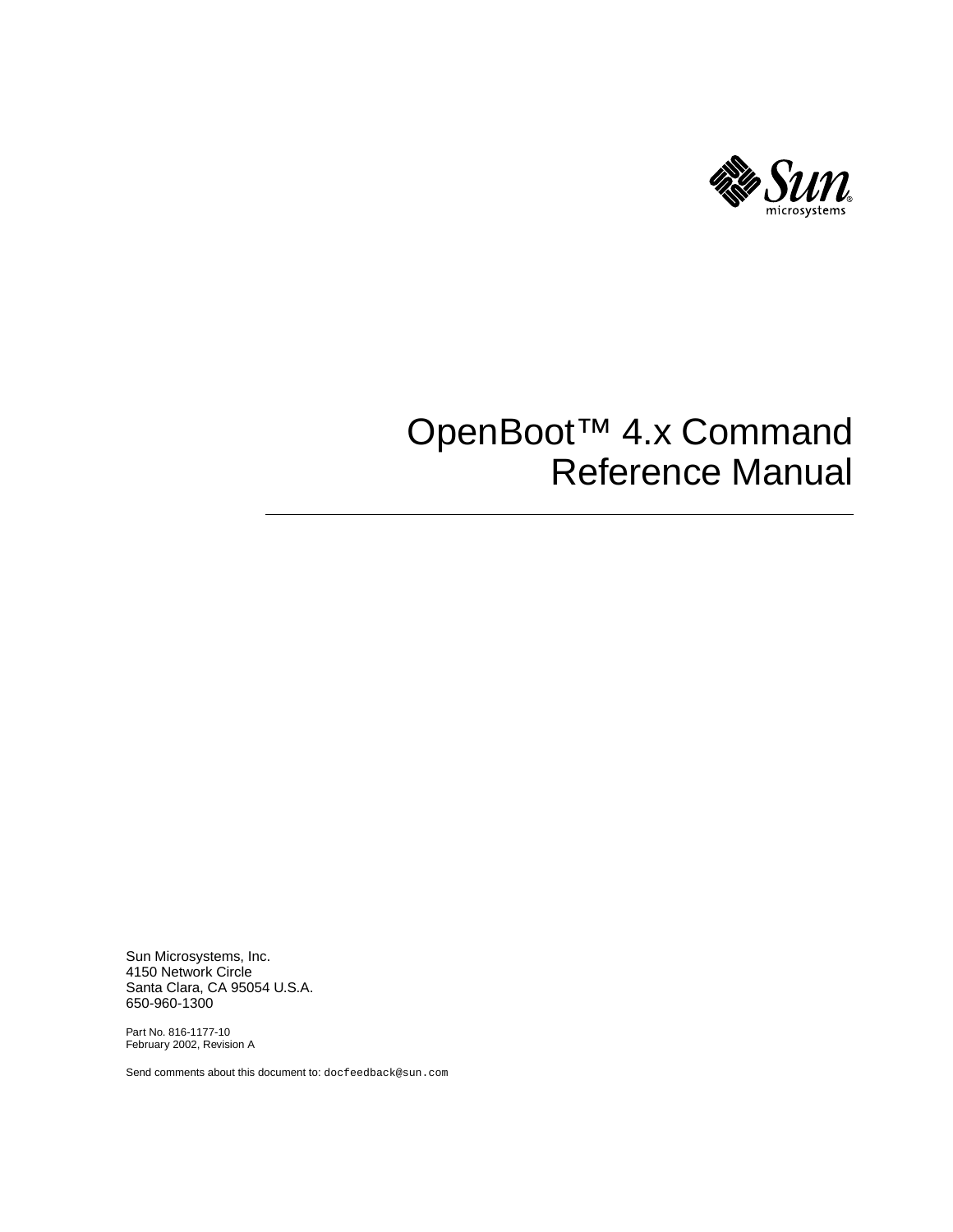Copyright 2002 Sun Microsystems, Inc., 4150 Network Circle, Santa Clara, CA 95054 U.S.A. All rights reserved.

This product or document is distributed under licenses restricting its use, copying, distribution, and decompilation. No part of this product or document may be reproduced in any form by any means without prior written authorization of Sun and its licensors, if any. Third-party software, including font technology, is copyrighted and licensed from Sun suppliers.

Parts of the product may be derived from Berkeley BSD systems, licensed from the University of California. UNIX is a registered trademark in the U.S. and other countries, exclusively licensed through X/Open Company, Ltd.

Sun, Sun Microsystems, the Sun logo, AnswerBook2, docs.sun.com, and Solaris are trademarks, registered trademarks, or service marks of Sun Microsystems, Inc. in the U.S. and other countries. All SPARC trademarks are used under license and are trademarks or registered trademarks of SPARC International, Inc. in the U.S. and other countries. Products bearing SPARC trademarks are based upon an architecture developed by Sun Microsystems, Inc.

The OPEN LOOK and Sun™ Graphical User Interface was developed by Sun Microsystems, Inc. for its users and licensees. Sun acknowledges the pioneering efforts of Xerox in researching and developing the concept of visual or graphical user interfaces for the computer industry. Sun holds a non-exclusive license from Xerox to the Xerox Graphical User Interface, which license also covers Sun's licensees who implement OPEN LOOK GUIs and otherwise comply with Sun's written license agreements.

[IF ENERGY STAR INFORMATION IS REQUIRED FOR YOUR PRODUCT, DO THE FOLLOWING: DELETE THIS TEXT. DOWNLOAD THE ENERGY STAR GRAPHIC (ENERGYSTAR.EPS) FROM DOCS MANAGER TO YOUR /ART DIRECTORY. IMPORT THE GRAPHIC BY REFERENCE INTO THIS PARAGRAPH USING THE <GRAPHIC> ELEMENT.]

Federal Acquisitions: Commercial Software—Government Users Subject to Standard License Terms and Conditions.

DOCUMENTATION IS PROVIDED "AS IS" AND ALL EXPRESS OR IMPLIED CONDITIONS, REPRESENTATIONS AND WARRANTIES, INCLUDING ANY IMPLIED WARRANTY OF MERCHANTABILITY, FITNESS FOR A PARTICULAR PURPOSE OR NON-INFRINGEMENT, ARE DISCLAIMED, EXCEPT TO THE EXTENT THAT SUCH DISCLAIMERS ARE HELD TO BE LEGALLY INVALID.

Copyright 2002 Sun Microsystems, Inc., 4150 Network Circle, Santa Clara, CA 95054 Etats-Unis. Tous droits réservés.

Ce produit ou document est distribué avec des licences qui en restreignent l'utilisation, la copie, la distribution, et la décompilation. Aucune partie de ce produit ou document ne peut être reproduite sous aucune forme, par quelque moyen que ce soit, sans l'autorisation préalable et écrite de Sun et de ses bailleurs de licence, s'il y en a. Le logiciel détenu par des tiers, et qui comprend la technologie relative aux polices de caractères, est protégé par un copyright et licencié par des fournisseurs de Sun.

Des parties de ce produit pourront être dérivées des systèmes Berkeley BSD licenciés par l'Université de Californie. UNIX est une marque déposée aux Etats-Unis et dans d'autres pays et licenciée exclusivement par X/Open Company, Ltd.

Sun, Sun Microsystems, le logo Sun, AnswerBook2, docs.sun.com, et Solaris sont des marques de fabrique ou des marques déposées, ou marques de service, de Sun Microsystems, Inc. aux Etats-Unis et dans d'autres pays. Toutes les marques SPARC sont utilisées sous licence et sont des marques de fabrique ou des marques déposées de SPARC International, Inc. aux Etats-Unis et dans d'autres pays. Les produits portant les marques SPARC sont basés sur une architecture développée par Sun Microsystems, Inc.

L'interface d'utilisation graphique OPEN LOOK et Sun™ a été développée par Sun Microsystems, Inc. pour ses utilisateurs et licenciés. Sun reconnaît les efforts de pionniers de Xerox pour la recherche et le développement du concept des interfaces d'utilisation visuelle ou graphique pour l'industrie de l'informatique. Sun détient une licence non exclusive de Xerox sur l'interface d'utilisation graphique Xerox, cette licence couvrant également les licenciés de Sun qui mettent en place l'interface d'utilisation graphique OPEN LOOK et qui en outre se conforment aux licences écrites de Sun.

Achats fédéraux : logiciel commercial - Les utilisateurs gouvernementaux doivent respecter les conditions du contrat de licence standard.

LA DOCUMENTATION EST FOURNIE "EN L'ETAT" ET TOUTES AUTRES CONDITIONS, DECLARATIONS ET GARANTIES EXPRESSES OU TACITES SONT FORMELLEMENT EXCLUES, DANS LA MESURE AUTORISEE PAR LA LOI APPLICABLE, Y COMPRIS NOTAMMENT TOUTE GARANTIE IMPLICITE RELATIVE A LA QUALITE MARCHANDE, A L'APTITUDE A UNE UTILISATION PARTICULIERE OU A L'ABSENCE DE CONTREFAÇON.



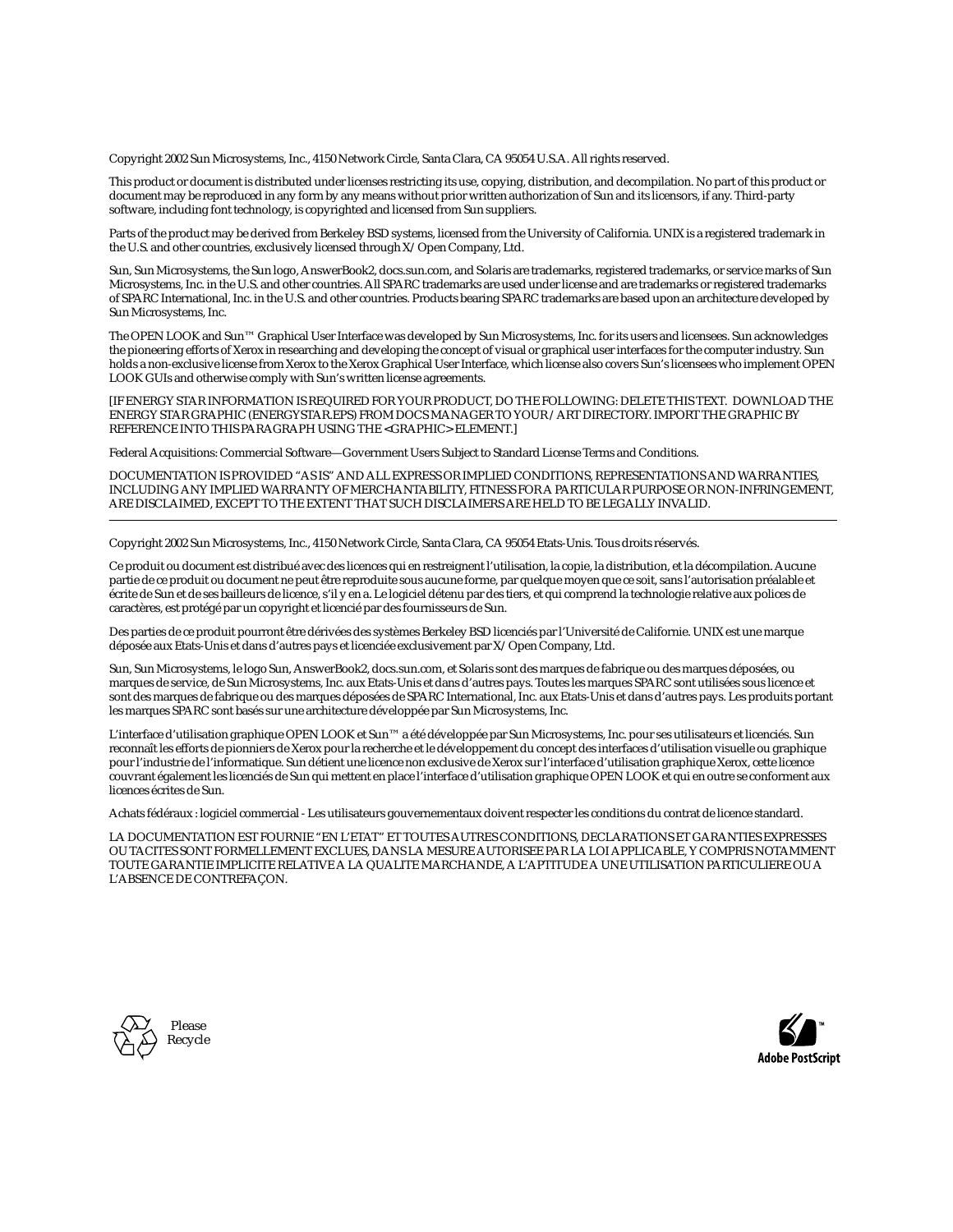## **Contents**

#### **[Preface](#page-10-0) xi**

#### **1. [Overview 1](#page-16-0)**

[Features of OpenBoot Firmware](#page-16-1) 1

[Plug-in Device Drivers](#page-17-0) 2

[FCode Interpreter](#page-17-1) 2

[Device Tree 2](#page-17-2)

[Programmable User Interface 2](#page-17-3)

[User Interface 2](#page-17-4)

[Device Tree 3](#page-18-0)

[Device Path Names, Addresses, and Arguments 4](#page-19-0)

[Device Aliases](#page-20-0) 5

[Displaying the Device Tree 6](#page-21-0)

[Getting Help](#page-25-0) 10

[A Caution About Using Some OpenBoot Commands 1](#page-26-0)1

#### **2. [Booting and Testing Your System 1](#page-28-0)3**

[Booting Your System 1](#page-28-1)3

[Booting for the Casual User](#page-29-0) 14

[Booting for the Expert User](#page-30-0) 15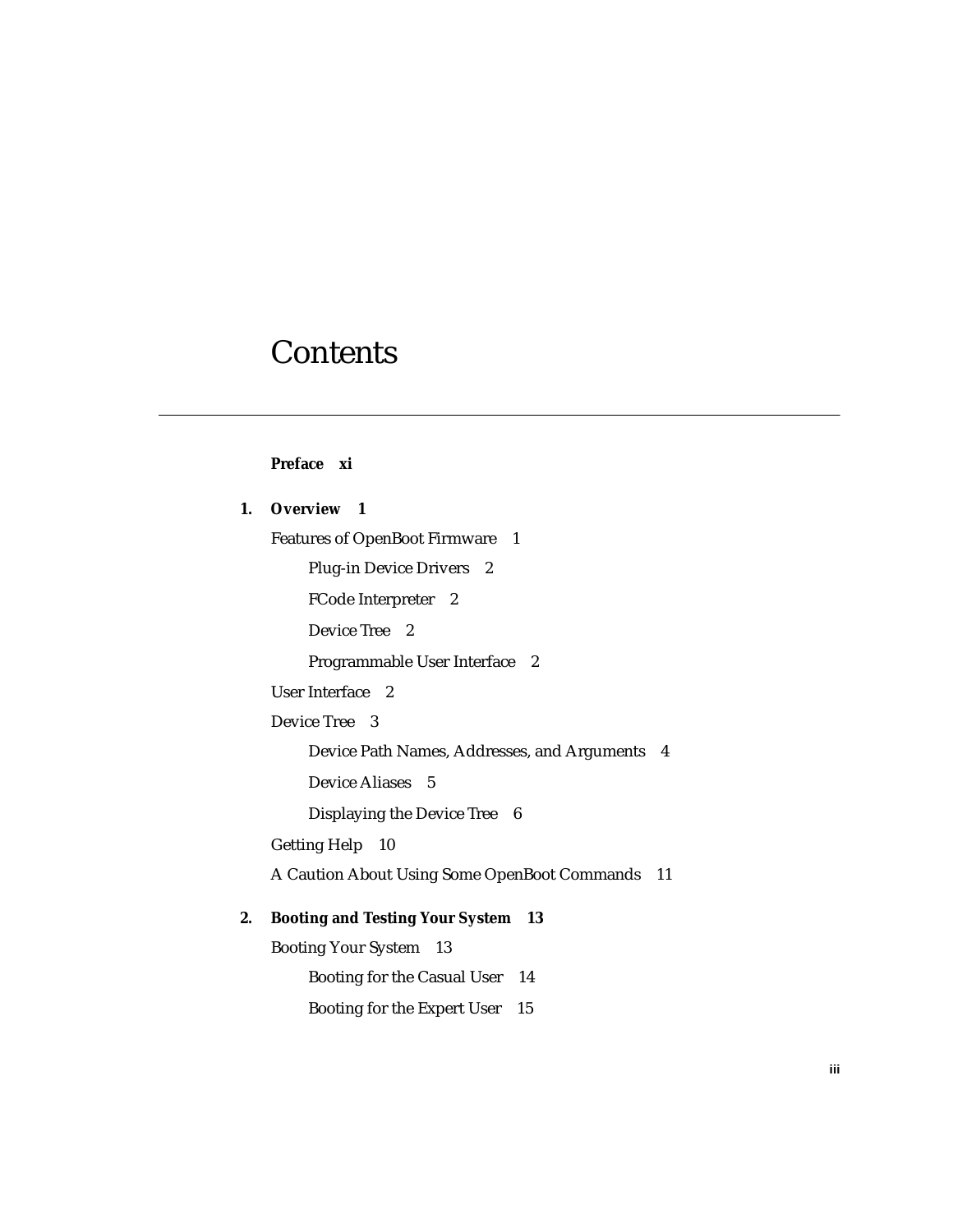[Booting Over the Network](#page-33-0) 18 [Arguments Supported by Network Boot 1](#page-34-0)9 [Running Diagnostics 2](#page-35-0)0 [Testing the SCSI Bus 2](#page-37-0)2 [Testing Installed Devices](#page-37-1) 22 [Testing Removable Media Drives 2](#page-37-2)2 [Diskette Drive 2](#page-38-0)3 [CD-ROM Drive](#page-38-1) 23 [Tape Drive 2](#page-39-0)4 [Testing Memory 2](#page-39-1)4 [Testing the Clock 2](#page-40-0)5 [Testing the Network Controller](#page-40-1) 25 [Monitoring the Network](#page-41-0) 26 [Displaying System Information 2](#page-41-1)6 [Resetting the System](#page-42-0) 27 **3. [Setting Configuration Variables 2](#page-44-0)9** [System Configuration Variables](#page-44-1) 29

[Displaying and Changing Variable Settings 3](#page-46-0)1 [Setting Security Variables](#page-48-0) 33 [Command Security 3](#page-49-0)4 [Full Security](#page-50-0) 35 [Changing the Power-On Banner 3](#page-51-0)6 [Input and Output Control 3](#page-52-0)7 [Selecting Input and Output Device Options](#page-53-0) 38 [Serial Port Characteristics 3](#page-54-0)9 [Selecting Boot Options 3](#page-54-1)9 [Controlling Power-On Self-Test \(POST\)](#page-55-0) 40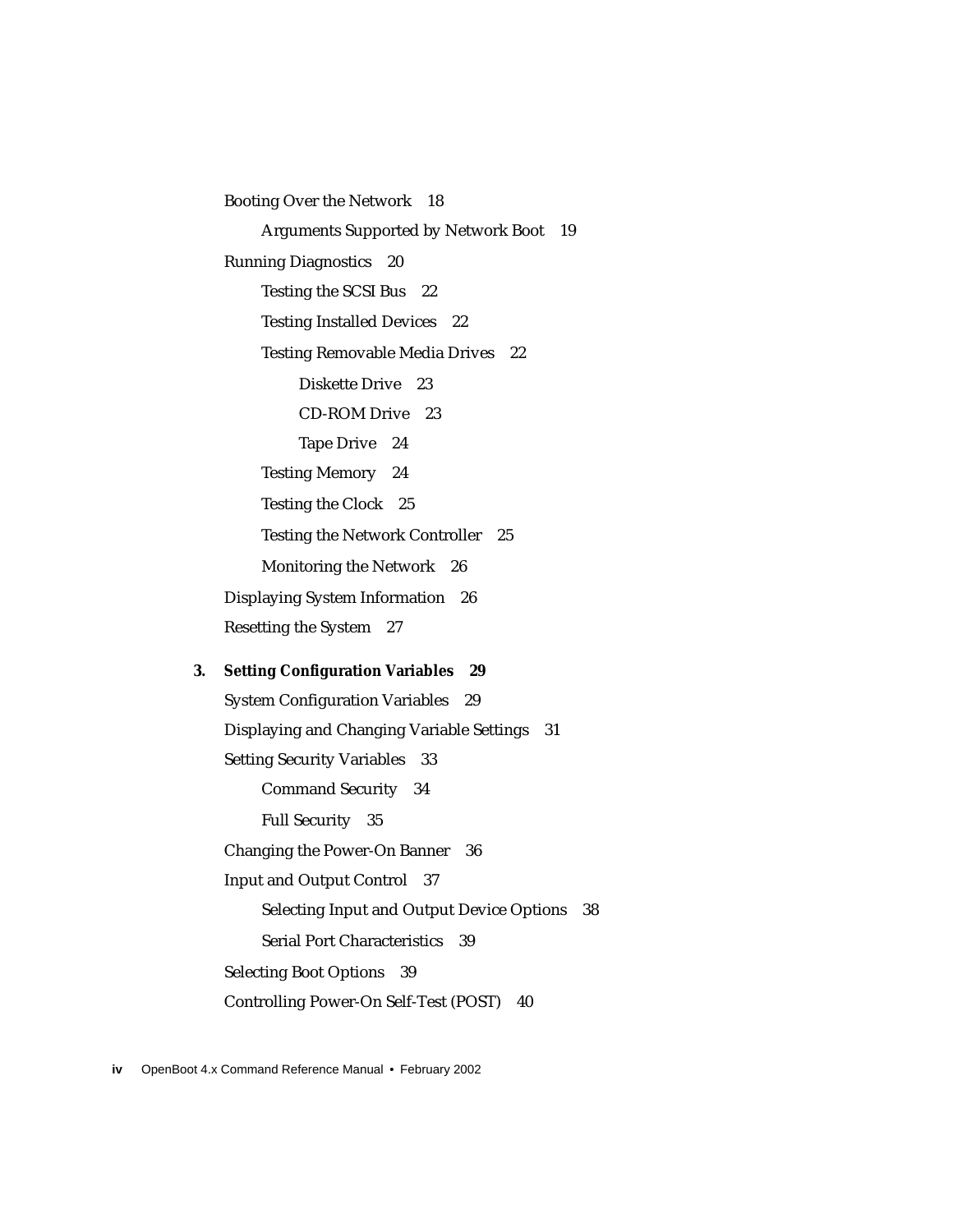[Using](#page-56-0) nvramrc 41

[Editing the Contents of the Script 4](#page-57-0)2 [Activating the Script](#page-59-0) 44 [Example Script 4](#page-59-1)4

#### **4. [Using Forth Tools 4](#page-60-0)5**

[Forth Commands](#page-60-1) 45 [Data Types](#page-62-0) 47 [Using Numbers 4](#page-62-1)7 [Forth Stack](#page-63-0) 48 [Displaying Stack Contents 4](#page-64-0)9 [Stack Diagram](#page-65-0) 50 [Manipulating the Stack 5](#page-68-0)3 [Creating Custom Definitions](#page-69-0) 54 [Using Arithmetic Functions](#page-71-0) 56 [Single-Precision Integer Arithmetic](#page-71-1) 56 [Double Number Arithmetic](#page-73-0) 58 [Data Type Conversion 5](#page-73-1)8 [Address Arithmetic](#page-75-0) 60 [Accessing Memory](#page-76-0) 61 [Virtual Memory 6](#page-76-1)1 [Device Registers 6](#page-81-0)6 [Using Defining Words](#page-81-1) 66 [Searching the Dictionary 6](#page-84-0)9 [Compiling Data Into the Dictionary 7](#page-86-0)1 [Displaying Numbers 7](#page-88-0)3 [Changing the Number Base](#page-88-1) 73 [Controlling Text Input and Output 7](#page-89-0)4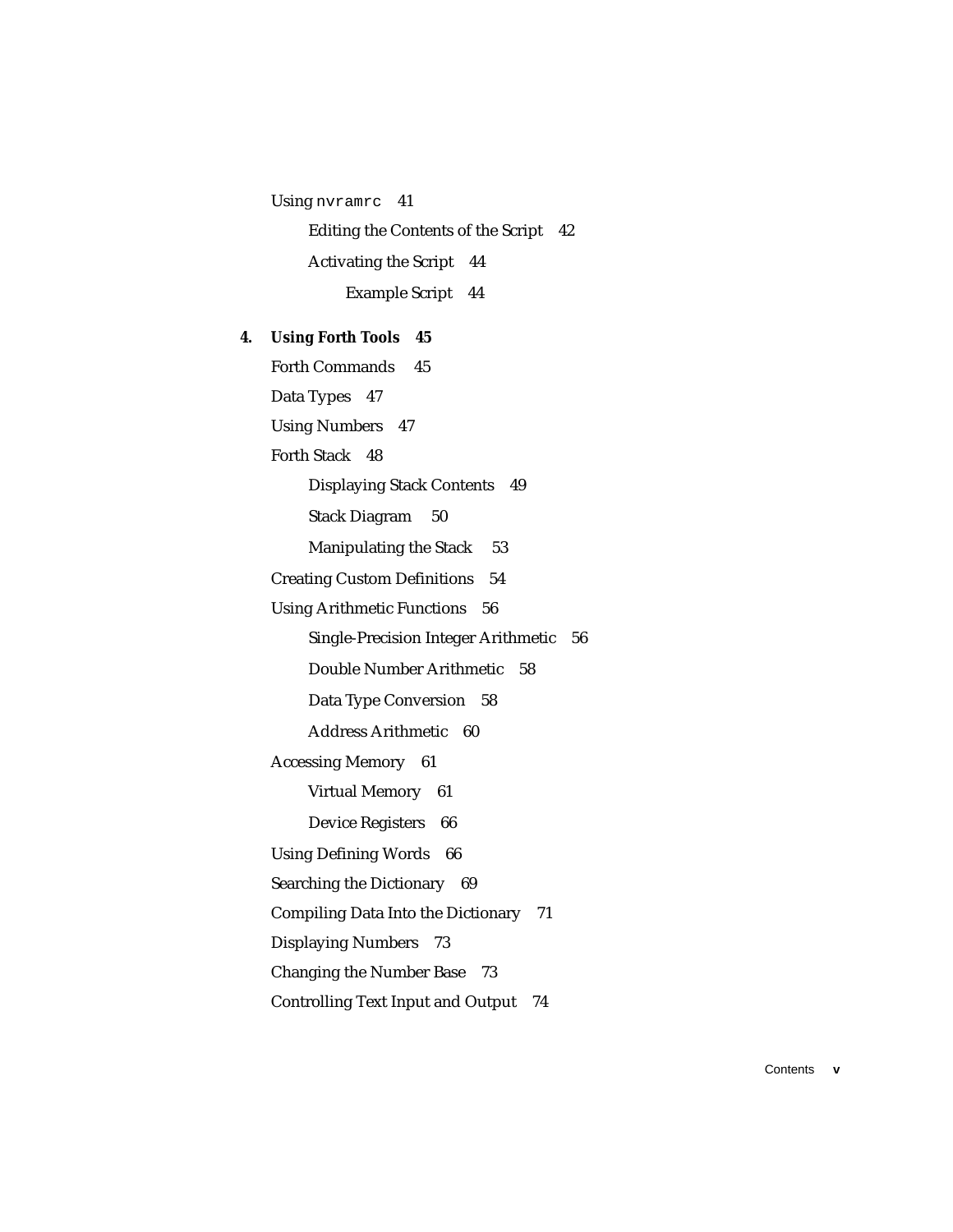[Redirecting Input and Output](#page-93-0) 78 [Command-Line Editor](#page-95-0) 80 [Conditional Flags](#page-97-0) 82 [Control Commands 8](#page-98-0)3 [The](#page-98-1) if-else-then Structure 83 [The](#page-100-0) case Statement 85 [The](#page-101-0) begin Loop 86 [The](#page-102-0) do Loop 87 [Additional Control Commands](#page-105-0) 90

#### **5. [Loading and Executing Programs 9](#page-106-0)1**

[Using](#page-107-0) boot 92 [Using](#page-108-0) dl to Load Forth Text Files Over Serial Port A 93 [Using](#page-109-0) load 94 [Using](#page-110-0) dlbin to Load FCode or Binary Executables Over Serial Port A 95 [Using](#page-112-0) dload to Load From Ethernet 97 [Forth Programs 9](#page-112-1)7 [FCode Programs 9](#page-112-2)7 [Binary Executables](#page-113-0) 98

[Using](#page-113-1) ?go 98

#### **6. [Debugging 9](#page-114-0)9**

[Using the Forth Language Decompiler 9](#page-114-1)9 [Using the Disassembler 1](#page-116-0)01 [Displaying Registers 1](#page-116-1)01 [SPARC Registers](#page-117-0) 102 [Breakpoints](#page-118-0) 103 [Forth Source-Level Debugger](#page-120-0) 105 [Using](#page-122-0) patch and (patch) 107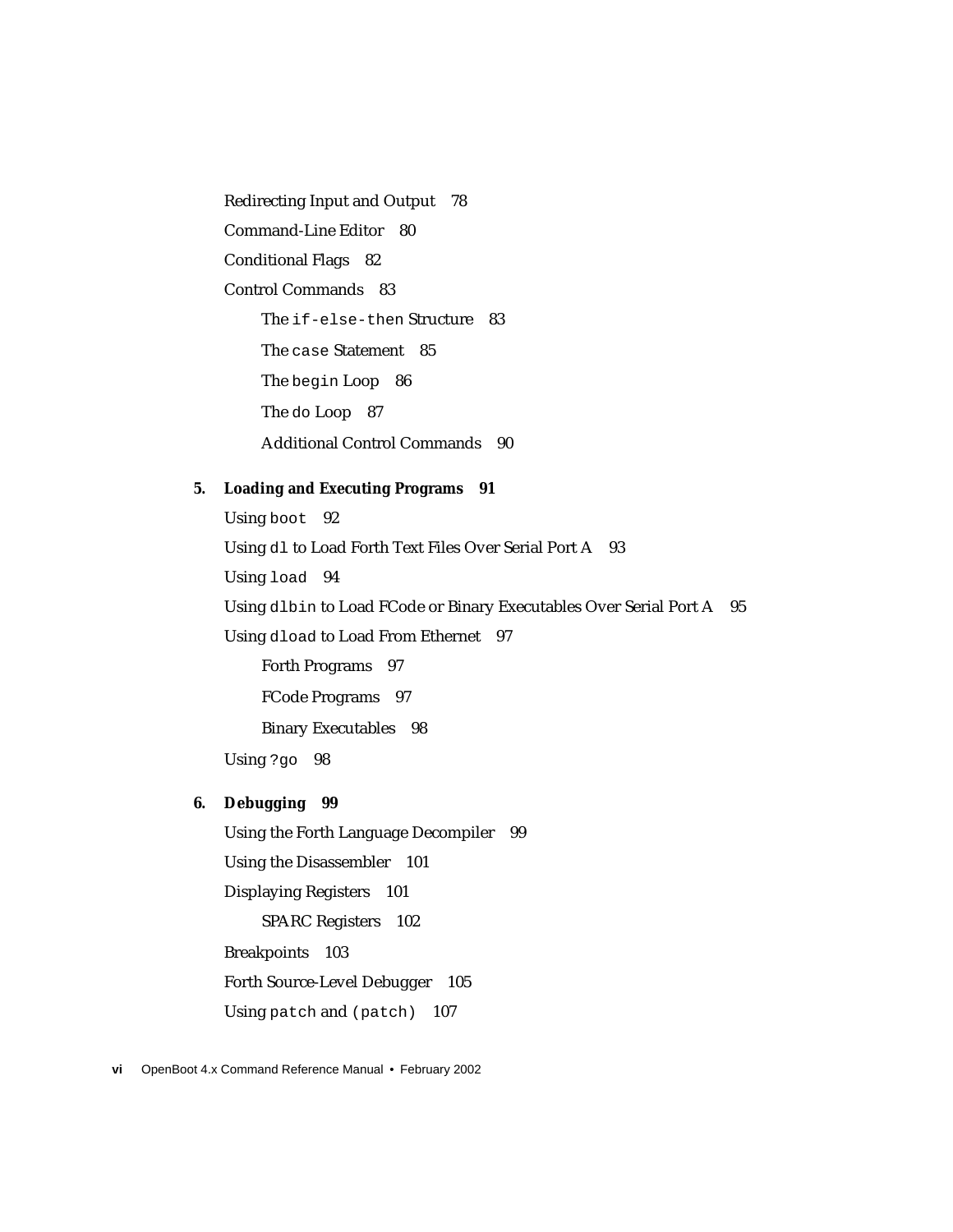[Using](#page-125-0) ftrace 110

| А. | <b>Setting Up a TIP Connection</b><br>111                                    |
|----|------------------------------------------------------------------------------|
|    | <b>Common Problems With TIP</b><br>113                                       |
| В. | <b>Building a Bootable Floppy Disk</b><br>115                                |
| C. | <b>Troubleshooting Guide</b><br>117                                          |
|    | <b>Power-On Initialization Sequence</b><br>117                               |
|    | <b>Emergency Procedures</b><br>118                                           |
|    | Emergency Procedures for Systems with Standard (non-USB)<br>Keyboards<br>119 |
|    | <b>Emergency Procedures for Systems with USB Keyboards</b><br>119            |
|    | Stop-A 119                                                                   |
|    | <b>Stop-N Equivalent</b><br>120                                              |
|    | <b>Stop-F Functionality</b><br>120                                           |
|    | Stop-D Functionality 121                                                     |
|    | Preserving Data After a System Crash<br>121                                  |
|    | <b>Common Failures</b><br>121                                                |
|    | <b>Blank Screen - No Output</b><br>-121                                      |
|    | System Boots From the Wrong Device<br>122                                    |
|    | <b>System Will Not Boot From Ethernet</b><br>- 123                           |
|    | <b>System Will Not Boot From Disk</b><br>124                                 |
|    | <b>SCSI Problems</b><br>124                                                  |
|    | Setting the Console to a Specific Monitor<br>124                             |
| D. | <b>Forth Word Reference</b><br>127                                           |
|    | <b>Stack Item Notation</b><br>- 129                                          |
|    | <b>Commands for Browsing the Device Tree</b><br>131                          |

[Common Options for the](#page-147-0) boot Command 132 [System Information Display Commands](#page-147-1) 132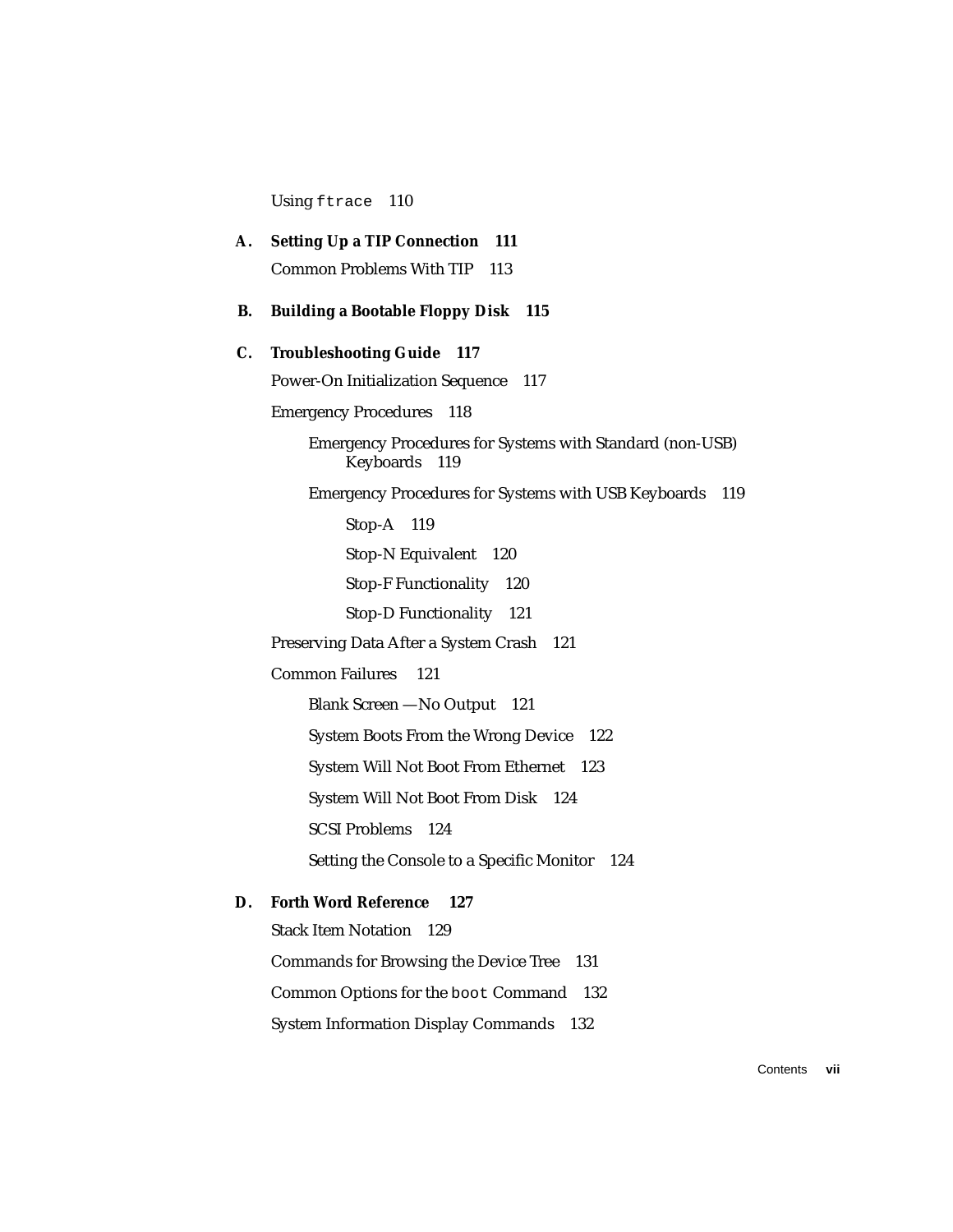[Configuration Variables 1](#page-148-0)33 [nvramrc](#page-148-1) Editor Commands 133 [NVRAM Script Editor Keystroke Commands](#page-150-0) 135 [Stack Manipulation Commands](#page-152-0) 137 [Single-Precision Arithmetic Functions](#page-154-0) 139 [Bit-wise Logical Operators](#page-155-0) 140 [Double Number Arithmetic Functions](#page-155-1) 140 [32-Bit Data Type Conversion Functions 1](#page-156-0)41 [64-Bit Data Type Conversion Functions 1](#page-157-0)42 [Address Arithmetic Functions](#page-158-0) 143 [64-Bit Address Arithmetic Functions](#page-159-0) 144 [Memory Access Commands 1](#page-159-1)44 [64-Bit Memory Access Functions 1](#page-161-0)46 [Memory Mapping Commands 1](#page-162-0)47 [Defining Words](#page-162-1) 147 [Dictionary Searching Commands 1](#page-164-0)49 [Dictionary Compilation Commands](#page-165-0) 150 [Assembly Language Programming](#page-166-0) 151 [Basic Number Display 1](#page-167-0)52 [Changing the Number Base](#page-167-1) 152 [Numeric Output Word Primitives](#page-168-0) 153 [Controlling Text Input](#page-168-1) 153 [Displaying Text Output 1](#page-170-0)55 [Formatted Output 1](#page-170-1)55 [Manipulating Text Strings 1](#page-171-0)56 [I/O Redirection Commands](#page-172-0) 157 [ASCII Constants](#page-172-1) 157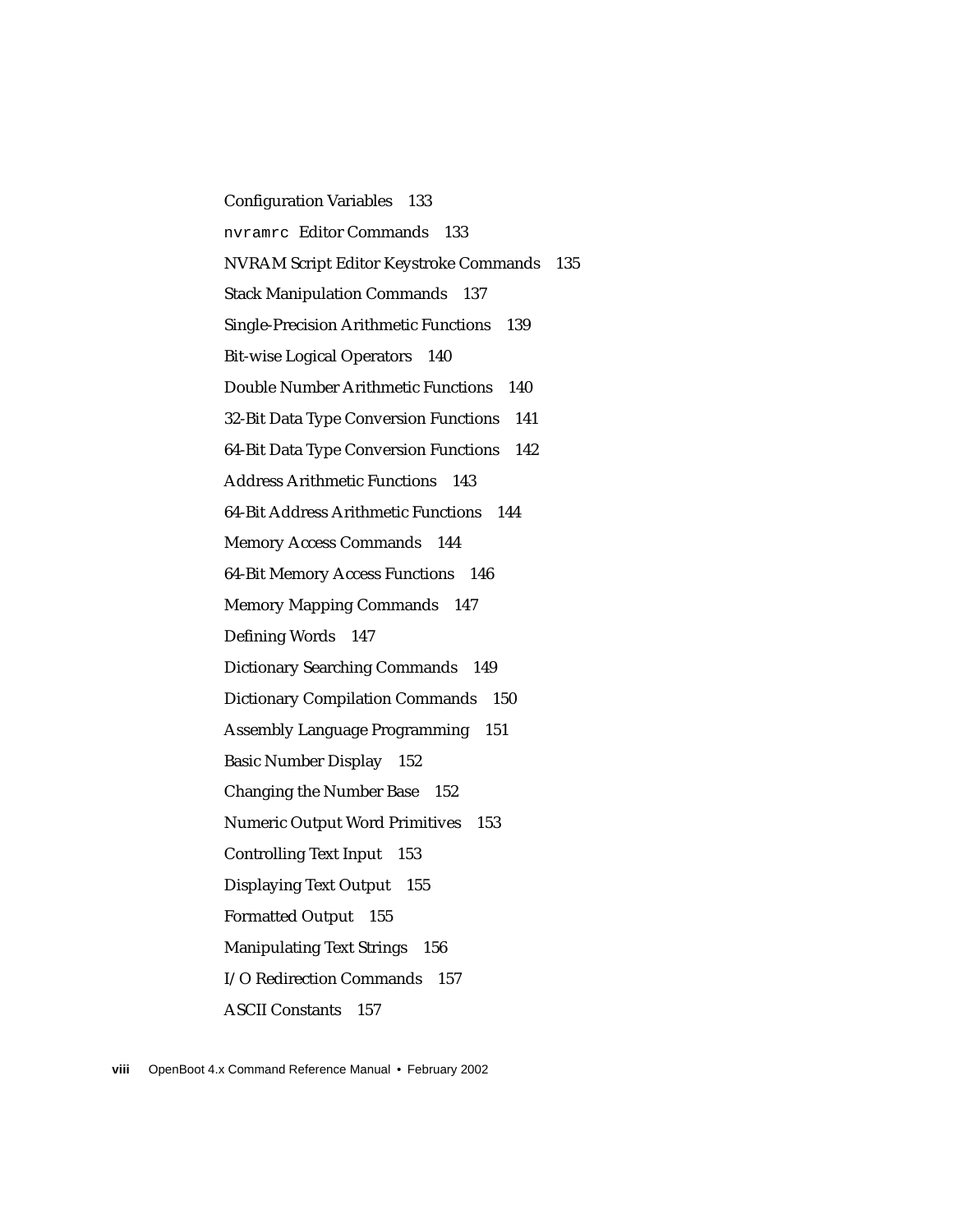[Command Line Editor Keystroke Commands 1](#page-172-2)57 [Command Completion Keystroke Commands](#page-174-0) 159 [Comparison Commands 1](#page-174-1)59 [if-else-then](#page-176-0) Commands 161 [case](#page-176-1) Statement Commands 161 [begin](#page-177-0) (Conditional) Loop Commands 162 [do](#page-177-1) (Counted) Loop Commands 162 [Program Execution Control Commands 1](#page-178-0)63 [File Loading Commands 1](#page-178-1)63 [Disassembler Commands](#page-179-0) 164 [Breakpoint Commands 1](#page-180-0)65 [Forth Source-level Debugger Commands 1](#page-182-0)67 [Time Utilities](#page-183-0) 168 [Miscellaneous Operations](#page-184-0) 169 [Multiprocessor Commands](#page-185-0) 170 [Memory Mapping Commands 1](#page-185-1)70 [Memory Mapping Primitives 1](#page-186-0)71 [Cache Manipulation Commands 1](#page-188-0)73 [Reading/Writing Machine Registers in Sun-4u Machines 1](#page-188-1)73 [Alternate Address Space Access Commands](#page-189-0) 174 [SPARC Register Commands 1](#page-190-0)75 [SPARC V9 Register Commands 1](#page-191-0)76 [Emergency Keyboard Commands](#page-191-1) 176 [Diagnostic Test Commands 1](#page-192-0)77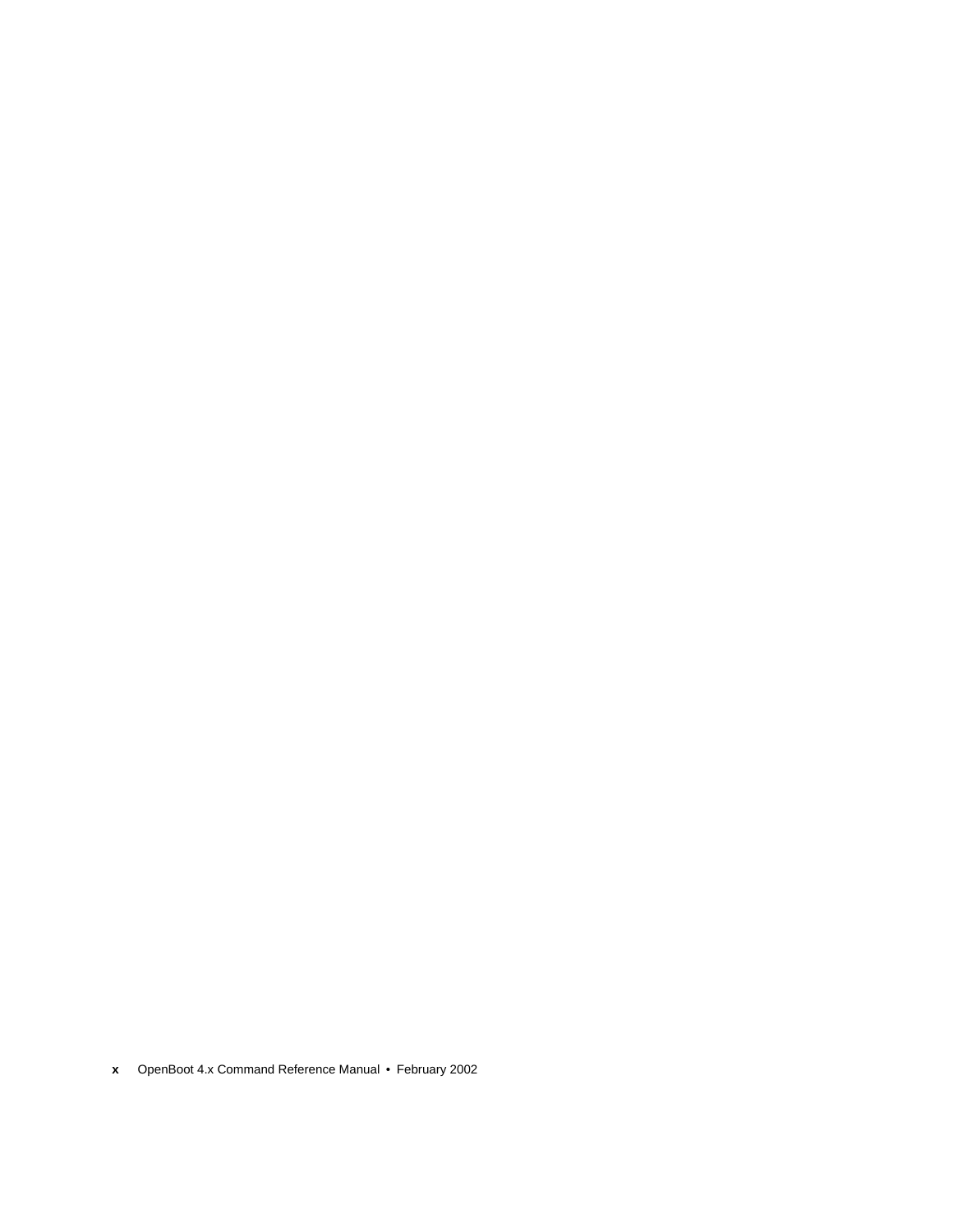## <span id="page-10-0"></span>Preface

The *OpenBoot™ 4.x Command Reference Manual* describes how to use Sun™ systems that implement firmware that responds as those described by *IEEE Standard 1275- 1994., Standard For Boot Firmware*.

This manual contains information on using the OpenBoot firmware to perform tasks such as:

- Booting the operating system
- Running diagnostics
- Modifying system start-up configuration parameters
- Loading and executing programs
- Troubleshooting

This manual also describes the commands of the OpenBoot Forth Interpreter which you can use to write Forth programs or to use the more advanced features of this firmware (such as its debugging capabilities).

The information in this manual is for a system that uses Version 4.*x* OpenBoot firmware. Other OpenBoot implementations may use different prompts or formatting, and may not support all of the tools and capabilities described in this manual.

## Before You Read This Book

This manual is written for all users, including systems designers, systems administrators, and end users, who want to use OpenBoot to configure and debug their SBus and PCI-based systems.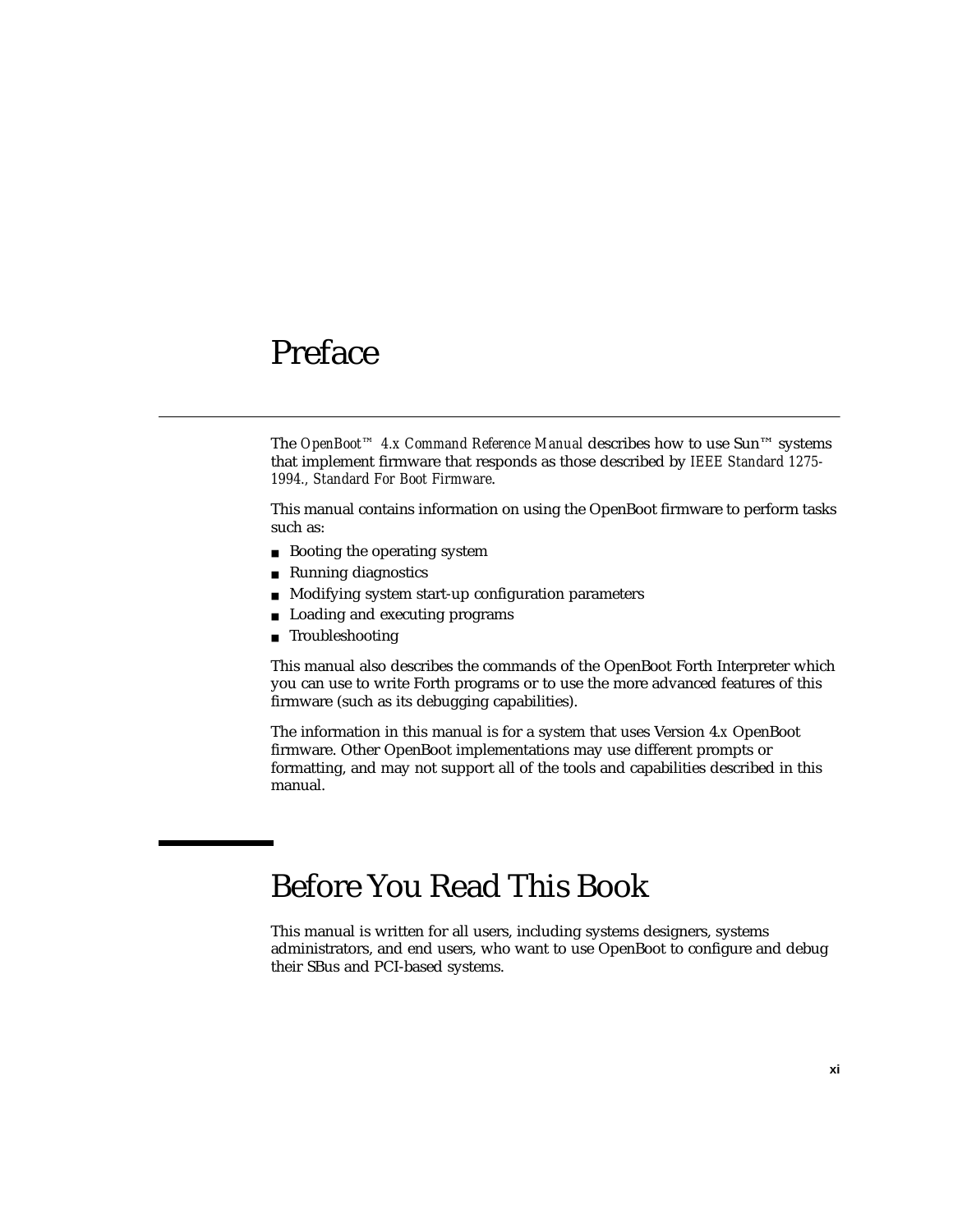# How This Book Is Organized

Chapter 1 describes the user interface and other main features of OpenBoot firmware.

Chapter 2 explains the most common tasks for which OpenBoot firmware is used.

Chapter 3 details how to perform system administration tasks with NVRAM parameters.

Chapter 4 describes functions of the OpenBoot Forth language.

Chapter 5 describes how to load and execute programs from various sources (such as Ethernet, disk, or serial port).

Chapter 6 describes the debugging capabilities of the OpenBoot firmware, including decompiler, Forth source-level debugger, and breakpoints.

Appendix A describes how to set up a TIP connection.

Appendix B describes how to create a bootable floppy diskette from which you can load programs or files.

Appendix C discusses solutions for typical situations when you cannot boot the operating system.

Appendix D contains currently-supported OpenBoot Forth commands.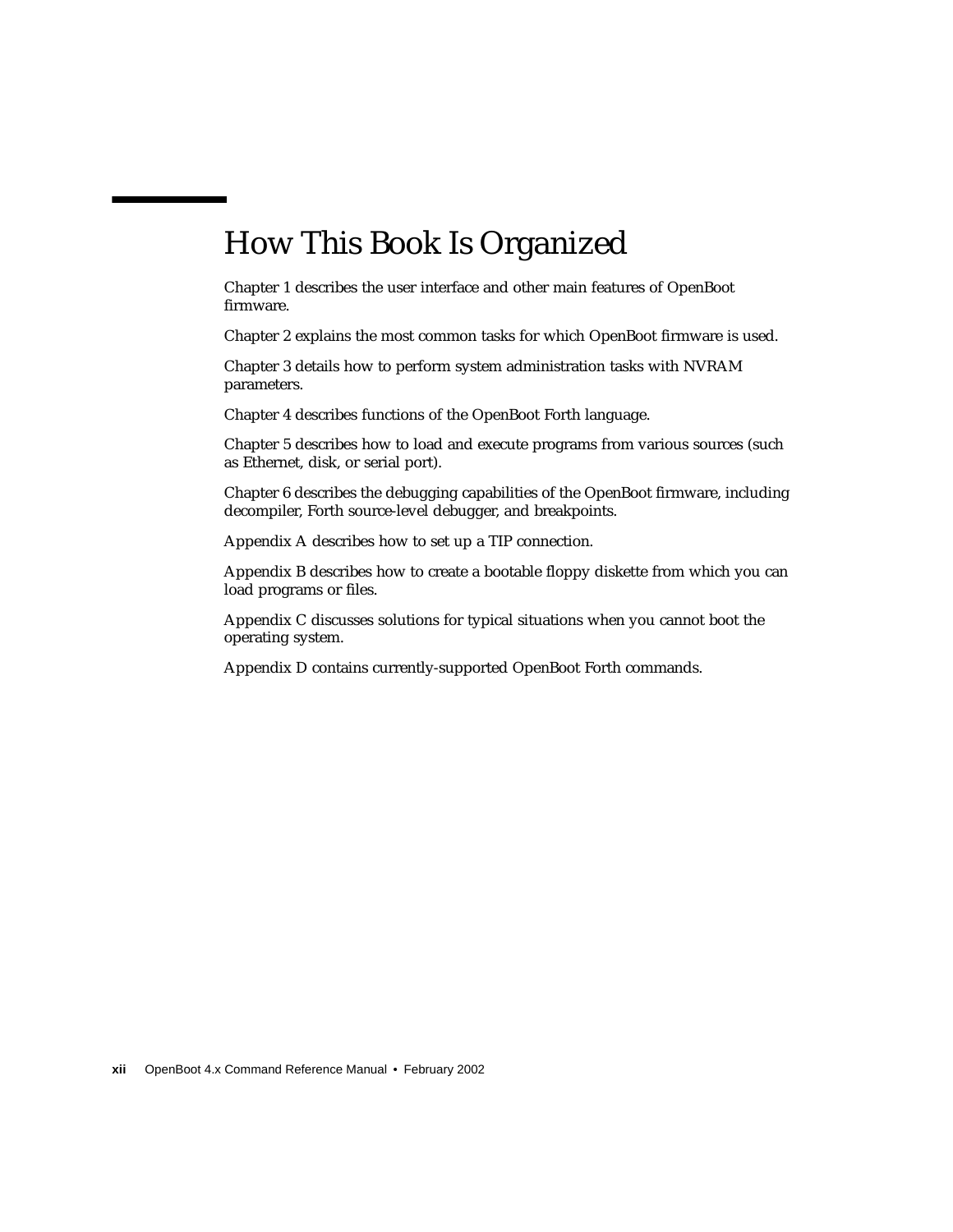# Typographic Conventions

| <b>Typeface or</b><br>Symbol | <b>Meaning</b>                                                                                                                 | <b>Examples</b>                                                                                                      |
|------------------------------|--------------------------------------------------------------------------------------------------------------------------------|----------------------------------------------------------------------------------------------------------------------|
| AaBbCc123                    | The names of commands, files,<br>and directories; on-screen<br>computer output                                                 | Edit your . login file.<br>Use $1s - a$ to list all files.<br>% You have mail.                                       |
| AaBbCc123                    | What you type, when<br>contrasted with on-screen<br>computer output                                                            | ៖ su<br>Password:                                                                                                    |
| $A$ a $B$ h $Cc$ 123         | Book titles, new words or terms.<br>words to be emphasized.<br>Replace command-line<br>variables with real names or<br>values. | Read Chapter 6 in the User's Guide.<br>These are called <i>class</i> options.<br>To delete a file, type rm filename. |

The following typographic conventions are specific to OpenBoot and are included in this manual:

■ Keys are indicated by their name. For example:

Press the Return key.

■ When you see two key names separated by a dash, press and hold the first key down, then press the second key. For example:

To enter Control-C, press and hold Control, then press C, then release both keys.

■ When you see two key names separated by a space, press and release the first key and then press and release the second key. For example:

To enter Escape B, press and release Escape, then press and release B.

■ In a command line, square brackets indicate an optional entry and italics indicate an argument that you must replace with the appropriate text. For example:

```
help [word]
```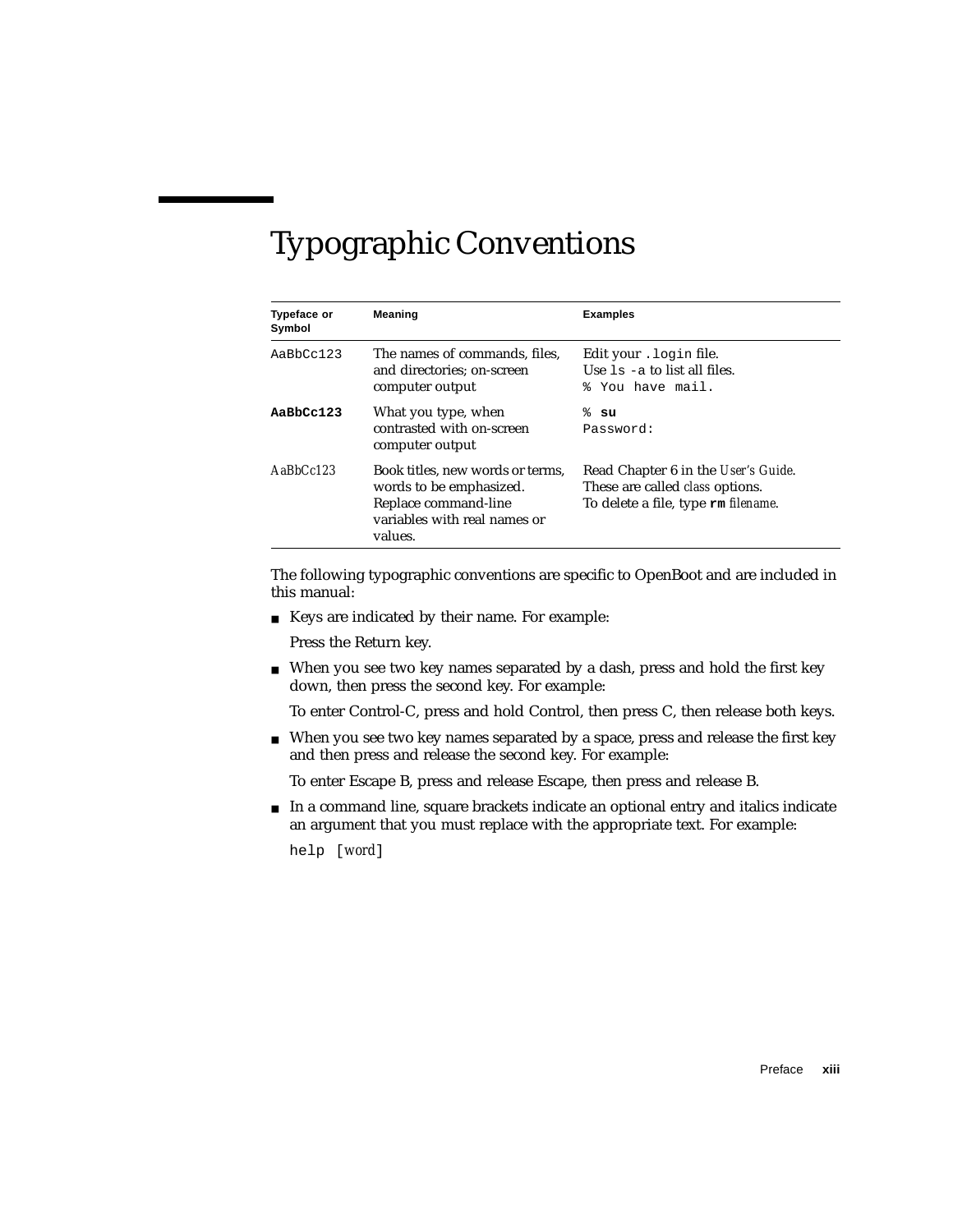# Code Samples for OpenBoot

In this book, code samples are included in boxes and may display the following:

| <b>Typeface or Symbol</b> | <b>Meaning</b>                       | <b>Example</b> |
|---------------------------|--------------------------------------|----------------|
| ok                        | OpenBoot command prompt              | ok             |
| ⊱                         | UNIX C shell prompt                  | system%        |
| \$                        | UNIX Bourne and Korn shell<br>prompt | system\$       |
| #                         | Superuser prompt, all shells         | system#        |
| ok                        | OpenBoot command prompt              | ok             |

## Related Documentation

A companion document to this manual is:

■ *OpenBoot 3.x Quick Reference*

For information on OpenBoot FCode, refer to:

- *Writing FCode 2.x Programs*
- *Writing FCode 3.x Programs*

For information about Open Firmware, refer to the:

*IEEE Standard 1275-1994 Standard for Boot (Initialization, Configuration) Firmware, Core Requirements and Practices.*

Also see http://playground.sun.com/1275*.*

For more information about Forth and Forth programming, refer to:

- *ANSI X3.215-1994, American National Standard for Information Systems-Programming Languages-FORTH.*
- *Starting FORTH*, Leo Brody. FORTH, Inc., second edition, 1987.
- *Forth: The New Model*, Jack Woehr. M & T Books, 1992.
- Forth Interest Group:

```
http://forth.org/fig.html
```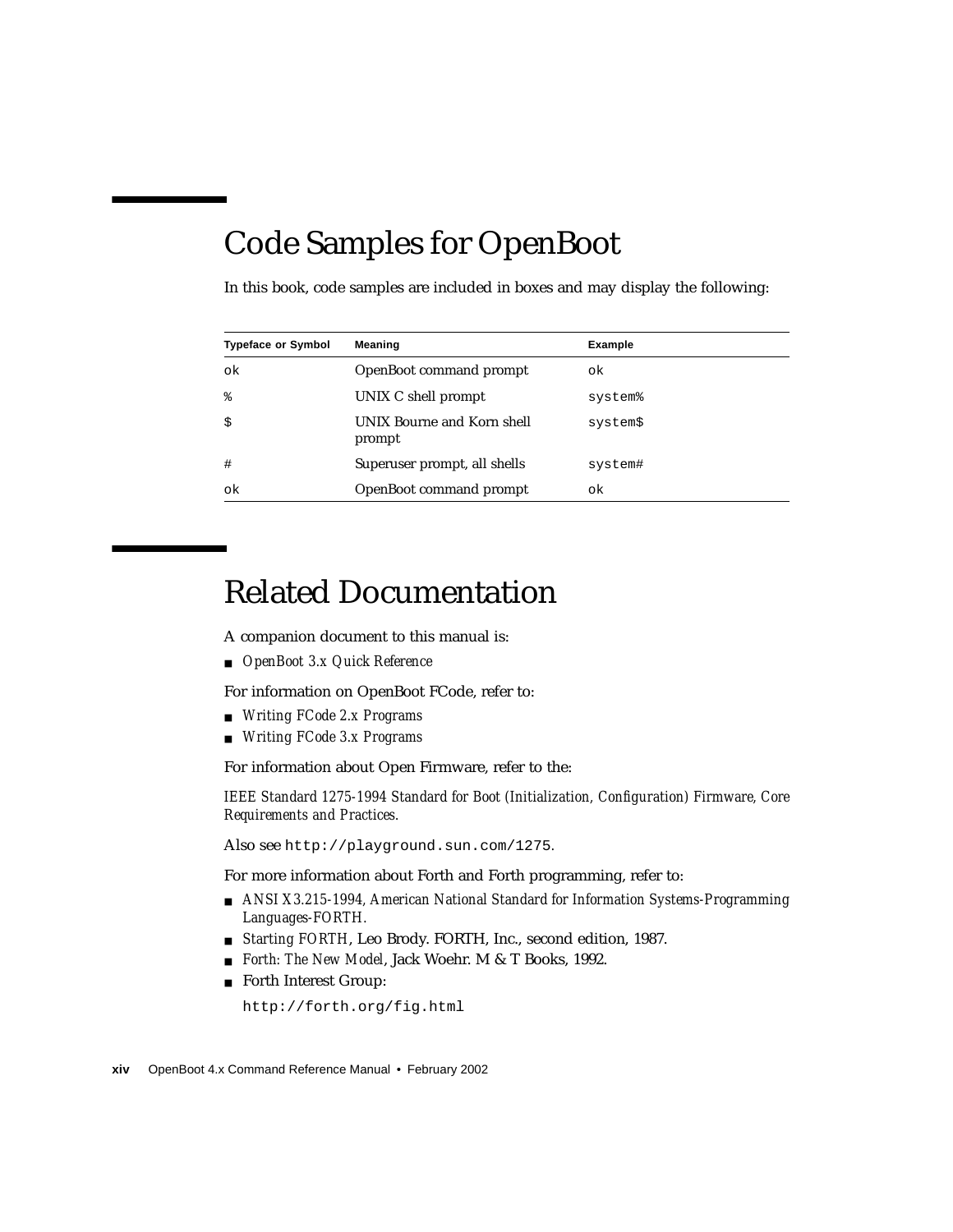# Accessing Sun Documentation Online

A broad selection of Sun system documentation is located at:

http://www.sun.com/products-n-solutions/hardware/docs

A complete set of Solaris documentation and many other titles are located at:

http://docs.sun.com

# Sun Welcomes Your Comments

Sun is interested in improving its documentation and welcomes your comments and suggestions. You can email your comments to Sun at:

docfeedback@sun.com

Please include the part number (816-1177-10) of your document in the subject line of your email.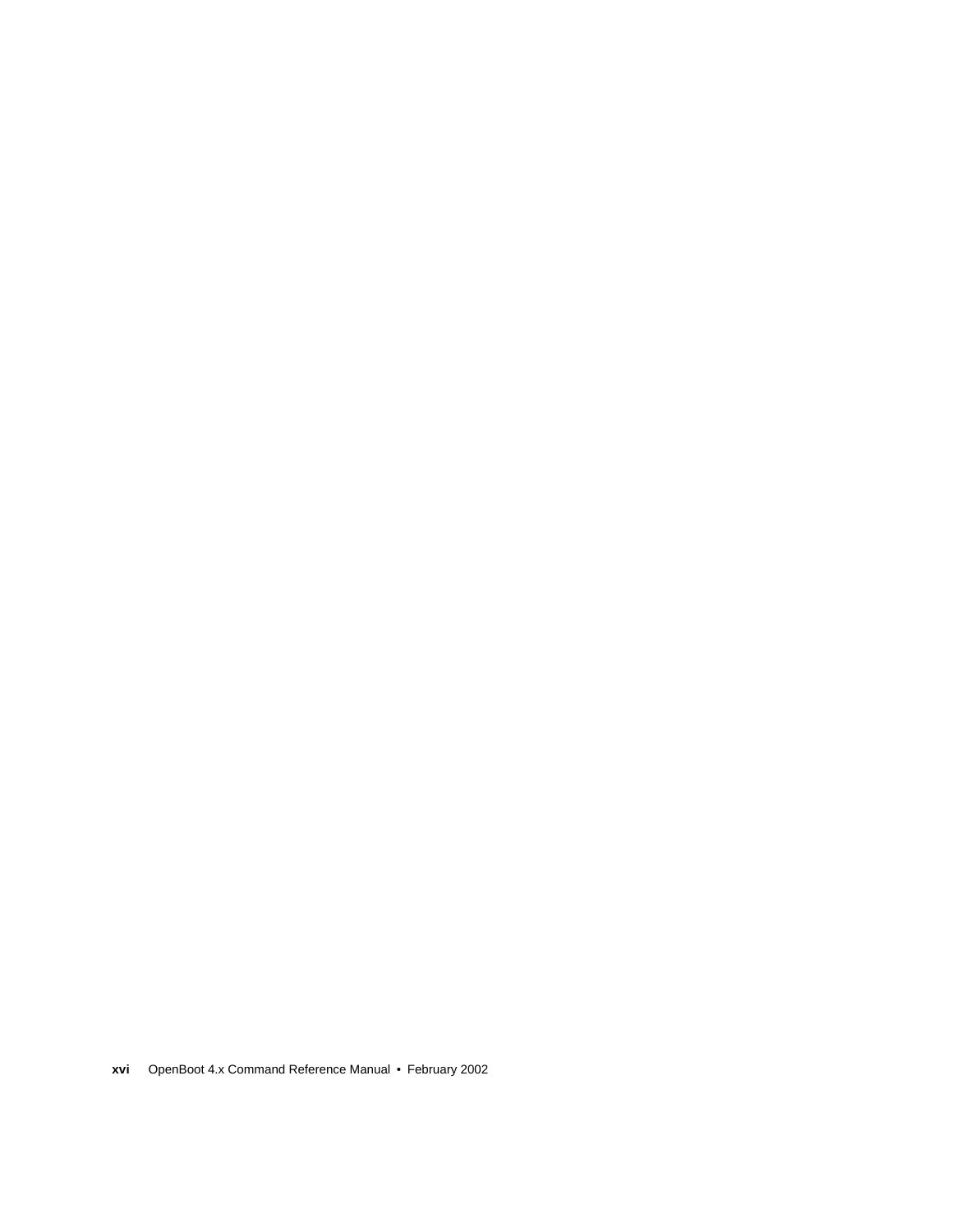CHAPTER **1**

### <span id="page-16-0"></span>**Overview**

This chapter introduces OpenBoot as defined by the *IEEE Standard 1275-1994 Standard for Boot Firmware.* This chapter covers the following topics:

- ["Features of OpenBoot Firmware" on page 1](#page-16-1)
- ["User Interface" on page 2](#page-17-4)
- ["Device Tree" on page 3](#page-18-0)
- ["Getting Help" on page 10](#page-25-0)
- ["A Caution About Using Some OpenBoot Commands" on page 11](#page-26-0)

## <span id="page-16-1"></span>Features of OpenBoot Firmware

OpenBoot firmware is executed immediately after you turn on your system. The primary tasks of OpenBoot firmware are to:

- Test and initialize the system hardware
- Determine the hardware configuration
- Boot the operating system from either a mass storage device or from a network
- Provide interactive debugging facilities for testing hardware and software

The OpenBoot architecture provides a significant increase in functionality and portability when compared to proprietary systems of the past. Although this architecture was first implemented by Sun Microsystems as OpenBoot on SPARC™ systems, its design is processor-independent.

The following paragraphs describe some notable features of OpenBoot firmware.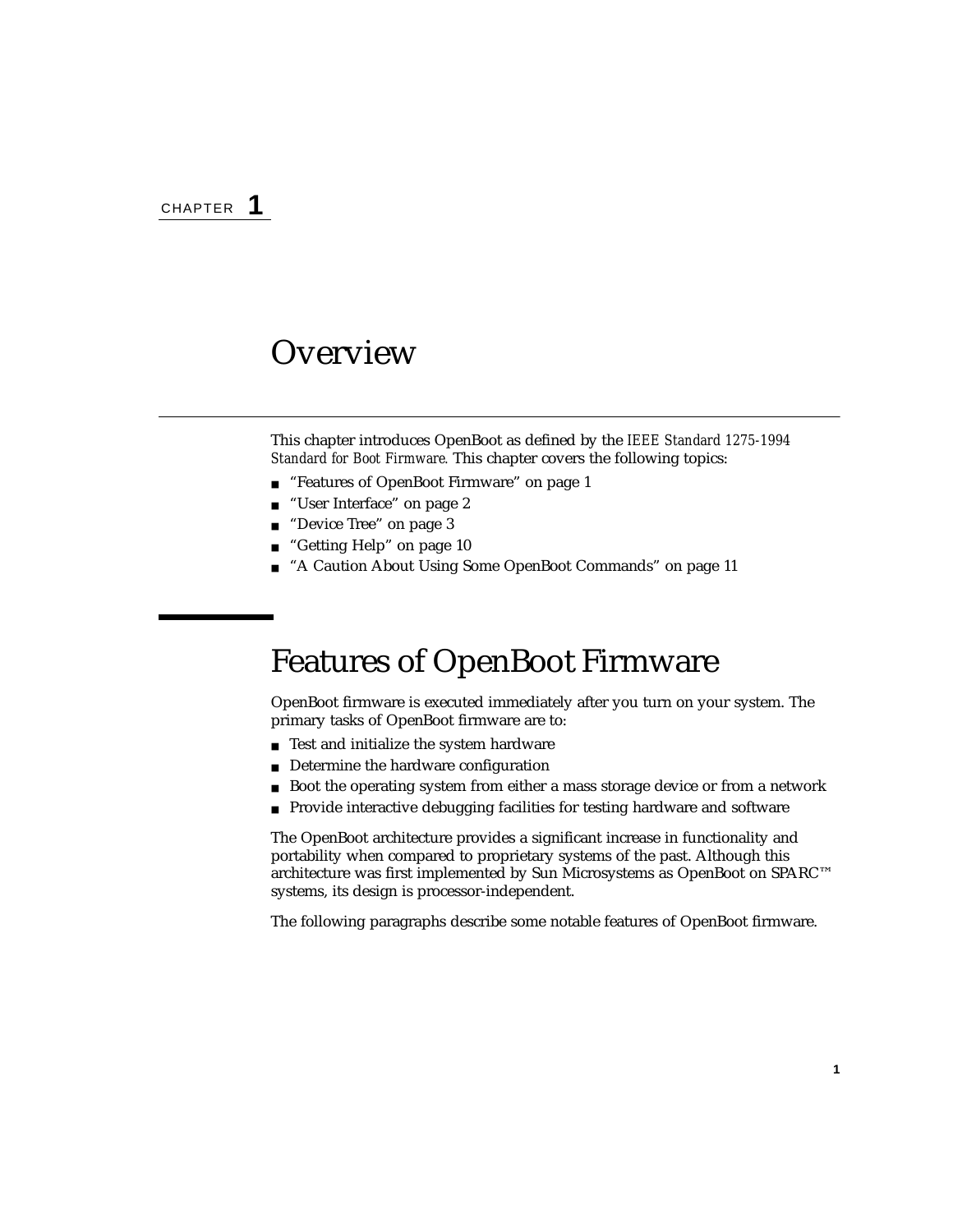### <span id="page-17-0"></span>Plug-in Device Drivers

A plug-in device driver is usually loaded from a plug-in device such as an SBus or a PCI card. The plug-in device driver can be used to boot the operating system from that device or to display text on the device before the operating system has activated its own drivers. This feature enables the input and output devices supported by a particular system to evolve without changing the system PROM.

### <span id="page-17-1"></span>FCode Interpreter

Plug-in drivers are written in a *machine-independent* interpreted language called *FCode*. Each OpenBoot system PROM contains an FCode interpreter. Thus, the same device and driver can be used on systems with different CPU instruction sets.

#### <span id="page-17-2"></span>Device Tree

The device tree is a data structure describing the devices (permanently installed and plug-in) attached to a system. Both the user and the operating system can determine the hardware configuration of the system by inspecting the device tree.

### <span id="page-17-3"></span>Programmable User Interface

The OpenBoot *user interface* is based on the interactive programming language *Forth*. By combining sequences of commands to form complete programs, this provides a powerful capability for debugging hardware and software.

## <span id="page-17-4"></span>User Interface

The user interface is based on an interactive command interpreter that gives you access to an extensive set of functions for hardware and software development, fault isolation, and debugging. Any level of user can use these functions.

The user interface prompt is implementation dependent.

You can enter the OpenBoot environment by:

- Halting the operating system
- Pressing the Stop-A key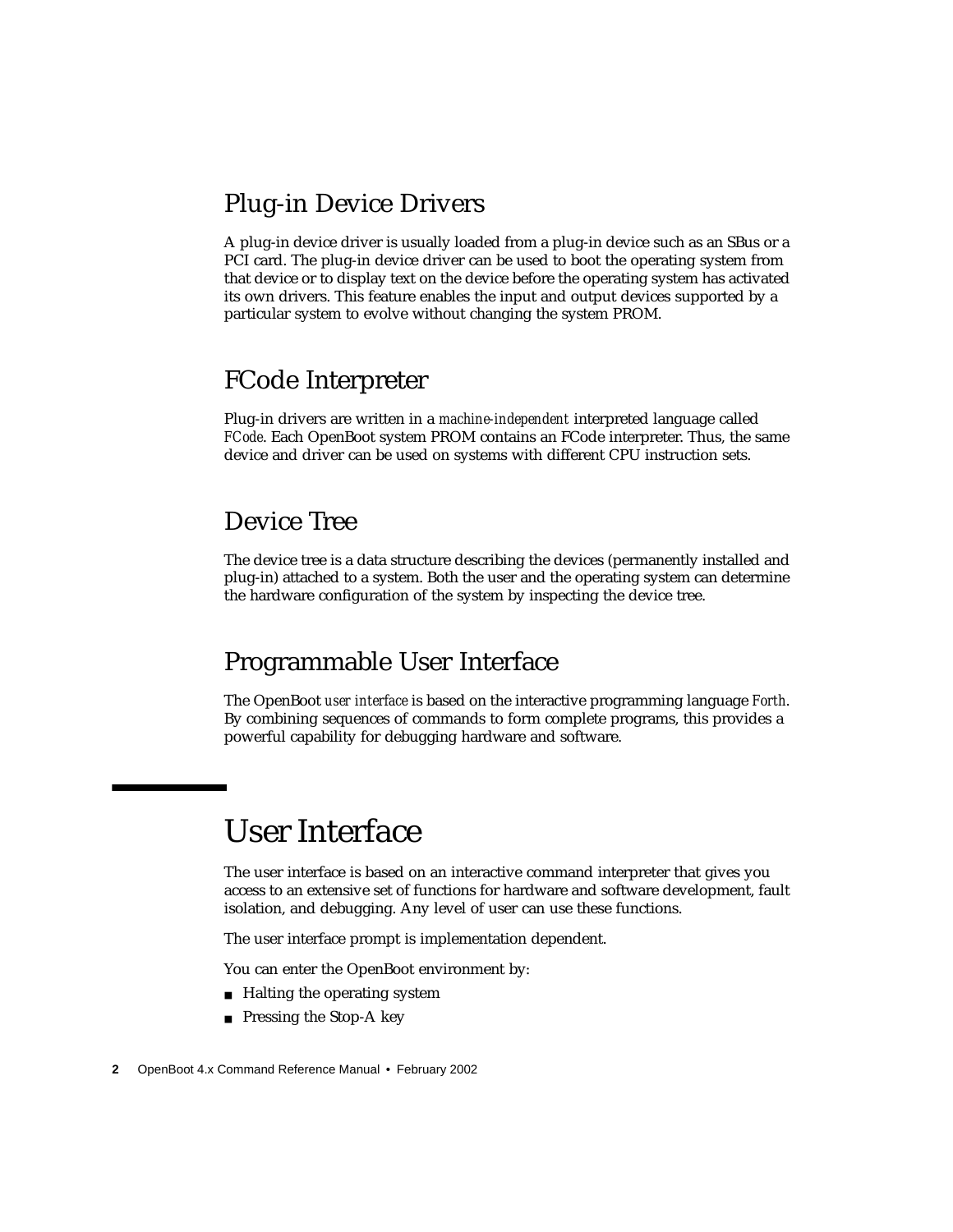■ Power cycling the system

If your system is not configured to boot automatically, the system stops at the user interface.

If automatic booting is configured, you can make the system stop at the user interface by pressing the Stop-A keys from the keyboard after the display console banner is displayed but before the system starts booting the operating system.

■ When the system hardware detects an error from which it cannot recover.

See ["A Caution About Using Some OpenBoot Commands" on page 11](#page-26-0) for information on using commands after entering OpenBoot from the operating system.

## <span id="page-18-0"></span>Device Tree

Devices are attached to a host computer through a hierarchy of interconnected buses. OpenBoot represents the interconnected buses and their attached devices as a tree of nodes, called the *device tree*. A node representing the host computer's main physical address bus forms the tree's root node.

Each device node can have:

- Properties, which are data structures describing the node and its associated device
- Methods, which are the software procedures used to access the device
- Data, which are the initial values of the private data used by the methods
- Children, which are other device nodes "attached" to a given node and that lie directly below it in the device tree
- A parent, which is the node that lies directly above a given node in the device tree

Nodes with children usually represent buses and their associated controllers, if any. Each such node defines a physical address space that distinguishes the devices connected to the node from one another. Each child of that node is assigned a physical address in the parent's address space.

The physical address generally represents a physical characteristic unique to the device (such as the bus address or the slot number where the device is installed). The use of physical addresses to identify devices prevents device addresses from changing when other devices are installed or removed.

Nodes without children are called leaf nodes and generally represent devices. However, some such nodes represent system-supplied firmware services.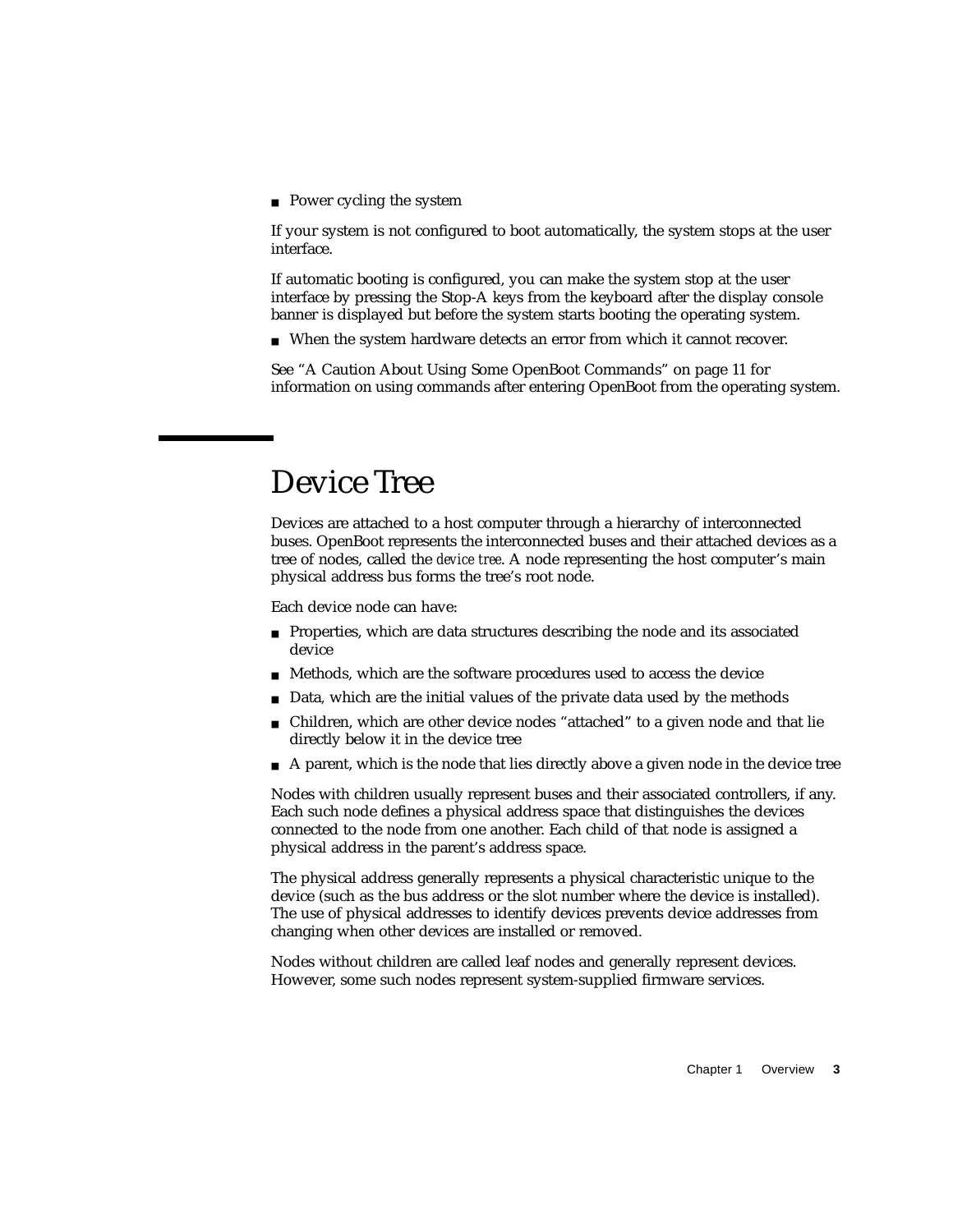### <span id="page-19-0"></span>Device Path Names, Addresses, and Arguments

OpenBoot deals directly with hardware devices in the system. Each device has a unique name representing the type of device and where that device is located in the system addressing structure. The following example shows a full device path name:

```
/sbus@1f,0/SUNW,fas@e,8800000/sd@3,0:a
```
A full device path name is a series of node names separated by slashes (/). The root of the tree is the machine node, which is not named explicitly but is indicated by a leading slash (/). Each node name has the form:

*device-name*@*unit-address*:*device-arguments*

TABLE 1-1 describes each of these parameters.

| <b>Path Name Parameter</b> | <b>Description</b>                                                                                                                                                                                                                                                                                                                                                                                                                                                                                                                                                                           |
|----------------------------|----------------------------------------------------------------------------------------------------------------------------------------------------------------------------------------------------------------------------------------------------------------------------------------------------------------------------------------------------------------------------------------------------------------------------------------------------------------------------------------------------------------------------------------------------------------------------------------------|
| device-name                | A human-readable string consisting of one to 31 letters, digits and<br>punctuation characters from the set ", $\cdot$ _ + - " that, ideally, has some<br>mnemonic value. Uppercase and lowercase characters are distinct. In<br>some cases, this name includes the name of the device's manufacturer<br>and the device's model name, separated by a comma. Typically, the<br>manufacturer's upper-case, publicly-listed stock symbol is used as the<br>manufacturer's name (for example, SUNW, sd). For built-in devices,<br>the manufacturer's name is usually omitted (for example, sbus). |
| @                          | Must precede the address parameter.                                                                                                                                                                                                                                                                                                                                                                                                                                                                                                                                                          |
| unit-address               | A text string representing the physical address of the device in its<br>parent's address space. The format of the text is bus dependent.                                                                                                                                                                                                                                                                                                                                                                                                                                                     |
|                            | Must precede the arguments parameter.                                                                                                                                                                                                                                                                                                                                                                                                                                                                                                                                                        |
| device-arguments           | A text string whose format depends on the particular device. It can be<br>used to pass additional information to the device's software.                                                                                                                                                                                                                                                                                                                                                                                                                                                      |

**TABLE 1-1** Device Path Name Parameters

The full device path name mimics the hardware addressing used by the system to distinguish between different devices. Thus, you can specify a particular device without ambiguity.

In general, the *unit-address* part of a node name represents an address in the physical address space of its parent. The exact meaning of a particular address depends on the bus to which the device is attached. Consider this example:

```
/sbus@1f,0/esp@0,40000/sd@3,0:a
```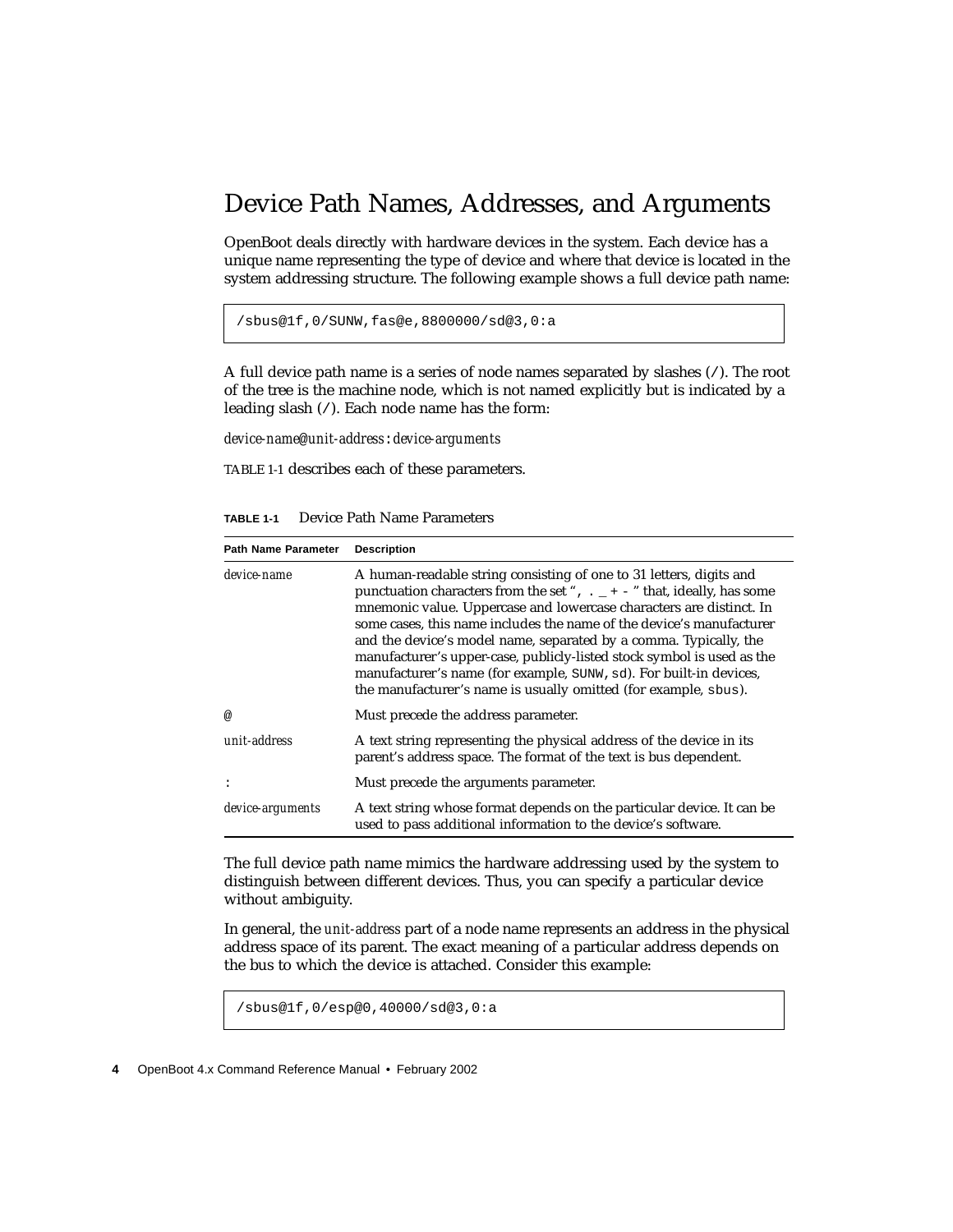Where:

- 1f,0 represents an address on the main system bus, because the SBus is directly attached to the main system bus in this example.
- 0,40000 is an SBus slot number (in this case, 0) and an offset (in this case, 40000), because the esp device is at offset 40000 on the card in SBus slot 0.
- 3,0 is a SCSI target and logical unit number, because the disk device is attached to a SCSI bus at target 3, logical unit 0.

When specifying a path name, either the @*unit-address* or *device-name* part of a node name is optional, in which case the firmware tries to pick the device that best matches the given name. If there are several matching nodes, the firmware chooses one (but it may not be the one you want).

For example, using /sbus/esp@0,40000/sd@3,0 assumes that the system in question has exactly one SBus on the main system bus, making sbus as unambiguous an address as sbus@1f,0. On the same system, however, /sbus/esp/sd@3,0 might or might not be ambiguous. Since SBus accepts plug-in cards, there could be more than one esp device on the same SBus bus. If there were more than one on the system, using esp alone would not specify which one, and the firmware might not choose the one you intended.

As another example,  $\sqrt{s}$  /sbus/@2, 1/sd@3,0 would normally be unambiguous, while /sbus/scsi@2,1/@3,0 usually would not, since both a SCSI disk device driver and a SCSI tape device driver can use the SCSI target, logical unit address 3,0.

The :*device-arguments* part of the node name is also optional. Once again, in the example:

```
/sbus@1f,0/scsi@2,1/sd@3,0:a
```
the argument for the disk device is a. The software driver for this device interprets its argument as a disk partition, so the device path name refers to partition a on that disk.

Some implementations also enable you to omit path name components. So long as the omission does not create any ambiguity, those implementations select the device that you intended. For example, if our example system had only one sd device, /sd:a would identify the same device as the much longer preceding expression.

#### <span id="page-20-0"></span>Device Aliases

A device alias, or simply, alias, is a shorthand representation of a *device path*.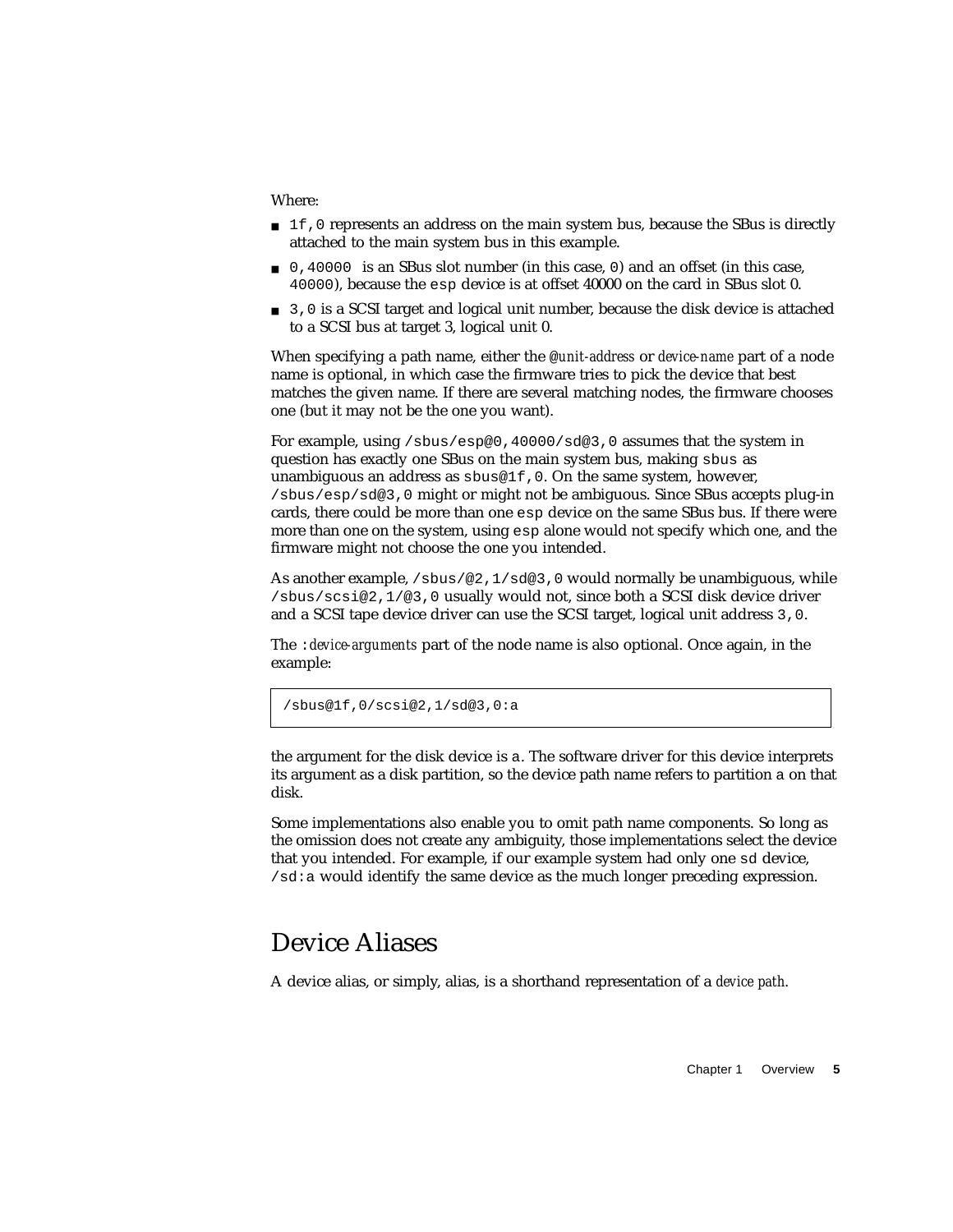For example, the alias disk may represent the complete device path name:

```
/sbus@1f,0/esp@0,40000/sd@3,0:a
```
Systems usually have predefined device aliases for the most commonly used devices, so you rarely need to type a full device path name.

TABLE 1-2 describes the devalias command, which is used to examine, create, and change aliases.

| Command                           | <b>Description</b>                                                                                                                       |  |
|-----------------------------------|------------------------------------------------------------------------------------------------------------------------------------------|--|
| devalias                          | Display all current device aliases.                                                                                                      |  |
| devalias <i>alias</i>             | Display the device path name corresponding to alias.                                                                                     |  |
| devalias <i>alias device-path</i> | Define an alias representing <i>device-path</i> .<br>If an alias with the same name already exists, the new<br>value supersedes the old. |  |

**TABLE 1-2** Examining and Creating Device Aliases

User-defined aliases are lost after a system reset or power cycle. If you want to create permanent aliases, you can either manually store the devalias command in a portion of non-volatile RAM (NVRAM) called *nvramrc*, or use the nvalias and nvunalias commands. (See Chapter 3 for further details.)

#### <span id="page-21-0"></span>Displaying the Device Tree

You can browse the device tree to examine individual device tree nodes. The device tree browsing commands are similar to the Solaris™ commands for changing, displaying and listing the current directory in the Solaris directory tree. Selecting a device node makes it the current node.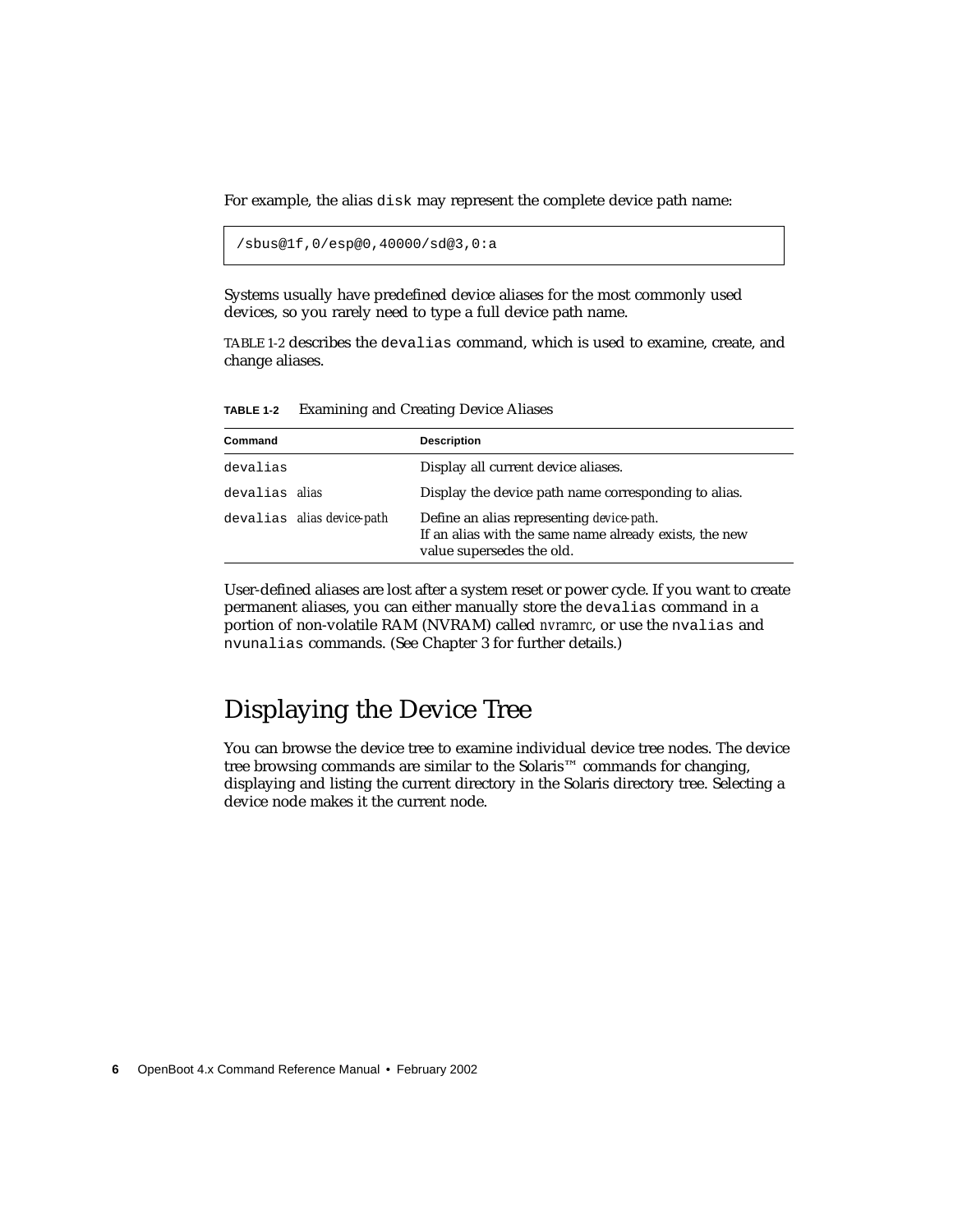The user interface commands for browsing the device tree are shown in TABLE 1-3.

| Command                                       | <b>Description</b>                                                                                                                                          |
|-----------------------------------------------|-------------------------------------------------------------------------------------------------------------------------------------------------------------|
| .properties                                   | Displays the names and values of the current node's<br>properties.                                                                                          |
| dev device-path                               | Chooses the indicated device node, making it the<br>current node.                                                                                           |
| dev node-name                                 | Searches for a node with the given name in the subtree<br>below the current node, and choose the first such node<br>found.                                  |
| dev                                           | Chooses the device node that is the parent of the current<br>node.                                                                                          |
| dev /                                         | Chooses the root machine node.                                                                                                                              |
| device-end                                    | Leaves the device tree.                                                                                                                                     |
| " device-path" find-device                    | Chooses the device node, similar to dev.                                                                                                                    |
| ls                                            | Displays the names of the current node's children.                                                                                                          |
| pwd                                           | Displays the device path name that names the current<br>node.                                                                                               |
| see wordname                                  | Decompiles the specified word.                                                                                                                              |
| show-devs [device-path]                       | Displays all the devices directly beneath the specified<br>device in the device tree. The show-devs command<br>used by itself shows the entire device tree. |
| words                                         | Displays the names of the current node's methods.                                                                                                           |
| device-path" select-dev<br>$\mathbf{u}_\perp$ | Selects the specified device and make it the active node.                                                                                                   |
| unselect-dev                                  | Unselects the previously selected device.                                                                                                                   |

**TABLE 1-3** Commands for Browsing the Device Tree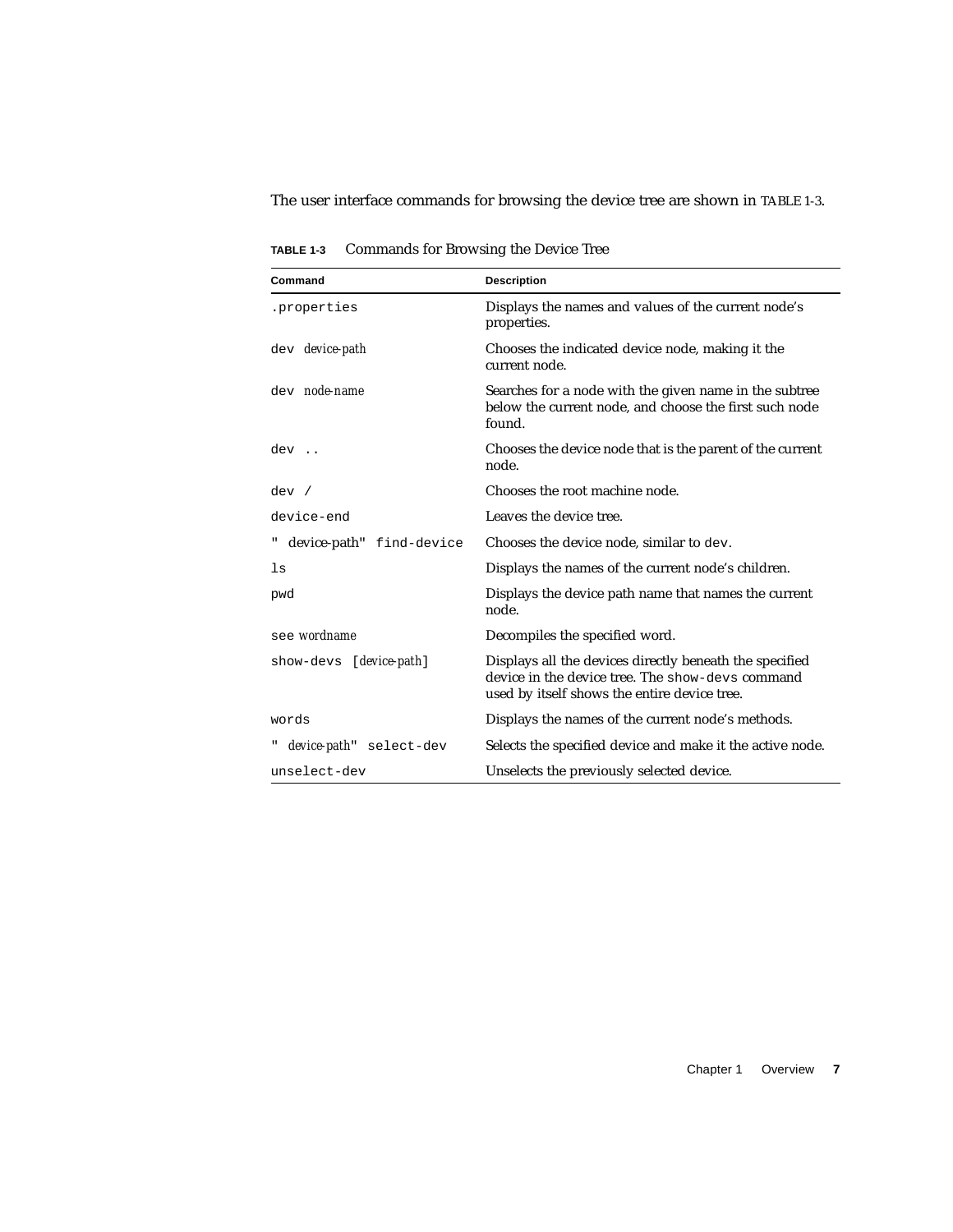.properties displays the names and values of all the properties in the current node:

```
ok dev /zs@1,f0000000
ok .properties
address ffee9000
port-b-ignore-cd
port-a-ignore-cd
keyboard
device_type serial
slave 00000001
intr 0000000c 00000000<br>interrupts 0000000c
interrupts
reg 00000001 f0000000 00000008
name zs
ok
```
dev sets the current node to the named node so its contents can be viewed. For example, to make the ACME company's SBus device named "ACME,widget" the current node:

ok **dev /sbus/ACME,widget**

find-device is similar to dev, differing only in the way the input pathname is passed.

ok **" /sbus/ACME,widget" find-device**

**Note –** After choosing a device node with dev or find-device, you can't execute that node's methods because dev does not establish the current instance. For a detailed explanation of this issue, refer to *Writing FCode 3.x Programs*.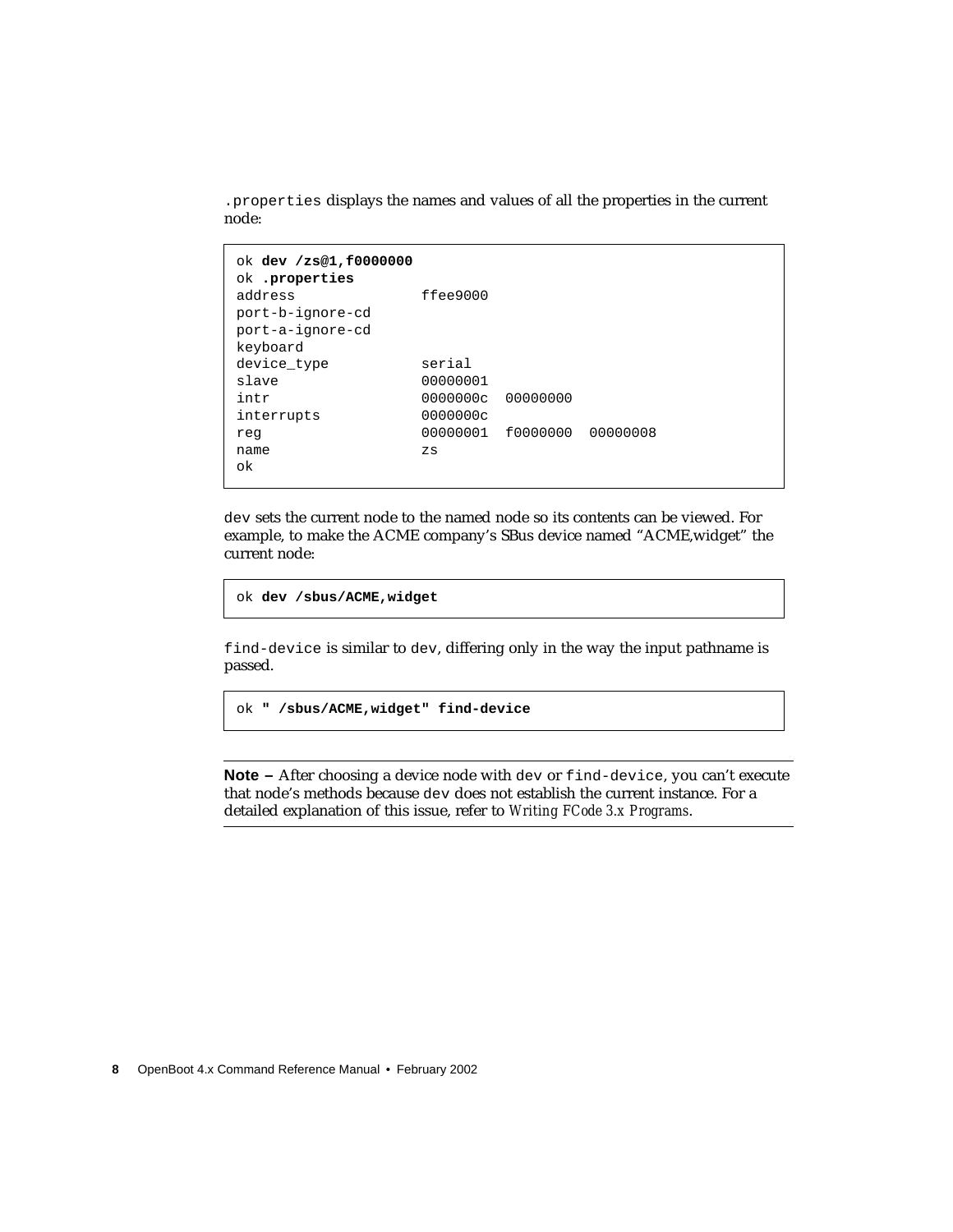ok **show-devs** /SUNW,UltraSPARC@0,0 /sbus@1f,0 /counter-timer@1f,3c00 /virtual-memory /memory@0,0 /aliases /options /openprom /chosen /packages /sbus@1f,0/cgsix@1,0 /sbus@1f,0/lebuffer@0,40000 /sbus@1f,0/dma@0,81000 /sbus@1f,0/SUNW,bpp@e,c800000 /sbus@1f,0/SUNW,hme@e,8c00000 /sbus@1f,0/SUNW,fas@e,8800000 /sbus@1f,0/sc@f,1300000 /sbus@1f,0/zs@f,1000000 /sbus@1f,0/zs@f,1100000 /sbus@1f,0/eeprom@f,1200000 /sbus@1f,0/SUNW,fdtwo@f,1400000 /sbus@1f,0/flashprom@f,0 /sbus@1f,0/auxio@f,1900000 /sbus@1f,0/SUNW,CS4231@d,c000000 /sbus@1f,0/SUNW,fas@e,8800000/st /sbus@1f,0/SUNW,fas@e,8800000/sd /openprom/client-services /packages/disk-label /packages/obp-tftp /packages/deblocker /packages/terminal-emulator

show-devs lists all the devices in the OpenBoot device tree, as shown in the following example:

Here is an example of the use of words:

ok

| ok dev /zs<br>ok words |         |                             |                     |
|------------------------|---------|-----------------------------|---------------------|
| ring-bell              | read    | remove-abort? install-abort | restore             |
| close                  | open    | abort?                      |                     |
| clear                  | reset   | initkbdmouse                | keyboard-addr mouse |
| 1200baud               | setbaud | initport                    | port-addr           |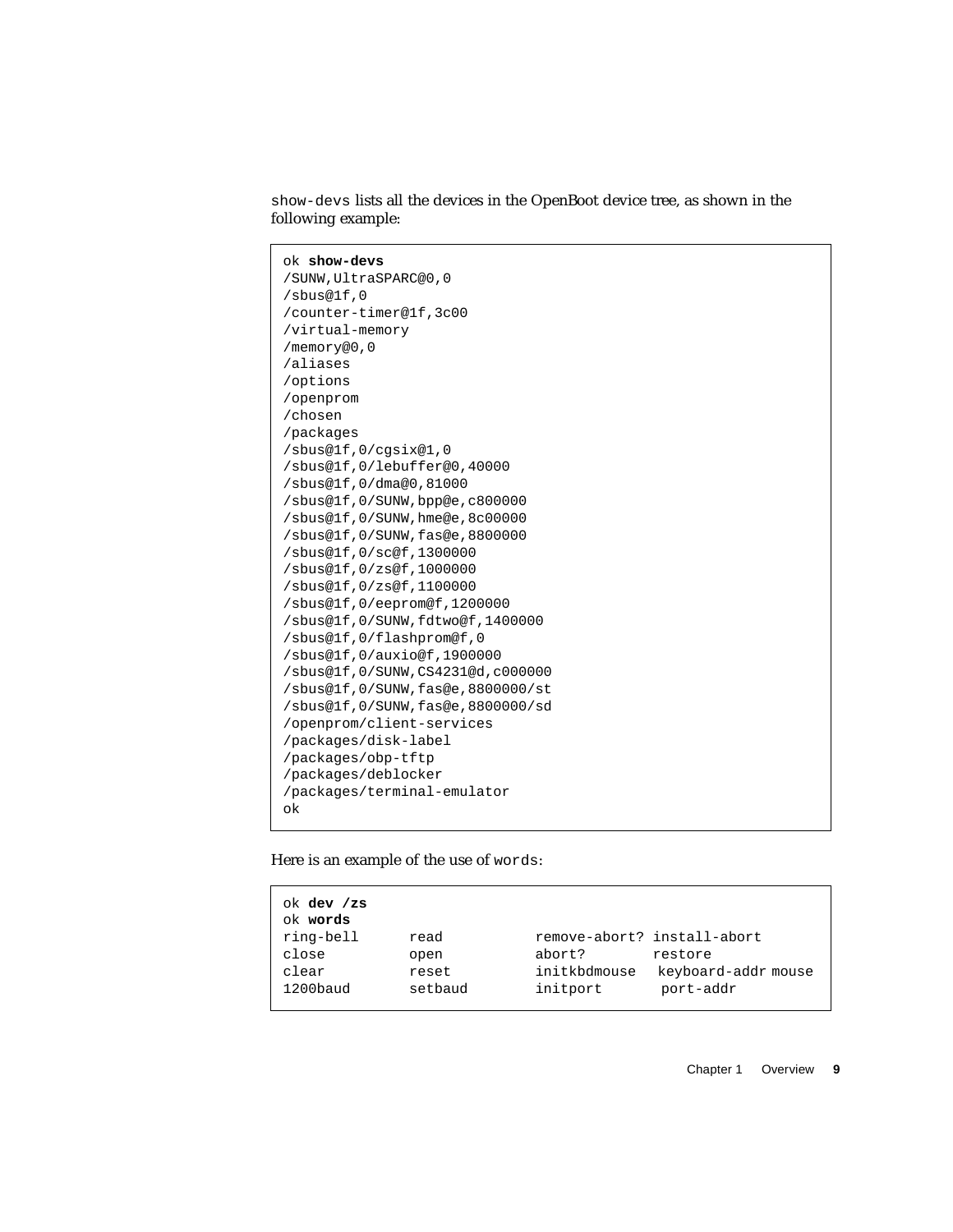# <span id="page-25-0"></span>Getting Help

Whenever you see the  $\circ$ k prompt on the display, you can ask the system for help by typing one of the help commands shown in TABLE 1-4.

**TABLE 1-4** Help Commands

| Command |                     | <b>Description</b>                                                                                   |
|---------|---------------------|------------------------------------------------------------------------------------------------------|
| help    |                     | Lists main help categories.                                                                          |
|         | help category       | Shows help for all commands in the category. Use only the first word of<br>the category description. |
|         | help <i>command</i> | Shows help for individual command (where available).                                                 |

help, without any specifier, displays instructions on how to use the help system and lists the available help categories. Because of the large number of commands, help is available only for commands that are used frequently.

If you want to see the help messages for all the commands in a selected category, or, possibly, a list of subcategories, type:

```
ok help category
```
If you want help for a specific command, type:

```
ok help command
```
For example, when you ask for information on the dump command, you might see the following message:

```
ok help dump
Category: Memory access
dump ( addr length -- ) display memory at addr for length bytes
ok
```
The above help message first shows that dump is a command from the Memory access category. The message also shows the format of the command.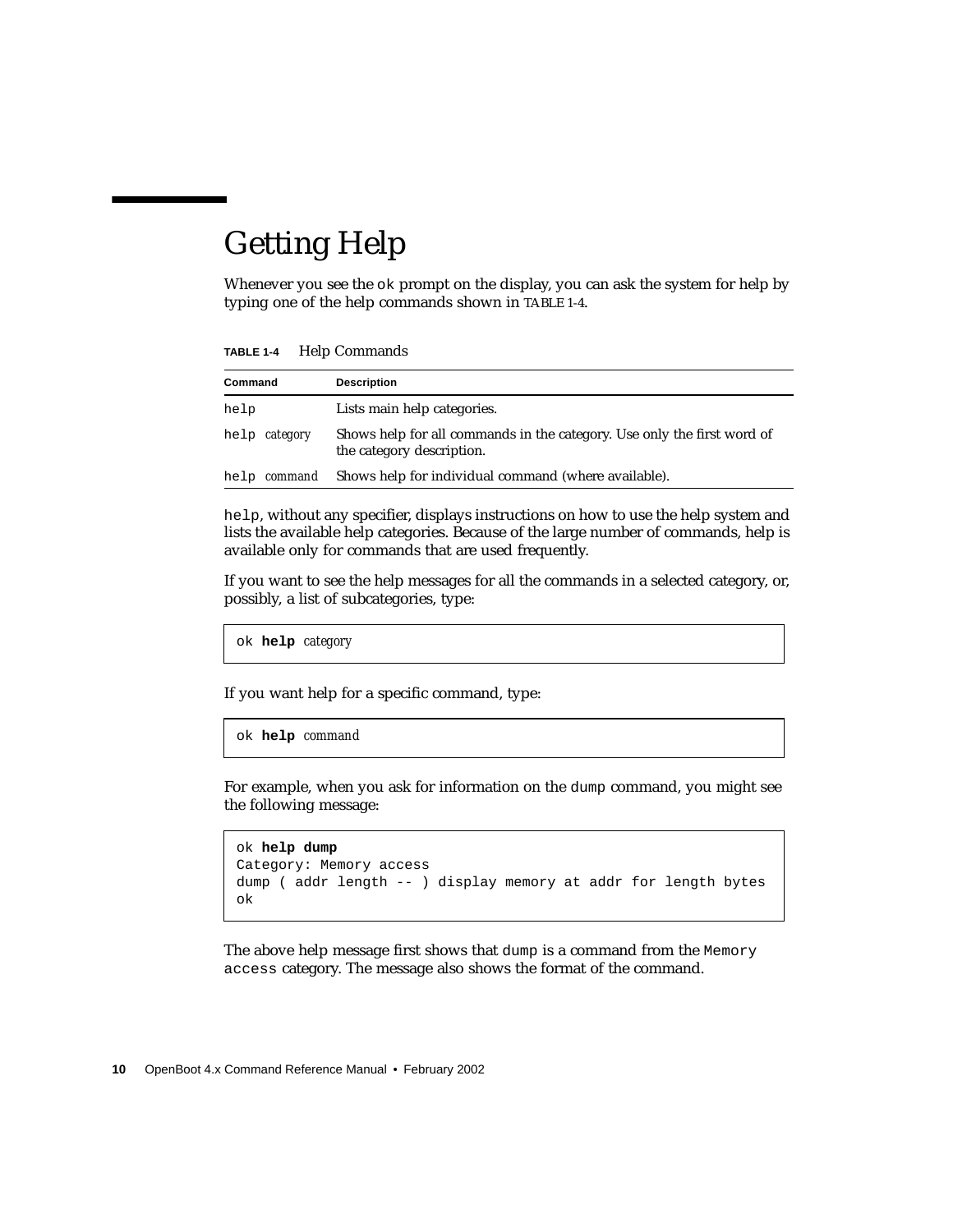**Note –** In some newer systems, descriptions of additional system-specific commands are available with the help command. Help as described may not be available on all systems.

## <span id="page-26-0"></span>A Caution About Using Some OpenBoot Commands

OpenBoot might not operate correctly after the operating system has begun execution (for example, after Stop-A or halt). This occurs when the operating system can modify the system state in ways that are inconsistent with continued OpenBoot operation. In this case, you might have to power cycle the system to restore normal operation. Not all OpenBoot commands referenced in this document are available on all systems. The behavior of some of the commands may vary from one system to another.

For example, suppose you boot the operating system, exit to OpenBoot, then execute the probe-scsi command (described in Chapter 2). You may find that probescsi fails, and you may not be able to resume the operating system, or you may have to power cycle the systems.

Re-execute an OpenBoot command that failed because the operating system has executed:

- **1. Note the value of the** *auto-boot?* **NVRAM configuration variable using** printenv**.**
- **2. If the value is true, set the value to false using** setenv**.**
- **3. Reset the system.**
- **4. After the system stops at the user interface, type the OpenBoot command that failed.**
- **5. Restore the value of the** *auto-boot?* **NVRAM configuration.**
- **6. Reset the system.**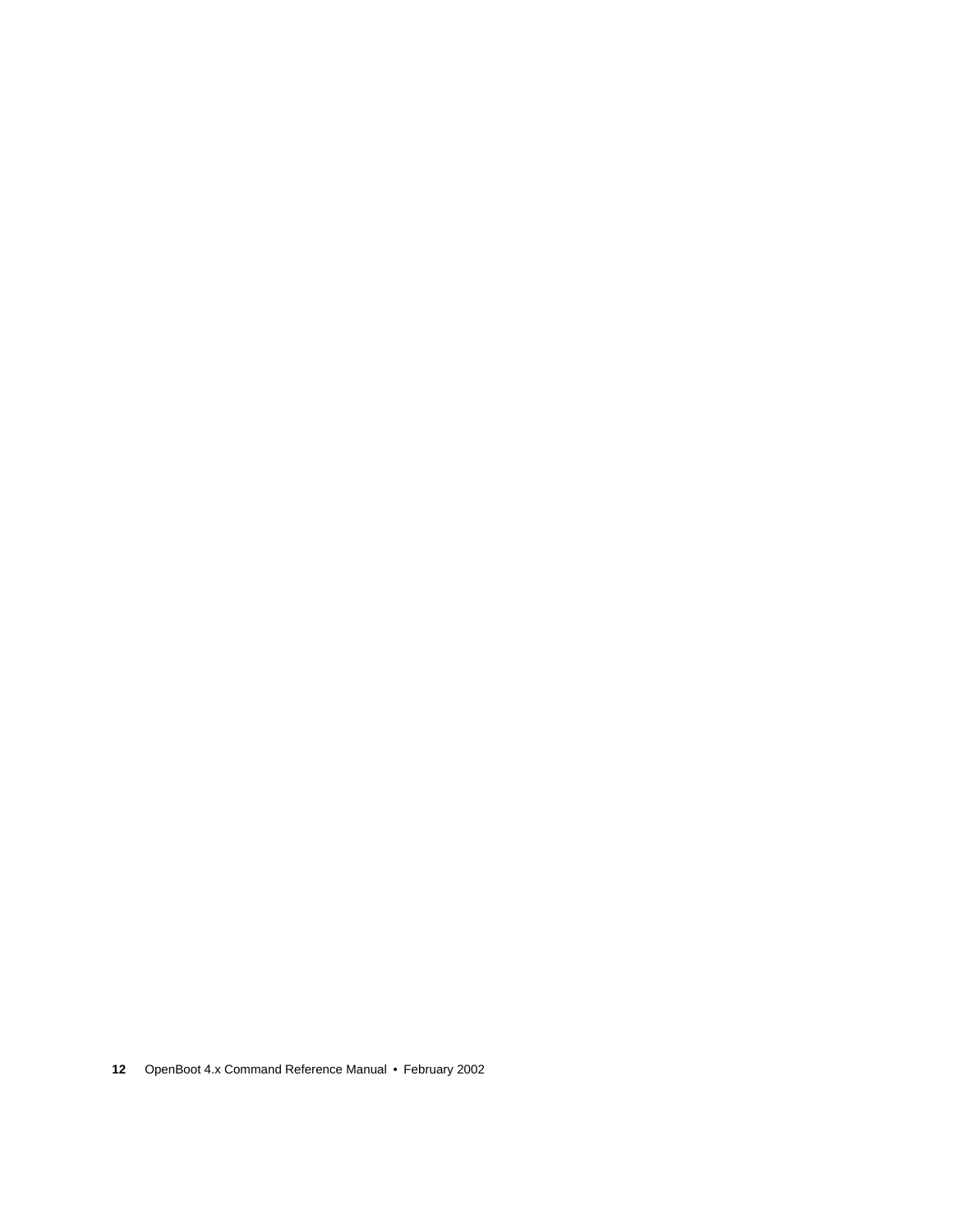# <span id="page-28-0"></span>Booting and Testing Your System

This chapter describes the most common tasks that you perform using OpenBoot:

- ["Booting Your System" on page 13](#page-28-1)
- ["Booting Over the Network" on page 18](#page-33-0)
- ["Running Diagnostics" on page 20](#page-35-0)
- ["Displaying System Information" on page 26](#page-41-1)
- ["Resetting the System" on page 27](#page-42-0)

## <span id="page-28-1"></span>Booting Your System

The most important function of OpenBoot firmware is to boot the system. Booting is the process of loading and executing a stand-alone program such as an operating system. Booting can either be initiated automatically or by typing a command at the user interface.

The boot process is controlled by a number of *configuration variables*. Configuration variables are discussed in detail in Chapter 3. The configuration variables that affect the boot process are:

■ auto-boot?

This variable controls whether or not the system automatically boots after a system reset or when the power is turned on. This variable is typically true.

■ boot-command

This variable specifies the command to be executed when auto-boot? is true. The default value of boot-command is boot with no command-line arguments.

■ diag-switch?

If the value is true, run in the Diagnostic mode. This variable is false by default.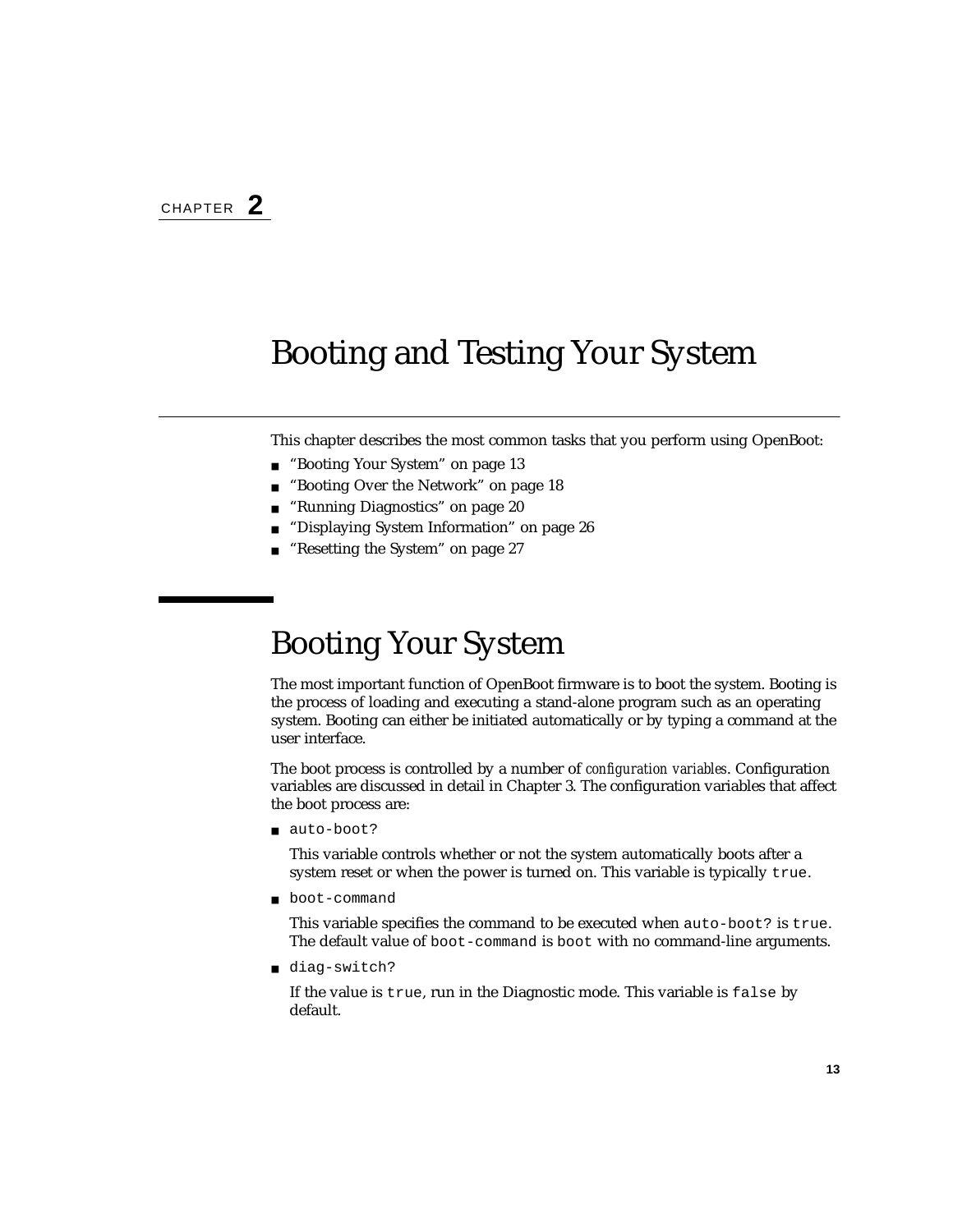■ boot-device

This variable contains the name of the default boot device that is used when OpenBoot is not in diagnostic mode.

■ boot-file

This variable contains the default boot arguments that are used when OpenBoot is not in diagnostic mode.

■ diag-device

This variable contains the name of the default diagnostic mode boot device.

■ diag-file

This variable contains the default diagnostic mode boot arguments.

Based on the values of the above configuration variables, the boot process can proceed in a number of different ways. For example:

- If auto-boot? is true, the system will boot from either the default boot device or from the diagnostic boot device depending on whether OpenBoot is in diagnostic mode.
- If auto-boot? is false, the system may stop at the OpenBoot user interface without booting the system. To boot the system, you can do one of the following:
	- Type the boot command without any arguments. The system boots from the default boot device using the default boot arguments.
	- Type the boot command with an explicit boot device. The system boots from the specified boot device using the default boot arguments.
	- Type the boot command with explicit boot arguments. The system uses the specified arguments to boot from the default boot device.
	- Type the boot command with an explicit boot device and with explicit arguments. The system boots from the specified device with the specified arguments.

#### <span id="page-29-0"></span>Booting for the Casual User

Typically, auto-boot? is true, boot-command is boot, and OpenBoot is not in diagnostic mode. Consequently, the system automatically loads and executes the program and arguments described by boot-file from the device described by boot-device when the system is first turned on or following a system reset.

If you want to boot the default program when auto-boot? is false, simply type boot at the ok prompt.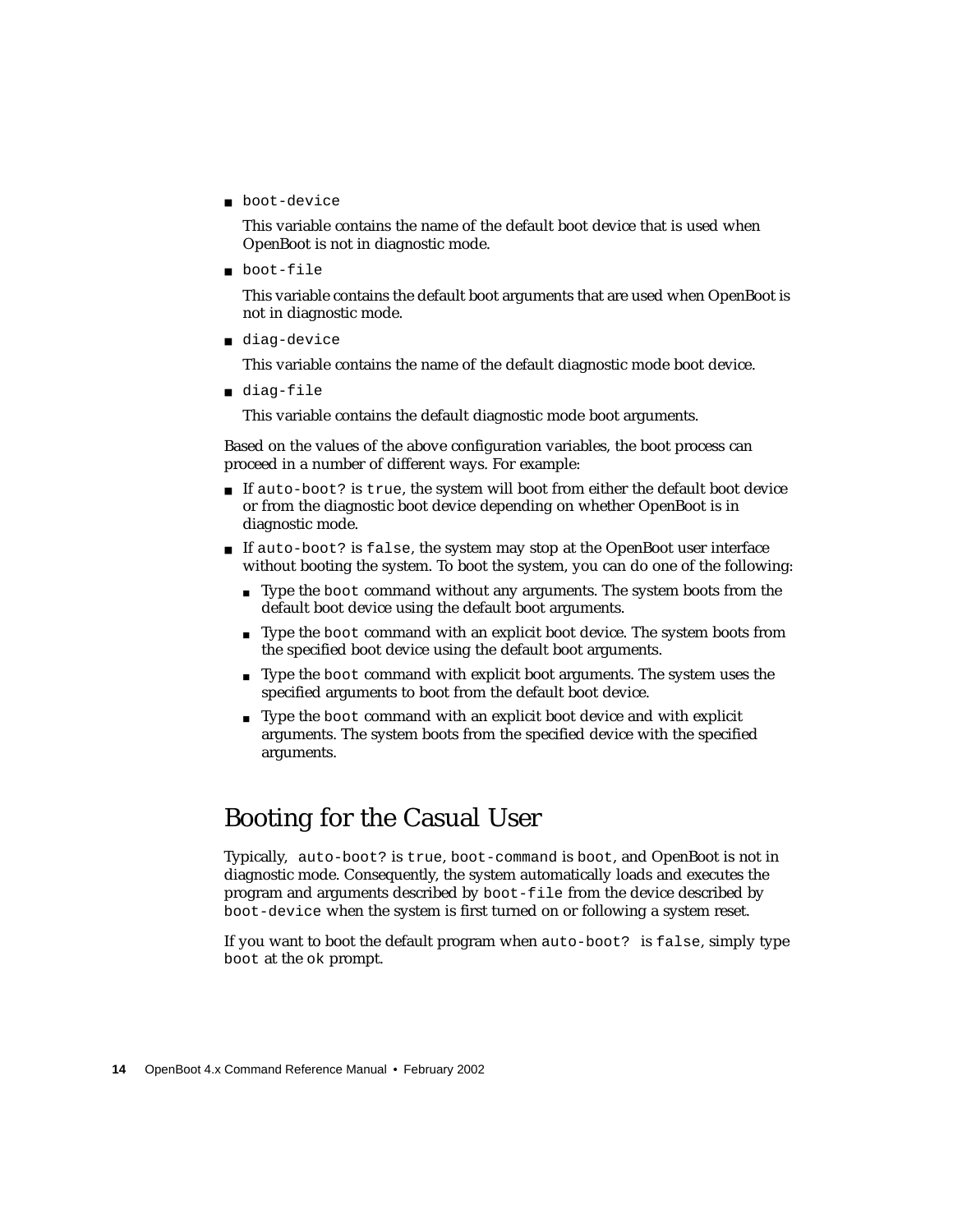### <span id="page-30-0"></span>Booting for the Expert User

OpenBoot normally loads and executes an operating system or an operating system's loader program, but boot can also be used to load and execute other kinds of programs, such as diagnostics. For further details about loading programs other than the operating system, see Chapter 5.

Booting usually happens automatically based on the values contained in the configuration variables described above. However, the user can also initiate booting from the user interface.

OpenBoot performs the following steps during the boot process:

- The firmware may reset the system if a client program has been executed since the last reset. (The execution of a reset is implementation dependent.)
- A device is selected by parsing the boot command line to determine the boot device and the boot arguments to use. Depending on the form of the boot command, the boot device and argument values may be taken from configuration variables.
- The bootpath and bootargs properties in the /chosen node of the device tree are set with the selected values.
- The selected program is loaded into memory using a protocol that depends on the type of the selected device. For example, a disk boot might read a fixed number of blocks from the beginning of the disk, while a tape boot might read a particular tape file.
- The loaded program is executed. The behavior of the program may be further controlled by any argument string that was either contained in the selected configuration variable or was passed to the boot command on the command line.

The program loaded and executed by the boot process can be a *secondary boot program*, whose purpose is to load yet another program. This secondary boot program may use a protocol different from that used by OpenBoot to load the secondary boot program. For example, OpenBoot might use the Trivial File Transfer Protocol (TFTP) to load the secondary boot program while the secondary boot program might then use the Network File System (NFS) protocol to load the operating system.

Typical secondary boot programs accept arguments of the form:

filename *-flags*

Where *filename* is the name of the file containing the operating system and where *-flags* is a list of options controlling the details of the start-up phase of either the secondary boot program, the operating system or both. As shown in the boot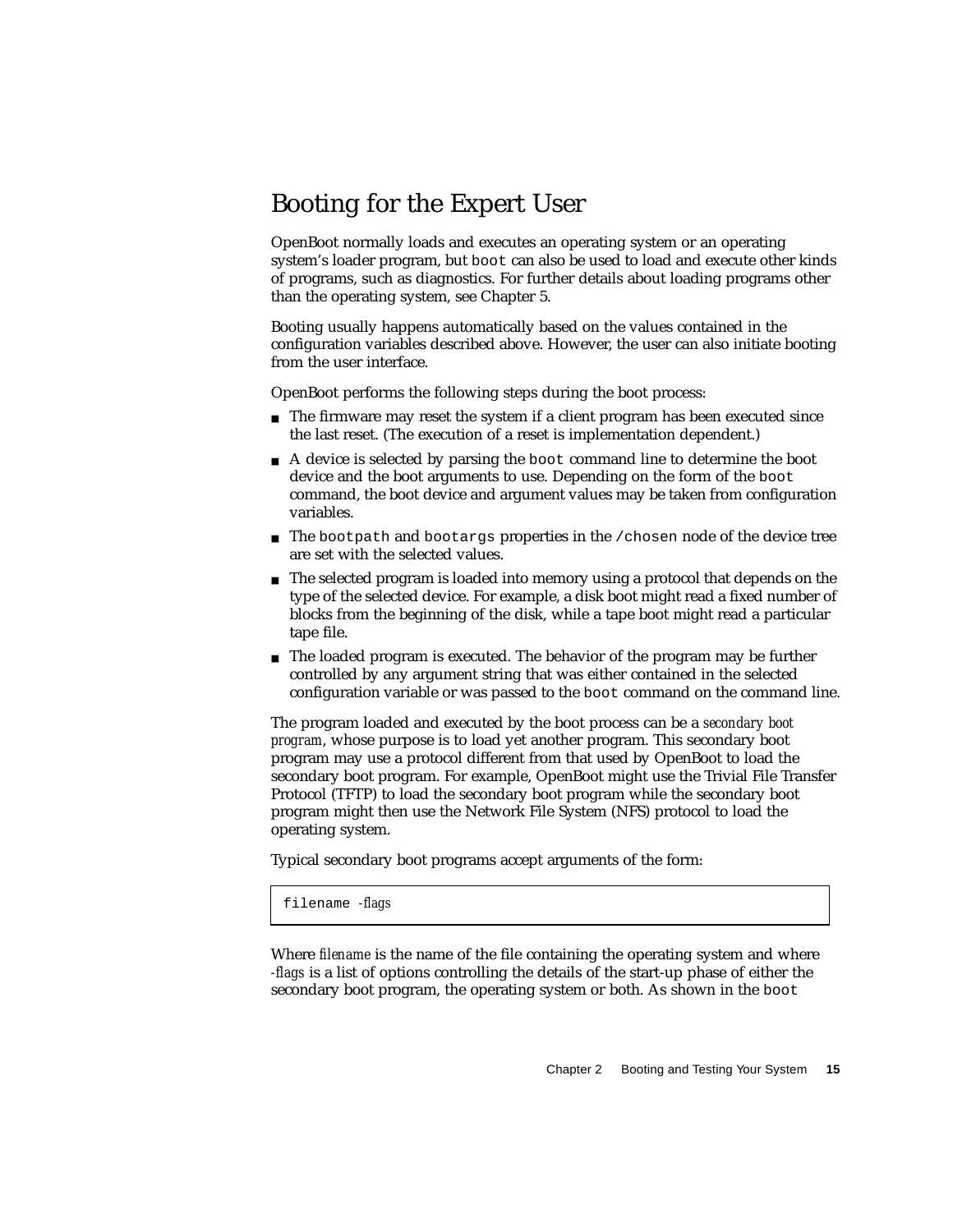command template, OpenBoot treats all such text as a single, opaque *arguments* string that has no special meaning to OpenBoot itself. The arguments string is passed unaltered to the specified program.

The boot command has the following format:

```
ok boot [device-specifier] [arguments]
```
The optional parameters for the boot command are described in TABLE 2-1.

**TABLE 2-1** Optional boot Command Parameters

| <b>Parameter</b>   | <b>Description</b>                                                                                                                                                 |
|--------------------|--------------------------------------------------------------------------------------------------------------------------------------------------------------------|
| [device-specifier] | The name (full path name or devalias) of the boot device. Typical<br>values include:                                                                               |
|                    | cdrom (CD-ROM drive)                                                                                                                                               |
|                    | disk (hard disk)                                                                                                                                                   |
|                    | floppy $(3-1/2)$ " diskette drive)                                                                                                                                 |
|                    | net (Ethernet)                                                                                                                                                     |
|                    | tape (SCSI tape)                                                                                                                                                   |
|                    | If <i>device-specifier</i> is not specified and if diagnostic-mode? returns<br>false, boot uses the device specified by the boot-device<br>configuration variable. |
|                    | If device-specifier is not specified and if diagnostic-mode? returns<br>true, boot uses the device specified by the diag-device configuration<br>variable.         |
| [arguments]        | The name of the program to be booted (for example, <i>stand/diag</i> ) and any<br>program arguments.                                                               |
|                    | If arguments is not specified and if diagnostic-mode? returns false,<br>boot uses the file specified by the boot-file configuration variable.                      |
|                    | If arguments is not specified and if diagnostic-mode? returns true,<br>boot uses the file specified by the diag-file configuration variable.                       |

**Note –** Most commands (such as boot and test) that require a device name accept either a full device path name or a device alias. In this manual, the term *devicespecifier* indicates that either an appropriate device path name or a device alias is acceptable for such commands.

Since a device alias cannot be syntactically distinguished from the *arguments*, OpenBoot resolves this ambiguity as follows: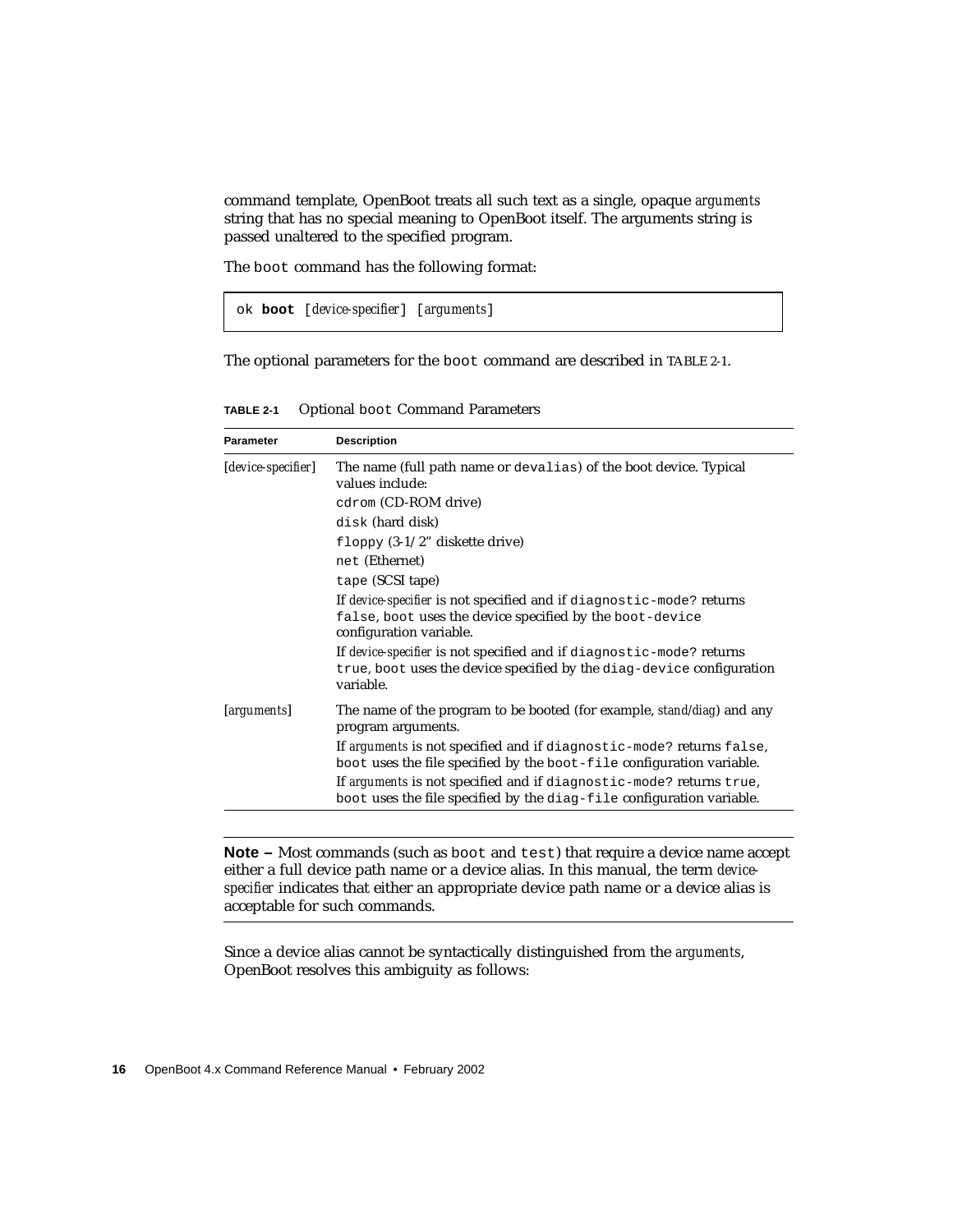- **If the space-delimited word following boot on the command line begins with**  $/$ **,** the word is a device-path and, thus, a *device-specifier*. Any text to the right of this *device-specifier* is included in *arguments*.
- If the space-delimited word matches an existing device alias, the word is a *devicespecifier*. Any text to the right of this *device-specifier* is included in *arguments*.
- Otherwise, the appropriate default boot device is used, and any text to the right of boot is included in *arguments*.

Consequently, boot command lines have the following possible forms.

ok **boot**

With this form, boot loads and executes the program specified by the default boot arguments from the default boot device.

ok **boot** *device-specifier*

If boot has a single argument that either begins with the character / or is the name of a defined devalias, boot uses the argument as a device specifier. boot loads and executes the program specified by the default boot arguments from the specified device.

For example, to explicitly boot from the primary disk, type:

ok **boot disk**

To explicitly boot from the primary network device, type:

ok **boot net**

If boot has a single argument that neither begins with the character / nor is the name of a defined devalias, boot uses all of the remaining text as its arguments.

ok **boot** *arguments*

boot loads and executes the program specified by the arguments from the default boot device.

ok **boot** *device-specifier arguments*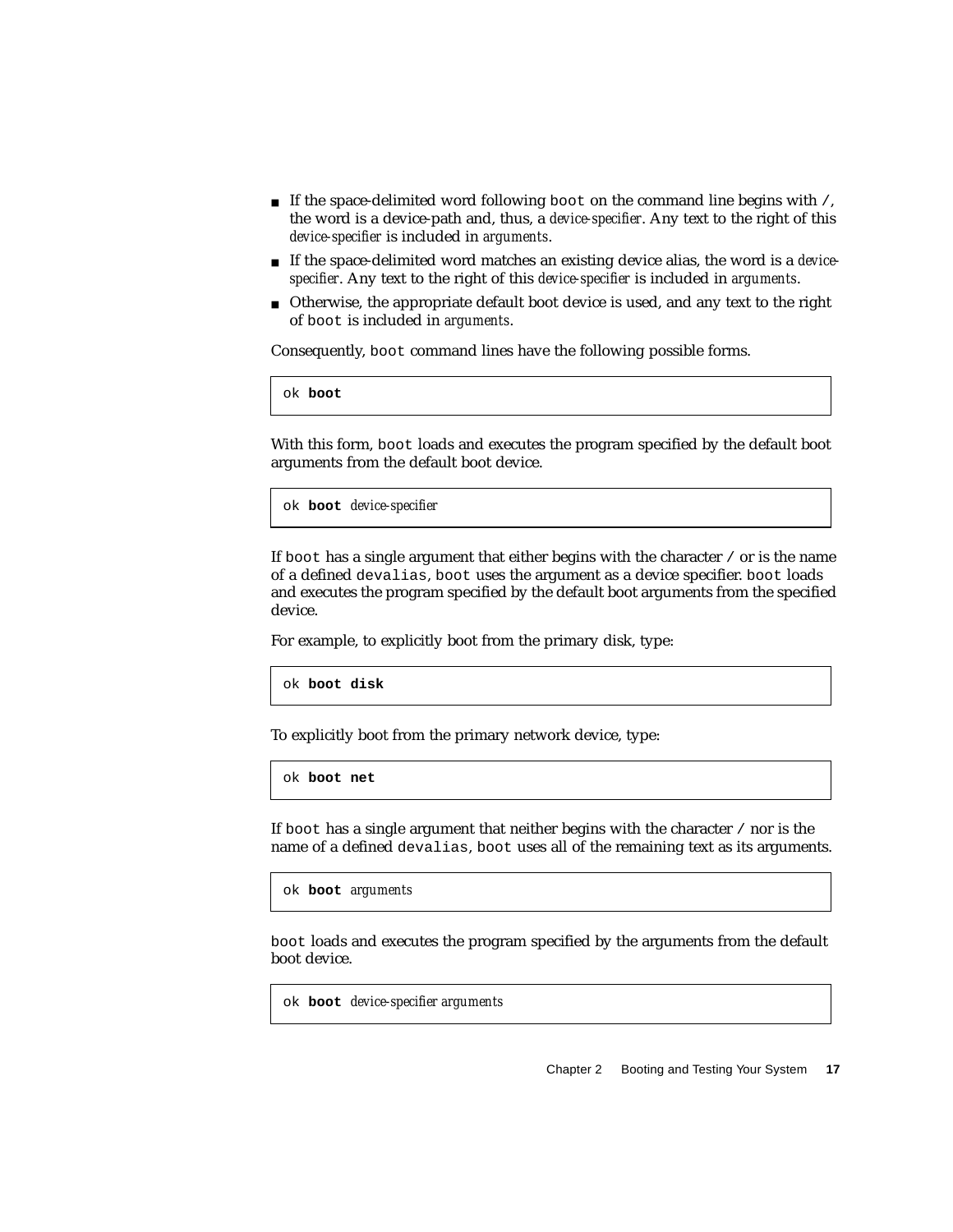If there are at least two space-delimited arguments, and if the first such argument begins with the character / or if it is the name of a defined devalias, boot uses the first argument as a device specifier and uses all of the remaining text as its arguments. boot loads and executes the program specified by the arguments from the specified device.

For all of the above cases, boot records the device that it uses in the bootpath property of the /chosen node. boot also records the arguments that it uses in the bootargs property of the /chosen node.

Device alias definitions vary from system to system. Use the devalias command, described in Chapter 1, to obtain the definitions of your system's aliases.

# <span id="page-33-0"></span>Booting Over the Network

The network boot process involves:

1. Obtaining the IP address of the booting client

The client knows its Ethernet address and system type, but needs its IP address to transfer the files it needs.

2. Downloading the standalone boot program and executing it

The client uses TFTP (Trivial File Transfer Protocol) to download the standalone boot program and executes it.

A client booting over a network can use RARP (Reverse Address Resolution Protocol) to obtain its IP address. When booting Solaris software, the loaded standalone program is 'inetboot' which uses the RPC protocol 'bootparams' to obtain boot parameters, and loads the kernel and executes it. To boot with RARP and bootparams, use the command:

ok **boot** *full-path-to-network-device*

Clients that are DHCP (Dynamic Host Configuration Protocol) aware can use DHCP to obtain the IP address, boot parameters, and network configuration information with more efficiency and flexibility than the combination of the RARP and bootparams services. In addition, using DHCP removes the requirement for a boot server on every subnet. To boot with DHCP, use the command:

ok **boot** *full-path-to-network-device*:**dhcp**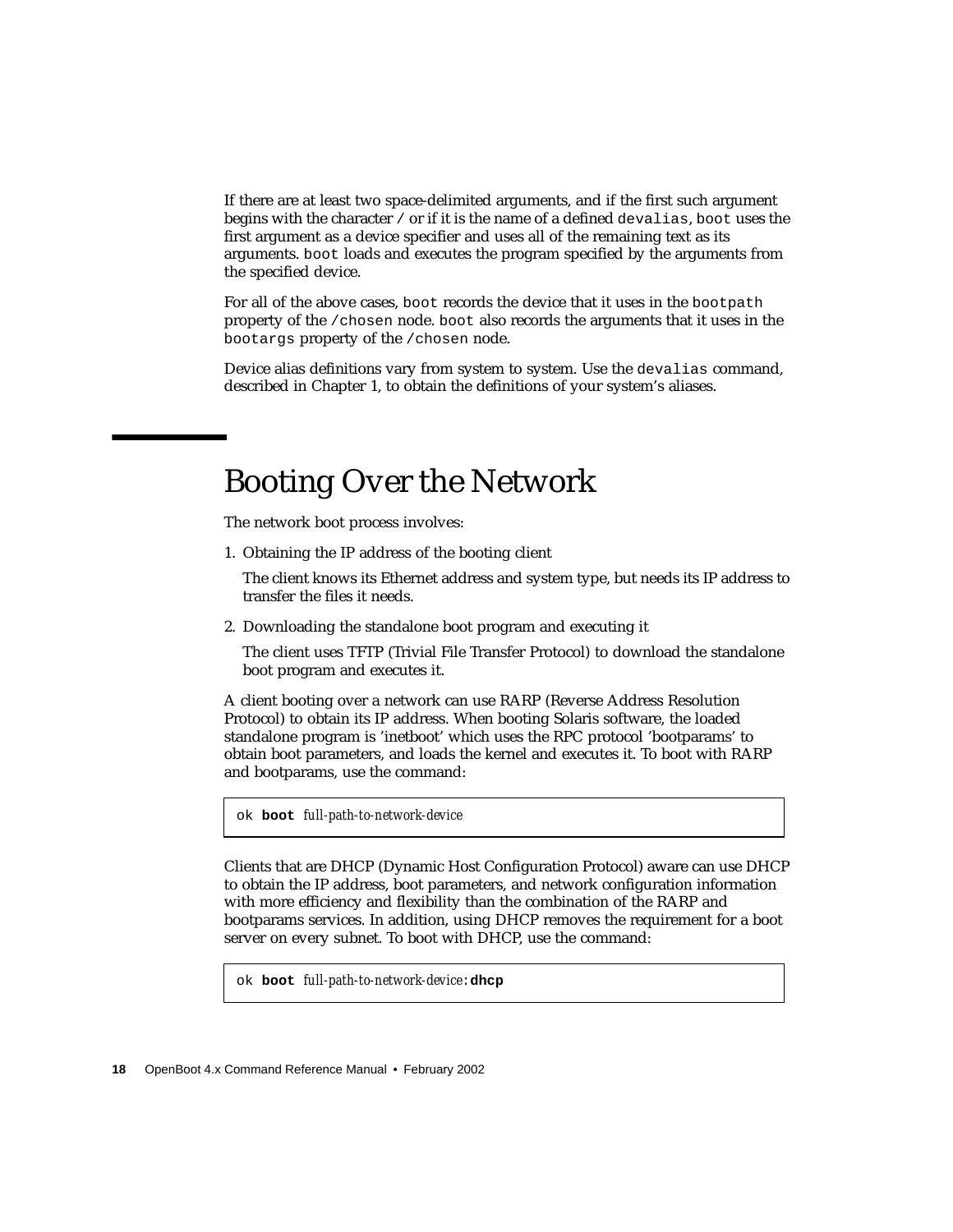DHCP aware PROM clients support inter operability with BOOTP (Bootstrap Protocol) servers. The client prefers DHCP configurations over BOOTP, but accepts BOOTP configurations if no DHCP configuration is offered.

The default protocol used (that is, RARP or DHCP) when the command boot net is executed depends on how the 'net' device alias is specified. If the net devalias specifies only the path to the network device, RARP is used as the default address discovery protocol. If the device alias includes **dhcp** as an argument, DHCP is used.

The following examples show how the 'net' device alias must be defined to select RARP or DHCP booting on a Sun Blade 100 (The default is RARP boot):

```
/pci@1f,0/network@c,1 Boot using RARP
/pci@1f,0/network@c,1:dhcp Boot using DHCP
```
You can set the desired device alias by using the nvalias command.

### <span id="page-34-0"></span>Arguments Supported by Network Boot

The network boot support package (obp-tftp) enables a wide range of system knowledge to be used in the boot process. At one extreme, the client knows nothing except its Ethernet address and system type. At the other end, the client can know the server's IP address, its own IP address, router addresses necessary, and so on.

The following syntax is supported for network boot:

```
boot
<network-device>:[dhcp|bootp,][server-ip],
[boot-filename],[client-ip],[router-ip],[boot-retries],
[tftp-retries],[subnet-mask][boot-arguments]
```
All arguments are optional. Commas are required for missing positional parameters unless they are at the end of the list.

*server-ip*, *client-ip*, *router-ip,* and *subnet-mask* are specified in Internet standard "dotted-decimal" notation.

If any of *server-ip*, *boot-filename*, *client-ip*, *router-ip*, and *subnet-mask* are specified, the PROM client uses these values instead of any values which are (or may be) obtained by the normal configuration process.

■ dhcp specifies the use of DHCP as the address discovery protocol to be used. bootp is treated as a synonym of DHCP (that is, the client still uses DHCP format messages). The client accepts a BOOTP configuration only if no DHCP configurations are offered.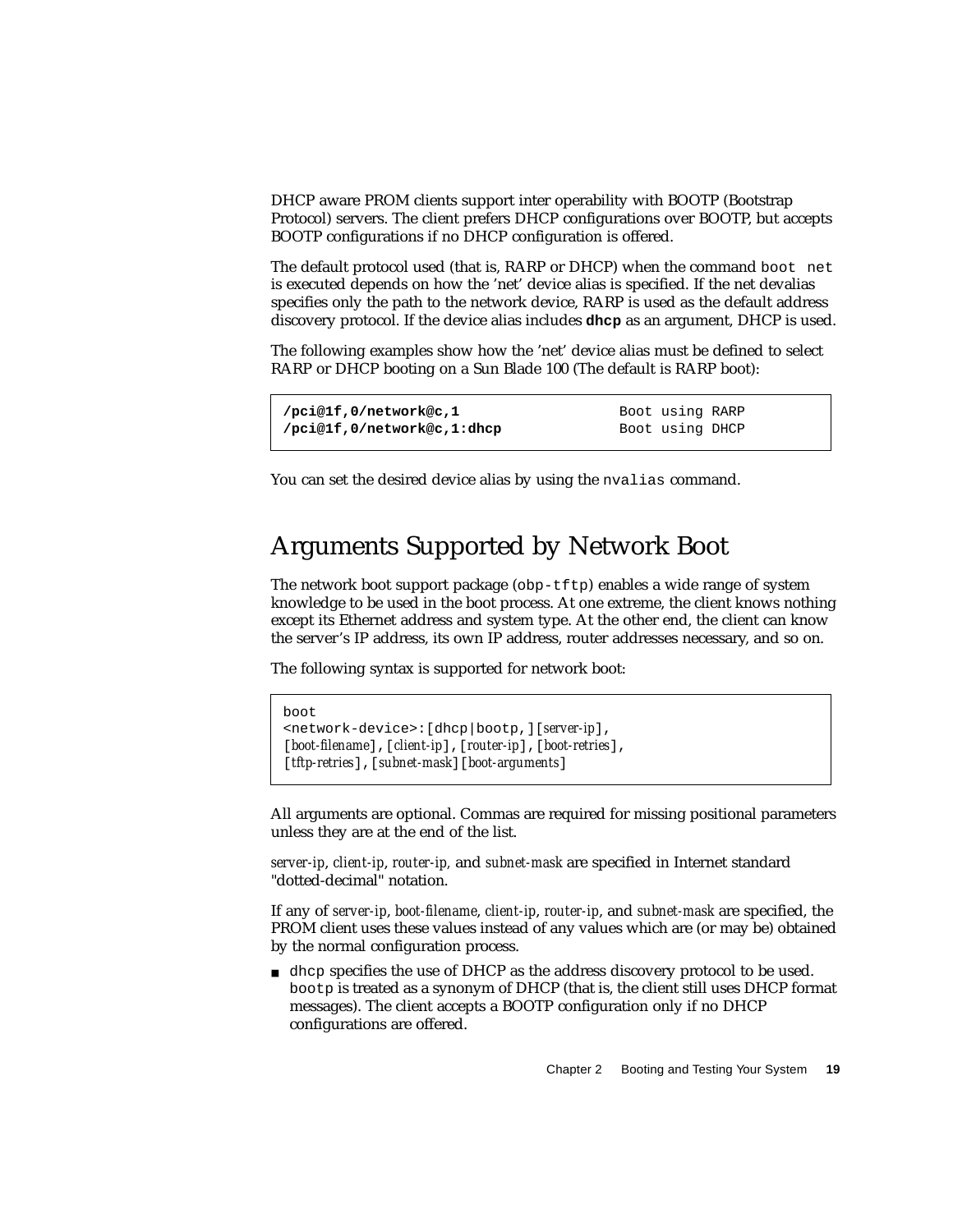- *server-ip* is the IP address of the TFTP server from which the standalone boot program is to be downloaded.
- *boot-filename* is the name of the standalone program to be loaded by TFTP from the server. The default file name is constructed from the IP address if the boot protocol is RARP, or from the client class identifier if using DHCP/BOOTP.
- *client-ip* is the IP address of the client (i.e., the system being booted).
- *router-ip* is the IP address of router to be used.
- *boot-retries* is the maximum number of retries attempted before the boot process is determined to have failed.
- *tftp-retries* is the maximum number of retries attempted before the TFTP process is determined to have failed.
- subnet-mask is the *subnet mask* on the local network.

# <span id="page-35-0"></span>Running Diagnostics

Several diagnostic commands are available from the user interface. These commands let you check devices such as the network controller, the diskette system, memory, installed SBus cards and SCSI devices, and the system clock.

The value returned by diagnostic-mode? controls:

- The selection of the device and file that are used by the boot and load commands (if the device and file are not explicitly specified as arguments to those commands).
- The extent of system self-test during power-on, and the amount of text displayed.

OpenBoot is in diagnostic mode and the diagnostic-mode? command returns true if at least one of the following conditions is met:

- The configuration variable diag-switch? is set to true.
- The system's diagnostic switch (if any) is "on".
- Another system-dependent indicator requests extensive diagnostics.

When OpenBoot is in diagnostic mode, the value of diag-device is used as the *default boot device* and the value of diag-file is used as the *default boot arguments* for the boot command.

When OpenBoot is not in diagnostic mode, the value of boot-device is used as the *default boot device* and the value of boot-file is used as the *default boot arguments* for the boot command.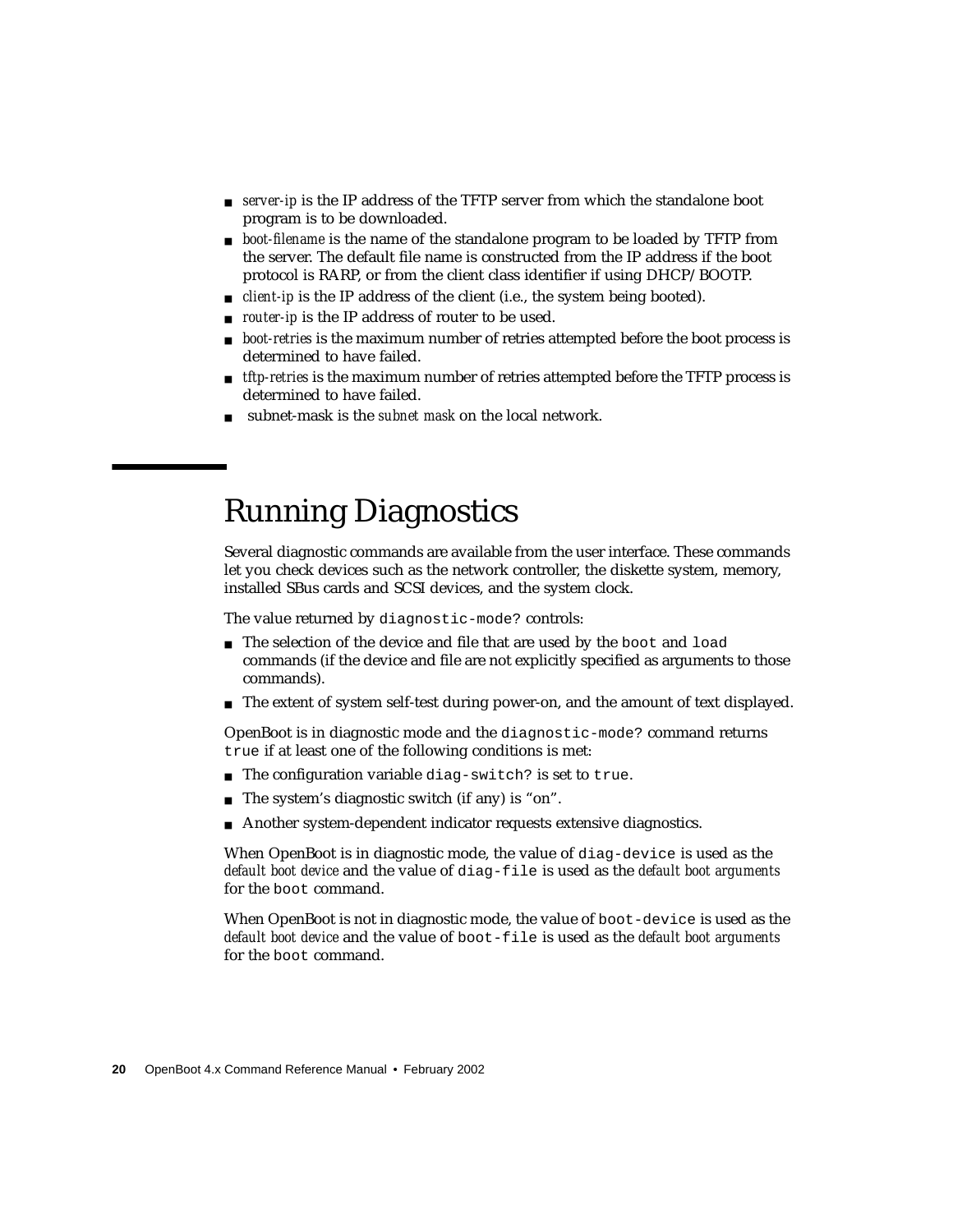TABLE 2-2 lists diagnostic test commands. Not all of these tests are available in all OpenBoot implementations.

| Command                          | <b>Description</b>                                                                                                                                                                          |
|----------------------------------|---------------------------------------------------------------------------------------------------------------------------------------------------------------------------------------------|
| probe-scsi                       | Identifies devices attached to a SCSI bus.                                                                                                                                                  |
| test <i>device-specifier</i>     | Executes the specified device's selftest method. For<br>example:                                                                                                                            |
|                                  | test net - test the network connection                                                                                                                                                      |
| watch-clock                      | Tests a clock function.                                                                                                                                                                     |
| watch-net                        | Monitors a network connection.                                                                                                                                                              |
| test-all <i>device specifier</i> | Executes the self-test method for all devices at or below<br>device-specifier. If no device-specifier is provided, it executes<br>the self-test methods for all devices in the device tree. |
| obdiag                           | Invokes an optional interactive menu tool which lists all self-<br>test methods available on a system; provides commands to<br>run selftests.                                               |

**TABLE 2-2** Diagnostic Test Commands

**Note –** Running any diagnostic test command may cause the system to reset before booting.

The extent of diagnostic coverage performed by self-test methods may depend on the setting of the diag-level configuration variable as well as on the test arguments and on whether or not the system is in diagnostic mode.

**Note –** To assure maximum coverage of testing make sure your system is in diagnostic mode and diag-level is set to max.

The extent of diagnostics coverage performed by self-test methods may depend on the setting of the diag-level configuration variable as well as on the test arguments and on whether or not the system is in diagnostic mode.

To assure maximum coverage of testing make sure your system is in diagnostic mode and diag-level is set to max.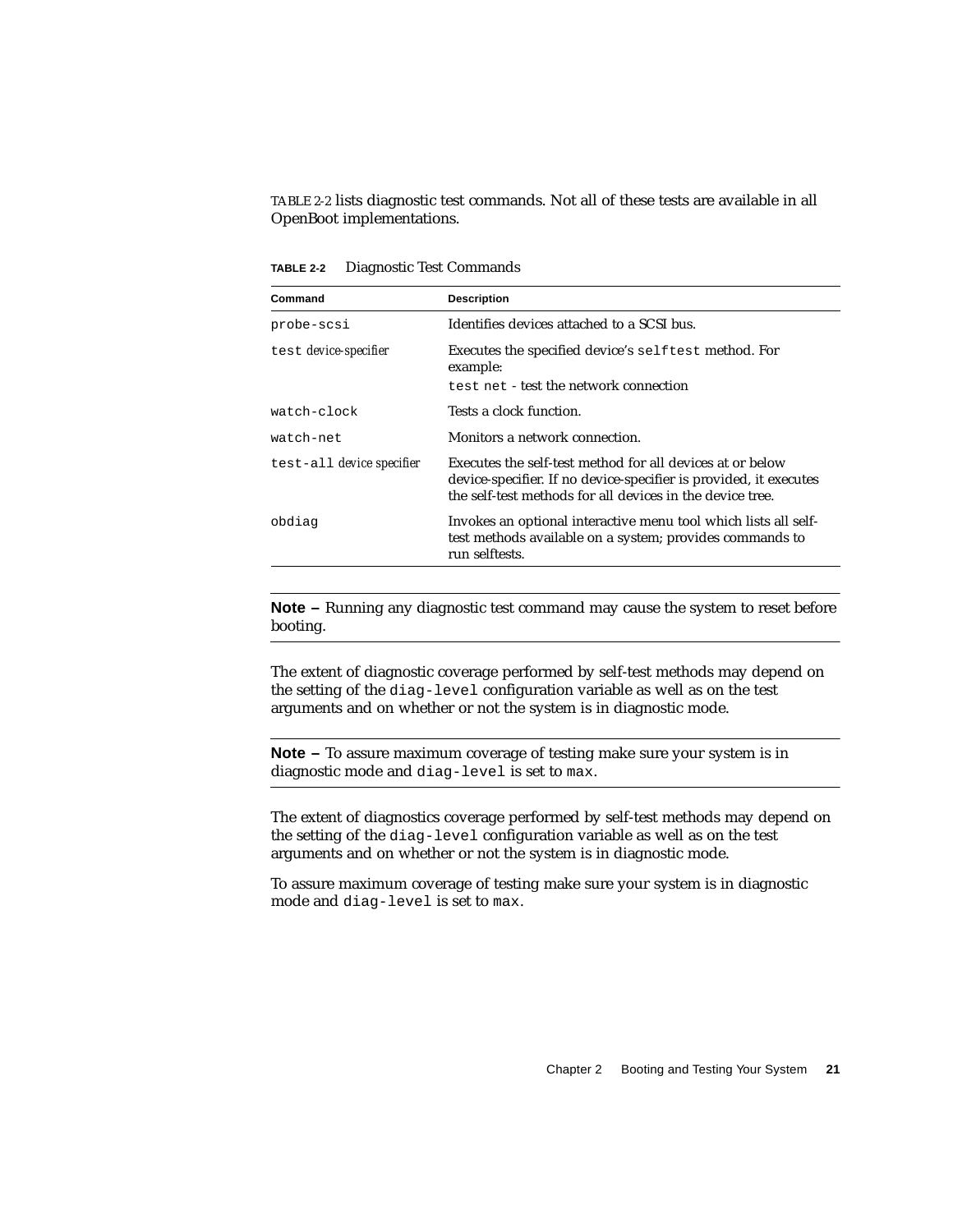#### Testing the SCSI Bus

To check a SCSI bus for connected devices, type:

```
ok probe-scsi
Target 1
 Unit 0 Disk SEAGATE ST1480 SUN04246266 Copyright (C) 1991 Seagate All rights
reserved
Target 3
 Unit 0 Disk SEAGATE ST1480 SUN04245826 Copyright (C) 1991 Seagate All rights
reserved
ok
```
The actual response depends on the devices on the SCSI bus.

#### Testing Installed Devices

To test a single installed device, type:

ok **test** *device-specifier*

In general, if no message is displayed, the test succeeded.

**Note –** Many devices require the system's diag-switch? parameter to be true in order to run this test.

#### Testing Removable Media Drives

The removable media drive test determines whether or not the removable media drive being tested is functioning properly. For some implementations, a formatted, high-density (HD) disk, a CD-ROM or a tape must be in the appropriate removable media drive for this test to succeed.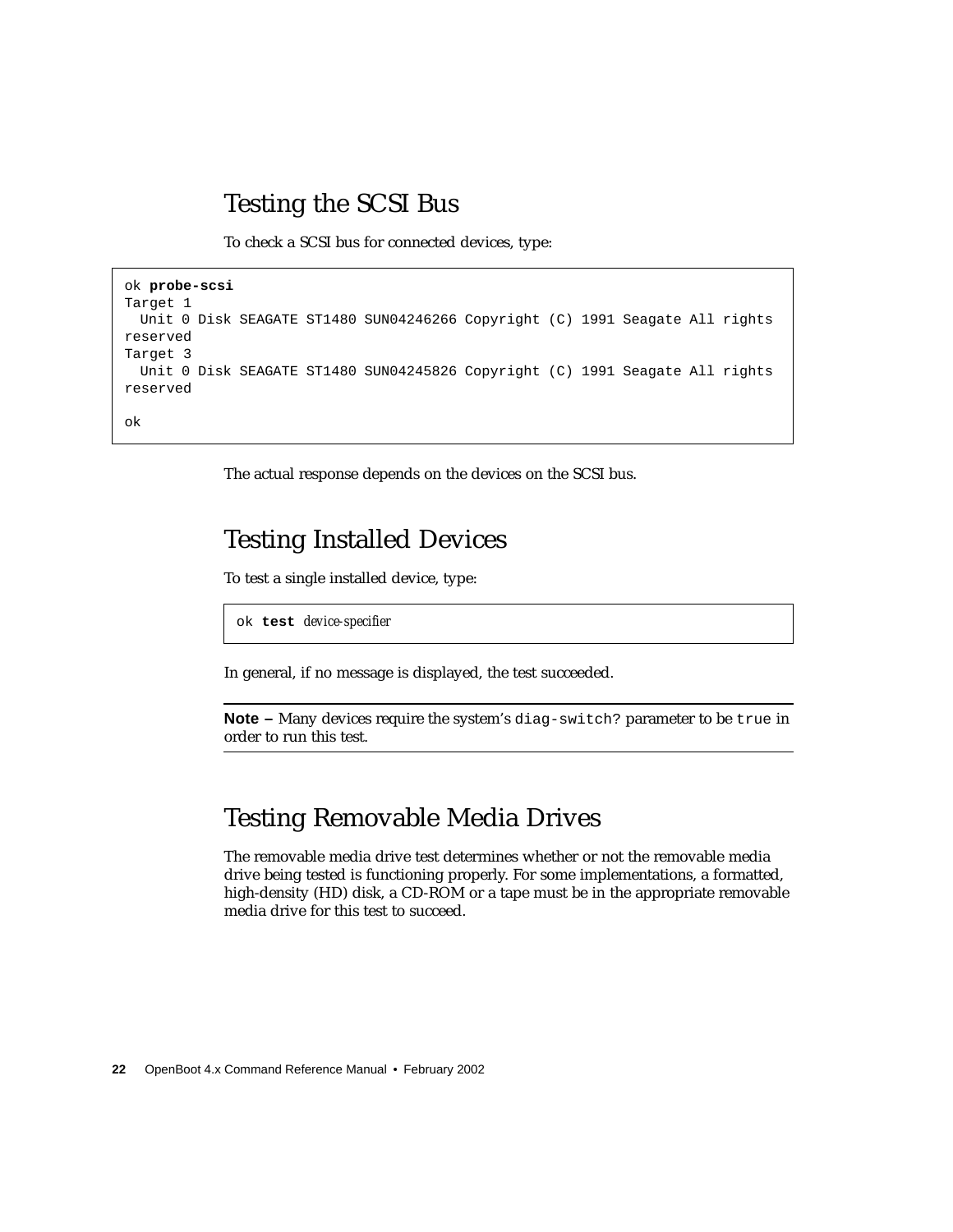#### Diskette Drive

To test the diskette drive, type:

```
ok test floppy
Testing floppy disk system. A formatted
disk should be in the drive.
Test succeeded.
ok
```
**Note –** Not all OpenBoot systems include this test word.

To eject the diskette from the diskette drive of a system capable of softwarecontrolled ejection, type:

```
ok eject floppy
ok
```
#### CD-ROM Drive

To test the CD-ROM drive, type:

```
ok test cdrom
Testing cdrom drive system. A
cdrom should be in the drive.
Test succeeded.
ok
```
**Note –** Not all OpenBoot systems include this test word.

To eject the CD-ROM from the CD-ROM drive of a system capable of softwarecontrolled ejection, type:

```
ok eject cdrom
ok
```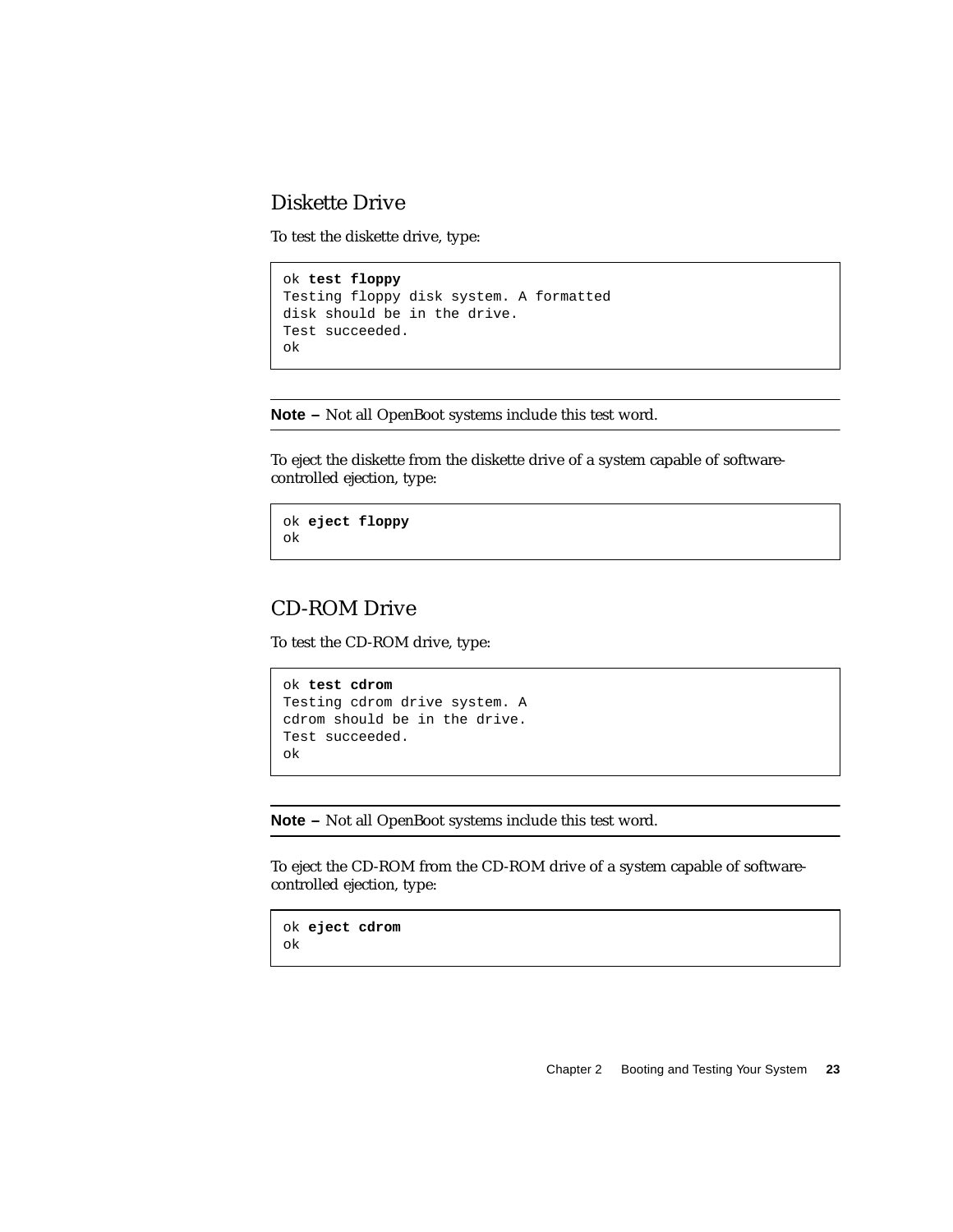#### Tape Drive

To test the tape drive, type:

ok **test tape** Testing tape drive system. A tape should be in the drive. Test succeeded. ok

**Note –** Not all OpenBoot systems include this test word.

To eject the tape from the tape drive of a system capable of software-controlled ejection, type:

ok **eject tape** ok

#### Testing Memory

To test memory, type:

```
ok test /memory
Testing 16 megs of memory at addr 4000000 11
ok
```
In the preceding example, the first number (4000000) is the base address of the testing, and the following number (11) is the number of megabytes to go.

**Note –** Not all OpenBoot systems include this test word.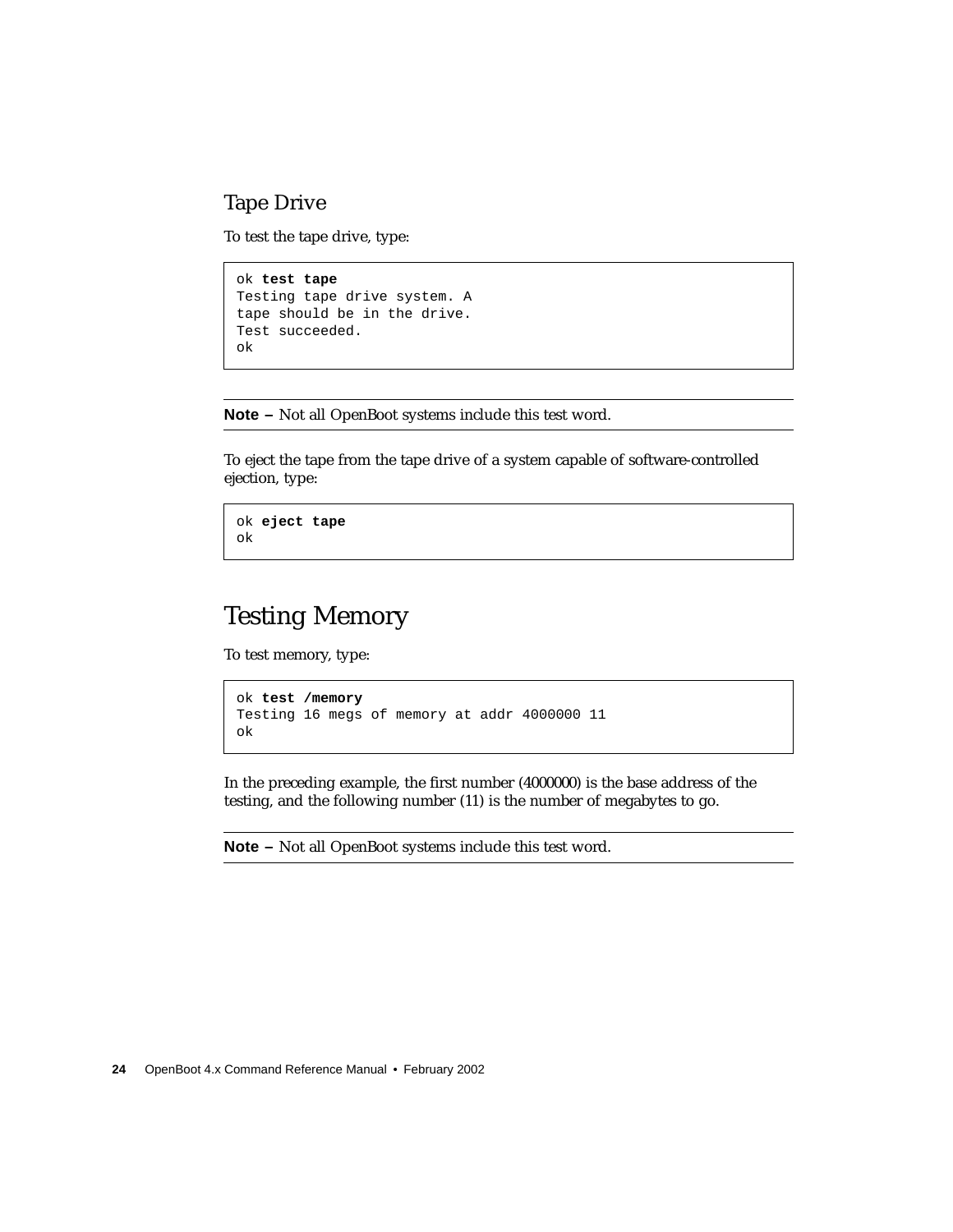#### Testing the Clock

To test the clock function, type:

```
ok watch-clock
Watching the 'seconds' register of the real time clock chip.
It should be ticking once a second.
Type any key to stop.
1
ok
```
The system responds by incrementing a number once a second. Press any key to stop the test.

**Note –** Not all OpenBoot systems include this test word.

#### Testing the Network Controller

To test the primary network controller, type:

```
ok test net
Internal Loopback test - (result)
External Loopback test - (result)
ok
```
The system responds with a message indicating the result of the test.

**Note –** Depending on the particular network controller and the type of network to which your system is attached, various levels of testing are possible. Some such tests may require that the network interface be connected to the network.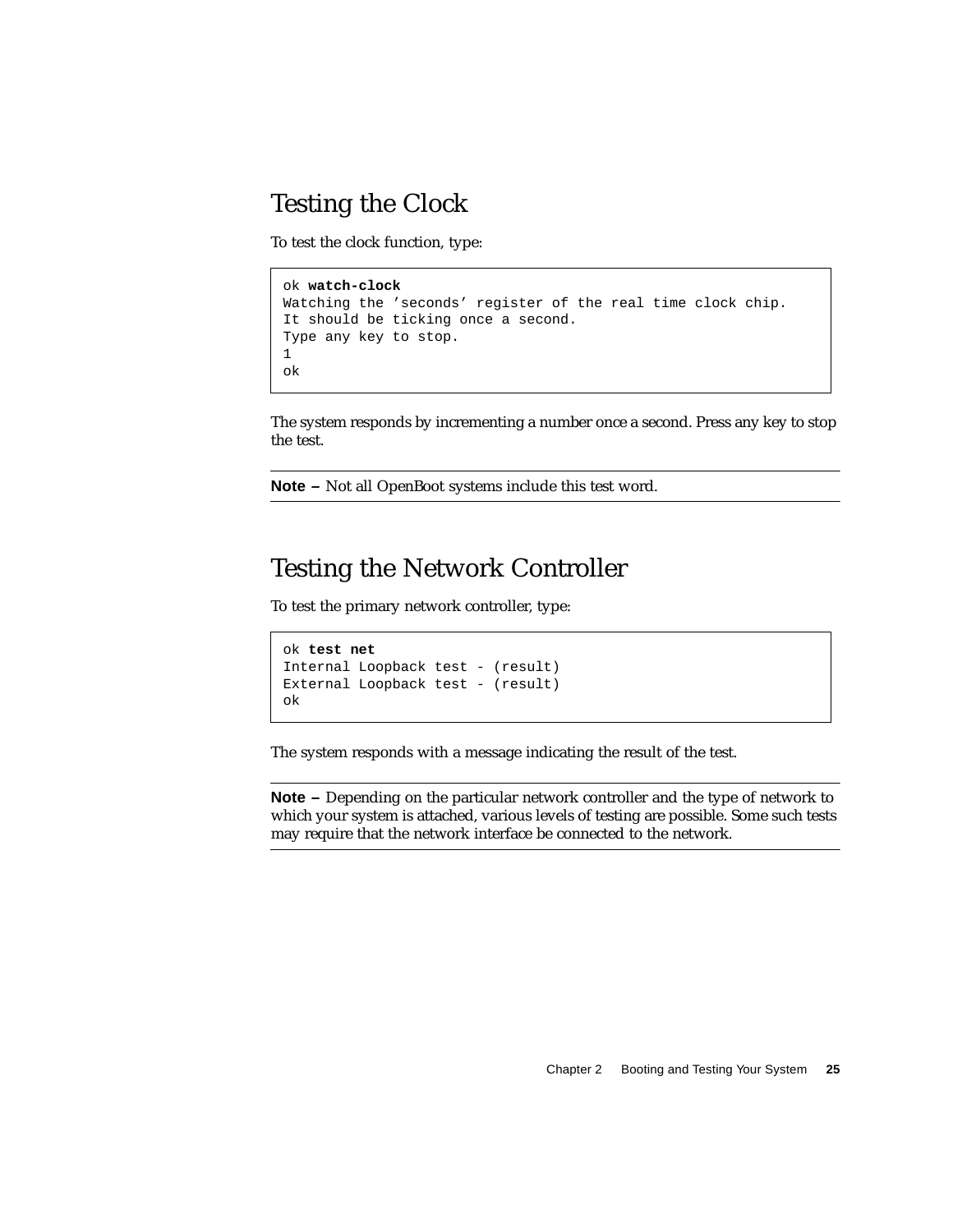#### Monitoring the Network

To monitor a network connection, type:

ok **watch-net** Internal Loopback test - succeeded External Loopback test - succeeded Looking for Ethernet packets. '.' is a good packet. 'X' is a bad packet. Type any key to stop ....................X.....X............... ok

The system monitors network traffic, displaying "." each time it receives an errorfree packet and "X" each time it receives a packet with an error that can be detected by the network hardware interface.

**Note –** Not all OpenBoot systems include this test word.

# Displaying System Information

The user interface provides one or more commands to display system information. banner is provided by all OpenBoot implementations; the remaining commands represent extensions provided by some implementations. These commands, listed in TABLE 2-3, let you display the system banner, the Ethernet address for the Ethernet controller, the contents of the ID PROM, and the version number of OpenBoot. The ID PROM contains information specific to each individual system, including the serial number, date of manufacture, and Ethernet address assigned to the system.

| Command    | <b>Description</b>                                 |
|------------|----------------------------------------------------|
| banner     | Displays power-on banner.                          |
| .enet-addr | Displays current Ethernet address.                 |
| .idprom    | Displays ID PROM contents, formatted.              |
| .traps     | Displays a list of processor-dependent trap types. |
| .version   | Displays version and date of the boot PROM.        |

**TABLE 2-3** System Information Commands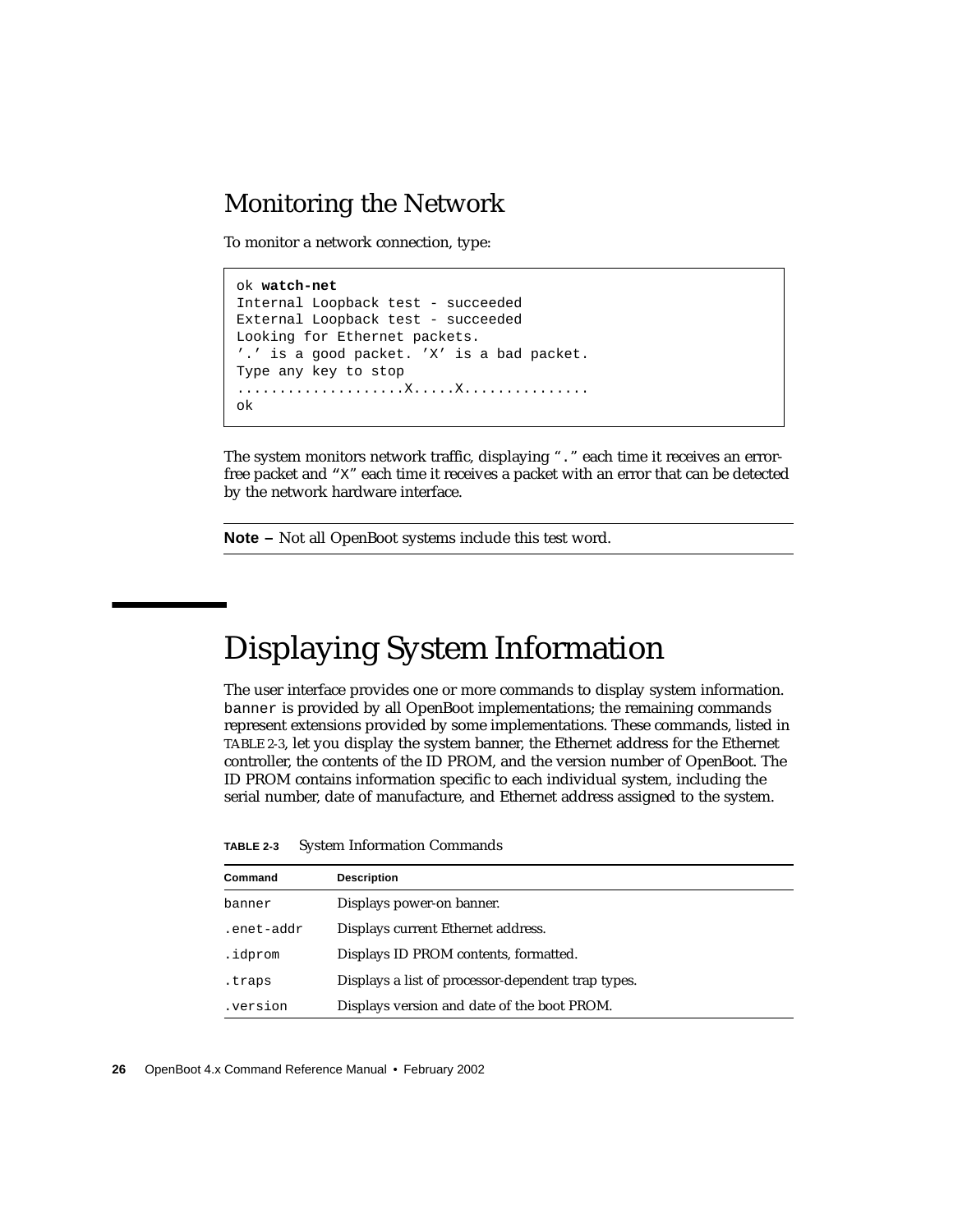Also see the device tree browsing commands in TABLE 1-3.

# Resetting the System

Occasionally, you may need to reset your system. The reset-all command resets the entire system and is similar to performing a power cycle.

To reset the system, type:

ok **reset-all**

If your system is set up to run the power-on self-test (POST) and initialization procedures on reset, these procedures begin executing once you initiate this command. (On some systems, POST is only executed after power-on.) Once POST completes, the system either boots automatically or enters the user interface, just as it would have done after a power cycle.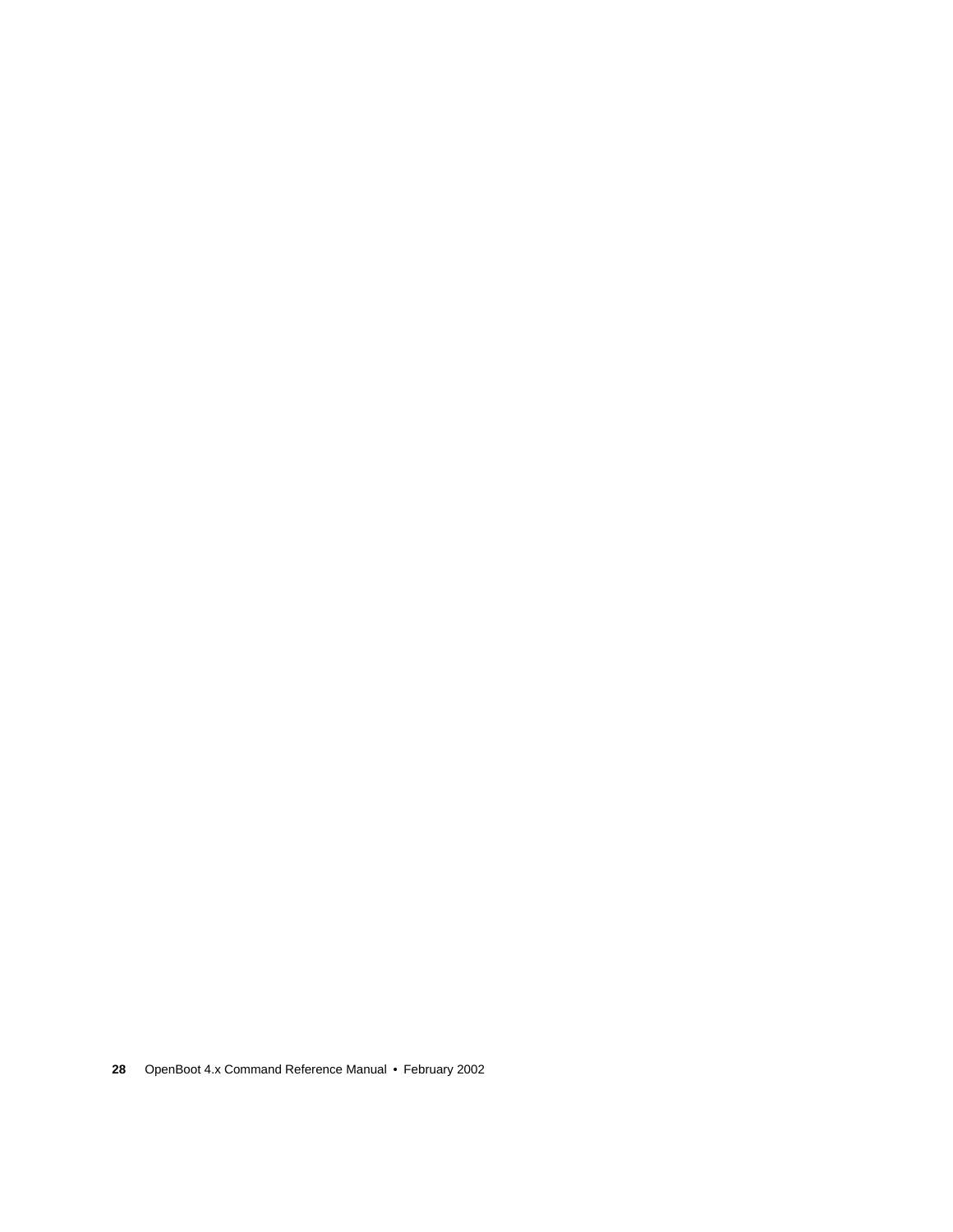### Setting Configuration Variables

This chapter describes how to access and modify nonvolatile RAM (NVRAM) configuration variables. Its sections include:

- ["System Configuration Variables" on page 29](#page-44-0)
- ["Displaying and Changing Variable Settings" on page 31](#page-46-0)
- ["Setting Security Variables" on page 33](#page-48-0)
- ["Changing the Power-On Banner" on page 36](#page-51-0)
- ["Input and Output Control" on page 37](#page-52-0)
- ["Selecting Boot Options" on page 39](#page-54-0)
- ["Controlling Power-On Self-Test \(POST\)" on page 40](#page-55-0)
- "Using nvramrc[" on page 41](#page-56-0)

The procedures described in this chapter assume that the user interface is active. See Chapter 1 for information about starting the user interface.

### <span id="page-44-0"></span>System Configuration Variables

System configuration variables are stored in the system NVRAM. These variables determine the start-up system configuration and related communication characteristics. You can modify the values of the configuration variables, and any changes you make remain in effect even after a power cycle. Configuration variables should be adjusted cautiously.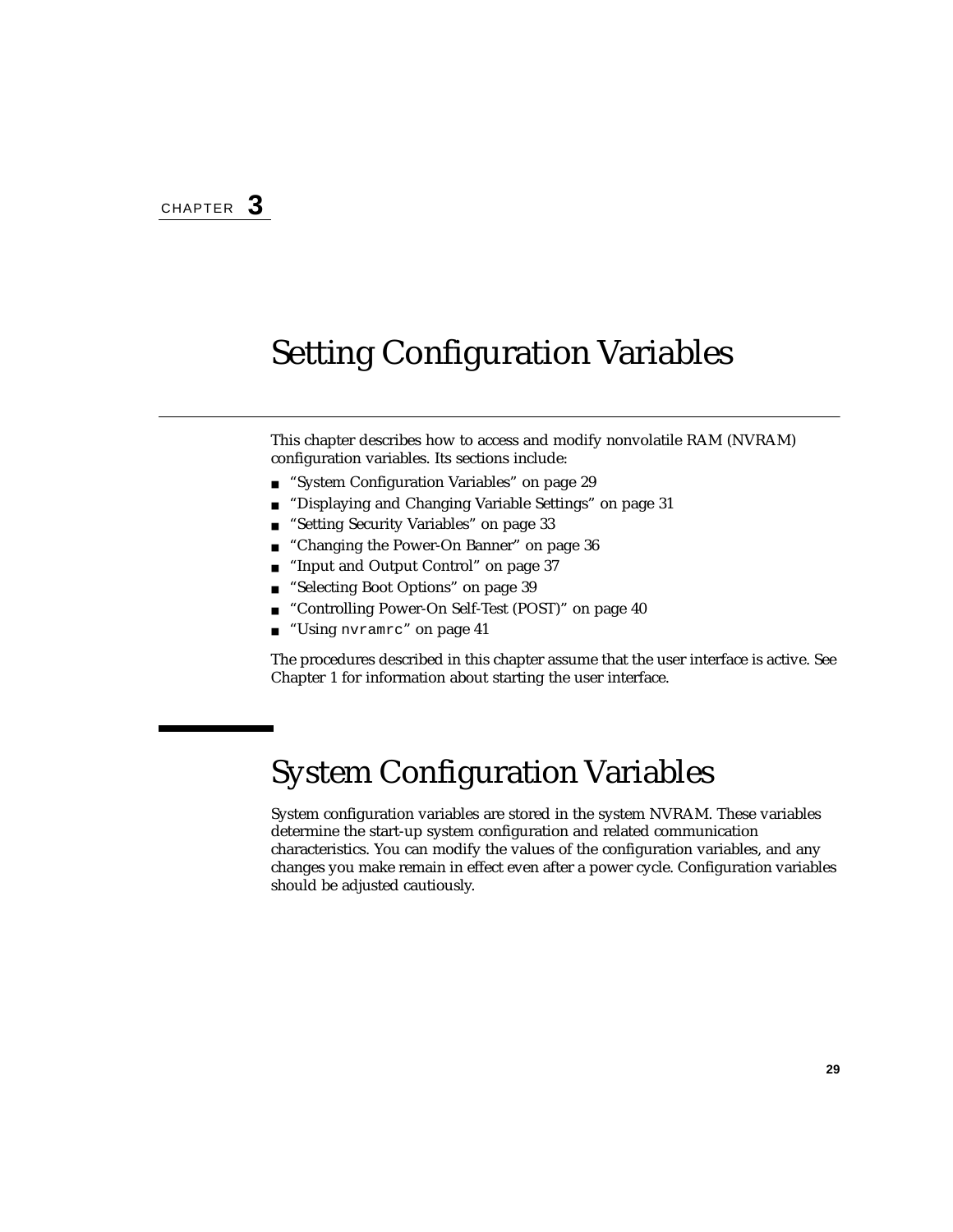TABLE 3-1 lists a typical set of NVRAM configuration variables defined by *IEEE Standard 1275-1994*.

| Variable                | <b>Typical Default</b> | <b>Description</b>                                                                       |  |
|-------------------------|------------------------|------------------------------------------------------------------------------------------|--|
| auto-boot?              | true                   | If true, boots automatically after power on or<br>reset.                                 |  |
| boot-command            | boot                   | Command that is executed if auto-boot? is true.                                          |  |
| boot-device             | disk net               | Device from which to boot.                                                               |  |
| boot-file               | empty string           | Arguments passed to booted program.                                                      |  |
| diag-device             | net                    | Diagnostic boot source device.                                                           |  |
| diag-file               | empty string           | Arguments passed to booted program in<br>diagnostic mode.                                |  |
| diag-switch?            | false                  | If true, run in diagnostic mode.                                                         |  |
| fcode-debug?            | false                  | If true, includes name fields for plug-in device<br>FCodes.                              |  |
| input-device            | keyboard               | Console input device (usually keyboard, ttya,<br>or ttyb).                               |  |
| nvramrc                 | empty                  | Contents of nyramrc.                                                                     |  |
| oem-banner              | empty string           | Custom OEM banner (enabled by oem-banner?<br>true).                                      |  |
| oem-banner?             | false                  | If true, use custom OEM banner.                                                          |  |
| oem-logo                | no default             | Byte array custom OEM logo (enabled by oem-<br>logo? true).<br>Displayed in hexadecimal. |  |
| oem-logo?               | false                  | If true, uses custom OEM logo (else, uses Sun<br>logo).                                  |  |
| output-device           | screen                 | Console output device (usually screen, ttya, or<br>ttyb).                                |  |
| screen-<br>#columns     | 80                     | Number of on-screen columns (characters/line).                                           |  |
| screen-#rows            | 34                     | Number of on-screen rows (lines).                                                        |  |
| security-<br>#badlogins | no default             | Number of incorrect security password attempts.                                          |  |
| security-mode           | none                   | Firmware security level (options: none, command,<br>or full).                            |  |

**TABLE 3-1** Standard Configuration Variables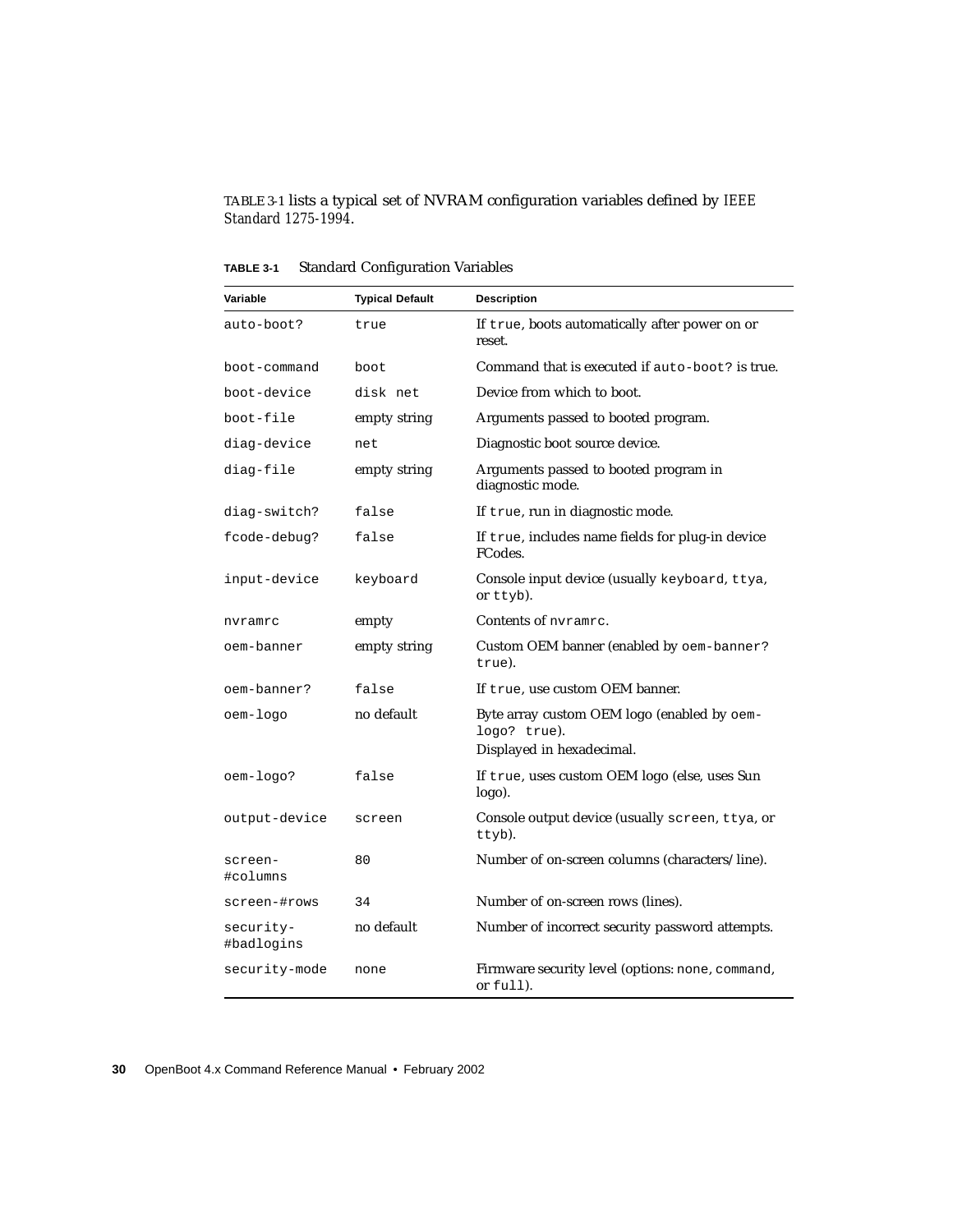| Variable                  | <b>Typical Default</b> | <b>Description</b>                                                               |
|---------------------------|------------------------|----------------------------------------------------------------------------------|
| security-<br>password     | no default             | Firmware security password (never displayed).                                    |
| $use-nvramrc?$            | false                  | If true, execute commands in nyramrc during<br>system start-up.                  |
| $local$ -mac-<br>address? | false                  | If true, network devices use their own MAC<br>addresses.                         |
| error-reset-<br>recovery  | boot.                  | Recovery action after an error reset CPU trap<br>(options: none, sync, or boot). |

**TABLE 3-1** Standard Configuration Variables *(Continued)*

**Note –** Different OpenBoot implementations may use different defaults and/or different configuration variables.

### <span id="page-46-0"></span>Displaying and Changing Variable Settings

NVRAM configuration variables can be viewed and changed using the commands listed in TABLE 3-2.

| Command                    | <b>Description</b>                                                                                                            |
|----------------------------|-------------------------------------------------------------------------------------------------------------------------------|
| printenv                   | Displays current variables and current default values.<br>printeny variable shows the current value of the<br>named variable. |
| seteny variable-name value | Sets variable to the given decimal or text value.<br>Changes are permanent, but often take effect only after<br>a reset.      |
| set-default variable       | Resets the value of <i>variable</i> to the factory default.                                                                   |
| set-defaults               | Resets variable values to the factory defaults.                                                                               |
| password                   | Sets security-password.                                                                                                       |

**TABLE 3-2** Configuration Variable Commands

The following pages show how these commands can be used.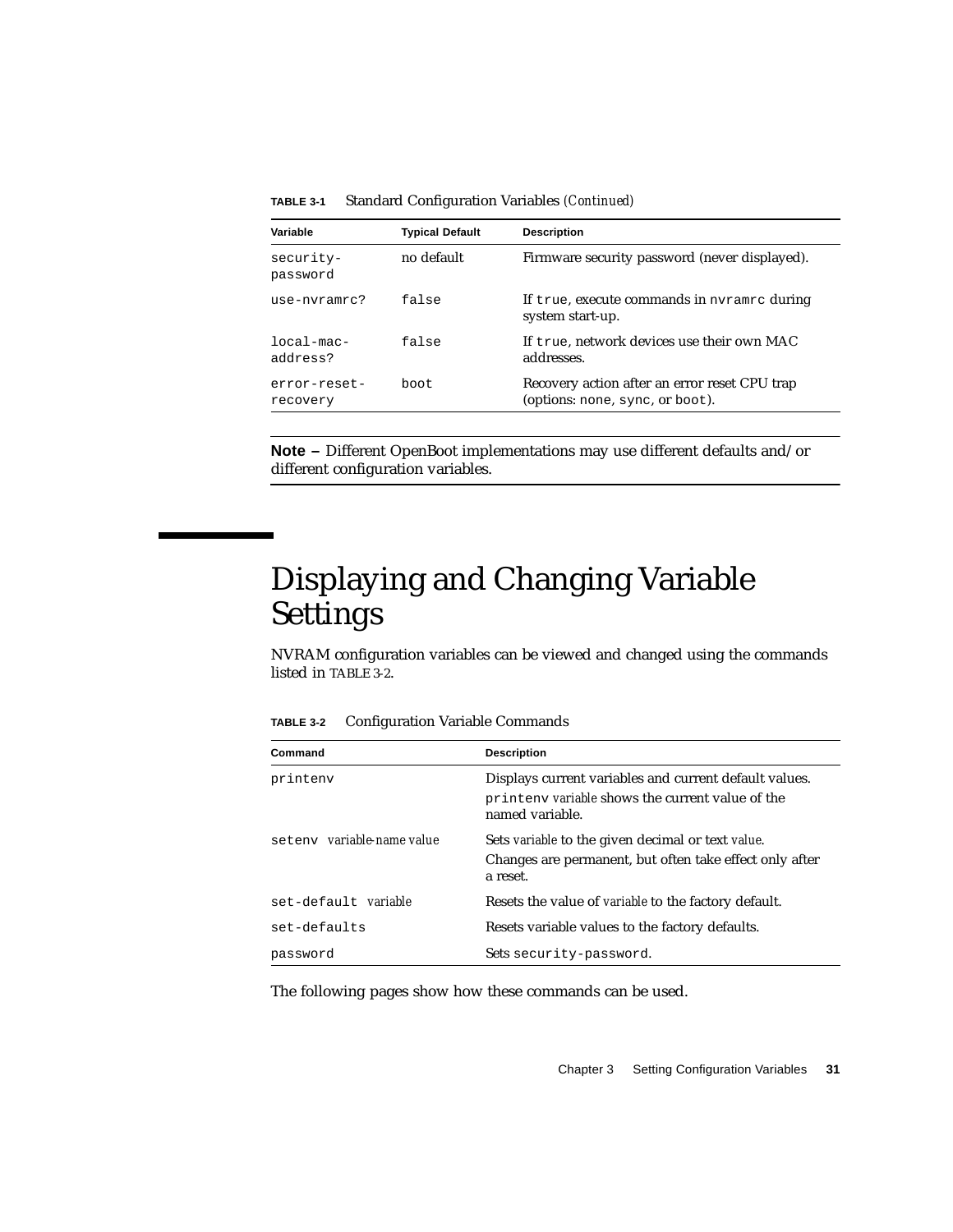**Note –** Solaris provides the eeprom utility for modifying OpenBoot configuration variables.

| ok printenv               |       |               |
|---------------------------|-------|---------------|
| Variable Name<br>oem-logo | Value | Default Value |
| oem-logo?<br>oem-banner   | false | false         |
| oem-banner?               | false | false         |
| output-device             | ttya  | screen        |
| input-device<br>diag-file | ttya  | keyboard      |
| diag-device               | net.  | net.          |
| boot-file                 |       |               |
| boot-device               | disk  | disk net      |
| $auto-boot?$              | false | true          |
| fcode-debug?              | true  | false         |
| use-nyramrc?              | false | false         |
| nvramrc                   |       |               |
| screen-#columns           | 80    | 80            |
| screen-#rows              | 34    | 34            |
| security-mode             | none  | none          |
| security-password         |       |               |
| security-#badlogins       | 0     |               |
| diag-switch?<br>ok        | true  | false         |

To display a list of the current variable settings on your system, type:

In the displayed, formatted list of the current settings, numeric variables are often shown in the decimal format.

To change a variable setting, type:

ok **setenv** *variable-name value*

*variable-name* is the name of the variable. *value* is a numeric value or text string appropriate to the named variable. A numeric value is interpreted as a decimal number, unless preceded by 0x, which is the qualifier for a hexadecimal number.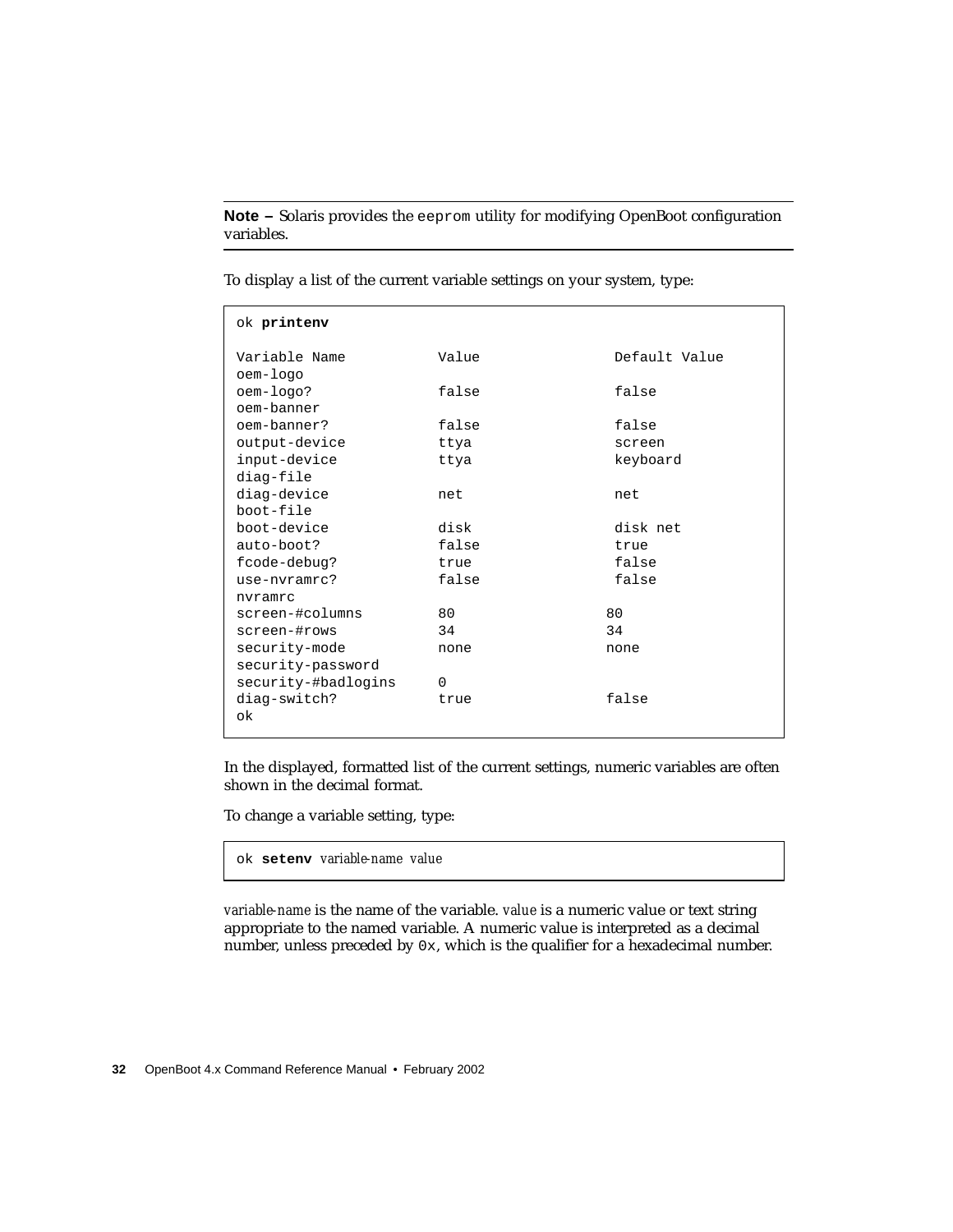For example, to set the auto-boot? variable to false, type:

```
ok setenv auto-boot? false
ok
```
**Note –** Many variable changes do not affect the operation of the firmware until the next power cycle or system reset, at which time the firmware uses the variable's new value.

You can reset one or most of the variables to the original defaults using the set-default *variable* and set-defaults commands.

For example, to reset the auto-boot? variable to its default setting (true), type:

```
ok set-default auto-boot?
ok
```
To reset most variables to their default settings, type:

```
ok set-defaults
ok
```
On many SPARC systems, you can reset the NVRAM variables to their default settings by holding down Stop-N while the system is powering up. When issuing this command, hold down Stop-N immediately after turning on the power to the SPARC system, and keep it pressed for a few seconds or until you see the banner (if the display is available). This is a good technique to force a SPARC compatible system's NVRAM variables to a known condition. See also Appendix C.

### <span id="page-48-0"></span>Setting Security Variables

The NVRAM system security variables are:

- security-mode
- security-password
- security-#badlogins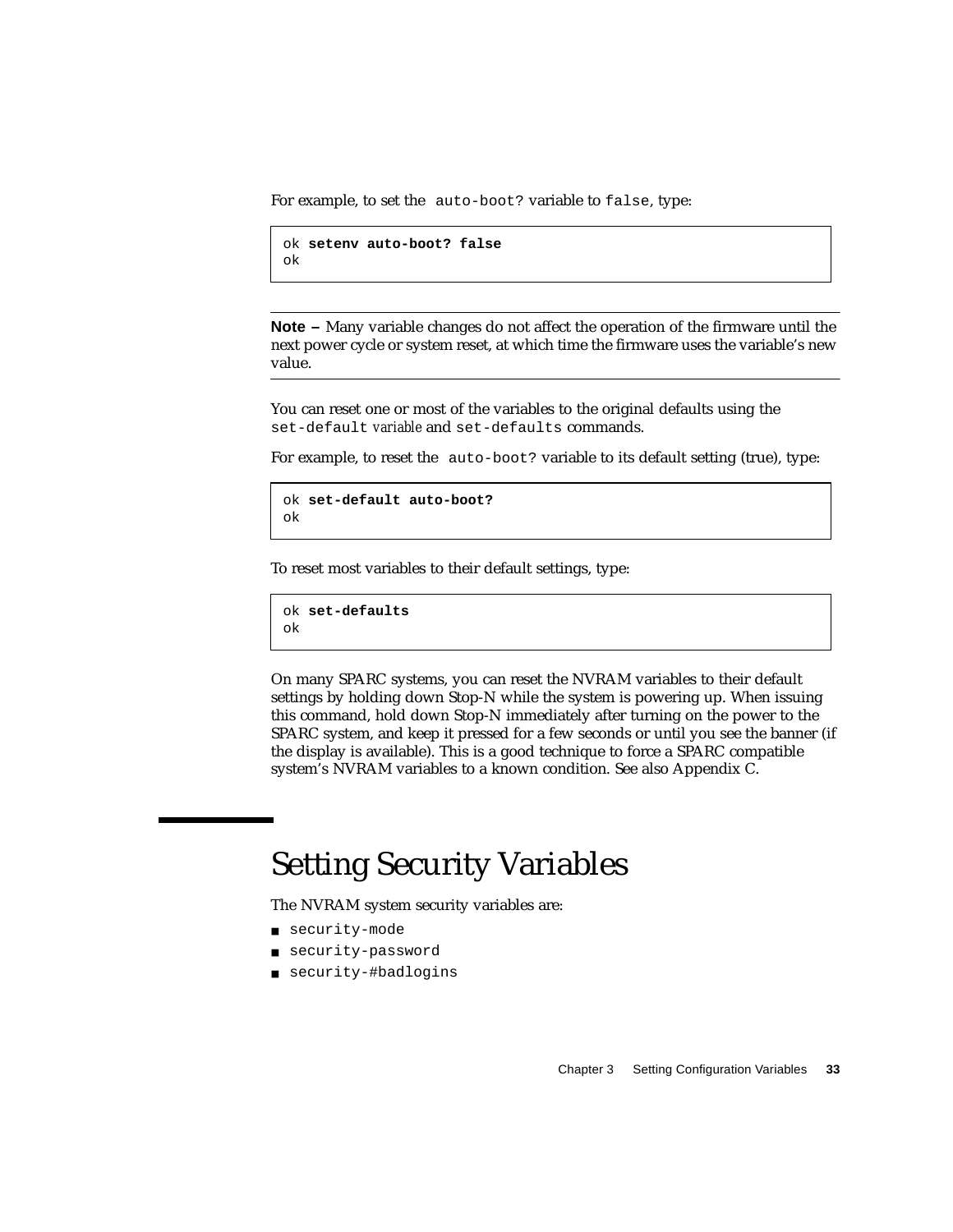security-mode can restrict the set of operations that users are allowed to perform from the user interface. The three security modes, and their available commands, are listed in the following table in the order of most to least secure.

| TABLE 3-3 |  | Commands Available for security-mode Settings |  |
|-----------|--|-----------------------------------------------|--|
|           |  |                                               |  |

| Setting | Commands                                              |
|---------|-------------------------------------------------------|
| full    | All commands except go require the password.          |
| command | All commands except boot and go require the password. |
| none    | No password required (default).                       |

#### Command Security

With security-mode set to command:

- A password is not required if you type the boot command by itself. However, if you use the boot command with an argument, a password is required.
- The go command never asks for a password.
- A password is required to execute any other command.

Examples are shown in the following screen.

```
ok boot (no password required)
ok go (no password required)
ok boot filename (password required)
Password: (password is not echoed as it is typed)
ok reset-all(password required)
Password: (password is not echoed as it is typed)
```


**Caution –** It is important to remember your security password and to set the security password before setting the security mode. If you forget this password, you cannot use your system; you must call your vendor's customer support service to make your system bootable again.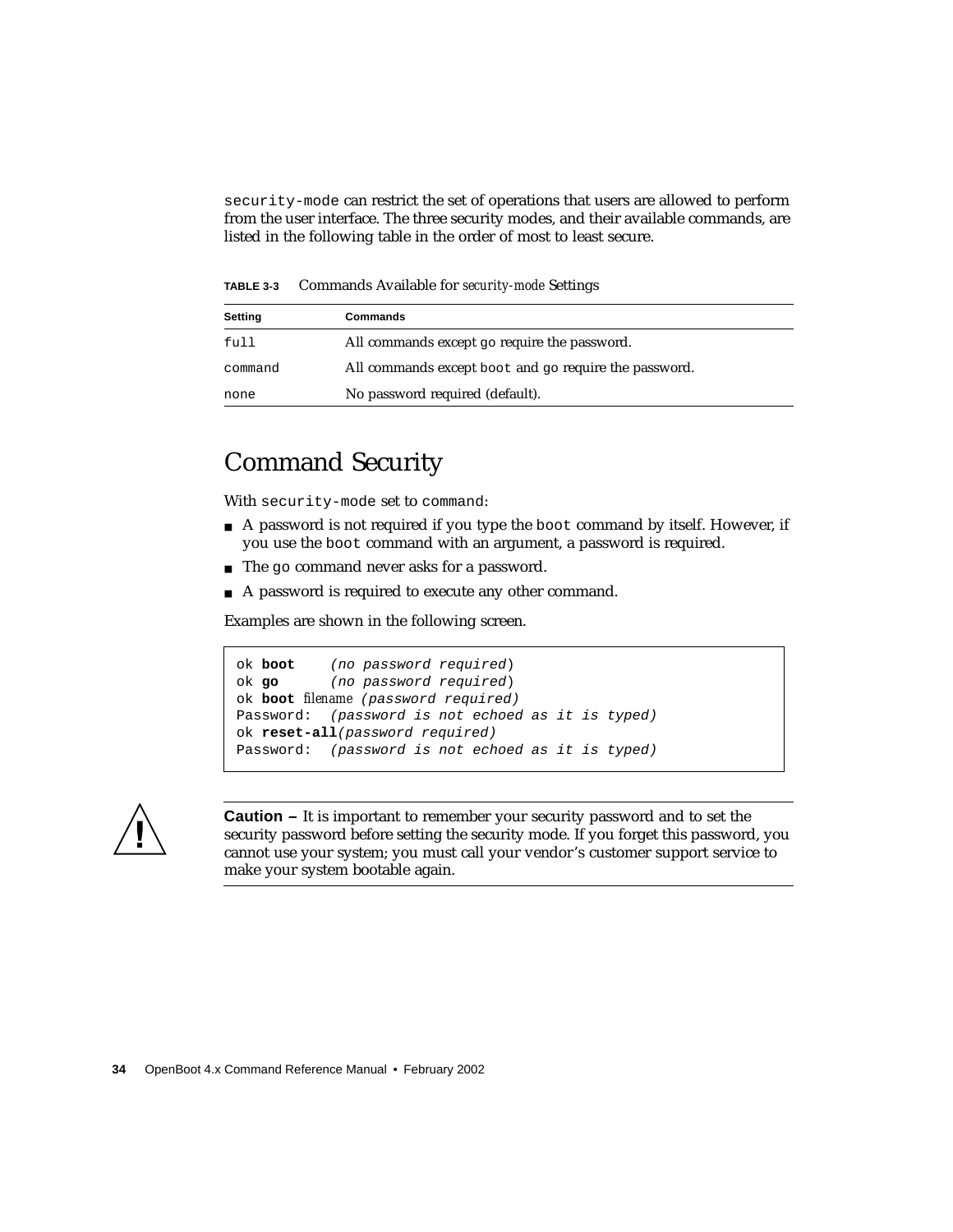To set the security password and command security mode, type the following at the ok prompt:

```
ok password
ok New password (only first 8 chars are used):
ok Retype new password:
ok setenv security-mode command
ok
```
The security password you assign must be between zero and eight characters. Any characters after the eighth are ignored. You do not have to reset the system; the security feature takes effect as soon as you type the command.

If you enter an incorrect security password, there will be a delay of about 10 seconds before the next boot prompt appears. The number of times that an incorrect security password is typed is stored in the security-#badlogins variable.

### Full Security

The full security mode is the most restrictive. With security-mode set to full:

- A password is required any time you execute the boot command.
- The go command never asks for a password.
- A password is required to execute any other command.

Here are some examples.

```
ok go (no password required)<br>ok boot (password required)
          ok boot (password required)
Password: (password is not echoed as it is typed)
ok boot filename (password required)
Password: (password is not echoed as it is typed)
ok reset-all(password required)
Password: (password is not echoed as it is typed)
```


**Caution –** It is important to remember your security password and to set the security password *before* setting the security mode. If you forget this password, you cannot use your system; you must call your vendor's customer support service to make your system bootable again.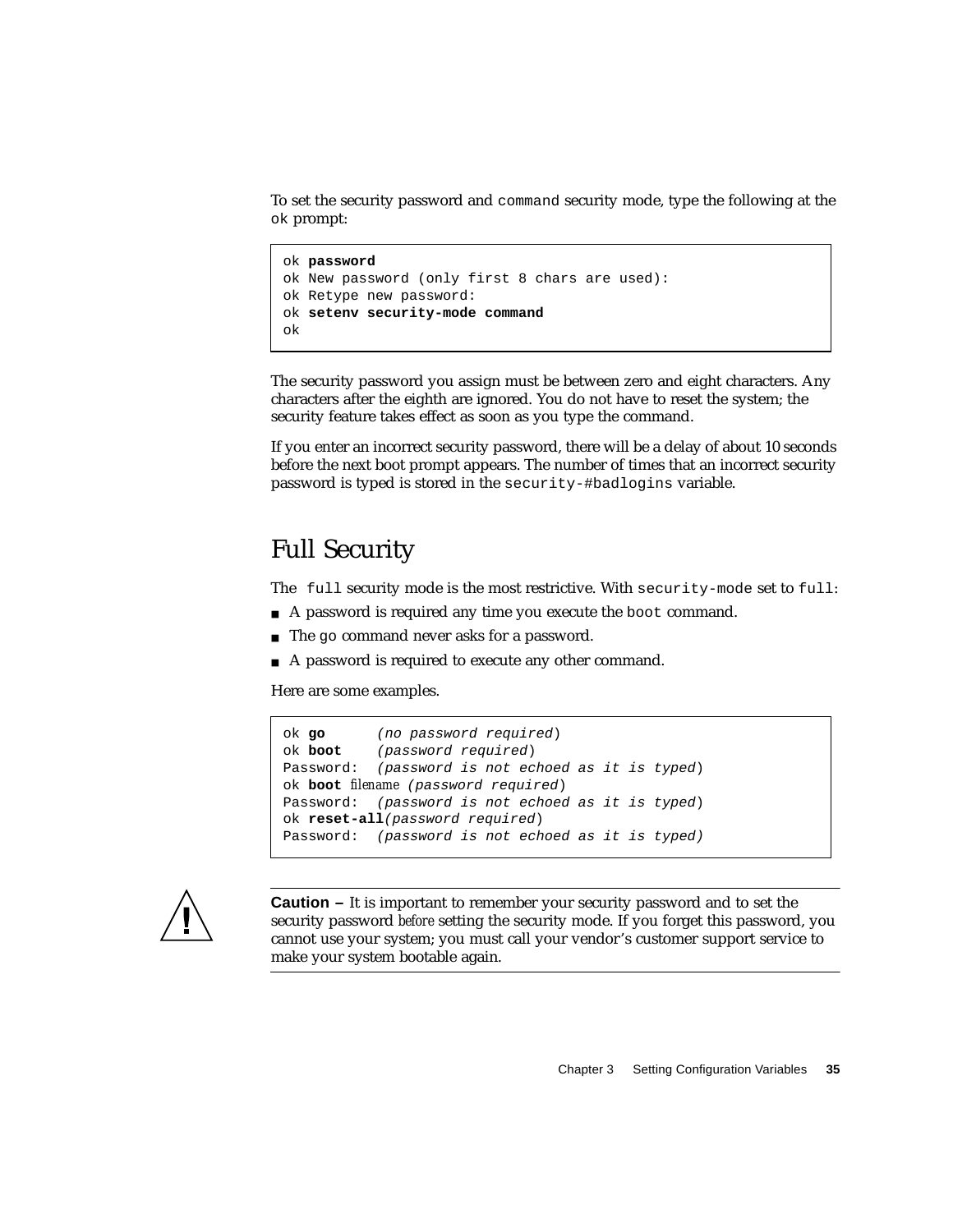To set the security password and full security mode, type the following at the ok prompt:

```
ok password
ok New password (only first 8 chars are used):
ok Retype new password:
ok setenv security-mode full
ok
```
## <span id="page-51-0"></span>Changing the Power-On Banner

The banner configuration variables are:

- oem-banner
- oem-banner?
- oem-logo
- oem-logo?

To view the power-on banner, type:

```
ok banner
Sun Ultra 1 SBus (UltraSPARC 167 MHz), Keyboard Present
PROM Rev. 3.0, 64MB memory installed, Serial # 289
Ethernet address 8:0:20:d:e2:7b, Host ID: 80000121
ok
```
The banner for your system will be different.

The banner consists of two parts: the text field and the logo (over serial ports, only the text field is displayed). You can replace the existing text field with a custom text message using the oem-banner and oem-banner? configuration variables.

To insert a custom text field in the power-on banner, type:

```
ok setenv oem-banner Hello Mom and Dad
ok setenv oem-banner? true
ok banner
 Hello Mom and Dad
ok
```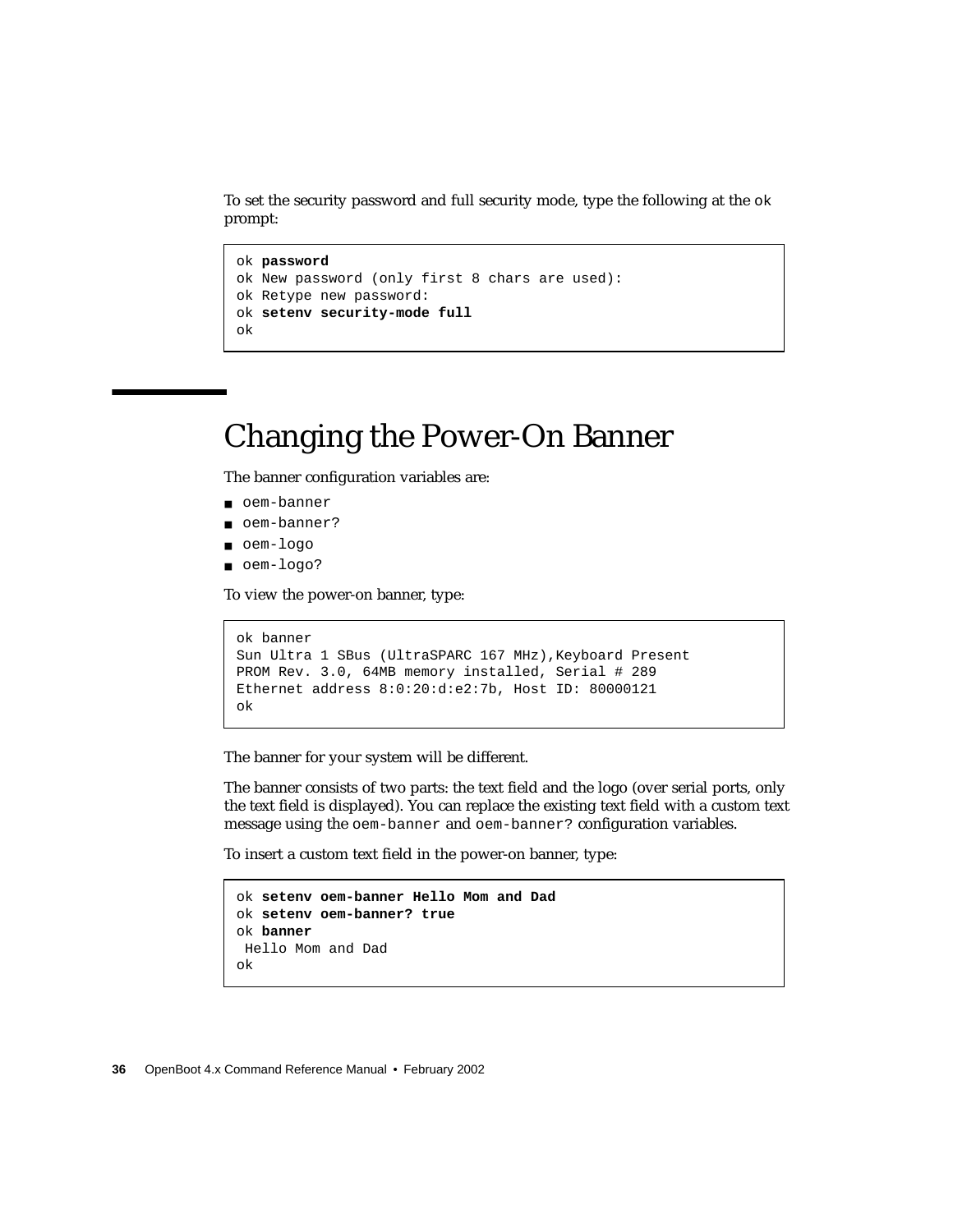The system displays the banner with your new message, as shown in the preceding screen.

The graphic logo is handled differently. oem-logo is a 512-byte array, containing a total of 4096 bits arranged in a 64 x 64 array. Each bit controls one pixel. The most significant bit (MSB) of the first byte controls the upper-left corner pixel. The next bit controls the pixel to the right of it, and so on.

To create a new logo, first create a Forth array containing the correct data; then copy this array into oem-logo. The array is then installed in oem-logo with \$setenv. The example below fills the top half of oem-logo with an ascending pattern.

```
ok create logoarray d# 512 allot
ok logoarray d# 256 0 do i over i + c! loop drop
ok logoarray d# 256 " oem-logo" $setenv
ok setenv oem-logo? true
ok banner
```
To restore the system's original power-on banner, set the oem-logo? and oem-banner? variables to false.

```
ok setenv oem-logo? false
ok setenv oem-banner? false
ok
```
Because the oem-logo array is so large, printenv displays approximately the first 8 bytes (in hexadecimal). To display the entire array, type oem-logo dump. The oemlogo array is not erased by set-defaults, since it might be difficult to restore the data. However, oem-logo? is set to false when set-defaults executes, so the custom logo is no longer displayed.

**Note –** Some systems do not support the oem-logo feature.

### <span id="page-52-0"></span>Input and Output Control

The console is used as the primary means of communication between OpenBoot and the user. The console consists of an input device, used for receiving information supplied by the user, and an output device, used for sending information to the user. Typically, the console is either the combination of a text/graphics display device and a keyboard or an ASCII terminal connected to a serial port.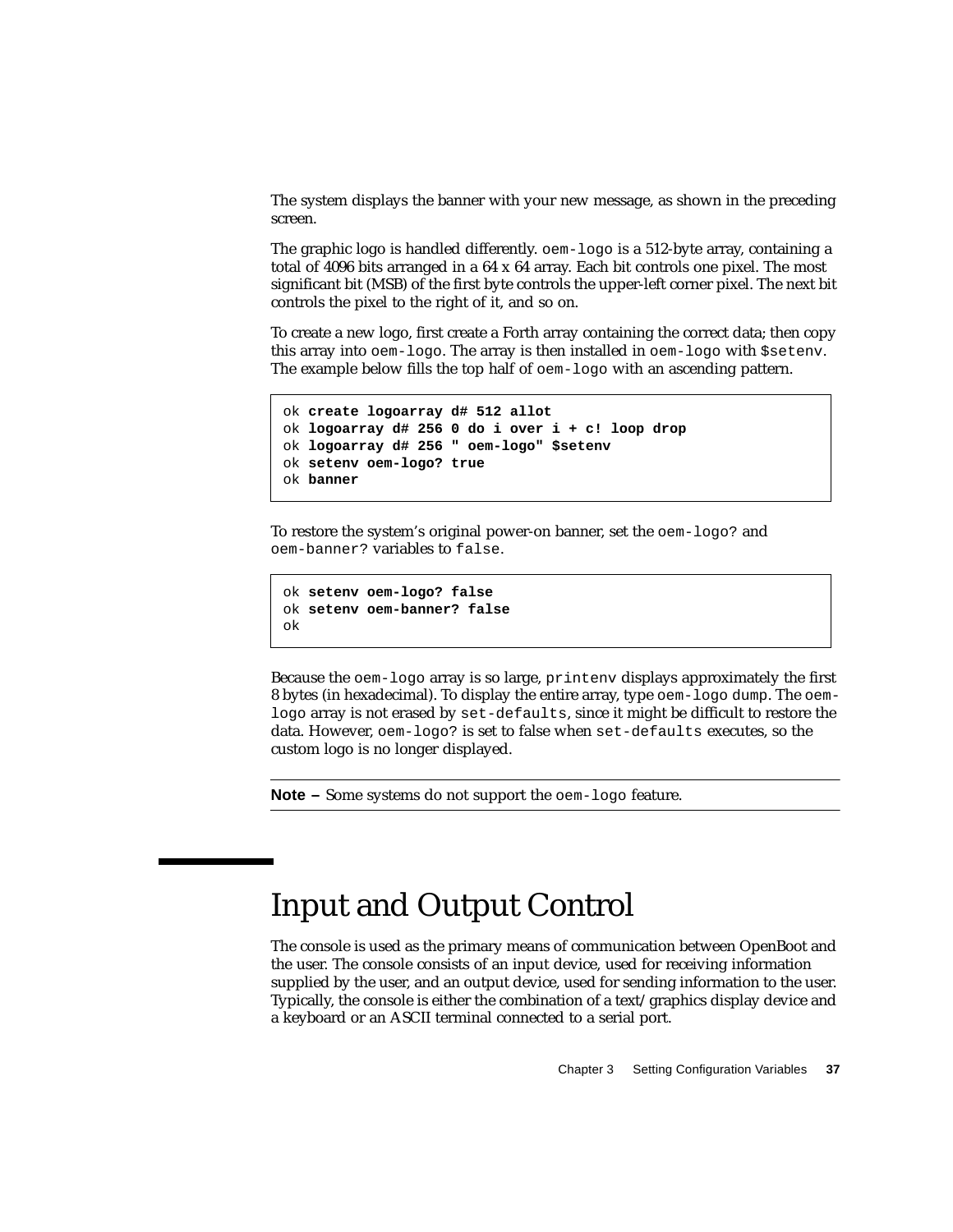The configuration variables related to the control of the console are:

- input-device
- output-device
- screen-#columns
- screen-#rows

You can use these variables to assign the power-on defaults for the console. These values do not take effect until after the next power cycle or system reset.

### Selecting Input and Output Device Options

The input-device and output-device variables control the firmware's selection of input and output devices after a power-on reset. The default input-device value is keyboard and the default output-device value is screen. The values of input-device and output-device must be device specifiers. The aliases keyboard and screen are often used as the values of these variables.

When the system is reset, the named device becomes the initial firmware console input or output device. (If you want to temporarily change the input or output device, use the input or output commands described in Chapter 4).

To set ttya as the initial console input device, type:

```
ok setenv input-device ttya
ok
```
If you select keyboard for input-device, and the device is not plugged in, input is accepted from a fallback device (typically ttya) after the next power cycle or system reset. If you select screen for output-device, but no frame buffer is available, output is sent to the fall-back device after the next power cycle or system reset.

To specify an SBus frame buffer as the default output device (especially if there are multiple frame buffers in the system), type:

```
ok setenv output-device /sbus/SUNW,leo
ok
```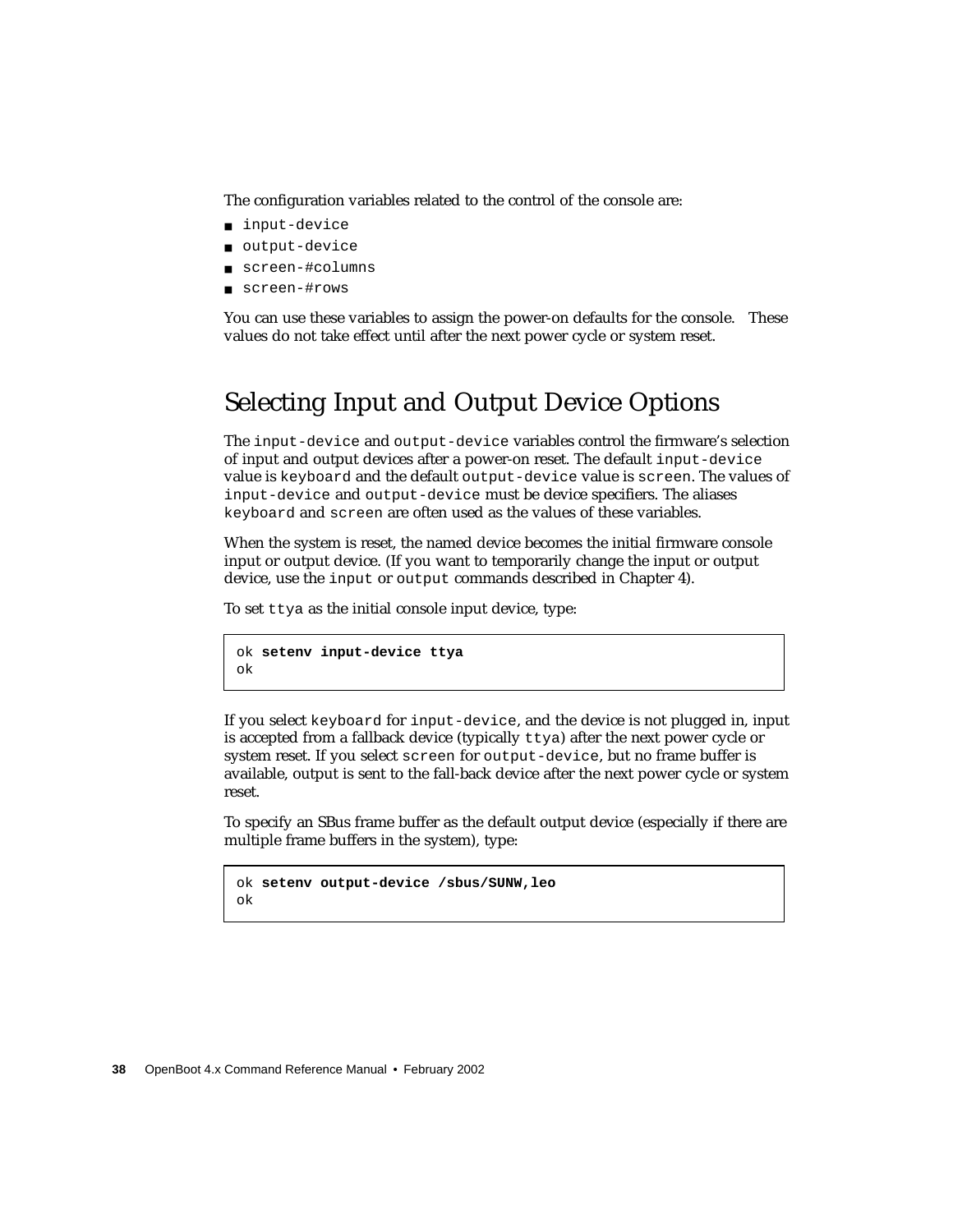#### Serial Port Characteristics

The following values represent the typical range of communications characteristics for serial ports:

- *baud* = 110, 300, 1200, 2400, 4800, 9600, 19200, or 38400 bits/second
- $#bits = 5, 6, 7, or 8 (data bits)$
- *parity* = n (none), e (even), or o (odd), parity bit
- $\blacksquare$  #stop = 1 (1), (1.5), or 2 (2) stop bits

**Note –** rts/cts and xon/xoff handshaking are not implemented on some systems. When a selected protocol is not implemented, the handshake variable is accepted but ignored; no messages are displayed.

## <span id="page-54-0"></span>Selecting Boot Options

You can use the auto-boot? configuration variable to determine whether or not the system boots automatically after a power cycle or system reset.

If auto-boot? is true and if OpenBoot is not in diagnostic mode, the system boots automatically after a power-cycle or system reset using the boot-device and boot-file values.

If auto-boot? is true and if OpenBoot is in diagnostic mode, the system boots automatically after a power-cycle or system reset using the diag-device and diag-file values.

These variables can also be used during manual booting to select the boot device and the program to be booted. For example, to specify default booting from the network server, type:

```
ok setenv boot-device net
ok
```
Changes to boot-file, boot-device, diag-file, and diag-device take effect the next time that boot is executed.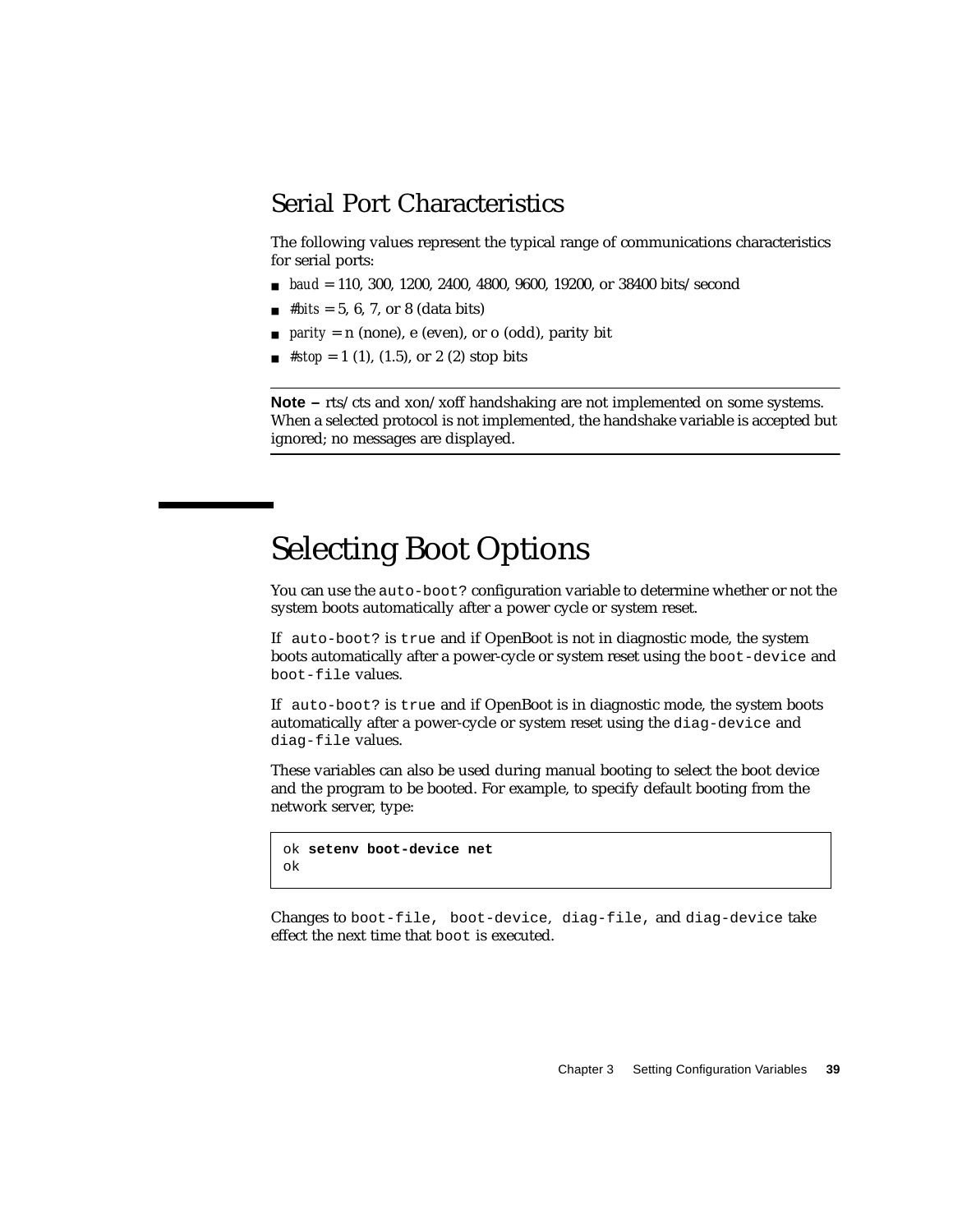# <span id="page-55-0"></span>Controlling Power-On Self-Test (POST)

The Power-on Testing variables are:

- diag-switch?
- diag-level

Setting diag-switch? to true causes the function diagnostic-mode? to return true. When diagnostic-mode? returns true, the system:

- Performs more thorough self tests during any subsequent power-on or system reset process. The coverage of self tests executed depends on the value of diaglevel. For maximum coverage, set the diag-level value to max.
- May display additional status messages (the details are implementation dependent).
- Uses different configuration variables for booting. For more details on the effects on the boot process, see Chapter 2.

Most systems have a factory default of false for the diag-switch? variable. To set diag-switch? to true, type:

ok **setenv diag-switch? true** ok

**Note –** Some systems have a hardware diagnostic switch that also cause diagnostic-mode? to return true. Such systems run the full tests at power-on and system reset if either the hardware switch is set or diag-switch? is true.

**Note –** Some implementations enable you to force diag-switch? to true by using an implementation-dependent key sequence during power-on. Check your system's documentation for details, or see Appendix C.

To set diag-switch? to false, type:

```
ok setenv diag-switch? false
ok
```
When not in diagnostic mode, the system does not announce the diagnostic tests as they are performed (unless a test fails) and may perform fewer tests.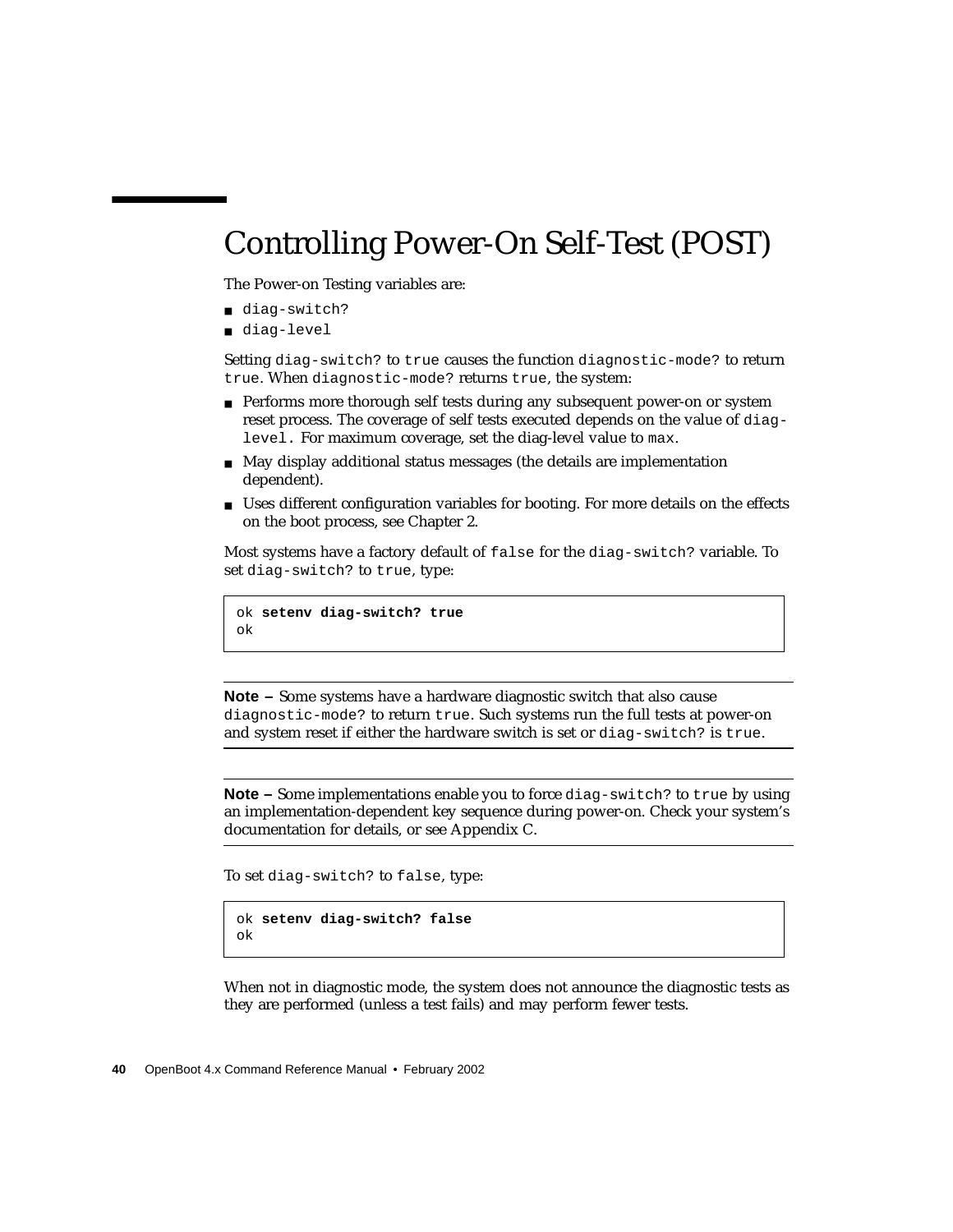### <span id="page-56-0"></span>Using nvramrc

You can use the nvramrc configuration variable store user-defined commands executed during start-up. The contents of the variable are called the *script.*

Typically, nvramrc is used by a device driver to save start-up configuration variables, to patch device driver code, or to define installation-specific device configuration and device aliases. It can also be used for bug patches or for userinstalled extensions. Commands are stored in ASCII, just as the user would type them at the console.

If the use-nvramrc? configuration variable is true, the script is evaluated during the OpenBoot start-up sequence as shown:

- 1. Perform power-on self-test (POST)
- 2. Perform system initialization
- 3. Evaluate the script (if use-nvramrc? is true)
- 4. Execute probe-all (evaluate FCode)
- 5. Execute install-console
- 6. Execute banner
- 7. Execute secondary diagnostics
- 8. Perform default boot (if auto-boot? is true)

It is sometimes desirable to modify the sequence probe-all install-console banner. For example, commands that modify the characteristics of plug-in display devices may need to be executed after the plug-in devices have been probed, but before the console device has been selected. Such commands would need to be executed between probe-all and install-console. Commands that display output on the console would need to be placed after install-console or banner.

This is accomplished by creating a custom script which contains either banner or suppress-banner since the sequence probe-all install-console banner is not executed if either banner or suppress-banner is executed from the script. This allows the use of probe-all, install-console, and banner inside the script, possibly interspersed with other commands, without having those commands re-executed after the script finishes.

Most user interface commands can be used in the script. The following cannot:

- boot
- go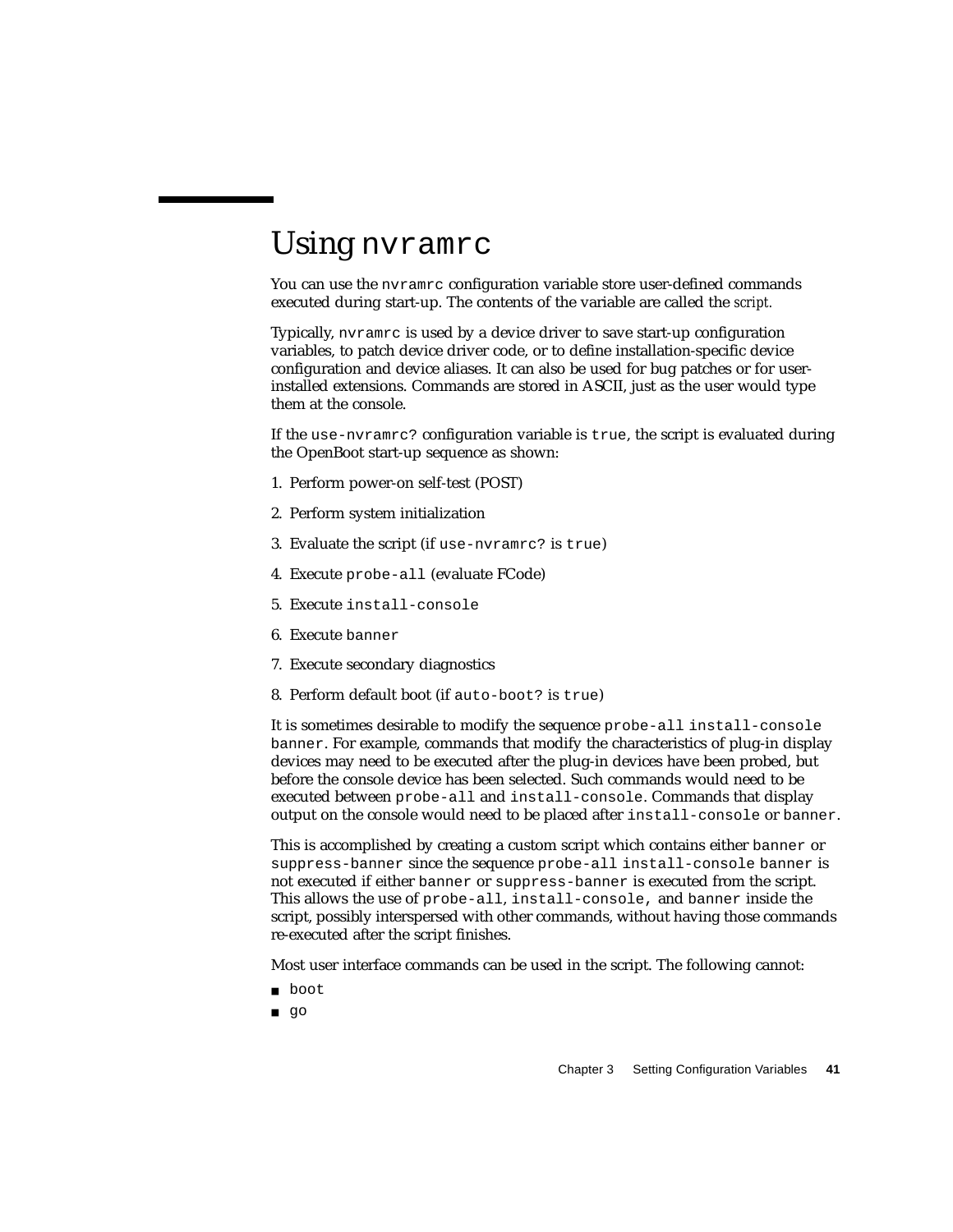- nvedit
- password
- reset-all
- setenv security-mode

### Editing the Contents of the Script

The script editor, nvedit, lets you create and modify the script using the commands listed in TABLE 3-4.

| Command                   | <b>Description</b>                                                                                                                                                                                                                                                                           |
|---------------------------|----------------------------------------------------------------------------------------------------------------------------------------------------------------------------------------------------------------------------------------------------------------------------------------------|
| nvalias alias device-path | Stores the command "devalias alias device-path" in the<br>script. The alias persists until either nvunalias or set-<br>defaults is executed.                                                                                                                                                 |
| <i><b>\$nvalias</b></i>   | Performs the same function as nyalias except that it<br>takes its arguments, name-string and device-string, from<br>the stack.                                                                                                                                                               |
| nvedit                    | Enters the script editor. If data remains in the temporary<br>buffer from a previous nvedit session, resumes editing<br>those previous contents. If not, reads the contents of<br>nvramrc into the temporary buffer and begins editing it.                                                   |
| nvquit                    | Discards the contents of the temporary buffer, without<br>writing it to nvramrc. Prompts for confirmation.                                                                                                                                                                                   |
| nvrecover                 | Recovers the contents of nvramrc if they have been lost<br>as a result of the execution of set-defaults; then enters<br>the editor as with nyedit, nyrecover fails if nyedit is<br>executed between the time that the nyramrc contents<br>were lost and the time that nyrecover is executed. |
| nvrun                     | Executes the contents of the temporary buffer.                                                                                                                                                                                                                                               |
| nvstore                   | Copies the contents of the temporary buffer to nvramrc;<br>discards the contents of the temporary buffer.                                                                                                                                                                                    |
| nvunalias alias           | Deletes the specified alias from nyramrc.                                                                                                                                                                                                                                                    |
| <i><b>\$nvunalias</b></i> | Performs the same function as nyunalias except that it<br>takes its argument, name-string, from the stack.                                                                                                                                                                                   |

#### **TABLE 3-4** Commands Affecting nvramrc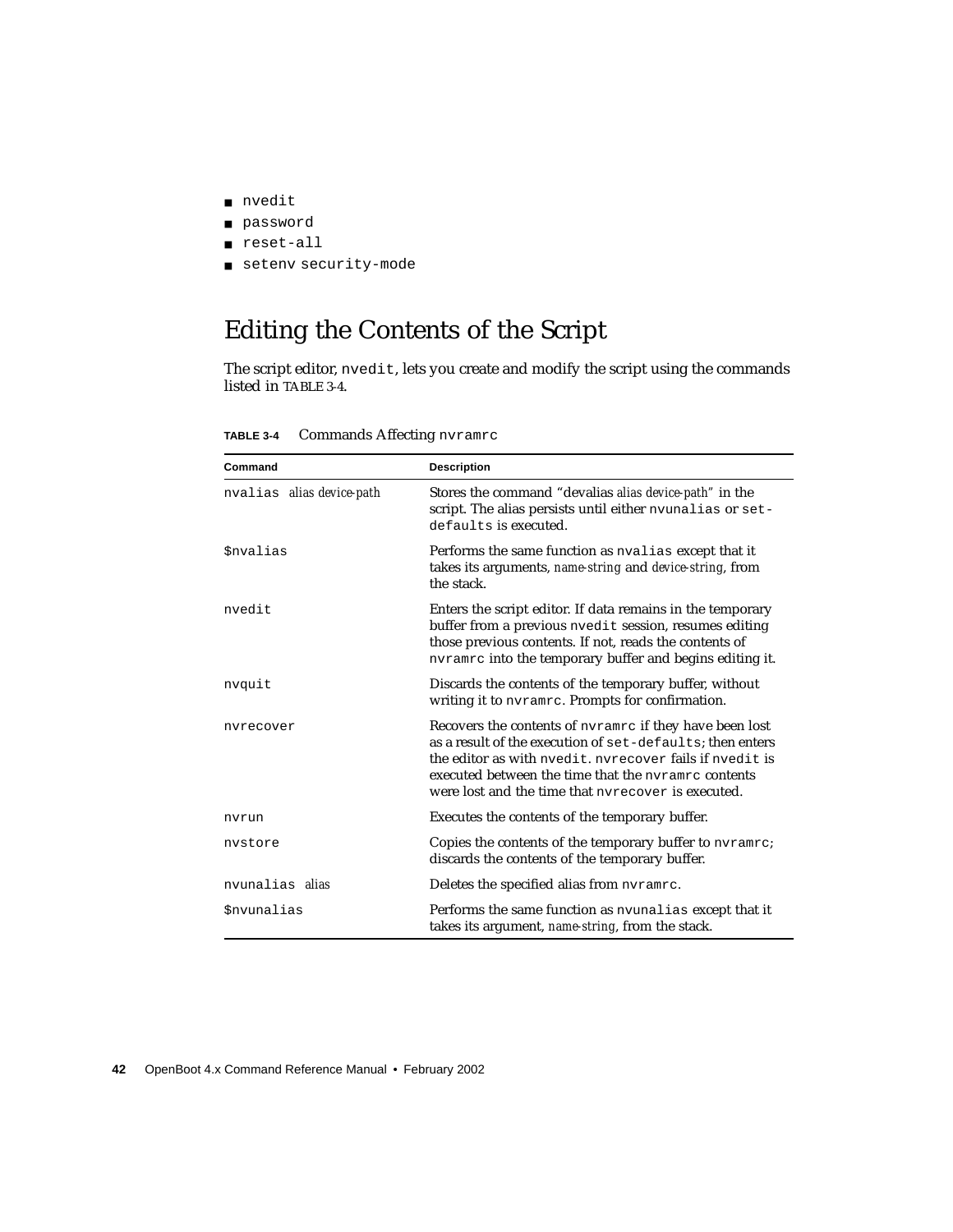Use the editing commands shown in TABLE 3-5 in the script editor.

| Keystroke        | <b>Description</b>                                                                                                                                                                                              |
|------------------|-----------------------------------------------------------------------------------------------------------------------------------------------------------------------------------------------------------------|
| Control-B        | Moves backward one character.                                                                                                                                                                                   |
| Escape B         | Moves backward one word.                                                                                                                                                                                        |
| Control-F        | Moves forward one character.                                                                                                                                                                                    |
| Escape F         | Moves forward one word.                                                                                                                                                                                         |
| Control-A        | Moves backward to beginning of the line.                                                                                                                                                                        |
| Control-E        | Moves forward to end of the line.                                                                                                                                                                               |
| Control-N        | Moves to the next line of the script editing buffer.                                                                                                                                                            |
| Control-P        | Moves to the previous line of the script editing buffer.                                                                                                                                                        |
| Return (Enter)   | Inserts a new line at the cursor position and advances to the next line.                                                                                                                                        |
| Control-O        | Inserts a new line at the cursor position and stays on the current line.                                                                                                                                        |
| Control-K        | Erases from the cursor position to the end of the line, storing the erased<br>characters in a save buffer. If at the end of a line, joins the next line to the<br>current line (that is, deletes the new line). |
| Delete           | Erases the previous character.                                                                                                                                                                                  |
| <b>Backspace</b> | Erases the previous character.                                                                                                                                                                                  |
| Control-H        | Erases the previous character.                                                                                                                                                                                  |
| Escape H         | Erases from beginning of word to just before the cursor, storing erased<br>characters in a save buffer.                                                                                                         |
| Control-W        | Erases from beginning of word to just before the cursor, storing erased<br>characters in a save buffer.                                                                                                         |
| Control-D        | Erases the next character.                                                                                                                                                                                      |
| Escape D         | Erases from the cursor to the end of the word, storing the erased<br>characters in a save buffer.                                                                                                               |
| Control-U        | Erases the entire line, storing the erased characters in a save buffer.                                                                                                                                         |
| Control-Y        | Inserts the contents of the save buffer before the cursor.                                                                                                                                                      |
| Control-Q        | Quotes the next character (that is, allows you to insert control characters).                                                                                                                                   |
| Control-R        | Retypes the line.                                                                                                                                                                                               |
| Control-L        | Displays the entire contents of the editing buffer.                                                                                                                                                             |
| Control-C        | Exits the script editor, returning to the OpenBoot command interpreter.<br>The temporary buffer is preserved, but is not written back to the script.<br>Use nystore afterwards to write it back.                |

**TABLE 3-5** Script Editor Keystroke Commands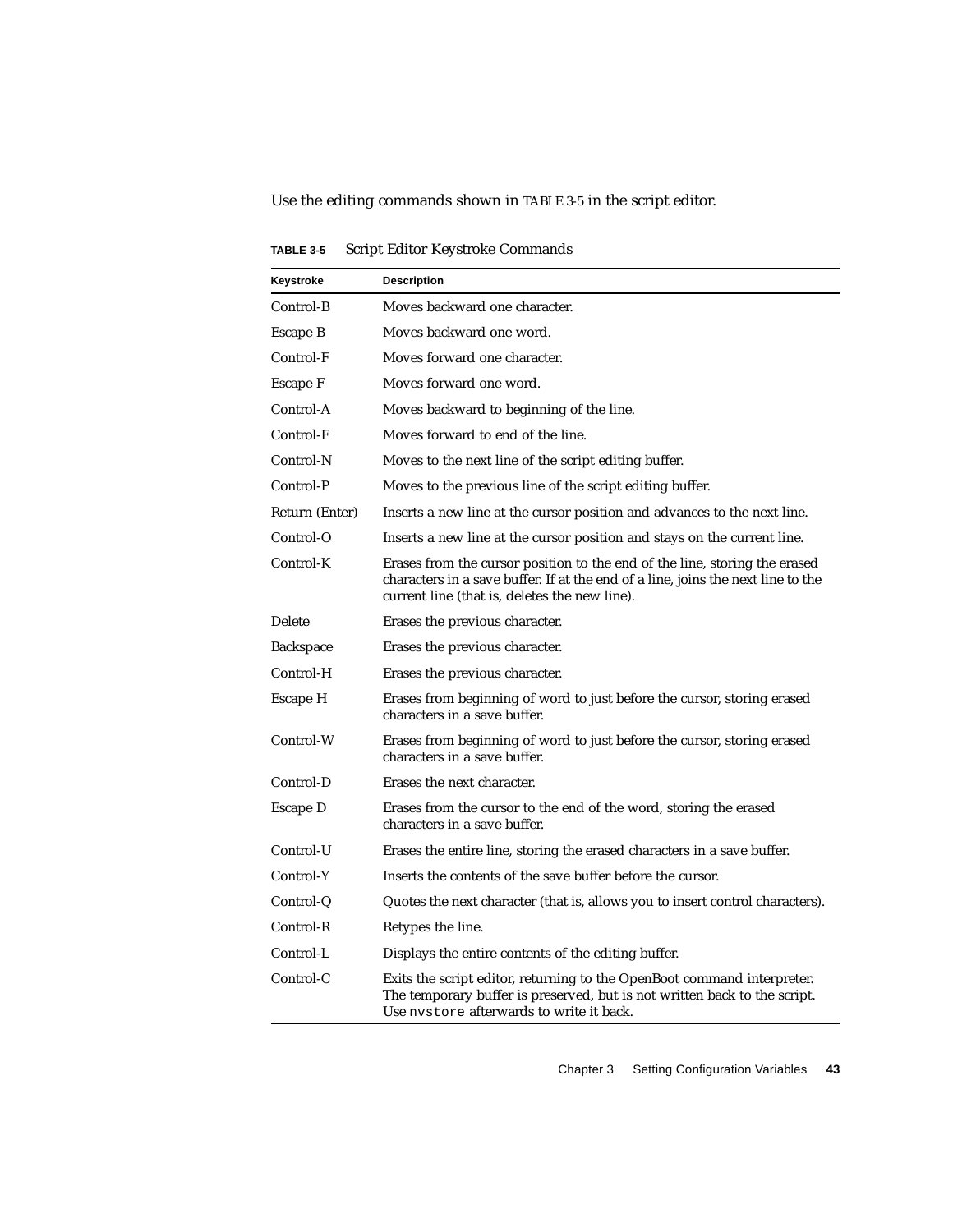#### Activating the Script

Use the following steps to create and activate the script:

**1. At the** ok **prompt, type** nvedit.

Edit the script using editor commands.

**2. Press Control-C to get out of the editor and back to the** ok **prompt.**

If you have not yet typed nvstore to save your changes, you may type nvrun to execute the contents of the temporary edit buffer.

- **3. Type** nvstore **to save your changes.**
- **4. Enable the interpretation of the script by typing:**

**setenv use-nvramrc? true**

**5. Type** reset-all **to reset the system and execute the script, or execute the contents directly by typing:**

**nvramrc evaluate**

#### Example Script

The following example shows you how to create a simple colon definition in the script.

```
ok nvedit
0: : hello ( -- )
1: ." Hello, world. " cr
2: ;
3: ^C
ok nvstore
ok setenv use-nvramrc? true
ok reset-all
…
ok hello
Hello, world.
ok
```
Notice the nvedit line number prompts  $(0:$ , 1:, 2:, 3:) in the above example. These prompts are system-dependent.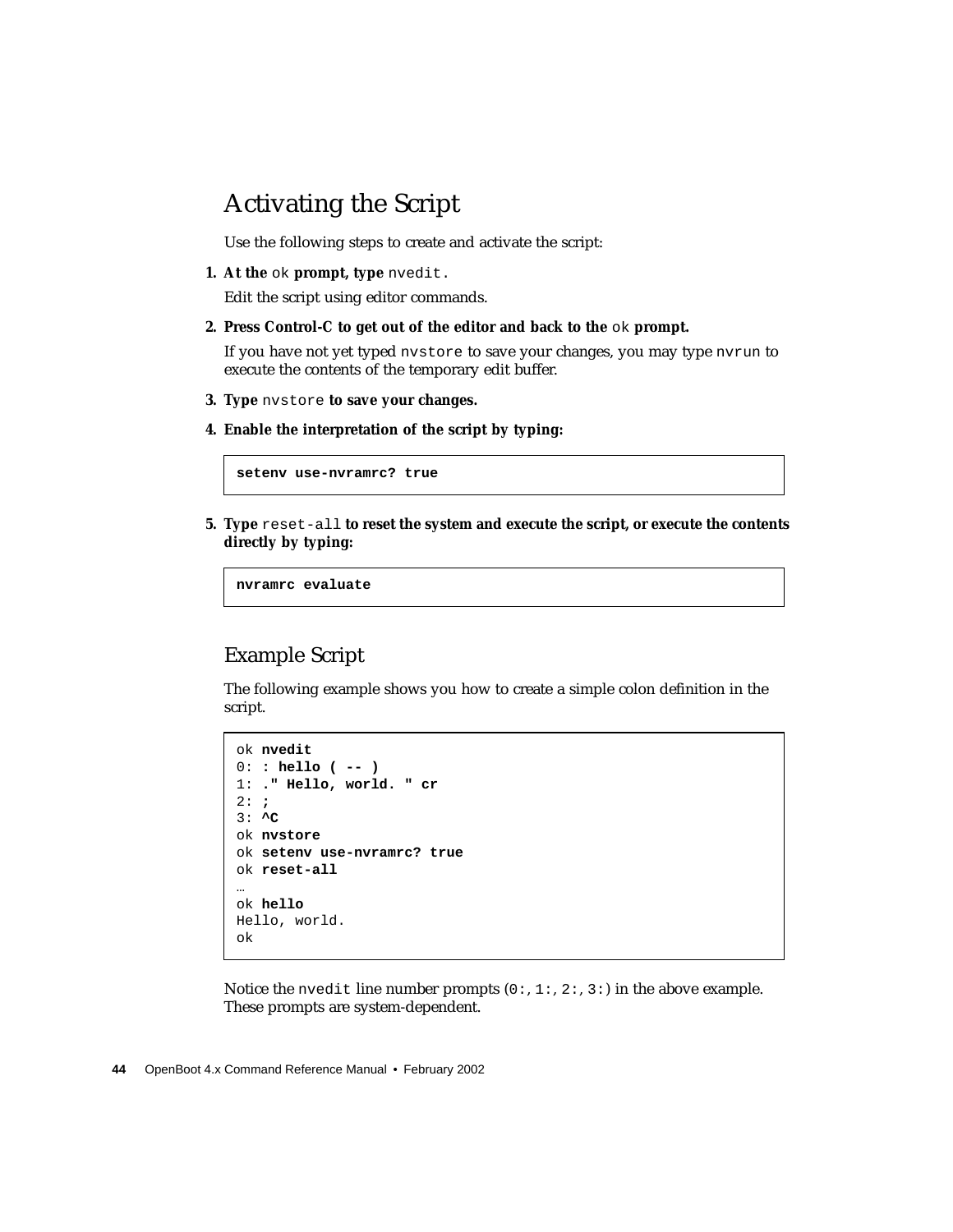### Using Forth Tools

This chapter introduces the Forth programming language as it is implemented in OpenBoot. Even if you are familiar with Forth, work through the examples shown in this chapter. The examples provide specific, OpenBoot-related information.

The version of Forth contained in OpenBoot is based on ANS Forth. Appendix D lists the complete set of available commands.

**Note –** This chapter assumes that you know how to start and leave the user interface. At the ok prompt, if you type commands that hang the system and you cannot recover using a key sequence, you may need to perform a power cycle to return the system to normal operation.

### Forth Commands

Forth has a very simple command structure. Forth commands, also called Forth *words*, consist of any combination of characters that can be printed. For example, letters, digits, or punctuation marks. Examples of legitimate words are shown below:

- $@$
- dump
- .
- $0<$
- $\pm$
- probe-scsi

Forth words must be separated from one another by one or more spaces (blanks). Characters that are normally treated as "punctuation" in some other programming languages do not separate Forth words. In fact, many of those "punctuation" characters are Forth words.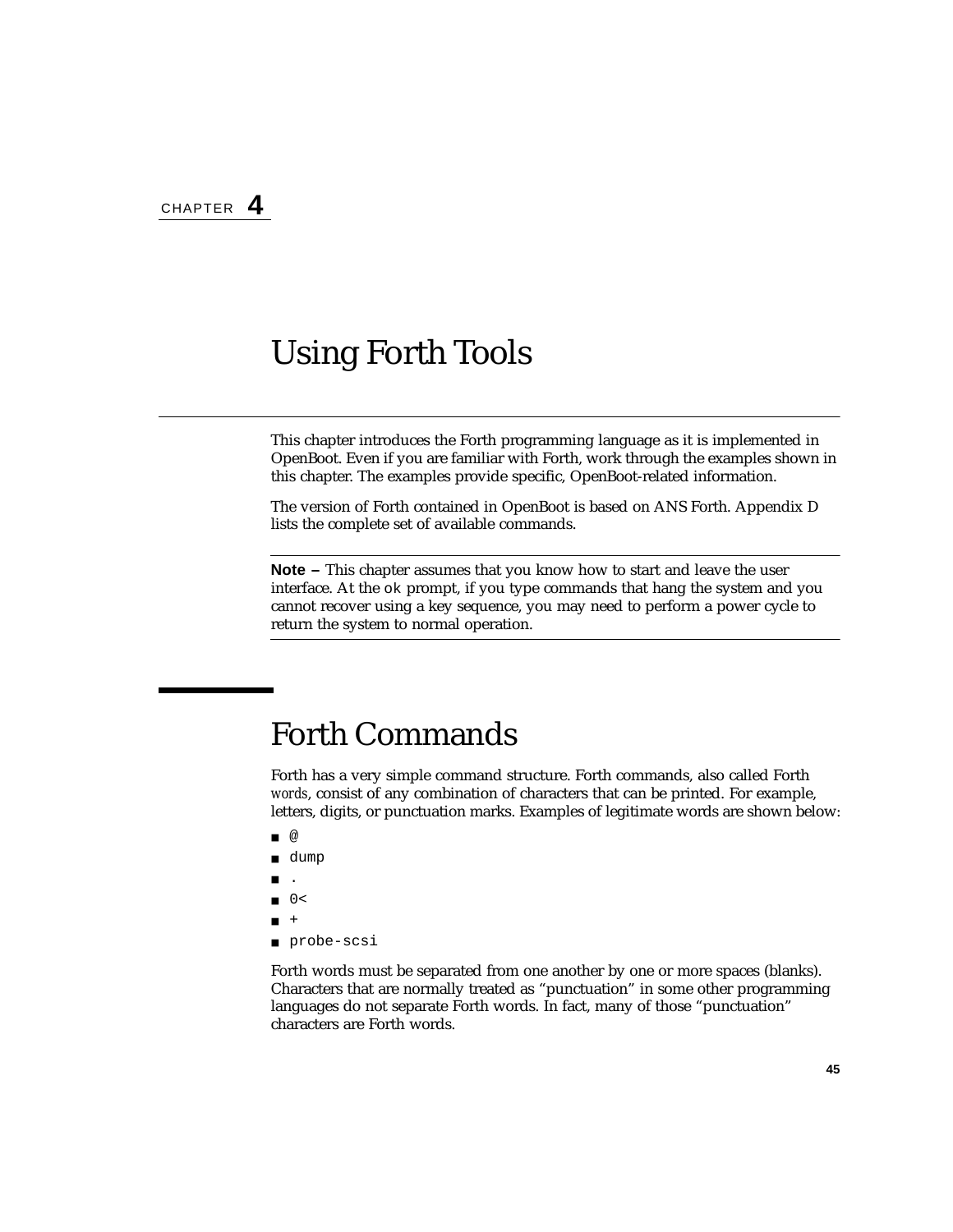Pressing Return at the end of any command line executes the typed commands. In all the examples shown, a Return at the end of the line is assumed.

You can type more than one word at a command line. Multiple words on a line are executed one at a time, from left to right, in the order in which they were typed. For example:

```
ok testa testb testc
ok
```
is equivalent to:

ok **testa** ok **testb** ok **testc** ok

In OpenBoot, Forth word names are case-insensitive. Therefore, testa, TESTA, and TesTa all invoke the same command. However, words are conventionally written in lowercase.

Some commands generate large amounts of output (for example, dump or words). You can interrupt such a command by pressing any key except  $\sigma$ . If you press  $\sigma$ , the output is aborted, not suspended. Once a command is interrupted, output is suspended and the following message appears:

```
More [<space>,<cr>,q] ?
```
Press the space bar ( $\langle$ space $\rangle$ ) to continue, press Return ( $\langle$ cr $\rangle$ ) to output one more line and pause again, or type q to abort the command. When a command generates more than one page of output, the system automatically displays this prompt at the end of each page.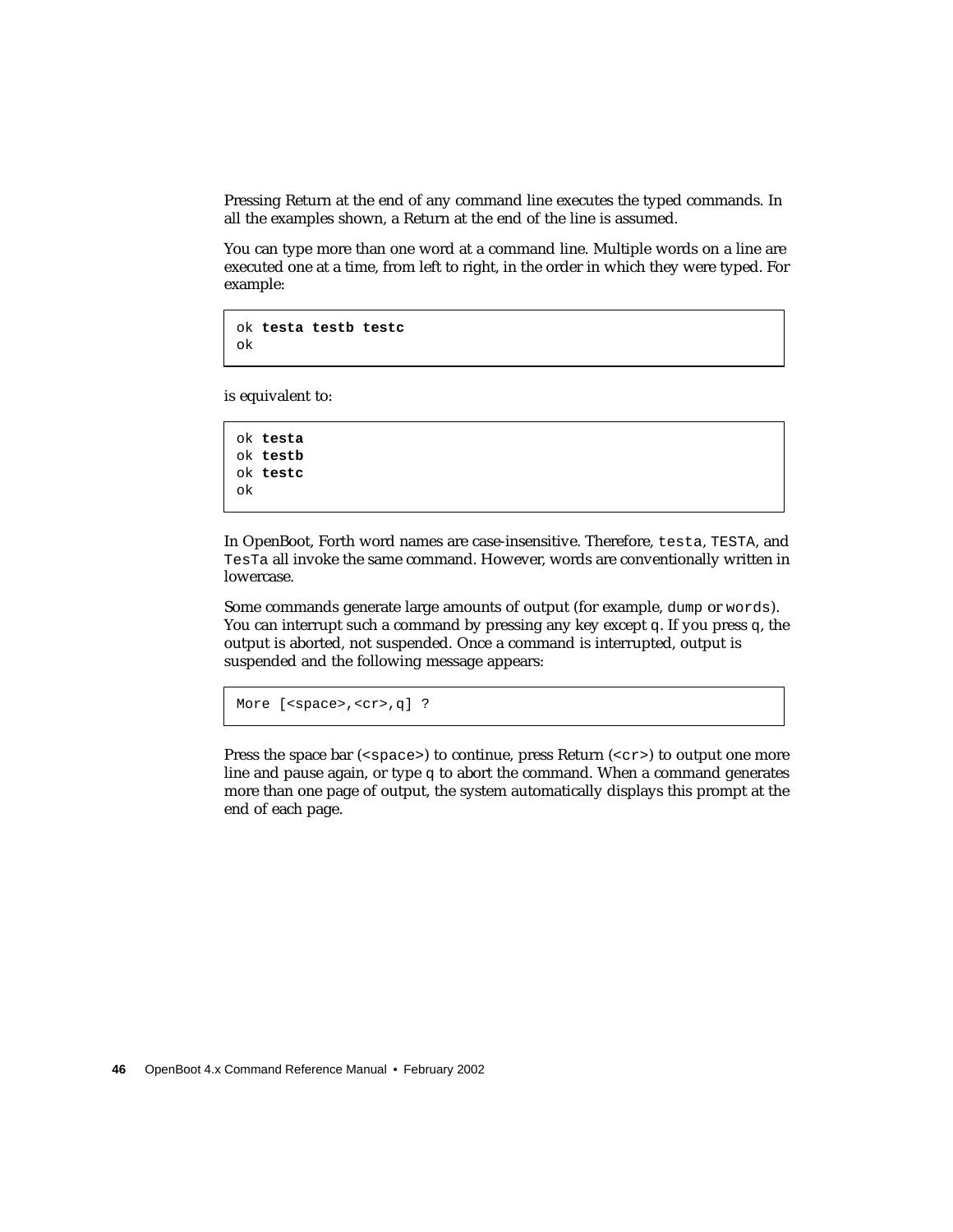# Data Types

The terms shown in TABLE 4-1 describe the data types used by Forth.

| TABLE 4-1 | Forth Data Type Definitions |  |
|-----------|-----------------------------|--|
|           |                             |  |

| <b>Notation</b> | <b>Description</b>                                                                                                                                                                                                                                                                                                 |
|-----------------|--------------------------------------------------------------------------------------------------------------------------------------------------------------------------------------------------------------------------------------------------------------------------------------------------------------------|
| byte            | An 8-bit value.                                                                                                                                                                                                                                                                                                    |
| cell            | The implementation-defined fixed size of a cell is specified in address<br>units and the corresponding number of bits. Data-stack elements, return-<br>stack elements, addresses, execution tokens, flags, and integers are one<br>cell wide.                                                                      |
|                 | On OpenBoot systems, a cell consists of at least 32-bits, and is sufficiently<br>large to contain a virtual address. The cell size may vary between<br>implementations. A 32-bit implementation has a cell size of 4. A 64-bit<br>implementation has a cell size of 8. OpenBoot 4.x is a 64-bit<br>implementation. |
| doublet         | A 16-bit value.                                                                                                                                                                                                                                                                                                    |
| octlet          | A 64-bit value; only defined on 64-bit implementations,                                                                                                                                                                                                                                                            |
| quadlet         | A 32-bit value.                                                                                                                                                                                                                                                                                                    |

## Using Numbers

Enter a number by typing its value, for example, 55 or -123. Forth accepts only integers (whole numbers); it does not understand fractional values (for example, 2/3). A period at the end of a number signifies a double number. Periods or commas embedded in a number are ignored, so 5.77 is understood as 577. By convention, such punctuation usually appears every four digits. Use one or more spaces to separate a number from a word or from another number.

Unless otherwise specified, OpenBoot performs integer arithmetic on data items that are one cell in size, and creates results that are one cell in size.

Although OpenBoot implementations are encouraged to use base 16 (hexadecimal) by default, they are not required to do so. Consequently, you must establish a specific number base if your code depends on a given base for proper operation. You can change the number base with the commands decimal and hex to cause all subsequent numeric input and output to be performed in base 10 or 16, respectively.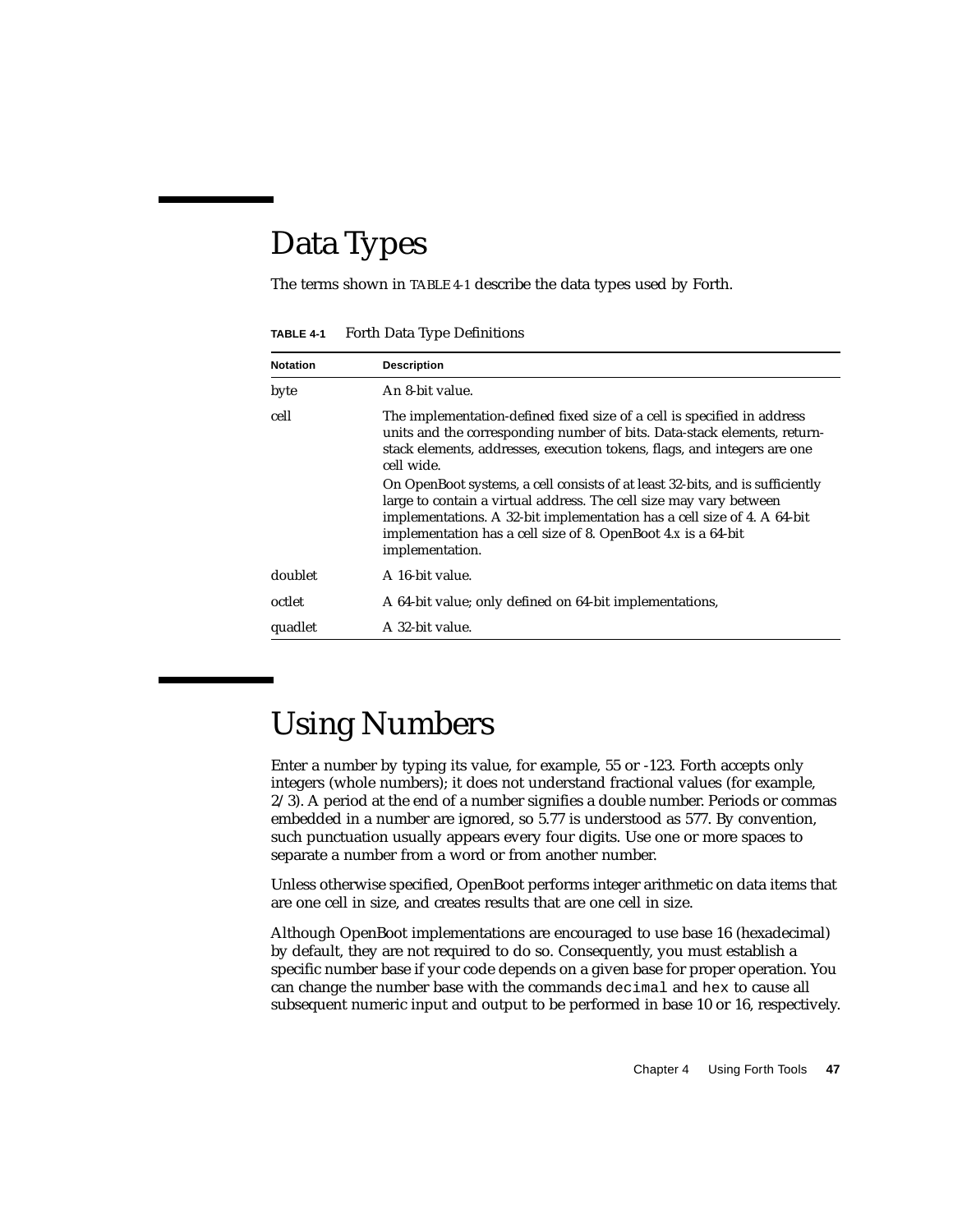For example, to operate in decimal, type:

```
ok decimal
ok
```
To change to hexadecimal, type:

ok **hex** ok

To identify the current number base, you can use:

```
ok 10 .d
16
ok
```
The 16 on the display shows that you are operating in hexadecimal. If 10 appeared on the display, it would mean that you are in decimal base. The .d command displays a number in base 10, regardless of the current number base.

### Forth Stack

The Forth *stack* is a last-in, first-out buffer used for temporarily holding numeric information. Think of it as a stack of books: the last one you put on the top of the stack is the first one you take off. Understanding the stack is essential to using Forth.

To put a number on the stack, simply type its value.

```
ok 44 (The value 44 is now on top of the stack)
ok 7 (The value 7 is now on top, with 44 just underneath)
ok
```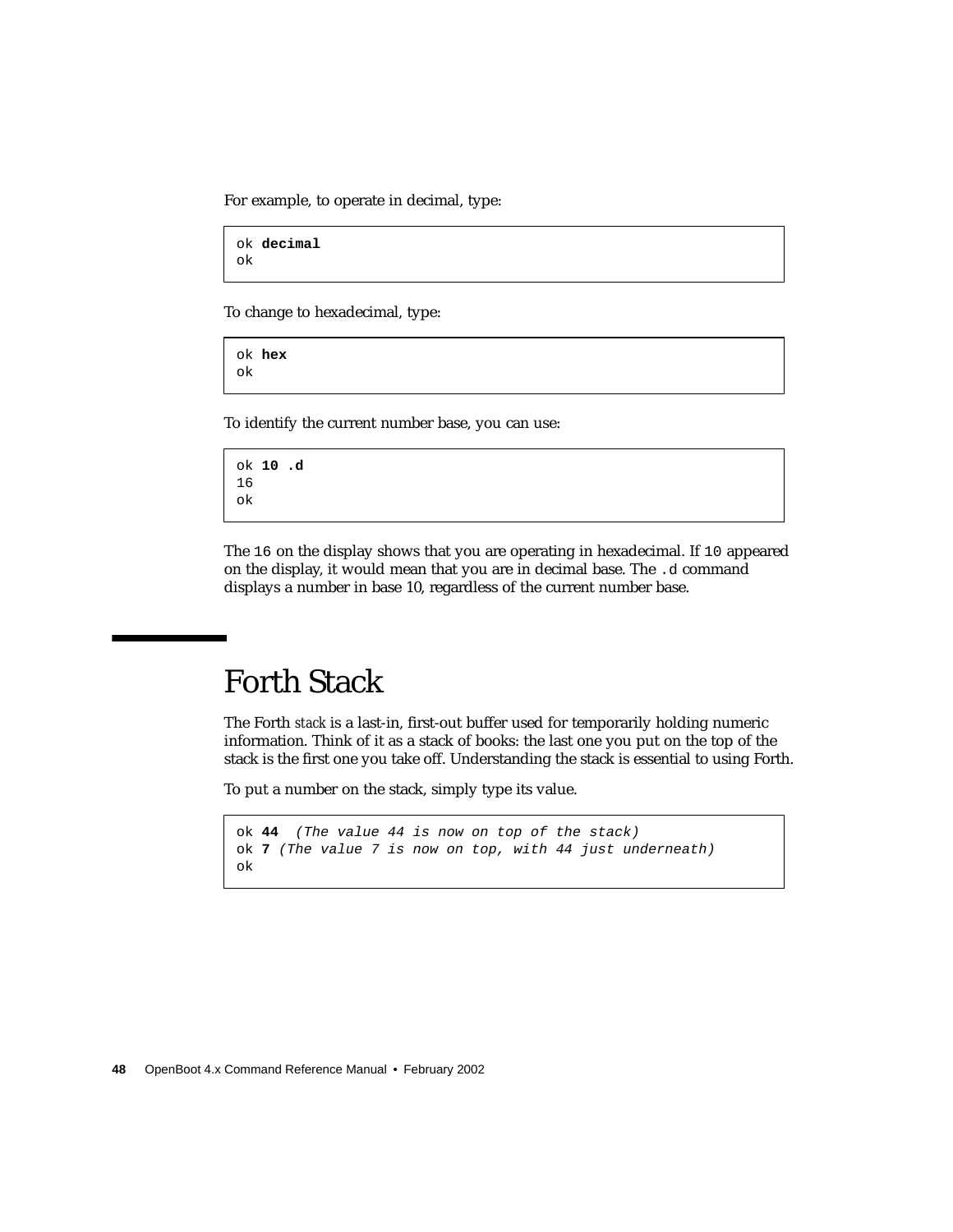### Displaying Stack Contents

The contents of the stack are normally invisible. However, properly visualizing the current stack contents is important for achieving the desired result. To show the stack contents with every ok prompt, type:

ok **showstack** 44 7 ok **8** 44 7 8 ok **noshowstack** ok

The topmost stack item is always shown as the last item in the list, immediately before the ok prompt. In the above example, the topmost stack item is 8.

If showstack has been previously executed, noshowstack removes the stack display prior to each prompt.

**Note –** In some of the examples in this chapter, showstack is enabled. In those examples, each ok prompt is immediately preceded by a display of the current contents of the stack. The examples work the same if showstack is not enabled, except that the stack contents are not displayed.

Nearly all words that require numeric parameters fetch those parameters from the top of the stack. Any values returned are generally left on top of the stack, where they can be viewed or consumed by another command. For example, the Forth word + removes two numbers from the stack, adds them together, and leaves the result on the stack. In the example below, all arithmetic is in hexadecimal.

```
44 7 8 ok +
44 f ok +
53 ok
```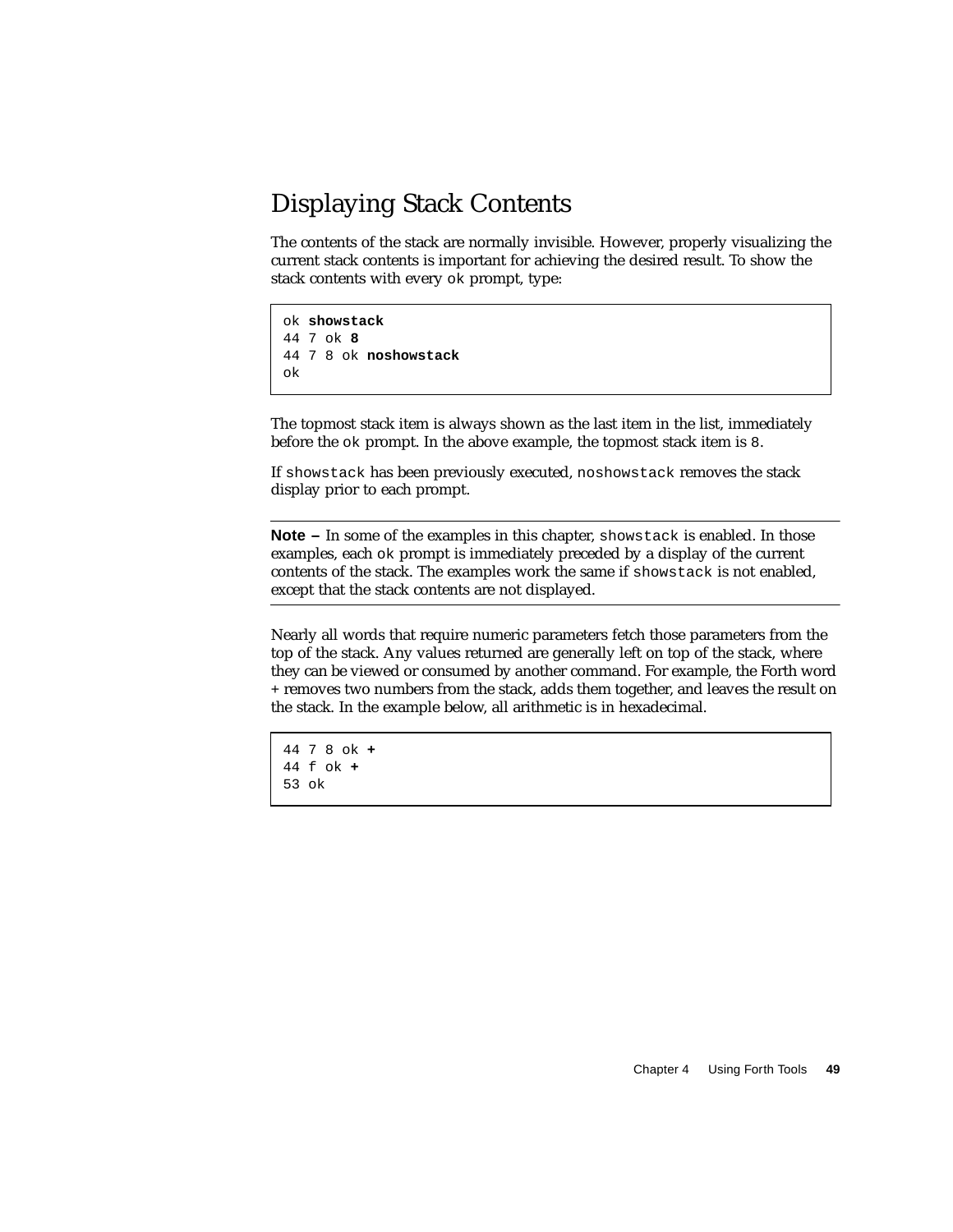Once the two values are added together, the result is put onto the top of the stack. The Forth word . removes the top stack item and displays that value on the screen. For example:

```
53 ok 12
53 12 ok .
12
53 ok .
53
ok (The stack is now empty)
ok 3 5 + .
8
ok (The stack is now empty)
ok .
Stack Underflow
ok
```
### Stack Diagram

To aid understanding, conventional coding style requires that a *stack diagram* of the form  $(- - )$  appear on the first line of every definition of a Forth word. The stack diagram specifies what the execution of the word does to the stack.

Entries to the left of -- represent those stack items that the word removes from the stack and uses during its operation. The right-most of these items is on top of the stack, with any preceding items beneath it. In other words, arguments are pushed onto the stack in left to right order, leaving the most recent one (the right-most one in the diagram) on the top.

Entries to the right of -- represent those stack items that the word leaves on the stack after it finishes execution. Again, the right-most item is on top of the stack, with any preceding items beneath it.

For example, a stack diagram for the word  $+$  is:

```
( nu1 nu2 -- sum )
```
Therefore, + removes two numbers (nu1 and nu2) from the stack and leaves their sum (sum) on the stack. As a second example, a stack diagram for the word. is:

 $(nu - - )$ 

The word . removes the number on the top of the stack (nu) and displays the number.

Words that have no effect on the contents of the stack (such as showstack or decimal), have  $a$  ( -- ) stack diagram.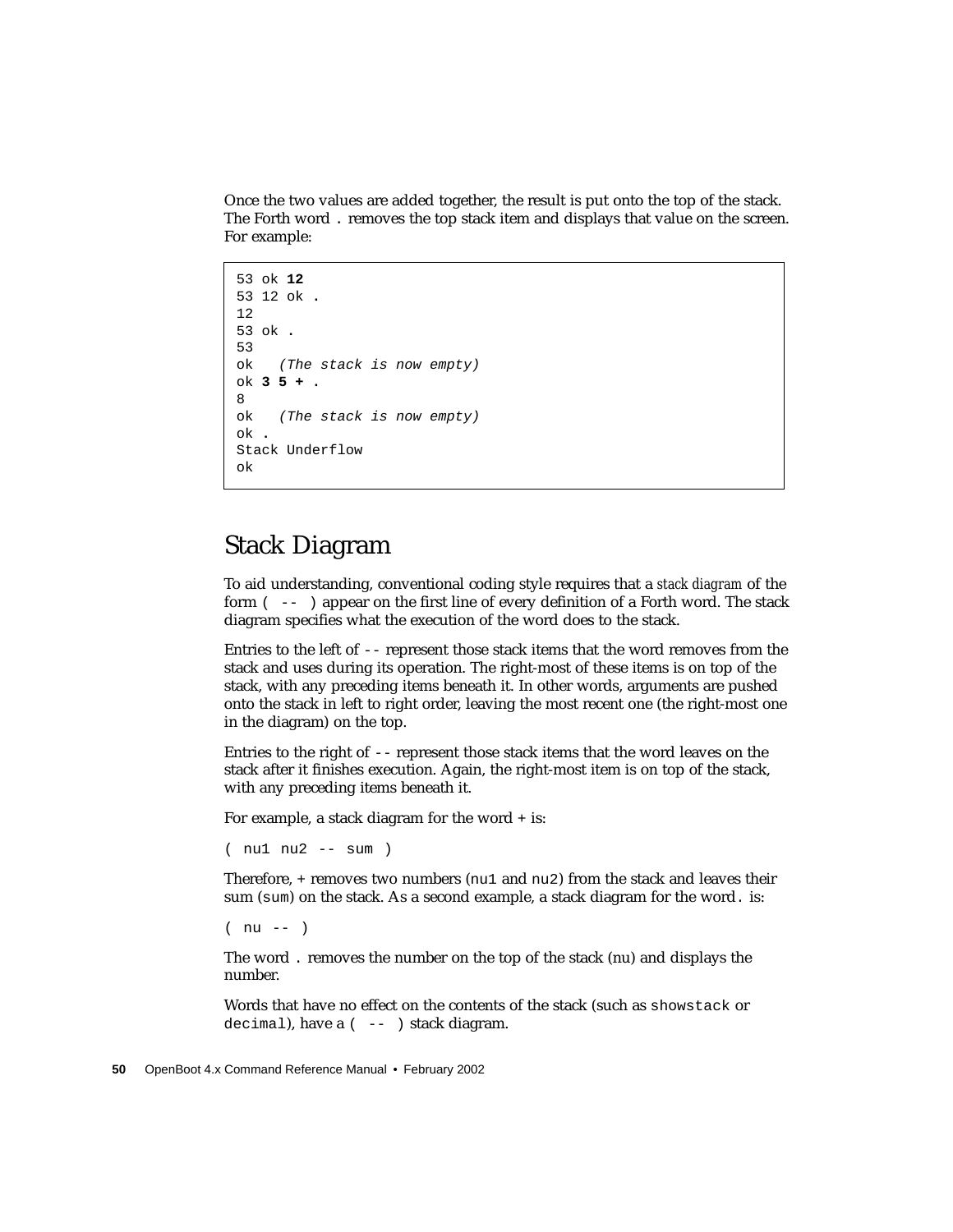Occasionally, a word requires another word or other text immediately following it on the command line. The word see, used in the following form, is such an example:

see thisword

Stack items are generally written using descriptive names to help clarify correct usage. See TABLE 4-2 for stack item abbreviations used in this manual.

| <b>Notation</b>     | <b>Description</b>                                                                                                        |  |
|---------------------|---------------------------------------------------------------------------------------------------------------------------|--|
|                     | Alternate stack results shown with space,<br>for example,<br>(input -- addr len false   result true).                     |  |
|                     | Alternate stack items shown without space,<br>for example, (input $--$ addr len   0 result).                              |  |
| ???                 | Unknown stack item(s).                                                                                                    |  |
| .                   | Unknown stack item(s). If used on both sides of a stack<br>comment, means the same stack items are present on both sides. |  |
| < > <space></space> | Space delimiter. Leading spaces are ignored.                                                                              |  |
| a-addr              | Variable-aligned address.                                                                                                 |  |
| addr                | Memory address (generally a virtual address).                                                                             |  |
| addr len            | Address and length for memory region.                                                                                     |  |
| byte bxxx           | 8-bit value (low order byte in a cell).                                                                                   |  |
| char                | 7-bit value (low order byte in a cell, high bit of low order byte<br>unspecified).                                        |  |
| cnt                 | Count.                                                                                                                    |  |
| len                 | Length.                                                                                                                   |  |
| size                | Count or length.                                                                                                          |  |
| $d$ <i>xxx</i>      | Double (extended-precision) numbers. Two cells, most<br>significant cell on top of stack.                                 |  |
| <eol></eol>         | End-of-line delimiter.                                                                                                    |  |
| false               | $0$ (false flag).                                                                                                         |  |
| n n1 n2 n3          | Normal signed, one-cell values.                                                                                           |  |
| nu nul              | Signed or unsigned one-cell values.                                                                                       |  |
| <nothing></nothing> | Zero stack items.                                                                                                         |  |
| o ol o2 octl oct2   | Octlet (64-bit signed value).                                                                                             |  |

**TABLE 4-2** Stack Item Notation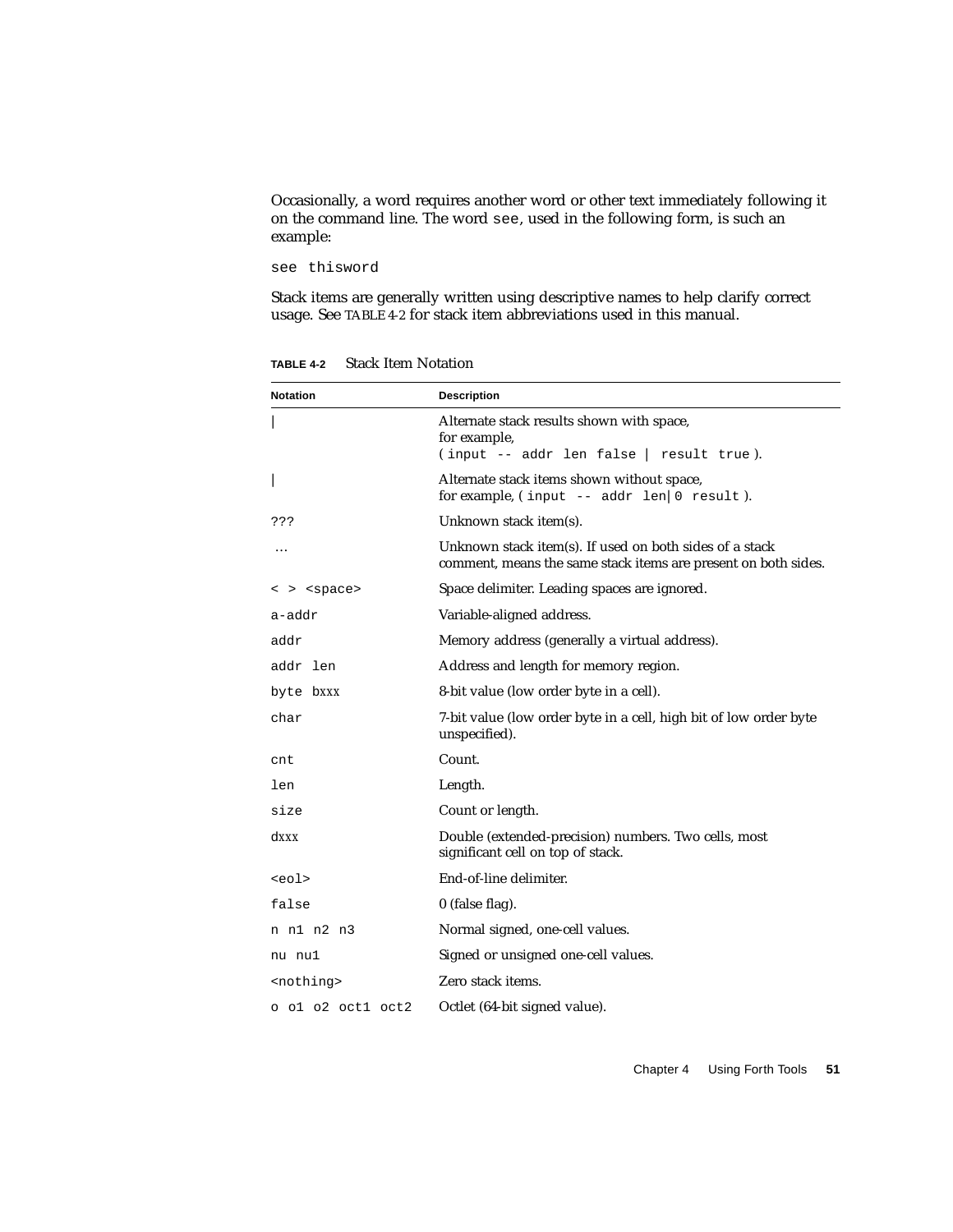| <b>Stack Item Notation (Continued)</b> |
|----------------------------------------|
|                                        |

| <b>Notation</b>     | <b>Description</b>                                      |  |  |
|---------------------|---------------------------------------------------------|--|--|
| oaddr               | Octlet (64-bit) aligned address.                        |  |  |
| octlet              | An 8-byte quantity.                                     |  |  |
| phys                | Physical address (actual hardware address).             |  |  |
| phys.lophys.hi      | Lower / upper cell of physical address.                 |  |  |
| pstr                | Packed string.                                          |  |  |
| quad qxxx           | Quadlet (32-bit value, low order four bytes in a cell). |  |  |
| qaddr               | Quadlet (32-bit) aligned address.                       |  |  |
| true                | -1 (true flag).                                         |  |  |
| uxxx                | Unsigned positive, one-cell values.                     |  |  |
| virt                | Virtual address (address used by software).             |  |  |
| waddr               | Doublet (16-bit) aligned address.                       |  |  |
| word wXXX           | Doublet (16-bit value, low order two bytes in a cell).  |  |  |
| x x1                | Arbitrary, one cell stack item.                         |  |  |
| x.lo x.hi           | Low/high significant bits of a data item.               |  |  |
| xt                  | Execution token.                                        |  |  |
| xxx?                | Flag. Name indicates usage, e.g. done? ok? error?       |  |  |
| xyz-str xyz-len     | Address and length for unpacked string.                 |  |  |
| xyz-sys             | Control-flow stack items, implementation-dependent.     |  |  |
| $(C: --)$           | Compilation stack diagram.                              |  |  |
| $(- - ) ( E: - - )$ | Execution stack diagram.                                |  |  |
| $(R: -- )$          | Return stack diagram.                                   |  |  |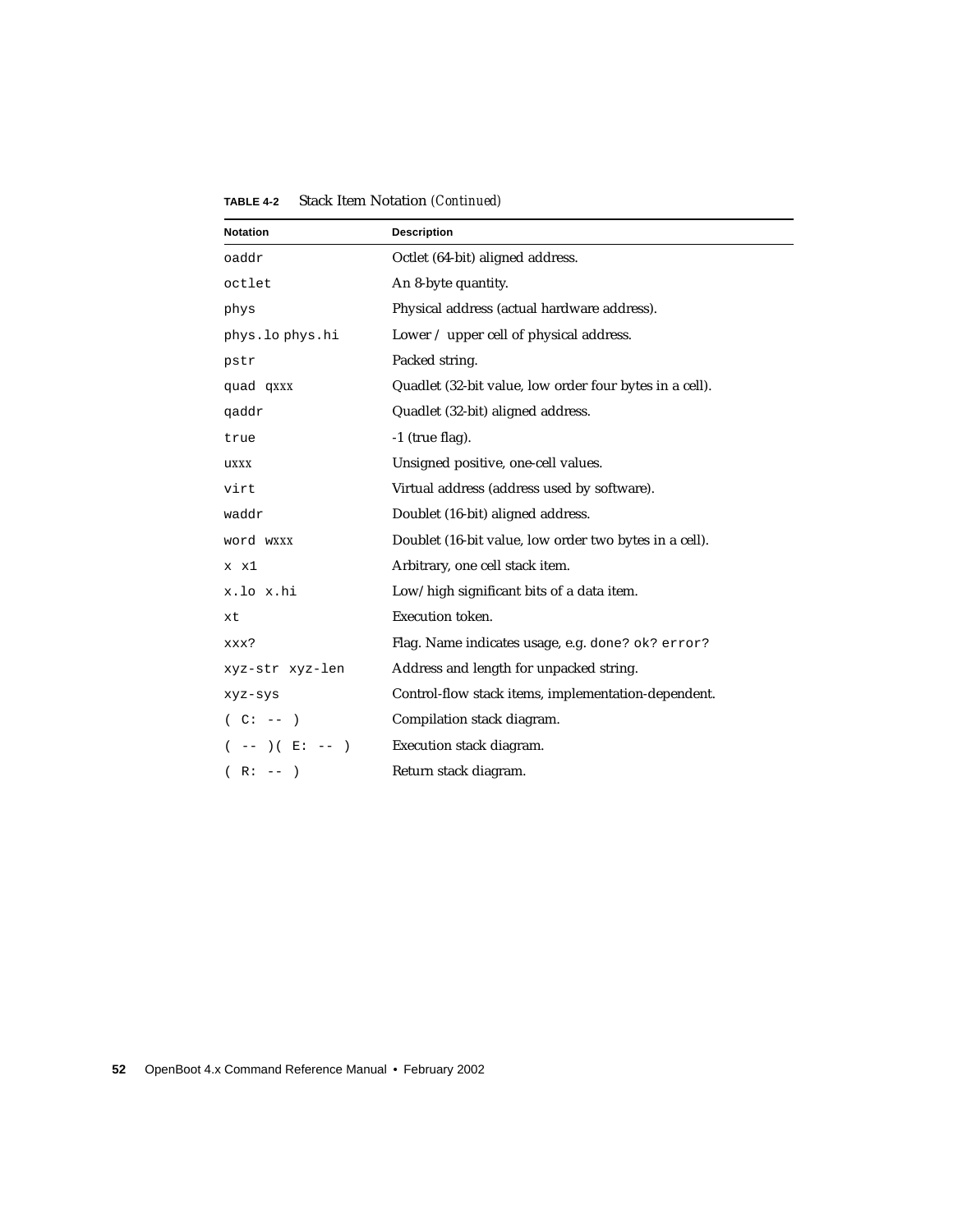### Manipulating the Stack

Stack manipulation commands (described in TABLE 4-1) allow you to add, delete, and reorder items on the stack.

| Command | <b>Stack Diagram</b>                             | <b>Description</b>                                  |
|---------|--------------------------------------------------|-----------------------------------------------------|
| clear   | $( ??? -- )$                                     | Empties the stack.                                  |
| depth   | $(  - -  u )$                                    | Returns the number of items<br>on the stack.        |
| drop    | $(x - -)$                                        | Removes top item from the<br>stack.                 |
| 2drop   | $(x1 x2 - - )$                                   | Removes 2 items from the<br>stack.                  |
| 3drop   | $(x1 x2 x3 -- )$                                 | Removes 3 items from the<br>stack.                  |
| dup     | $(x - x x)$                                      | Duplicates the top stack item.                      |
| 2dup    | $(x1 x2 - x1 x2 x1 x2)$                          | Duplicates 2 stack items.                           |
| 3dup    | $(x1 x2 x3 - x1 x2 x3 x1 x2 x3$<br>$\rightarrow$ | Duplicates 3 stack items.                           |
| ?dup    | $(x - x x   0)$                                  | Duplicates the top stack item if<br>it is non-zero. |
| nip     | $(x1 x2 - x2)$                                   | Discards the second stack item.                     |
| over    | $(x1 x2 - x1 x2 x1)$                             | Copies second stack item to top<br>of stack.        |
| 2over   | $(x1 x2 x3 x4 - x1 x2 x3 x4 x1$<br>$x2$ )        | Copies second 2 stack items.                        |
| pick    | (xu  x1 x0 u -- xu  x1 x0 xu )                   | Copies u-th stack item (1 pick<br>$= over).$        |
| >r      | $(x - - )$ $(R: - - x)$                          | Moves a stack item to the<br>return stack.          |
| r>      | $(- - x) ( R: x - )$                             | Moves a return stack item to<br>the stack.          |
| r@      | $(- - x)$ $(R: x - - x)$                         | Copies the top of the return<br>stack to the stack. |
| roll    | xu  x1 x0 u -- xu-1  x1 x0 xu<br>$\left($        | Rotates u stack items $(2 \text{ roll} =$<br>rot).  |
| rot     | (x1 x2 x3 -- x2 x3 x1 )                          | Rotates 3 stack items.                              |

**TABLE 4-3** Stack Manipulation Commands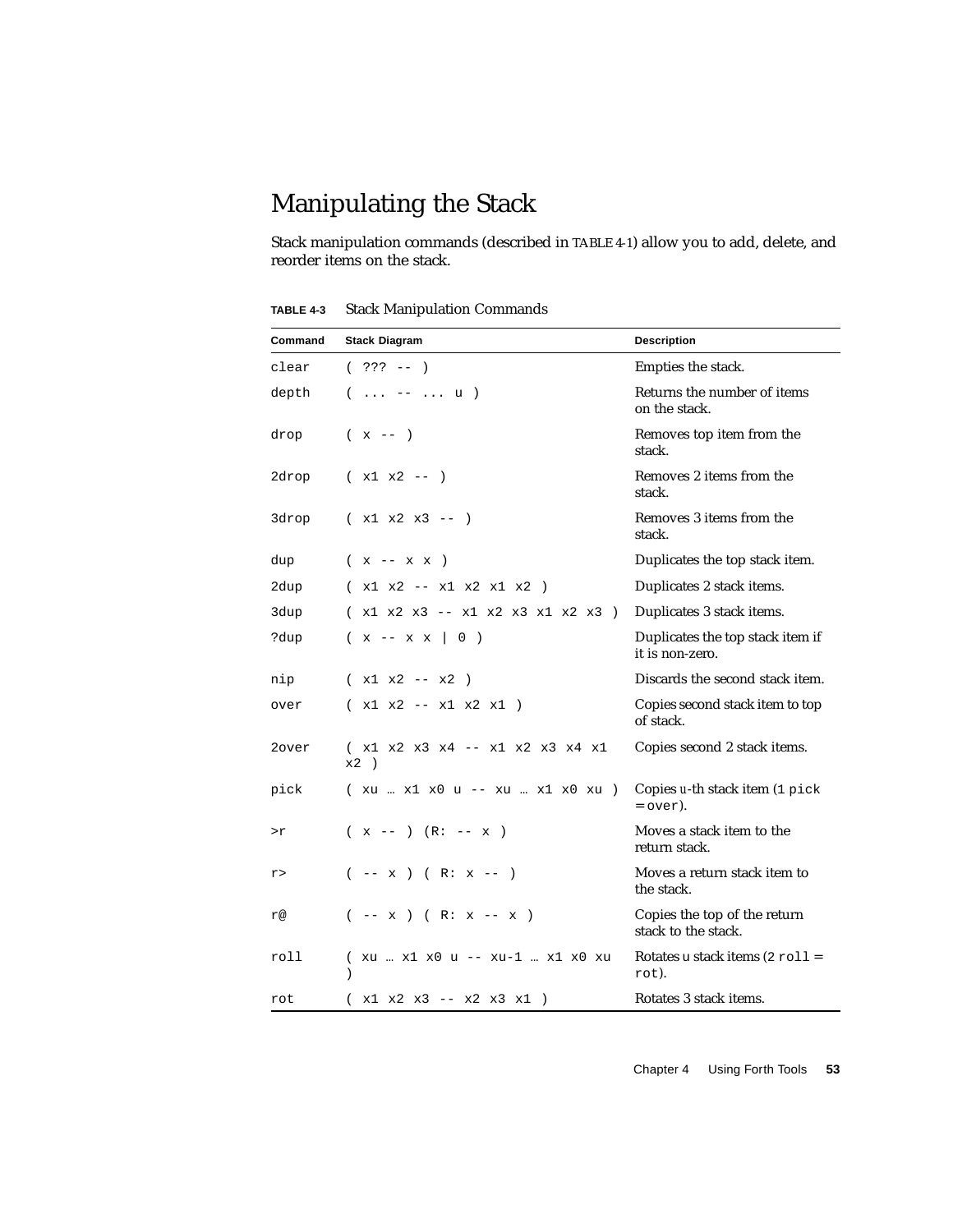**TABLE 4-3** Stack Manipulation Commands *(Continued)*

| Command        | <b>Stack Diagram</b>                          | <b>Description</b>                          |
|----------------|-----------------------------------------------|---------------------------------------------|
| $-rot$         | $(x1 x2 x3 -- x3 x1 x2)$                      | Inversely rotates 3 stack items.            |
| $2 \text{rot}$ | $(x1 x2 x3 x4 x5 x6 - x3 x4 x5$<br>x6 x1 x2 ) | Rotates 3 pairs of stack items.             |
| swap           | $(x1 x2 - x2 x1)$                             | Exchanges the top 2 stack<br>items.         |
| 2swap          | $(x1 x2 x3 x4 - x3 x4 x1 x2)$                 | Exchanges 2 pairs of stack<br>items.        |
| tuck           | $(x1 x2 - x2 x1 x2)$                          | Copies top stack item below<br>second item. |

A typical use of stack manipulation is to display the top stack item while preserving all stack items, as shown in this example:

```
5 77 ok dup (Duplicates the top item on the stack)
5 77 77 ok . (Removes and displays the top stack item)
77
5 77 ok
```
### Creating Custom Definitions

Forth provides an easy way to create new command words from sequences of existing words. TABLE 4-4 shows the Forth words used to create such new words.

**TABLE 4-4** Colon Definition Words

| Command      | <b>Stack Diagram</b> | <b>Description</b>                                  |
|--------------|----------------------|-----------------------------------------------------|
| $: new-name$ | $-1$                 | Starts a new colon definition of the word new-name. |
|              | ั⊸- โ                | Ends a colon definition.                            |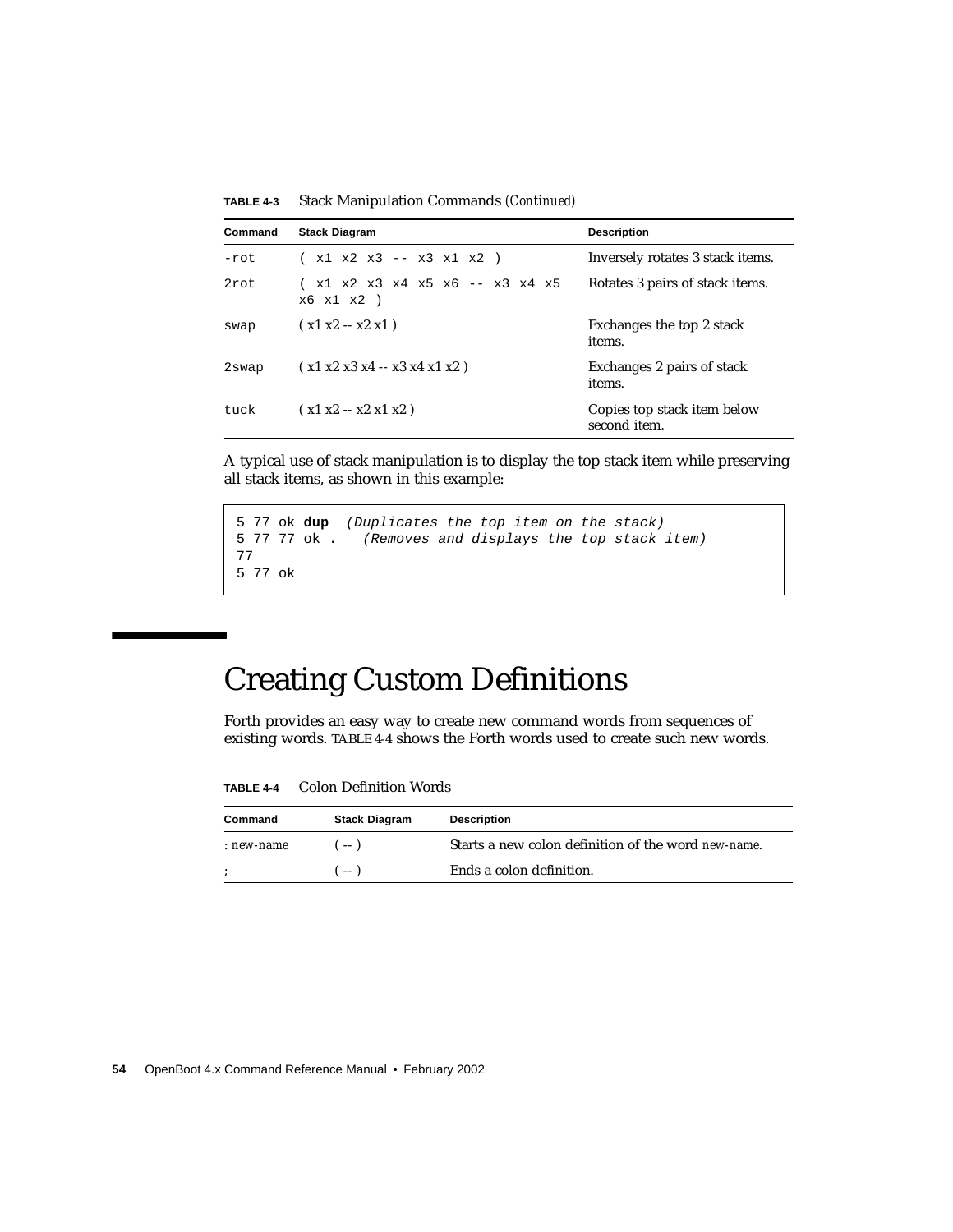This kind of word is called a *colon definition*, named after the word that is used to create them. For example, suppose you want to create a new word, add4, that adds any four numbers together and displays the result. You could create the definition as follows:

```
ok : add4 + + + . ;
ok
```
The ; (semicolon) marks the end of the definition that defines add4 to have the behavior  $(+ + + \cdot)$ . The three addition operators  $(+)$  reduce the four stack items to a single sum on the stack; then . removes and displays that result. An example follows.

```
ok 1 2 3 3 + + + .
9
ok 1 2 3 3 add4
9
ok
```
Definitions are forgotten if a system reset takes place. To keep useful definitions, put them into the script or save them in a text file on a host system. This text file can then be loaded as needed. (See Chapter 5 for more information on loading files.)

When you type a definition from the user interface, the  $\circ$ k prompt becomes a ] (right square bracket) prompt after you type the : (colon) and before you type the ; (semicolon). For example, you could type the definition for add4 like this:

```
ok : add4
] + + +
] .
] ;
ok
```
The above use of ] while inside a multi-line definition is a characteristic of Sun's implementation.

■ The stack diagram shows proper use of a word, so include a stack diagram with every definition you create, even if the stack effect is nil ( -- ). Use generous stack comments in complex definitions to trace the flow of execution. For example, when creating add4, you could define it as:

ok **: add4 ( n1 n2 n3 n4 -- ) + + + . ;**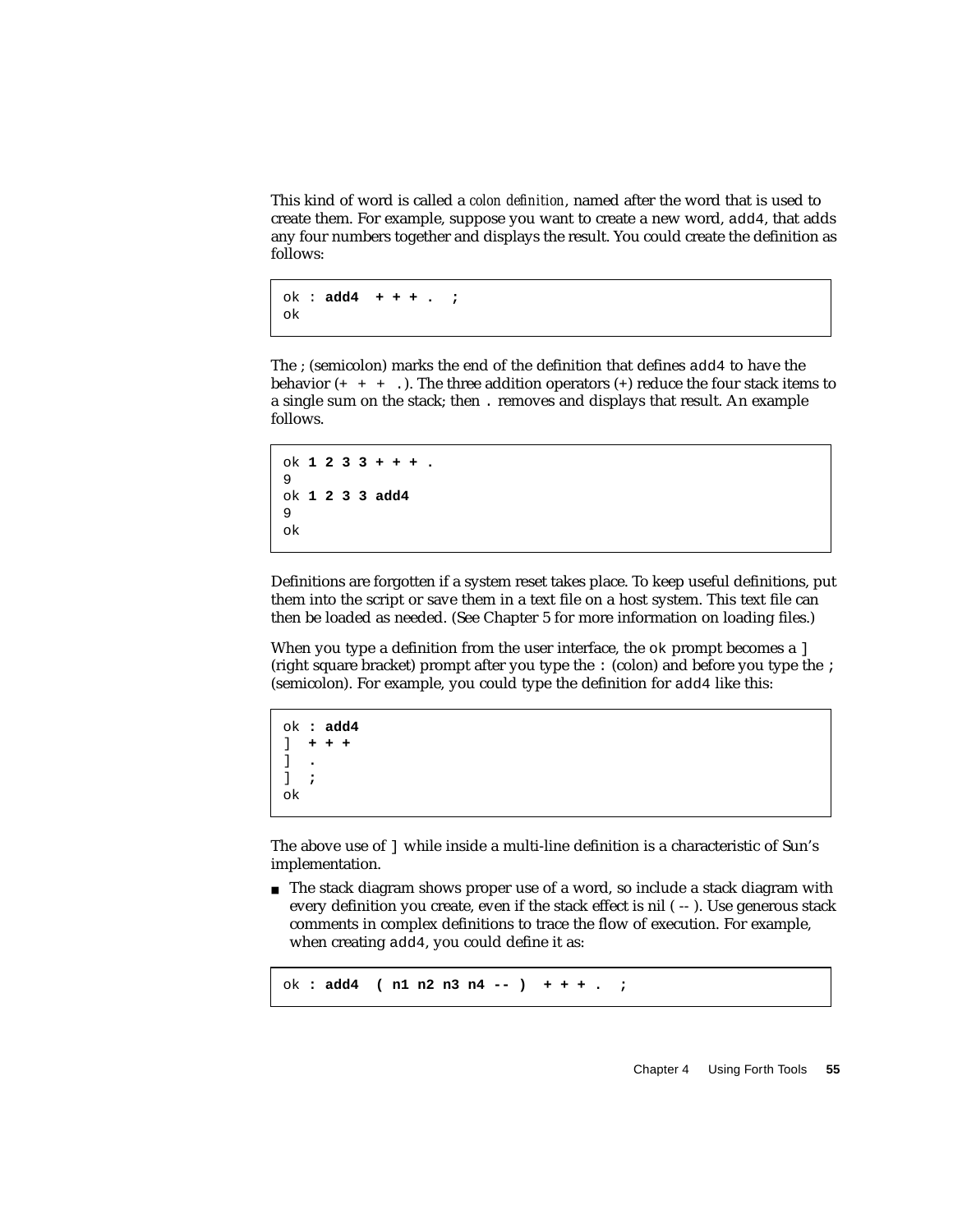Or you could define it as follows:

```
ok : add4 ( n1 n2 n3 n4 -- )
] + + + ( sum )
] .
] ;
```
**Note –** The "(" is a Forth word meaning ignore the text up to the ")". Like any other Forth word, the "(" must have one or more spaces after it.

### Using Arithmetic Functions

#### Single-Precision Integer Arithmetic

The commands listed in TABLE 4-5 perform single-precision arithmetic.

| Command | <b>Stack Diagram</b> | <b>Description</b>                                                                               |
|---------|----------------------|--------------------------------------------------------------------------------------------------|
| $+$     | $(nu1 nu2 - sum)$    | Adds $nu1 + nu2$ .                                                                               |
|         | $(nu1 nu2 - - diff)$ | Subtracts nu1 - nu2.                                                                             |
| $\star$ | $(nu1 nu2 -- prod)$  | Multiplies nul times nu2.                                                                        |
| $*$ /   | $(n1 n2 n3 -- quot)$ | Calculates $nu1 * nu2 / n3$ . Inputs,<br>outputs and intermediate products are.<br>all one cell. |
|         | $(n1 n2 - quot)$     | Divides n1 by n2; remainder is<br>discarded.                                                     |
| $1+$    | $(nu1 - nu2)$        | Adds one.                                                                                        |
| $1 -$   | $(nu1 - nu2)$        | Subtracts one.                                                                                   |
| $2+$    | $(nu1 - nu2)$        | Adds two.                                                                                        |
| $2 -$   | $(nu1 - nu2)$        | Subtracts two.                                                                                   |
| abs     | $(n - u)$            | Absolute value.                                                                                  |

**TABLE 4-5** Single-Precision Arithmetic Functions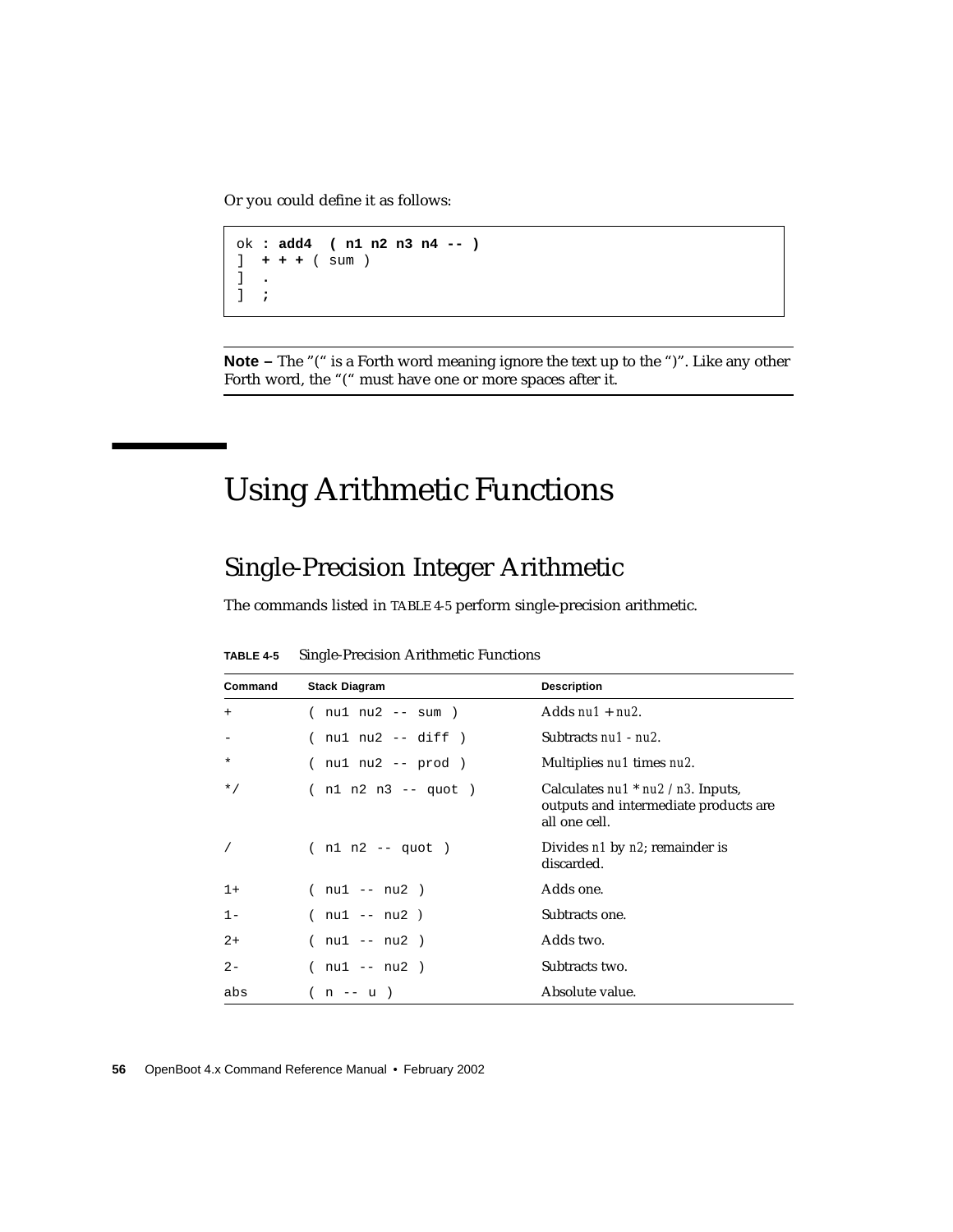| Command | <b>Stack Diagram</b>                           | <b>Description</b>                                                                                             |
|---------|------------------------------------------------|----------------------------------------------------------------------------------------------------------------|
| bounds  | (start len -- len+start<br>start)              | Converts start, len to end, start for do or<br>?do loop.                                                       |
| even    | $(n - n   n+1)$                                | Rounds to nearest even integer $>= n$ .                                                                        |
| max     | $(n1 n2 - n3)$                                 | <i>n3</i> is maximum of <i>n1</i> and <i>n2</i> .                                                              |
| min     | $nl$ $n2$ -- $n3$<br>$\left($<br>$\rightarrow$ | <i>n3</i> is minimum of <i>n1</i> and <i>n2</i> .                                                              |
| mod     | $(n1 n2 - rem)$                                | Remainder of $n1/n2$ .                                                                                         |
| $*/mod$ | $n1$ $n2$ $n3$ $-$ rem quot )<br>$\left($      | Remainder, quotient of $n1 * n2 / n3$ .                                                                        |
| /mod    | $n1 n2 -- rem quot)$<br>$\left($               | Remainder, quotient of $n1 / n2$ .                                                                             |
| negate  | $(n1 - n2)$                                    | Changes the sign of n1.                                                                                        |
| u*      | (u1 u2 -- uprod )                              | Multiplies 2 unsigned numbers,<br>yielding an unsigned product.                                                |
| u/mod   | $( u1 u2 -- urem uquot )$                      | Divides unsigned one-cell number by<br>an unsigned one-cell number; yields<br>one-cell remainder and quotient. |
| <<      | x1 u -- x2 )<br>$\left($                       | Synonym for lshift.                                                                                            |
| >>      | $(x1 u - x2)$<br>$\rightarrow$                 | Synonym for rshift.                                                                                            |
| $2*$    | $(x1 - x2)$                                    | Multiplies by 2.                                                                                               |
| 2/      | $x1 - x2$<br>$\left($                          | Divides by 2.                                                                                                  |
| >>a     | $x1 u -- x2)$<br>$\left($                      | Arithmetic right-shift x1 by u bits.                                                                           |
| and     | $x1 x2 -- x3$<br>$\left($                      | Bitwise logical AND.                                                                                           |
| invert  | $x1 - - x2$<br>$\left($                        | Inverts all bits of x1.                                                                                        |
| lshift  | x1 u -- x2 )<br>$\left($                       | Left-shifts $x1$ by u bits. Zero-fill low<br>bits.                                                             |
| not     | x1 -- x2 )<br>$\left($                         | Synonym for invert.                                                                                            |
| or      | $(x1 x2 - x3)$                                 | Bitwise logical OR.                                                                                            |
| rshift  | $x1 u -- x2)$<br>$\left($                      | Right-shifts x1 by u bits. Zero-fill high<br>bits.                                                             |
| u2/     | $(x1 - x2)$                                    | Logical right shift 1 bit; zero shifted<br>into high bit.                                                      |
| xor     | (x1 x2 -- x3 )                                 | Bitwise exclusive OR.                                                                                          |

**TABLE 4-5** Single-Precision Arithmetic Functions *(Continued)*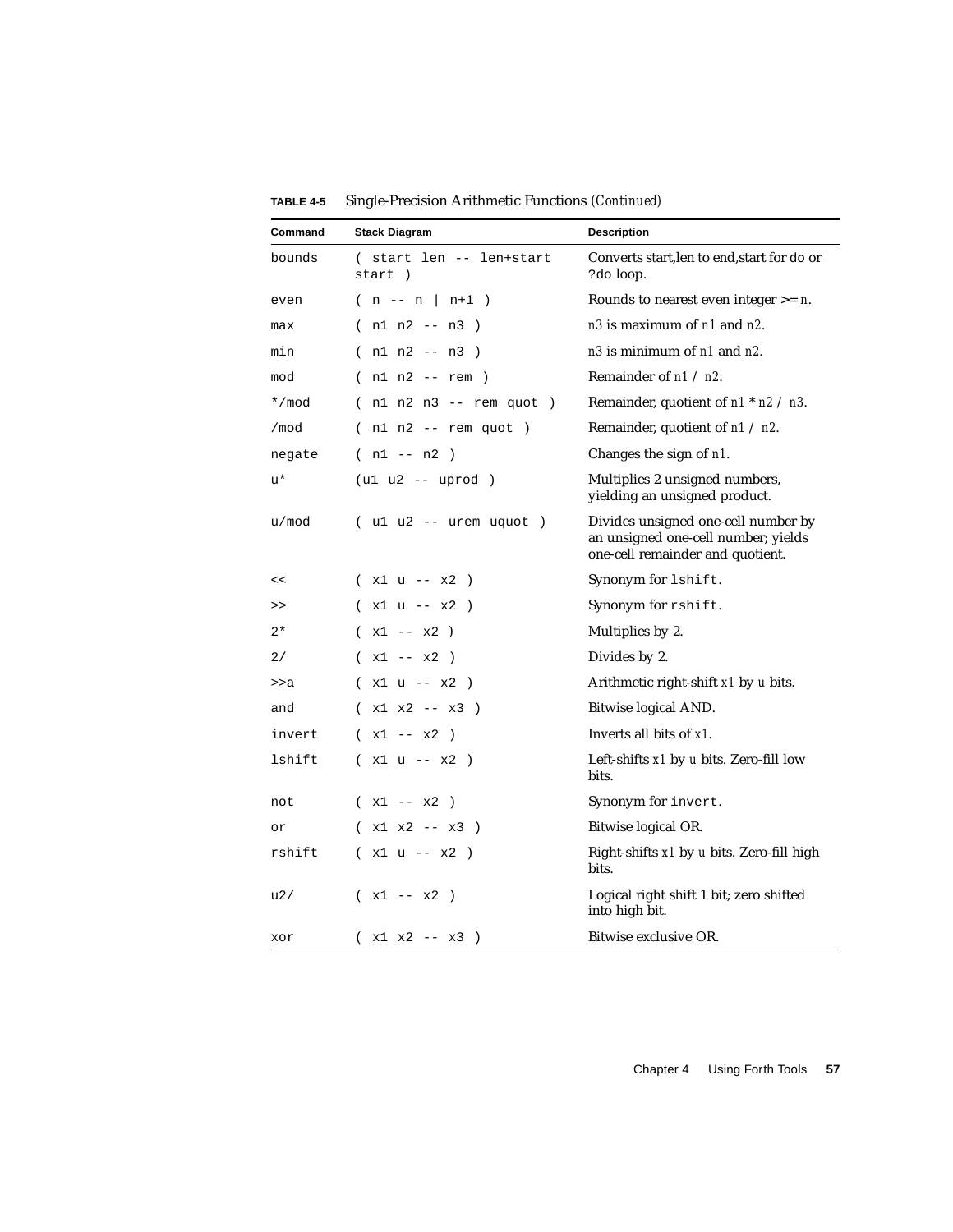#### Double Number Arithmetic

The commands listed in TABLE 4-6 perform double number arithmetic.

| Command      | <b>Stack Diagram</b>      | <b>Description</b>                                            |
|--------------|---------------------------|---------------------------------------------------------------|
| d+           | ( d1 d2 -- d.sum )        | Adds d1 to d2, yielding double number<br>d.sum.               |
| $d -$        | $($ d1 d2 $--d.diff$ )    | Subtracts d2 from d1, yielding double<br>number d.diff.       |
| fm/mol       | $($ d n $--$ rem quot $)$ | Divides <i>d</i> by <i>n</i> .                                |
| $m^*$        | $(n1 n2 - d)$             | Signed multiply with double-number<br>product.                |
| s>d          | $(n1 - d1)$               | Converts a number to a double<br>number.                      |
| $sm$ / $rem$ | $($ d n $--$ rem quot $)$ | Divides d by n, symmetric division.                           |
| um*          | $( u1 u2 -- ud )$         | Unsigned multiply yielding unsigned<br>double number product. |
| um/mod       | ( ud u -- urem uprod )    | Divides <i>ud</i> by <i>u</i> .                               |

**TABLE 4-6** Double Number Arithmetic Functions

#### Data Type Conversion

The commands listed in TABLE 4-7 perform data type conversion.

**TABLE 4-7** 32-Bit Data Type Conversion Functions

| Command | <b>Stack Diagram</b>          | <b>Description</b>                  |
|---------|-------------------------------|-------------------------------------|
| bljoin  | $(b. low b2 b3 b.hi -- quad)$ | Joins four bytes to form a quadlet  |
| bwioin  | $(h.low b.hi -- word)$        | Joins two bytes to form a doublet.  |
| lbflip  | quad1 -- quad2)               | Reverses the bytes in a quadlet.    |
| lbsplit | (quad -- b.low b2 b3 b.hi)    | Splits a quadlet into four bytes.   |
| lwflip  | quad $1$ -- quad $2$ )        | Swaps the doublets in a quadlet.    |
| lwsplit | quad $--$ w.low w.hi $)$      | Splits a quadlet into two doublets. |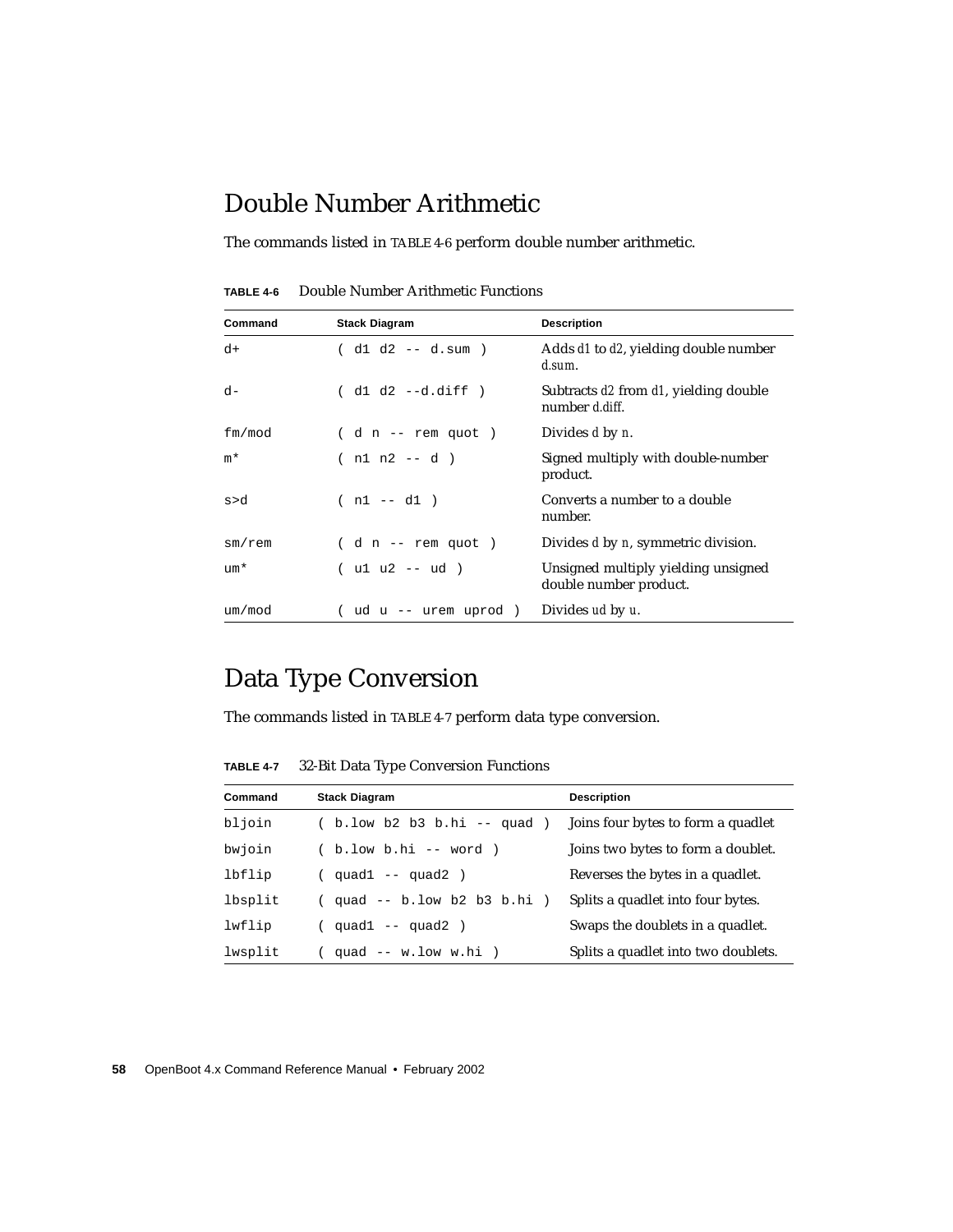| Command | <b>Stack Diagram</b>    | <b>Description</b>                       |
|---------|-------------------------|------------------------------------------|
| wbflip  | $word1 -- word2)$       | Swaps the bytes in a doublet.            |
| wbsplit | word $-$ b.low b.hi $)$ | Splits a doublet into two bytes.         |
| wljoin  | $w.low w.hi -- quad)$   | Joins two doublets to form a<br>quadlet. |

**TABLE 4-7** 32-Bit Data Type Conversion Functions *(Continued)*

The data type conversion commands listed in TABLE 4-8 are available only on 64-bit OpenBoot implementations.

| Command | <b>Stack Diagram</b>                                                                  | <b>Description</b>                                                                    |
|---------|---------------------------------------------------------------------------------------|---------------------------------------------------------------------------------------|
| bxjoin  | (b.lo b.2 b.3 b.4 b.5 b.6 b.7<br>$b.hi$ -- $o$ )                                      | Joins eight bytes to form an<br>octlet.                                               |
| lxjoin  | $(quad.lo quad.hi -- o)$                                                              | Joins two quadlets to form an<br>octlet.                                              |
| wxjoin  | $(w \cdot 10 w \cdot 2 w \cdot 3 w \cdot 16 - 0)$                                     | Joins four doublets to form an<br>octlet.                                             |
| xbflip  | $(oct1 - oct2)$                                                                       | Reverses the bytes in an octlet.                                                      |
| xbsplit | $(o - b \cdot b \cdot 2 b \cdot 3 b \cdot 4 b \cdot 5 b \cdot 6 b \cdot 7 b \cdot h)$ | Splits an octlet into eight bytes.                                                    |
| xlflip  | $(oct1 - oct2)$                                                                       | Reverses the quadlets in an<br>octlet. The bytes in each<br>quadlet are not reversed. |
|         | $x \text{lsplit}$ (o -- quad.lo quad.hi)                                              | Splits an octlet into two<br>quadlets.                                                |
| xwflip  | $(oct1 - oct2)$                                                                       | Reverses the doublets in an<br>octlet. The bytes in each<br>doublet are not reversed. |
| xwsplit | $(o - w \cdot w \cdot 2 w \cdot 3 w \cdot h)$                                         | Splits an octlet into four<br>doublets.                                               |

**TABLE 4-8** 64-Bit Data Type Conversion Functions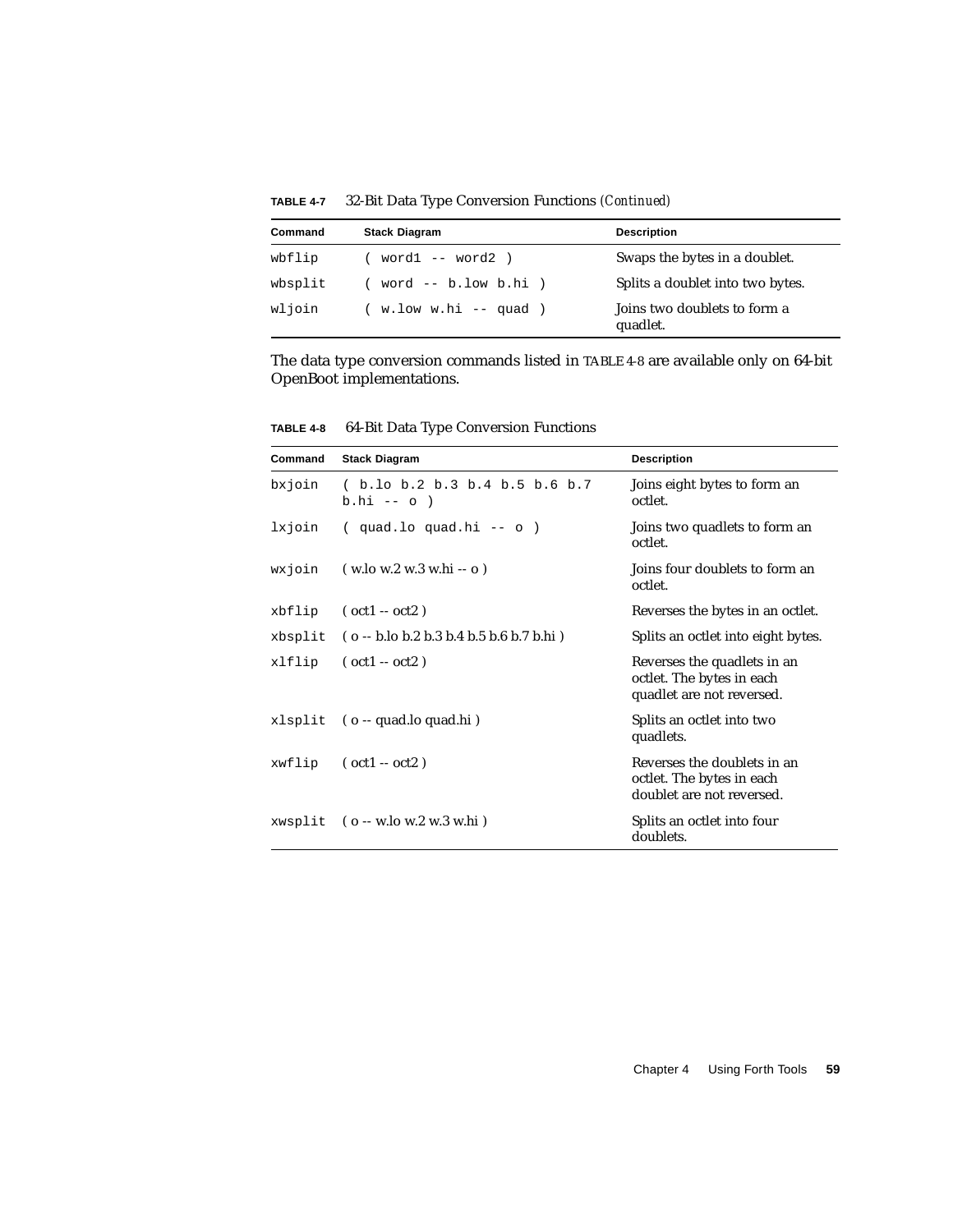#### Address Arithmetic

The commands listed in TABLE 4-9 perform address arithmetic.

| Command | <b>Stack Diagram</b>                      | <b>Description</b>                                                |
|---------|-------------------------------------------|-------------------------------------------------------------------|
| aligned | $(n1 - n1)$<br>$a-$<br>addr)              | Increases n1 if necessary to yield a variable<br>aligned address. |
| /c      | $(- - n)$                                 | The number of address units to a byte: 1.                         |
| $/c*$   | nu1 -- nu2 )                              | Synonym for chars.                                                |
| $ca+$   | addr1 index --<br>addr2)                  | Increments addr1 by index times the value of<br>$/c$ .            |
| cal+    | $( addr1 -- addr2 )$                      | Synonym for char+.                                                |
| cell+   | $($ addr $1$ -- addr $2$ $)$              | Increments <i>addr1</i> by the value of /n.                       |
| cells   | $(nu1 - nu2)$                             | Multiplies $nu1$ by the value of /n.                              |
| char+   | $addr1 -- addr2)$<br>$\left($             | Increments <i>addr1</i> by the value of $/c$ .                    |
| chars   | $(nu1 - nu2)$                             | Multiplies <i>nu1</i> by the value of $/c$ .                      |
| /1      | $(- - n)$                                 | Number of address units to a quadlet;<br>typically 4.             |
| /1*     | ( nu1 -- nu2<br>$\rightarrow$             | Multiplies $nu1$ by the value of $/1$ .                           |
| la+     | ( addr1 index --<br>addr2)                | Increments addr1 by index times the value of<br>/1.               |
| la1+    | $( addr1 -- addr2 )$                      | Increments <i>addr1</i> by the value of $/1$ .                    |
| /n      | $(- - n)$                                 | Number of address units in a cell.                                |
| $/n*$   | $nu1$ -- $nu2$ )<br>$\left($              | Synonym for cells.                                                |
| na+     | ( addr1 index --<br>addr2)                | Increments addr1 by index times the value of<br>/n.               |
| na1+    | $($ addr $1$ -- addr $2$ $)$              | Synonym for cell+.                                                |
| /w      | $(- - n)$                                 | Number of address units to a doublet;<br>typically 2.             |
| $/w^*$  | $(nu1 - nu2)$                             | Multiplies nul by the value of /w.                                |
| wa+     | addr1 index --<br>addr2)                  | Increments addr1 by index times the value of<br>/w.               |
| wa1+    | $($ addr $1$ -- addr $2$<br>$\rightarrow$ | Increments addr1 by the value of /w.                              |

**TABLE 4-9** Address Arithmetic Functions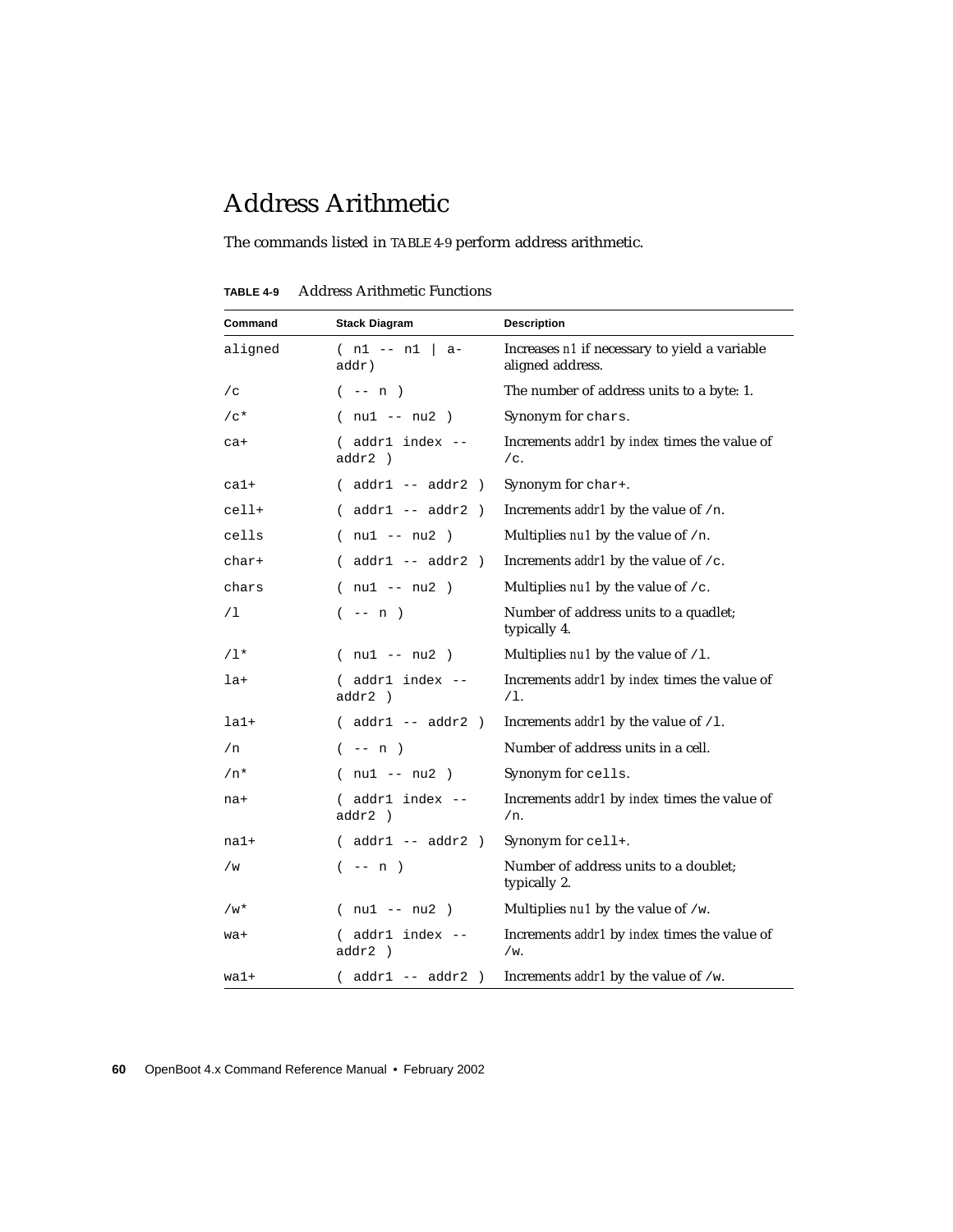The address arithmetic commands listed in TABLE 4-10 are available only on 64-bit OpenBoot implementations.

| Command | <b>Stack Diagram</b>     | <b>Description</b>                                     |
|---------|--------------------------|--------------------------------------------------------|
| /x      | $(--n)$                  | Number of address units in an octlet, typically<br>8.  |
| /x*     | ( nu1 -- nu2 )           | Multiplies nul by the value of $/x$ .                  |
| $xa+$   | addr1 index --<br>addr2) | Increments addr1 by index times the value of<br>$/x$ . |
| $xa1+$  | $-- addr2$ )<br>addr1    | Increments <i>addr1</i> by the value of $/x$ .         |

**TABLE 4-10** 64-Bit Address Arithmetic Functions

### Accessing Memory

#### Virtual Memory

The user interface provides interactive commands for examining and setting memory. With the user interface, you can:

- Read and write to any virtual address.
- Map virtual addresses to physical addresses.

Memory operators let you read from and write to any memory location. All memory addresses shown in the examples that follow are virtual addresses.

A variety of 8-bit, 16-bit, and 32-bit (and in some systems, 64-bit) operations are provided. In general:

- a c (character) prefix indicates an 8-bit (one byte) operation
- a w (word) prefix indicates a 16-bit (doublet) operation
- an 1 (longword) prefix indicates a 32-bit (quadlet) operation
- an x prefix indicates a 64-bit (octlet) operation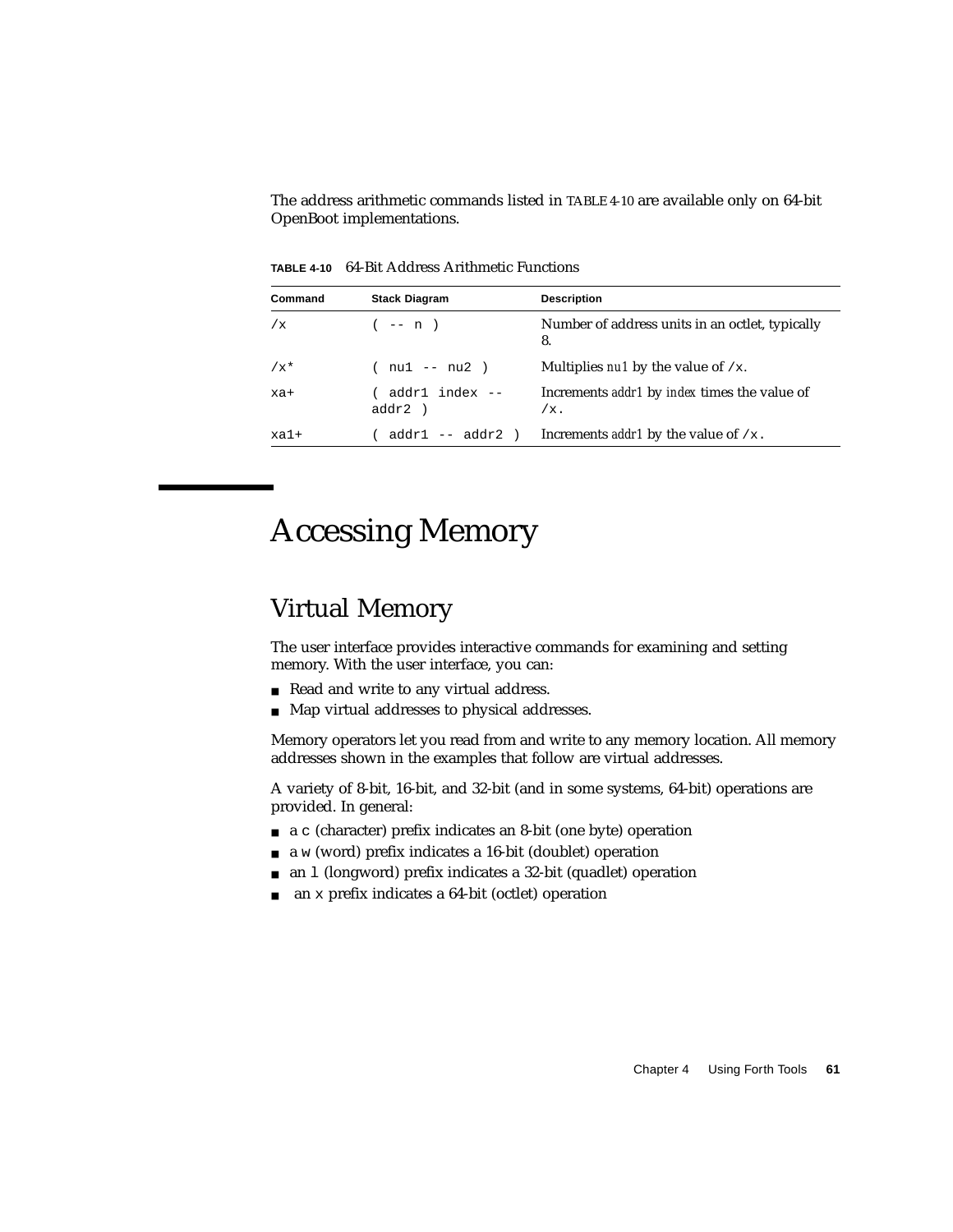waddr, qaddr, and oaddr indicate addresses with alignment restrictions. For example, qaddr indicates 32-bit (4 byte) alignment; on many systems such an address must be a multiple of 4, as shown in the following example:

ok **4028 l@** ok **4029 l@** Memory address not aligned ok

Forth, as implemented in OpenBoot, adheres closely to the ANS Forth Standard. If you explicitly want a 16-bit fetch, a 32-bit fetch or (on some systems) a 64-bit fetch, use  $w\omega$ ,  $l\omega$  or  $x\omega$  instead of  $\omega$ . Other memory and device register access commands also follow this convention.

TABLE 4-11 lists commands used to access memory.

| Command   | <b>Stack Diagram</b>               | <b>Description</b>                                                                                                                                          |
|-----------|------------------------------------|-------------------------------------------------------------------------------------------------------------------------------------------------------------|
| Ţ         | $(x \text{ a-addr } --)$           | Stores a number at a-addr.                                                                                                                                  |
| $+!$      | $(nu a-addr - )$                   | Adds nu to the number stored at a-<br>addr.                                                                                                                 |
| @         | $( a-addr - x )$                   | Fetches a number from a-addr.                                                                                                                               |
| 2!        | $(x1 x2 a-addr --)$                | Stores 2 numbers at <i>a-addr</i> , x2 at<br>lower address.                                                                                                 |
| 2@        | $( a-addr - x1 x2 )$               | Fetches 2 numbers from a-addr, x2<br>from lower address.                                                                                                    |
| blank     | $($ addr len -- $)$                | Sets len bytes of memory beginning<br>at addr to the space character<br>(decimal 32).                                                                       |
| $\circ$ ! | byte $addr$ -- $)$                 | Stores byte at addr.                                                                                                                                        |
| C@        | $addr$ -- byte $)$                 | Fetches a <i>byte</i> from <i>addr</i> .                                                                                                                    |
| cpeek     | ( addr -- false  <br>byte<br>true) | Attempts to fetch the byte at <i>addr</i> .<br>Returns the data and true if the<br>access was successful. Returns false<br>if a read access error occurred. |
| cpoke     | byte addr -- okay? )               | Attempts to store the <i>byte</i> to <i>addr</i> .<br>Returns true if the access was<br>successful. Returns false if a write<br>access error occurred.      |

**TABLE 4-11** Memory Access Commands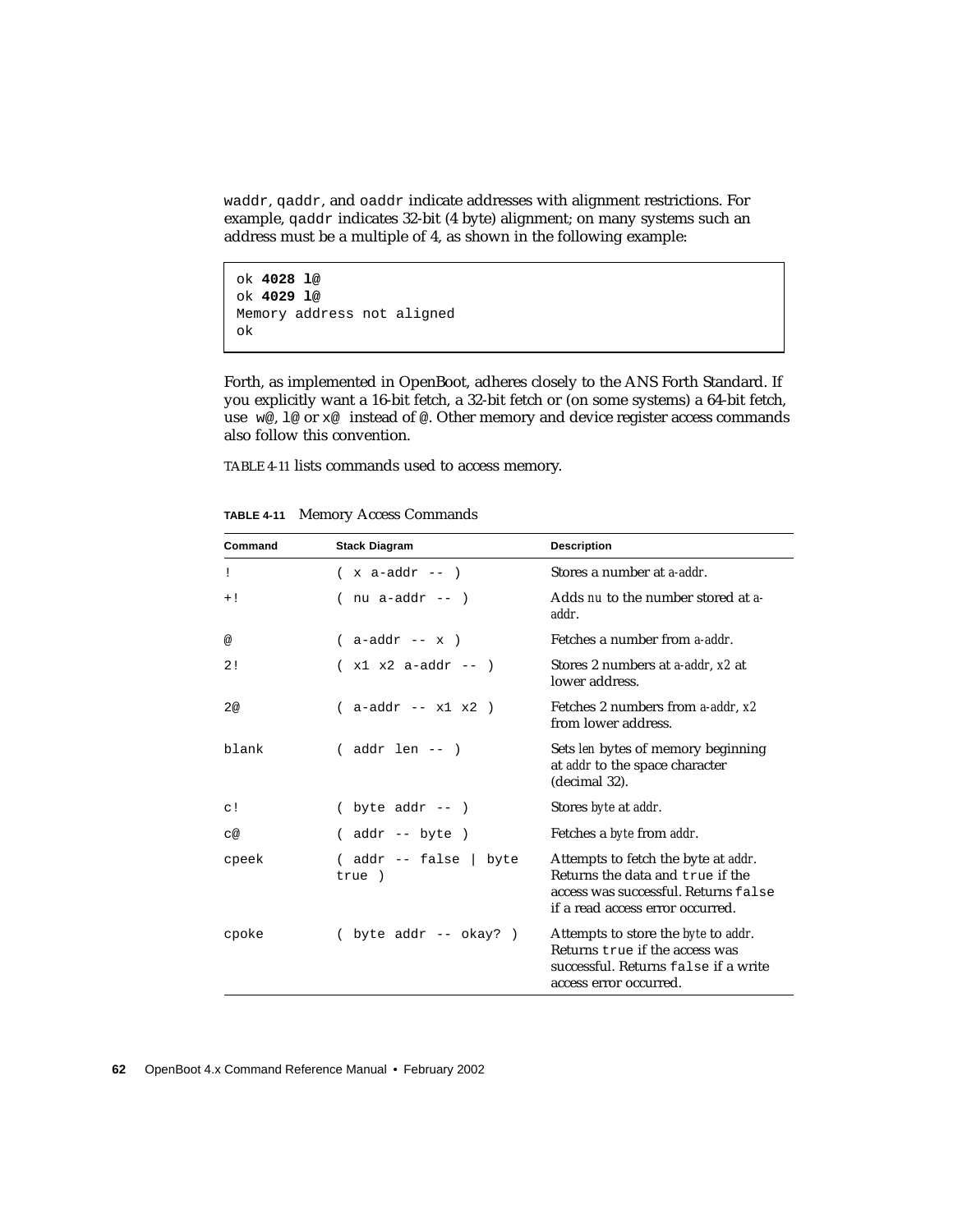| Command                                                                                                                                                           | <b>Stack Diagram</b>               | <b>Description</b>                                                                                                                                                                           |
|-------------------------------------------------------------------------------------------------------------------------------------------------------------------|------------------------------------|----------------------------------------------------------------------------------------------------------------------------------------------------------------------------------------------|
| comp                                                                                                                                                              | ( addr1 addr2 len --<br>diff?)     | Compares two byte arrays. <i>diff?</i> is 0 if<br>the arrays are identical,<br>diff? is -1 if the first byte that is<br>different is lesser in the string at<br>addr1. diff? is 1 otherwise. |
| dump                                                                                                                                                              | $($ addr len -- $)$                | Displays len bytes of memory starting<br>at <i>addr</i> .                                                                                                                                    |
| erase                                                                                                                                                             | $($ addr len -- $)$                | Sets len bytes of memory beginning<br>at <i>addr</i> to 0.                                                                                                                                   |
| fill                                                                                                                                                              | (addr len byte -- )                | Sets len bytes of memory beginning<br>at addr to the value byte.                                                                                                                             |
| 1!                                                                                                                                                                | q qaddr -- )<br>$\left($           | Stores a quadlet $q$ at $q$ addr.                                                                                                                                                            |
| 1@                                                                                                                                                                | $( qaddr - q )$                    | Fetches a quadlet $q$ from $q$ addr.                                                                                                                                                         |
| lbflips                                                                                                                                                           | qaddr len -- )<br>$\left($         | Reverses the bytes in each quadlet in<br>the specified region.                                                                                                                               |
| lwflips                                                                                                                                                           | qaddr len -- )<br>$\left($         | Swaps the doublets in each quadlet in<br>specified region.                                                                                                                                   |
| lpeek                                                                                                                                                             | ( qaddr -- false   quad<br>true)   | Attempts to fetch the quadlet at<br>gaddr. Returns the data and true if<br>the access was successful. Returns<br>false if a read access error occurred.                                      |
| lpoke                                                                                                                                                             | ( q qaddr -- okay? )               | Attempts to store the quadlet $q$ at<br>gaddr. Returns true if the access was<br>successful. Returns false if a write<br>access error occurred.                                              |
| move                                                                                                                                                              | ( src-addr dest-addr len<br>$---$  | Copies len bytes from src-addr to dest-<br>addr.                                                                                                                                             |
| off                                                                                                                                                               | $($ a-addr -- $)$                  | Stores false at <i>a-addr</i> .                                                                                                                                                              |
| on                                                                                                                                                                | $($ a-addr -- $)$                  | Stores true at <i>a-addr</i> .                                                                                                                                                               |
| $unaligned-1!$                                                                                                                                                    | q $addr$ -- $)$<br>$\left($        | Stores a quadlet $q$ , any alignment                                                                                                                                                         |
| unaligned-l@                                                                                                                                                      | $($ addr -- q $)$                  | Fetches a quadlet $q$ , any alignment.                                                                                                                                                       |
| unaligned-w!                                                                                                                                                      | w $addr$ -- $)$<br>$\left($        | Stores a doublet w, any alignment.                                                                                                                                                           |
|                                                                                                                                                                   | unaligned-w@ ( $addr$ -- $w$ )     | Fetches a doublet w, any alignment.                                                                                                                                                          |
| w!                                                                                                                                                                | w waddr $--$ )<br>$\left($         | Stores a doublet w at waddr.                                                                                                                                                                 |
| w@                                                                                                                                                                | waddr -- $w)$<br>$\left($          | Fetches a doublet w from waddr.                                                                                                                                                              |
| <w@< td=""><td>waddr <math>--</math> n <math>)</math><br/><math>\overline{ }</math></td><td>Fetches a doublet <i>n</i> from waddr, sign-<br/>extended.</td></w@<> | waddr $--$ n $)$<br>$\overline{ }$ | Fetches a doublet <i>n</i> from waddr, sign-<br>extended.                                                                                                                                    |

| <b>TABLE 4-11</b> |  |  | Memory Access Commands (Continued) |
|-------------------|--|--|------------------------------------|
|-------------------|--|--|------------------------------------|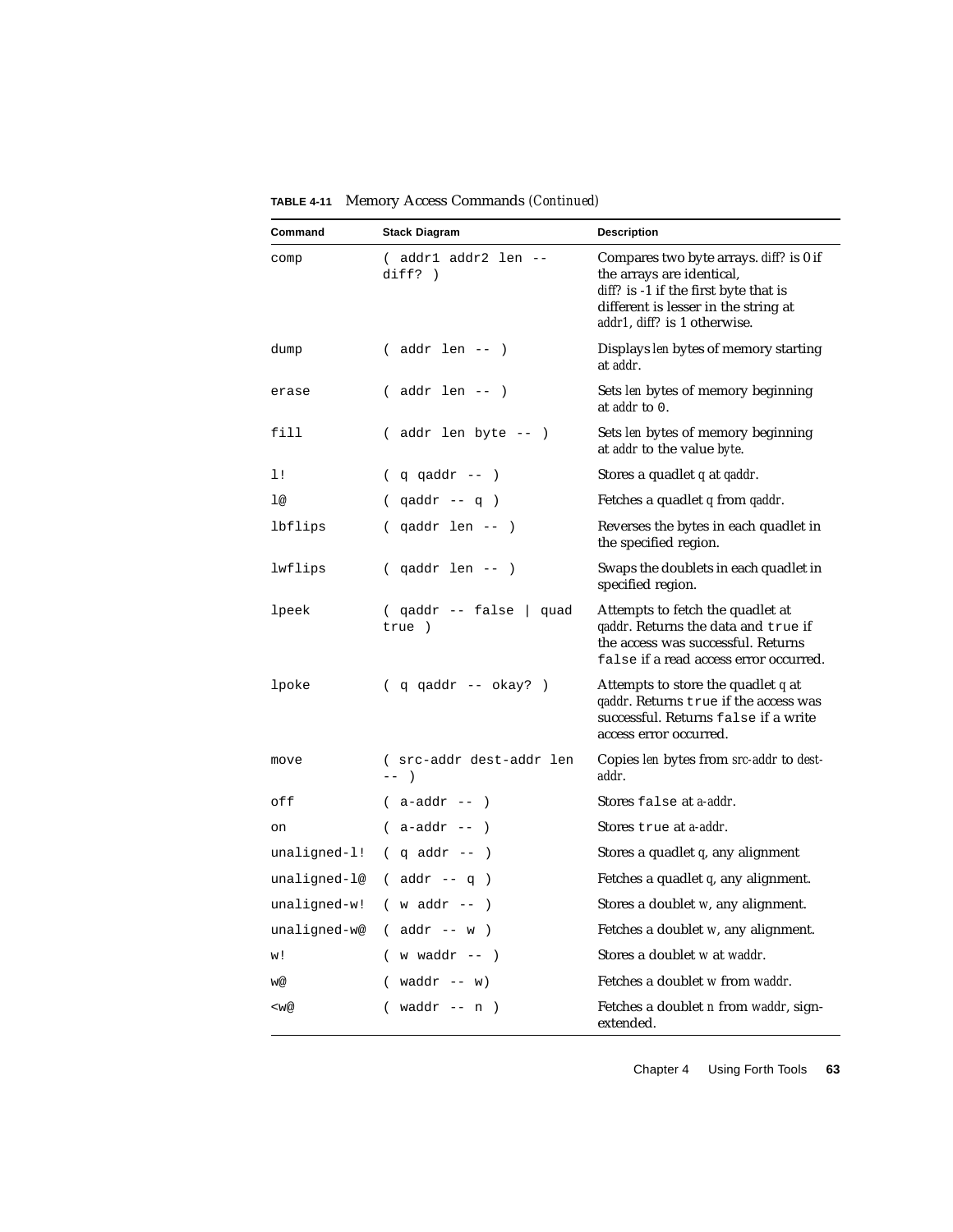| Command | <b>Stack Diagram</b>           | <b>Description</b>                                                                                                                                       |
|---------|--------------------------------|----------------------------------------------------------------------------------------------------------------------------------------------------------|
| wbflips | waddr $len$ -- $)$             | Swaps the bytes in each doublet in<br>the specified region.                                                                                              |
| wpeek   | ( waddr -- false<br>W<br>true) | Attempts to fetch the doublet wat<br>waddr. Returns the data and true if<br>the access was successful. Returns<br>false if a read access error occurred. |
| wpoke   | ( w waddr -- okay? )           | Attempts to store the doublet w to<br>waddr. Returns true if the access was<br>successful. Returns false if a write<br>access error occurred.            |

**TABLE 4-11** Memory Access Commands *(Continued)*

The memory access commands listed in TABLE 4-12 are available only on 64-bit OpenBoot implementations.

**TABLE 4-12** 64-Bit Memory Access Functions

| Command  | <b>Stack Diagram</b> | <b>Description</b>                                                                                                                                                       |
|----------|----------------------|--------------------------------------------------------------------------------------------------------------------------------------------------------------------------|
| $< \log$ | $qaddr - n)$         | Fetches quadlet from <i>gaddr</i> , sign-extended.                                                                                                                       |
| x@       | $oaddr$ -- $o$ )     | Fetches octlet from an octlet aligned address.                                                                                                                           |
| x!       | $\circ$ oaddr -- $)$ | Stores octlet to an octlet aligned address.                                                                                                                              |
| xbflips  | oaddr len -- )       | Reverses the bytes in each octlet in the given<br>region. The behavior is undefined if len is not a<br>multiple of $/x$ .                                                |
| xlflips  | oaddr len -- )       | Reverses the quadlets in each octlet in the given<br>region. The bytes in each quadlet are not reversed. The<br>behavior is undefined if len is not a multiple of $/x$ . |
| xwflips  | oaddr len -- )       | Reverses the doublets in each octlet in the given<br>region. The bytes in each doublet are not reversed. The<br>behavior is undefined if len is not a multiple of $/x$ . |

The dump command is particularly useful. It displays a region of memory as both bytes and ASCII values. The example below displays the contents of 20 bytes of memory starting at virtual address 10000.

ok **10000 20 dump**(Display 20 bytes of memory starting at virtual address 10000) \/ 1 2 3 4 5 6 7 8 9 a b c d e f v123456789abcdef 10000 05 75 6e 74 69 6c 00 40 4e d4 00 00 da 18 00 00 .until.@NT..Z... 10010 ce da 00 00 f4 f4 00 00 fe dc 00 00 d3 0c 00 00 NZ..tt..~\..S... ok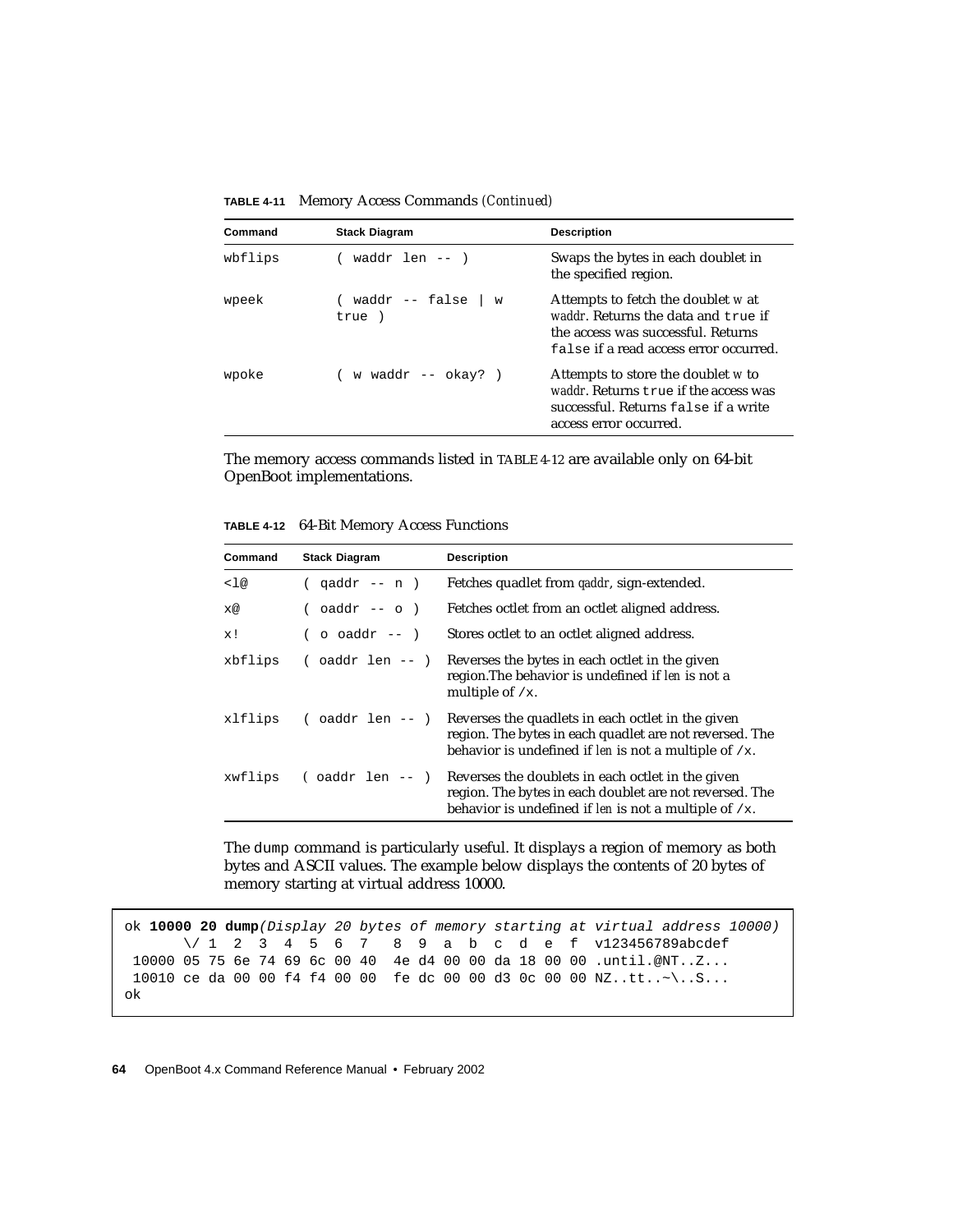Some implementations support variants of dump that display memory as 16-, 32- and 64-bit values. You can use sifting dump to find out if your system has such variants. See ["Searching the Dictionary" on page 69.](#page-84-0)

If you try to access an invalid memory location (with  $\varphi$ , for example), the operation may abort and display an error message, such as Data Access Exception or Bus Error.

TABLE 4-13 lists memory mapping commands.

**TABLE 4-13** Memory Mapping Commands

| Command                       | <b>Stack Diagram</b> |  | <b>Description</b>                                                   |
|-------------------------------|----------------------|--|----------------------------------------------------------------------|
| alloc-mem ( $len$ -- a-addr ) |                      |  | Allocates <i>len</i> bytes of memory; return the virtual<br>address. |
| free-mem                      |                      |  | $a$ -addr len -- ) Frees memory allocated by alloc-mem.              |

The following example shows the use of alloc-mem and free-mem.

- alloc-mem allocates 4000 bytes of memory, and displays the starting address (ef7a48) of the reserved area.
- $\blacksquare$  dump displays the contents of 20 bytes of memory starting at  $\epsilon$  f 7a48.
- This region of memory is then filled with the value 55.
- **Finally, free-mem returns the 4000 allocated bytes of memory starting at**  $e^{27a48}$ **.**

```
ok
ok 4000 alloc-mem .
ef7a48ok
ok ef7a48 constant temp
ok temp 20 dump
        0 1 2 3 4 5 6 7 \/ 9 a b c d e f 01234567v9abcdef
ef7a40 00 00 f5 5f 00 00 40 08 ff ef c4 40 ff ef 03 c8 ..u_..@..oD@.o.H
ef7a50 00 00 00 00 00 00 00 00 00 00 00 00 00 00 00 00 ................
ef7a60 00 00 00 00 00 00 00 00 00 00 00 00 00 00 00 00 ................
ok temp 20 55 fill
ok temp 20 dump
       0 1 2 3 4 5 6 7 \/ 9 a b c d e f 01234567v9abcdef
ef7a40  00  00  f5  5f  00  00  40  08  55  55  55  55  55  55  55  55 ..u_..@.UUUUUUUU
ef7a50 55 55 55 55 55 55 55 55 55 55 55 55 55 55 55 55 UUUUUUUUUUUUUUUU
ef7a60 55 55 55 55 55 55 55 55 00 00 00 00 00 00 00 00 UUUUUUUU........
ok
ok temp 4000 free-mem
ok
```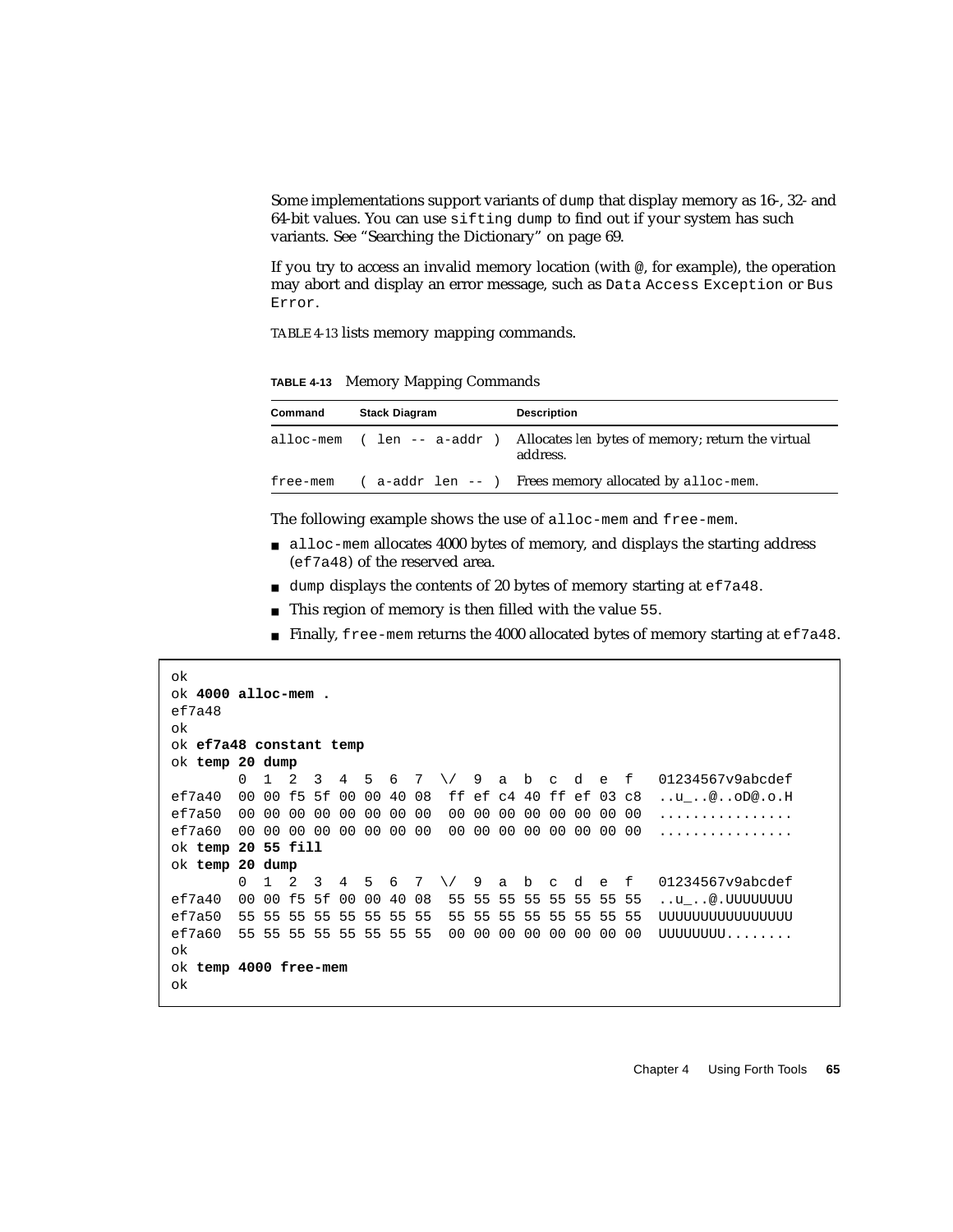#### Device Registers

Device registers cannot be reliably accessed using the virtual memory access operators discussed in the last section. There are special operators for accessing device registers, and these operators require that the system be properly set up prior to their use. For a detailed explanation of this topic, see *Writing FCode 3.x Programs.*

# Using Defining Words

The dictionary contains all the available Forth words. Forth *defining words* create new Forth words.

Defining words require two stack diagrams. The first diagram shows the stack effect when the new word is created. The second (or "Execution:") diagram shows the stack effect when that word is later executed.

TABLE 4-14 lists the defining words that you can use to create new Forth words.

If you create a Forth command with the same name as an existing command, the new command is created normally. Depending on the implementation, a warning message new-name isn't unique may be displayed. Previous uses of that command name remain unaffected. Subsequent uses of that command name use the latest definition of that command name. To correct the original definition such that *all* uses of the command name get the corrected behavior, make the correction with patch. For further details, see "Using patch and (patch)" on page 107.

| Command                                      | <b>Stack Diagram</b>     | <b>Description</b>                                              |
|----------------------------------------------|--------------------------|-----------------------------------------------------------------|
| : name                                       | $(-)$ (E:  -- ???)       | Begins creation of a colon<br>definition.                       |
| $\ddot{i}$                                   | $(-)$                    | Ends creation of a colon<br>definition.                         |
| alias <i>new-name old-name</i> (--)(E:--???) |                          | Creates new-name with the<br>same behavior as <i>old-name</i> . |
| buffer: <i>name</i>                          | $(size -)(E: -a-addr)$   | Creates a named data buffer.<br>name returns a-addr.            |
| constant <i>name</i>                         | $(x -)(E: -x)$           | Creates a constant (for<br>example, 3 constant bar).            |
| 2constant name                               | $(x1 x2 - (E: - x1 x2))$ | Creates a 2-number constant.                                    |

**TABLE 4-14** Defining Words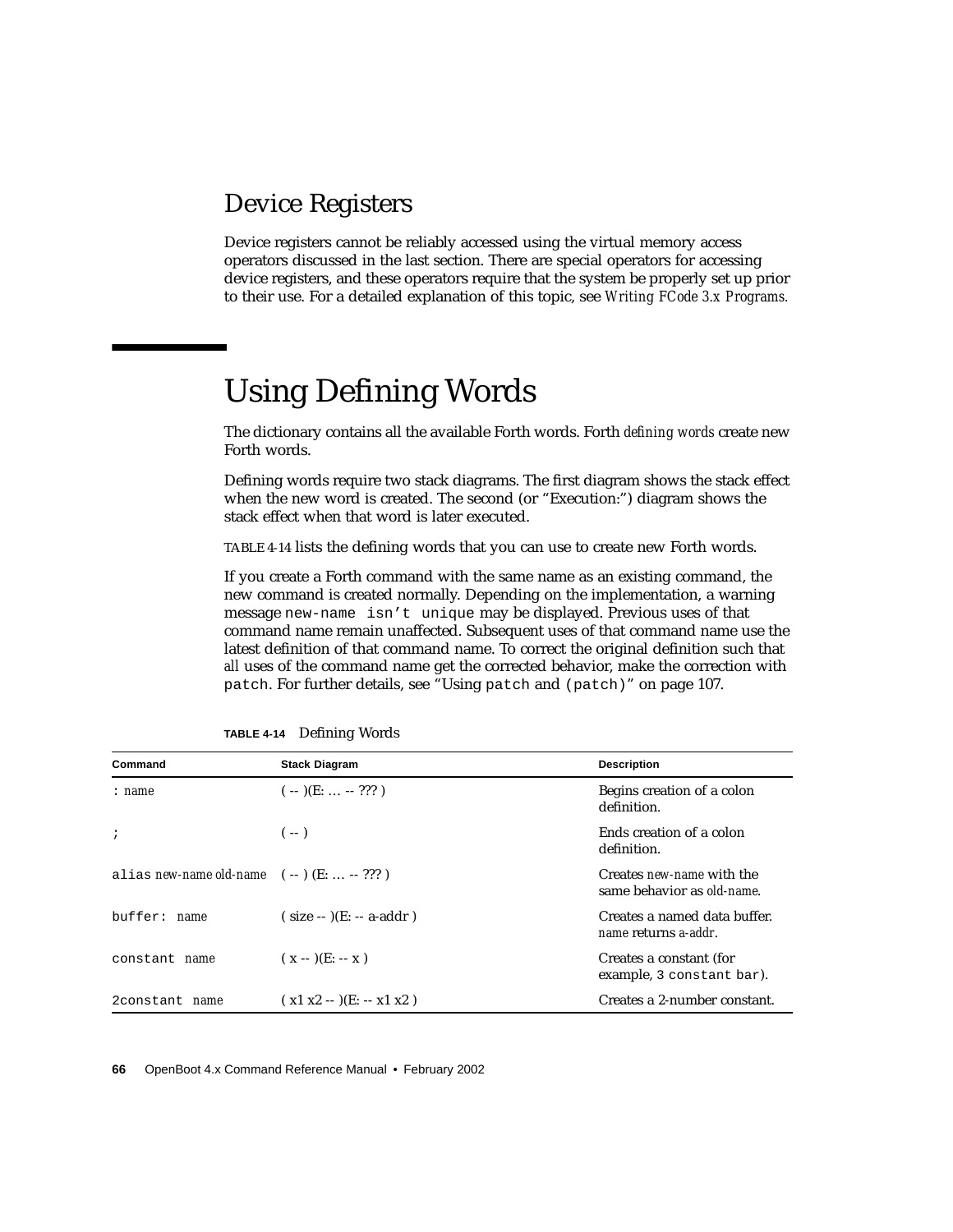| Command       | <b>Stack Diagram</b>                                    | <b>Description</b>                                                          |
|---------------|---------------------------------------------------------|-----------------------------------------------------------------------------|
| create name   | $(-)$ (E: -- a-addr)                                    | Creates a new command<br>whose behavior will be set by<br>further commands. |
| Screate       | (name-str name-len --)                                  | create using the name<br>specified by<br>name-str name-len.                 |
| defer name    | $(-)$ (E:  -- ???)                                      | Creates a command with<br>alterable behavior. Alters<br>with to.            |
| does>         | $( -  a-addr)(E:  - ???)$                               | Specifies the run-time<br>behavior of a created word.                       |
| field name    | ( offset size -- offset+size )(E: addr -- addr+offset ) | Creates a field offset pointer<br>named <i>name</i> .                       |
| struct        | $(-0)$                                                  | Starts a structfield<br>definition.                                         |
| value name    | $(x - )$ (E: -- x)                                      | Creates a named variable.<br>Changes with to.                               |
| variable name | $(-)$ (E: $-$ a-addr)                                   | Creates a named variable.<br>name returns a-addr.                           |

**TABLE 4-14** Defining Words *(Continued)*

value lets you create a name for a numerical value that can be changed. Later execution of that name leaves the assigned value on the stack. The following example creates a word named foo with an initial value of 22, and then calls foo to use its value in an arithmetic operation.

```
ok 22 value foo
ok foo 3 + .
25
ok
```
The value can be changed with the word to. For example:

```
ok 43 value thisval
ok thisval .
43
ok 10 to thisval
ok thisval .
10
ok
```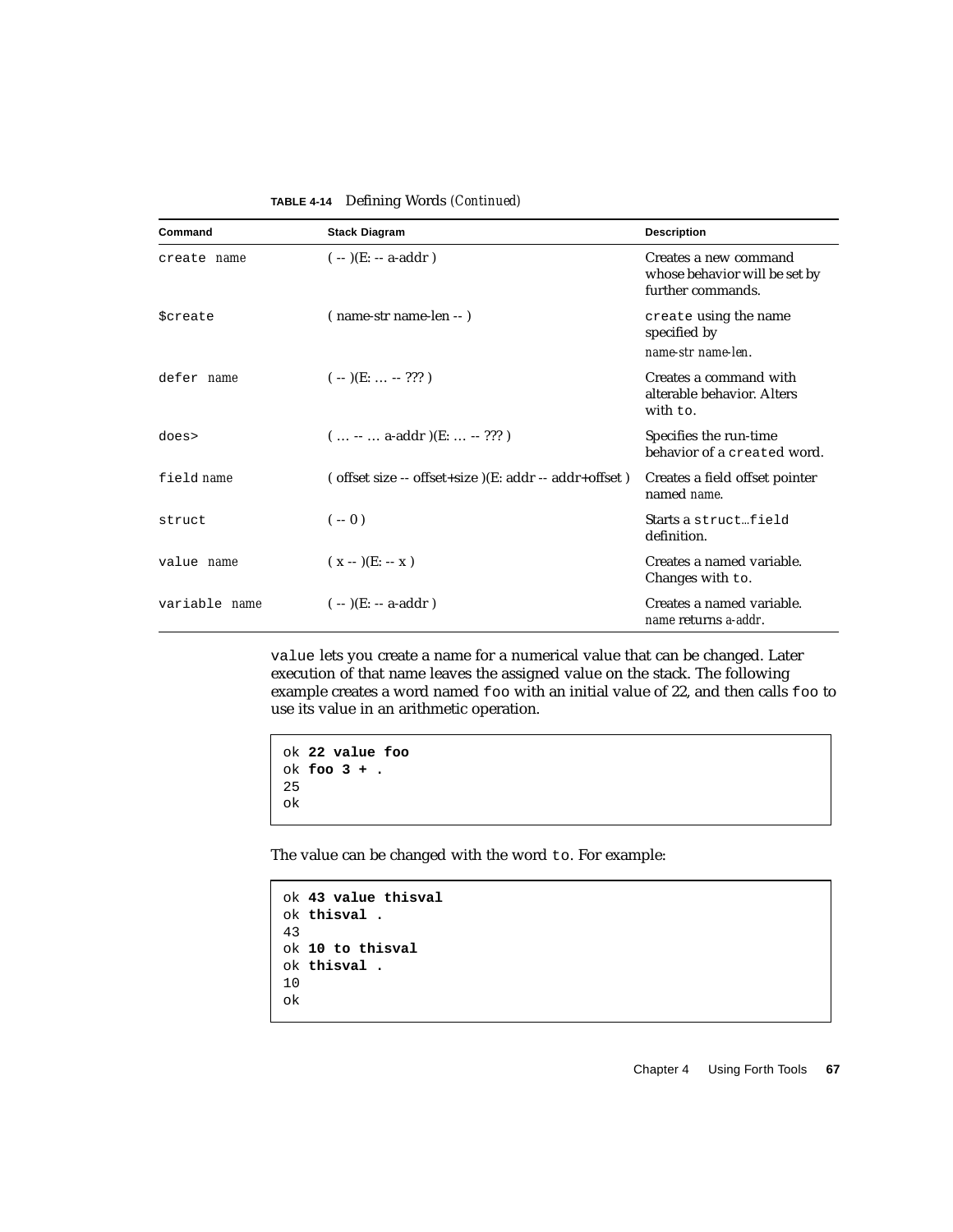Words created with value are convenient, because you do not have to use @ to retrieve their values.

The defining word variable creates a name with an associated one-cell memory location. Later execution of that name leaves the address of the memory on the stack. @ and ! are used to read or write to that address. For example:

```
ok variable bar
ok 33 bar !
ok bar @ 2 + .
35
ok
```
The defining word defer creates a word whose behavior can be changed later, by creating a slot that can be loaded with different behaviors at different times. For example:

```
ok hex
ok defer printit
ok ['] .d to printit
ok ff printit
255
ok : myprint ( n -- ) ." It is " .h
] ." in hex " ;
ok ['] myprint to printit
ok ff printit
It is ff in hex
ok
```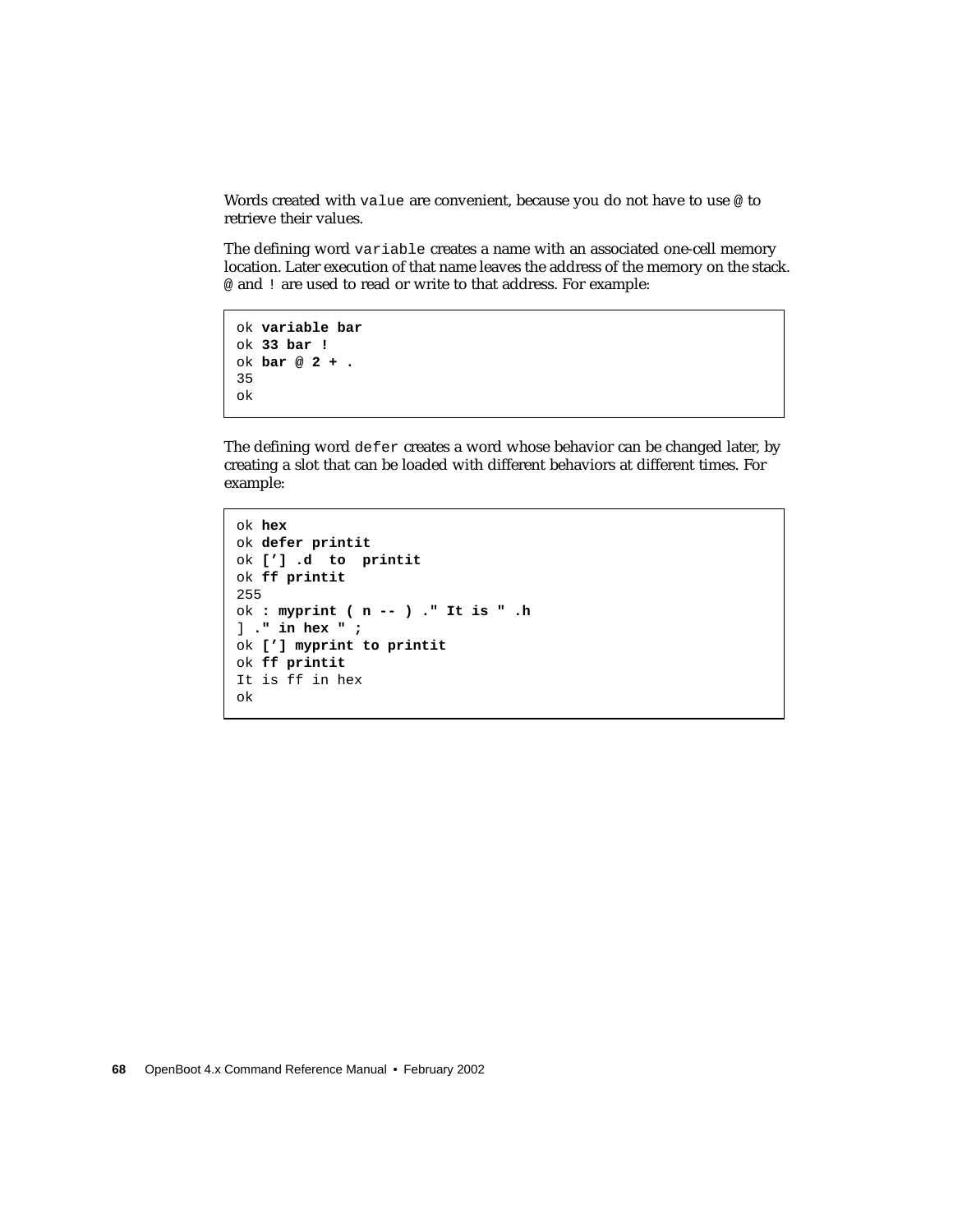# <span id="page-84-0"></span>Searching the Dictionary

The dictionary contains all the available Forth words. TABLE 4-15 lists some useful tools for searching the dictionary. Please note that some of these tools work only with methods or commands while others work with all types of words (including, for example, variables and values).

| Command             | <b>Stack Diagram</b>                                              | <b>Description</b>                                                                                                                                                                                  |
|---------------------|-------------------------------------------------------------------|-----------------------------------------------------------------------------------------------------------------------------------------------------------------------------------------------------|
| 1<br>name           | $(-x t)$                                                          | Finds the named word in the dictionary. Returns the<br>execution token. Uses outside definitions.                                                                                                   |
| $[\ ]$ name         | $(-x t)$                                                          | Similar to ' but is used either inside or outside<br>definitions.                                                                                                                                   |
| .calls              | $(xt - )$                                                         | Displays a list of all commands which use the execution<br>token xt.                                                                                                                                |
| \$find              | (str len -- xt true   str len false)                              | Searches for word named by str, len. If found, leaves xt<br>and true on stack. If not found, leaves name string and<br>false on stack.                                                              |
| find                | $(\text{pstr} - \text{xt} \cdot \text{n} \mid \text{pstr false})$ | Searches for word named by pstr. If found, leaves xt and<br>true on stack. If not found, leaves name string and false<br>on stack.<br>(We recommend using \$find to avoid using packed<br>strings.) |
| see thisword        | $(--)$                                                            | Decompiles the specified word.                                                                                                                                                                      |
| (see)               | $(xt - )$                                                         | Decompiles the word whose execution token is xt.                                                                                                                                                    |
| <i><b>Ssift</b></i> | (text-addr text-len --)                                           | Displays all command names containing text-string.                                                                                                                                                  |
| sifting text        | $(-)$                                                             | Displays all command names containing text. text<br>contains no spaces.                                                                                                                             |
| words               | $(-)$                                                             | Displays the names of words in the dictionary as<br>described below.                                                                                                                                |

**TABLE 4-15** Dictionary Searching Commands

Before you can understand the operation of the dictionary searching tools, you need to understand how words become *visible*. If there is an *active package* at the time a word is defined, the new word becomes a method of the active package, and is visible only when that package is the active package. The commands dev and find-device can be used to select or change the active package. The command device-end deselects the currently active package leaving no active package.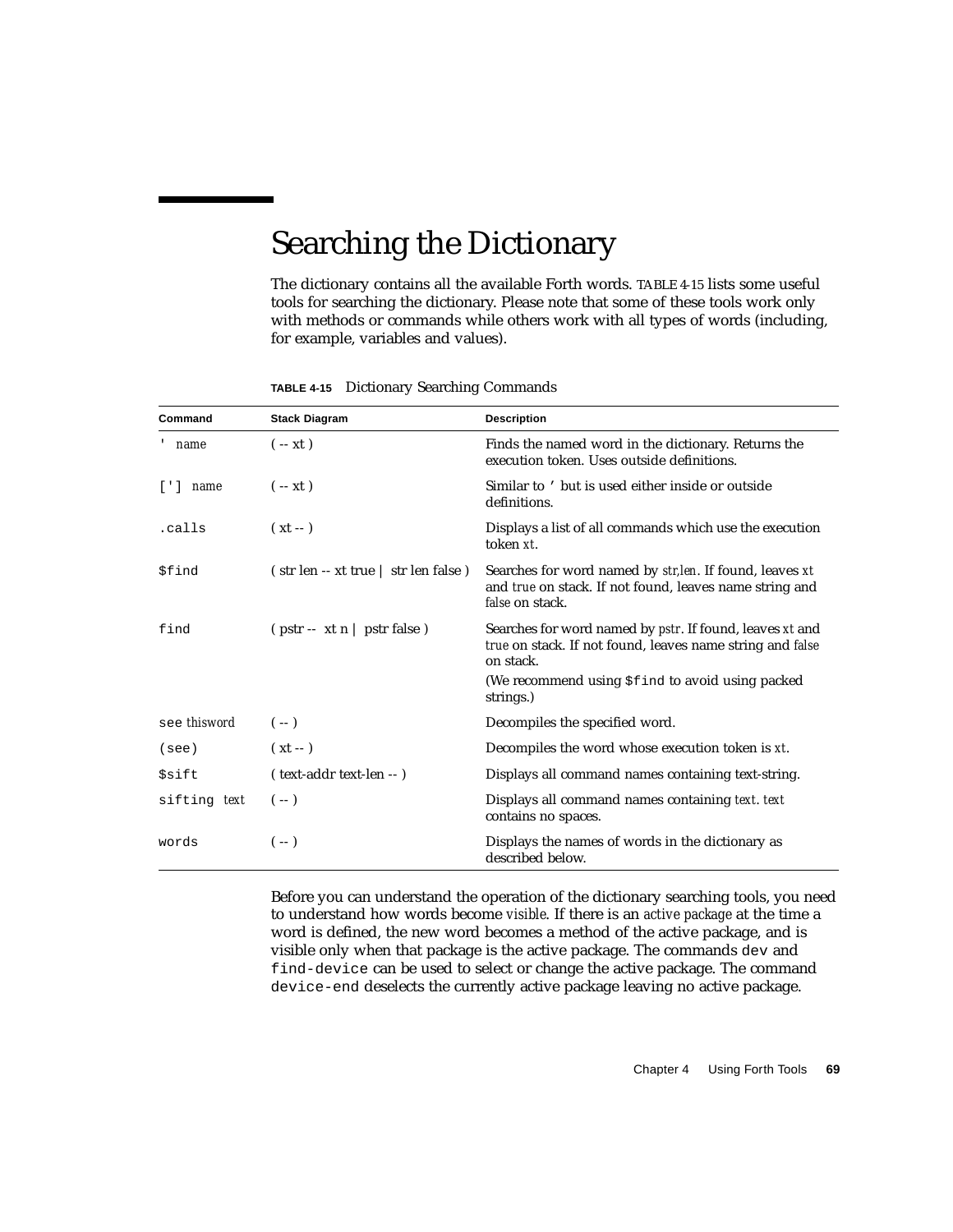If there is no active package at the time a word is defined, the word is *globally visible* (that is, not specific to a particular package and always available).

The dictionary searching commands first search through the words of the active package, if there is one, and then through the globally visible words.

**Note –** The Forth commands only and also affect which words are visible.

You can use .calls to locate all of the Forth commands that use a specified word in their definition. .calls takes an execution token from the stack and searches the entire dictionary to produce a listing of the names and addresses of every Forth command which uses that execution token. For example:

```
ok ' input .calls
  Called from input at 1e248d8
   Called from io at 1e24ac0
   Called from install-console at 1e33598
   Called from install-console at 1e33678
ok
```
see, used in the form:

see *thisword*

displays a "pretty-printed" listing of the source for *thisword* (without the comments, of course). For example:

```
ok see see
: see
   ′ [′] (see) catch if
   drop
   then
;
ok
```
For more details on the use of see, refer to "Using patch and (patch)" on page 107.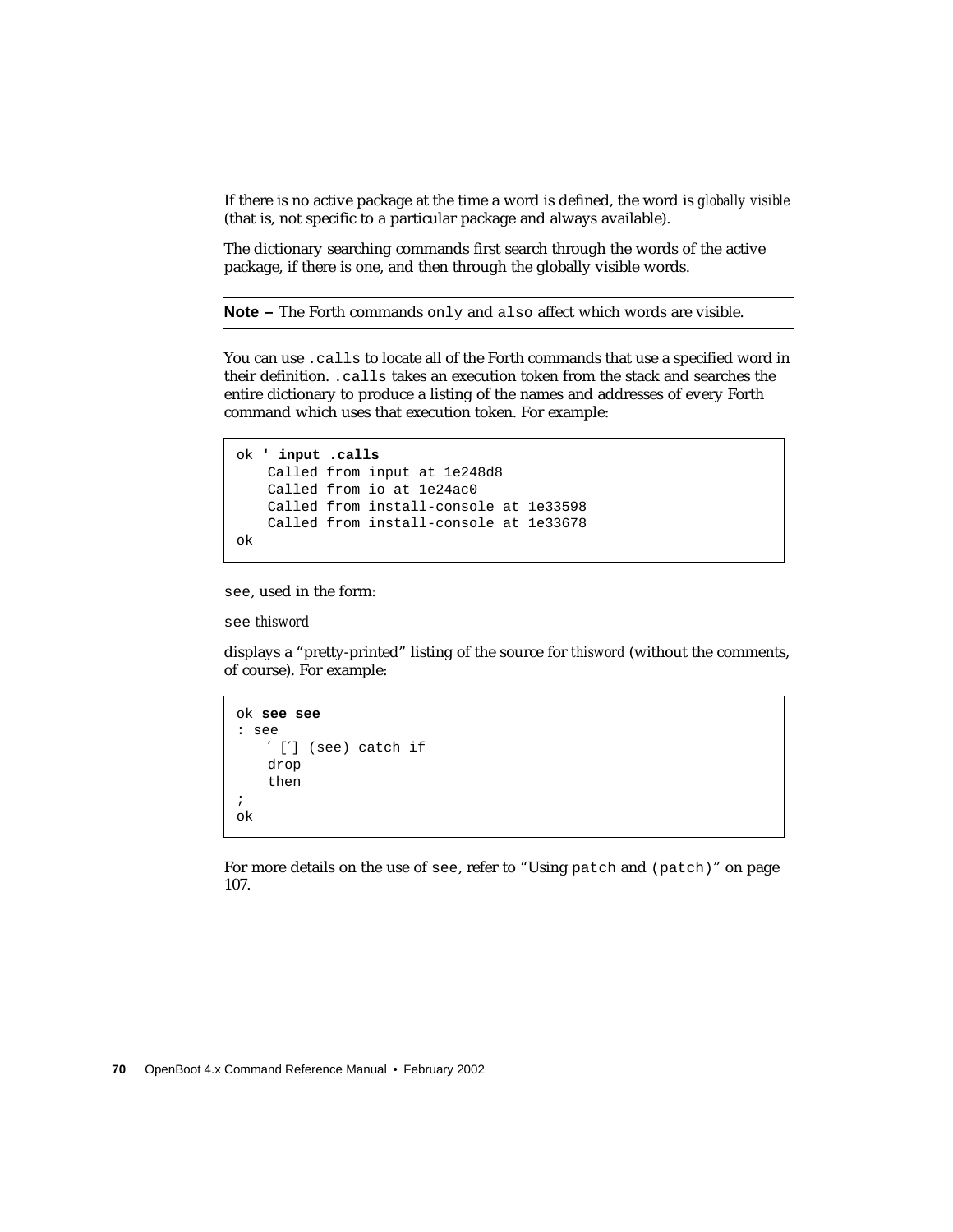sifting takes a string from the input stream and searches vocabularies in the dictionary search order to find every command name that contains the specified string as shown in the following screen.

```
ok sifting input
  In vocabulary options
(1e333f8) input-device
  In vocabulary forth
(1e2476c) input (1e0a9b4) set-input (1e0a978) restore-input
(1e0a940) save-input (1e0a7f0) more-input? (1e086cc) input-file
ok
```
words displays all the visible word names in the dictionary, starting with the most recent definition. If a node is currently selected (as with dev), the list produced by words is limited to the words in that selected node.

# Compiling Data Into the Dictionary

The commands listed in TABLE 4-16 control the compilation of data into the dictionary.

| Command        | <b>Stack Diagram</b> | <b>Description</b>                                        |
|----------------|----------------------|-----------------------------------------------------------|
| $\overline{ }$ | $(n - )$             | Places a number in the dictionary.                        |
| $\mathbb{C}$ , | $(\text{byte} - )$   | Places a byte in the dictionary.                          |
| w,             | $(word - )$          | Place a 16-bit number in the dictionary.                  |
| $\mathbf{1}$ , | $(quad --)$          | Places a 32-bit number in the dictionary.                 |
| $\mathbb{R}$   | $(-)$                | Begins interpreting.                                      |
| -1             | $(-)$                | Ends interpreting, resumes compilation.                   |
| allot          | $(n - )$             | Allocates <i>n</i> bytes in the dictionary.               |
| >body          | $(xt - a-addr)$      | Finds the data field address from the execution<br>token. |
| body>          | ( a-addr -- xt )     | Finds the execution token from the data field<br>address. |

**TABLE 4-16** Dictionary Compilation Commands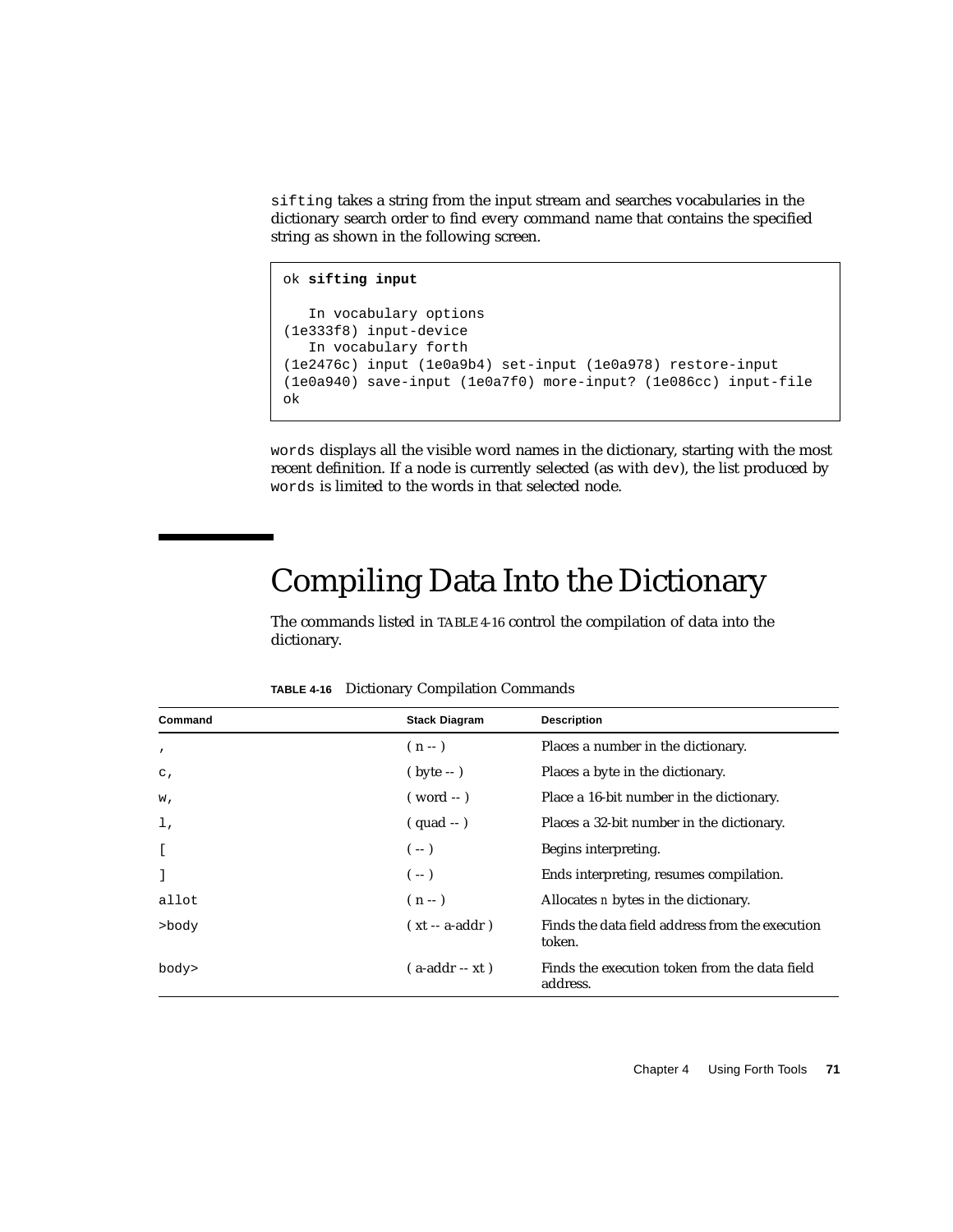| Command                               | <b>Stack Diagram</b>  | <b>Description</b>                                                                                                                                                           |
|---------------------------------------|-----------------------|------------------------------------------------------------------------------------------------------------------------------------------------------------------------------|
| compile                               | $(-)$                 | Compiles the next word at run time.<br>(Recommend using postpone instead.)                                                                                                   |
| [compile] name                        | $(-)$                 | Compiles the next (immediate) word.<br>(Recommend using postpone instead.)                                                                                                   |
| here                                  | $(-$ addr $)$         | Address of top of dictionary.                                                                                                                                                |
| immediate                             | $(-)$                 | Marks the last definition as immediate.                                                                                                                                      |
| to name                               | $(n - )$              | Installs a new action in a defer word or<br>value.                                                                                                                           |
| literal                               | $(n - )$              | Compiles a number.                                                                                                                                                           |
| origin                                | $(-addr)$             | Returns the address of the start of the Forth<br>system.                                                                                                                     |
| patch new-word old-word word-to-patch | $(-)$                 | Replaces old-word with new-word in<br>word-to-patch.                                                                                                                         |
| (path)                                | $(new-n old-n xt - )$ | Replaces old-n with new-n in word indicated<br>by xt.                                                                                                                        |
| postpone name                         | $(-)$                 | Delays the execution of the word name.                                                                                                                                       |
| recurse                               | $( - ???)$            | Compiles a recursive call to the word being<br>compiled.                                                                                                                     |
| recursive                             | $(-)$                 | Makes the name of the colon definition being<br>compiled visible in the dictionary, and thus<br>allows the name of the word to be used<br>recursively in its own definition. |
| state                                 | $(-addr)$             | Variable that is non-zero in compile state.                                                                                                                                  |

#### **TABLE 4-16** Dictionary Compilation Commands *(Continued)*

The dictionary compilation commands listed in TABLE 4-17 are available only on 64 bit OpenBoot implementations.

|  | <b>TABLE 4-17</b> 64-Bit Dictionary Compilation Commands |  |  |
|--|----------------------------------------------------------|--|--|
|--|----------------------------------------------------------|--|--|

| Command | <b>Stack Diagram</b> | <b>Description</b>                                                |
|---------|----------------------|-------------------------------------------------------------------|
| х,      | $(0 - 1)$            | Compiles an octlet, o, into the dictionary (doublet-<br>aligned). |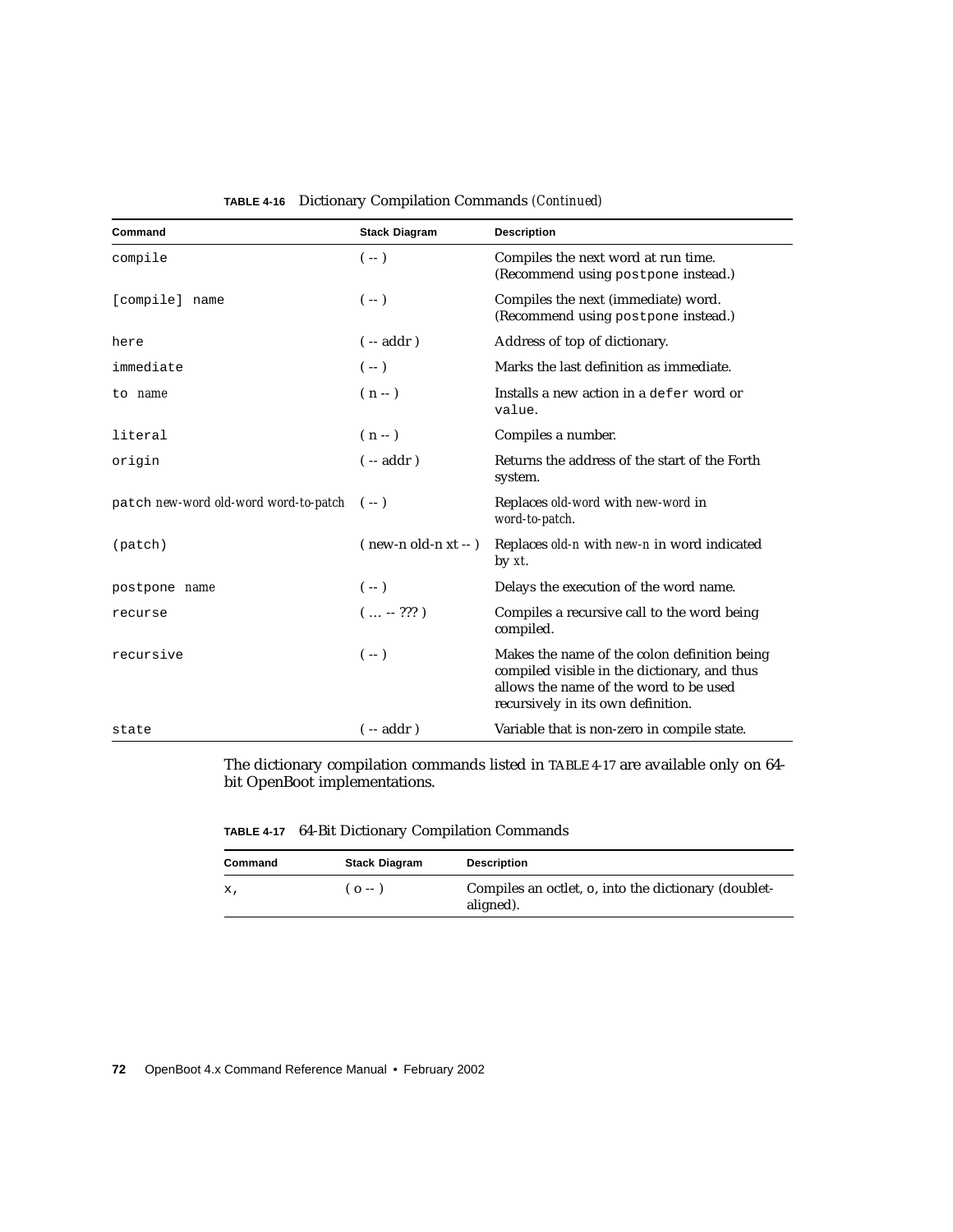## Displaying Numbers

Basic commands to display stack values are shown in TABLE 4-18.

**TABLE 4-18** Basic Number Display

| Command     | <b>Stack Diagram</b> | <b>Description</b>                                                |
|-------------|----------------------|-------------------------------------------------------------------|
|             | $(n - )$             | Displays a number in the current base.                            |
| $\cdot$ r   | $(n size - )$        | Displays a number in a fixed width field.                         |
| $\cdot$ S   | $(-)$                | Displays contents of data stack.                                  |
| showstack   | $( ?? ? - ?? ? )$    | Executes . s automatically before each ok prompt.                 |
| noshowstack | $( ?? ? - ?? ? )$    | Turns off automatic display of the stack before<br>each ok prompt |
| u.          | $(u - )$             | Displays an unsigned number.                                      |
| u.r         | $($ u size $-$ )     | Displays an unsigned number in a fixed width<br>field.            |

The .s command displays the entire stack contents without disturbing them. It can usually be used safely for debugging purposes. (This is the function that showstack performs automatically.)

### Changing the Number Base

You can print numbers in a specific number base or change the operating number base using the commands in TABLE 4-19.

**TABLE 4-19** Changing the Number Base

| Command | <b>Stack Diagram</b> | <b>Description</b>                                  |
|---------|----------------------|-----------------------------------------------------|
| .d      | $(n - )$             | Displays <i>n</i> in decimal without changing base. |
| .h      | $(n - )$             | Displays <i>n</i> in hex without changing base.     |
| base    | ( -- addr )          | Variable containing number base.                    |
| decimal | $(- - )$             | Sets the number base to 10.                         |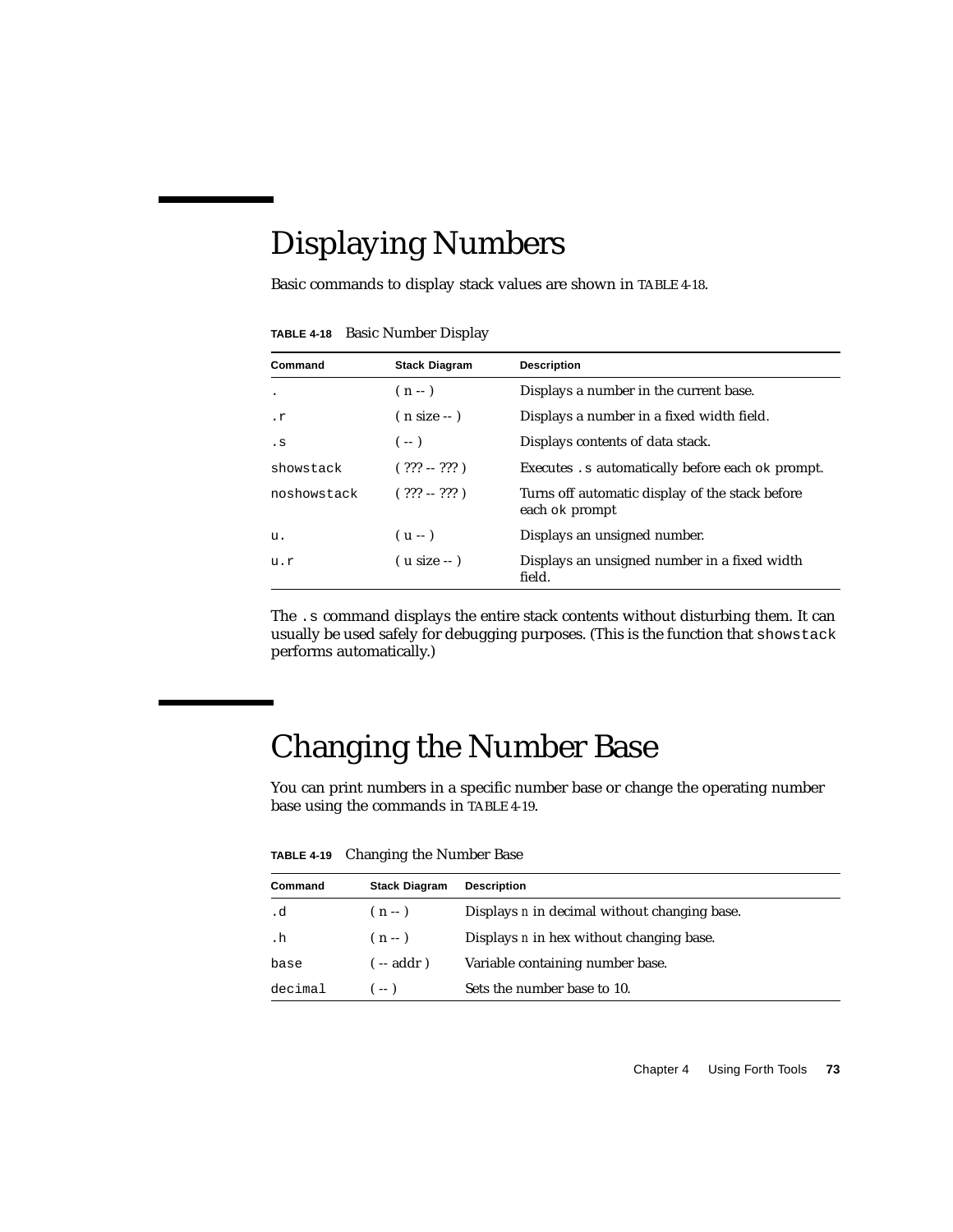**TABLE 4-19** Changing the Number Base *(Continued)*

| Command                    | <b>Stack Diagram</b> | <b>Description</b>                                  |
|----------------------------|----------------------|-----------------------------------------------------|
| $d$ # <i>number</i> $(-n)$ |                      | Interprets number in decimal; base is unchanged.    |
| hex                        | $(--1)$              | Set the number base to 16.                          |
| $h# number$ $(-n)$         |                      | Interprets <i>number</i> in hex; base is unchanged. |

The  $d\#$  and  $h\#$  commands are useful when you want to input a number in a specific base without explicitly changing the current base. For example:

```
ok decimal (Changes base to decimal)
ok 4 h# ff 17 2
4 255 17 2 ok
```
The .d and .h commands act like "." but display the value in decimal or hexadecimal, respectively, regardless of the current base setting. For example:

```
ok hex
ok ff . ff .d
ff 255
```
### Controlling Text Input and Output

This section describes text and character input and output commands.

TABLE 4-20 lists commands to control text input.

**TABLE 4-20** Controlling Text Input

| Command      | <b>Stack Diagram</b> | <b>Description</b>                                             |
|--------------|----------------------|----------------------------------------------------------------|
| $ccc$ )      | $(--1)$              | Creates a comment. Conventionally used for<br>stack diagrams.  |
| rest-of-line | $(-)$                | Treats the rest of the line as a comment.                      |
| ascii ccc    | $(-char)$            | Gets numerical value of first ASCII character<br>of next word. |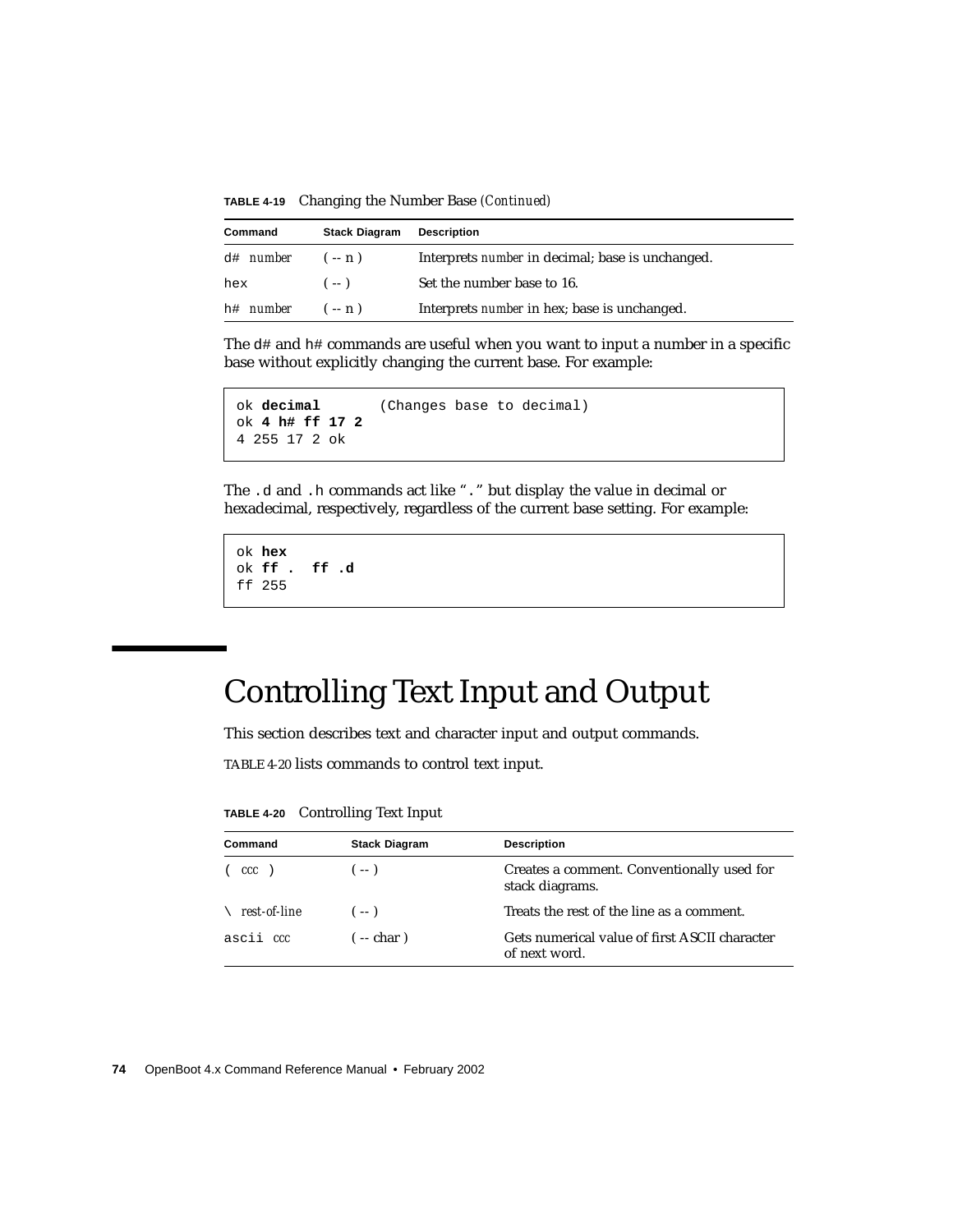| Command    | <b>Stack Diagram</b>         | <b>Description</b>                                                                                                                                                         |
|------------|------------------------------|----------------------------------------------------------------------------------------------------------------------------------------------------------------------------|
| accept     | $($ addr len $1 -$ len $2$ ) | Gets a line of edited input from the console<br>input device; stores at <i>addr</i> . <i>len1</i> is the<br>maximum allowed length. len2 is the actual<br>length received. |
| expect     | $($ addr len $-$ )           | Gets and displays a line of input from the<br>console; stores at <i>addr.</i> (Recommend using<br>accept instead.)                                                         |
| key        | $(-\text{char})$             | Read a character from the console input<br>device.                                                                                                                         |
| key?       | $(-$ flag)                   | True if a key has been typed on the console<br>input device.                                                                                                               |
| parse      | $( char - str len)$          | Parses text from the input buffer delimited<br>by <i>char</i> .                                                                                                            |
| parse-word | $(-str len)$                 | Skips leading spaces and parses text from the<br>input buffer delimited by white space.                                                                                    |
| word       | $( char - pstr)$             | Collects a string delimited by <i>char</i> from the<br>input buffer and places it as a packed string<br>in memory at <i>pstr.</i> (Recommend using parse<br>instead.)      |

**TABLE 4-20** Controlling Text Input *(Continued)*

Comments are used with Forth source code (generally in a text file) to describe the function of the code. The ( (open parenthesis) is the Forth word that begins a comment. Any character up to the closing parenthesis ) is ignored by the Forth interpreter. Stack diagrams are one example of comments using (.

**Note –** Remember to follow the ( with a space, so that it is recognized as a Forth word.

 $\setminus$  (backslash) indicates a comment terminated by the end of the line of text.

key waits for a key to be pressed, then returns the ASCII value of that key on the stack.

ascii, used in the form ascii *x*, returns on the stack the numerical code of the character *x*.

key? looks at the keyboard to see whether the user has recently typed any key. It returns a flag on the stack: true if a key has been pressed and false otherwise. See ["Conditional Flags" on page 82](#page-97-0) for a discussion on the use of flags.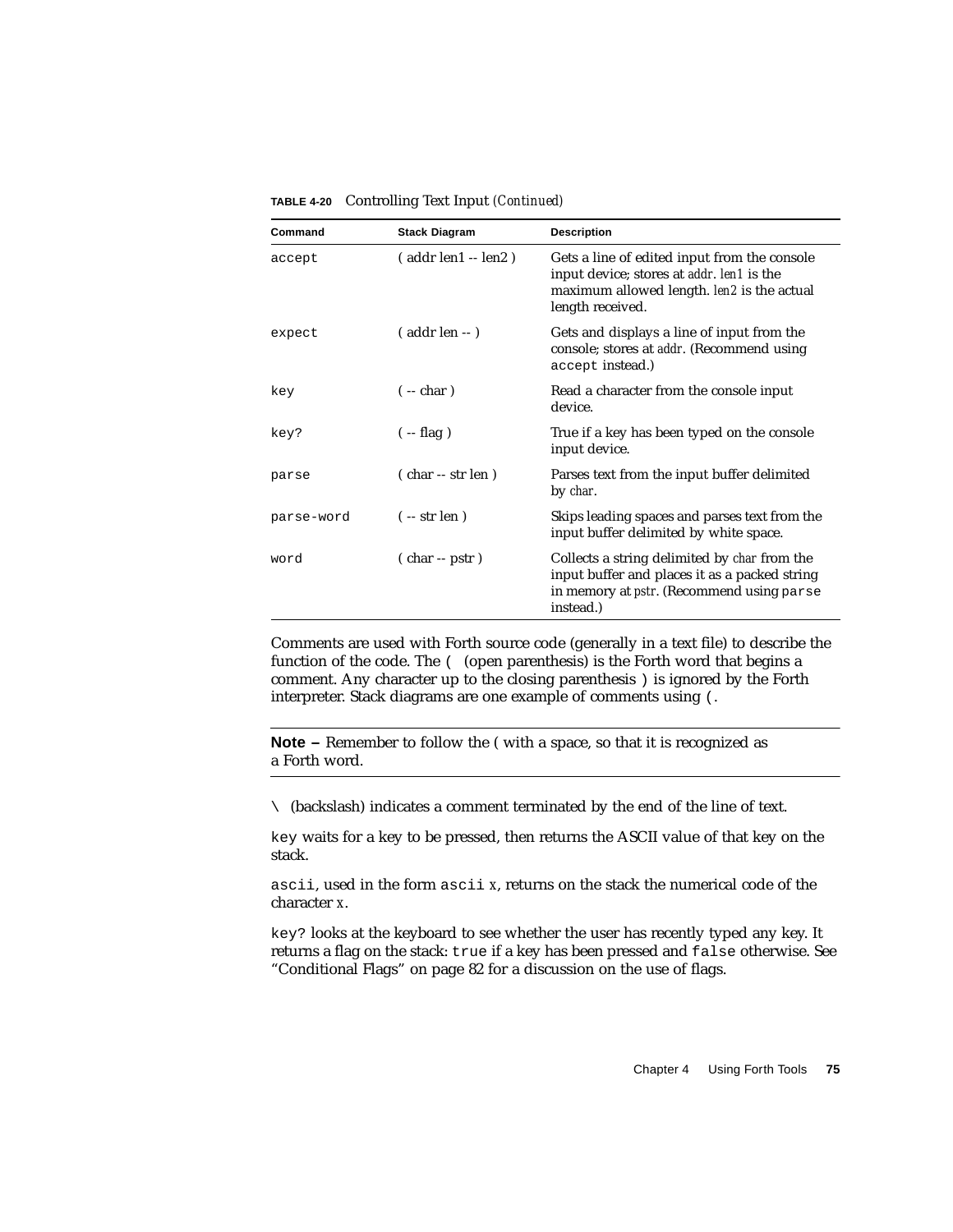TABLE 4-21 lists general-purpose text display commands.

| Command                                      | <b>Stack Diagram</b> | <b>Description</b>                                                                                                                                                   |
|----------------------------------------------|----------------------|----------------------------------------------------------------------------------------------------------------------------------------------------------------------|
| $C^{\prime\prime}$ $cc^{\prime\prime}$ $(-)$ |                      | Compiles a string for later display.                                                                                                                                 |
| $(cr - (-))$                                 |                      | Moves the output cursor back to the beginning of the current<br>line.                                                                                                |
| cr                                           | $(-)$                | Terminates a line on the display and goes to the next line.                                                                                                          |
| emit                                         | $(char -)$           | Displays the character.                                                                                                                                              |
| $exist?$ $(-flag)$                           |                      | Enables the scrolling control prompt: More<br>$[space>,  -]$ $[$ < space > $,   -]$ $[$<br>The return flag is true if the user wants the output to be<br>terminated. |
| space                                        | $(-)$                | Displays a space character.                                                                                                                                          |
|                                              | spaces $(+n-)$       | Displays $+n$ spaces.                                                                                                                                                |
| type                                         | $($ addr +n -- $)$   | Displays the $+n$ characters beginning at addr.                                                                                                                      |

**TABLE 4-21** Displaying Text Output

cr sends a carriage-return or linefeed sequence to the console output device. For example:

ok **3 . 44 . cr 5 .** 3 44 5 ok

emit displays the letter whose ASCII value is on the stack.

```
ok ascii a
61 ok 42
61 42 ok emit emit
Ba
ok
```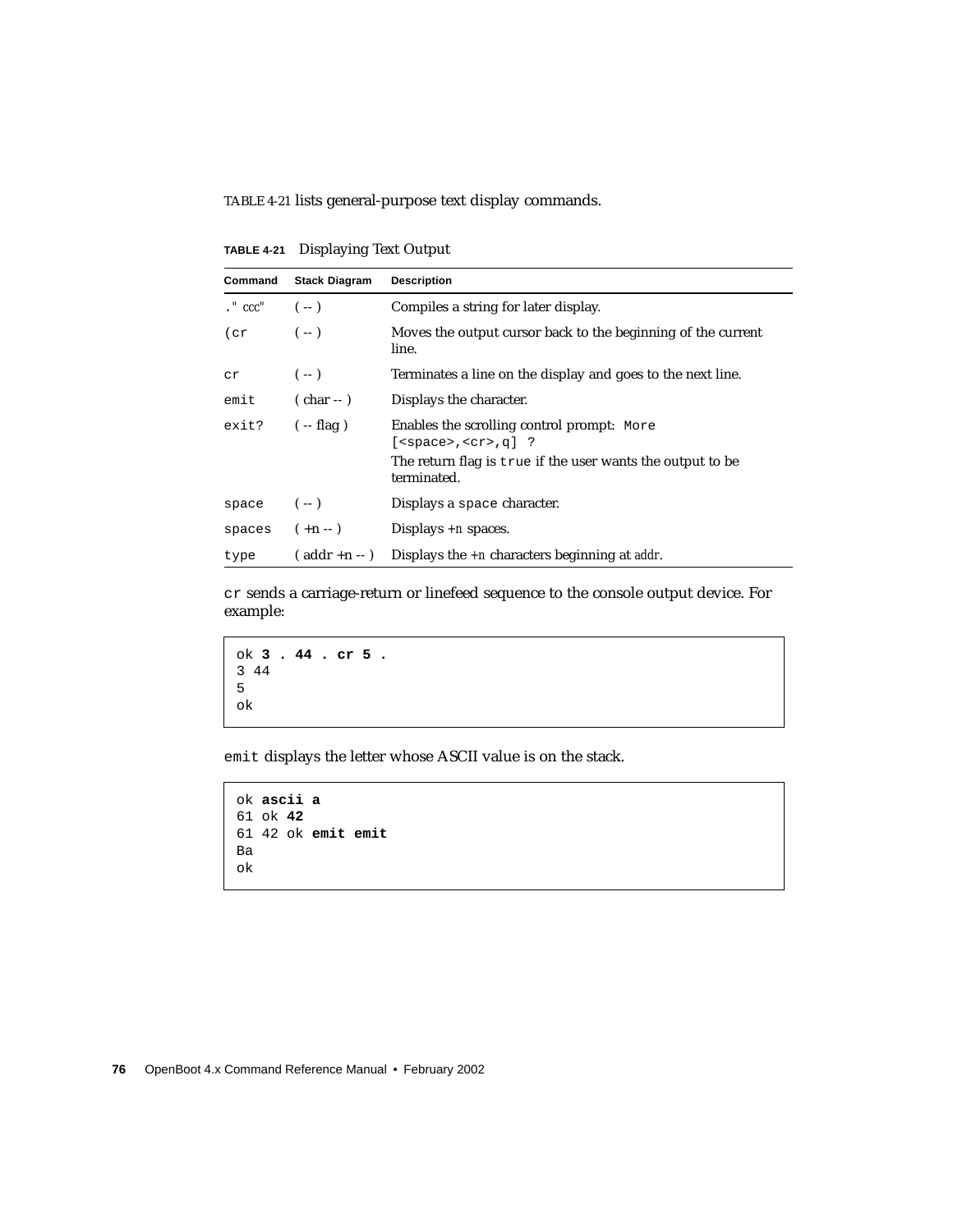#### TABLE 4-22 shows commands used to manipulate text strings.

| Command            | <b>Stack Diagram</b>                     | <b>Description</b>                                                                                         |
|--------------------|------------------------------------------|------------------------------------------------------------------------------------------------------------|
| $\pmb{\mathsf{H}}$ | ( addr len -- )                          | Compiles an array of bytes from addr of<br>length len, at the top of the dictionary as<br>a packed string. |
| $"$ $ccc"$         | $( -- addr len )$                        | Collects an input stream string, either<br>interpreted or compiled.                                        |
| $\cdot$ " $ccc$ "  |                                          | Displays the string ccc.                                                                                   |
| . (ccc)            | $(-)$                                    | Displays the string ccc immediately.                                                                       |
| -trailing          | $($ addr +n1 -- addr +n2)                | Removes trailing spaces.                                                                                   |
| bl                 | $(-char)$                                | ASCII code for the space character;<br>decimal 32.                                                         |
| count              | $(pstr - addr + n)$                      | Unpacks a packed string.                                                                                   |
| $_{1cc}$           | (char -- lowercase-char)                 | Converts a character to lowercase.                                                                         |
| left-parse-string  | (addr len char -- addrR lenR addrL lenL) | Splits a string at <i>char</i> (which is<br>discarded).                                                    |
| pack               | (addr len pstr -- pstr )                 | Stores the string addr, len as a packed<br>string at <i>pstr.</i>                                          |
| upc                | (char -- uppercase-char )                | Converts a character to uppercase.                                                                         |

**TABLE 4-22** Manipulating Text Strings

Some string commands specify an address (the location in memory where the characters reside) and a length (the number of characters in the string). Other commands use a packed string or pstr, which is a location in memory containing a byte for the length, immediately followed by the characters. The stack diagram for the command indicates which form is used. For example, count converts a packed string to an address-length string.

The command ." is used in the form: ." *string*". It outputs text immediately when it is encountered by the interpreter. A " (double quotation mark) marks the end of the text string. For example:

```
ok : testing 34 . ." This is a test" 55 . ;
ok
ok testing
34 This is a test55
ok
```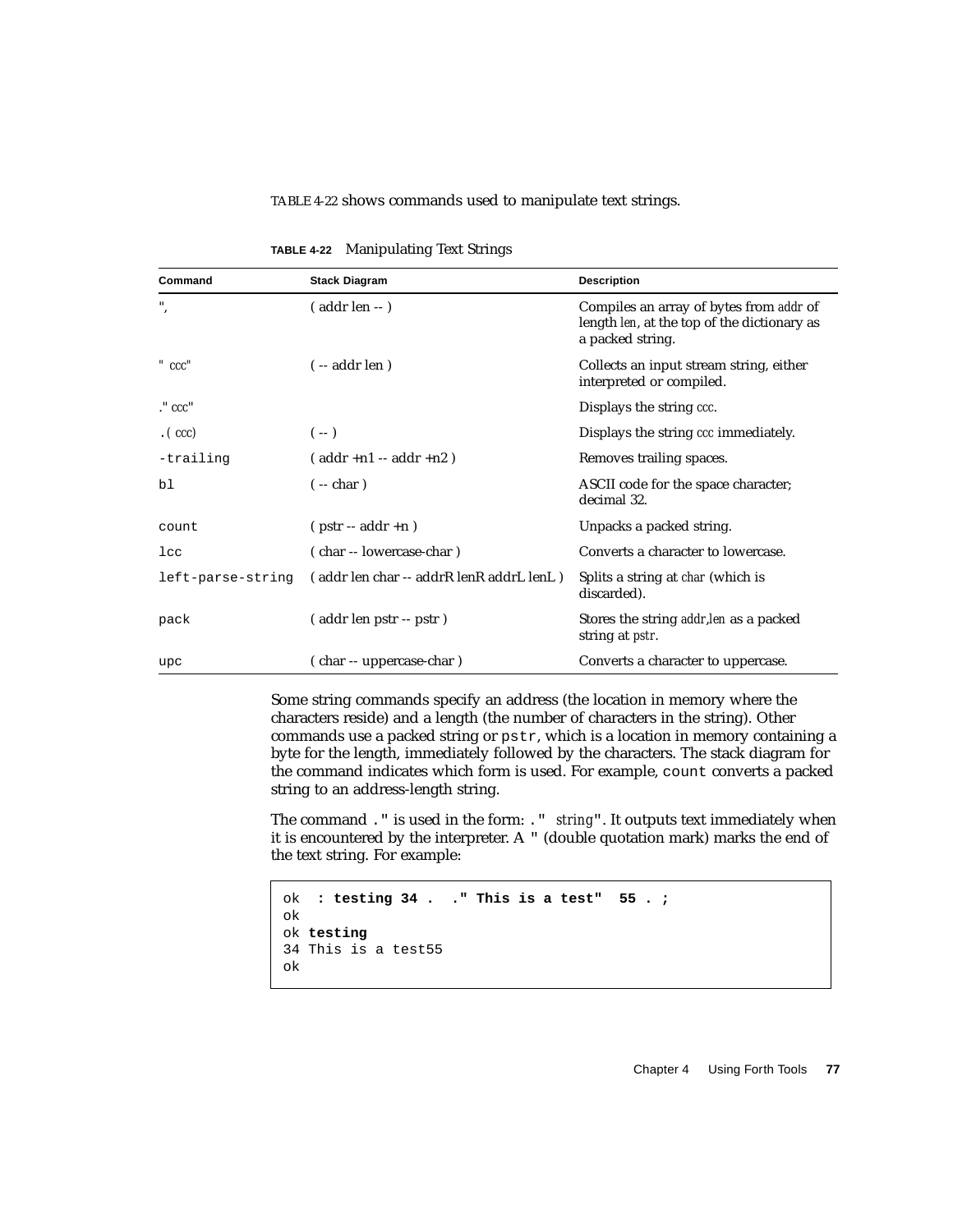When " is used outside a colon definition, only two interpreted strings of up to 80 characters each can be assembled concurrently. This limitation does not apply in colon definitions.

## Redirecting Input and Output

Normally, OpenBoot uses a keyboard for command input, and a frame buffer with a connected display screen for display output. (Server systems may use an ASCII terminal connected to a serial port. For more information on how to connect a terminal to your system, see your system's installation manual.) You can redirect the input, the output, or both, to a serial port. This may be useful, for example, when debugging a frame buffer.

TABLE 4-23 lists commands you can use to redirect input and output.

| Command | <b>Stack Diagram</b> | <b>Description</b>                                                                         |
|---------|----------------------|--------------------------------------------------------------------------------------------|
| input   | ( device -- )        | Selects device, for example ttya, keyboard, or<br>device-specifier, for subsequent input.  |
| iο      | ( device -- )        | Selects device for subsequent input and output.                                            |
| output  | ( device -- )        | Selects device, for example ttya, keyboard, or<br>device-specifier, for subsequent output. |

**TABLE 4-23** I/O Redirection Commands

The commands input and output temporarily change the current devices for input and output. The change takes place as soon as you enter a command; you do not have to reset your system. A system reset or power cycle causes the input and output devices to revert to the default settings specified in the NVRAM configuration variables input-device and output-device. These variables can be modified, if needed (see Chapter 3).

input must be preceded by one of the following: keyboard, ttya, ttyb, or *device-specifier* text string. For example, if input is currently accepted from the keyboard, and you want to make a change so that input is accepted from a terminal connected to the serial port ttya, type:

```
ok ttya input
ok
```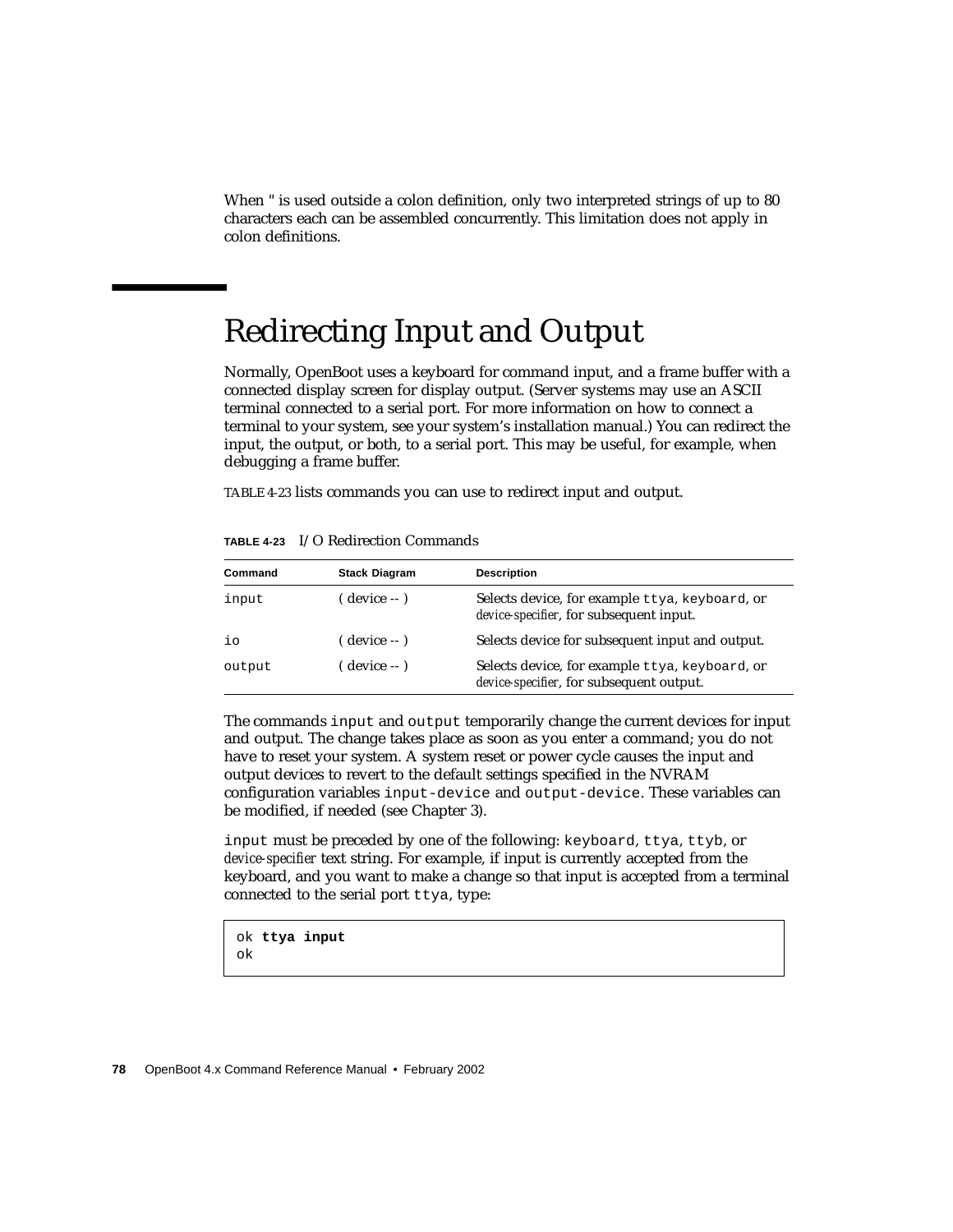At this point, the keyboard becomes nonfunctional (except perhaps for Stop-A), but any text entered from the terminal connected to ttya is processed as input. All commands are executed as usual.

To resume using the keyboard as the input device, *use the terminal keyboard* to type:

```
ok keyboard input
ok
```
Similarly, output must be preceded by one of the following: screen, ttya, or ttyb or *device-specifier*. For example, if you want to send output to a serial port instead of the normal display screen, type:

ok **ttya output** ok

The screen does *not* show the answering ok prompt, but the terminal connected to the serial port shows the ok prompt and all further output as well.

io is used in the same way, except that it changes both the input and output to the specified place. For example:

ok **ttya io** ok

Generally, the argument to input, output, and io is a *device-specifier*, which can be either a device path name or a device alias. *The device must be specified as a Forth string, using double quotation marks* ("), as shown in the two examples below:

ok **" /sbus/cgsix" output**

or:

ok **screen output**

In the preceding examples, keyboard, screen, ttya, and ttyb are predefined Forth words that put their corresponding device alias string on the stack.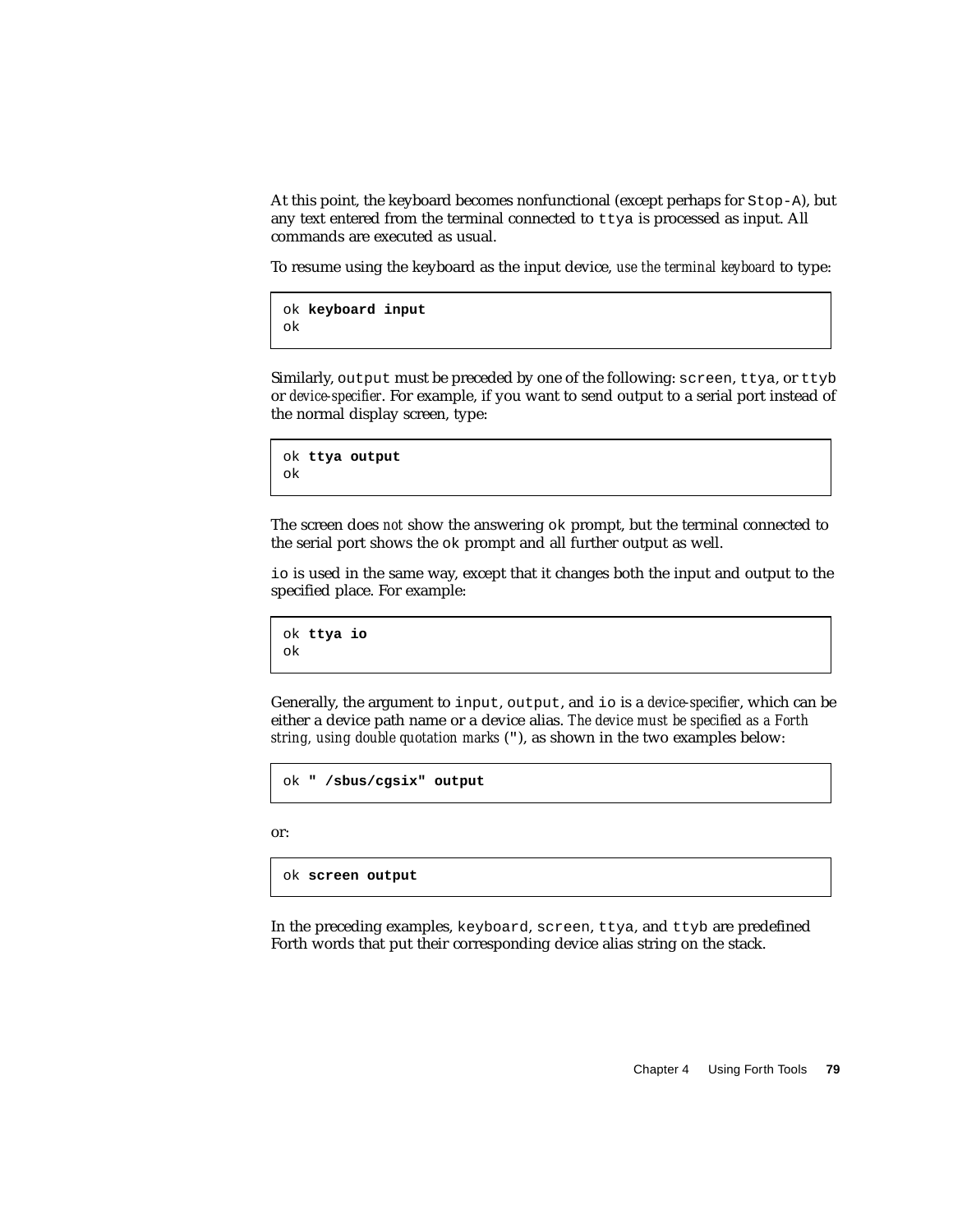# Command-Line Editor

OpenBoot implements a command line editor (similar to EMACS, a common text editor), some optional extensions and an optional history mechanism for the user interface. You use these tools to re-execute previous commands without retyping them, to edit the current command line to fix typing errors, or to recall and change previous commands.

TABLE 4-24 lists line-editing commands available at the ok prompt.

| Keystroke        | <b>Description</b>                                                                                                                |
|------------------|-----------------------------------------------------------------------------------------------------------------------------------|
| Return (Enter)   | Finishes editing of the line and submits the entire visible line to the<br>interpreter regardless of the current cursor position. |
| Control-B        | Moves backward one character.                                                                                                     |
| Escape B         | Moves backward one word.                                                                                                          |
| Control-F        | Moves forward one character.                                                                                                      |
| Escape F         | Moves forward one word.                                                                                                           |
| Control-A        | Moves backward to beginning of line.                                                                                              |
| Control-E        | Moves forward to end of line.                                                                                                     |
| <b>Delete</b>    | Erases previous character.                                                                                                        |
| <b>Backspace</b> | Erases previous character.                                                                                                        |
| Control-H        | Erases previous character.                                                                                                        |
| Escape H         | Erases from beginning of word to just before the cursor, storing erased<br>characters in a save buffer.                           |
| Control-W        | Erases from beginning of word to just before the cursor, storing erased<br>characters in a save buffer.                           |
| Control-D        | Erases next character.                                                                                                            |
| Escape D         | Erases from cursor to end of the word, storing erased characters in a<br>save buffer.                                             |
| Control-K        | Erases from cursor to end of line, storing erased characters in a save<br>buffer.                                                 |
| Control-U        | Erases entire line, storing erased characters in a save buffer.                                                                   |

**TABLE 4-24** Command-Line Editor Keystroke Commands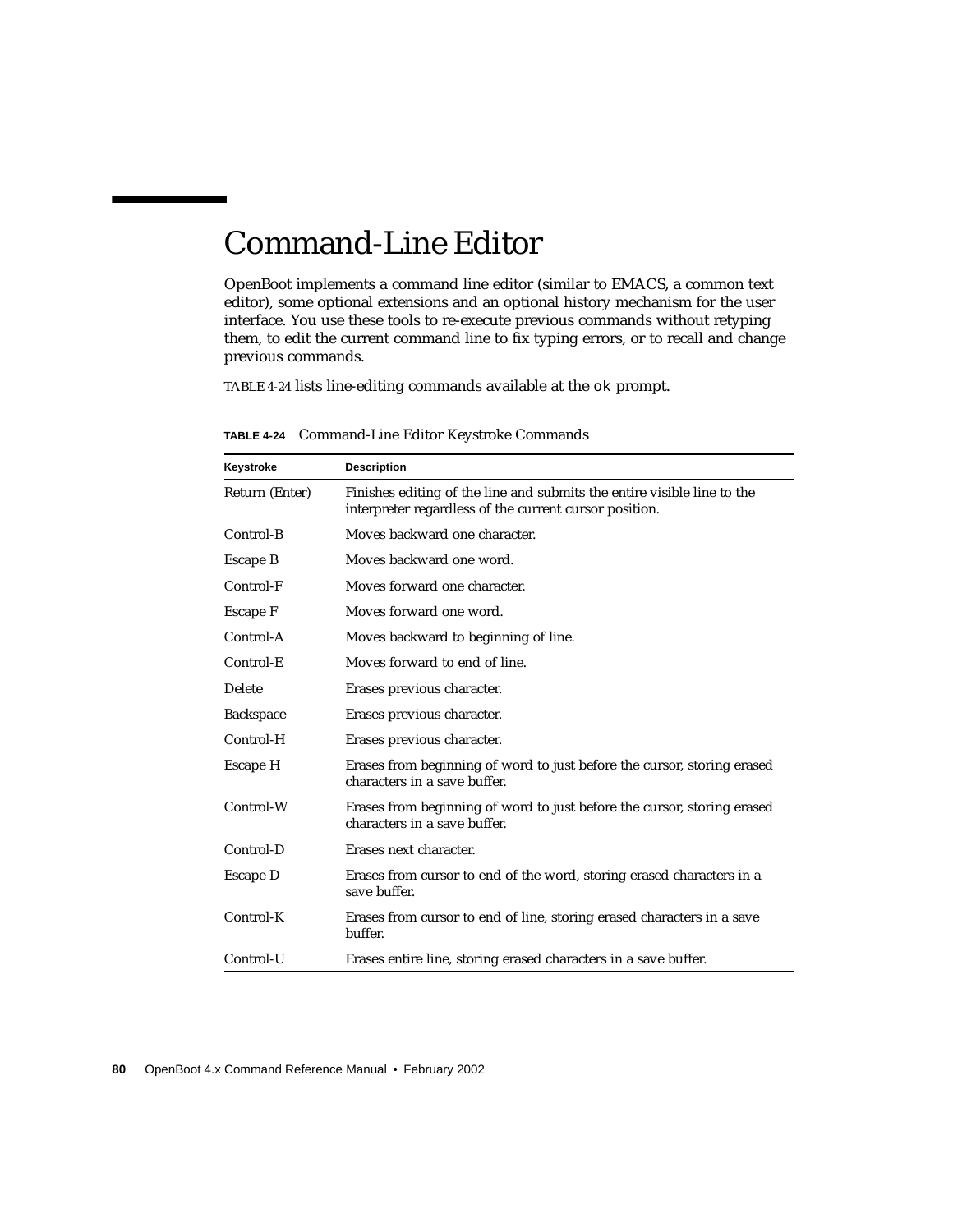| Keystroke | <b>Description</b>                                               |
|-----------|------------------------------------------------------------------|
| Control-R | Retypes the line.                                                |
| Control-Q | Quotes next character (allows you to insert control characters). |
| Control-Y | Inserts the contents of the save buffer before the cursor.       |

**TABLE 4-24** Command-Line Editor Keystroke Commands *(Continued)*

The command-line history extension saves previously-typed commands in an EMACS-like command history ring that contains at least 8 entries. Commands may be recalled by moving either forward or backward around the ring. Once recalled, a command may be edited and/or resubmitted (by typing the Return key). The command-line history extension keys are:

**TABLE 4-25** Command-Line History Keystroke Commands

| Keystroke | <b>Description</b>                                                        |
|-----------|---------------------------------------------------------------------------|
| Control-P | Selects and displays the previous command in the command history<br>ring. |
| Control-N | Selects and displays the next command in the command history ring.        |
| Control-L | Displays the entire command history ring.                                 |

The command completion extension enables the system to complete long Forth word names by searching the dictionary for one or more matches based on the alreadytyped portion of a word. When you type a portion of a word followed by the command completion keystroke, Control-Space, the system behaves as follows:

- If the system finds exactly one matching word, the remainder of the word is automatically displayed.
- If the system finds several possible matches, the system displays all of the characters that are common to all of the possibilities.
- If the system cannot find a match for the already-typed characters, the system deletes characters from the right until there is at least one match for the remaining characters.
- The system beeps if it cannot determine an unambiguous match.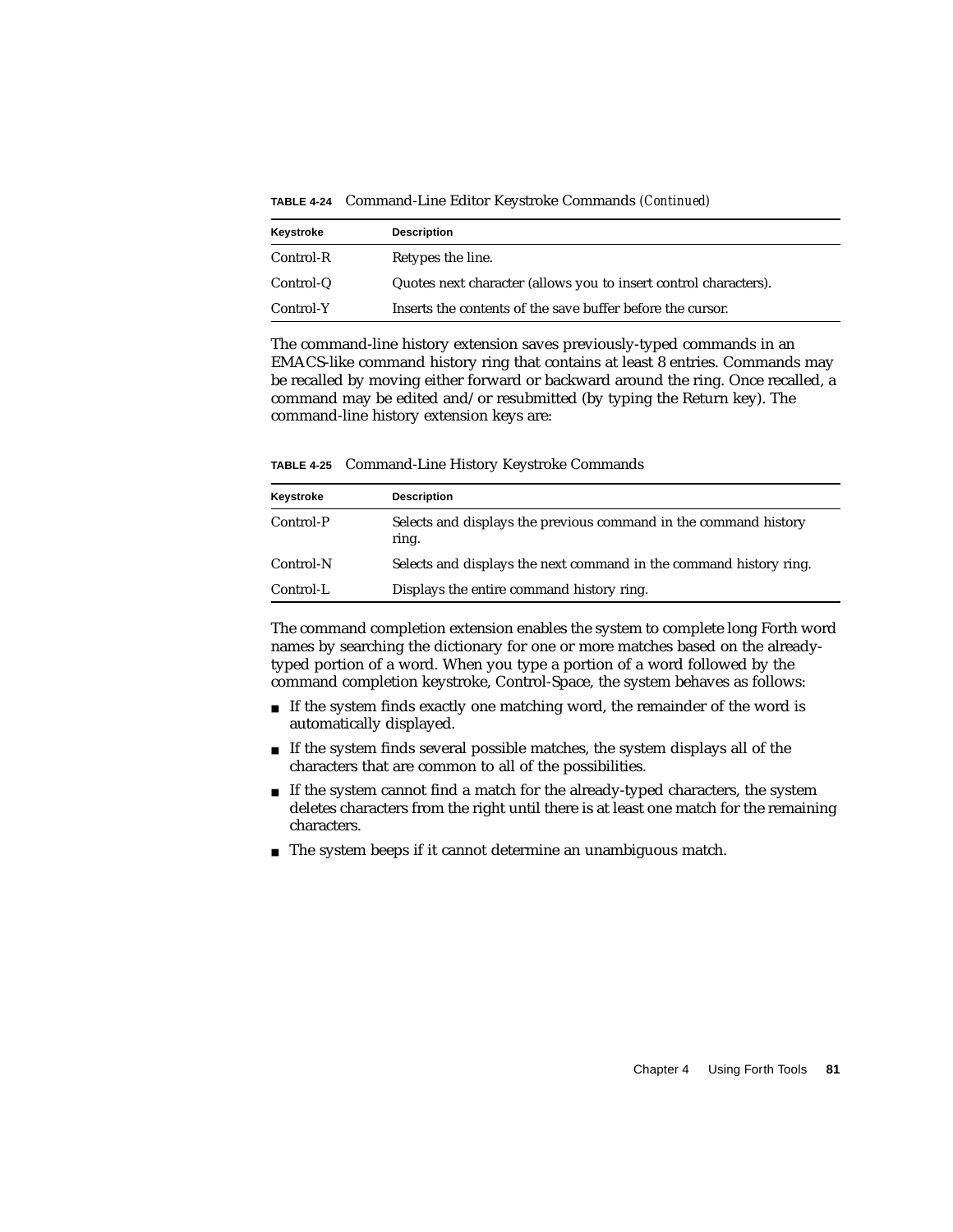The command completion extension keys are:

| Keystroke     | <b>Description</b>                                  |
|---------------|-----------------------------------------------------|
| Control-Space | Completes the name of the current word.             |
| Control-?     | Displays all possible matches for the current word. |
| $Control-$    | Displays all possible matches for the current word. |

**TABLE 4-26** Command Completion Keystroke Commands

## <span id="page-97-0"></span>Conditional Flags

Forth conditionals use flags to indicate true/false values. A flag can be generated in several ways, based on testing criteria. The flag can then be displayed from the stack with the word ".", or it can be used as input to a conditional control command. Control commands can cause one behavior if a flag is true and another behavior if the flag is false. Thus, execution can be altered based on the result of a test.

A 0 value indicates that the flag value is false. A -1 or any other nonzero number indicates that the flag value is true.

TABLE 4-27 lists commands that perform relational tests, and leave a true or false flag result on the stack.

| Command        | <b>Stack Diagram</b> | <b>Description</b>                            |
|----------------|----------------------|-----------------------------------------------|
| $\overline{a}$ | $(n1 n2 - flag)$     | True if $n1 < n2$ .                           |
| $\leq$ =       | $(n1 n2 - flag)$     | True if $n1 \leq n2$ .                        |
| $\lt$          | $(n1 n2 - flag)$     | True if <i>n1</i> is not equal to <i>n2</i> . |
| $\equiv$       | $(n1 n2 - flag)$     | True if $n1 = n2$ .                           |
| $\geq$         | $(n1 n2 - flag)$     | True if $n1 > n2$ .                           |
| $> =$          | $(n1 n2 - flag)$     | True if $n1 \geq n2$ .                        |
| 0<             | $(n - flag)$         | True if $n < 0$ .                             |
| $0 < =$        | $(n - flag)$         | True if $n \leq 0$ .                          |
| $0 < \gt$      | $(n - flag)$         | True if $n \ll 0$ .                           |
| $0 =$          | $(n - flag)$         | True if $n = 0$ (also inverts any flag).      |

**TABLE 4-27** Comparison Commands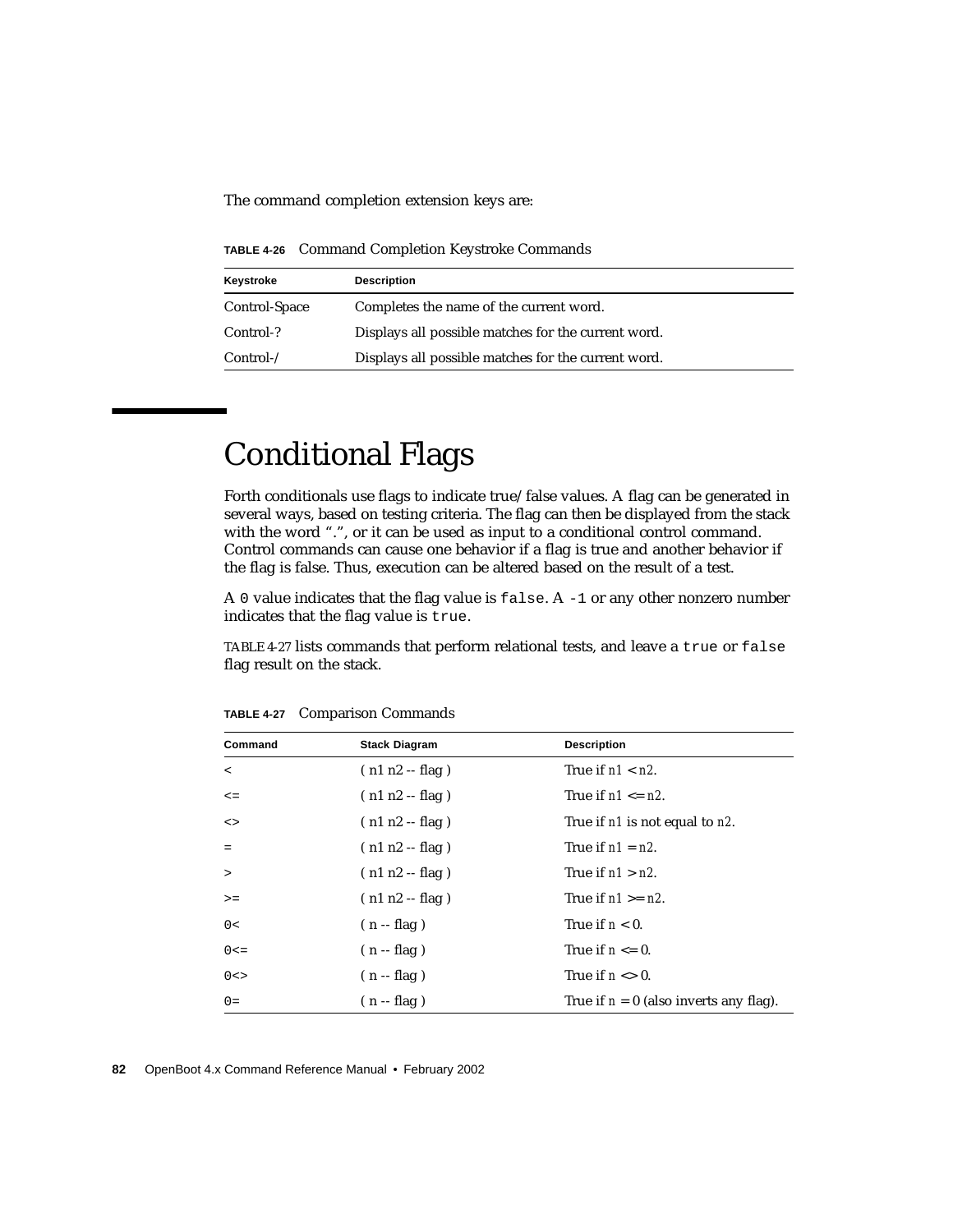| Command | <b>Stack Diagram</b>                   | <b>Description</b>               |
|---------|----------------------------------------|----------------------------------|
| 0>      | $(n - flag)$                           | True if $n > 0$ .                |
| $0 > =$ | $(n - flag)$                           | True if $n \geq 0$ .             |
| between | $(n \text{ min } \max - \text{ flag})$ | True if $min \le n \le max$ .    |
| false   | $(-0)$                                 | The value FALSE, which is 0.     |
| true    | $(--1)$                                | The value TRUE, which is -1.     |
| u<      | $(ulu2 - flag)$                        | True if $u1 < u2$ , unsigned.    |
| $u < =$ | $($ u1 u2 -- flag)                     | True if $u1 \leq u2$ , unsigned. |
| u>      | $($ u1 u2 $-$ flag)                    | True if $u1 > u2$ , unsigned.    |
| $u>=$   | $($ u1 u2 -- flag)                     | True if $u1 \geq u2$ , unsigned. |
| within  | $(n \text{ min } \max - \text{ flag})$ | True if $min \le n \le max$ .    |

**TABLE 4-27** Comparison Commands *(Continued)*

 $>$  takes two numbers from the stack, and returns true  $(-1)$  on the stack if the first number was greater than the second number, or returns false (0) otherwise. An example follows:

```
ok 3 6 > .
0 (3 is not greater than 6)
ok
```
 $0=$  takes one item from the stack, and returns  $true$  if that item was 0 or returns false otherwise. This word inverts any flag to its opposite value.

# Control Commands

The following sections describe words used in a Forth program to control the flow of execution.

#### The if-else-then Structure

The commands if, else, and then provide a simple control structure.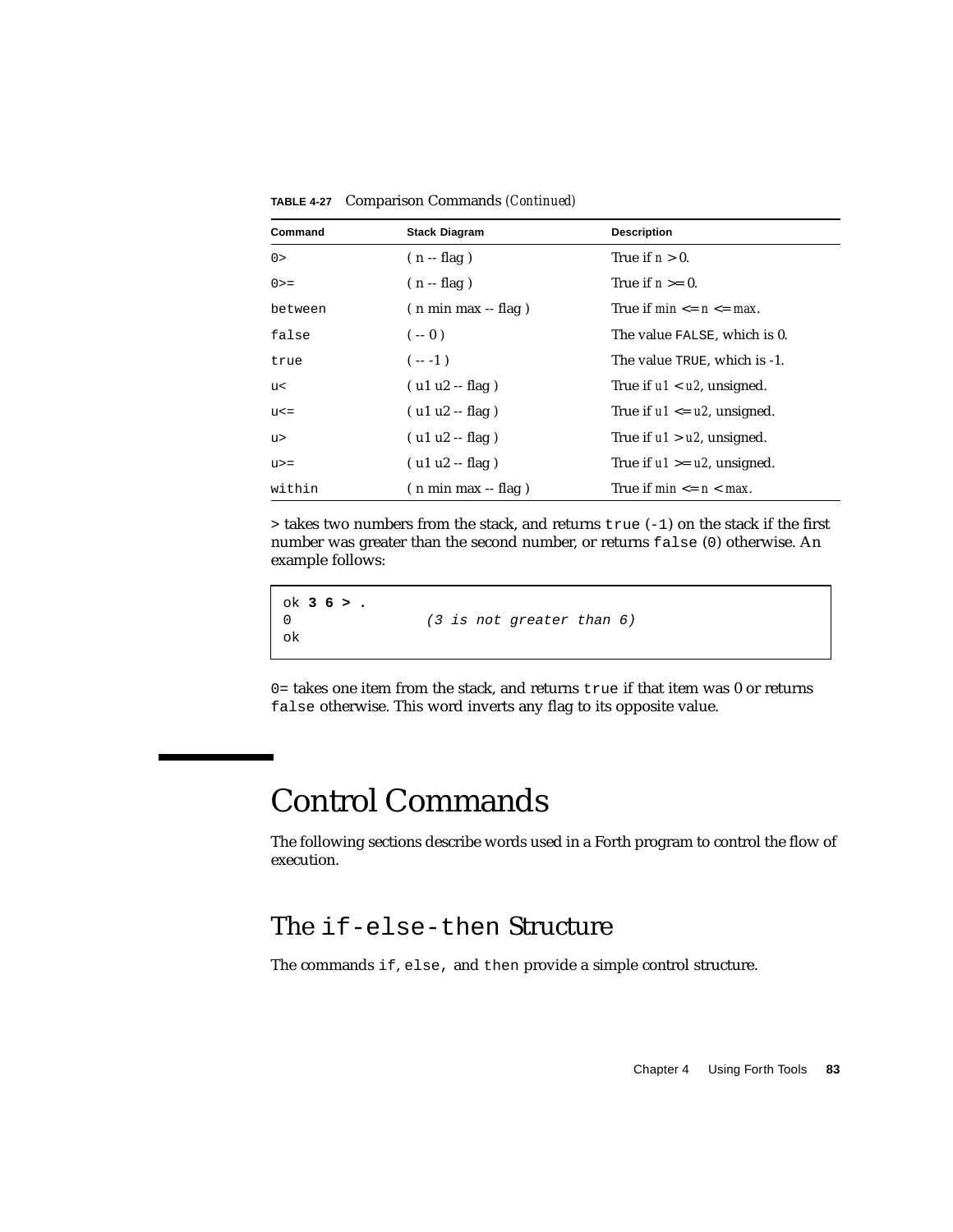The commands listed in TABLE 4-28 control the flow of conditional execution.

| Command | <b>Stack Diagram</b> | <b>Description</b>                              |
|---------|----------------------|-------------------------------------------------|
| i f     | (flag $-$ )          | Executes the following code when flag is true.  |
| else    | $(-)$                | Executes the following code when flag is false. |
| then    | $(- - )$             | Terminates ifelsethen.                          |

**TABLE 4-28** if…else…then Commands

The format for using these commands is:

*flag* **if** (*do this if true*) **then** (*continue normally*)

#### or

*flag* **if** (*do this if true*) **else** (*do this if false*) **then** (*continue normally*)

The if command consumes a flag from the stack. If the flag is true (nonzero), the commands following the if are performed. Otherwise, the commands (if any) following the else are performed.

```
ok : testit ( n -- )
] 5 > if ." good enough "
] else ." too small "
] then
] ." Done. " ;
ok
ok 8 testit
good enough Done.
ok 2 testit
too small Done.
ok
```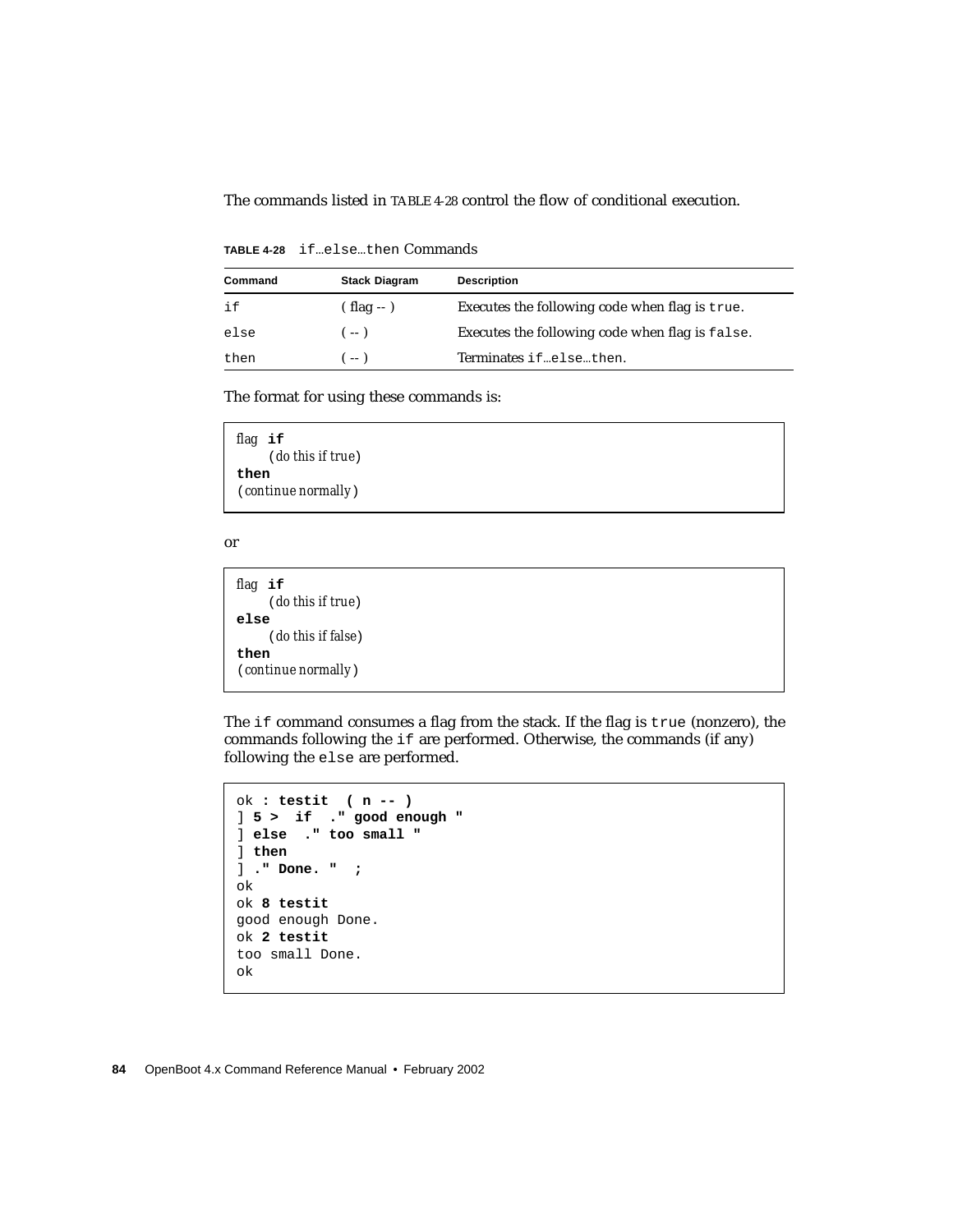**Note –** The 1 prompt reminds you that you are part way through creating a new colon definition. It reverts to ok after you finish the definition with a semicolon.

#### The case Statement

A high-level case command is provided for selecting alternatives with multiple possibilities. This command is easier to read than deeply-nested if…then commands.

TABLE 4-29 lists the conditional case commands.

**TABLE 4-29** case Statement Commands

| Command | <b>Stack Diagram</b>                                                  | <b>Description</b>                                  |
|---------|-----------------------------------------------------------------------|-----------------------------------------------------|
| case    | (selector -- selector)                                                | Begins a caseendcase<br>conditional.                |
| endcase | $(s^{elector} -)$                                                     | Terminates a<br>case endcase conditional.           |
| endof   | $(-)$                                                                 | Terminates an of sendof<br>clause in a caseendcase  |
| оf      | $\left($ selector test-value -- selector $\left( \frac{1}{2} \right)$ | Begins an of endof clause<br>in a case conditional. |

Here is a simple example of a case command:

```
ok : testit ( testvalue -- )
] case
] 0 of ." It was zero " endof
] 1 of ." It was one " endof
] ff of ." Correct " endof
] -2 of ." It was minus-two " endof
] ( default ) ." It was this value: " dup .
] endcase ." All done." ;
ok
ok 1 testit
It was one All done.
ok ff testit
Correct All done.
ok 4 testit
It was this value: 4 All done.
ok
```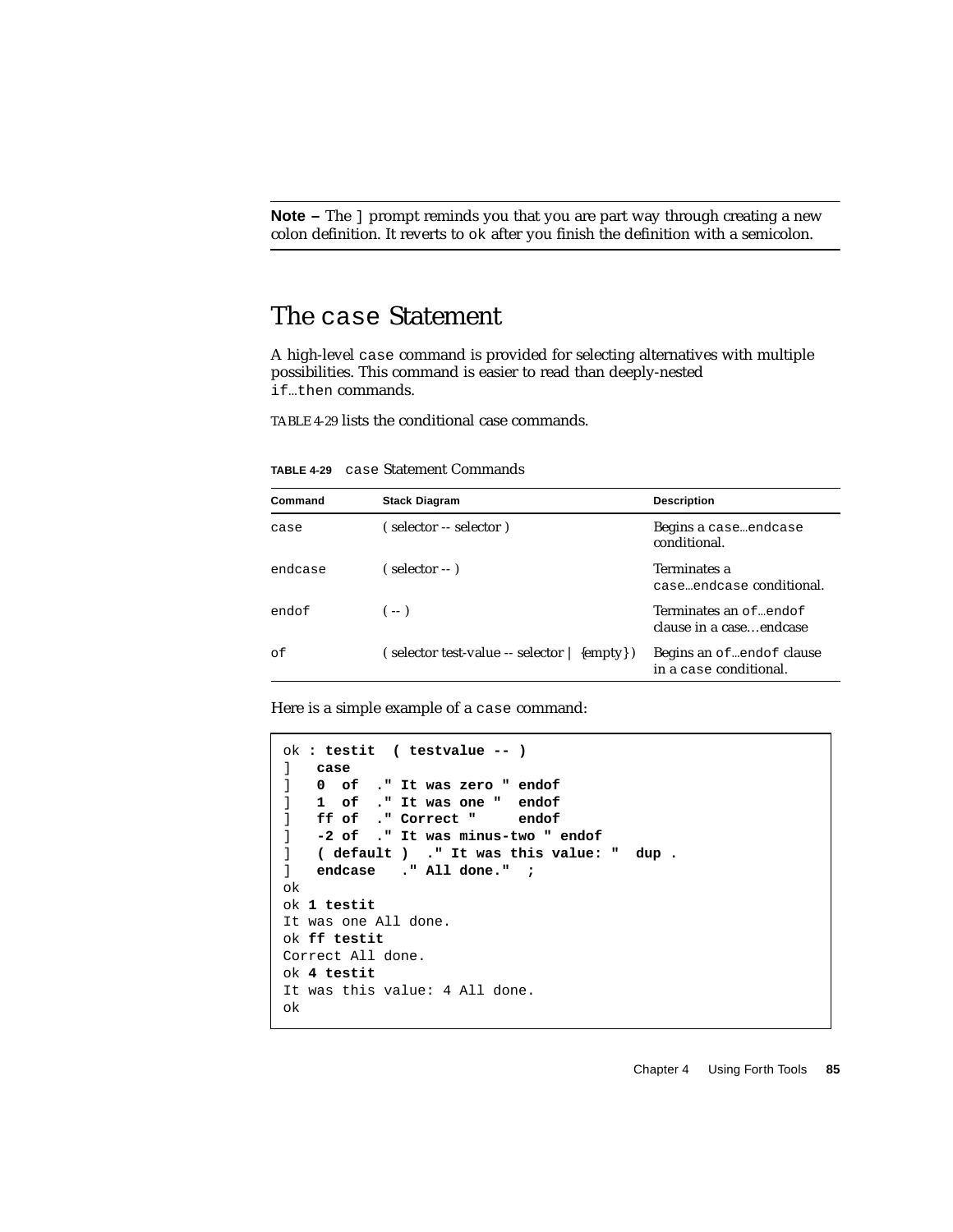**Note –** The (optional) default clause can use the test value which is still on the stack, but should *not* remove it (use the phrase "dup ." instead of "."). A successful of clause automatically removes the test value from the stack.

#### The begin Loop

A begin loop executes the same commands repeatedly until a certain condition is satisfied. Such a loop is also called a conditional loop.

TABLE 4-30 lists commands to control the execution of conditional loops.

| Command | Stack<br>Diagram | <b>Description</b>                                                           |
|---------|------------------|------------------------------------------------------------------------------|
| again   | $(- - )$         | Ends a begin  again infinite loop.                                           |
| begin   | $(- - )$         | Begins a beginwhilerepeat, beginuntil, or<br>begin  again loop.              |
| repeat  | $(- - )$         | Ends a beginwhilerepeat loop.                                                |
| until   | flag -- $)$      | Continues executing a beginuntil loop until flag is<br>true.                 |
| while   | (flag --)        | Continues executing a begin while  repeat loop while<br><i>flag</i> is true. |

**TABLE 4-30** begin (Conditional) Loop Commands

There are two general forms:

**begin** *any commands…flag* **until**

and

**begin** *any commands…flag* **while** *more commands* **repeat**

In both cases, the commands in the loop are executed repeatedly until the proper flag value causes the loop to be terminated. Then execution continues normally with the command following the closing command word (until or repeat).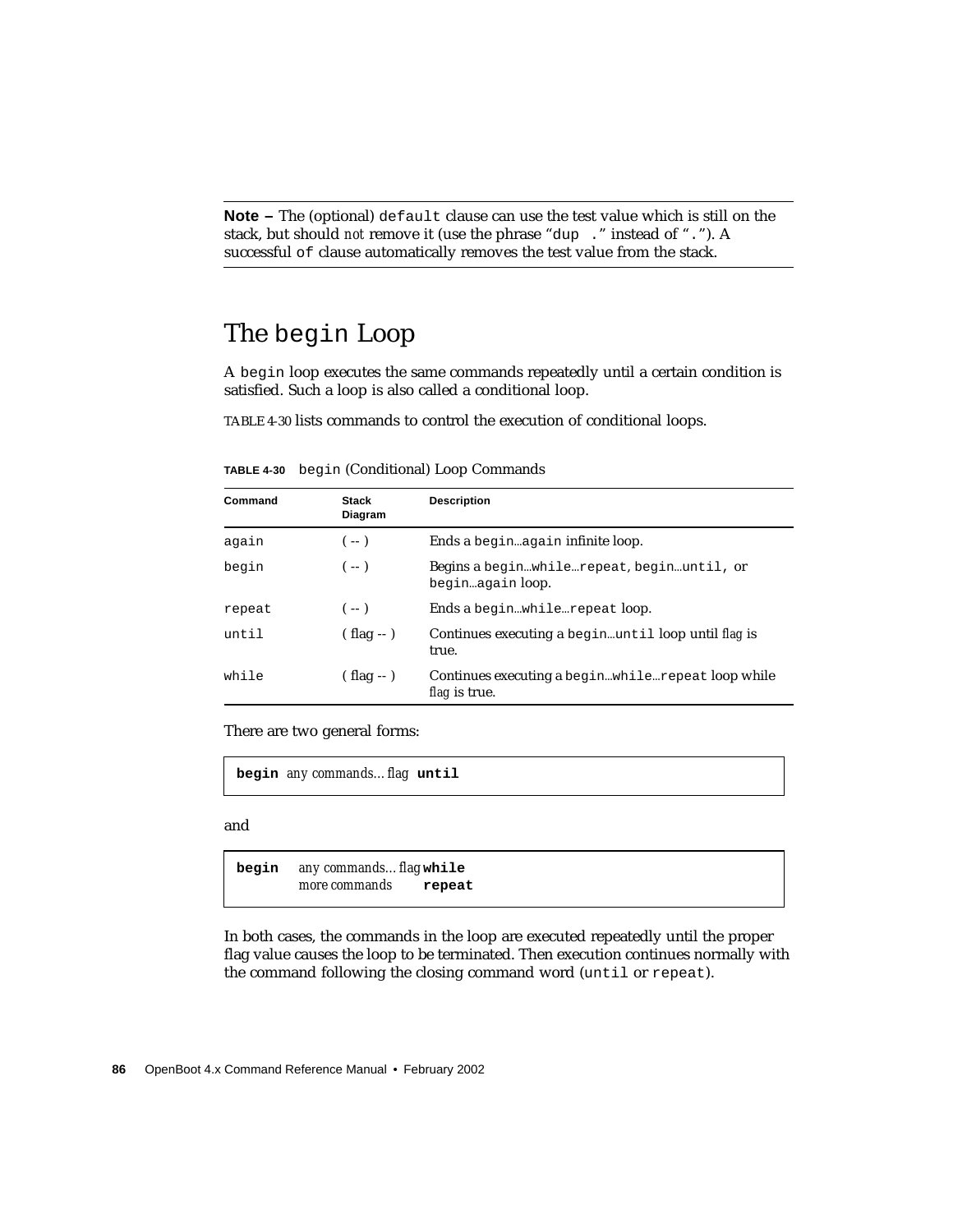In the begin…until case, until removes a flag from the top of the stack and inspects it. If the flag is false, execution continues just after the begin, and the loop repeats. If the flag is true, the loop is exited.

In the begin…while…repeat case, while removes a flag from the top of the stack and inspects it. If the flag is true, the loop continues by executing the commands just after the while. The repeat command automatically sends control back to begin to continue the loop. If the flag is false when while is encountered, the loop is exited immediately; control goes to the first command after the closing repeat.

An easy mnemonic for either of these loops is: If true, fall through.

A simple example follows.

```
ok begin 4000 c@ . key? until (repeat until any key is pressed)
43 43 43 43 43 43 43 43 43 43 43 43 43 43 43 43 43 43
ok
```
The loop starts by fetching a byte from location 4000 and displaying the value. Then, the key? command is called, which leaves a true on the stack if the user has pressed any key, and false otherwise. This flag is consumed by until and, if the value is false, then the loop continues. Once a key is pressed, the next call to key? returns true, and the loop terminates.

Unlike many versions of Forth, the user interface allows the interactive use of loops and conditionals — that is, without first creating a definition.

#### The do Loop

A do loop (also called a counted loop) is used when the number of iterations of the loop can be calculated in advance. A do loop normally exits just *before* the specified ending value is reached.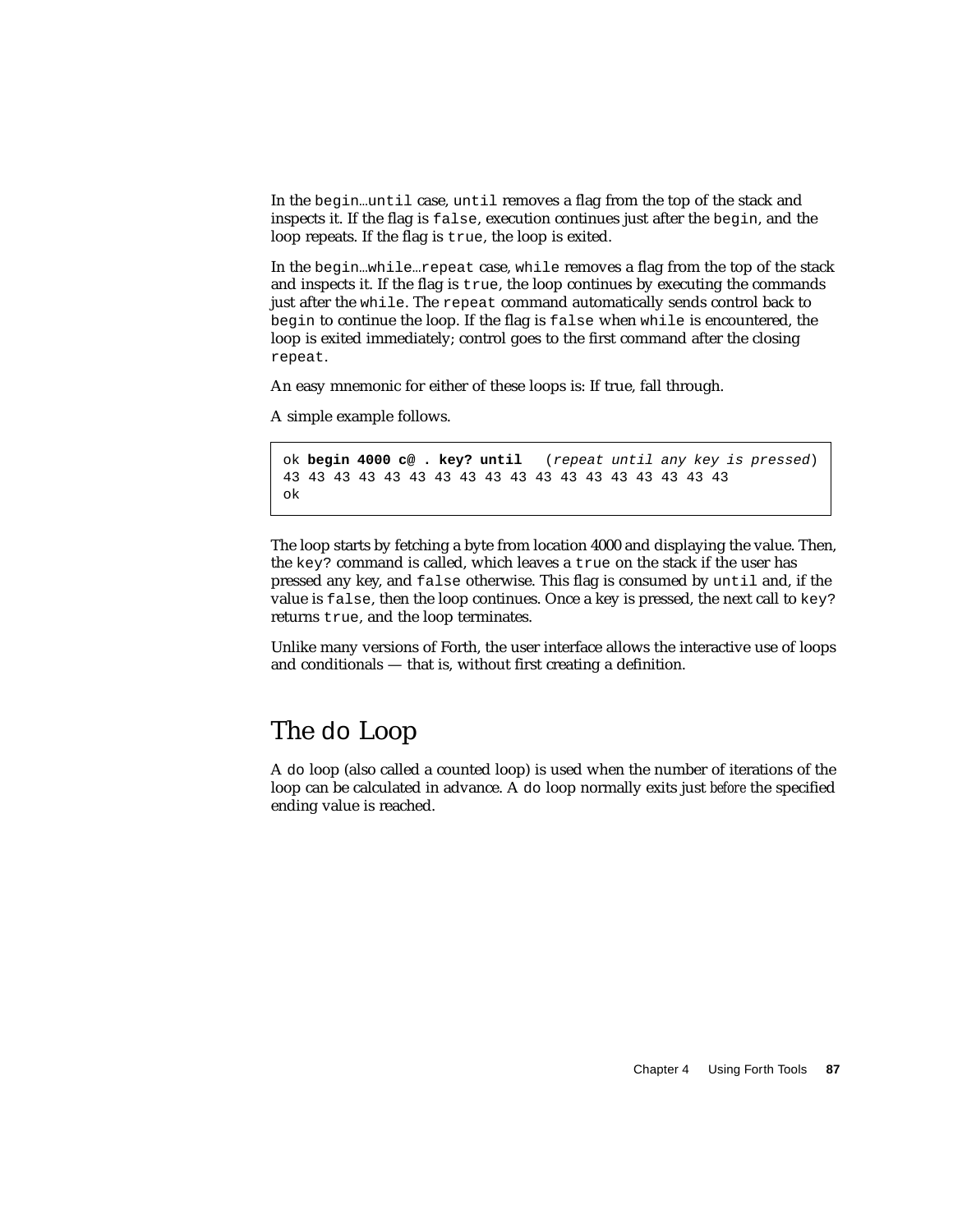TABLE 4-31 lists commands to control the execution of counted loops.

| Command  | <b>Stack Diagram</b> | <b>Description</b>                                                                                                                   |  |
|----------|----------------------|--------------------------------------------------------------------------------------------------------------------------------------|--|
| $+$ loop | $(n - )$             | Ends a do+loop construct; adds n to loop index and returns<br>to do (if $n < 0$ , index goes from <i>start</i> to end inclusive).    |  |
| ?do      | $($ end start $ )$   | Begins ?doloop to be executed 0 or more times. Index goes<br>from start to end-1 inclusive. If end = start, loop is not<br>executed. |  |
| ?leave   | (flag --)            | Exits from a doloop if flag is non-zero.                                                                                             |  |
| do       | $($ end start $ )$   | Begins a do100p. Index goes from <i>start</i> to end-1 inclusive.<br>Example: 10 0 do i . loop (prints $012$ de f).                  |  |
| $\pm$    | $(-n)$               | Leaves the loop index on the stack.                                                                                                  |  |
| ÷.       | $(-n)$               | Leaves the loop index of the next outer enclosing loop on the<br>stack.                                                              |  |
| leave    | $(-)$                | Exits from doloop.                                                                                                                   |  |
| loop     | $(-)$                | End of doloop.                                                                                                                       |  |

**TABLE 4-31** do (Counted) Loop Commands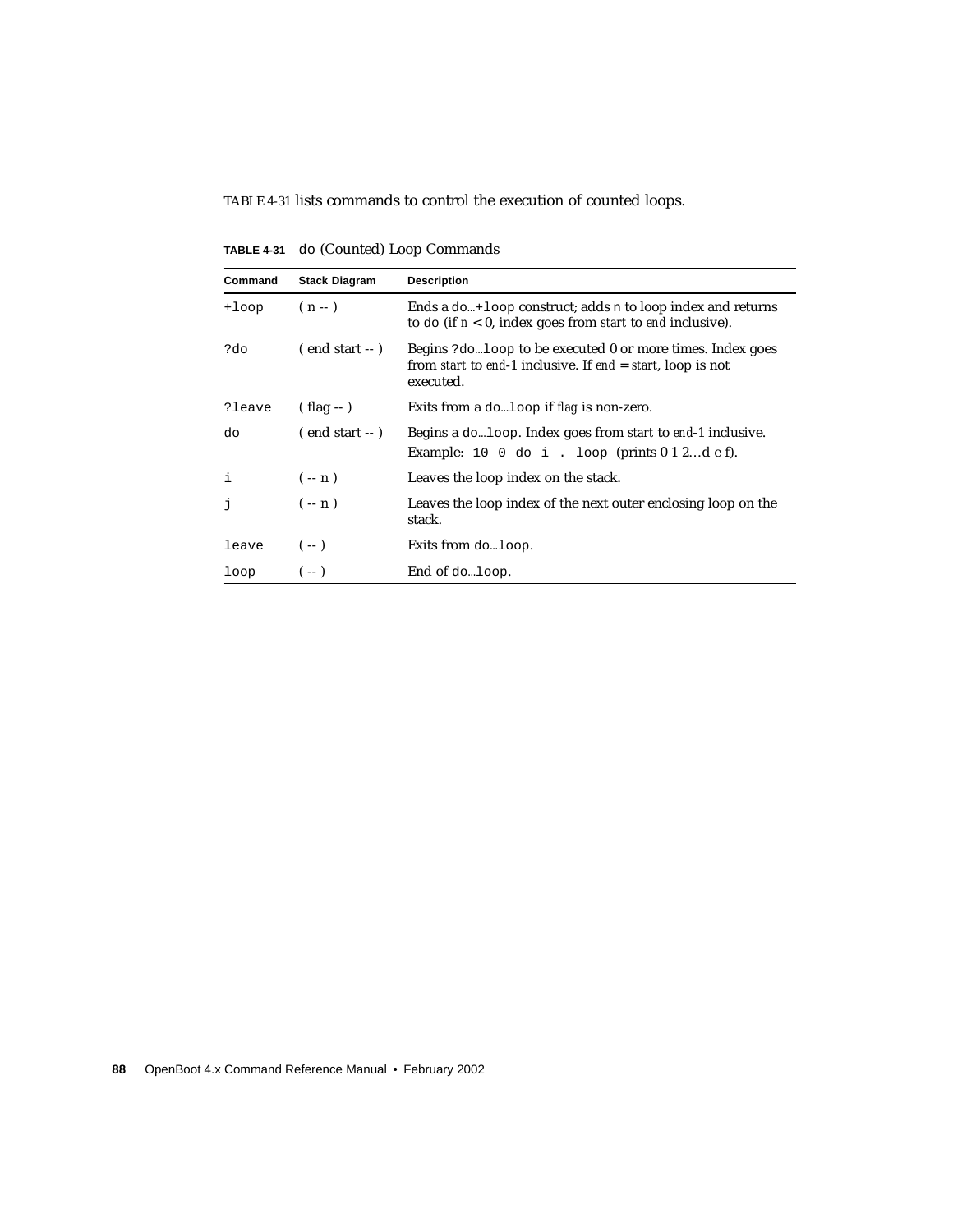The following screen shows several examples of how loops are used.

```
ok 10 5 do i . loop
5 6 7 8 9 a b c d e f
ok
ok 2000 1000 do i . i c@ . cr i c@ ff = if leave then 4 +loop
1000 23
1004 0
1008 fe
100c 0
1010 78
1014 ff
ok : scan ( byte -- )
] 6000 5000 (Scan memory 5000 - 6000 for bytes not equal to the specified byte)
] do dup i c@ <> ( byte error? )
] if i . then ( byte )
] loop
] drop ( the original byte was still on the stack, discard it )
] ;
ok 55 scan
5005 5224 5f99
ok 6000 5000 do i i c! loop (Fill a region of memory with a stepped pattern)
ok
ok 500 value testloc
ok : test16 ( -- ) 1.0000 0 ( do 0-ffff ) (Write different 16-bit values to a location)
] do i testloc w! testloc w@ i <> ( error? ) (Also check the location)
] if ." Error - wrote " i . ." read " testloc w@ . cr
] leave ( exit after first error found ) (This line is optional)
] then
] loop
] ;
ok test16
ok 6000 to testloc
ok test16
Error - wrote 200 read 300
ok
```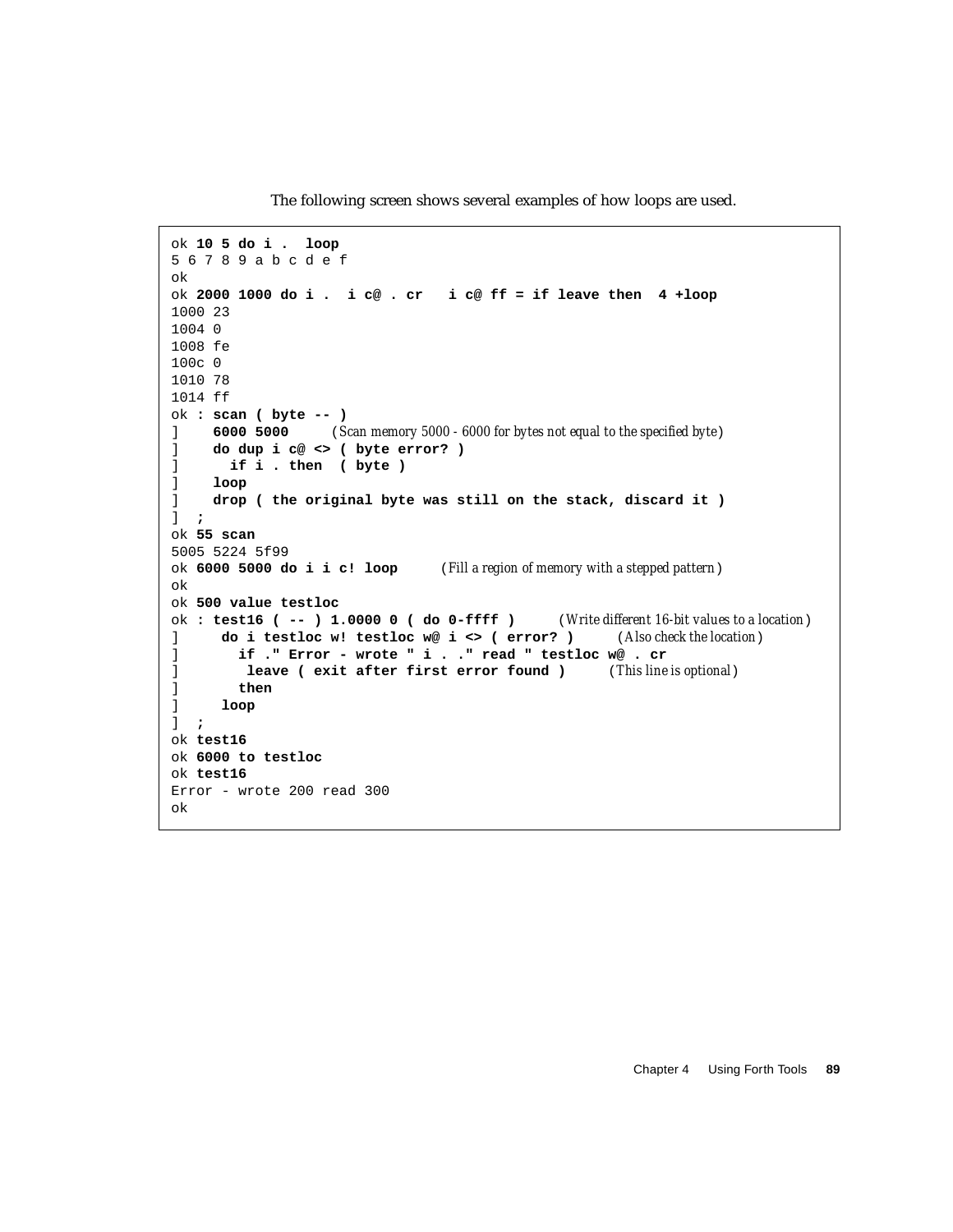#### Additional Control Commands

TABLE 4-32 contains descriptions of additional program execution control commands.

| Command     | <b>Stack Diagram</b> | <b>Description</b>                                                   |  |
|-------------|----------------------|----------------------------------------------------------------------|--|
| abort       | $(-)$                | Aborts current execution and interprets keyboard<br>commands.        |  |
| abort" ccc" | $($ abort? $ )$      | If abort? is true, displays message and aborts.                      |  |
| eval        | $($ addr len $ )$    | Interprets Forth source from addr len.                               |  |
| execute     | $(xt - )$            | Executes the word whose execution token is on the stack.             |  |
| exit        | $(-)$                | Returns from the current word. (Cannot be used in<br>counted loops.) |  |
| quit        | $(- - )$             | Same as abort, but leaves stack intact.                              |  |

**TABLE 4-32** Program Execution Control Commands

abort causes immediate termination and returns control to the keyboard. abort" is similar to abort but is different in two respects. abort" removes a flag from the stack and only aborts if the flag is true. Also, abort" prints any desired message when the abort takes place.

eval takes a string from the stack (specified as an address and a length). The characters in that string are then interpreted as if they were entered from the keyboard. If a Forth text file has been loaded into memory (see Chapter 5), then eval can be used to compile the definitions contained in the file.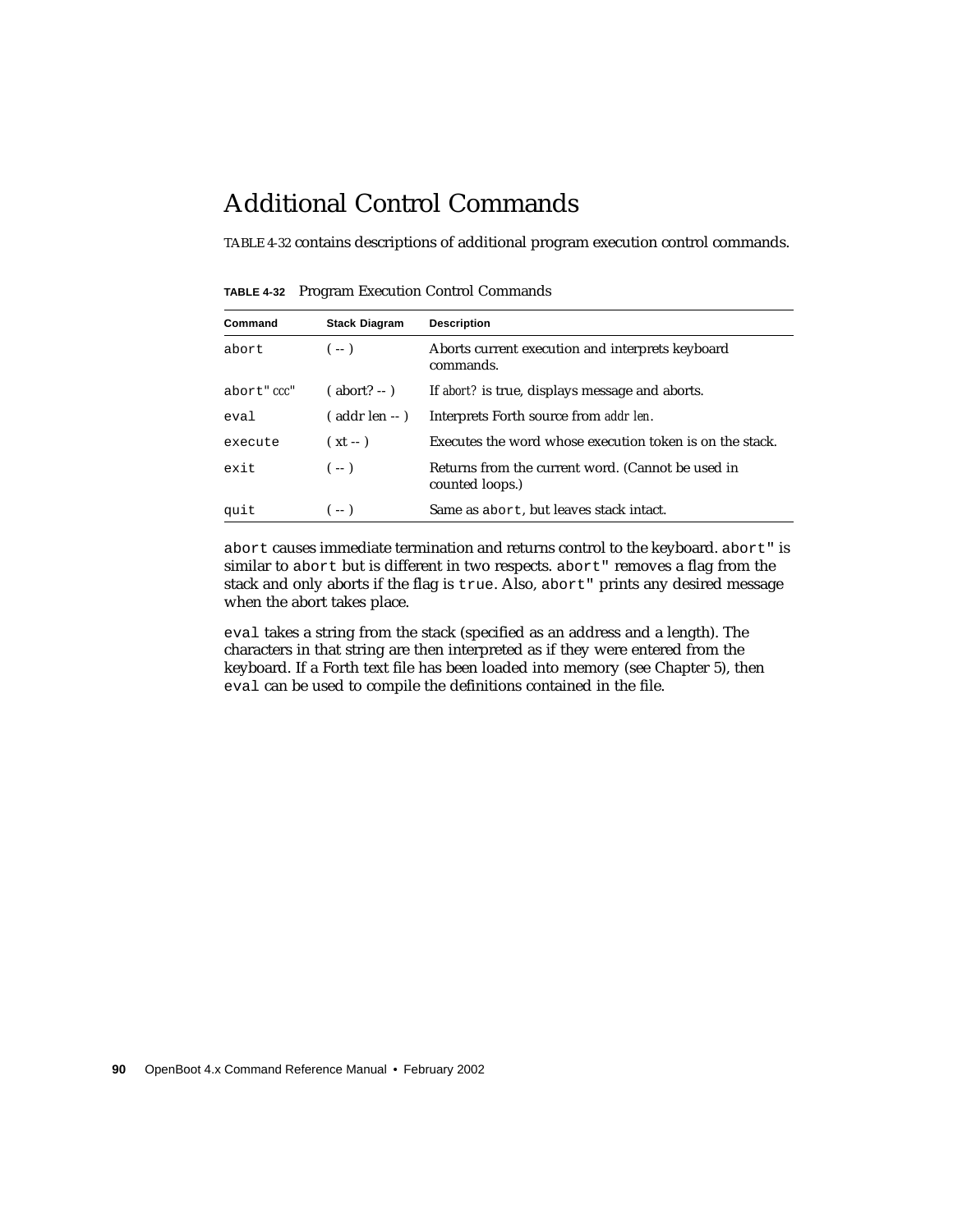## Loading and Executing Programs

The user interface provides several methods for loading and executing a program on the system. These methods load a file into memory from Ethernet, a hard disk, a floppy disk, or a serial port, and support the execution of Forth, FCode and binary executable programs.

Most of these methods require the file to have a Client program header; see IEEE 1275.1-1994 Standard for Boot (Initialization Configuration) Firmware for a description. This header is similar to the  $a$ . out header used by many UNIX systems. Sun's FCode tokenizer can generate files with the Client program header.

OpenBoot commands for loading files from various sources are listed in TABLE 5-1.

| Command                                      | <b>Stack Diagram</b> | <b>Description</b>                                                                                                                                                                                                                                        |
|----------------------------------------------|----------------------|-----------------------------------------------------------------------------------------------------------------------------------------------------------------------------------------------------------------------------------------------------------|
| boot $[device-specific]$ $[arguments]$ $(-)$ |                      | Depending on the values of various<br>configuration variables and the<br>optional arguments, determines the<br>file and device to be used. Resets<br>the system, loads the identified<br>program from the identified device,<br>and executes the program. |
| byte-load                                    | $($ addr xt $ )$     | Interprets FCode beginning at <i>addr</i> .<br>If xt is 1 (the usual case), uses $r$ b@<br>to read the FCode. Otherwise, uses<br>the access routine whose execution<br>token is xt.                                                                       |
| d1                                           | $(-)$                | Loads a Forth source text file over a<br>serial line until Control-D is<br>detected and then interpret. Using<br>tip as an example, type:<br>~C cat filename<br>Control-D                                                                                 |

**TABLE 5-1** File Loading Commands and Extensions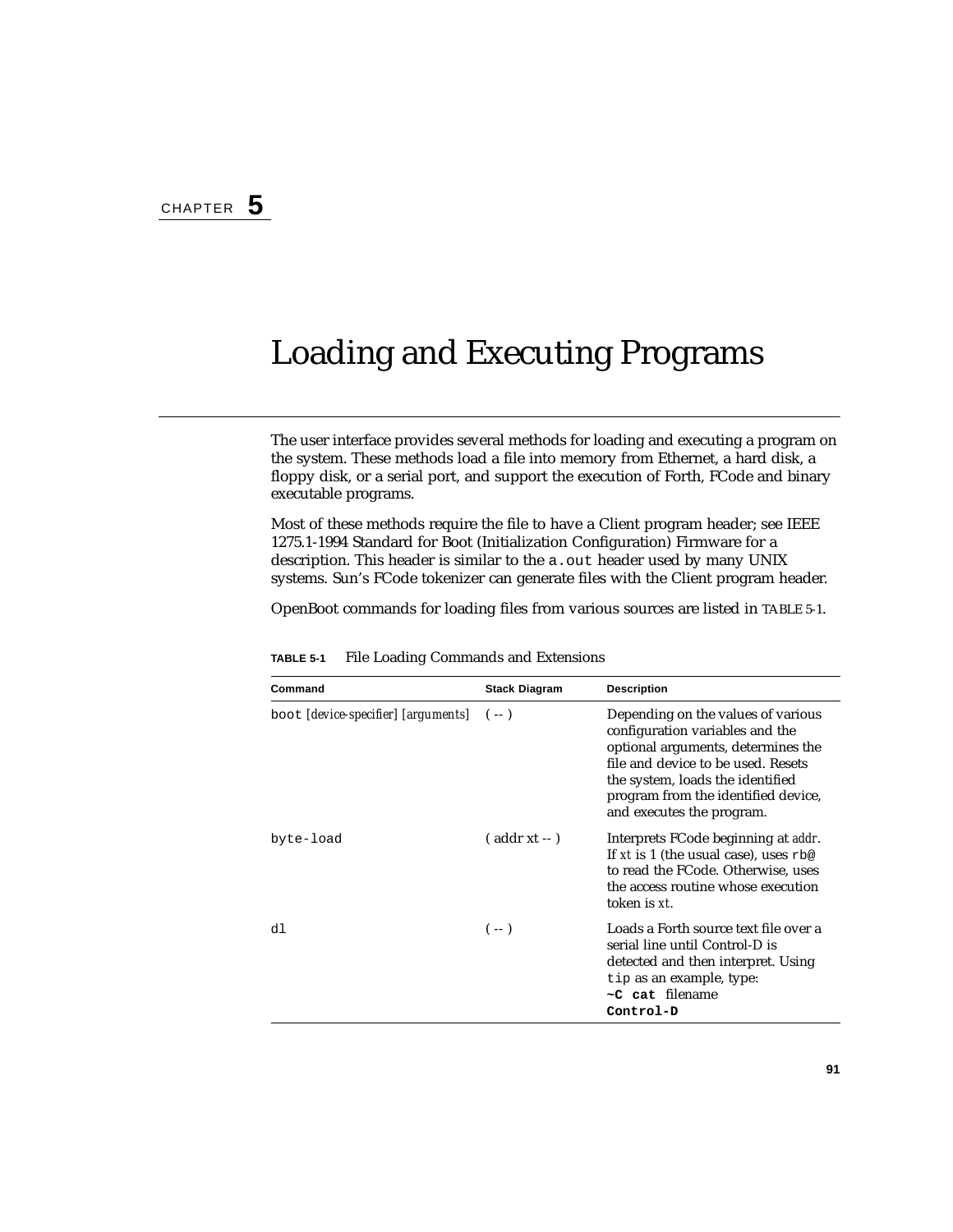| Command                             | <b>Stack Diagram</b> | <b>Description</b>                                                                                                                                                                                            |
|-------------------------------------|----------------------|---------------------------------------------------------------------------------------------------------------------------------------------------------------------------------------------------------------|
| dlbin                               | $(-)$                | Loads a binary file over a serial line.<br>Using tip as an example, type:<br>~C cat filename                                                                                                                  |
| dload <i>filename</i>               | $($ addr $ )$        | Loads the specified file over the<br>Ethernet at the given address.                                                                                                                                           |
| eval                                | $( str len - ???)$   | Synonym for evaluate.                                                                                                                                                                                         |
| evaluate                            | $( str len - ???)$   | Interprets Forth source text from the<br>specified string.                                                                                                                                                    |
| go                                  | $(-)$                | Begins executing a previously-<br>loaded binary program, or resumes<br>executing an interrupted program.                                                                                                      |
| init-program                        | $(-)$                | Prepares system to execute a binary<br>file.                                                                                                                                                                  |
| load [device-specifier] [arguments] | $(- - )$             | Depending on the values of various<br>configuration variables and the<br>optional arguments, determines the<br>file and device to be used, and<br>loads the identified program from<br>the identified device. |
| load-base                           | $(-addr)$            | Address at which load places the<br>data it reads from a device.                                                                                                                                              |
| ?qo                                 | $(-)$                | Executes Forth, FCode or binary<br>programs.                                                                                                                                                                  |

**TABLE 5-1** File Loading Commands and Extensions *(Continued)*

## Using boot

Although boot is normally used to boot the operating system, it can be used to load and execute any client program. Although booting usually happens automatically, the user can also initiate booting from the user interface.

The boot process is as follows:

- The system may be reset if a client program has been executed since the last reset. (The execution of a reset is implementation dependent.)
- A device is selected by parsing the boot command line to determine the boot device and the boot arguments to use. Depending on the form of the boot command, the boot device and/or argument values may be obtained from configuration variables.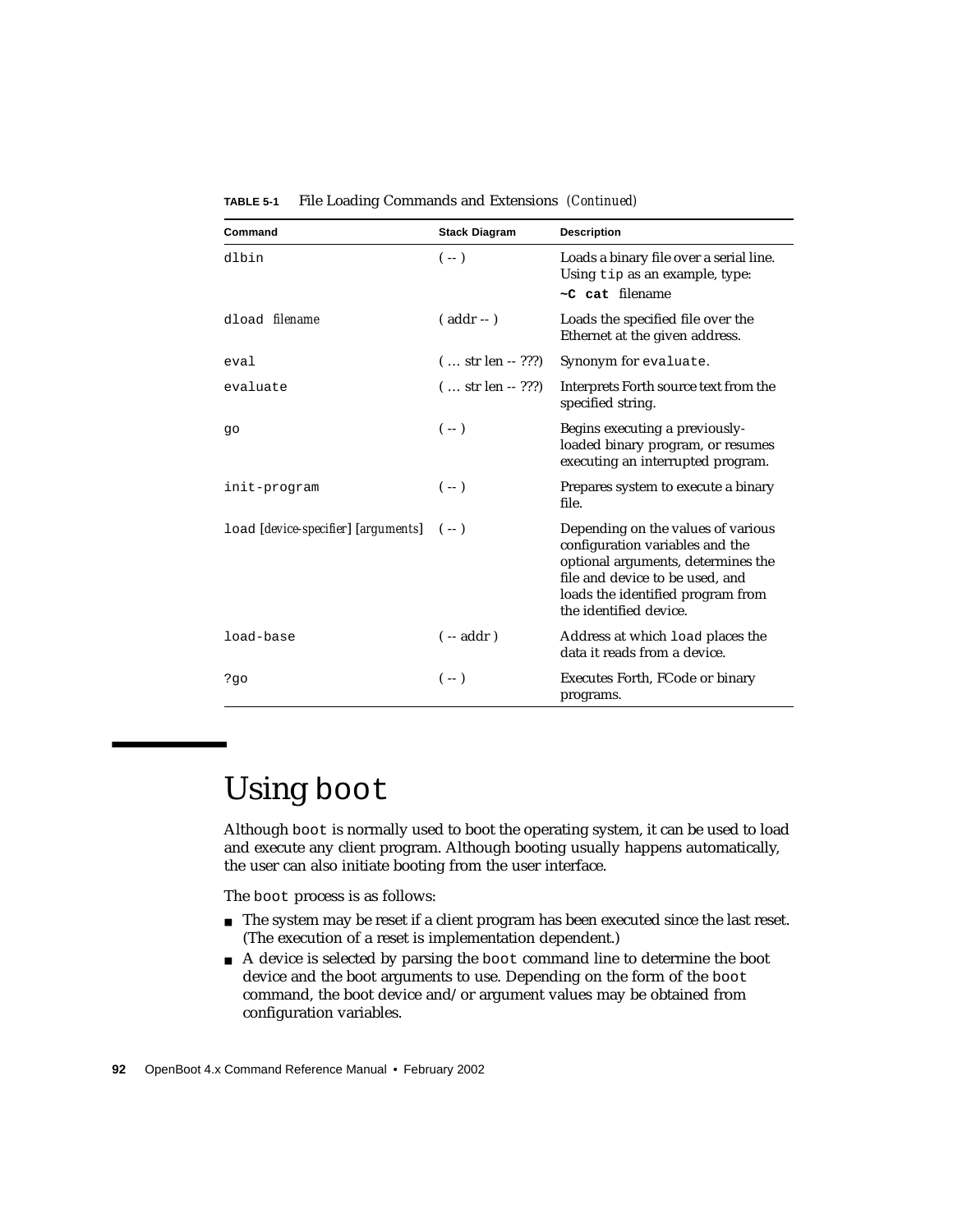- The bootpath and bootargs properties in the /chosen node of the device tree are set with the selected values.
- The selected program is loaded into memory using a protocol that depends on the type of the selected device. For example, a disk boot might read a fixed number of blocks from the beginning of the disk, while a tape boot might read a particular tape file.
- The loaded program is executed. The behavior of the program may be further controlled by the argument string (if any) that was either contained within the selected configuration variable or was passed to the boot command on the command line.

boot has the following general format:

**boot** [*device-specifier*] [*arguments*]

where *device-specifier* and *arguments* are optional. For a complete discussion of the use of the boot command, see "Booting for the Expert User" on page 15.

## Using dl to Load Forth Text Files Over Serial Port A

Forth programs loaded with dl must be ASCII files.

To load a file over the serial line, connect the test system's serial port A to a system that is able to transfer a file on request (in other words, a *server*). Start a terminal emulator on the server, and use that terminal emulator to download the file using dl.

The following example assumes the use of the Solaris terminal emulator tip. (See Appendix A, for information on this procedure.)

#### **1. At the** ok **prompt of the test system, type:**

ok **dl**

#### **2. In the** tip **window of the server, type:**

**~C**

to obtain a command line with which to issue a Solaris command on the server.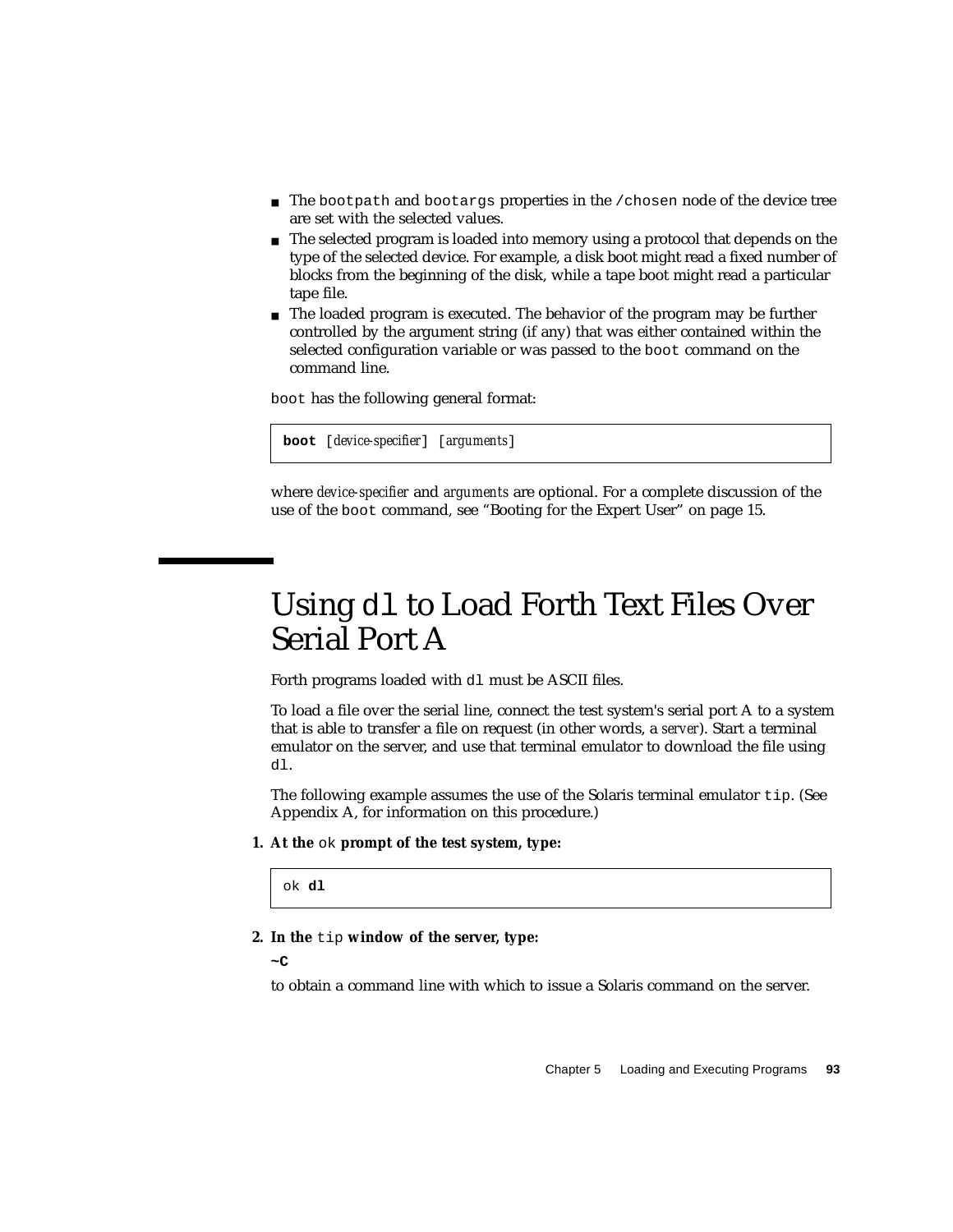**Note –** The C is case-sensitive and must be capitalized.

**Note –** tip will only recognize the  $\sim$  as a tip command if it is the first character on the command line. If tip fails to recognize the  $\sim$ C, type Enter in the tip window and repeat  $\sim$  C.

**3. At the** local command **prompt, use** cat **to send the file.**

```
~C (local command) cat filename
(Away two seconds)
Control-D
```
**4. When** tip **displays a message of the form** (Away *n* seconds)**, type:**

#### **Control-D**

in the tip window to signal dl that the end of the file has been reached.

dl then automatically interprets the file, and the ok prompt reappears on the screen of the test system.

## Using load

The syntax and behavior of load are similar to boot, except the program is only loaded and not executed. The load command also does not do a system reset prior to loading, as might boot.

The general form of the load command is:

```
load [device-specifier] [arguments]
```
The parsing of the load command's parameters is affected by the same configuration variables as boot, and load's *device-specifier* and *arguments* are identified by the same process. (See "Booting for the Expert User" on page 15 for the details.)

Once the *device-specifier* and *arguments* are identified, loading proceeds as follows:

1. The *device-specifier* and *arguments* are saved in the bootpath and bootargs properties, respectively, of the /chosen node.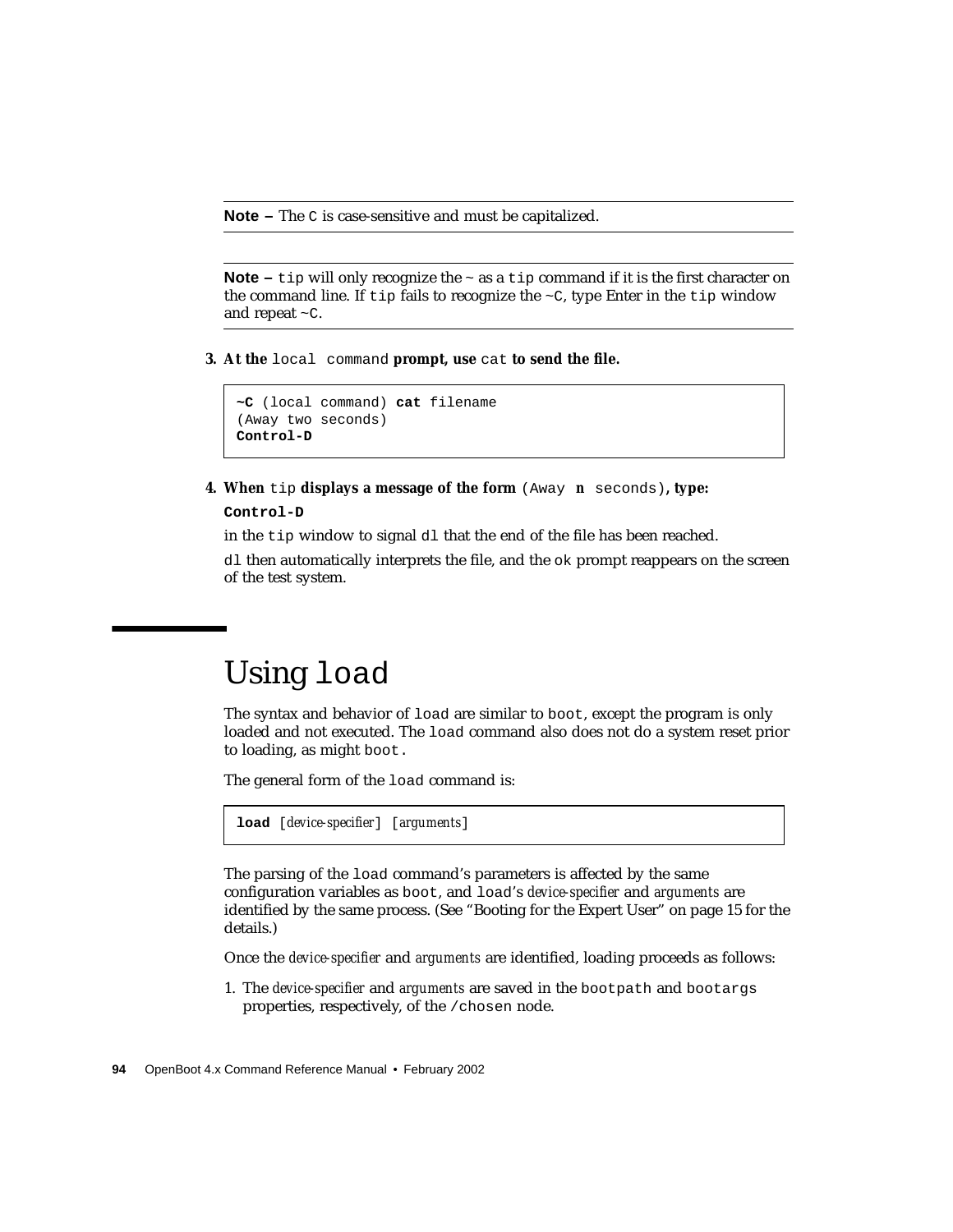2. If the *device-specifier* was obtained from a configuration variable, its value may be a list of devices. If the list contains only a single entry, that entry is used by load as the *device-specifier*.

**Note –** If the list contains more than one entry, an attempt is made to open each listed device, beginning with the first entry, and continuing until the next to last entry. If the system successfully opens a device, that device is closed and is used by load as the *device-specifier*. If none of these devices can be opened, the last device in the list is used by load as the *device-specifier*.

- 3. load attempts to open the device specified by *device-specifier*. If the device cannot be opened, loading is terminated.
- 4. If the device is successfully opened, the device's load method is invoked to load the specified program from the specified device at the system's default load address.
- 5. If load is successful, and if the beginning of the loaded image is a valid client program header for the system:
	- a. Memory is allocated at the address and of the size specified in that header.
	- b. The loaded image is moved from the default load address to the newly allocated memory.
	- c. The system is initialized such that a subsequent go command will begin the execution of the loaded program.

# Using dlbin to Load FCode or Binary Executables Over Serial Port A

FCode or binary programs loaded with dlbin must be Client program header files. dlbin loads the files at the entry point indicated in the Client program header. Link binary files for 4000 (hex). Recent versions of the FCode Tokenizer create a Client program header file with entry point 4000.

To load a file over the serial line, connect the test system's serial port A to a system that is able to transfer a file on request (i.e. a *server*). Start a terminal emulator on the server, and use that terminal emulator to download the file using dlbin.

The following example assumes the use of the Solaris terminal emulator tip. (See Appendix A, for information on this procedure.)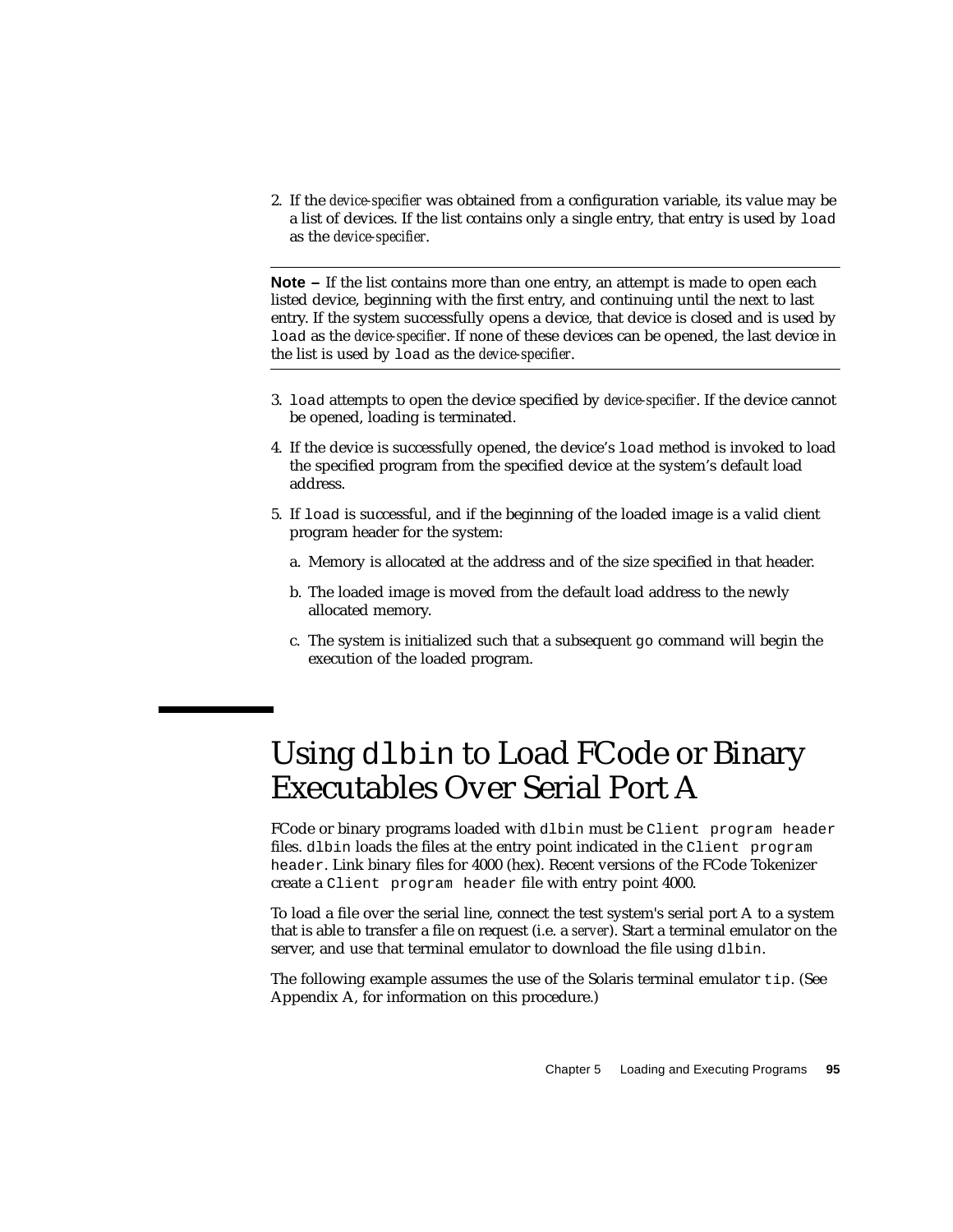1. At the test system's ok prompt, type:

ok **dlbin**

In the tip window of the server, type:

**~c**

to obtain a command line with which to issue a Solaris command on the server.

**Note –** The C is case-sensitive and must be capitalized.

**Note –** tip will only recognize the  $\sim$  as a tip command if it is the first character on the command line. If tip fails to recognize the  $\sim$ C, press Return in the tip window and repeat  $\sim$ C again.

1. At the "local command" prompt, use cat to send the file.

```
~C (local command) cat filename
(Away two seconds)
```
When tip completes the download, it displays a message of the form (Away *n* seconds), and the ok prompt reappears on the screen of the test system.

To execute an FCode program, type:

ok **4000 1 byte-load**

To execute the downloaded program, type:

ok **go**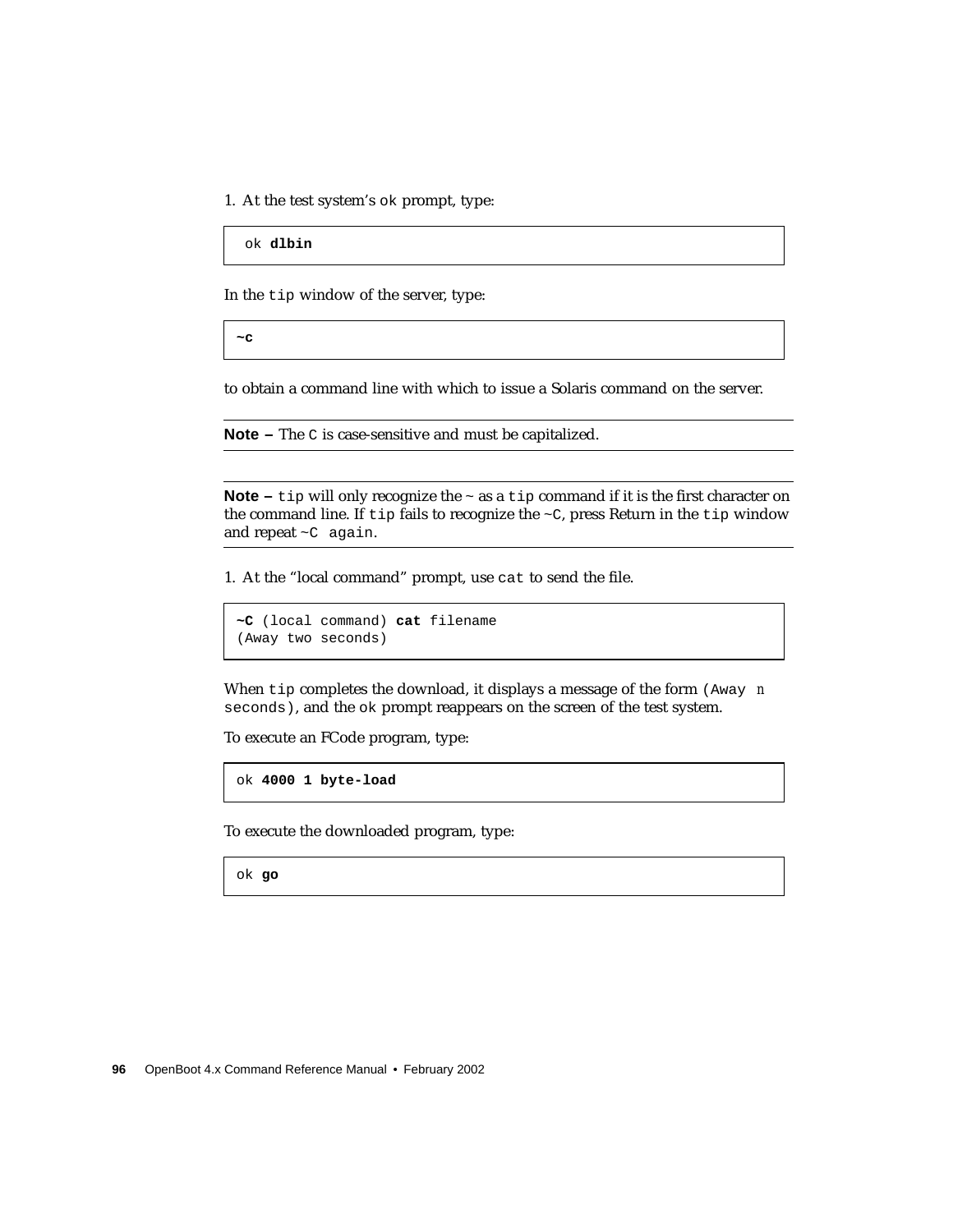## Using dload to Load From Ethernet

dload loads files over Ethernet at a specified address, as shown below.

```
ok 4000 dload filename
```
In the above example, *filename* must be relative to the server's root. Use **4000** (hex) as the address for dload input. dload uses the trivial file transfer protocol (TFTP), so the server may need to have its permissions adjusted for this to work.

### Forth Programs

Forth programs loaded with dload must be ASCII files beginning with the two characters " $\backslash$ " (backslash and space). To execute the loaded Forth program, type:

```
ok 4000 file-size @ eval
```
In the above example, *file-size* contains the size of the loaded image.

### FCode Programs

FCode programs loaded with dload must be Client program header files. To execute the loaded FCode program, type:

```
ok 4000 1 byte-load
```
byte-load is used by OpenBoot to interpret FCode programs on expansion boards such as SBus. The  $1$  in the example is a specific value of a parameter that specifies the separation between FCode bytes in the general case. Since dload loads into system memory, 1 is the correct spacing.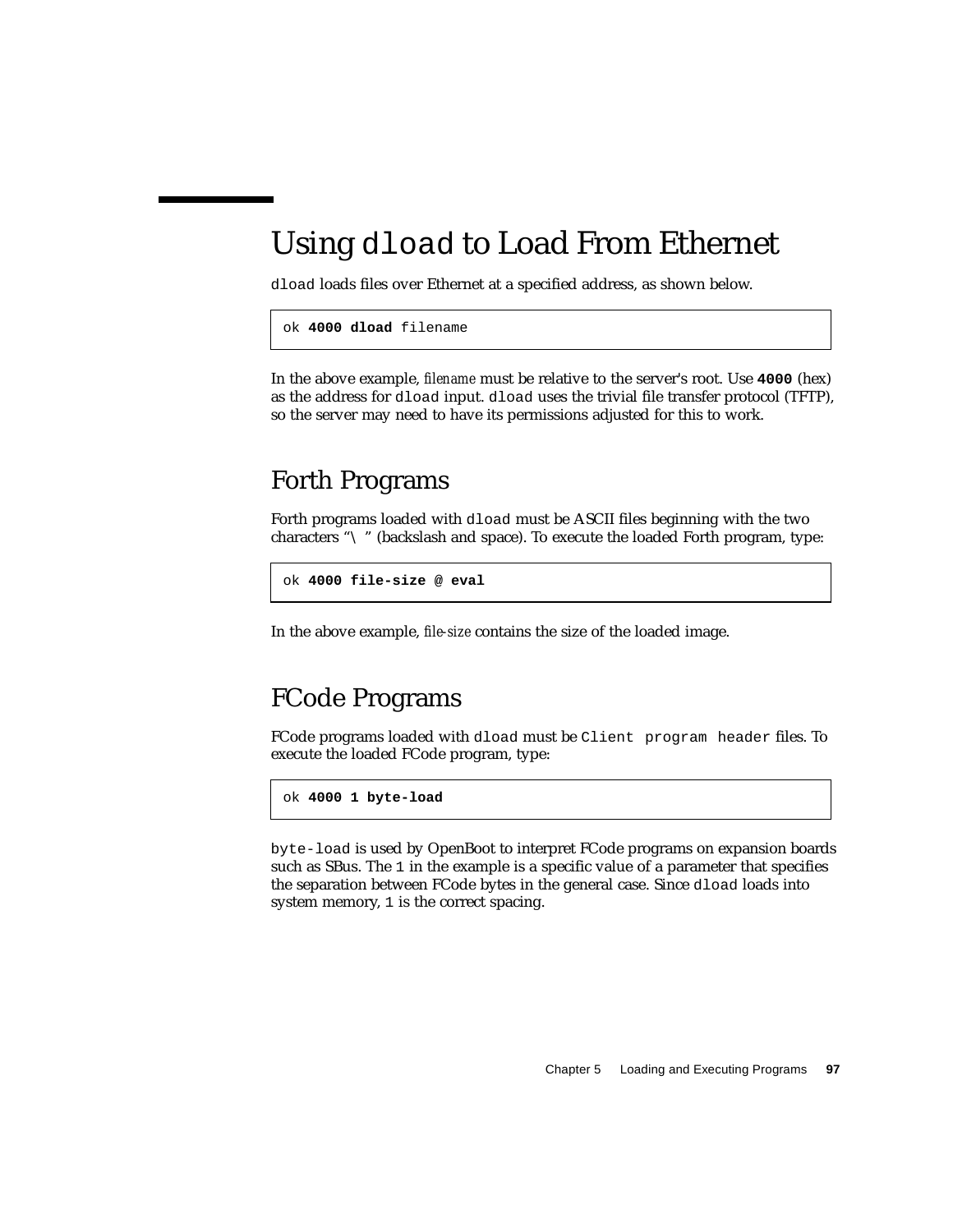### Binary Executables

dload requires binary programs to be in Client program header. Executable binary programs loaded must be either linked to dload's input address (e.g., 4000) or be position independent. To execute the binary program, type:

ok **go**

To run the program again, type:

ok **init-program go**

dload does not use intermediate booters (unlike the boot command). Thus, any symbol information included in the Client program header file is available to the user interface's symbolic debugging capability. (See Chapter 6 for more information on symbolic debugging.)

# Using ?go

Once a program has been loaded into the system, ?go can be used to execute that program regardless of the type of the program.

?go examines the start of the loaded image. If the image begins with the string "\ " (backslash and space), the image is assumed to be Forth text. The Forth interpreter is invoked to interpret the image.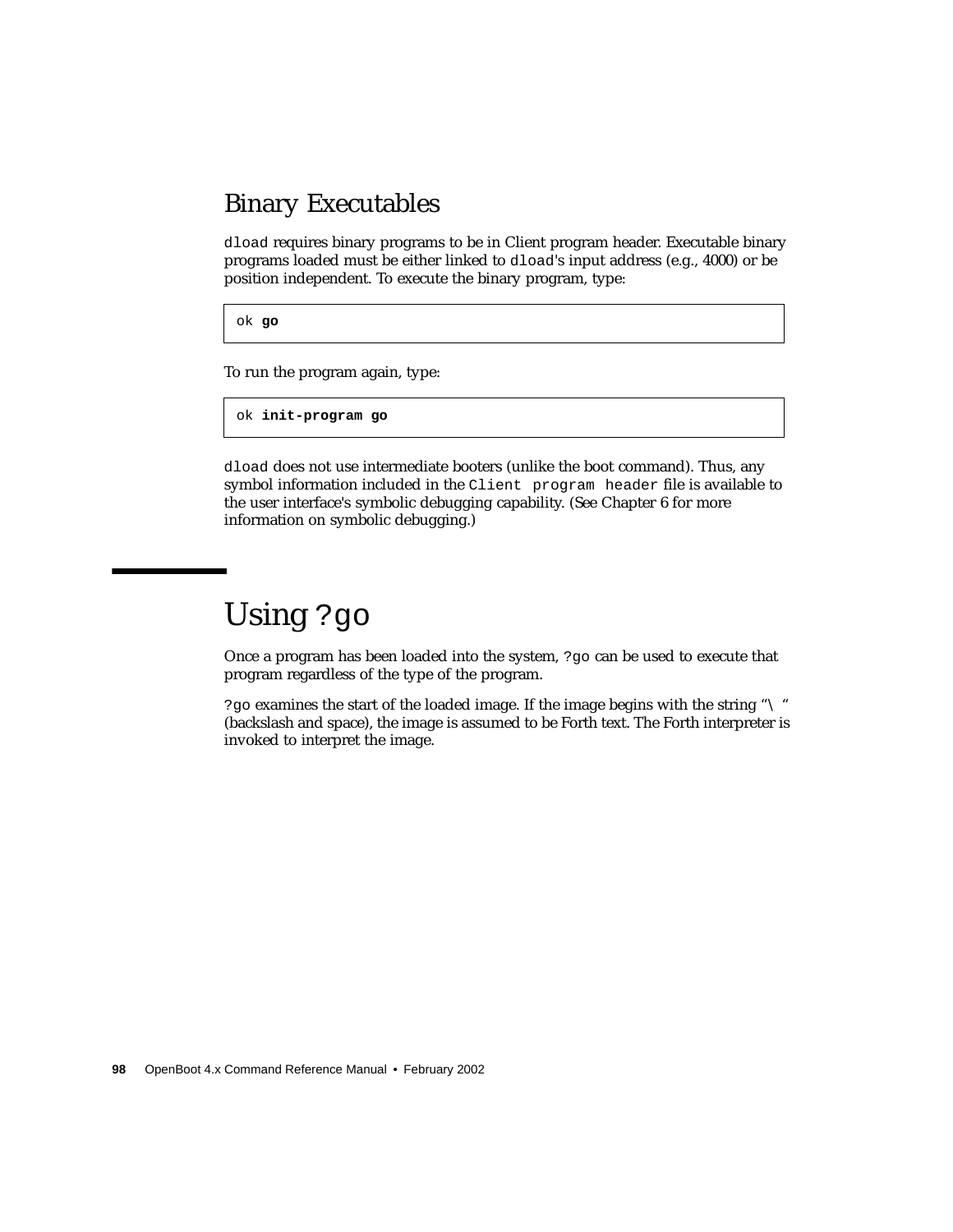# Debugging

OpenBoot provides debugging tools that include a Forth language decompiler, a machine language disassembler, register display commands, a symbolic debugger, breakpoint commands, a Forth source-level debugger, a high-level language patching facility, and exception tracing. This chapter describes the capabilities specified by *IEEE Standard 1275-1994*.

# Using the Forth Language Decompiler

The built-in Forth language decompiler can be used to recreate the source code for any previously-defined Forth word. The command:

ok **see old-name**

displays a listing of the source for old-name (without the source comments, of course).

A companion to see is (see) which is used to decompile the Forth word whose execution token is taken from the stack. For example:

ok **' old-name (see)**

(see) produces a listing in a format identical to see.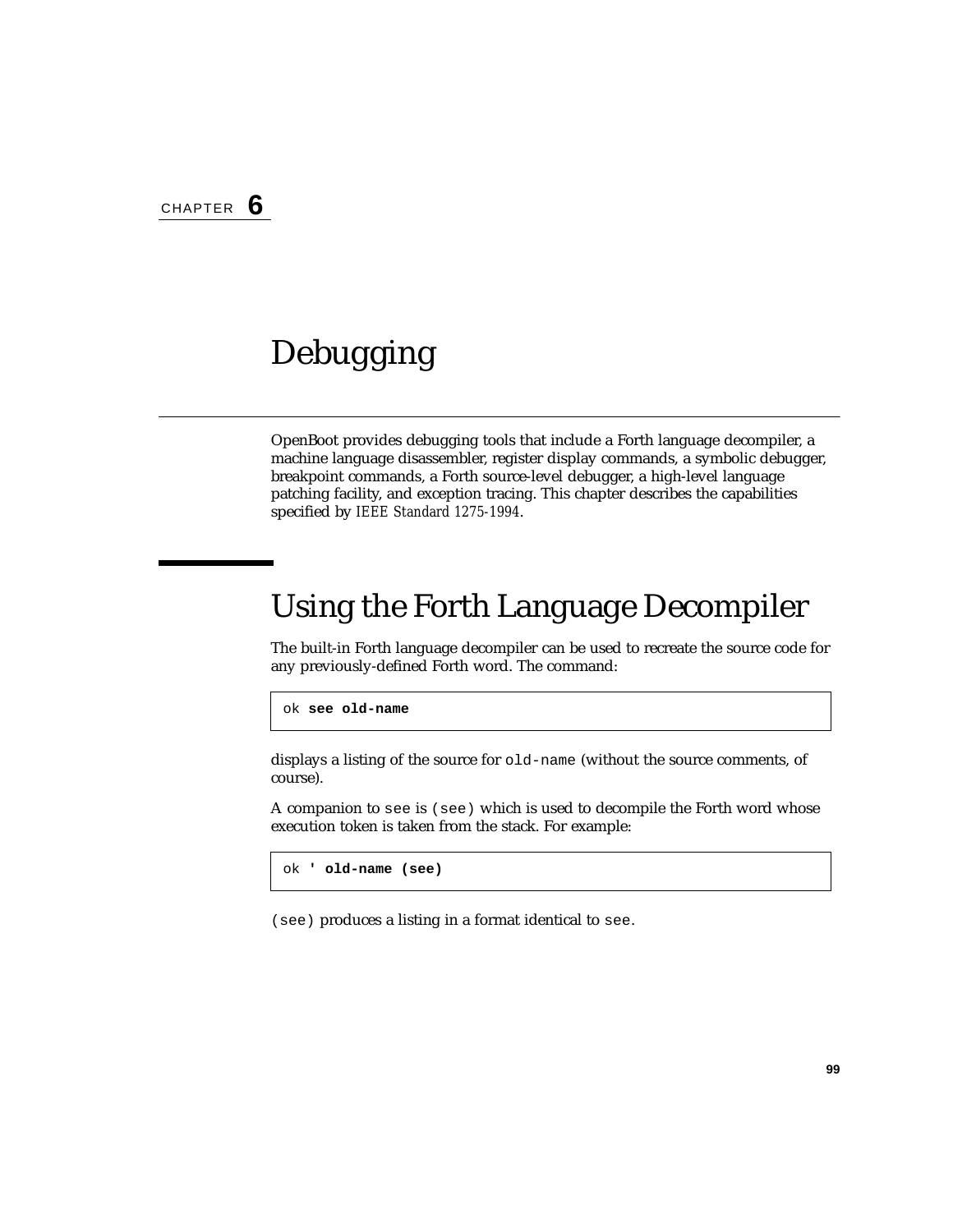```
ok see see
: see
    ' ['] (see) catch if
       drop
    then
;
ok see (see)
defer (see) is
: (f0018a44)
    40 rmargin ! dup dup (f00189c4) dup (f0018944) (f0018980) (f0018658)
    ??cr
;
ok f0018a44 (see)
: (f0018a44)
    40 rmargin ! dup dup (f00189c4) dup (f0018944) (f0018980) (f0018658)
    ??cr
;
```
The preceding listing shows that:

- see itself is composed only of Forth source words that were compiled as external or as headers with fcode-debug? set to true.
- (see) is a defer word. (see) also contains words that were compiled as headerless and are, consequently, displayed as hex addresses surrounded by parentheses.
- Decompiling a word with (see) produces a listing identical to that produced by see.

For words implemented in Forth assembler language, see displays a Forth assembler listing. For example, decompiling dup displays:

| ok see dup<br>code dup |     |                       |
|------------------------|-----|-----------------------|
| f0008c98               | sub | 8q7, 8, 8q7           |
| f0008c9c               | stx | $3q4$ , $[3q0 + 3q7]$ |
| f0008ca0               | ld  | $[8q5]$ , $\$10$      |
| f0008ca4               | jmp | \$10, \$q2, \$q0      |
| f0008ca8               | add | 8q5, 4, 8q5           |
|                        |     |                       |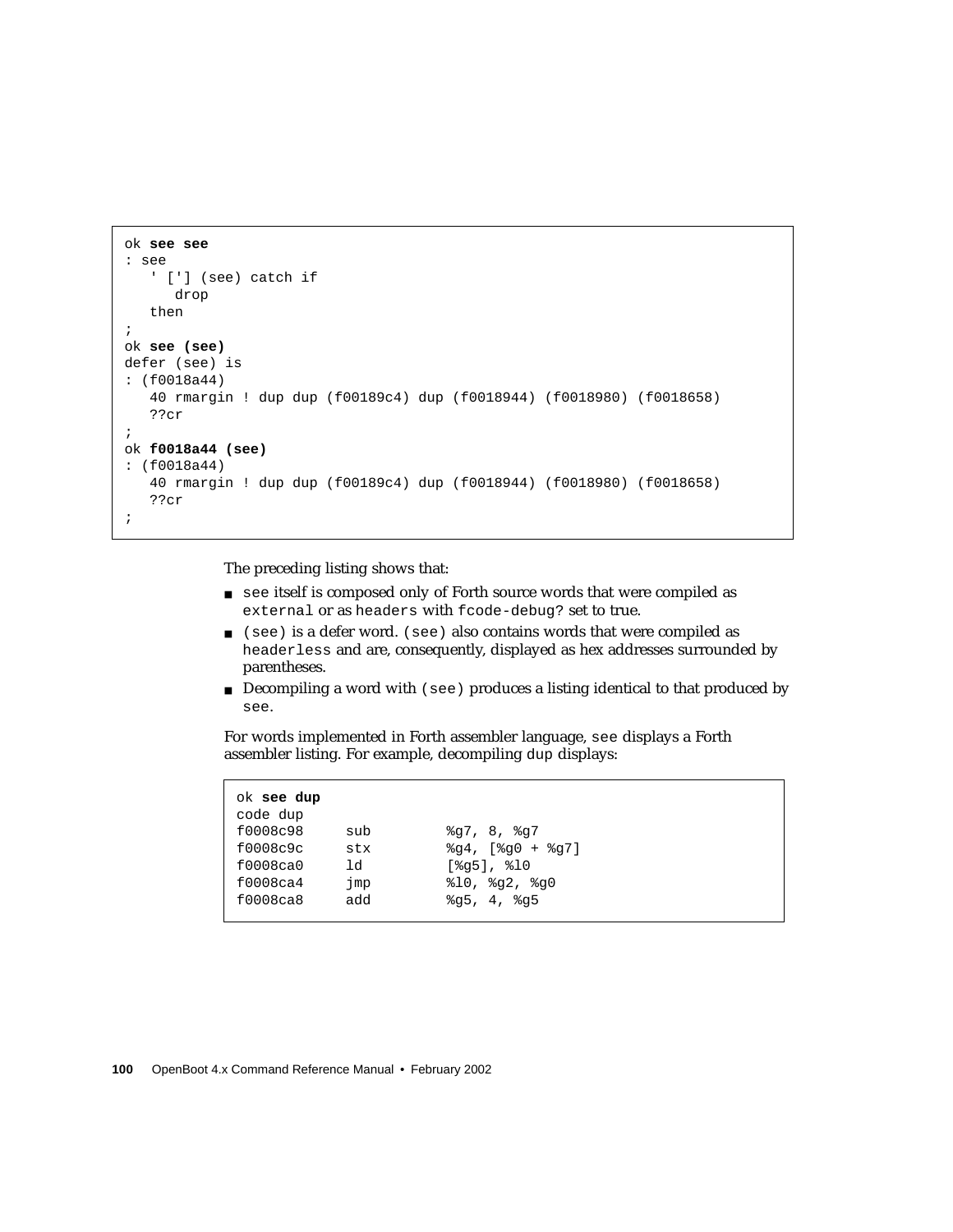## Using the Disassembler

The built-in disassembler translates the contents of memory into equivalent assembly language.

TABLE 6-1 lists commands that disassemble memory into equivalent opcodes.

| Command | <b>Stack Diagram</b> | <b>Description</b>                                              |
|---------|----------------------|-----------------------------------------------------------------|
| +dis    | $-1$                 | Continues disassembling where the last<br>disassembly left off. |
| dis     | ( addr -- )          | Begins disassembling at the specified address.                  |

**TABLE 6-1** Disassembler Commands

dis begins to disassemble the data content of any desired location. The system pauses when:

- Any key is pressed while disassembly is taking place.
- The disassembler output fills the display screen.
- A call or jump opcode is encountered.

Disassembly can then be stopped or the +dis command can be used to continue disassembling at the location where the last disassembly stopped.

Memory addresses are normally shown in hexadecimal. However, if a symbol table is present, memory addresses are displayed symbolically whenever possible.

# Displaying Registers

You can enter the user interface from the middle of an executing program as a result of a program crash, a user abort, or an encountered breakpoint. (Breakpoints are discussed in ["Breakpoints" on page 103](#page-118-0).) In all these cases, the user interface automatically saves all the CPU data register values in a buffer area. These values can then be inspected or altered for debugging purposes.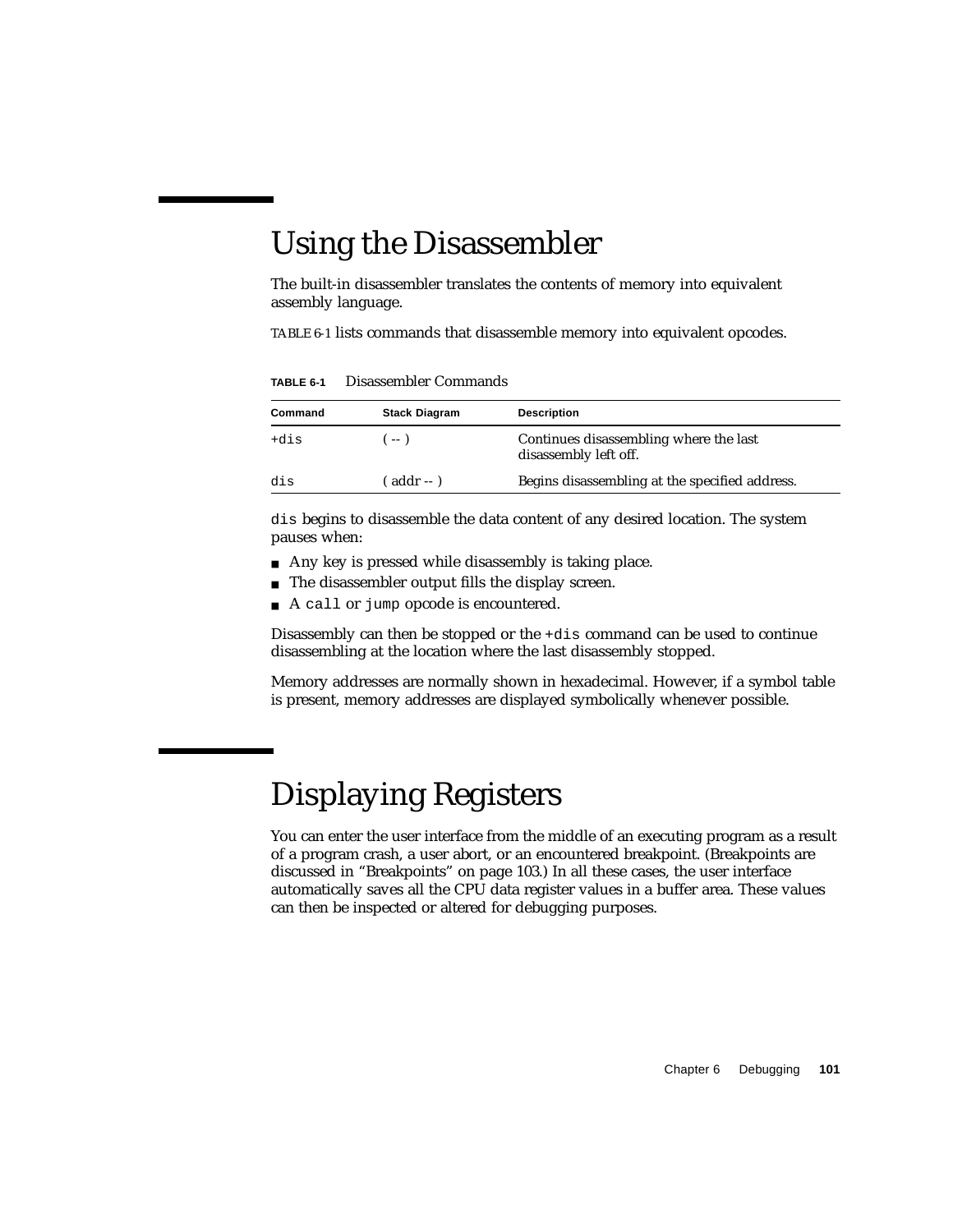## SPARC Registers

TABLE 6-2 lists the SPARC register commands.

**TABLE 6-2** SPARC Register Commands

| Command                | <b>Stack Diagram</b> | <b>Description</b>                                                                                   |
|------------------------|----------------------|------------------------------------------------------------------------------------------------------|
| %g0 through %g7        | $( -$ value $)$      | Returns the value in the specified global register.                                                  |
| %i0 through %i7        | $(-$ value)          | Returns the value in the specified input register.                                                   |
| %10 through %17        | $(-$ value)          | Returns the value in the specified local register.                                                   |
| %00 through %07        | $(-$ value)          | Returns the value in the specified output register.                                                  |
| %pc %npc %y            | $( -$ value $)$      | Returns the value in the specified register.                                                         |
| % f 0 through<br>\$£31 | $(-$ value)          | Returns the value in the specified floating point<br>register.                                       |
| .freqisters            | $(-)$                | Displays the values in $\S$ f 0 through $\S$ f 31.                                                   |
| .locals                | $(-)$                | Displays the values in the $i$ , $l$ and $o$ registers.                                              |
| .registers             | $(-)$                | Displays values in processor registers.                                                              |
| .window                | $(windown# - )$      | Same as w.locals; displays the desired window.                                                       |
| ctrace                 | $(-)$                | Displays the return stack showing C subroutines.                                                     |
| set-pc                 | $(new-value - )$     | Sets &pc to new-value, and sets &npc to<br>$(new-value+4)$ .                                         |
| to regname             | $(new-value - )$     | Changes the value stored in any of the above<br>registers.<br>Use in the form: new-value to regname. |
| W                      | $(windown# - )$      | Sets the current window for displaying $ix, x \, x$ , or<br>$\circ x.$                               |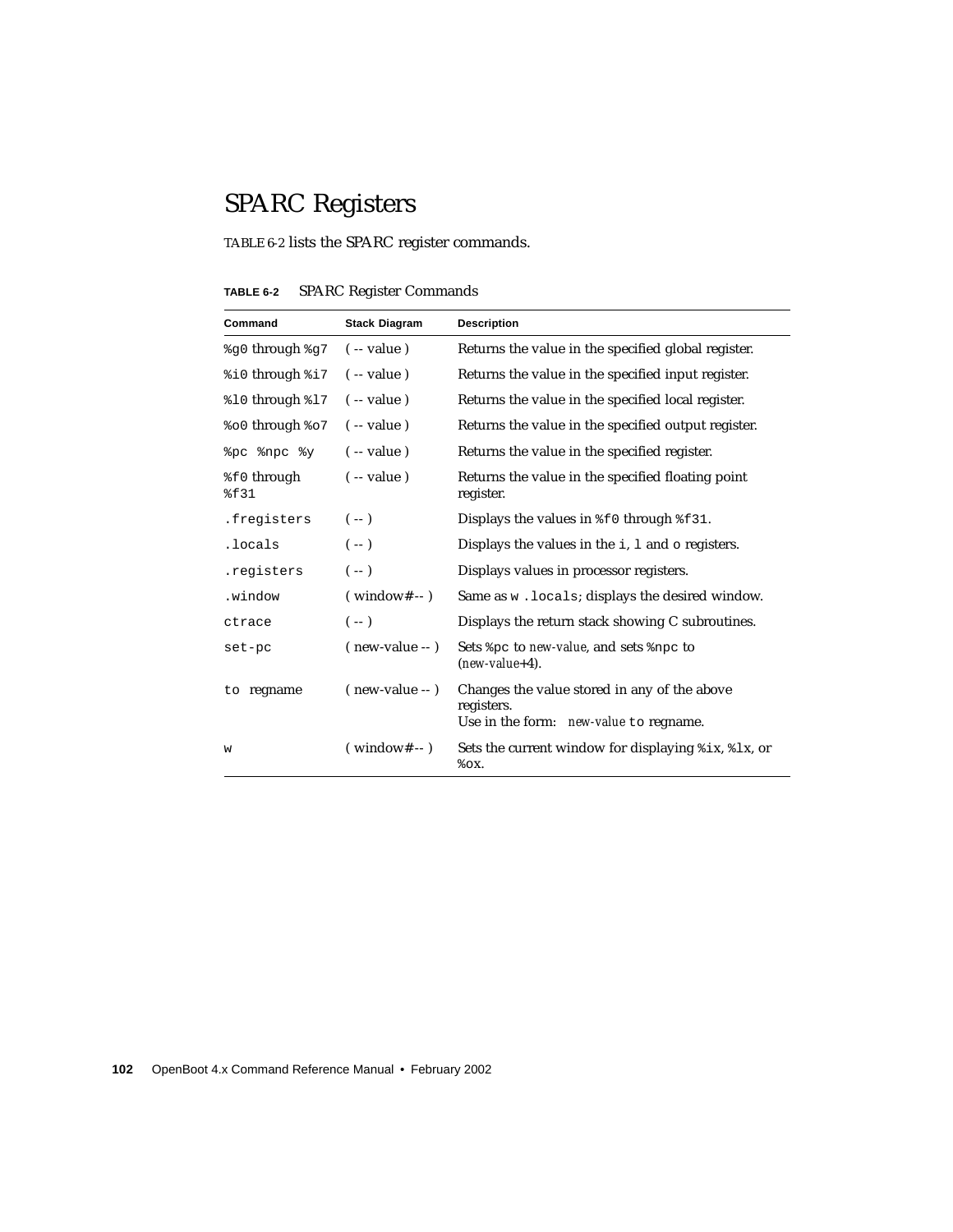| Command                   | <b>Stack Diagram</b> | <b>Description</b>                                 |
|---------------------------|----------------------|----------------------------------------------------|
| <i><b>&amp;fprs</b></i>   | $( -$ value)         | Returns the value in the specified register.       |
| %asi                      |                      |                                                    |
| <i><b>&amp;pstate</b></i> |                      |                                                    |
| $8t1-c$                   |                      |                                                    |
| %pil                      |                      |                                                    |
| <i><b>&amp;tstate</b></i> |                      |                                                    |
| <b>%しし</b>                |                      |                                                    |
| %tba                      |                      |                                                    |
| %cwp                      |                      |                                                    |
| <i><b>%cansave</b></i>    |                      |                                                    |
| <i><b>%canrestore</b></i> |                      |                                                    |
| %otherwin                 |                      |                                                    |
| <i><b>%wstate</b></i>     |                      |                                                    |
| <i><b>%cleanwin</b></i>   |                      |                                                    |
| .pstate                   | $(-)$                | Formatted display of the processor state register. |
| .ver                      | $(-)$                | Formatted display of the version register.         |
| .ccr                      | $(-)$                | Formatted display of the $sec$ r register.         |
| .trap-registers           | $(- - )$             | Displays trap-related registers.                   |

**TABLE 6-3** SPARC V9 Register Commands

The values of all of these registers are saved and can be altered with to. After the values have been inspected and/or modified, program execution can be continued with the go command. The saved (and possibly modified) register values are copied back into the CPU, and execution resumes at the location specified by the saved program counter.

If you change  $p > p$  with to, you should also change  $p > p$ . (It is easier to use set-pc, which changes both registers automatically.)

On SPARC V9 systems, if N is the current window, N-1 specifies the window for the caller, N-2 specifies the callers's caller, etc.

## <span id="page-118-0"></span>Breakpoints

The user interface provides a breakpoint capability to assist in the development and debugging of stand-alone programs. (Programs that run over the operating system generally do not use this OpenBoot feature, but use other debuggers designed to run with the operating system.) The breakpoint feature lets you stop the program under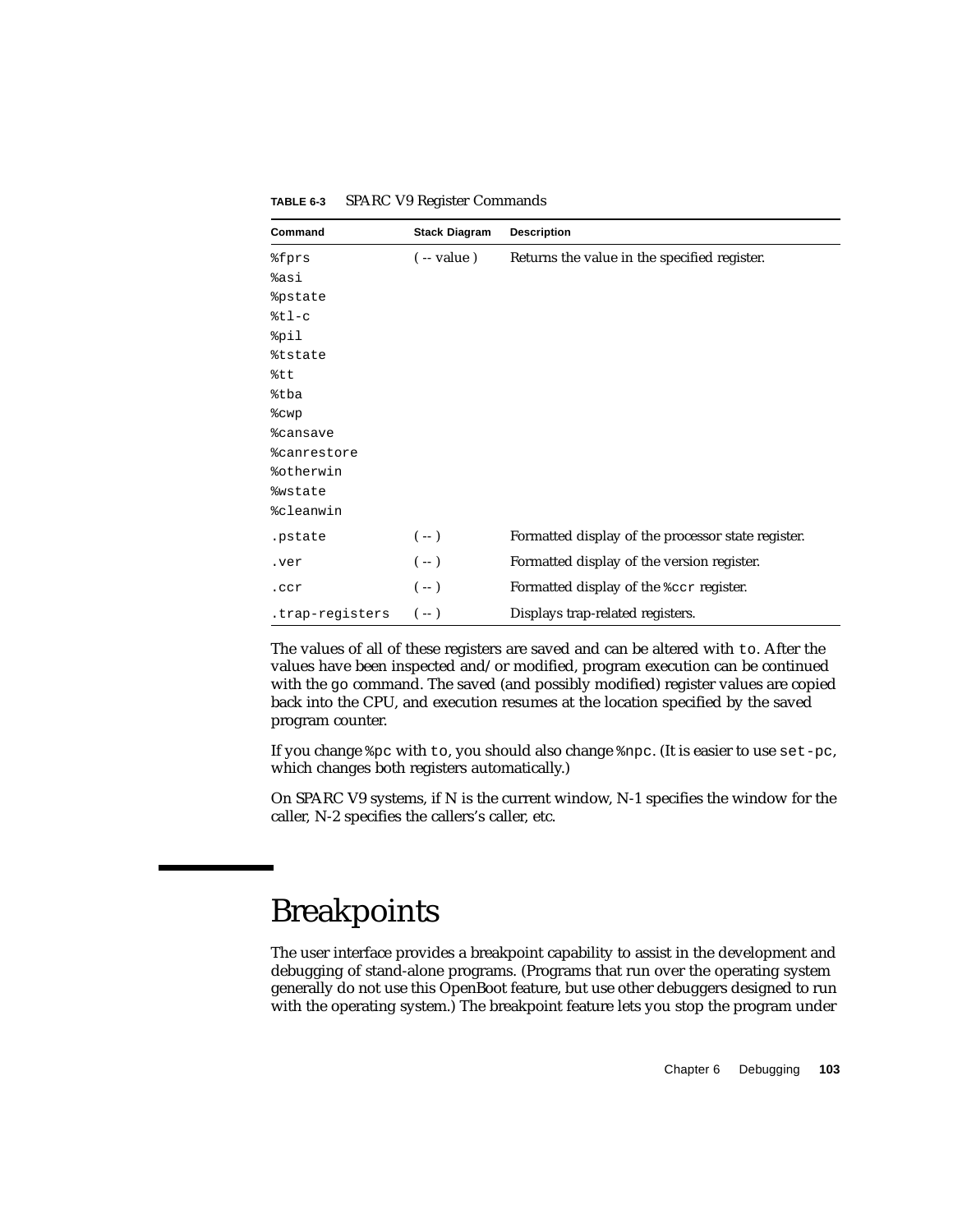test at desired points. After program execution has stopped, registers or memory can be inspected or changed, and new breakpoints can be set or cleared. You can resume program execution with the go command.

TABLE 6-4 lists the breakpoint commands that control and monitor program execution.

| Command        | <b>Stack Diagram</b> | <b>Description</b>                                                                                                                                                                                                                                                                                                                                                                                        |
|----------------|----------------------|-----------------------------------------------------------------------------------------------------------------------------------------------------------------------------------------------------------------------------------------------------------------------------------------------------------------------------------------------------------------------------------------------------------|
| $+bp$          | $($ addr $-$ )       | Adds a breakpoint at the specified address.                                                                                                                                                                                                                                                                                                                                                               |
| -bp            | $($ addr $-$ )       | Removes the breakpoint at the specified address.                                                                                                                                                                                                                                                                                                                                                          |
| $-\mathsf{bp}$ | $(-)$                | Removes the most-recently-set breakpoint.                                                                                                                                                                                                                                                                                                                                                                 |
| .bp            | $(-)$                | Displays all currently set breakpoints.                                                                                                                                                                                                                                                                                                                                                                   |
| .breakpoint    | $(-)$                | Performs a specified action when a breakpoint<br>occurs. This word can be altered to perform any<br>desired action. For example, to display registers at<br>every breakpoint, type: ['] .registers to<br>.breakpoint. The default behavior is<br>. instruction. To perform multiple behaviors,<br>create a single definition which calls all desired<br>behaviors, then load that word into . breakpoint. |
| .instruction   | $(-)$                | Displays the address, opcode for the last-<br>encountered breakpoint.                                                                                                                                                                                                                                                                                                                                     |
| .step          | $(-)$                | Performs a specified action when a single step occurs<br>(see .breakpoint).                                                                                                                                                                                                                                                                                                                               |
| bpoff          | $(-)$                | Removes all breakpoints.                                                                                                                                                                                                                                                                                                                                                                                  |
| finish-loop    | $(-)$                | Executes until the end of this loop.                                                                                                                                                                                                                                                                                                                                                                      |
| go             | $(-)$                | Continues from a breakpoint. This can be used to go<br>to an arbitrary address by setting up the processor's<br>program counter before issuing go.                                                                                                                                                                                                                                                        |
| gos            | $(n - )$             | Executes $q_0$ n times.                                                                                                                                                                                                                                                                                                                                                                                   |
| hop            | $(-)$                | (Like the step command.) Treats a subroutine call as<br>a single instruction.                                                                                                                                                                                                                                                                                                                             |
| hops           | $(n - )$             | Executes hop n times.                                                                                                                                                                                                                                                                                                                                                                                     |
| return         | $(-)$                | Executes until the end of this subroutine.                                                                                                                                                                                                                                                                                                                                                                |
| returnl        | $(-)$                | Executes until the end of this leaf subroutine.                                                                                                                                                                                                                                                                                                                                                           |
| skip           | $(-)$                | Skips (does not execute) the current instruction.                                                                                                                                                                                                                                                                                                                                                         |

**TABLE 6-4** Breakpoint Commands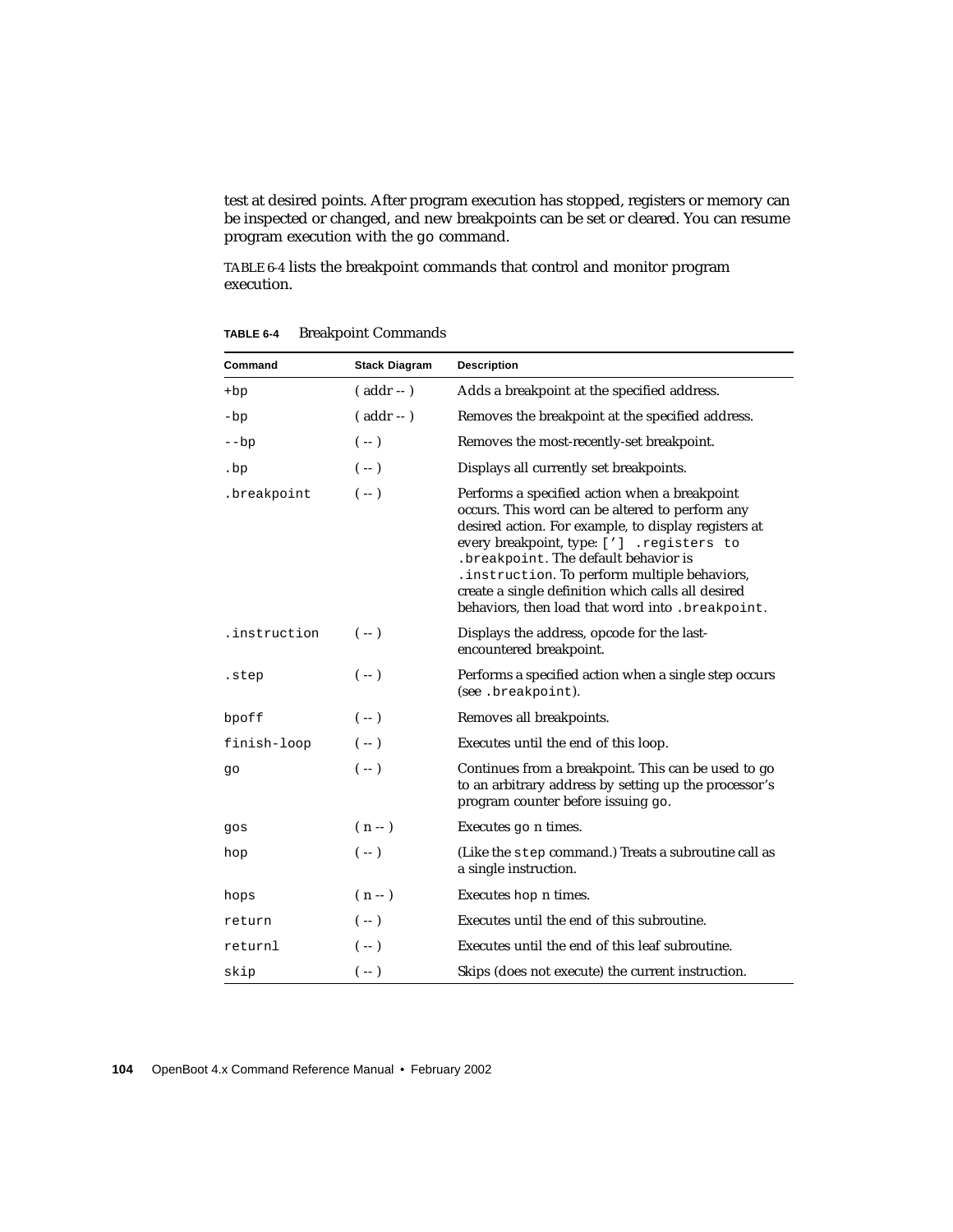| Command | <b>Stack Diagram</b> | <b>Description</b>                                                          |
|---------|----------------------|-----------------------------------------------------------------------------|
| step    | $(-)$                | Single-steps one instruction.                                               |
| steps   | $(n - )$             | Executes step <i>n</i> times.                                               |
| till    | ( addr -- )          | Executes until the given address is encountered.<br>Equivalent to $+bp$ go. |

**TABLE 6-4** Breakpoint Commands *(Continued)*

To debug a program using breakpoints, use the following procedure.

- **1. Load the test program into memory.**
- **2. See Chapter 5 for more information. The register values are initialized automatically.**
- **3. (Optional) Disassemble the downloaded program to verify a properly-loaded file.**
- **4. Begin single-stepping the test program using the** step **command.**
- **5. You can also set a breakpoint, then execute (for example, using the commands** *addr* +bp **and** go**) or perform other variations.**

# Forth Source-Level Debugger

The Forth source-level Debugger allows single-stepping and tracing of Forth programs. Each step represents the execution of one Forth word.

The debugger commands are shown in TABLE 6-5.

| Command | <b>Description</b>                                                                                                                                        |
|---------|-----------------------------------------------------------------------------------------------------------------------------------------------------------|
| C       | "Continue". Switches from stepping to tracing, thus tracing the<br>remainder of the execution of the word being debugged.                                 |
| d       | "Down a level". Marks for debugging the word whose name was just<br>displayed, then executes it.                                                          |
| 11      | "Up a level". Un-marks the word being debugged, marks its caller for<br>debugging, and finishes executing the word that was previously being<br>debugged. |

**TABLE 6-5** Forth Source-level Debugger Commands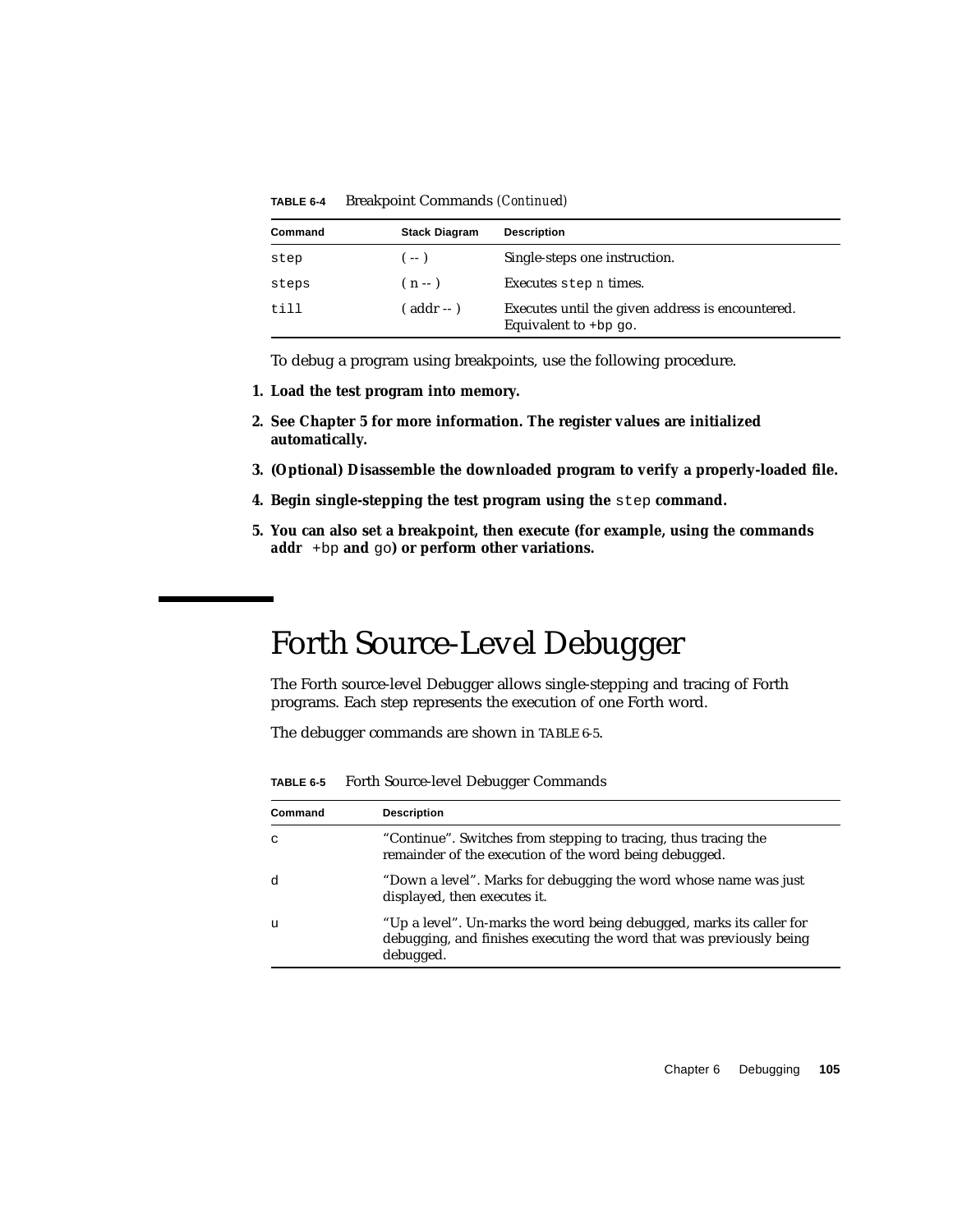**TABLE 6-5** Forth Source-level Debugger Commands *(Continued)*

| Command                 | <b>Description</b>                                                                                                                                                                                                                                                                                                |
|-------------------------|-------------------------------------------------------------------------------------------------------------------------------------------------------------------------------------------------------------------------------------------------------------------------------------------------------------------|
| f                       | Starts a subordinate Forth interpreter with which Forth commands can be<br>executed normally. When that interpreter is terminated (with resume),<br>control returns to the debugger at the place where the f command was<br>executed.                                                                             |
| g                       | "Go." Turns off the debugger and continues execution.                                                                                                                                                                                                                                                             |
| q                       | "Quit". Aborts the execution of the word being debugged and all its<br>callers and returns to the command interpreter.                                                                                                                                                                                            |
| S                       | "see". Decompiles the word being debugged.                                                                                                                                                                                                                                                                        |
| s                       | Displays the address, len on top of the stack as a text string.                                                                                                                                                                                                                                                   |
| h                       | "Help". Displays symbolic debugger documentation.                                                                                                                                                                                                                                                                 |
| ?                       | "Short Help". Displays brief symbolic debugger documentation.                                                                                                                                                                                                                                                     |
| debug name              | Marks the specified Forth word for debugging. Enters the Forth Source-<br>level Debugger on all subsequent attempts to execute name. After<br>executing debug, the execution speed of the system might decrease until<br>debugging is turned off with debug-off. (Do not debug basic Forth<br>words such as ".".) |
| (debug                  | Like debug except that (debug takes an execution token from the stack<br>instead of a name from the input stream.                                                                                                                                                                                                 |
| debug-off               | Turns off the Forth Source-level Debugger so that no word is being<br>debugged.                                                                                                                                                                                                                                   |
| resume                  | Exits from a subordinate interpreter, and goes back to the stepper (See<br>the f command in this table).                                                                                                                                                                                                          |
| stepping                | Sets "step mode" for the Forth Source-level Debugger, allowing the<br>interactive, step-by-step execution of the word being debugged. Step<br>mode is the default.                                                                                                                                                |
| tracing                 | Sets "trace mode" for the Forth Source-level Debugger. Tracing enables<br>the execution of the word being debugged, while showing the name and<br>stack contents for each word called by that word.                                                                                                               |
| <space-bar></space-bar> | Executes the word just displayed and proceeds to the next word.                                                                                                                                                                                                                                                   |

Every Forth word is defined as a series of one or more words that could be called "component" words. While debugging a specified word, the debugger displays information about the contents of the stack while executing each of the word's "component" words. Immediately before executing each component word, the debugger displays the contents of the stack and the name of the component word that is about to be executed.

In trace mode, that component word is then executed, and the process continues with the next component word.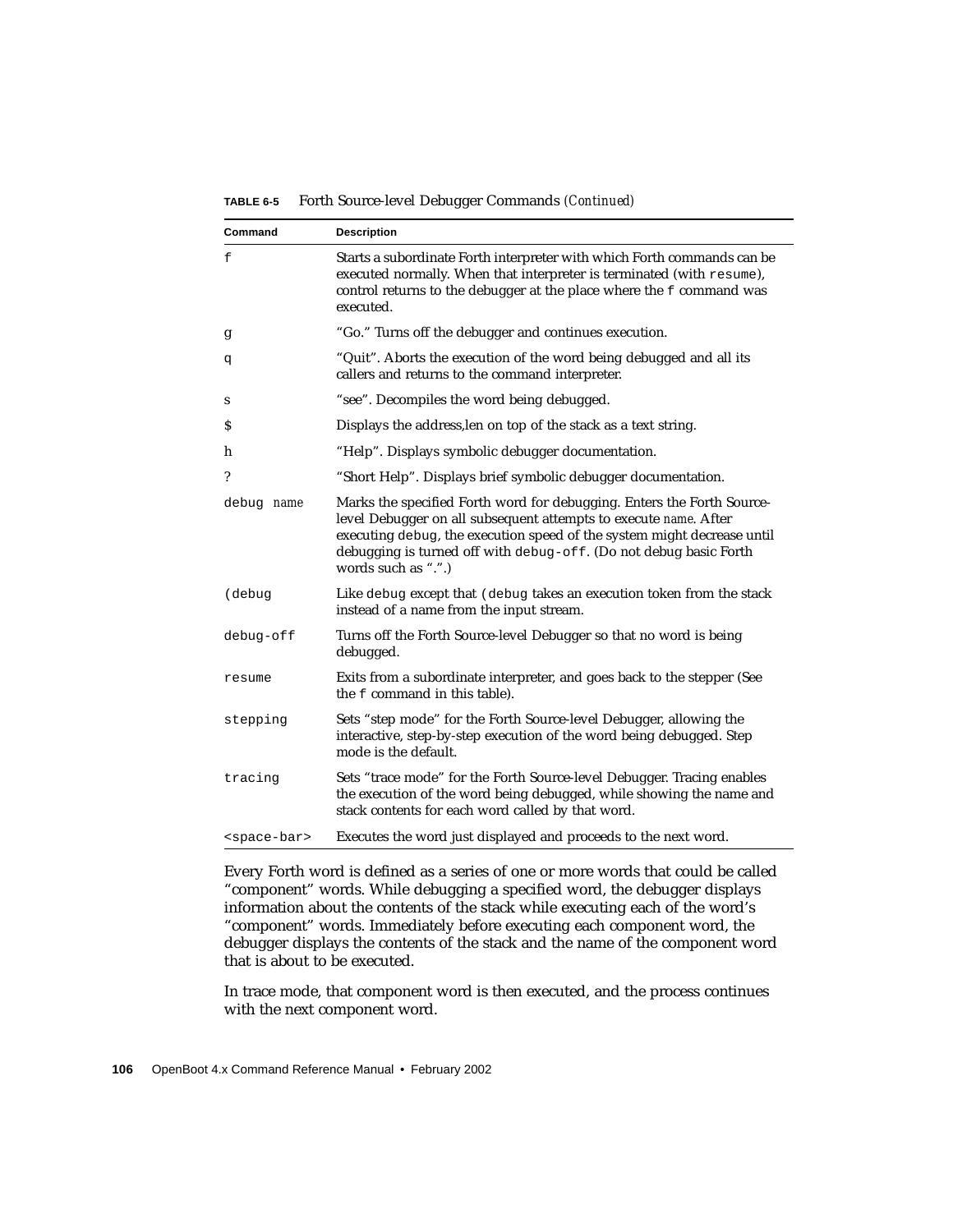In step mode (the default), the user controls the debugger's execution behavior. Before the execution of each component word, the user is prompted for one of the keystrokes specified in TABLE 6-5.

## Using patch and (patch)

OpenBoot provides the ability to change the definition of a previously compiled Forth word using high-level Forth language. While the changes will typically be made in the appropriate source code, the patch facility provides a means of quickly correcting errors uncovered during debugging.

patch reads the input stream for the following information:

- The name of the new code to be inserted.
- The name of the old code to be replaced.
- The name of the word containing the old code.

For example, consider the following example in which the word test is replaced with the number 555:

```
ok : patch-me test 0 do i . cr loop ;
ok patch 555 test patch-me
ok see patch-me
: patch-me
   h# 555 0 do
   i . cr
   loop
;
```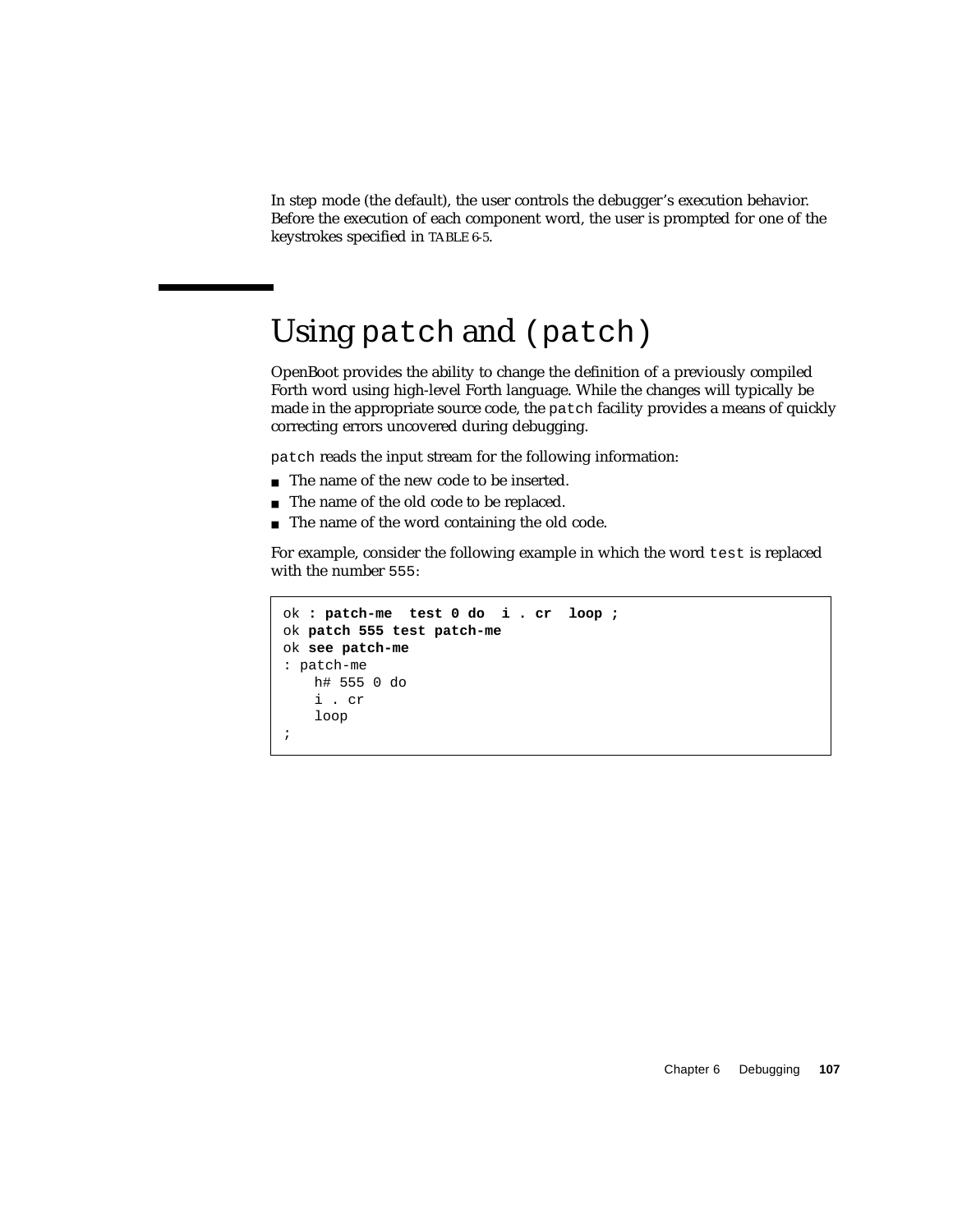When using patch, some care must be taken to select the right word to replace. This is especially true if the word you are replacing is used several times within the target word and the occurrence of the word that you want to replace is not the first occurrence within the target word. In such a case, some subterfuge is required.

```
ok : patch-me2 dup dup dup ( This third dup should be drop) ;
ok : xx dup ;
ok patch xx dup patch-me2
ok patch xx dup patch-me2
ok patch drop dup patch-me2
ok see patch-me2
: patch-me2
   xx xx drop
;
```
Another use for patch is the case where the word to be patched contains some functionality that needs to be completely discarded. In this case, the word exit should be patched over the first word whose functionality is to be eliminated. For example, consider a word whose definition is:

ok **: foo good bad unneeded ;**

In this example, the functionality of bad is incorrect and the functionality of unneeded should be discarded. A first attempt to patch foo might be:

```
ok : right this that exit ;
ok patch right bad foo
```
on the expectation that the use of exit in the word right would prevent the execution of unneeded. Unfortunately, exit terminates the execution of the word which contains it, in this case right. The correct way to patch foo is:

```
ok : right this that ;
ok patch right bad foo
ok patch exit unneeded foo
```
(patch) is similar to patch except that (patch) obtains its arguments from the stack. The stack diagram for (patch) is:

```
(new-n1 num1? old-n2 num2? xt - - )where:
```
**108** OpenBoot 4.x Command Reference Manual • February 2002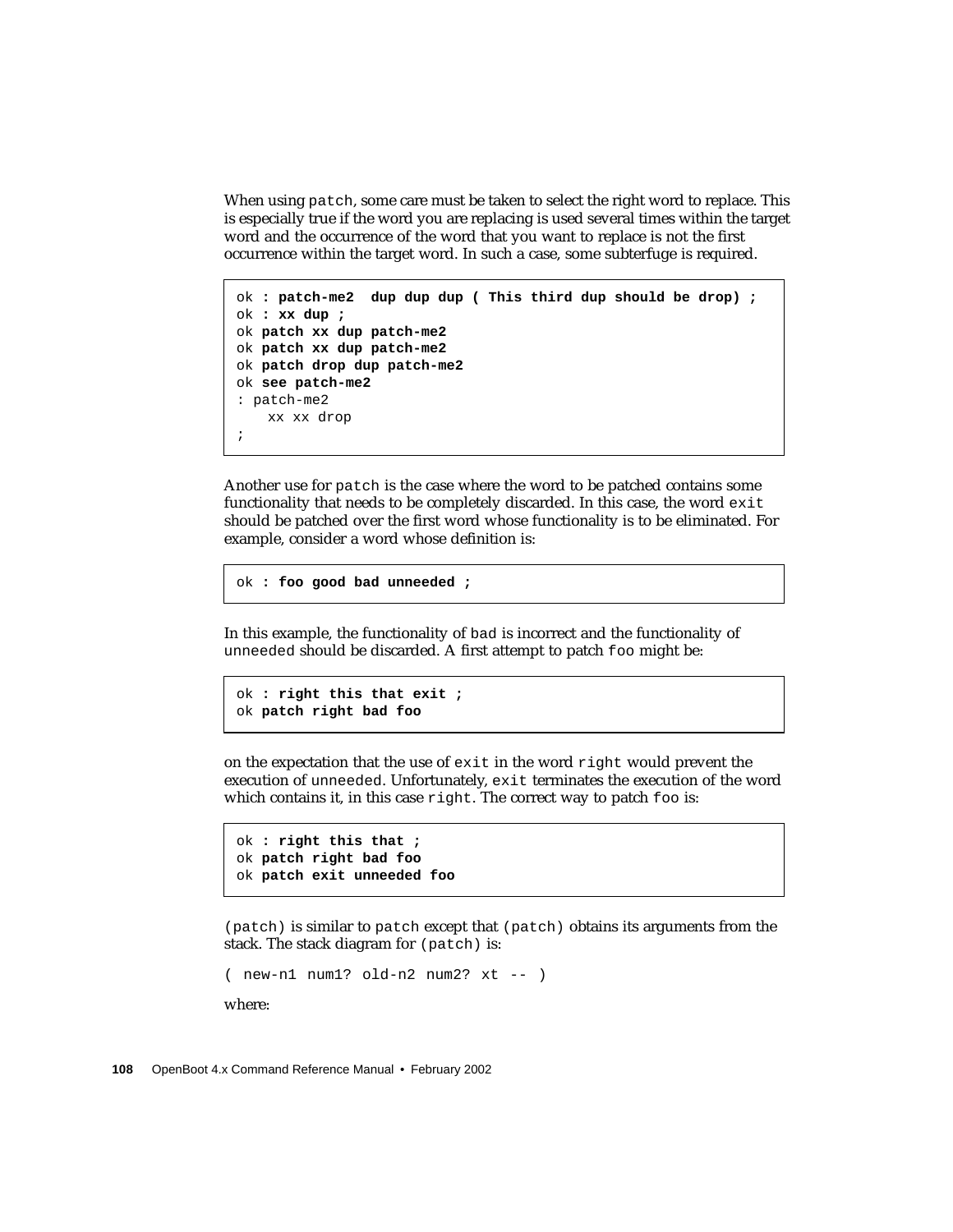- new-n1 and old-n2 can be either execution tokens or literal numbers.
- num1? and num2? are flags indicating whether new-n1 or old-n2, respectively, are numbers.
- xt is the execution token of the word to be patched.

For example, consider the following example in which we reverse the affect of our first patch example by replacing the number 555 with test:

```
ok see patch-me
: patch-me
   h# 555 0 do
   i . cr
   loop
;
ok ['] test false 555 true ['] patch-me (patch)
ok see patch-me
: patch-me
   test 0 do
   i . cr
   loop
;
```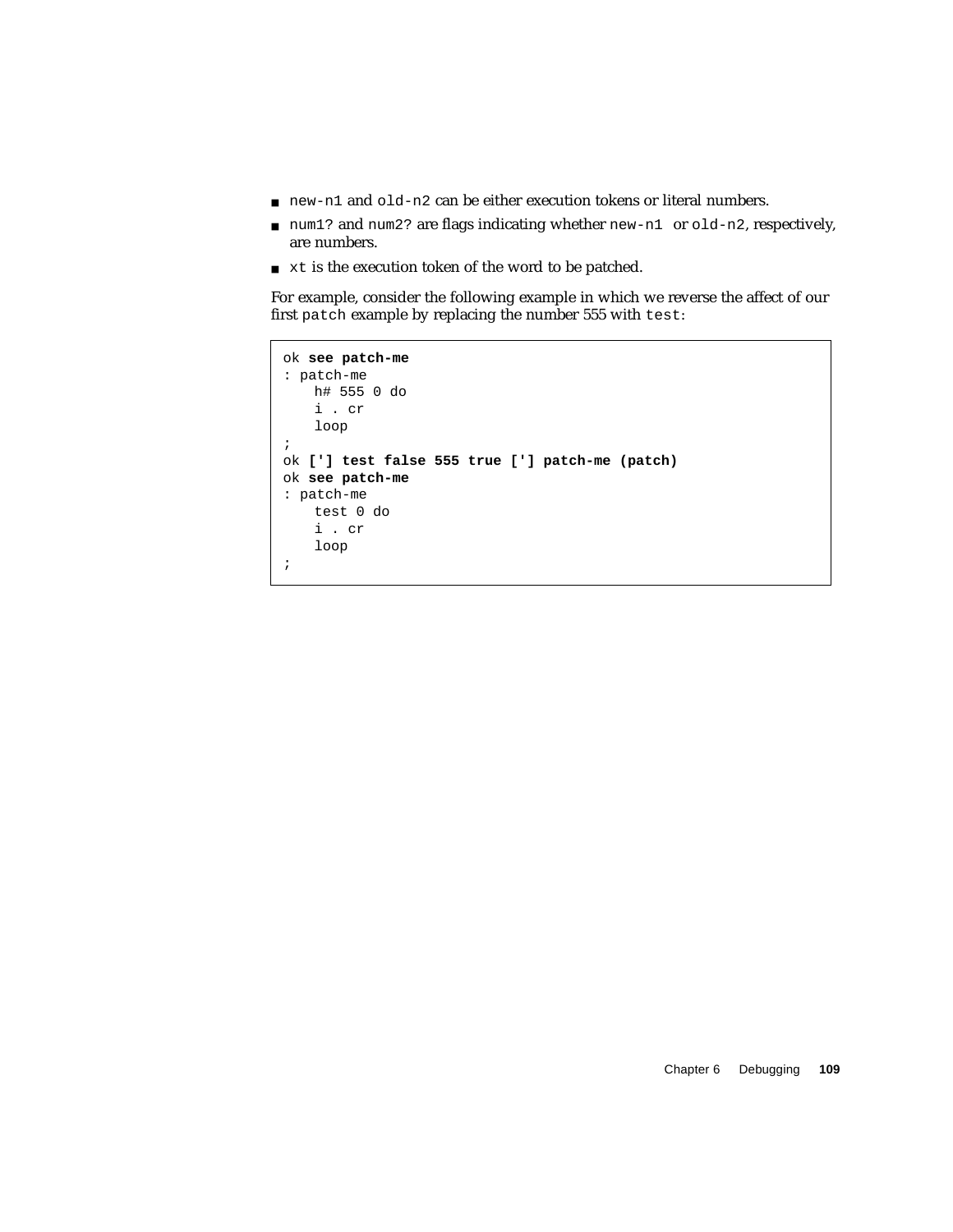## Using ftrace

The ftrace command shows the sequence of Forth words that were being executed at the time of the last exception. An example of ftrace follows.

```
ok : test1 1 ! ;
ok : test2 1 test1 ;
ok test2
Memory address not aligned
ok ftrace
! Called from test1 at ffeacc5c
test1 Called from test2 at ffeacc6a
(ffe8b574) Called from (interpret at ffe8b6f8
execute Called from catch at ffe8a8ba
   ffefeff0
   \Omegaffefebdc
catch Called from (fload) at ffe8ced8
   \Omega(fload) Called from interact at ffe8cf74
execute Called from catch at ffe8a8ba
   ffefefd4
   \capffefebdc
catch Called from (quit at ffe8cf98
```
In this example, test2 calls test1, which tries to store a value to an unaligned address. This results in the exception: Memory address not aligned.

The first line of ftrace output shows the last command that caused the exception to occur. The next lines show locations from which the subsequent commands were being called.

The last few lines are usually the same in any ftrace output, because that is the calling sequence in effect when the Forth interpreter interprets a word from the input stream.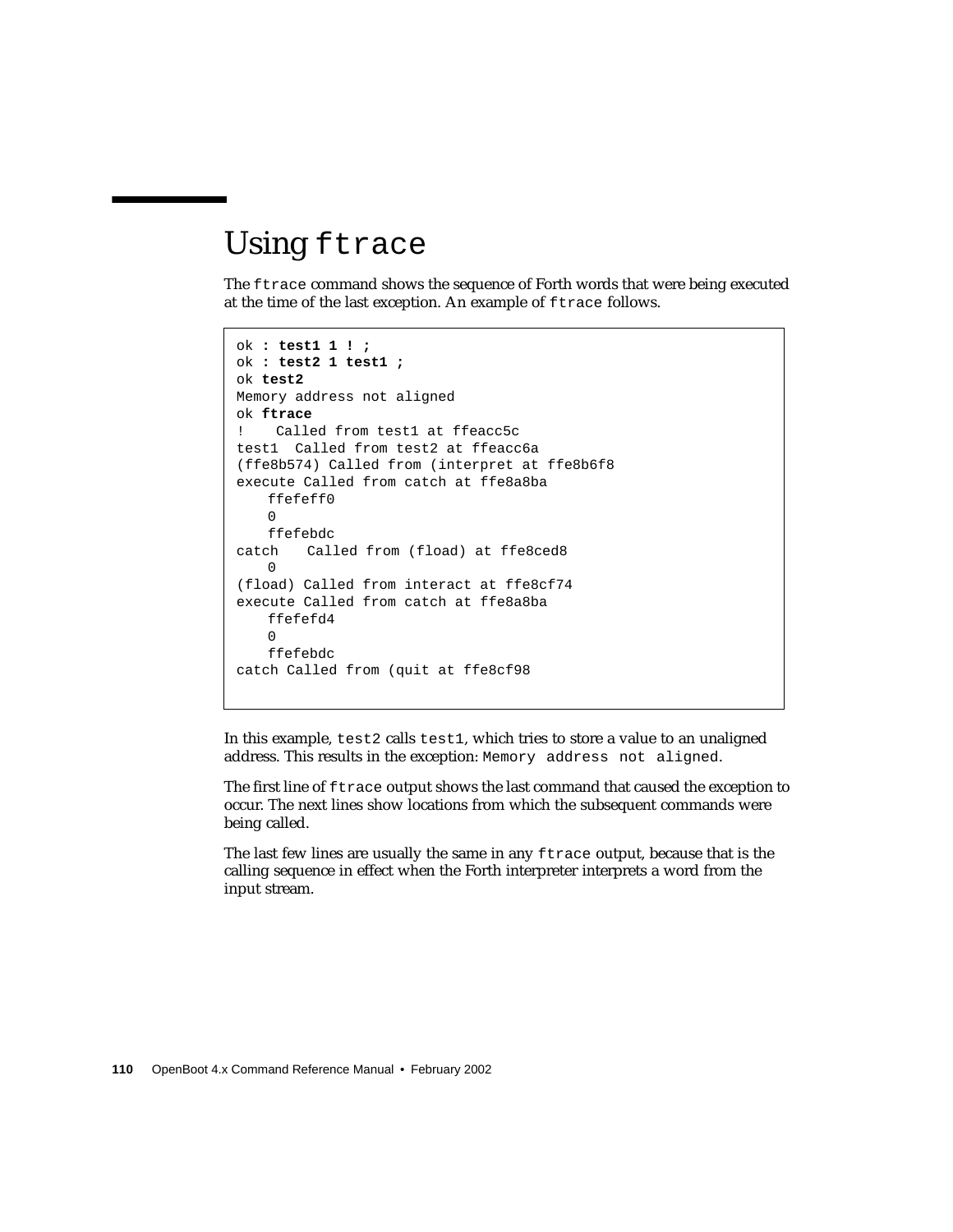# Setting Up a TIP Connection

You can use the TTYA or TTYB ports on your SPARC system to connect to a second Sun workstation. By connecting two systems in this way, you can use a shell window on the Sun workstation as a terminal to your SPARC system. (See the tip man page for detailed information about terminal connection to a remote host.)

The TIP method is preferable to simply connecting to a dumb terminal, since it lets you use windowing and operating system features when working with the boot PROM. A communications program or another non-Sun computer can be used in the same way, if the program can match the output baud rate used by the PROM TTY port.

**Note –** In the following pages, "SPARC system" refers to your system, and "Sun workstation" refers to the system you are connecting to your system.

Use the following procedure to set up the TIP connection.

**1. Connect the Sun workstation TTYB serial port to your SPARC system TTYA serial port using a serial connection cable. Use a 3-wire Null Modem Cable, and connect wires 3-2, 2-3, and 7-7. (Refer to your system installation manual for specifications on null modem cables.)**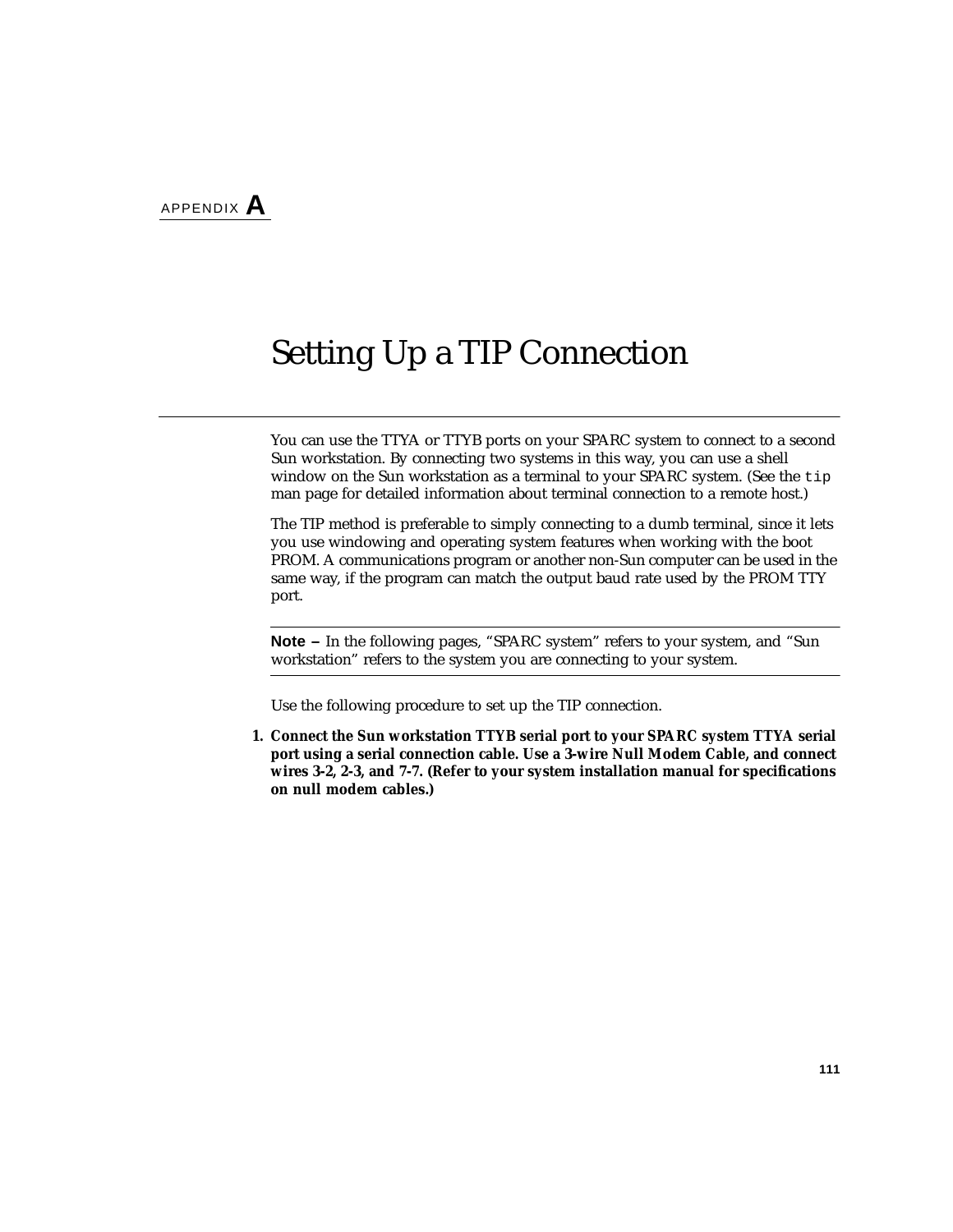**2. At the Sun workstation, add the following lines to the /**etc/remote **file.**

If you are running a pre-Solaris 2.0 version of the operating environment, type:

```
hardwire:\
   :dv=/dev/ttyb:br#9600:el=^C^S^Q^U^D:ie=%$:oe=^D:
```
If you are running version 2.x of the Solaris operating environment, type:

```
hardwire:\
   :dv=/dev/term/b:br#9600:el=^C^S^Q^U^D:ie=%$:oe=^D:
```
**3. In a Shell Tool window on the Sun workstation, type:**

```
hostname% tip hardwire
connected
```
The Shell Tool window is now a TIP window directed to the Sun workstation TTYB.

**Note –** Use a Shell Tool, not a Command Tool; some TIP commands may not work properly in a Command Tool window.

**4. At your SPARC system, enter the Forth Monitor so that the** ok **prompt is displayed.**

**Note –** If you do not have a video monitor attached to your SPARC system, connect the SPARC system TTYA to the Sun workstation TTYB and turn on the power to your SPARC system. Wait for a few seconds, and press Stop-Auto interrupt the power-on sequence and start the Forth Monitor. Unless the system is completely inoperable, the Forth Monitor is enabled, and you can continue with the next step in this procedure.

**5. If you need to redirect the standard input and output to TTYA, type:**

ok **ttya io**

There will be no echoed response.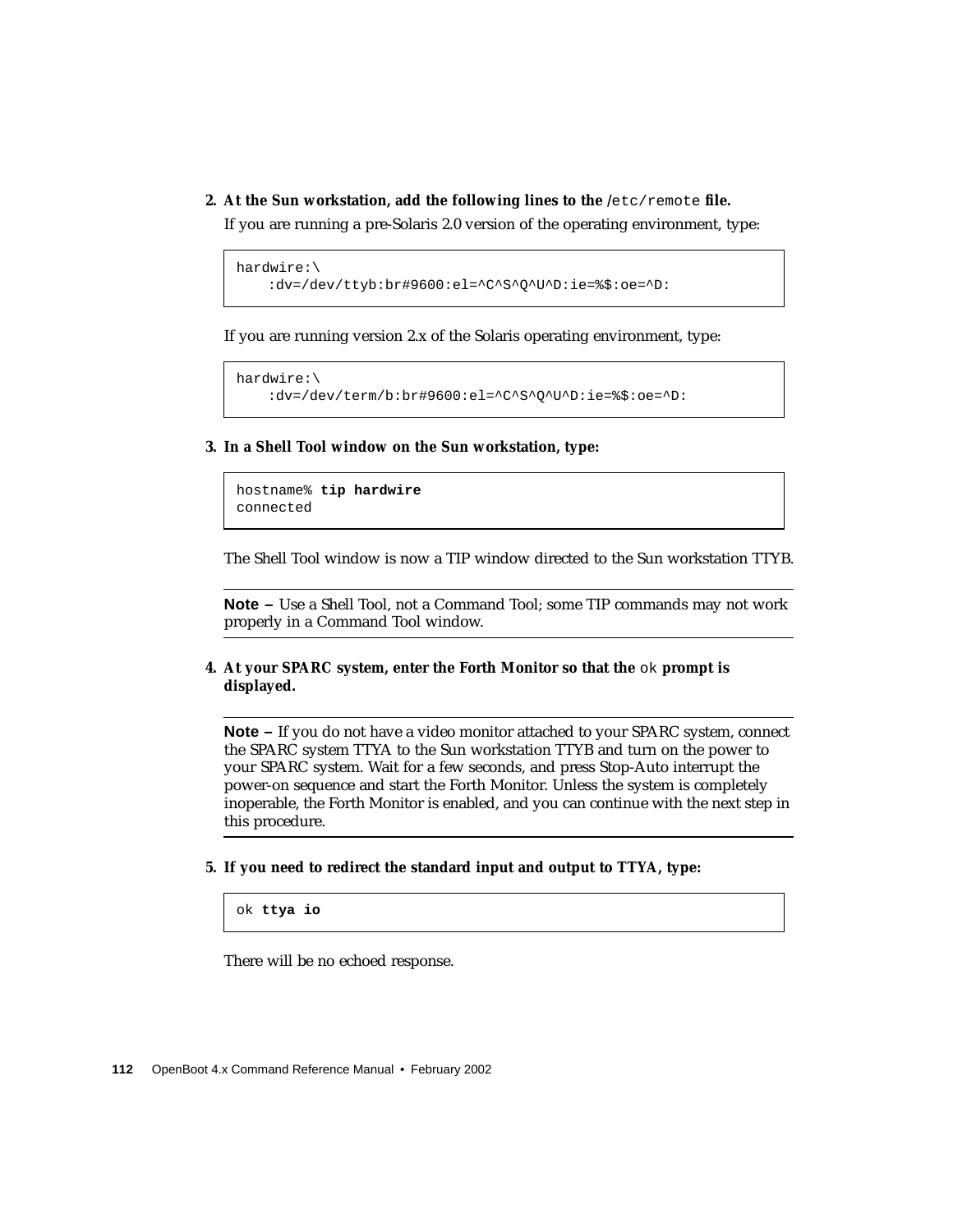**6. Press Return on the Sun workstation keyboard. The** ok **prompt shows in the TIP window.**

Typing ~# in the TIP window is equivalent to pressing Stop-A at the SPARC system.

**Note –** *Do not* type Stop-A from a Sun workstation being used as a TIP window to your SPARC system. Doing so will abort the operating system on the workstation. (If you accidentally type Stop-A, you can recover by immediately typing go at the ok prompt.)

**7. Redirect the input and output to the screen and keyboard, if needed, by typing:**

ok **screen output keyboard input**

**8. When you are finished using the TIP window, end your TIP session and exit the window.**

**Note –** When entering  $\sim$  (tilde character) commands in the TIP window,  $\sim$  must be the first character entered on the line. To ensure that you are at the start of a new line, press Return first.

## Common Problems With TIP

This section describes solutions for TIP problems occurring in pre-Solaris 2.0 operating environments.

Problems with TIP may occur if:

■ The lock directory is missing or incorrect.

There should be a directory named  $/$ usr $/$ spool $/$ uucp. The owner should be uucp and the mode should be drwxr-sr-x.

■ TTYB is enabled for logins.

The status field for TTYB (or the serial port you are using) must be set to off in / etc/ttytab. Be sure to execute kill -HUP 1 (see init(8)) as root if you have to change this entry.

■ /dev/ttyb is inaccessible.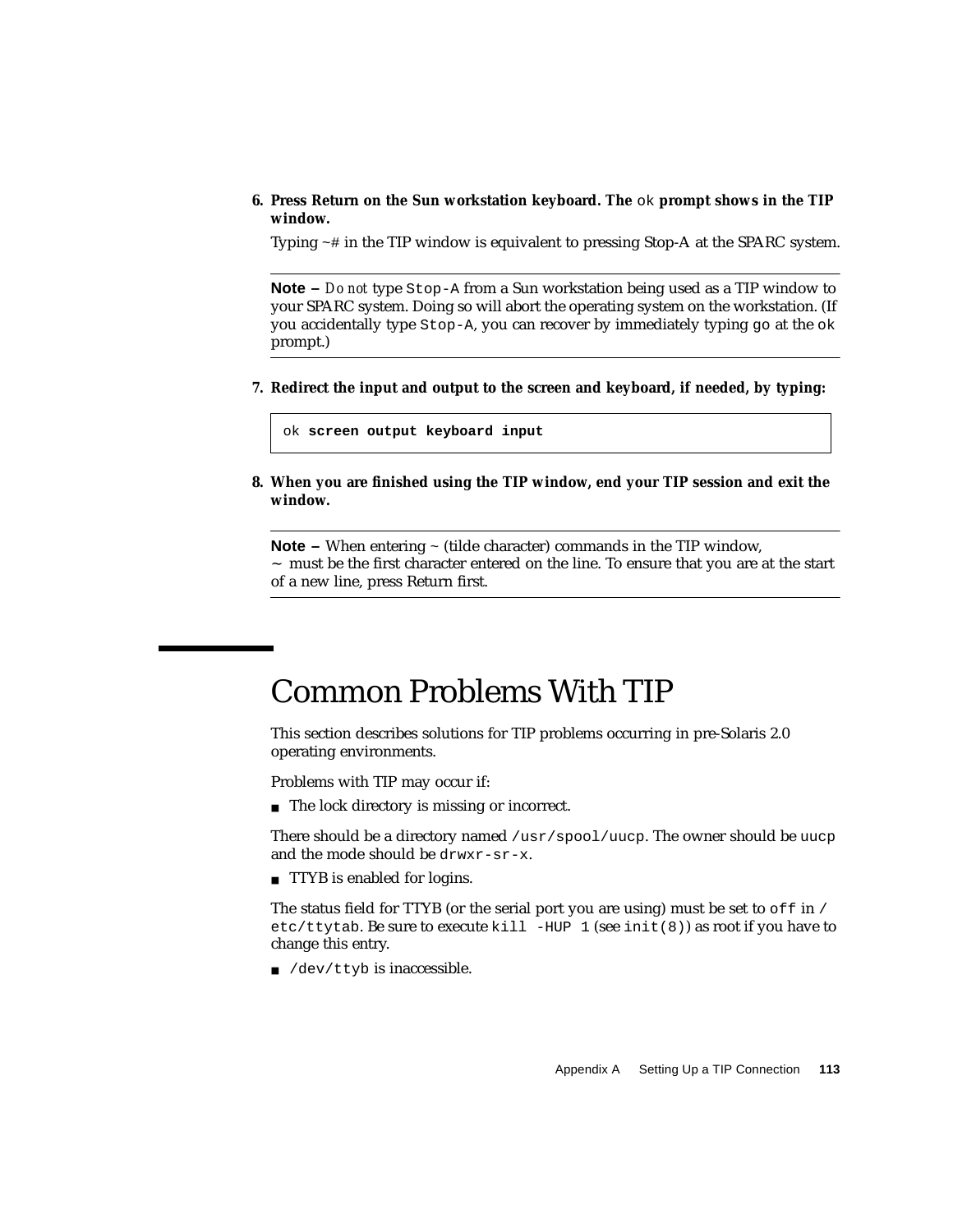Sometimes, a program will have changed the protection of  $/$ dev $/$ ttyb (or the serial port you are using) so that it is no longer accessible. Make sure that  $/$  dev $/$ ttyb has the mode set to crw-rw-rw-.

■ The serial line is in tandem mode.

If the TIP connection is in tandem mode, the operating system sometimes sends XON (^S) characters (particularly when programs in other windows are generating lots of output). The XON characters are detected by the Forth word key?, and can cause confusion. The solution is to turn off tandem mode with the  $~\sim$ s ! tandem TIP command.

■ The .cshrc file generates text.

TIP opens a sub-shell to run cat, thus causing text to be attached to the beginning of your loaded file. If you use dl and see any unexpected output, check your .cshrc file.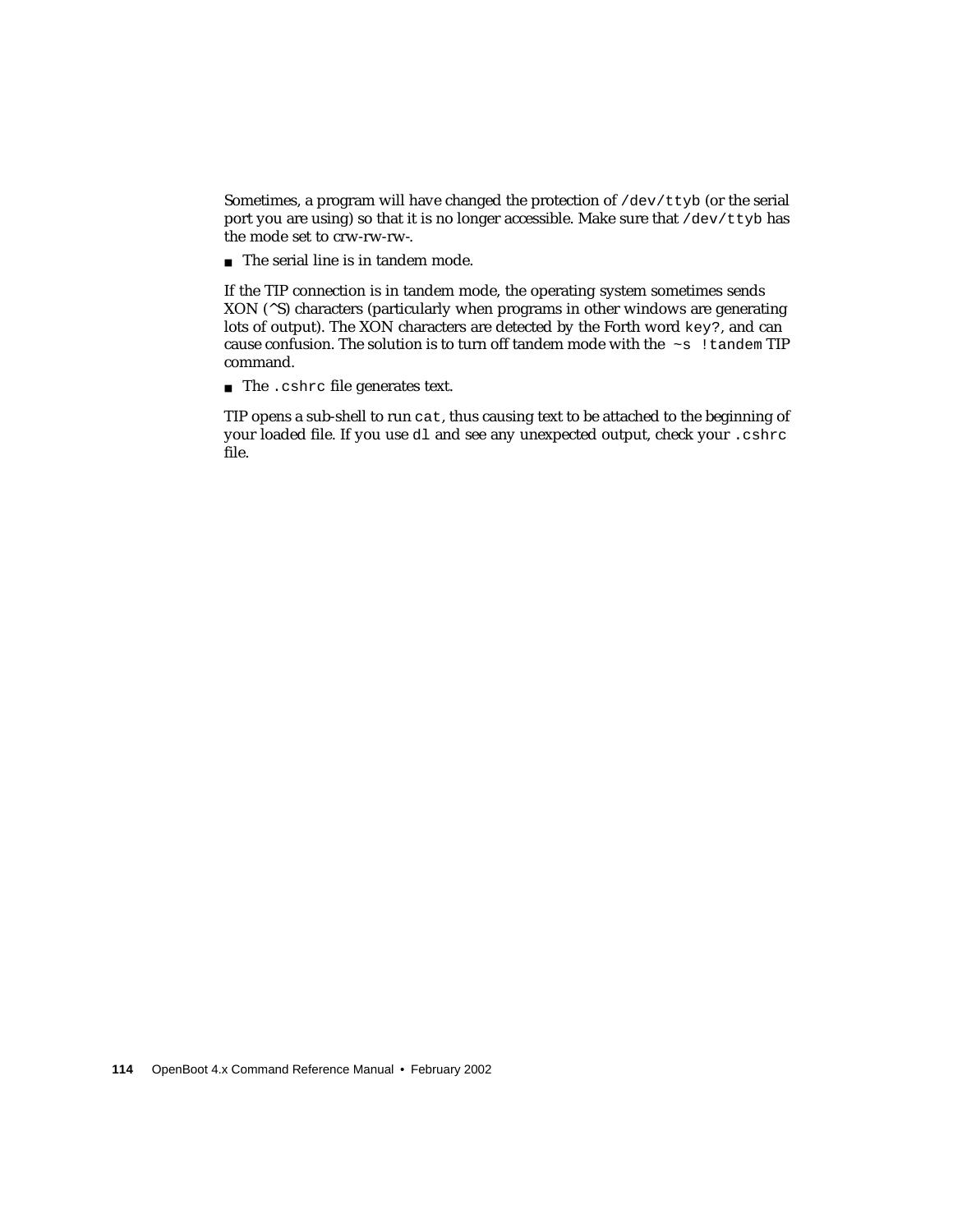# Building a Bootable Floppy Disk

This appendix outlines the steps necessary to create a bootable floppy disk. Information about the OS commands can be found in the man pages. Refer to the specific OS release for information about particular files and their locations within the file system.

#### **1. Format the diskette.**

The fdformat command is an example of a utility for formatting floppy disks.

**2. Create the diskette's file systems.**

If available, use the newfs command.

**3. Mount the diskette to a temporary partition.**

If available, use the mount command.

- **4. Copy the second-level disk booter to the diskette, using the** cp **command.** boot and ufsboot are examples of second-level booters.
- **5. Install a boot block on the floppy.**

If available, use the installboot command.

- **6. Copy the file that you want to boot to the mounted diskette, using the** cp **command.**
- **7. Unmount the diskette, using** umount**, if available.**
- **8. You can now remove the diskette from the drive.**

Use eject floppy, if available.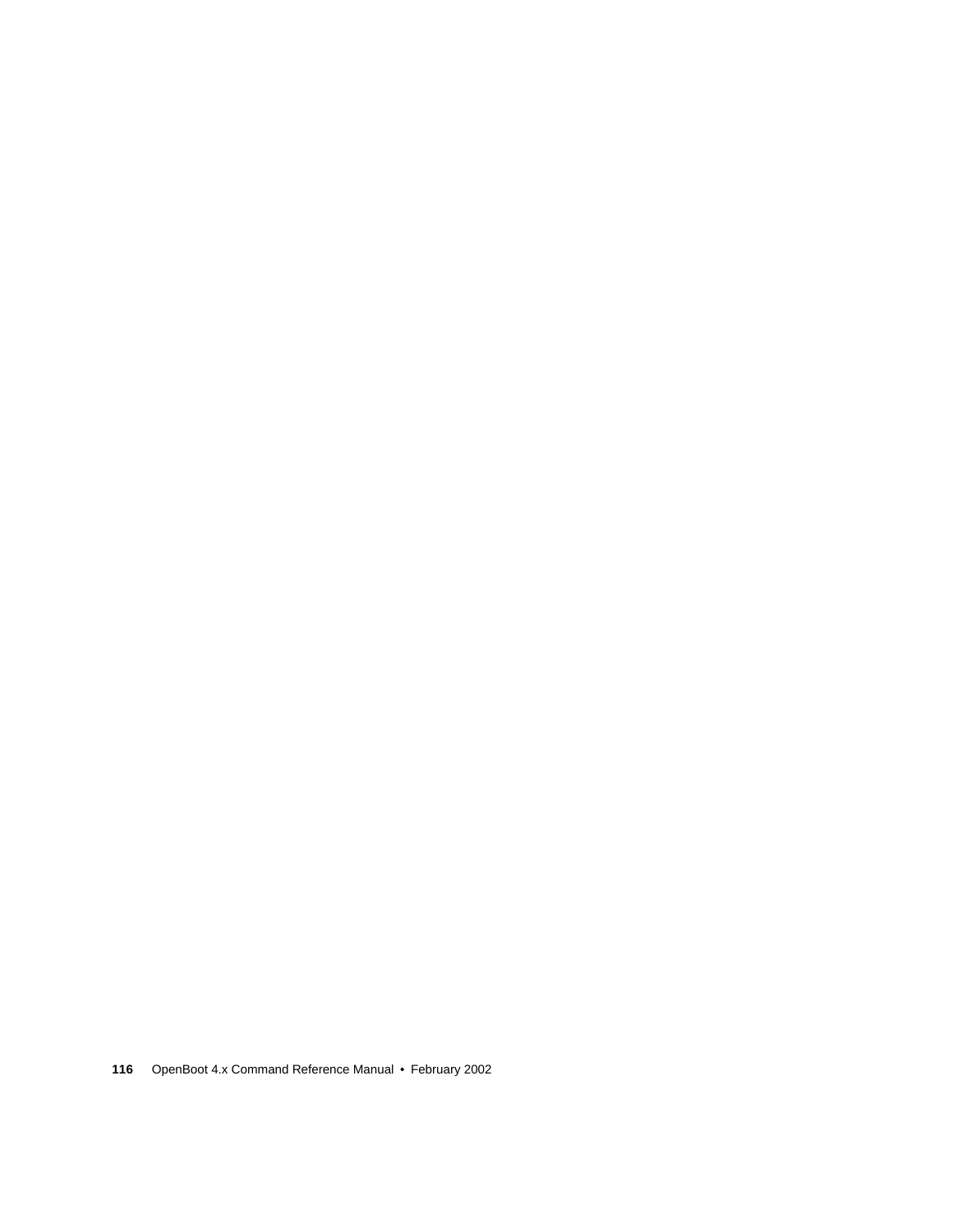# Troubleshooting Guide

What do you do if your system fails to boot properly? This appendix discusses some common failures and ways to alleviate them.

## Power-On Initialization Sequence

Familiarize yourself with the system power-on initialization messages. You can then identify problems more accurately because these messages show you the types of functions the system performs at various stages of system startup. They also show the transfer of control from POST to OpenBoot to the Booter to the kernel.

The example that follows shows the OpenBoot initialization sequence in a Sun Ultra<sup>TM</sup> 1 system. The messages before the banner appear on TTYA only if the  $diag$ switch? parameter is true.

**Note –** The actual OpenBoot initialization sequence is system dependent. The messages on your system may be different.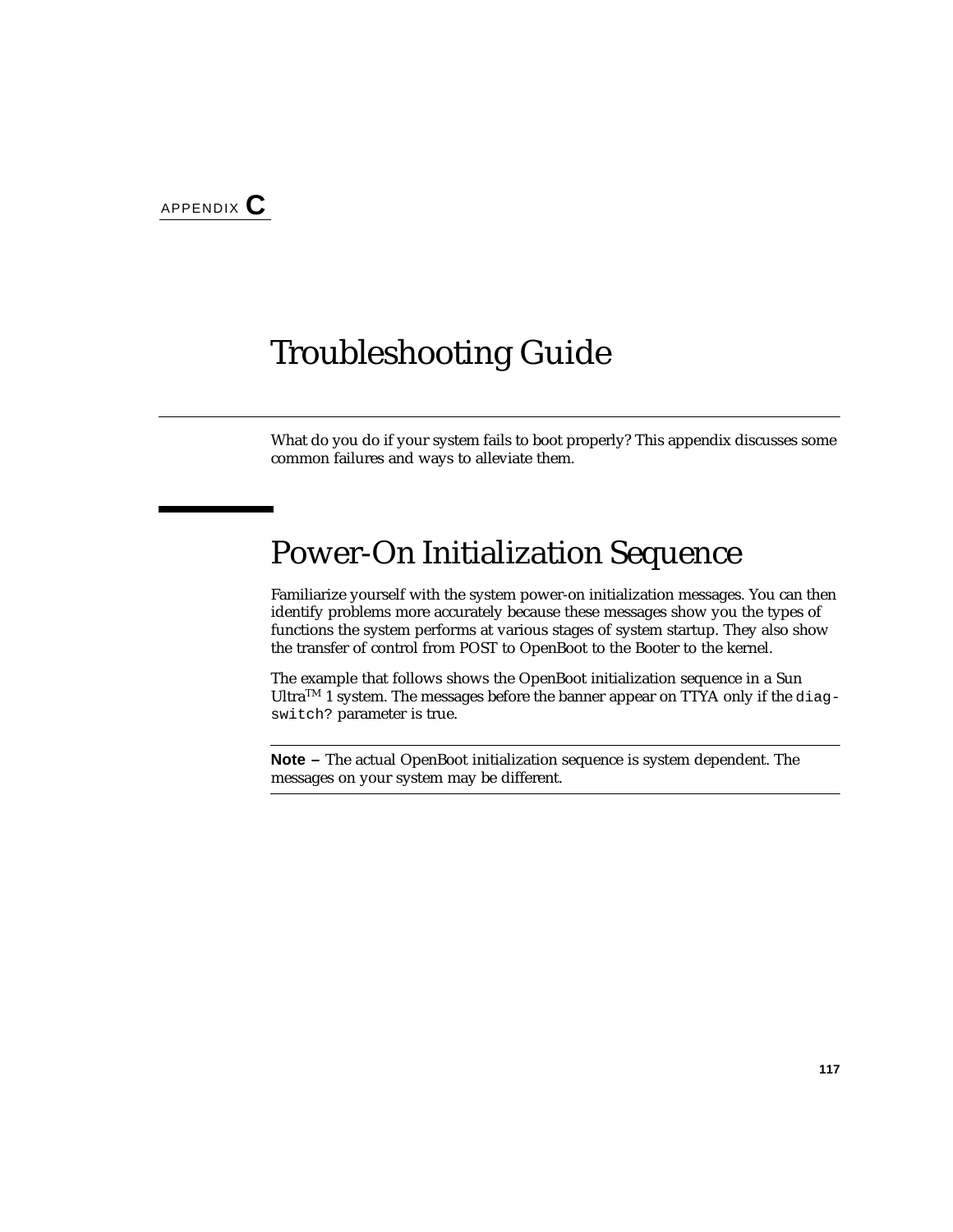#### **CODE EXAMPLE C-1** OpenBoot Initialization Sequence

```
...ttya initialized (At this point, POST has finished
execution and has transferred control to OpenBoot)
Probing Memory Bank #0 16 + 16 : 32 Megabytes (Probe memory)
Probing Memory Bank #1 0 + 0 : 0 Megabytes
Probing Memory Bank #2 0 + 0 : 0 Megabytes
Probing Memory Bank #3 0 + 0 : 0 Megabytes
   (If use-nvramrc? is true, the firmware
  executes NVRAMRC commands. The firmware then checks for Stop-x commands, and
  probes the devices. The Keyboard LEDs are then flashed.)
Probing UPA Slot at le,0 Nothing there (Probe devices)
Probing /sbus@lf,0 at 0,0 cgsix
Probing /sbus@lf,0 at 1,0 Nothing there
Probing /sbus@lf,0 at 2,0 Nothing there
Sun Ultra 1 UPA/SBus (UltraSPARC 167 MHz), Keyboard Present (Display the banner)
OpenBoot 3.0, 32 MB memory installed, Serial #7570016
Ethernet address 8:0:20:73:82:60, Host ID: 80738260.
ok boot disk3
Boot device: /sbus/espdma@e,8400000/esp@e,8800000/sd@3,0
(The firmware is TFTP-ing the boot program)
sd@3,0 File and args: (Control is transferred to the booter after this
message is displayed)
FCode UFS Reader 1.8 01 Feb 1995 17:07:00,IEEE 1275 Client Interface.(Booter
starts executing)
Loading: /platform/sun4u/ufsboot
cpu0: SUNW,UltraSPARC (upaid 0 impl 0x0 ver 0x0 clock 143 MHz)
SunOS Release 5.5 Version quick_gate_build:04/13/95 (UNIX(R) System V Release
  4.0)
   (Control is passed to the kernel after this message is displayed)
Copyright (c) 1983-1995, Sun Microsystems, Inc.
   (The kernel starts to execute)
DEBUG enabled (More kernel messages)
```
## Emergency Procedures

Some OpenBoot systems provide the capability of commanding OpenBoot by means of depressing a combination of keys on the system's keyboard (i.e. a "keyboard chord").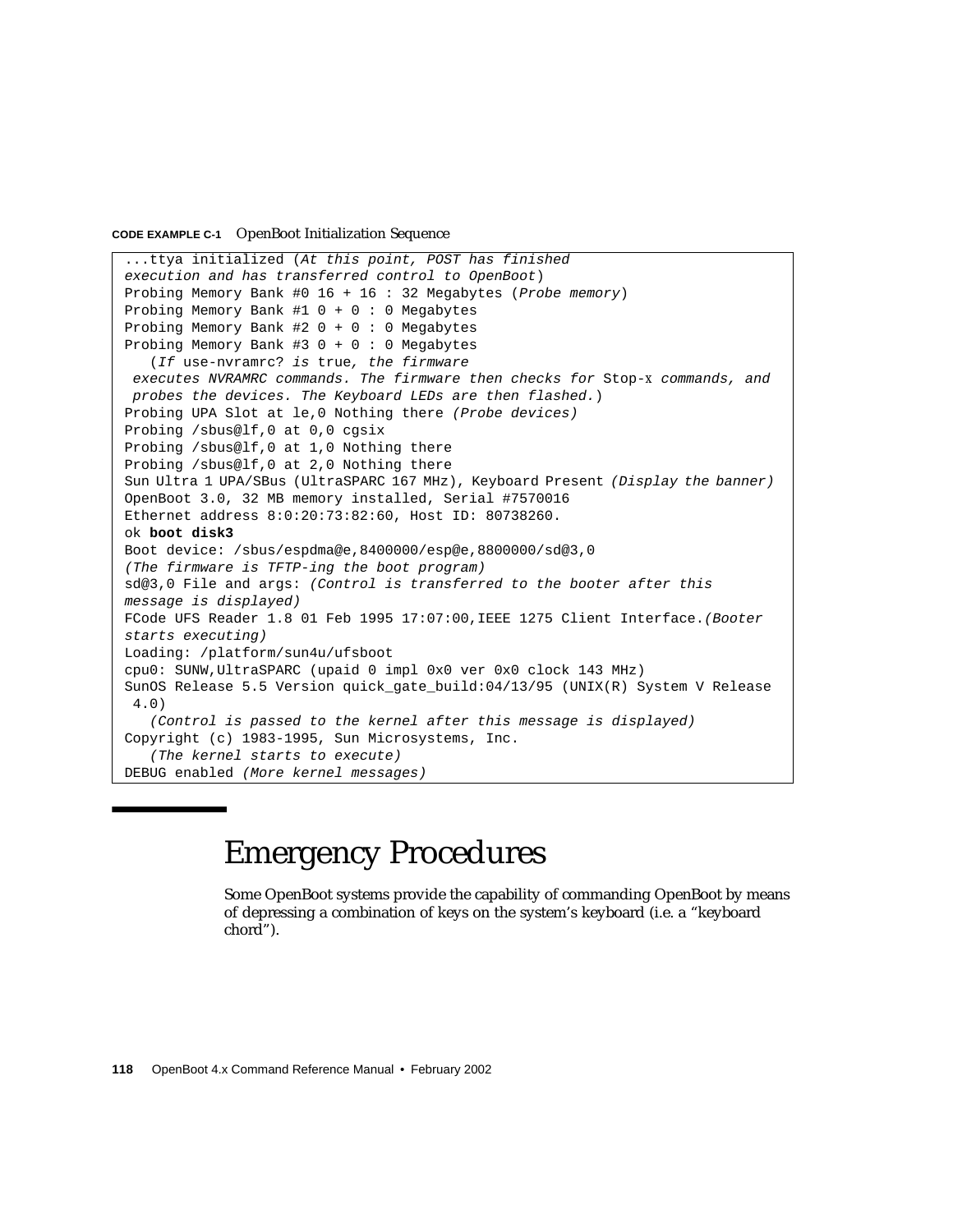### Emergency Procedures for Systems with Standard (non-USB) Keyboards

When issuing any of these commands, press the keys immediately after turning on the power to your system, and hold the keys down for a few seconds until the keyboard LEDs flash.

| Command     | <b>Description</b>                                                                                                                                         |  |
|-------------|------------------------------------------------------------------------------------------------------------------------------------------------------------|--|
| <b>Stop</b> | Bypasses POST. This command does not depend on security-mode. (Note:<br>some systems bypass POST as a default; in such cases, use Stop-D to start<br>POST. |  |
| Stop-A      | Aborts.                                                                                                                                                    |  |
| Stop-D      | Enters diagnostic mode (set diag-switch? to true).                                                                                                         |  |
| Stop-F      | Enters Forth on TTYA instead of probing. Uses fexit to continue with the<br>initialization sequence. Useful if hardware is broken.                         |  |
| Stop-N      | Resets NVRAM contents to default values.                                                                                                                   |  |

**TABLE C-1** SPARC-Compatible System Keyboard Chords

**Note –** These commands are disabled if the PROM security is on. Also, if your system has full security enabled, you can not apply any of the suggested commands unless you have the password to get to the ok prompt.

### Emergency Procedures for Systems with USB Keyboards

The following paragraphs describe how to perform the functions of the Stop commands on systems that have USB keyboards.

### Stop-A

Stop-A (Abort) works the same as it does on systems with standard keyboards, except that it does not work during the first few seconds after the system is reset.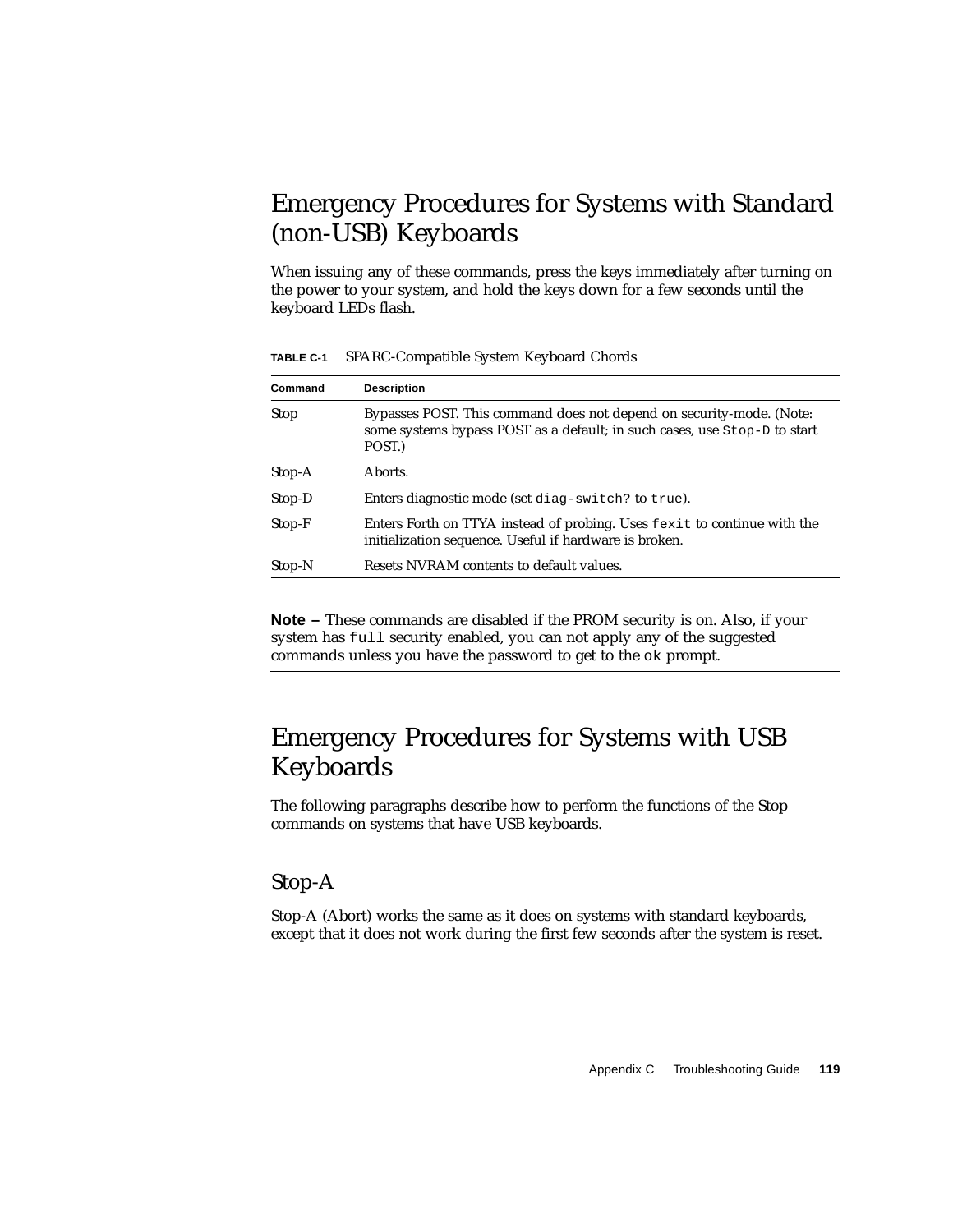### Stop-N Equivalent

- **1. After turning on the power to your system, wait until the front panel power button LED begins to blink.**
- **2. Quickly press the front panel power button twice (similar to the way you would double-click a mouse).**

A screen similar to the following is displayed to indicate that you have successfully reset the NVRAM contents to the default values:

```
Sun Blade 1000 (2 X UltraSPARC-III) , Keyboard Present
OpenBoot 4.0, 256 MB memory installed, Serial #12134241.
Ethernet address 8:0:20:b9:27:61, Host ID: 80b92761.
Safe NVRAM mode, the following nvram configuration variables have
been overridden:
'diag-switch?' is true
'use-nvramrc?' is false
'input-device', 'output-device' are defaulted
'ttya-mode', 'ttyb-mode' are defaulted
These changes are temporary and the original values will be
restored after the next hardware or software reset.
```
Note that some NVRAM configuration parameters are reset to their defaults. They include parameters that are more likely to cause problems, such as TTYA settings. These NVRAM settings are only reset to the defaults for this power cycle. If you do nothing other than reset the system at this point, the values are not permanently changed. Only settings that you change manually at this point become permanent. All other customized NVRAM settings are retained.

Typing **set-defaults** discards any customized NVRAM values and permanently restores the default settings for all NVRAM configuration parameters.

**Note –** Once the power button LED stops blinking and stays lit, pressing the power button again will power off the system.

#### Stop-F Functionality

The Stop-F functionality is not available in systems with USB keyboards.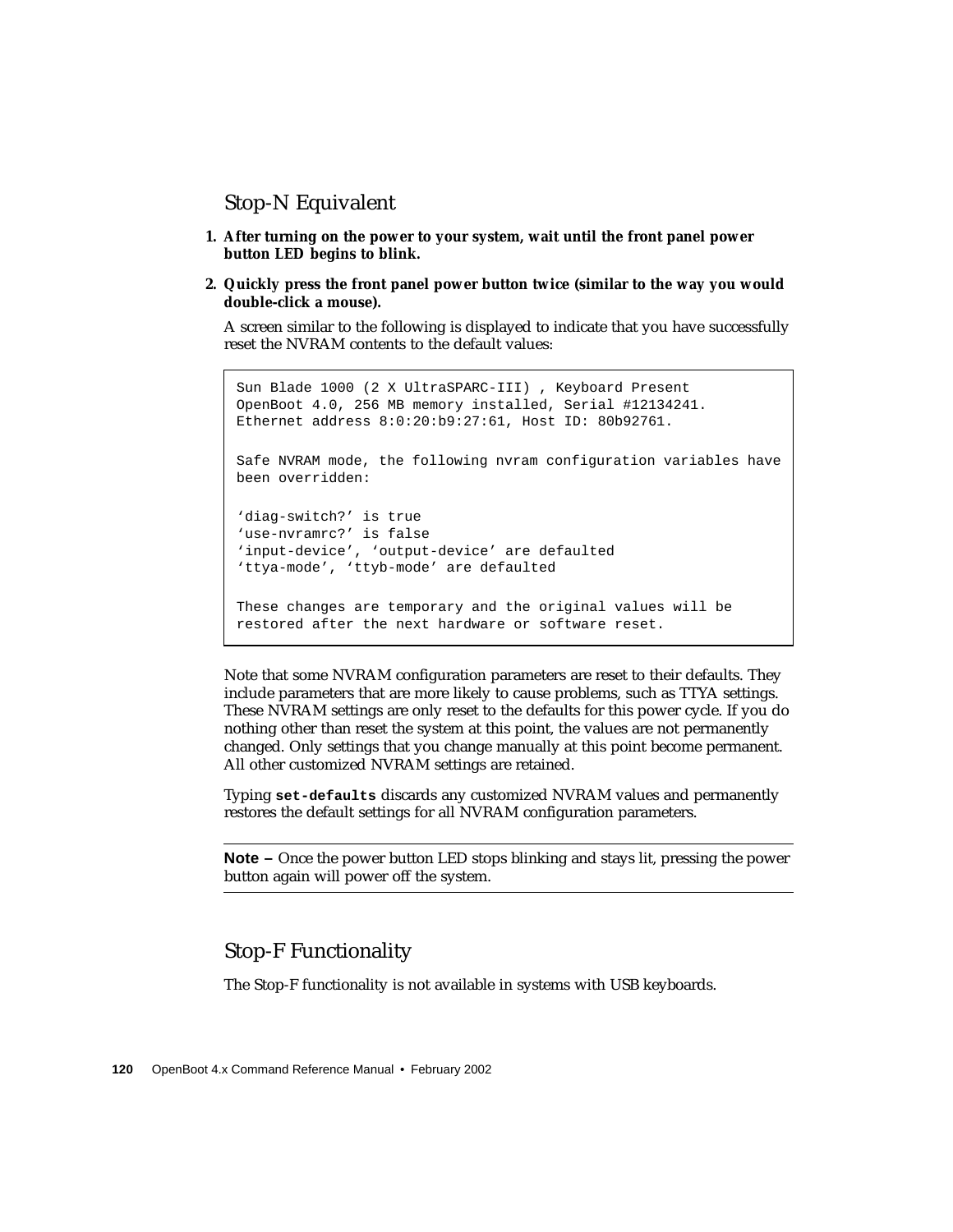### Stop-D Functionality

The Stop-D (diags) key sequence is not supported on systems with USB keyboards, however, the Stop-D functionality can be closely emulated by using the power button double-tap (see Stop-N Functionality), since this temporarily sets diagswitch? to true. If you want the diagnostic mode turned on permanently, type:

```
ok setenv diag-switch? true
```
## Preserving Data After a System Crash

The sync command forces any information on its way to the hard disk to be written out immediately. This is useful if the operating system has crashed, or has been interrupted without preserving all data first.

sync actually returns control to the operating system, which then performs the data saving operations. After the disk data has been synchronized, the operating system begins to save a core image of itself. If you do not need this core dump, you can interrupt the operation with the Stop-A key sequence.

## Common Failures

This section describes some common failures and how you can fix them.

### Blank Screen —No Output

Problem: Your system screen is blank and does not show any output.

Here are possible causes for this problem:

■ Hardware has failed.

Refer to your system documentation.

■ Keyboard is not attached.

If the keyboard is not plugged in, the output goes to TTYA instead. To fix this problem, power down the system, plug in the keyboard, and power on again.

■ Monitor is not turned on or is not plugged in.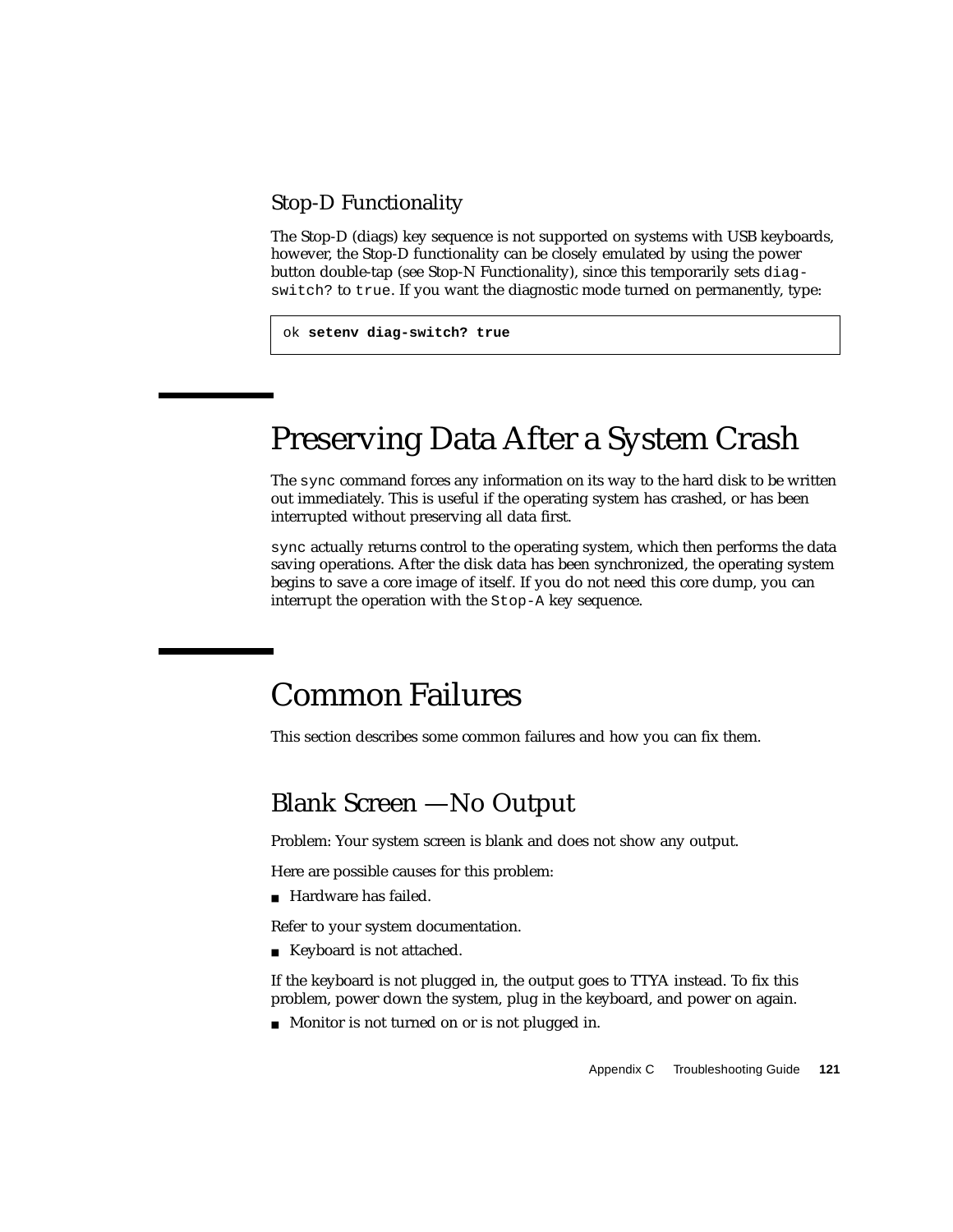Check the power cable on the monitor. Make sure the monitor cable is plugged into the system frame buffer; then turn the monitor on.

■ output-device is set to TTYA or TTYB.

This means the NVRAM parameter output-device is set to ttya or ttyb instead of being set to screen. Connect a terminal to TTYA and reset the system. After getting to the ok prompt on the terminal, type: screen output to send output to the frame buffer. Use setenv to change the default display device, if needed.

■ System has multiple frame buffers.

If your system has several plugged-in frame buffers, or it has a built-in frame buffer and one or more plugged-in frame buffers, then it is possible that the wrong frame buffer is being used as the console device. See ["Setting the Console to a Specific](#page-139-0) [Monitor" on page 124.](#page-139-0)

### System Boots From the Wrong Device

Problem: Your system is supposed to boot from the disk; instead, it boots from the net.

There are two possible causes for this:

■ The diag-switch? NVRAM parameter is set to true.

Interrupt the booting process with Stop-A. Type the following commands at the ok prompt:

```
ok setenv diag-switch? false
ok boot
```
The system should now start booting from the disk.

■ The boot-device NVRAM parameter is set to net instead of disk.

Interrupt the booting process with Stop-A. Type the following commands at the ok prompt:

```
ok setenv boot-device disk
ok boot
```
Note that the preceding commands cause the system to boot from the disk defined as disk in the device aliases list. If you want to boot from another service, set bootdevice accordingly.

Problem: Your system is booting from a disk instead of from the net.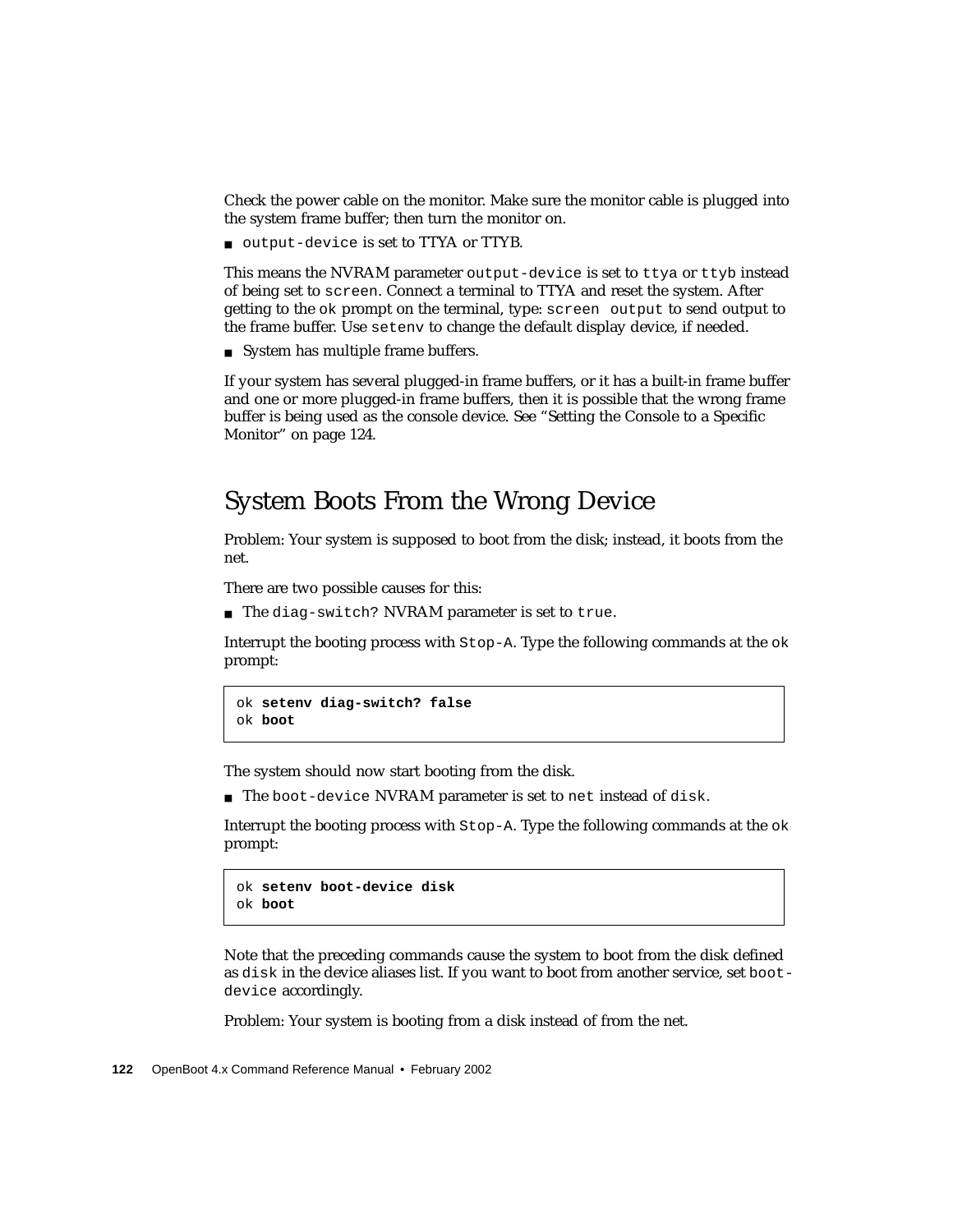■ boot-device is not set to net.

Interrupt the booting process with Stop-A. Type the following commands at the ok prompt:

```
ok setenv boot-device net
ok boot
```
Problem: Your system is booting from the wrong disk. (For example, you have more than one disk in your system. You want the system to boot from disk2, but the system is booting from disk1 instead.)

■ boot-device is not set to the correct disk.

Interrupt the booting process with Stop-A. Type the following commands at the ok prompt:

```
ok setenv boot-device disk2
ok boot
```
### System Will Not Boot From Ethernet

Problem: Your system fails to boot from the net.

The problem could be one of the following:

■ NIS maps are out-of-date.

Report the problem to your system administrator.

■ Ethernet cable is not plugged in.

Plug in the ethernet cable. The system should continue with the booting process.

■ Server is not responding: no carrier messages.

Report the problem to your system administrator.

■ tpe-link-test is disabled.

Refer to the troubleshooting information in your system documentation. (Note: systems that do not have Twisted Pair Ethernet will not have the tpe-link-test parameter.)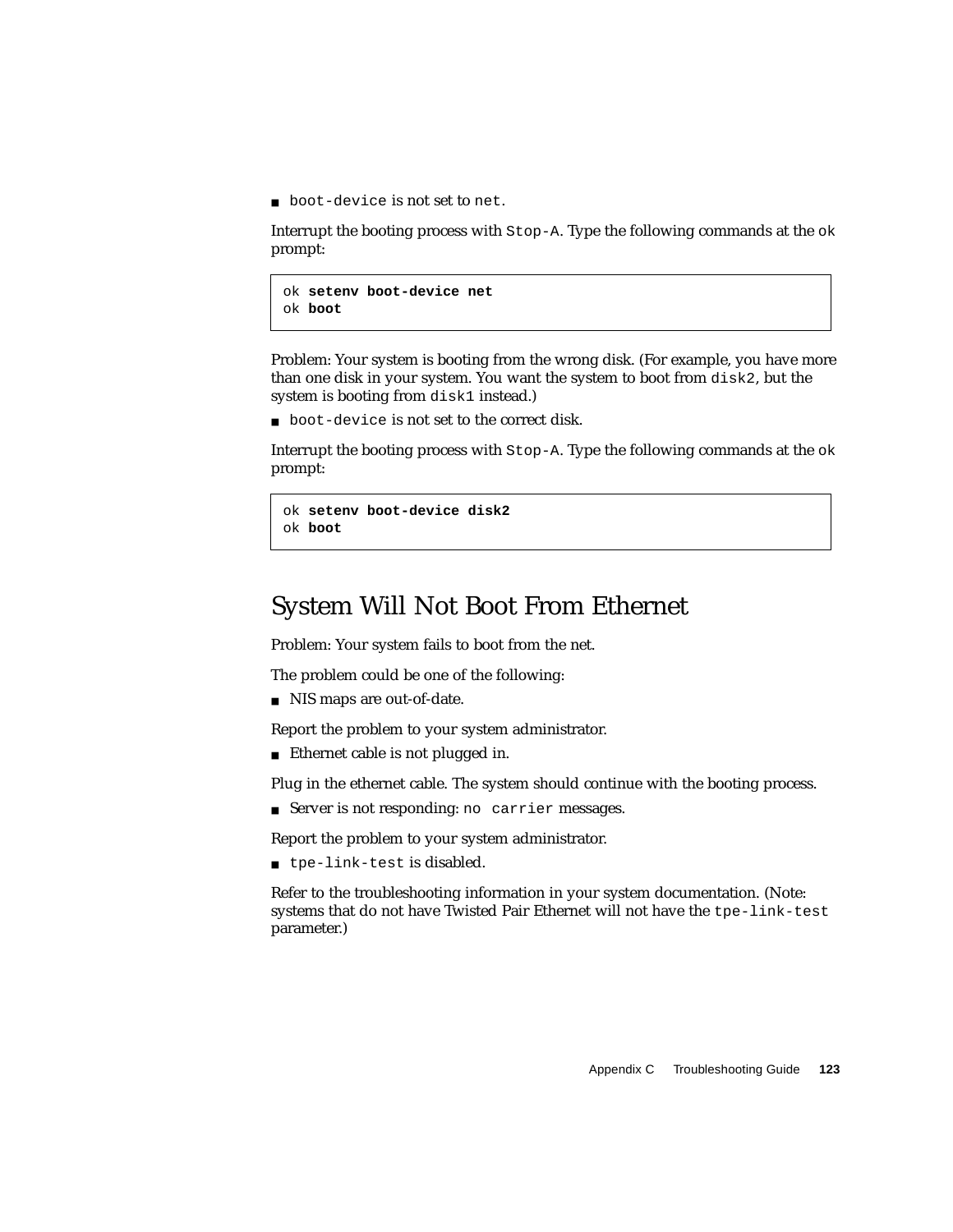### System Will Not Boot From Disk

Problem: You are booting from a disk and the system fails with the message: The file just loaded does not appear to be executable.

■ The boot block is missing or corrupted.

Install a new boot block.

Problem: You are booting from a disk and the system fails with the message: Can't open boot device.

■ The disk may be powered down (especially if it is an external disk).

Turn on power to the disk, and make sure the SCSI cable is connected to the disk and the system.

### SCSI Problems

Problem: Your system has more than one disk installed, and you get SCSI-related errors.

■ Your system might have duplicate SCSI target number settings.

Try the following procedure:

- 1. Unplug all but one of the disks.
- 2. At the ok prompt, type:

ok **probe-scsi**

Note the target number and its corresponding unit number.

- 3. Plug in another disk and perform Step 2 again.
- 4. If you get an error, change the target number of this disk to be one of the unused target numbers.
- 5. Repeat Steps 2, 3, and 4 until all the disks are plugged back in.

### <span id="page-139-0"></span>Setting the Console to a Specific Monitor

Problem: You have more than one monitor attached to the system, and the console is not set to the intended monitor.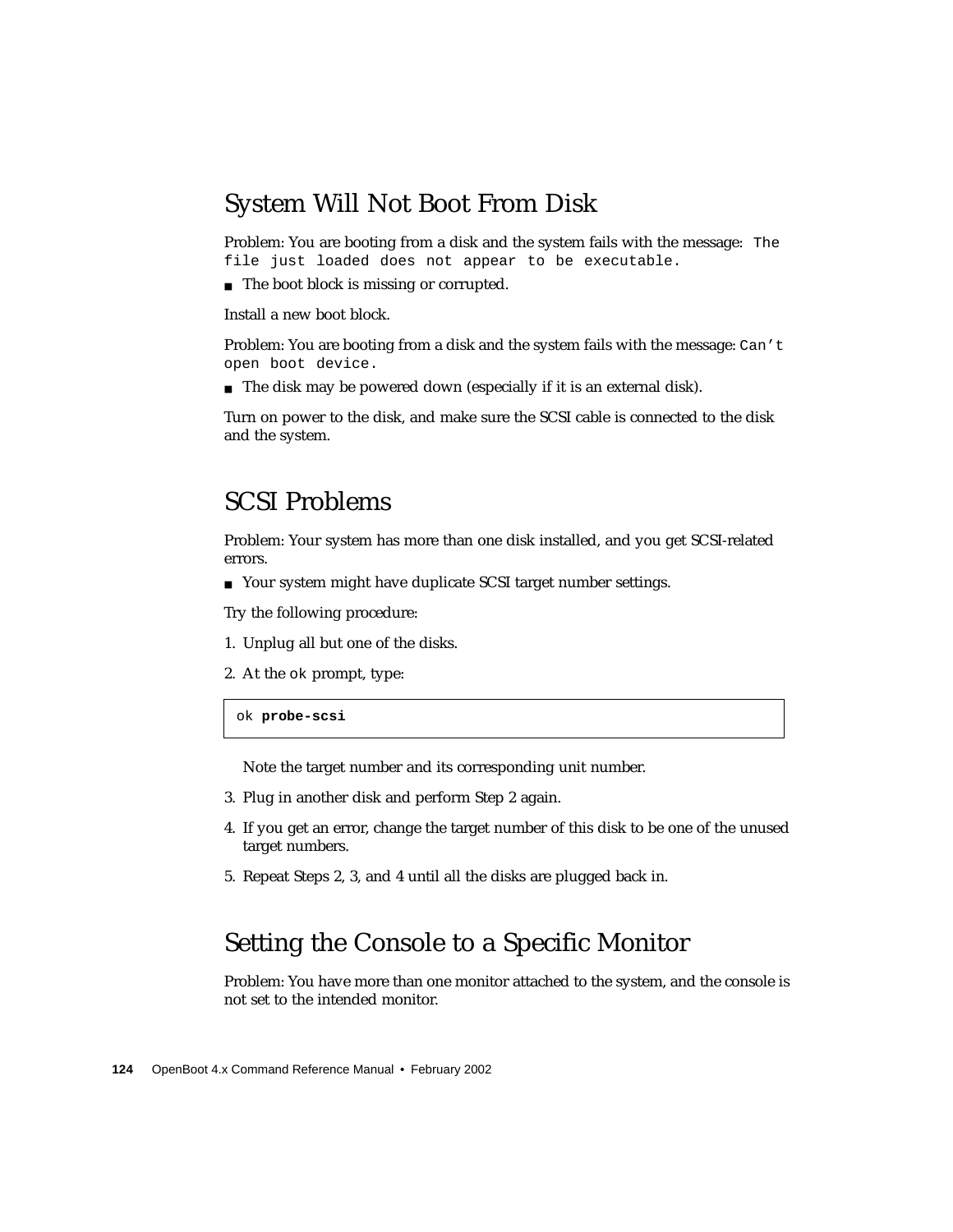■ If you have more than one monitor attached to the system, OpenBoot always assigns the console to the frame buffer specified by the output-device NVRAM parameter. The default value of output-device is screen, which is an alias for one of the frame buffers found by the firmware.

A common way to change this default is to change output-device to the appropriate frame buffer:

```
ok nvalias myscreen /sbus/cgsix
ok setenv output-device myscreen
ok reset-all
```
Another way of setting the console to a specific monitor is to change the sbus-probe-list NVRAM parameter.

```
ok printenv sbus-probe-list (Display the current and default
values)
```
If the frame buffer that you are choosing as the console is in slot 2, change sbus-probe-list to probe slot 2 first:

```
ok setenv sbus-probe-list 2013
ok reset-all
```
If a non-SBus frame buffer is installed, this second method may not work.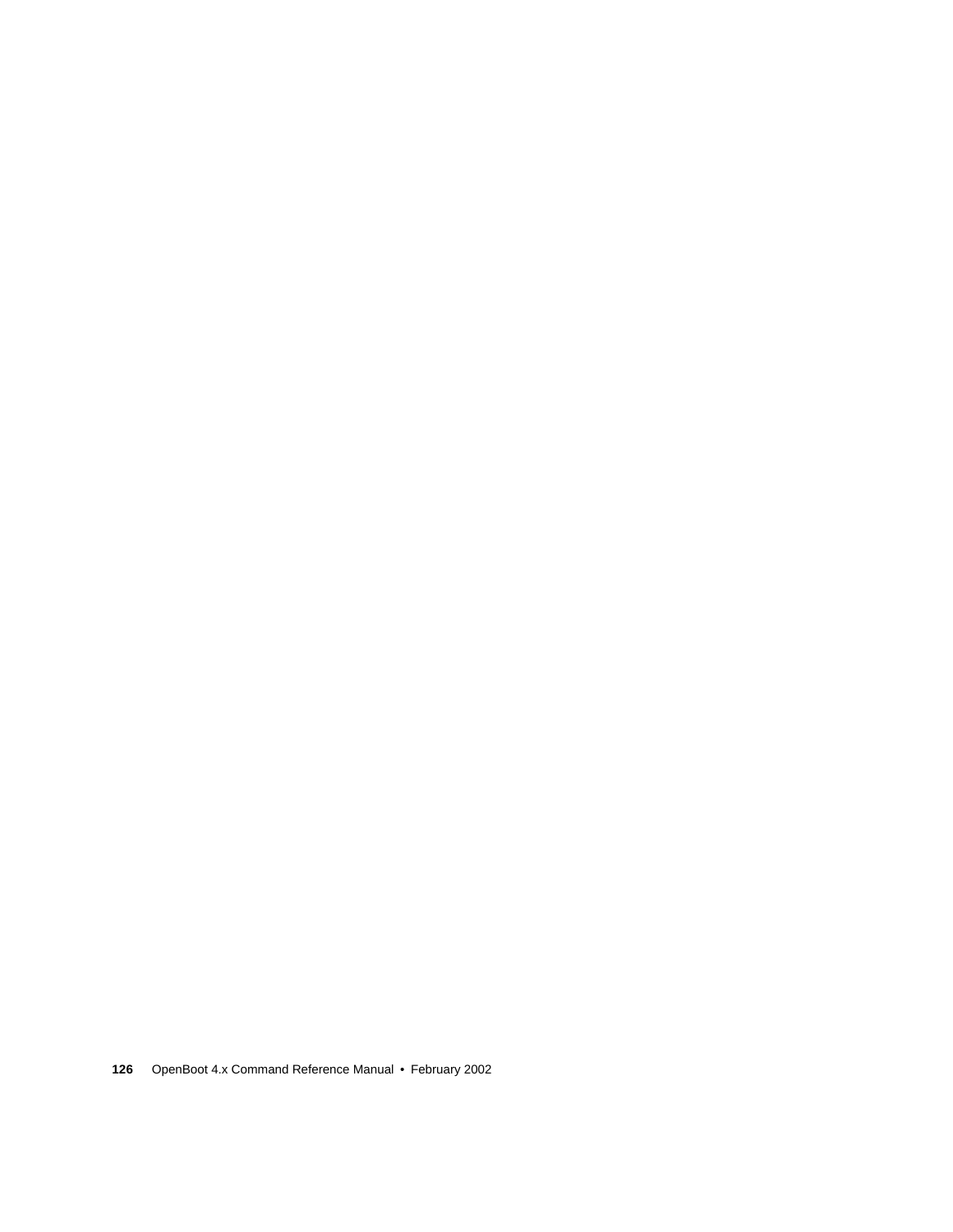## Forth Word Reference

This appendix contains the Forth commands supported by OpenBoot.

The commands are usually listed in the order in which they were introduced in the chapters. Some of the tables in this appendix show commands that are not listed elsewhere in this manual. These additional commands (such as memory mapping or output display primitives, or machine-specific register commands) are also part of the set of words in the OpenBoot implementation of Forth; they are included with relevant groups of commands.

The chapter topics include:

- ["Stack Item Notation" on page 129](#page-144-0)
- ["Commands for Browsing the Device Tree" on page 131](#page-146-0)
- ["Common Options for the](#page-147-0) boot Command" on page 132
- ["System Information Display Commands" on page 132](#page-147-1)
- ["Configuration Variables" on page 133](#page-148-0)
- "nvramrc [Editor Commands" on page 133](#page-148-1)
- ["NVRAM Script Editor Keystroke Commands" on page 135](#page-150-0)
- ["Stack Manipulation Commands" on page 137](#page-152-0)
- ["Single-Precision Arithmetic Functions" on page 139](#page-154-0)
- ["Bit-wise Logical Operators" on page 140](#page-155-0)
- ["Double Number Arithmetic Functions" on page 140](#page-155-1)
- ["32-Bit Data Type Conversion Functions" on page 141](#page-156-0)
- ["64-Bit Data Type Conversion Functions" on page 142](#page-157-0)
- ["Address Arithmetic Functions" on page 143](#page-158-0)
- ["64-Bit Address Arithmetic Functions" on page 144](#page-159-0)
- ["Memory Access Commands" on page 144](#page-159-1)
- ["64-Bit Memory Access Functions" on page 146](#page-161-0)
- ["Memory Mapping Commands" on page 147](#page-162-0)
- ["Defining Words" on page 147](#page-162-1)
- ["Dictionary Searching Commands" on page 149](#page-164-0)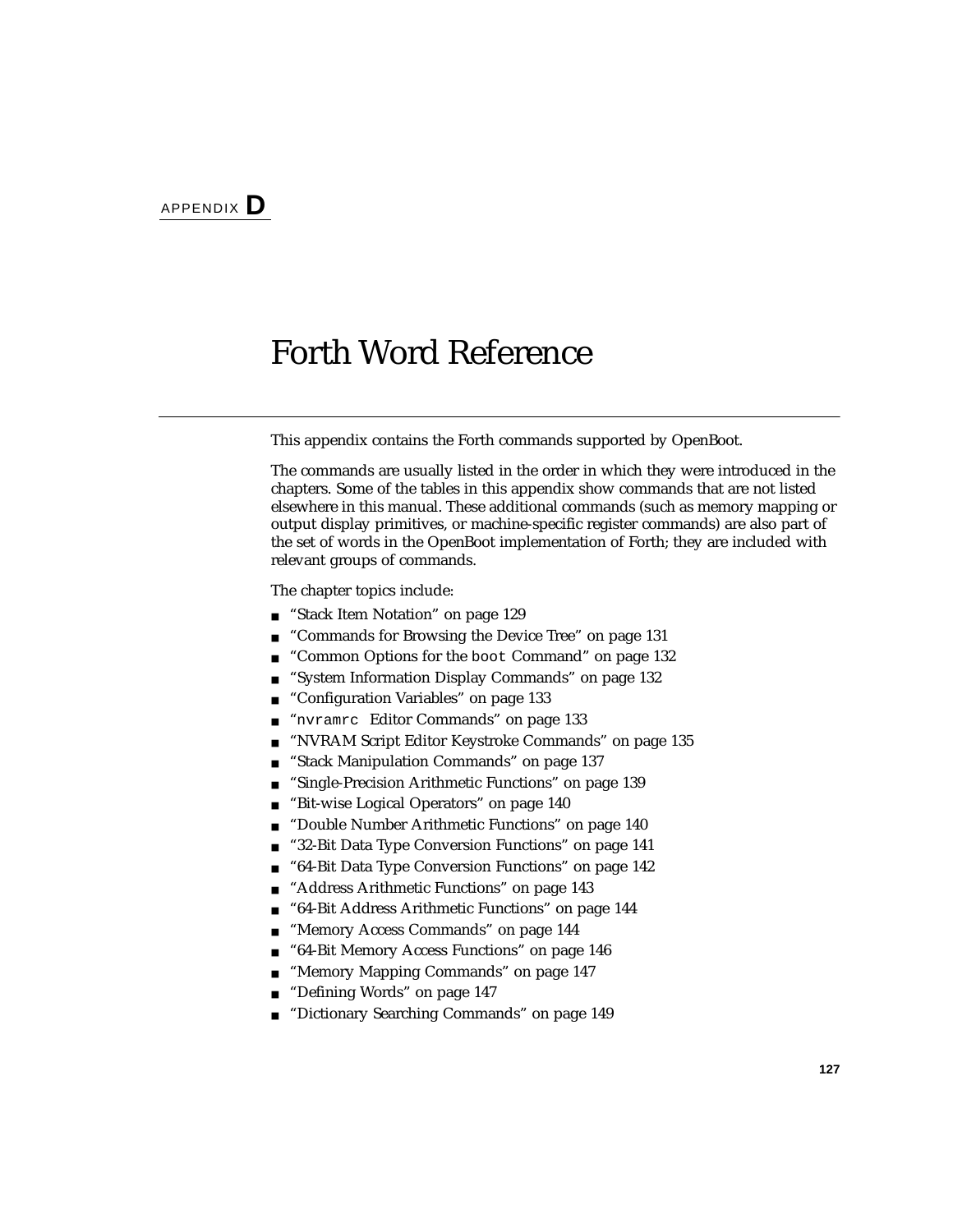- ["Dictionary Compilation Commands" on page 150](#page-165-0)
- ["Assembly Language Programming" on page 151](#page-166-0)
- ["Basic Number Display" on page 152](#page-167-0)
- ["Changing the Number Base" on page 152](#page-167-1)
- ["Numeric Output Word Primitives" on page 153](#page-168-0)
- ["Controlling Text Input" on page 153](#page-168-1)
- ["Displaying Text Output" on page 155](#page-170-0)
- ["Formatted Output" on page 155](#page-170-1)
- ["Manipulating Text Strings" on page 156](#page-171-0)
- ["I/O Redirection Commands" on page 157](#page-172-0)
- ["ASCII Constants" on page 157](#page-172-1)
- ["Command Line Editor Keystroke Commands" on page 157](#page-172-2)
- ["Command Completion Keystroke Commands" on page 159](#page-174-0)
- ["Comparison Commands" on page 159](#page-174-1)
- "if-else-then [Commands" on page 161](#page-176-0)
- "case [Statement Commands" on page 161](#page-176-1)
- "begin [\(Conditional\) Loop Commands" on page 162](#page-177-0)
- "do [\(Counted\) Loop Commands" on page 162](#page-177-1) Program Execution Control [Commands" on page 163](#page-178-0)
- ["File Loading Commands" on page 163](#page-178-1)
- ["Disassembler Commands" on page 164](#page-179-0)
- ["Breakpoint Commands" on page 165](#page-180-0)
- ["Forth Source-level Debugger Commands" on page 167](#page-182-0)
- ["Time Utilities" on page 168](#page-183-0)
- ["Miscellaneous Operations" on page 169](#page-184-0)
- ["Multiprocessor Commands" on page 170](#page-185-0)
- ["Memory Mapping Commands" on page 170](#page-185-1)
- ["Memory Mapping Primitives" on page 171](#page-186-0)
- ["Cache Manipulation Commands" on page 173](#page-188-0)
- ["Reading/Writing Machine Registers in Sun-4u Machines" on page 173](#page-188-1)
- ["Alternate Address Space Access Commands" on page 174](#page-189-0)
- ["SPARC Register Commands" on page 175](#page-190-0)
- ["SPARC V9 Register Commands" on page 176](#page-191-0)
- ["Emergency Keyboard Commands" on page 176](#page-191-1)
- ["Diagnostic Test Commands" on page 177](#page-192-0)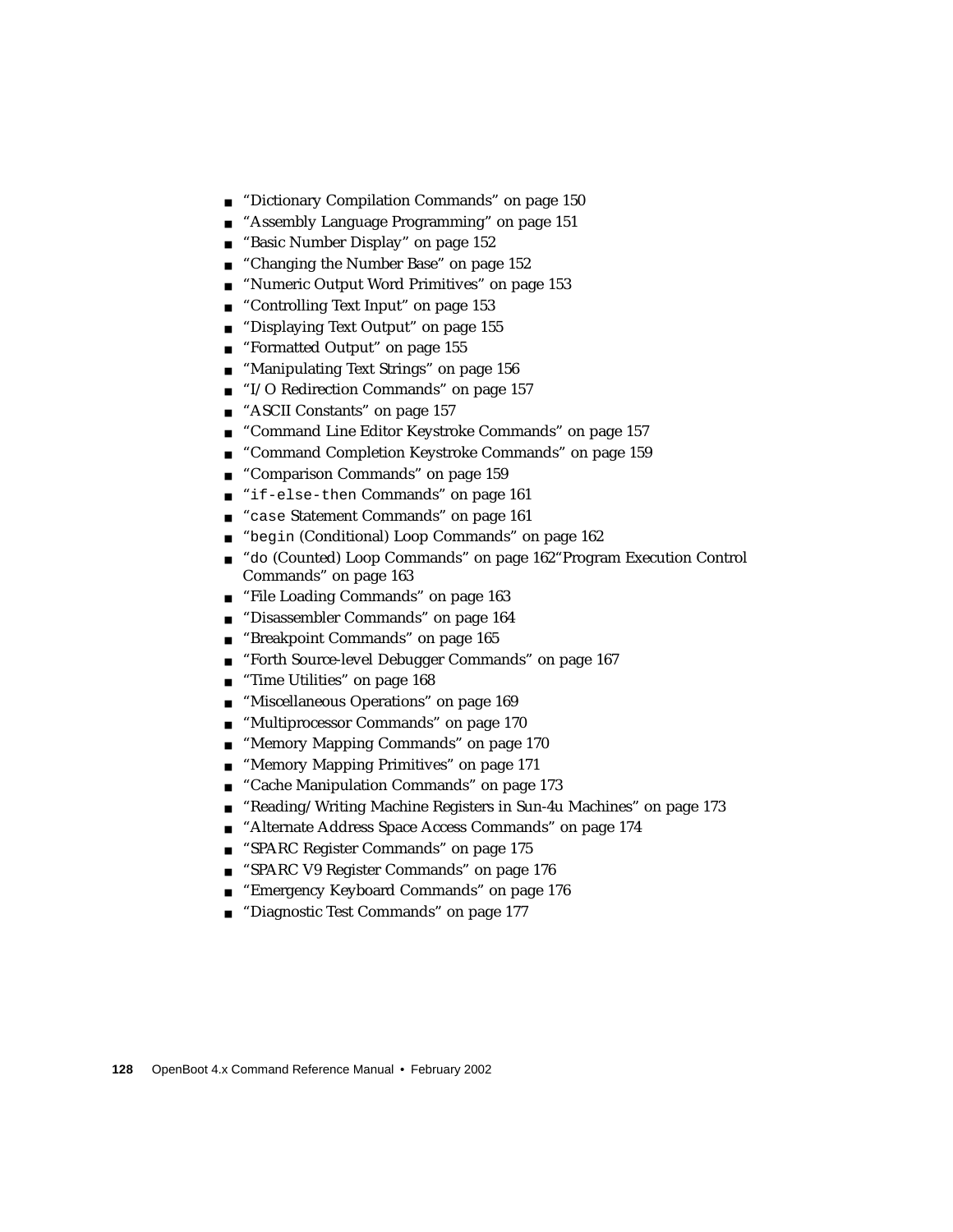# Stack Item Notation

#### **TABLE D-1** Stack Item Notation

| <b>Notation</b>     | <b>Description</b>                                                                                                        |  |
|---------------------|---------------------------------------------------------------------------------------------------------------------------|--|
|                     | Alternate stack results shown with space,<br>e.g. (input -- addr len false   result true)                                 |  |
|                     | Alternate stack items shown without space,<br>e.g. (input -- addr len   0 result).                                        |  |
| ???                 | Unknown stack item(s).                                                                                                    |  |
|                     | Unknown stack item(s). If used on both sides of a stack<br>comment, means the same stack items are present on both sides. |  |
| < > <space></space> | Space delimiter. Leading spaces are ignored.                                                                              |  |
| a-addr              | Variable-aligned address.                                                                                                 |  |
| addr                | Memory address (generally a virtual address).                                                                             |  |
| addr len            | Address and length for memory region                                                                                      |  |
| byte bxxx           | 8-bit value (low order byte in a 32-bit word).                                                                            |  |
| char                | 7-bit value (low order byte), high bit unspecified.                                                                       |  |
| cnt len size        | Count or length.                                                                                                          |  |
| dxxx                | Double (extended-precision) numbers. 2 stack items, most<br>significant cell on top of stack.                             |  |
| $ecol$              | End-of-line delimiter.                                                                                                    |  |
| false               | $0$ (false flag).                                                                                                         |  |
| n n1 n2 n3          | Normal signed values (32-bit).                                                                                            |  |
| nu nul              | Signed or unsigned values (32-bit).                                                                                       |  |
| <nothing></nothing> | Zero stack items.                                                                                                         |  |
| phys                | Physical address (actual hardware address).                                                                               |  |
| phys.lo phys.hi     | Lower/upper cell of physical address                                                                                      |  |
| pstr                | Packed string.                                                                                                            |  |
| quad qxxx           | Quadlet (32-bit value).                                                                                                   |  |
| qaddr               | Quadlet (32-bit) aligned address                                                                                          |  |
| $\{textext}\}$      | Optional text. Causes default behavior if omitted.                                                                        |  |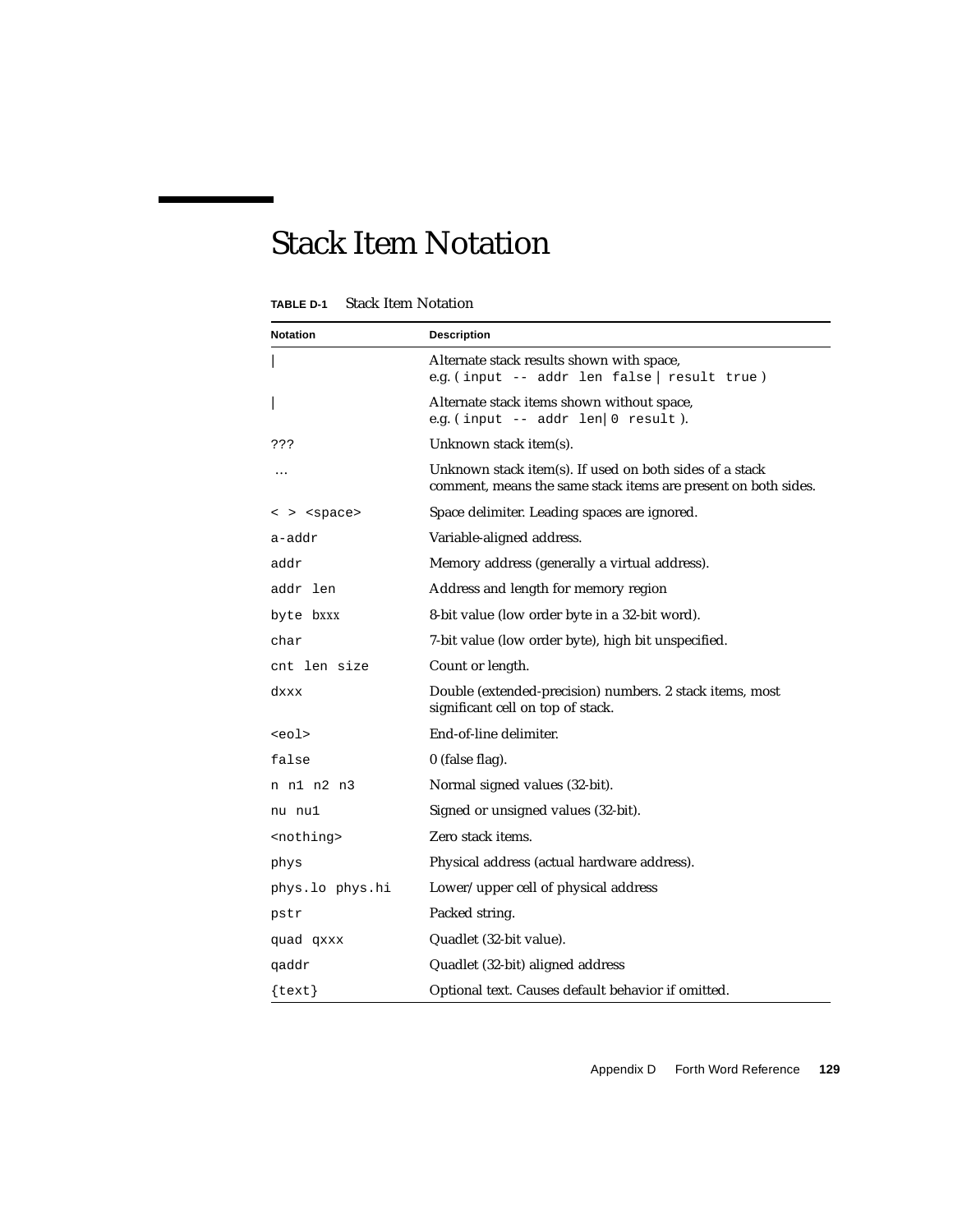| <b>Notation</b>                                                | <b>Description</b>                                                                                                   |  |  |
|----------------------------------------------------------------|----------------------------------------------------------------------------------------------------------------------|--|--|
| "text <delim>"</delim>                                         | Input buffer text, parsed when command is executed. Text<br>delimiter is enclosed in <>.                             |  |  |
| [text <delim>]</delim>                                         | Text immediately following on the same line as the command,<br>parsed immediately. Text delimiter is enclosed in <>. |  |  |
| true                                                           | $-1$ (true flag).                                                                                                    |  |  |
| uxxx                                                           | Unsigned value, positive values (32-bit).                                                                            |  |  |
| virt                                                           | Virtual address (address used by software).                                                                          |  |  |
| waddr                                                          | Doublet (16-bit) aligned address                                                                                     |  |  |
| word wxxx                                                      | Doublet (16-bit value, low order two bytes in a 32-bit word).                                                        |  |  |
| x x1                                                           | Arbitrary stack item.                                                                                                |  |  |
| x.lo x.hi                                                      | Low/high significant bits of a data item                                                                             |  |  |
| xt                                                             | Execution token.                                                                                                     |  |  |
| xxx?                                                           | Flag. Name indicates usage (e.g. done? ok? error?).                                                                  |  |  |
| Address and length for unpacked string.<br>xyz-str xyz-len     |                                                                                                                      |  |  |
| Control-flow stack items, implementation-dependent.<br>xyz-sys |                                                                                                                      |  |  |
| $(C: --)$                                                      | Compilation stack diagram.                                                                                           |  |  |
| $(- - )$ $(E: - - )$                                           | Execution stack diagram.                                                                                             |  |  |
| $(R: -- )$                                                     | Return stack diagram.                                                                                                |  |  |

**TABLE D-1** Stack Item Notation *(Continued)*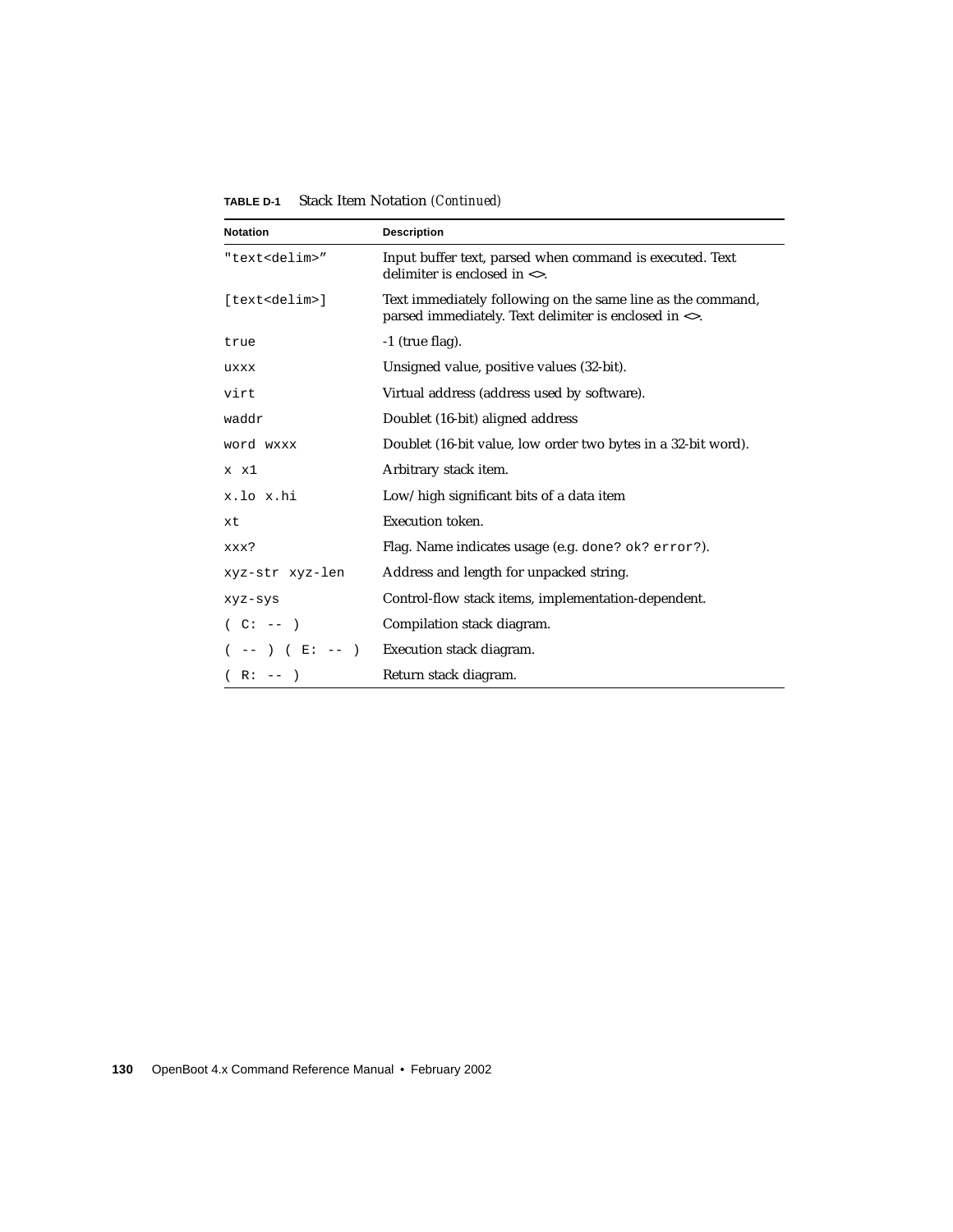# Commands for Browsing the Device Tree

| Command                    | <b>Description</b>                                                                                                                                                 |
|----------------------------|--------------------------------------------------------------------------------------------------------------------------------------------------------------------|
| .properties                | Displays the names and values of the current node's<br>properties.                                                                                                 |
| dev device-path            | Chooses the specified device node, making it the current<br>node.                                                                                                  |
| dev node-name              | Searches for a node with the specified name in the subtree<br>below the current node, and chooses the first such node<br>found.                                    |
| dev.                       | Choose the device node that is the parent of the current<br>node.                                                                                                  |
| dev /                      | Chooses the root machine node.                                                                                                                                     |
| device-end                 | Leaves the device tree.                                                                                                                                            |
| " device-path" find-device | Chooses the specified device node, similar to dev.                                                                                                                 |
| ls                         | Displays the names of the current node's children.                                                                                                                 |
| pwd                        | Displays the device path name that names the current<br>node.                                                                                                      |
| see wordname               | Decompiles the specified word.                                                                                                                                     |
| show-devs [device-path]    | Displays all the devices known to the system directly<br>beneath a given device in the device hierarchy. show-devs<br>used by itself shows the entire device tree. |
| words                      | Displays the names of the current node's methods.                                                                                                                  |
| " device-path" select-dev  | Selects the specified device and makes it the active node.                                                                                                         |

**TABLE D-2** Commands for Browsing the Device Tree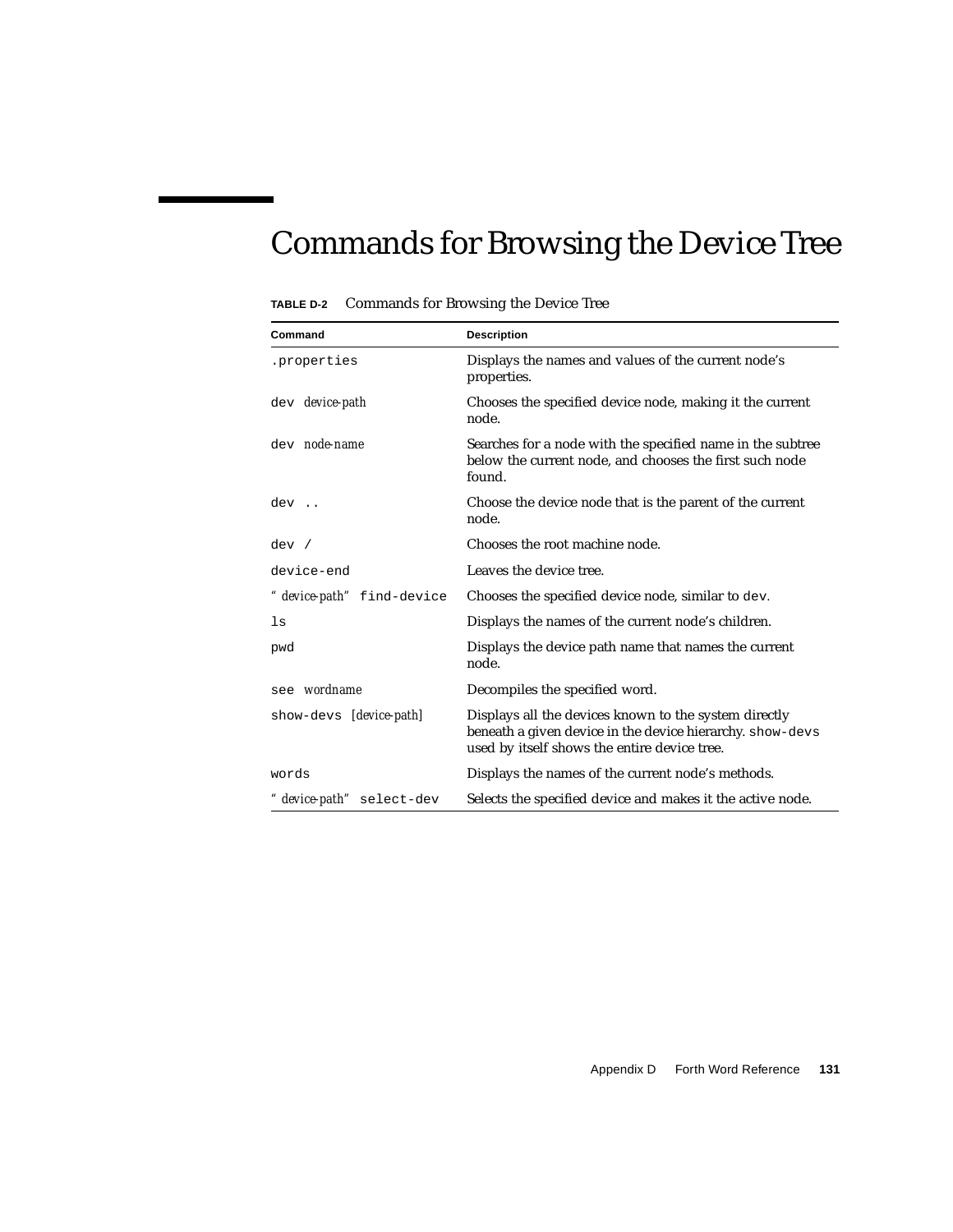#### Common Options for the boot Command

| <b>Parameter</b>    | <b>Description</b>                                                                                                                                                                                                                                                                       |  |  |  |
|---------------------|------------------------------------------------------------------------------------------------------------------------------------------------------------------------------------------------------------------------------------------------------------------------------------------|--|--|--|
|                     | boot [device-specifier] [filename] [options]                                                                                                                                                                                                                                             |  |  |  |
| $[device-specific]$ | The name (full path name or alias) of the boot device. Typical values<br>include:<br>cdrom (CD-ROM drive)<br>disk (hard disk)<br>floppy $(3-1/2)$ diskette drive)<br>net (Ethernet)<br>tape (SCSI tape)                                                                                  |  |  |  |
| [ <i>filename</i> ] | The name of the program to be booted (for example, $stand/diag$ ).<br>filename is relative to the root of the selected device and partition (if<br>specified). If <i>filename</i> is not specified, the boot program uses the<br>value of the boot-file NVRAM parameter (see Chapter 3). |  |  |  |
| <i>options</i>      | (These options are specific to the operating system, and may differ<br>from system to system.)                                                                                                                                                                                           |  |  |  |

#### **TABLE D-3** Common Options for the boot Command

# System Information Display Commands

**TABLE D-4** System Information Display Commands

| Command    | <b>Description</b>                          |  |
|------------|---------------------------------------------|--|
| banner     | Displays power-on banner.                   |  |
| .enet-addr | Displays current Ethernet address.          |  |
| .idprom    | Displays ID PROM contents, formatted.       |  |
| .traps     | Displays a list of SPARC trap types.        |  |
| .version   | Displays version and date of the boot PROM. |  |
| show-devs  | Displays all installed and probed devices.  |  |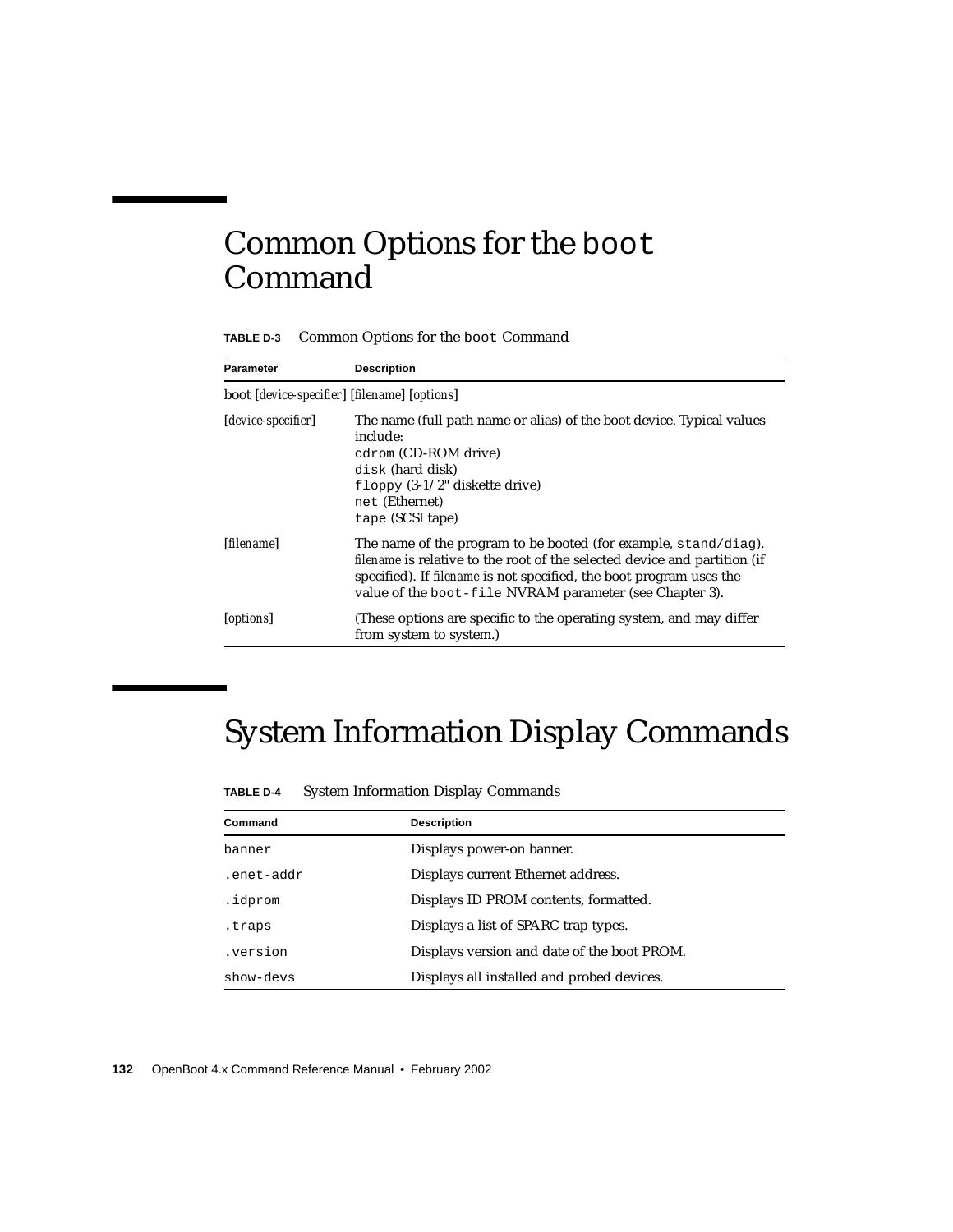# Configuration Variables

**TABLE D-5** Configuration Variables

| Command                | <b>Description</b>                                                                                                                                                                     |
|------------------------|----------------------------------------------------------------------------------------------------------------------------------------------------------------------------------------|
| printenv               | Displays all current parameters and current default values.<br>(Numbers are usually shown as decimal values.)<br>printeny parameter shows the current value of the named<br>parameter. |
| seteny parameter value | Sets parameter to the specified decimal or text value.<br>(Changes are permanent, but usually only take effect after a<br>reset.)                                                      |
| set-default parameter  | Resets the value of the named parameter to the factory default.                                                                                                                        |
| set-defaults           | Resets parameter values to the factory defaults.                                                                                                                                       |
| password               | Sets security-password.                                                                                                                                                                |

#### nvramrc Editor Commands

| TABLE D-6 |  | nyramrc Editor Commands |
|-----------|--|-------------------------|
|-----------|--|-------------------------|

| Command |                                  | <b>Description</b>                                                                                                                                                                                                                             |
|---------|----------------------------------|------------------------------------------------------------------------------------------------------------------------------------------------------------------------------------------------------------------------------------------------|
|         | nvalias <i>alias</i> device-path | Stores the command "devalias alias device-path" in<br>nvramrc. The alias persists until the nvunalias or<br>set-defaults commands are executed.                                                                                                |
| nvedit  |                                  | Enters the nyramrc editor. If data remains in the<br>temporary buffer from a previous nyedit session,<br>resumes editing those previous contents. If not, reads<br>the contents of nyramrc into the temporary buffer<br>and begins editing it. |
| nvquit  |                                  | Discards the contents of the temporary buffer,<br>without writing it to nvramrc. Prompts for<br>confirmation.                                                                                                                                  |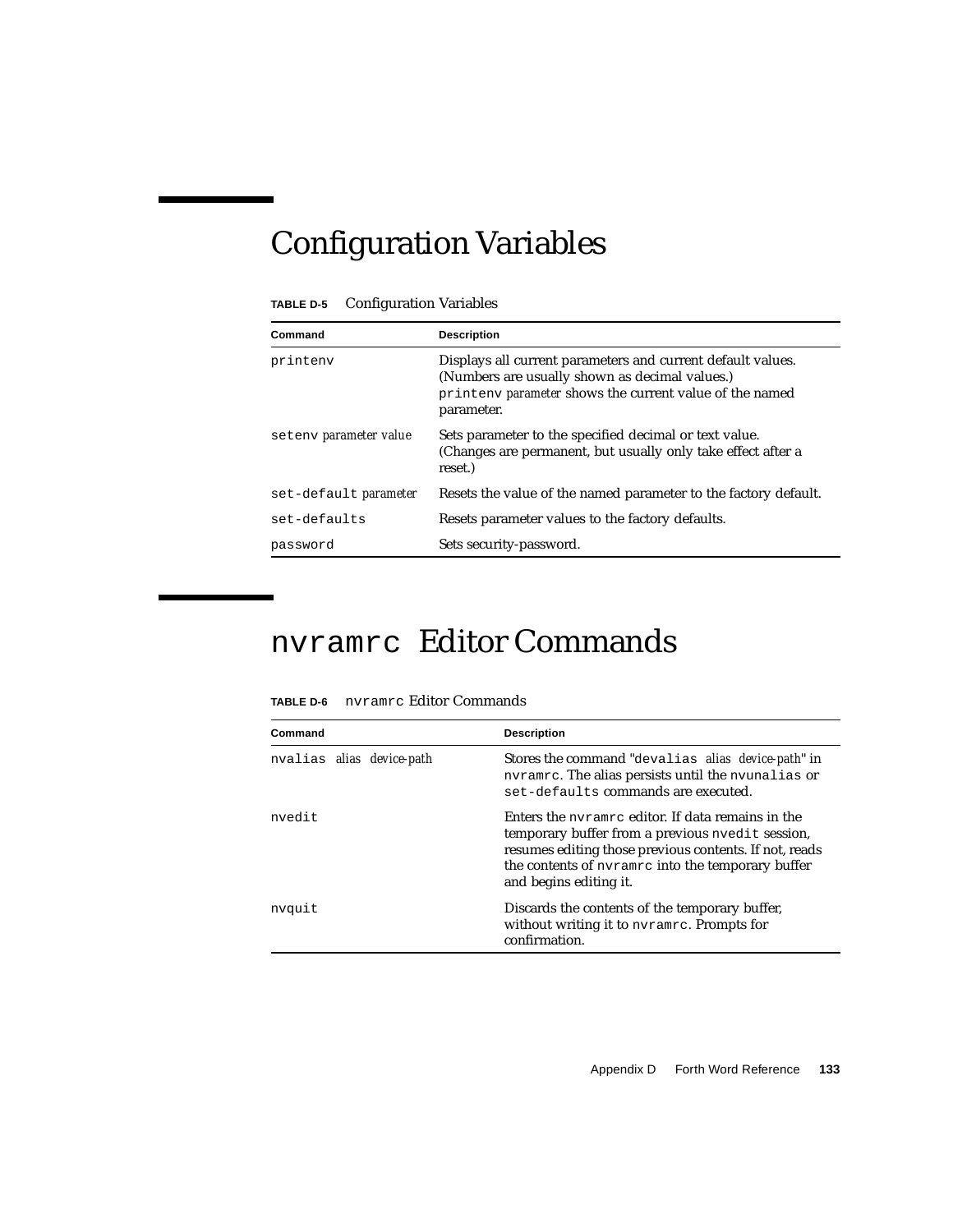| Command                | <b>Description</b>                                                                                                                                                                                                                                                                                |  |
|------------------------|---------------------------------------------------------------------------------------------------------------------------------------------------------------------------------------------------------------------------------------------------------------------------------------------------|--|
| nvrecover              | Recovers the contents of nyramrc if they have been<br>lost as a result of the execution of set-defaults;<br>then enters the editor as with nyed it, nyrecover<br>fails if nyed it is executed between the time that the<br>nyramrc contents were lost and the time that<br>nyrecover is executed. |  |
| nvrun                  | Executes the contents of the temporary buffer.                                                                                                                                                                                                                                                    |  |
| nystore                | Copies the contents of the temporary buffer to<br>nyramrc; discards the contents of the temporary<br>buffer.                                                                                                                                                                                      |  |
| nvunalias <i>alias</i> | Deletes the corresponding alias from nyramrc.                                                                                                                                                                                                                                                     |  |

#### **TABLE D-6** nvramrc Editor Commands *(Continued)*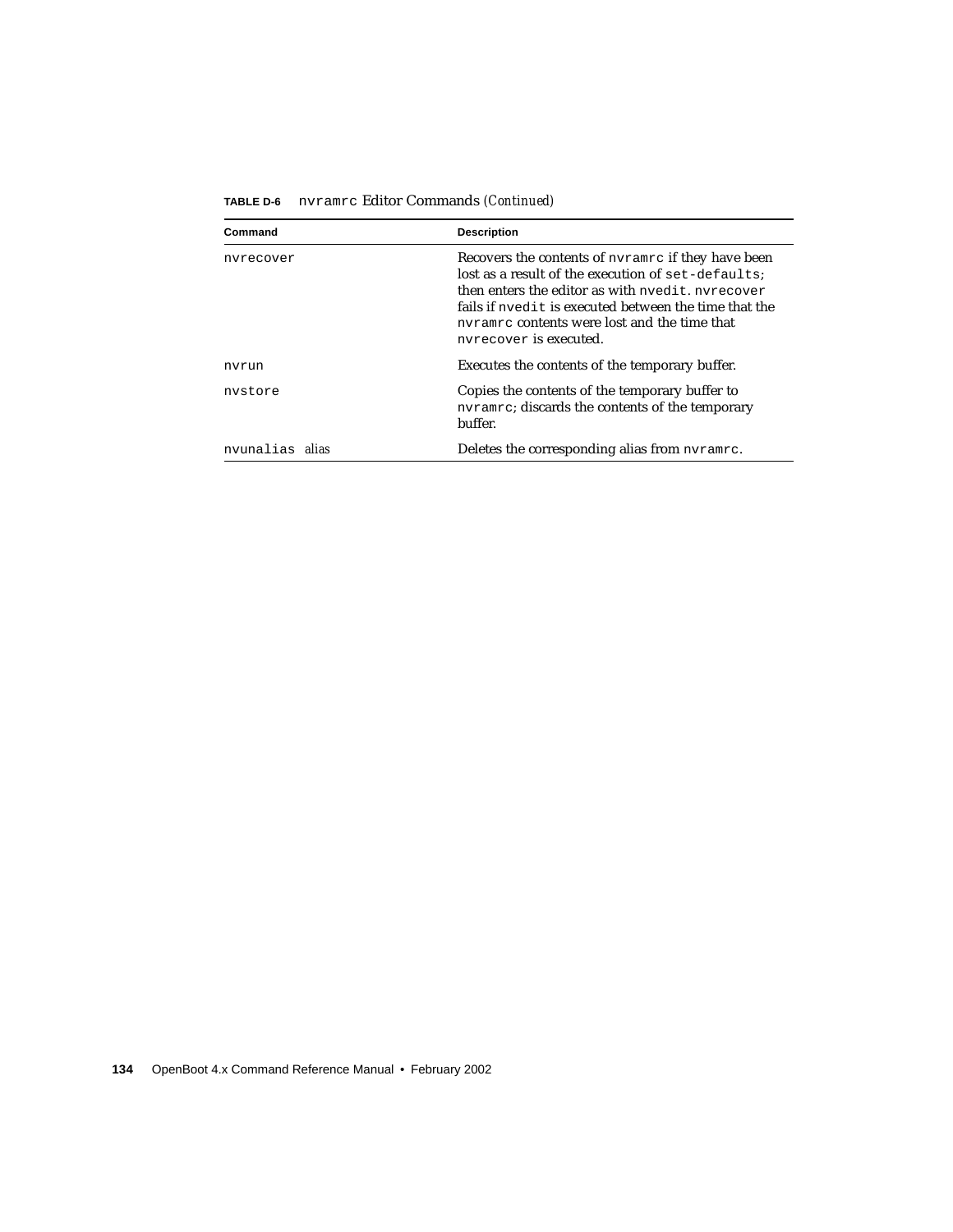#### NVRAM Script Editor Keystroke Commands

| TABLE D-7 |  |  | NVRAM Script Editor Keystroke Commands |
|-----------|--|--|----------------------------------------|
|           |  |  |                                        |

| Keystroke        | <b>Description</b>                                                                                                                                                                                                  |
|------------------|---------------------------------------------------------------------------------------------------------------------------------------------------------------------------------------------------------------------|
| Control-B        | Moves backward one character.                                                                                                                                                                                       |
| Escape B         | Moves backward one word.                                                                                                                                                                                            |
| Control-F        | Moves forward one character.                                                                                                                                                                                        |
| Escape F         | Moves forward one word.                                                                                                                                                                                             |
| Control-A        | Moves backward to beginning of the line.                                                                                                                                                                            |
| Control-E        | Moves forward to end of the line.                                                                                                                                                                                   |
| Control-N        | Moves to the next line of the script editing buffer.                                                                                                                                                                |
| Control-P        | Moves to the previous line of the script editing buffer.                                                                                                                                                            |
| Return (Enter)   | Inserts a new line at the cursor position and advances to the next line.                                                                                                                                            |
| Control-O        | Inserts a new line at the cursor position and stays on the current line.                                                                                                                                            |
| Control-K        | Erases from the cursor position to the end of the line, storing the<br>erased characters in a save buffer. If at the end of a line, joins the next<br>line to the current line ( <i>i.e.</i> deletes the new line). |
| <b>Delete</b>    | Erases the previous character.                                                                                                                                                                                      |
| <b>Backspace</b> | Erases the previous character.                                                                                                                                                                                      |
| Control-H        | Erases the previous character.                                                                                                                                                                                      |
| Escape H         | Erases from beginning of word to just before the cursor, storing erased<br>characters in a save buffer.                                                                                                             |
| Control-W        | Erases from beginning of word to just before the cursor, storing erased<br>characters in a save buffer.                                                                                                             |
| Control-D        | Erases the next character.                                                                                                                                                                                          |
| Escape D         | Erases from the cursor to the end of the word, storing the erased<br>characters in a save buffer.                                                                                                                   |
| Control-U        | Erases the entire line, storing the erased characters in a save buffer.                                                                                                                                             |
| Control-Y        | Inserts the contents of the save buffer before the cursor.                                                                                                                                                          |
| Control-Q        | Quotes the next character (i.e. allows you to insert control characters).                                                                                                                                           |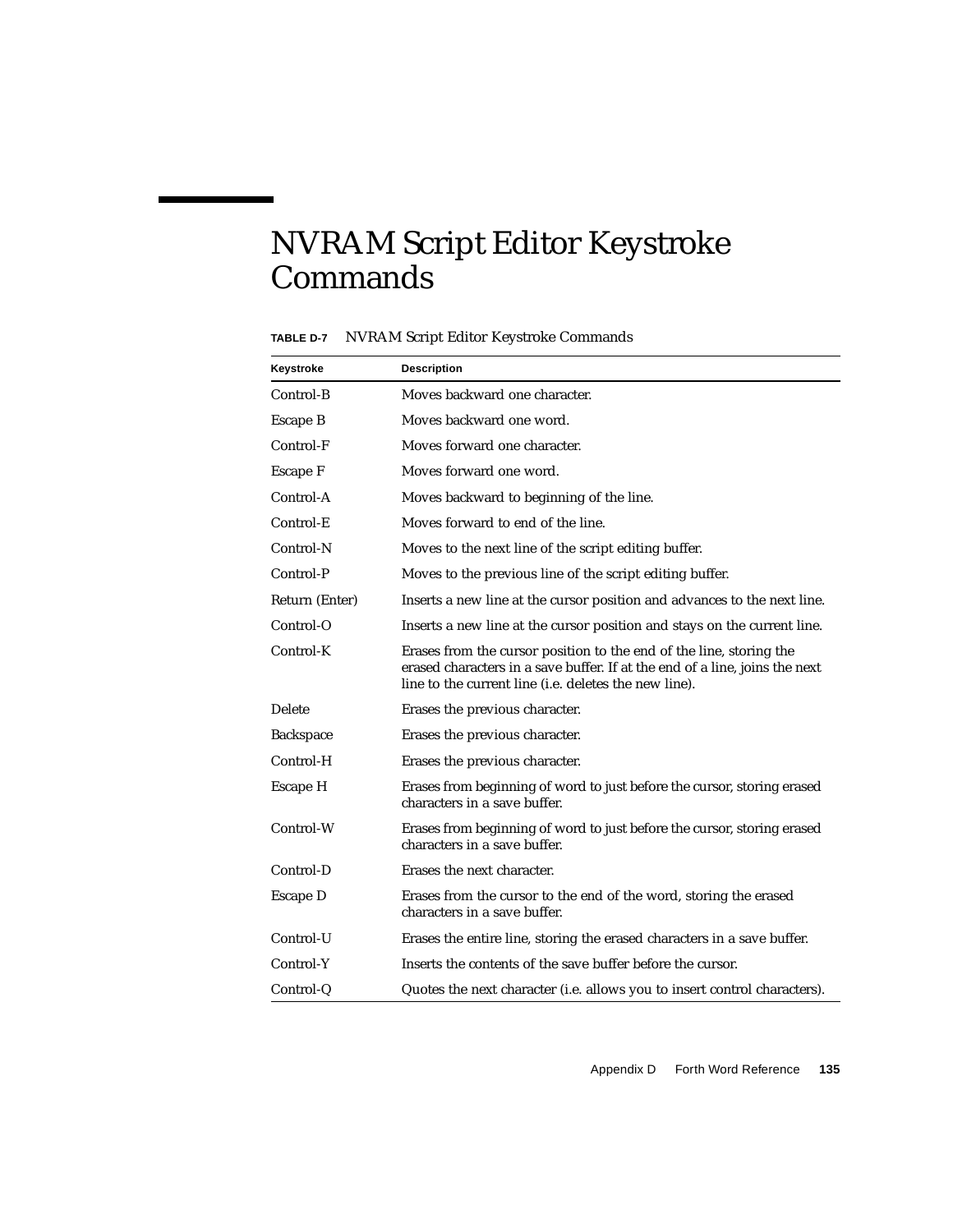Control-R Retypes the line. Control-L Displays the entire contents of the editing buffer. Control-C Exits the script editor, returning to the OpenBoot command interpreter. The temporary buffer is preserved, but is not written back to the script. (Use nvstore afterwards to write it back.) **Keystroke Description**

**TABLE D-7** NVRAM Script Editor Keystroke Commands *(Continued)*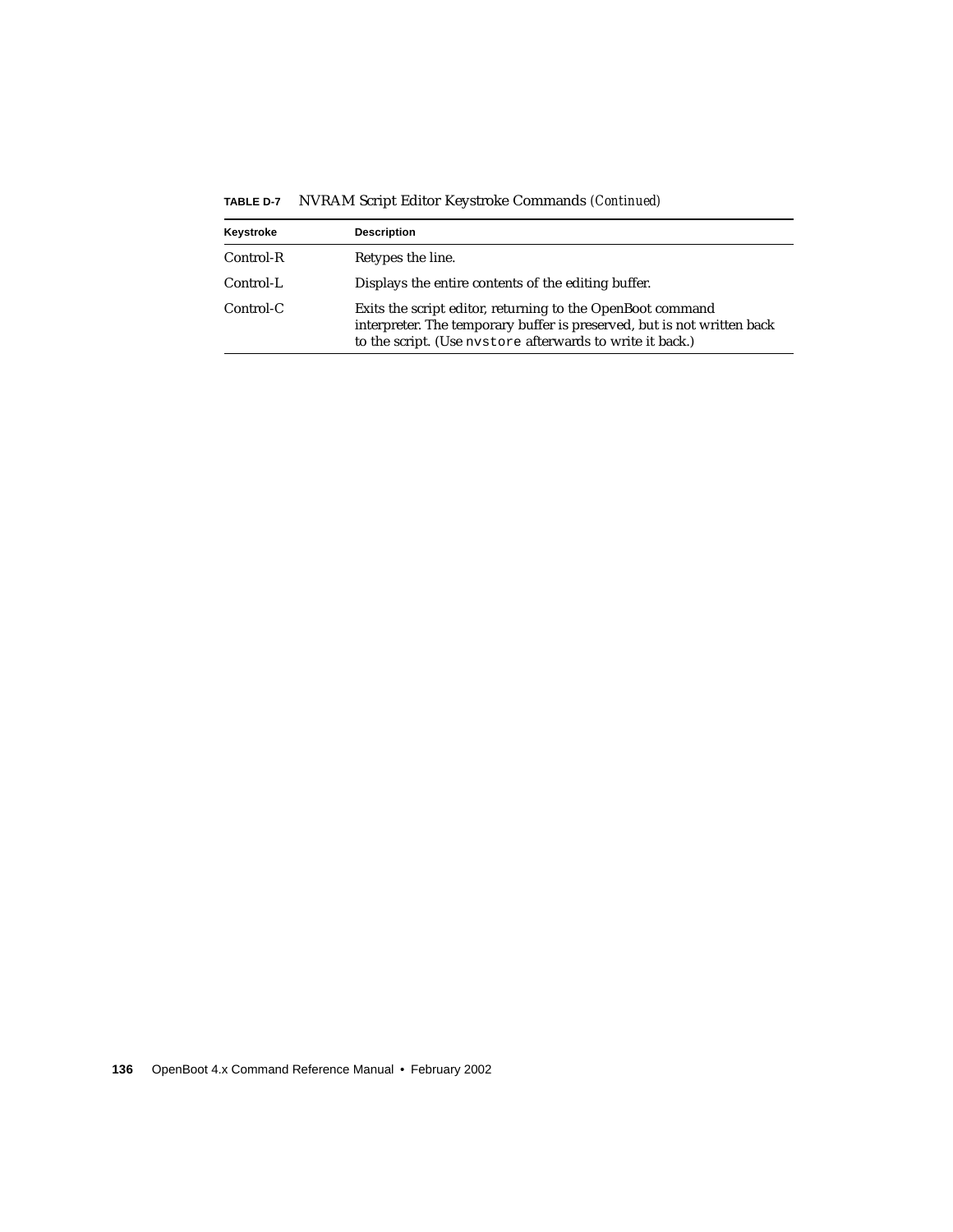# Stack Manipulation Commands

| Command | <b>Stack Diagram</b>                      | <b>Description</b>                                   |
|---------|-------------------------------------------|------------------------------------------------------|
| clear   | $(?)2? - )$                               | Empties the stack.                                   |
| depth   | $(-u)$                                    | Returns the number of items on the<br>stack.         |
| drop    | $(x - )$                                  | Removes top item from the stack.                     |
| 2drop   | $(x1 x2 - )$                              | Removes 2 items from the stack.                      |
| 3drop   | $(x1 x2 x3 - )$                           | Removes 3 items from the stack.                      |
| dup     | $(x - x x)$                               | Duplicates the top stack item.                       |
| 2dup    | $(x1 x2 - x1 x2 x1 x2)$                   | Duplicates 2 stack items.                            |
| 3dup    | $(x1 x2 x3 - x1 x2 x3 x1 x2 x3)$          | Duplicates 3 stack items.                            |
| ?dup    | $(x - x x \mid 0)$                        | Duplicates the top stack item if it is<br>non-zero.  |
| nip     | $(x1 x2 - x2)$                            | Discards the second stack item.                      |
| over    | $(x1 x2 - x1 x2 x1)$                      | Copies second stack item to top of<br>stack.         |
| 2over   | $(x1 x2 x3 x4 - x1 x2 x3 x4 x1 x2)$       | Copies second 2 stack items.                         |
| pick    | $(xu  x1 x0 u - xu  x1 x0 xu)$            | Copies u-th stack item $(1 \text{ pick} =$<br>over). |
| >r      | $(x - ) (R: - x)$                         | Moves a stack item to the return<br>stack.           |
| r>      | $(-x)$ (R: x -- )                         | Moves a return stack item to the<br>stack.           |
| r@      | $(-x)$ $(R: x - x)$                       | Copies the top of the return stack to<br>the stack.  |
| roll    | $(xu  x1 x0 u - xu-1  x1 x0 xu)$          | Rotates u stack items $(2 \text{ roll} =$<br>rot).   |
| rot     | $(x1 x2 x3 - x2 x3 x1)$                   | Rotates 3 stack items.                               |
| -rot    | $(x1 x2 x3 - x3 x1 x2)$                   | Inversely rotates 3 stack items.                     |
| 2rot    | $(x1 x2 x3 x4 x5 x6 - x3 x4 x5 x6 x1 x2)$ | Rotates 3 pairs of stack items.                      |

**TABLE D-8** Stack Manipulation Commands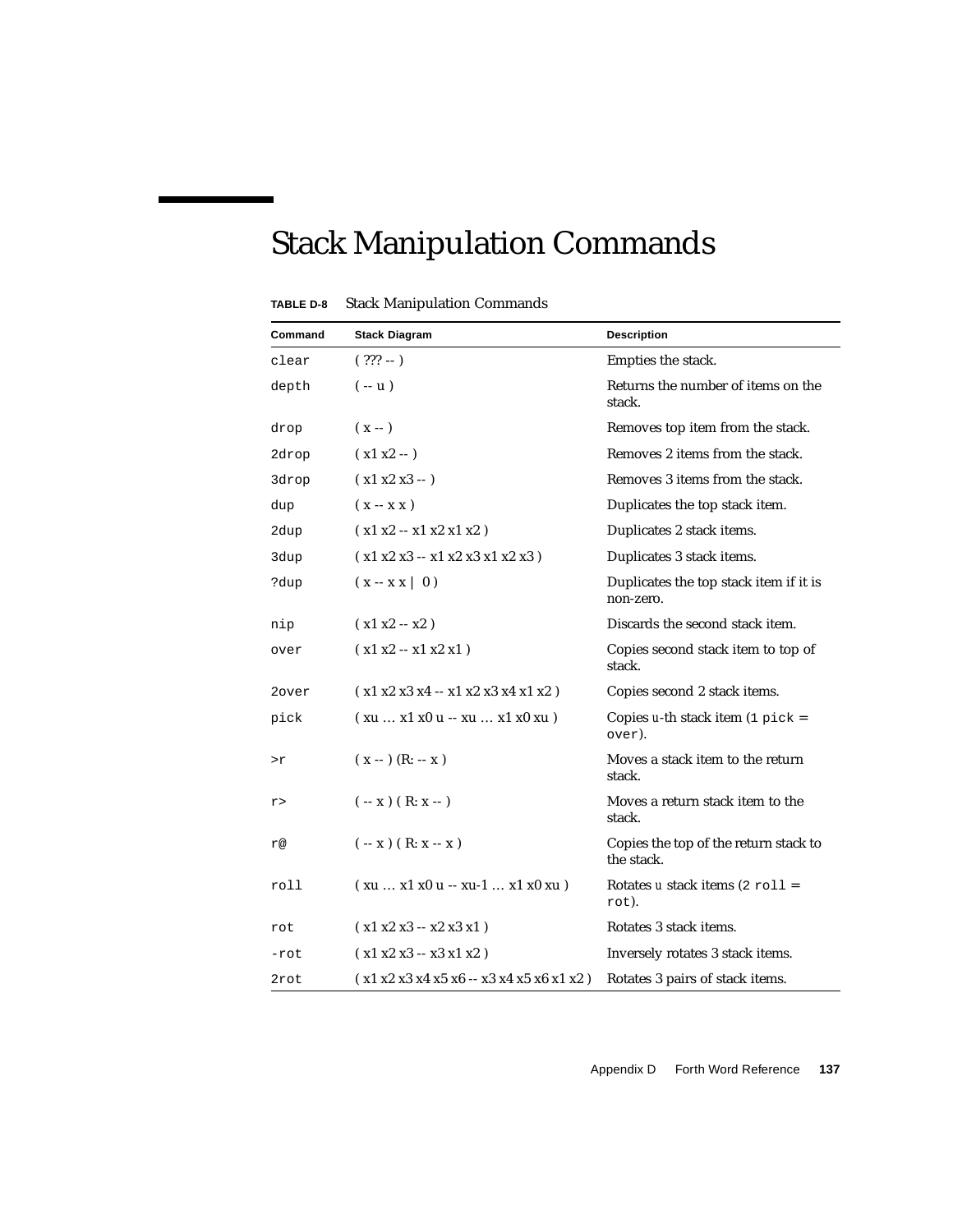| Command | <b>Stack Diagram</b>          | <b>Description</b>                          |
|---------|-------------------------------|---------------------------------------------|
| swap    | $(x1 x2 - x2 x1)$             | Exchanges the top 2 stack items.            |
| 2swap   | (x1 x2 x3 x4 -- x3 x4 x1 x2 ) | Exchanges 2 pairs of stack items.           |
| tuck    | $(x1 x2 - x2 x1 x2)$          | Copies top stack item below second<br>item. |

**TABLE D-8** Stack Manipulation Commands *(Continued)*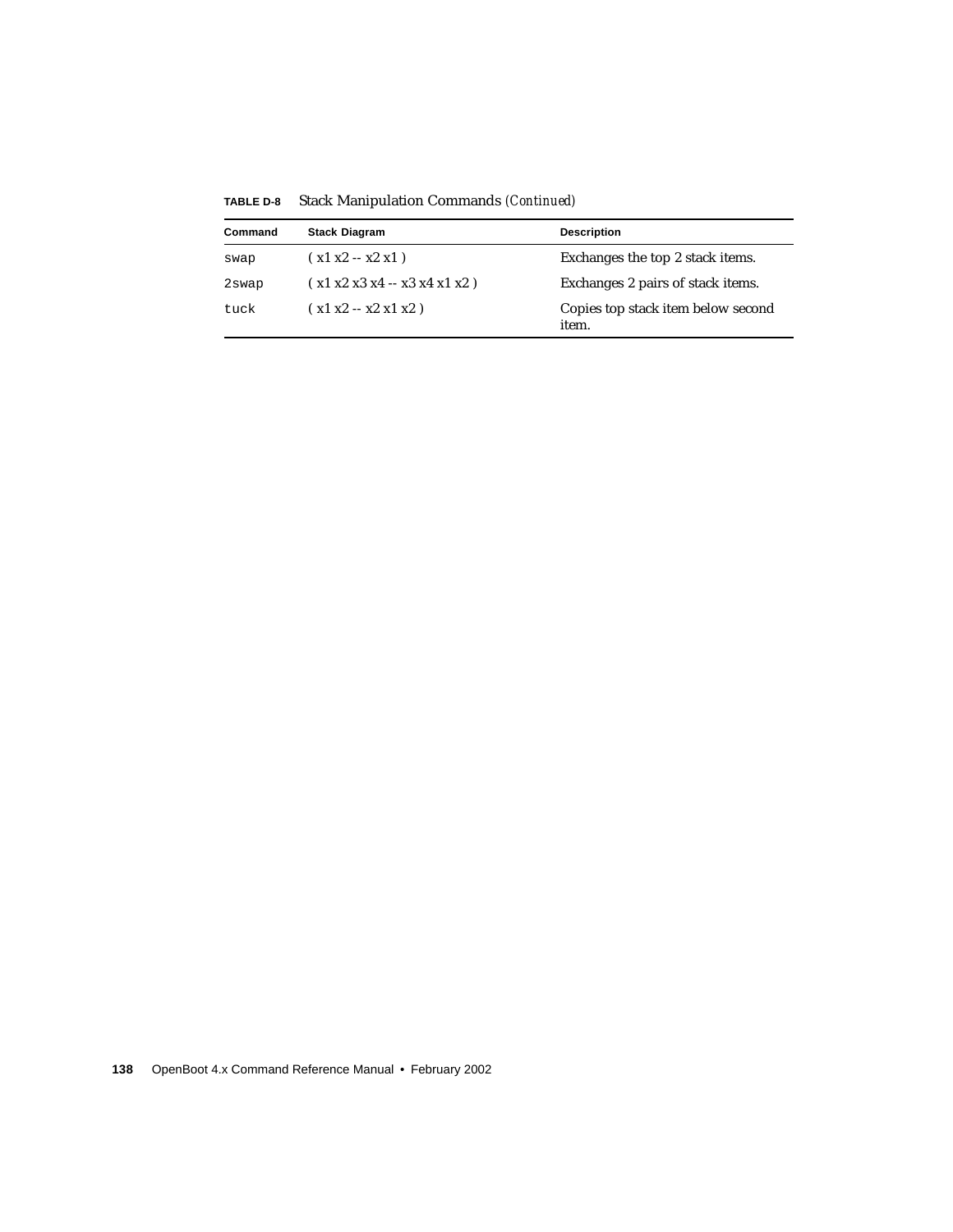# Single-Precision Arithmetic Functions

| Command   | <b>Stack Diagram</b>          | <b>Description</b>                                                                 |
|-----------|-------------------------------|------------------------------------------------------------------------------------|
| $\ddot{}$ | $(nu1 nu2 - sum)$             | Adds $nu1 + nu2$ .                                                                 |
|           | $(nu1 nu2 - diff)$            | Subtracts nu1 - nu2.                                                               |
| *         | $( \text{nu1 nu2 -- prod })$  | Multiplies nu1 * nu2.                                                              |
| $*$ /     | $(nu1 nu2 nu3 - quot)$        | Calculates $nu1 * nu2/n3$ .                                                        |
|           | $(n1 n2 - quot)$              | Divides n1 by n2; remainder is discarded.                                          |
| $1+$      | $(nu1 - nu2)$                 | Add 1.                                                                             |
| $1 -$     | $(nu1 - nu2)$                 | Subtracts 1.                                                                       |
| $2+$      | $(nu1 - nu2)$                 | Adds 2.                                                                            |
| $2 -$     | $(nu1 - nu2)$                 | Subtracts 2.                                                                       |
| abs       | $(n - u)$                     | Absolute value.                                                                    |
| bounds    | $($ n count $-$ n+count n $)$ | Prepares arguments for do or ?do loop.                                             |
| even      | $(n - n   n+1)$               | Rounds to nearest even integer $>= n$ .                                            |
| max       | $(n1 n2 - n1) n2)$            | Returns the maximum of n1 and n2.                                                  |
| min       | $(n1 n2 - n1) n2)$            | Returns the minimum of n1 and n2.                                                  |
| mod       | $(n1 n2 - rem)$               | Remainder of $n1 / n2$ .                                                           |
| $*$ /mod  | $(n1 n2 n3 - rem quot)$       | Remainder, quotient of $n1$ * $n2$ / $n3$ .                                        |
| /mod      | $(n1 n2 - rem quot)$          | Remainder, quotient of $n1 / n2$ .                                                 |
| negate    | $(n1 - n2)$                   | Changes the sign of n1.                                                            |
| u*        | $($ u1 u2 $-$ uprod $)$       | Multiplies 2 unsigned numbers, yielding an<br>unsigned product.                    |
| u/mod     | $($ u1 u2 $-$ urem uquot)     | Divides unsigned number by an unsigned number,<br>yielding remainder and quotient. |

#### **TABLE D-9** Single-Precision Arithmetic Functions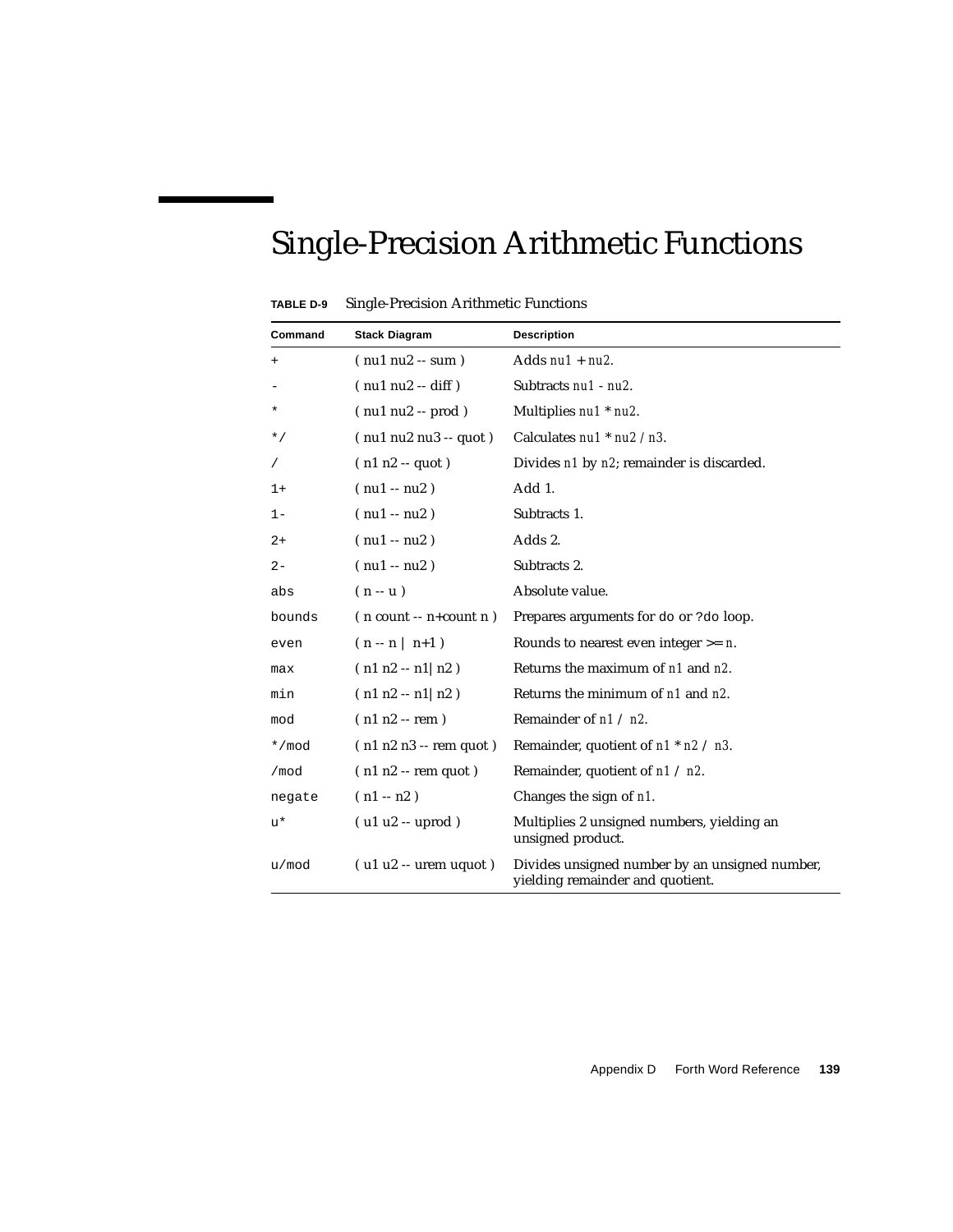#### Bit-wise Logical Operators

| Command | <b>Stack Diagram</b> | <b>Description</b>                                     |
|---------|----------------------|--------------------------------------------------------|
| $2*$    | $(x1 - x2)$          | Multiplies by 2.                                       |
| 2/      | $(x1 - x2)$          | Divides by 2.                                          |
| >>a     | $(x1 u - x2)$        | Arithmetic right-shift x1 by u bits.                   |
| and     | $(x1 x2 - x3)$       | Bitwise logical AND.                                   |
| invert  | $(x1 - x2)$          | Inverts all bits of x1.                                |
| lshift  | $(x1 u - x2)$        | Left-shifts x1 by u bits. Zero-fill low bits.          |
| or      | $(x1 x2 - x3)$       | Bitwise logical OR.                                    |
| rshift  | $(x1 u - x2)$        | Right-shifts x1 by u bits. Zero-fill high bits.        |
| u2/     | $(x1 - x2)$          | Logical right shift 1 bit; zero shifted into high bit. |
| xor     | $(x1 x2 - x3)$       | Bitwise exclusive OR.                                  |

**TABLE D-10** Bit-wise Logical Operators

#### Double Number Arithmetic Functions

**TABLE D-11** Double Number Arithmetic Functions

| Command | <b>Stack Diagram</b> | <b>Description</b>                                      |
|---------|----------------------|---------------------------------------------------------|
| $d+$    | $(d1 d2 - d.sum)$    | Adds d1 to d2, yielding double number<br>d.sum.         |
| $d-$    | $(d1 d2 - d.diff)$   | Subtracts d2 from d1, yielding double<br>number d.diff. |
| fm/mol  | $(d n - rem quot)$   | Divides d by n.                                         |
| $m*$    | $(n1 n2 - d)$        | Signed multiply with double-number<br>product.          |
| s>d     | $(n1 - d1)$          | Converts a number to a double number.                   |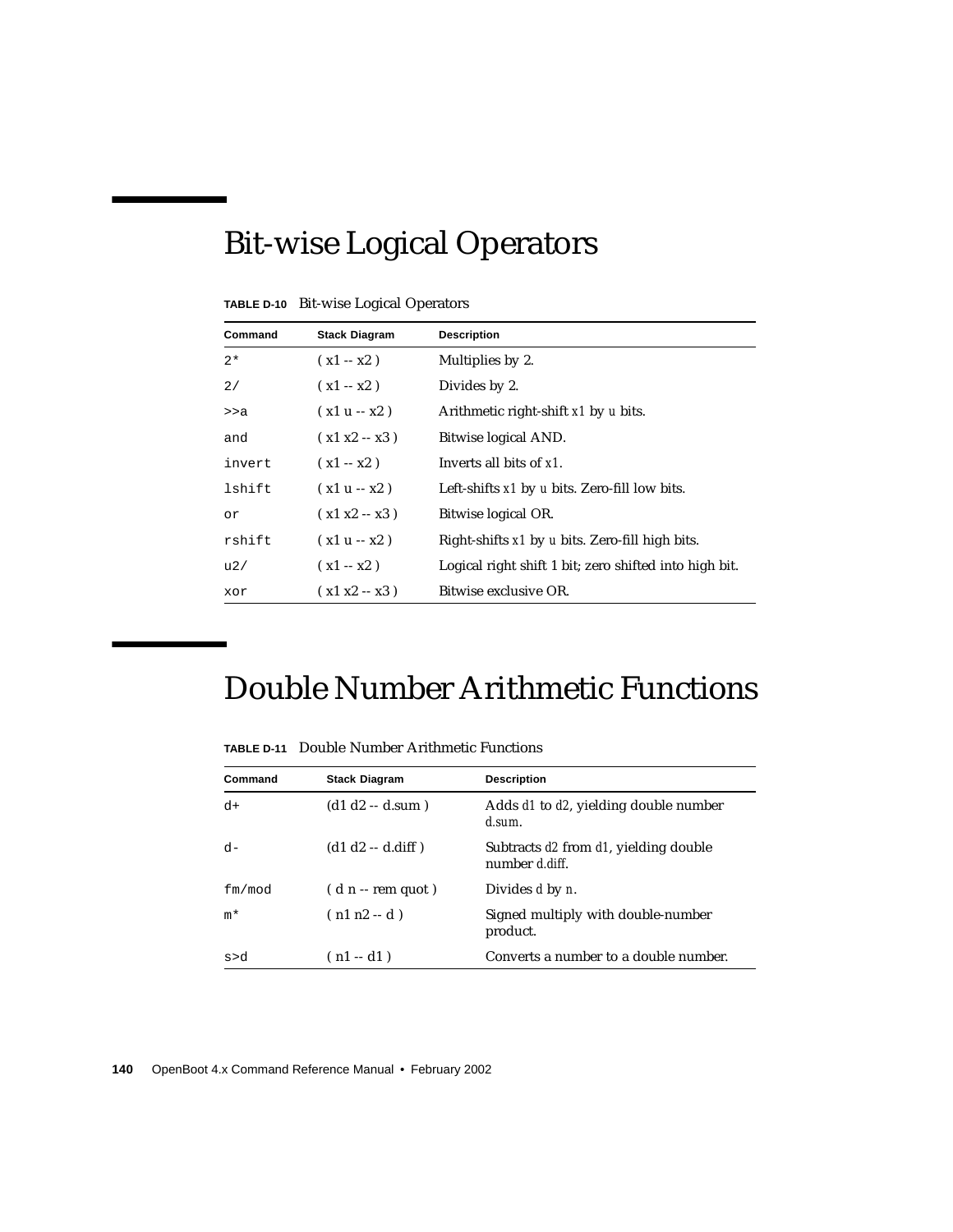| <b>Stack Diagram</b> | <b>Description</b>                                            |
|----------------------|---------------------------------------------------------------|
| $(d n - rem quot)$   | Divides <i>d</i> by <i>n</i> , symmetric division.            |
| $( ulu2 - ud)$       | Unsigned multiply yielding unsigned<br>double number product. |
| $(udu - urem uprod)$ | Divides <i>ud</i> by <i>u</i> .                               |
|                      |                                                               |

**TABLE D-11** Double Number Arithmetic Functions *(Continued)*

# 32-Bit Data Type Conversion Functions

| Command | <b>Stack Diagram</b>          | <b>Description</b>                    |
|---------|-------------------------------|---------------------------------------|
| bljoin  | $(b. low b2 b3 b.hi - quad)$  | Joins four bytes to form a quadlet    |
| bwioin  | $(b. low b.hi - word)$        | Joins two bytes to form a doublet.    |
| lbflip  | $(quad1 - quad2)$             | Reverses the bytes within a quadlet   |
| lbsplit | $(quad -- b. low b2 b3 b.hi)$ | Splits a quadlet into four bytes.     |
| lwflip  | $(quad1 - quad2)$             | Swaps the doublets within a quadlet.  |
| lwsplit | $(quad --$ w.low w.hi)        | Splits a quadlet into two doublets.   |
| wbflip  | $(word1 - word2)$             | Swaps the bytes within a doublet.     |
| wbsplit | $( word - b, low b. hi)$      | Splits a doublet into two bytes.      |
| wljoin  | (w.low w.hi -- quad)          | Joins two doublets to form a quadlet. |

**TABLE D-12** 32-Bit Data Type Conversion Functions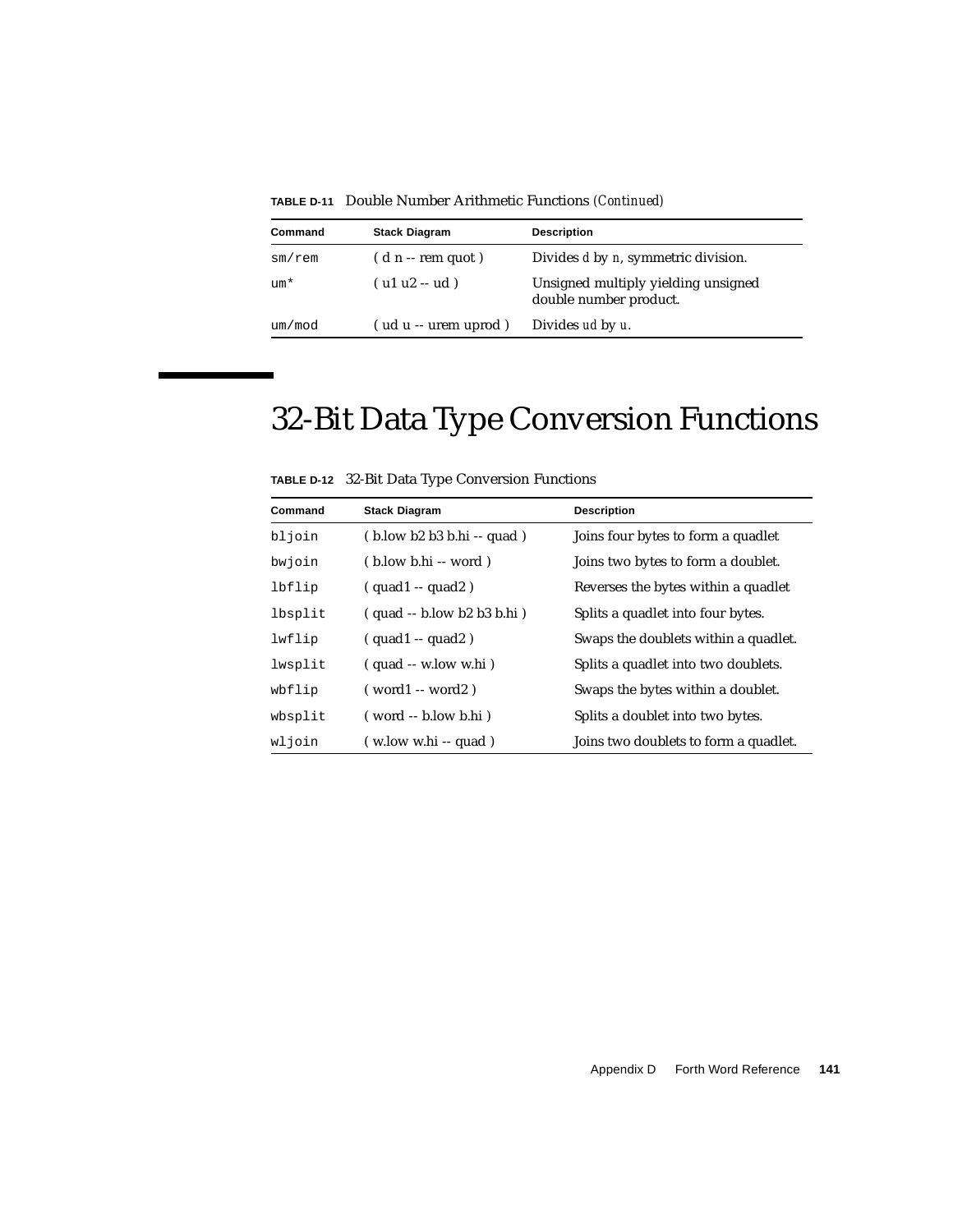# 64-Bit Data Type Conversion Functions

**TABLE D-13** 64-Bit Data Type Conversion Functions

| Command | <b>Stack Diagram</b>                              | <b>Description</b>                                                                                                                                                                     |
|---------|---------------------------------------------------|----------------------------------------------------------------------------------------------------------------------------------------------------------------------------------------|
| bxjoin  | (b.lo b.2 b.3 b.4 b.5 b.6 b.7 b.hi -- o)          | Joins 8 bytes to form an octlet.                                                                                                                                                       |
| lxjoin  | $(quad.lo quad.hi - o)$                           | Joins 2 quadlets to form an octlet.                                                                                                                                                    |
| wxjoin  | $(w \cdot 10 w \cdot 2 w \cdot 3 w \cdot 16 - 0)$ | Joins four doublets to form an octlet.                                                                                                                                                 |
| xbflip  | $(oct1 - oct2)$                                   | Reverses the bytes within an octlet.                                                                                                                                                   |
| xbflips | $($ oaddr len $-$ )                               | Reverses the bytes within each octlet<br>in the given region. The behavior is<br>undefined if len is not a multiple of $/$<br>x.                                                       |
| xbsplit | (o--b.lob.2 b.3 b.4 b.5 b.6 b.7 b.hi)             | Splits an octlet into 8 bytes.                                                                                                                                                         |
| xlflip  | $(oct1 - oct2)$                                   | Reverses the quadlets within an<br>octlet. The bytes within each quadlet<br>are not reversed.                                                                                          |
| xlflips | $($ oaddr len $-$ )                               | Reverses the quadlets within each<br>octlet in the given region. The bytes<br>within each quadlet are not reversed.<br>The behavior is undefined if len is<br>not a multiple of /x.    |
| xlsplit | $($ o -- quad.lo quad.hi $)$                      | Splits one octlet into 2 quadlets.                                                                                                                                                     |
| xwflip  | $(oct1 - oct2)$                                   | Reverses the doublets within an<br>octlet. The bytes within each doublet<br>are not reversed.                                                                                          |
| xwflips | $($ oaddr len $-$ )                               | Reverses the doublets within each<br>octlet in the given region. The bytes<br>within each doublet are not reversed.<br>The behavior is undefined if len is<br>not a multiple of $/x$ . |
| xwsplit | ( o -- w.lo w.2 w.3 w.hi )                        | Splits an octlet into 4 doublets.                                                                                                                                                      |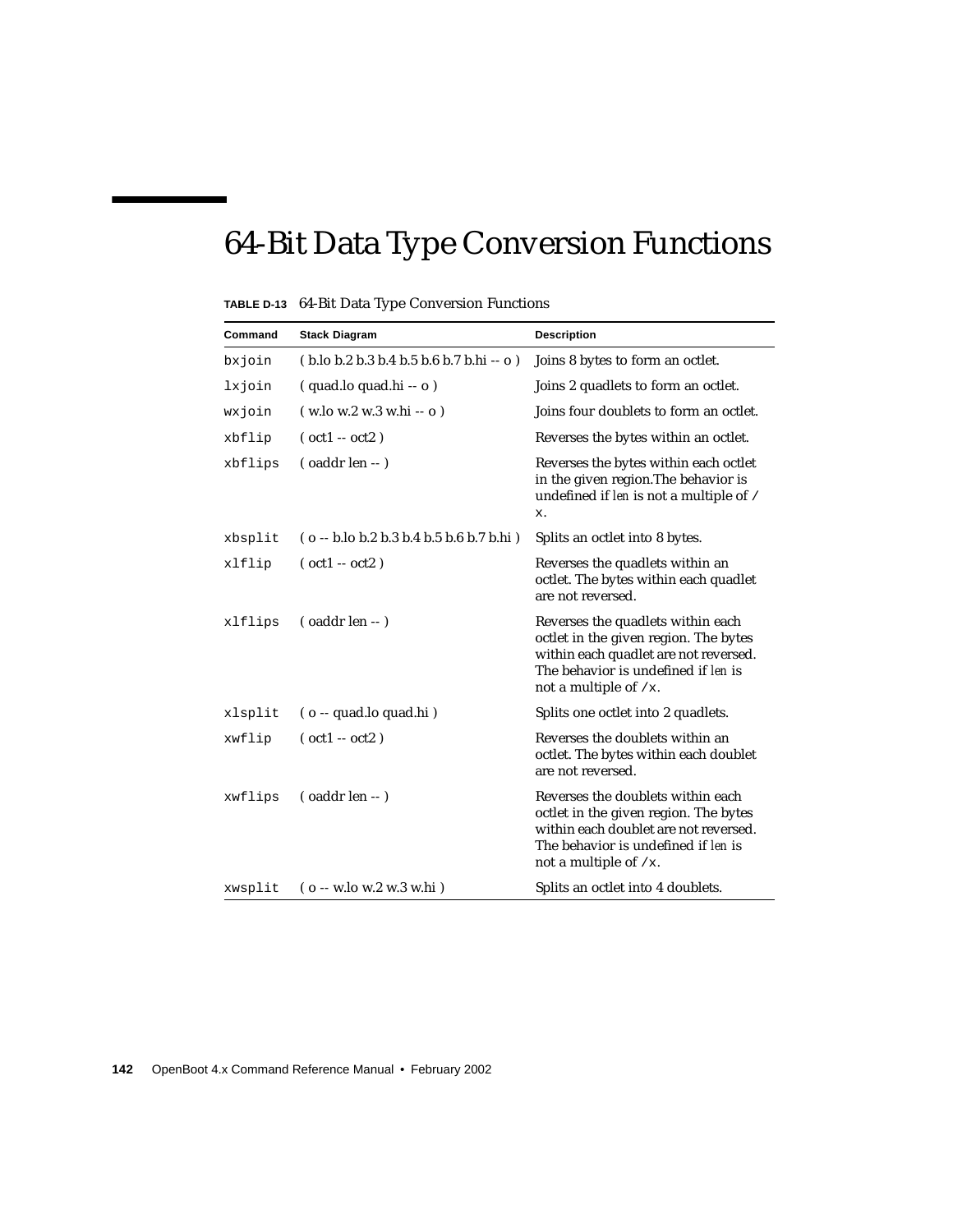## Address Arithmetic Functions

| Command | <b>Stack Diagram</b>      | <b>Description</b>                                                |
|---------|---------------------------|-------------------------------------------------------------------|
| aligned | $(n1 - n1   a-addr)$      | Increases n1 if necessary to yield a variable aligned<br>address. |
| /c      | $(-n)$                    | The number of address units to a byte: 1.                         |
| $/c*$   | $(nu1 - nu2)$             | Synonym for chars.                                                |
| ca+     | $( addr1 index - addr2)$  | Increments <i>addr1</i> by <i>index</i> times the value of $/c$ . |
| $ca1+$  | $(addr1 - addr2)$         | Synonym for char+.                                                |
| char+   | $( addr1 - addr2)$        | Increments <i>addr1</i> by the value of $/c$ .                    |
| cell+   | $($ addr $1 -$ addr $2$ ) | Increments <i>addr1</i> by the value of $/n$ .                    |
| chars   | $(nu1 - nu2)$             | Multiplies <i>nu1</i> by the value of $/c$ .                      |
| cells   | $(nu1 - nu2)$             | Multiplies $nu1$ by the value of /n.                              |
| /1      | $(-n)$                    | Number of address units to a quadlet; typically 4.                |
| $/1*$   | $(nu1 - nu2)$             | Multiplies $nu1$ by the value of $/1$ .                           |
| la+     | (addr1 index -- addr2)    | Increments <i>addr1</i> by <i>index</i> times the value of $/1$ . |
| $1a1+$  | $(addr1 - addr2)$         | Increments <i>addr1</i> by the value of $/1$ .                    |
| /n      | $(-n)$                    | Number of address units in a cell.                                |
| $/n*$   | $(nu1 - nu2)$             | Synonym for cells.                                                |
| na+     | (addr1 index -- addr2)    | Increments addr1 by index times the value of /n.                  |
| $na1+$  | $(addr1 - addr2)$         | Synonym for cell+.                                                |
| /w      | $(-n)$                    | Number of address units to a doublet; typically 2.                |
| $/w^*$  | $(nu1 - nu2)$             | Multiplies $nu1$ by the value of /w.                              |
| wa+     | (addr1 index -- addr2)    | Increments <i>addr1</i> by <i>index</i> times the value of /w.    |
| $wal+$  | $(addr1 - addr2)$         | Increments <i>addr1</i> by the value of /w.                       |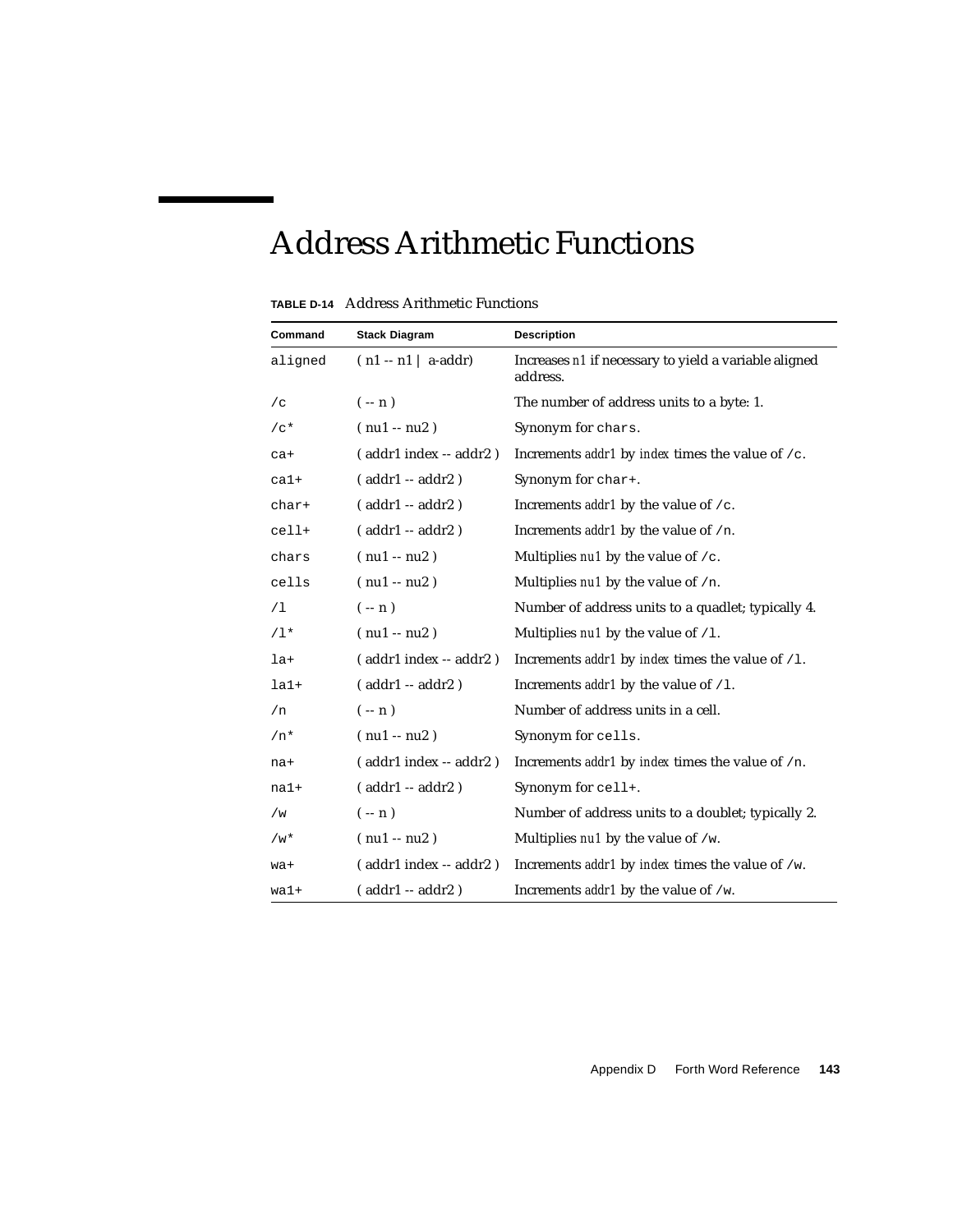## 64-Bit Address Arithmetic Functions

**TABLE D-15** 64-Bit Address Arithmetic Functions

| Command      | <b>Stack Diagram</b>    | <b>Description</b>                                                |
|--------------|-------------------------|-------------------------------------------------------------------|
| $\sqrt{x}$   | $(-n)$                  | Number of address units in an octlet, typically 8.                |
| $/x^{\star}$ | $(nu1 - nu2)$           | Multiplies nul by the value of $/x$ .                             |
| xa+          | (addr1 index -- addr2 ) | Increments <i>addr1</i> by <i>index</i> times the value of $/x$ . |
| xal+         | (addr1 -- addr2 )       | Increments <i>addr1</i> by the value of $/x$ .                    |

# Memory Access Commands

**TABLE D-16** Memory Access Commands

| Command | <b>Stack Diagram</b>                | <b>Description</b>                                                                                                                                  |
|---------|-------------------------------------|-----------------------------------------------------------------------------------------------------------------------------------------------------|
| Ţ       | $(x$ a-addr -- $)$                  | Stores a number at a-addr.                                                                                                                          |
| $+!$    | $($ nu a-addr $-$ )                 | Adds nu to the number stored at a-addr.                                                                                                             |
| @       | $(a-addr - x)$                      | Fetches a number from a-addr.                                                                                                                       |
| 2!      | $(x1 x2 a-addr - )$                 | Stores 2 numbers at <i>a-addr</i> , x2 at lower address.                                                                                            |
| 2@      | $(a - addr - x1 x2)$                | Fetches 2 numbers from a-addr, x2 from lower<br>address.                                                                                            |
| blank   | $($ addr len $-$ )                  | Sets len bytes of memory beginning at addr to<br>the space character (decimal 32).                                                                  |
| c!      | $(\text{byte addr} - \text{)}$      | Stores byte at addr.                                                                                                                                |
| C@      | $($ addr $-$ byte)                  | Fetches a <i>byte</i> from <i>addr</i> .                                                                                                            |
| cpeek   | $($ addr -- false $ $ byte true $)$ | Attempts to fetch the byte at addr. Returns the<br>data and true if the access was successful.<br>Returns false if a read access error occurred.    |
| cpoke   | (byte addr -- okay?)                | Attempts to store the <i>byte</i> to <i>addr</i> . Returns true<br>if the access was successful. Returns false if a<br>write access error occurred. |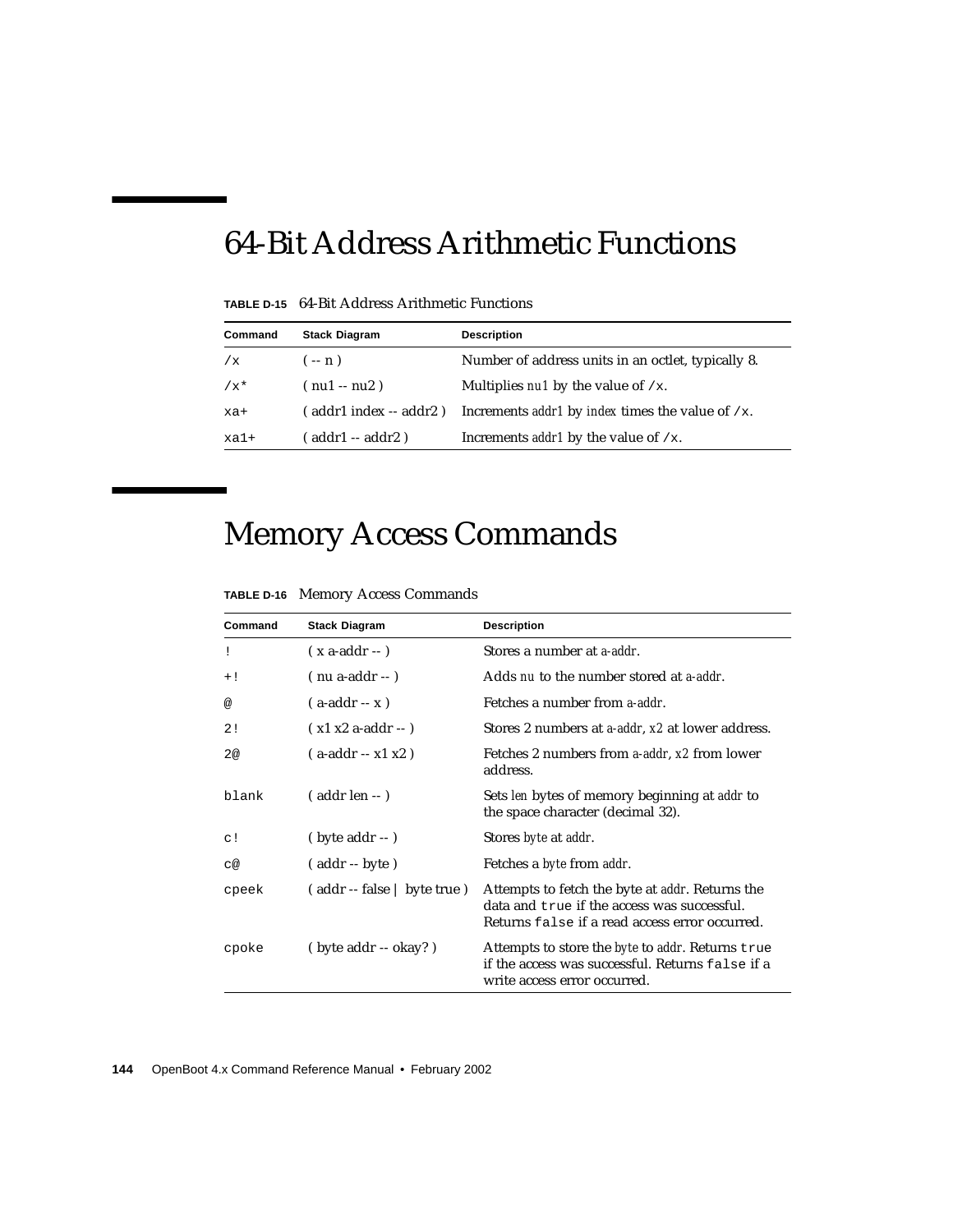| Command                                                                                                   | <b>Stack Diagram</b>            | <b>Description</b>                                                                                                                                                                                              |
|-----------------------------------------------------------------------------------------------------------|---------------------------------|-----------------------------------------------------------------------------------------------------------------------------------------------------------------------------------------------------------------|
| comp                                                                                                      | ( addr1 addr2 len -- diff? )    | Compares two byte arrays. <i>diff?</i> is 0 if the arrays<br>are identical,<br><i>diff?</i> is -1 if the first byte that is different is lesser<br>in the string at <i>addr1</i> , <i>diff?</i> is 1 otherwise. |
| dump                                                                                                      | (addr len -- )                  | Displays len bytes of memory starting at addr.                                                                                                                                                                  |
| erase                                                                                                     | (addr len -- )                  | Sets len bytes of memory beginning at addr to 0.                                                                                                                                                                |
| fill                                                                                                      | (addr len byte -- )             | Sets len bytes of memory beginning at addr to<br>the value byte.                                                                                                                                                |
| 1!                                                                                                        | $( q q a d d r - )$             | Stores a quadlet $q$ at $q$ addr.                                                                                                                                                                               |
| 1@                                                                                                        | $( qaddr - q )$                 | Fetches a quadlet $q$ from $q$ addr.                                                                                                                                                                            |
| lbflips                                                                                                   | (qaddr len -- )                 | Reverses the bytes within each quadlet in the<br>specified region.                                                                                                                                              |
| lwflips                                                                                                   | $($ qaddr len $-$ )             | Swaps the doublets within each quadlet in<br>specified region.                                                                                                                                                  |
| lpeek                                                                                                     | (qaddr -- false   quad<br>true) | Attempts to fetch the 32-bit quantity at <i>qaddr</i> .<br>Returns the data and true if the access was<br>successful. Returns false if a read access error<br>occurred.                                         |
| lpoke                                                                                                     | (quad qaddr -- okay?)           | Attempts to store the 32-bit quantity at <i>qaddr</i> .<br>Returns true if the access was successful.<br>Returns false if a a write access error occurred.                                                      |
| move                                                                                                      | (src-addr dest-addr len --      | Copies len bytes from src-addr to dest-addr.                                                                                                                                                                    |
| off                                                                                                       | $(a-addr - )$                   | Stores false at a-addr.                                                                                                                                                                                         |
| on                                                                                                        | $(a-addr - )$                   | Stores true at a-addr.                                                                                                                                                                                          |
| unaligne<br>$d-1!$                                                                                        | $(q \text{ addr} - )$           | Stores a quadlet $q$ , any alignment                                                                                                                                                                            |
| unaligne<br>d-l@                                                                                          | $($ addr -- q)                  | Fetches a quadlet $q$ , any alignment.                                                                                                                                                                          |
| unaligne<br>d-w!                                                                                          | $(w \text{ addr} -)$            | Stores a doublet w, any alignment.                                                                                                                                                                              |
| unaligne<br>d-w@                                                                                          | $($ addr $- w$ )                | Fetches a doublet w, any alignment.                                                                                                                                                                             |
| w!                                                                                                        | (w waddr -- )                   | Stores a doublet w at waddr.                                                                                                                                                                                    |
| w@                                                                                                        | ( waddr -- w)                   | Fetches a doublet w from waddr.                                                                                                                                                                                 |
| <w@< td=""><td><math>(waddr - n)</math></td><td>Fetches a doublet w from waddr, sign-extended.</td></w@<> | $(waddr - n)$                   | Fetches a doublet w from waddr, sign-extended.                                                                                                                                                                  |

#### **TABLE D-16** Memory Access Commands *(Continued)*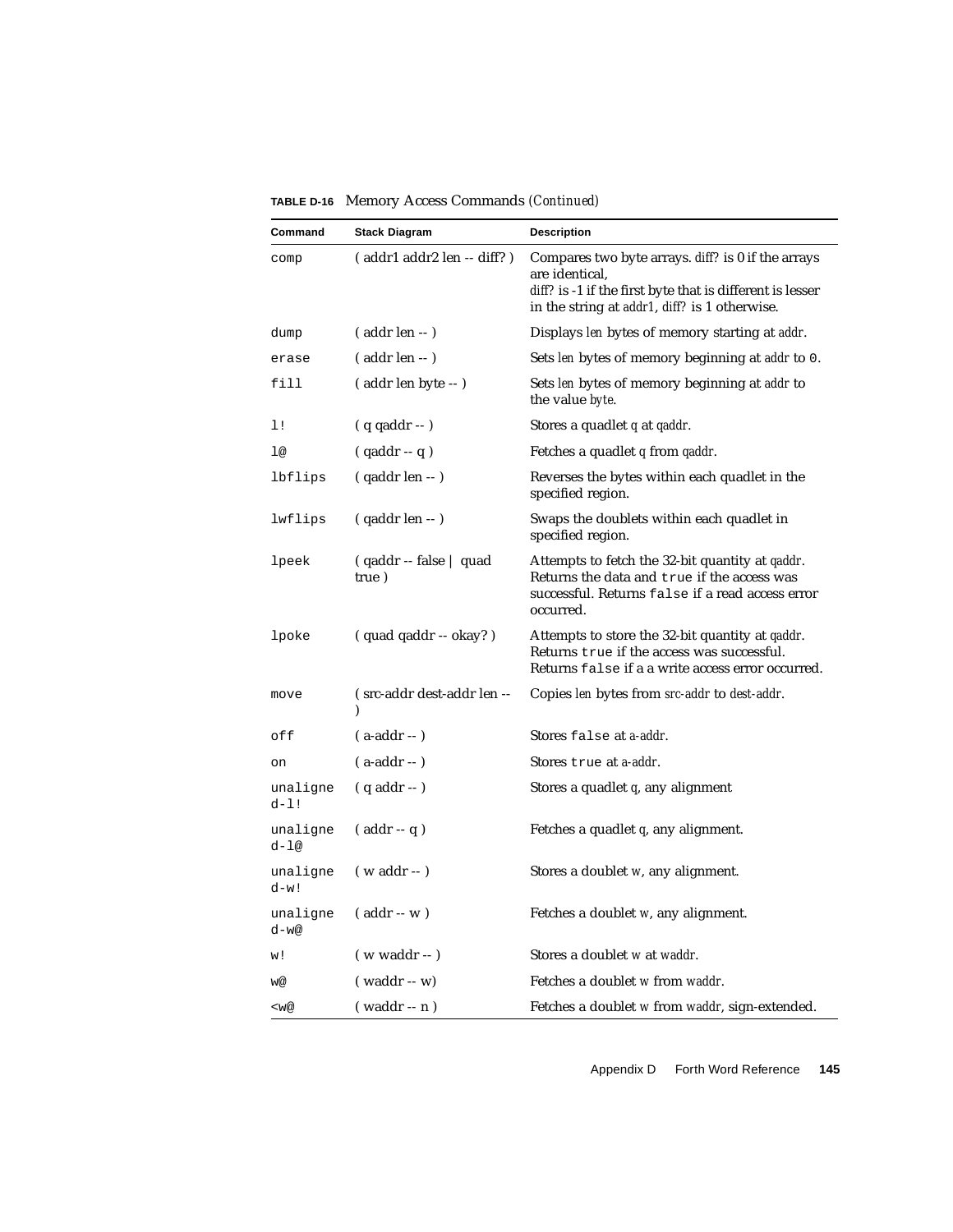| Command | <b>Stack Diagram</b>               | <b>Description</b>                                                                                                                                                      |
|---------|------------------------------------|-------------------------------------------------------------------------------------------------------------------------------------------------------------------------|
| wbflips | ( waddr len -- )                   | Swaps the bytes within each doublet in the<br>specified region.                                                                                                         |
| wpeek   | (waddr -- false   w true)          | Attempts to fetch the 16-bit quantity at <i>waddr</i> .<br>Returns the data and true if the access was<br>successful. Returns false if a read access error<br>occurred. |
| wpoke   | $(w \text{ waddr} - \text{okay?})$ | Attempts to store the 16-bit quantity to <i>waddr</i> .<br>Returns true if the access was successful.<br>Returns false if a write access error occurred.                |

**TABLE D-16** Memory Access Commands *(Continued)*

## 64-Bit Memory Access Functions

**TABLE D-17** 64-Bit Memory Access Functions

| Command | <b>Stack Diagram</b> | <b>Description</b>                                                                                                                                                               |
|---------|----------------------|----------------------------------------------------------------------------------------------------------------------------------------------------------------------------------|
| < 1@    | $(qaddr - n)$        | Fetches a quadlet from gaddr, sign-extended.                                                                                                                                     |
| х,      | $(0 - )$             | Compiles an octlet into the dictionary<br>(doublet-aligned).                                                                                                                     |
| x@      | $($ oaddr $-$ o $)$  | Fetches an octlet from an octlet aligned address.                                                                                                                                |
| x!      | $($ o oaddr $-$ )    | Stores an octlet to an octlet aligned address.                                                                                                                                   |
| xbflips | $($ oaddr len $-$ )  | Reverses the bytes within each octlet in the given<br>region. The behavior is undefined if len is not a multiple of<br>/x.                                                       |
| xlflips | $($ oaddr len $-$ )  | Reverses the quadlets within each octlet in the given<br>region. The bytes within each quadlet are not reversed. The<br>behavior is undefined if len is not a multiple of $/x$ . |
| xwflips | $($ oaddr len $-$ )  | Reverses the doublets within each octlet in the given<br>region. The bytes within each doublet are not reversed. The<br>behavior is undefined if len is not a multiple of $/x$ . |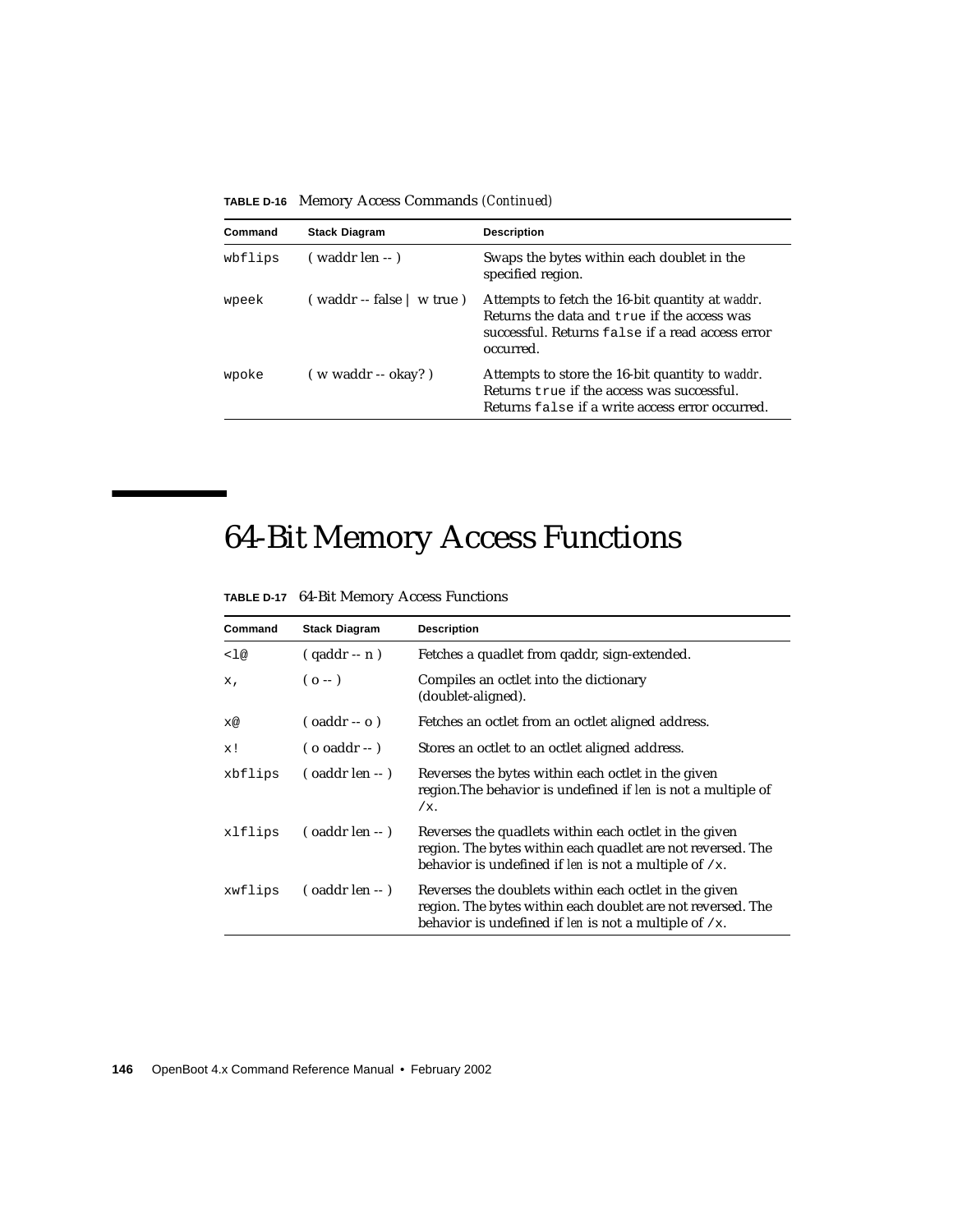# Memory Mapping Commands

**TABLE D-18** Memory Mapping Commands

| Command   | <b>Stack Diagram</b> | <b>Description</b>                                                                                      |
|-----------|----------------------|---------------------------------------------------------------------------------------------------------|
| alloc-mem | $(size - virt)$      | Allocates and maps size bytes of available memory;<br>returns the virtual address. Unmap with free-mem. |
| free-mem  | $(virt size - )$     | Frees memory allocated by alloc-mem.                                                                    |
| map?      | $(virt - )$          | Displays memory map information for the virtual<br>address.                                             |

## Defining Words

**TABLE D-19** Defining Words

| Command                                    | <b>Stack Diagram</b>      | <b>Description</b>                                                                         |
|--------------------------------------------|---------------------------|--------------------------------------------------------------------------------------------|
| new-name                                   | $(-)$ (E:  -- ???)        | Starts a new colon<br>definition of the word new-<br>name.                                 |
| $\cdot$                                    | $(-)$                     | Ends a colon definition.                                                                   |
| alias new-name old-name $(-)$ (E:  -- ???) |                           | Creates new-name with the<br>same behavior as old-name.                                    |
| buffer: name                               | $(size - ) (E: - a-addr)$ | Creates a named array in<br>temporary storage.                                             |
| constant name                              | $(n - ) (E: - n)$         | Defines a constant (for<br>example, 3 constant<br>bar).                                    |
| 2constant name                             | $(n1 n2 -)$ (E: -- n1 n2) | Defines a 2-number<br>constant.                                                            |
| create name                                | $(-)$ (E: $-$ a-addr)     | Generic defining word.                                                                     |
| defer <i>name</i>                          | $(-)$ (E:  -- ???)        | Defines a word for forward<br>references or execution<br>vectors using execution<br>token. |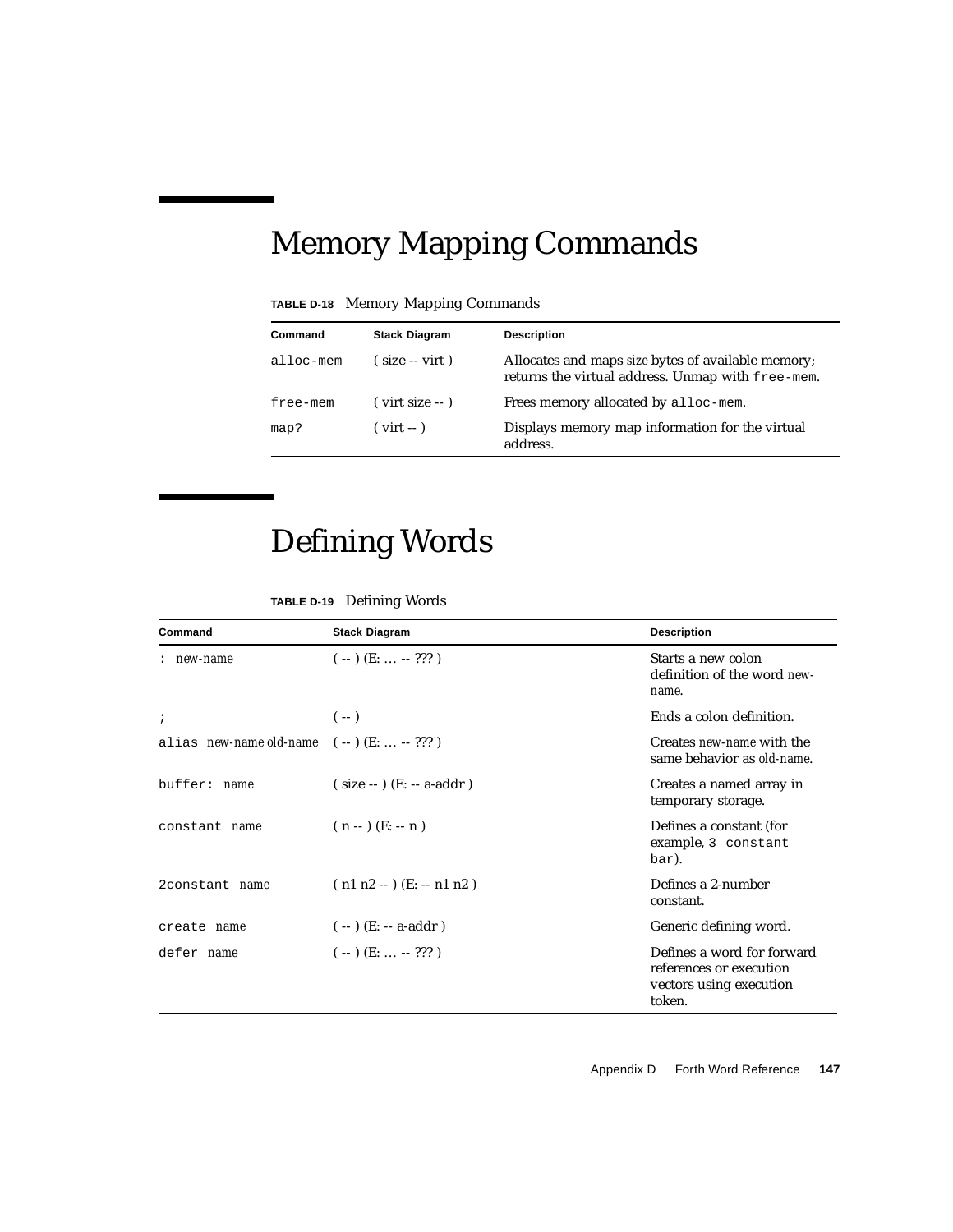| Command              | <b>Stack Diagram</b>                                     | <b>Description</b>                                |
|----------------------|----------------------------------------------------------|---------------------------------------------------|
| does                 | $( -  a-addr)$ (E:  -- ???)                              | Starts the run-time clause<br>for defining words. |
| field name           | ( offset size -- offset+size ) (E: addr -- addr+offset ) | Creates a named offset<br>pointer.                |
| struct               | $(-0)$                                                   | Initializes for field<br>creation.                |
| value name           | $(n - ) (E: - n)$                                        | Creates a changeable,<br>named quantity.          |
| variable <i>name</i> | $(-)$ (E: $-$ a-addr)                                    | Defines a variable.                               |

#### **TABLE D-19** Defining Words *(Continued)*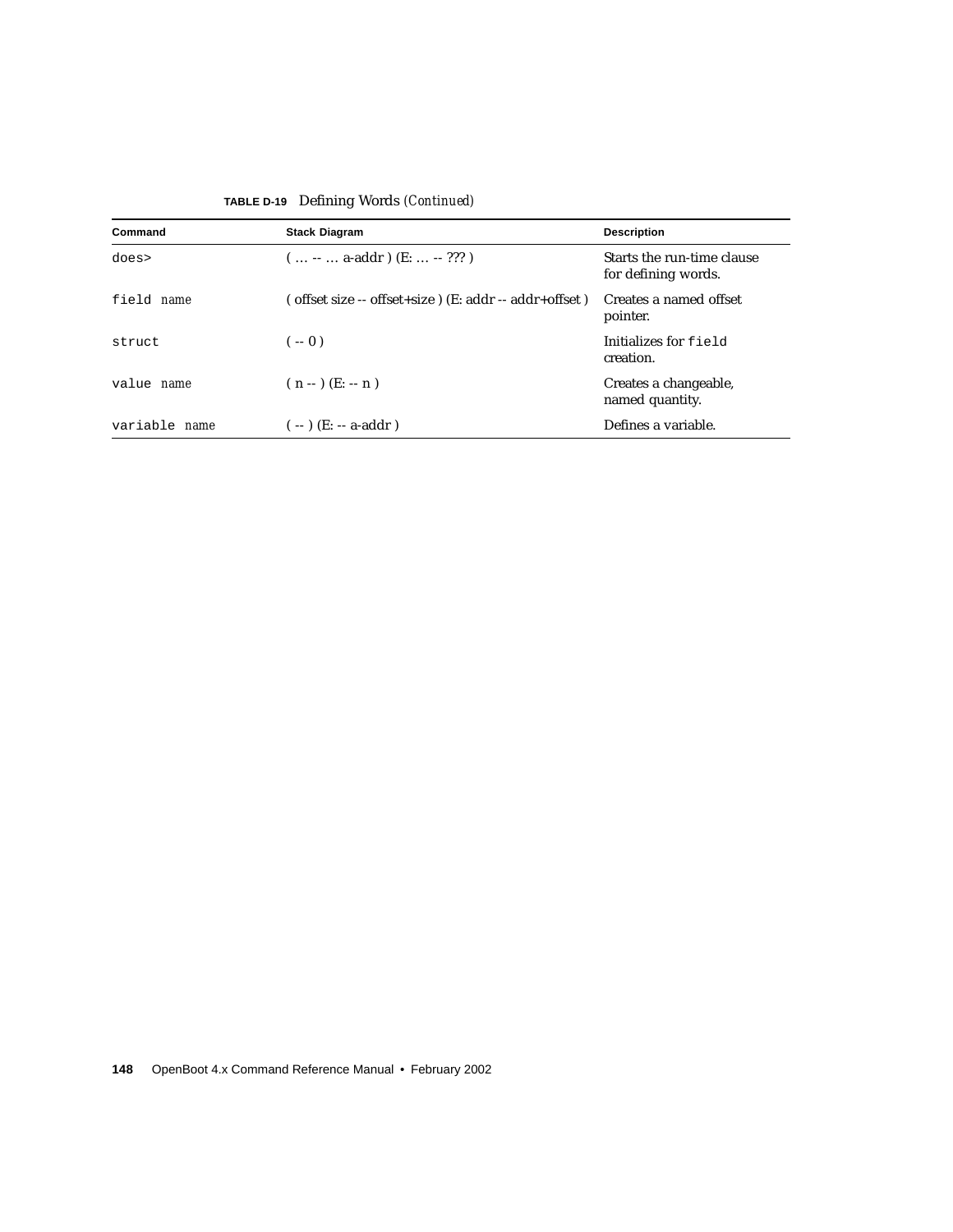# Dictionary Searching Commands

| Command                    | <b>Stack Diagram</b>                  | <b>Description</b>                                                                                                                                                                                          |
|----------------------------|---------------------------------------|-------------------------------------------------------------------------------------------------------------------------------------------------------------------------------------------------------------|
| name                       | $(-x t)$                              | Finds the named word in the<br>dictionary.<br>Returns the execution token. Uses<br>outside definitions.                                                                                                     |
| $\lceil \cdot \rceil$ name | $(-x t)$                              | Similar to ' but is used either inside or<br>outside definitions.                                                                                                                                           |
| .calls                     | $(xt - )$                             | Displays a list of all words that call the<br>word whose execution token is xt.                                                                                                                             |
| \$find                     | (str len -- str len false   xt true ) | Searches for word named by <i>str, len</i> . If<br>found, leaves xt and true on stack. If<br>not found, leaves name string and<br>false on stack.                                                           |
| find                       | (pstr -- pstr false   xt n )          | Searches for word named by <i>pstr</i> . If<br>found, leaves xt and true on stack. If<br>not found, leaves name string and<br>false on stack.<br>(Recommend using \$find to avoid<br>use of packed string.) |
| see thisword               | $(-)$                                 | Decompiles the named command.                                                                                                                                                                               |
| (see)                      | $(xt - )$                             | Decompiles the word indicated by the<br>execution token.                                                                                                                                                    |
| sift                       | $(pstr - )$                           | Displays names of all dictionary<br>entries containing the string pointed to<br>by <i>pstr.</i>                                                                                                             |
| sifting ccc                | $(-)$                                 | Displays names of all dictionary<br>entries containing the sequence of<br>characters. ccc contains no spaces.                                                                                               |
| words                      | $(-)$                                 | Displays all visible words in the<br>dictionary.                                                                                                                                                            |

**TABLE D-20** Dictionary Searching Commands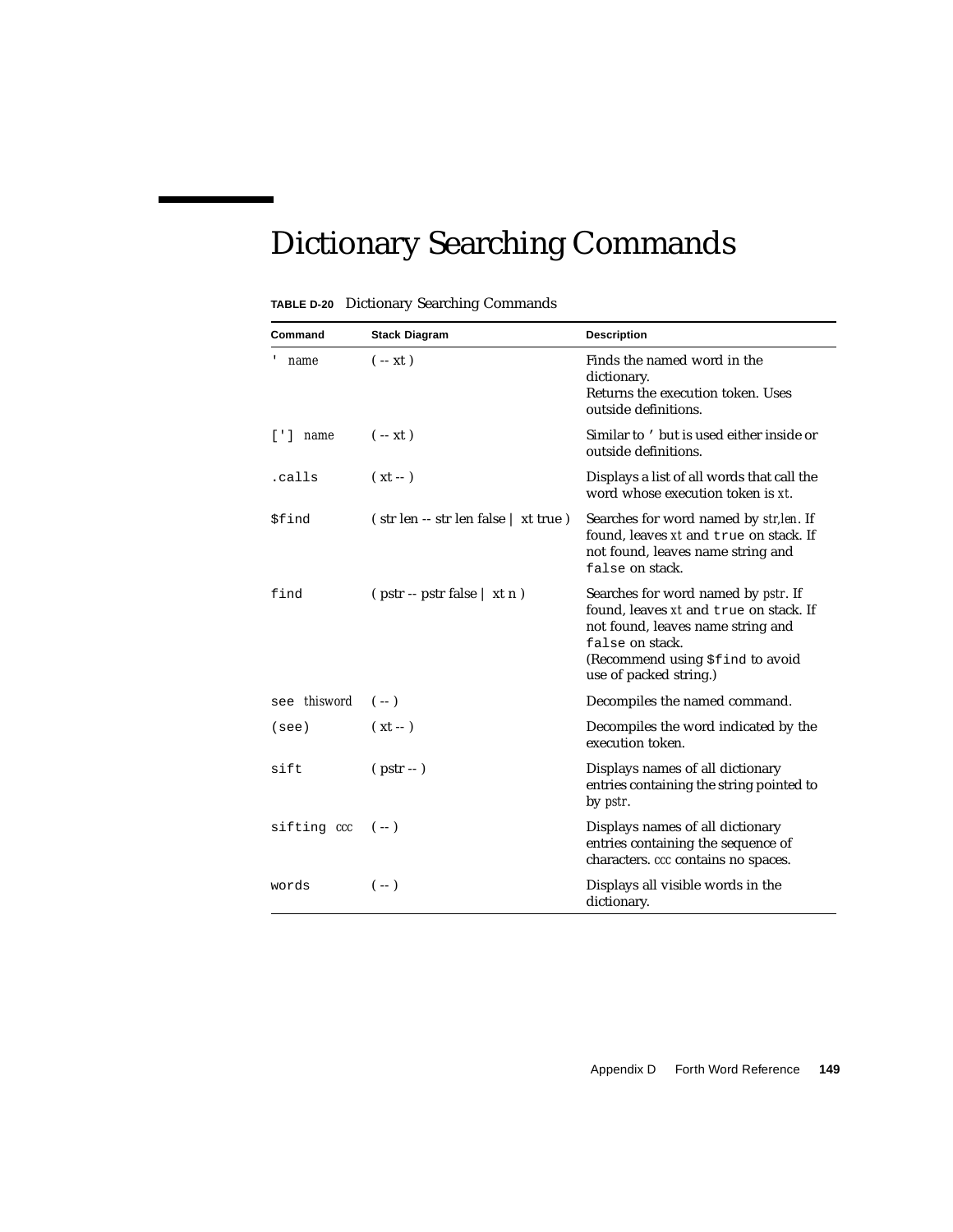# Dictionary Compilation Commands

| Command                                   | <b>Stack Diagram</b>  | <b>Description</b>                                                         |
|-------------------------------------------|-----------------------|----------------------------------------------------------------------------|
| $\mathbf{r}$                              | $(n - )$              | Places a number in the dictionary.                                         |
| $\mathbb{C}$ ,                            | $(\text{byte} - )$    | Places a byte in the dictionary.                                           |
| w,                                        | $(word - )$           | Places a 16-bit number in the dictionary.                                  |
| l,                                        | $(quad --)$           | Places a 32-bit number in the dictionary.                                  |
| $\mathbf{r}$                              | $(-)$                 | Enters interpretation state.                                               |
| 1                                         | $(-)$                 | Ends interpreting, enters compilation state.                               |
| allot                                     | $(n - )$              | Allocates <i>n</i> bytes in the dictionary.                                |
| >body                                     | $(xt - a-addr)$       | Finds the data field address from the<br>execution token.                  |
| body>                                     | $(a-addr - xt)$       | Finds the execution token from the data field<br>address.                  |
| compile                                   | $(-)$                 | Compiles the next word at run time.<br>(Recommend using postpone instead.) |
| [compile] name                            | $(-)$                 | Compiles the next (immediate) word.<br>(Recommend using postpone instead.) |
| forget name                               | $(-)$                 | Removes word from dictionary and all<br>subsequent words.                  |
| here                                      | $(-addr)$             | Address of top of dictionary.                                              |
| immediate                                 | $(-)$                 | Marks the last definition as immediate.                                    |
| to name                                   | $(n - )$              | Installs a new action in a defer word or<br>value.                         |
| literal                                   | $(n - )$              | Compiles a number.                                                         |
| origin                                    | $(-addr)$             | Returns the address of the start of the Forth<br>system.                   |
| patch new-word old-<br>word word-to-patch | $(-)$                 | Replaces old-word with new-word in word-to-<br>patch.                      |
| (path)                                    | $(new-n old-n xt - )$ | Replaces <i>old-n</i> with <i>new-n</i> in word indicated<br>by xt.        |

**TABLE D-21** Dictionary Compilation Commands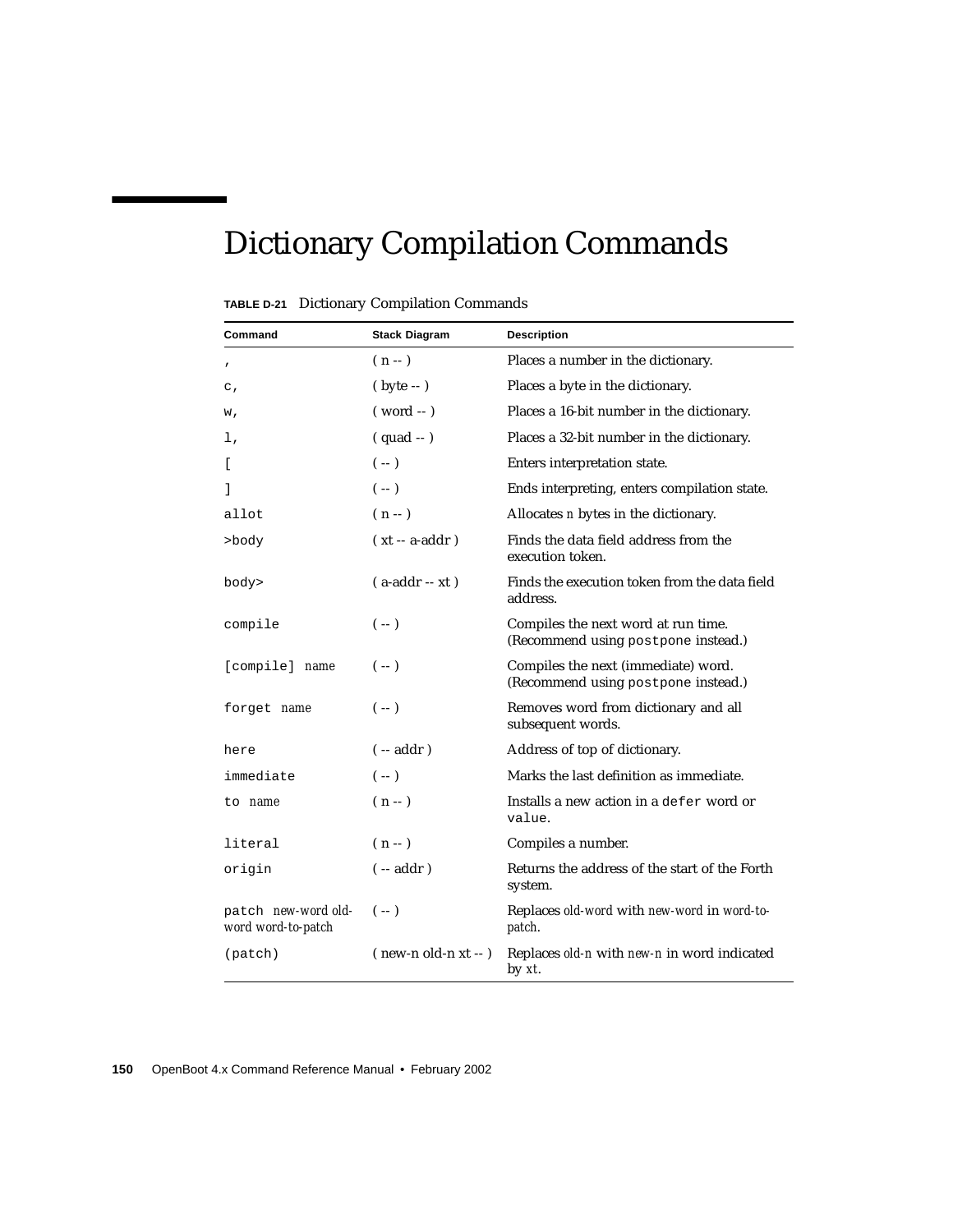| Command       | <b>Stack Diagram</b> | <b>Description</b>                                                                                                                                                           |
|---------------|----------------------|------------------------------------------------------------------------------------------------------------------------------------------------------------------------------|
| postpone name | $(-)$                | Delays the execution of the word name.                                                                                                                                       |
| recursive     | $(--)$               | Makes the name of the colon definition being<br>compiled visible in the dictionary, and thus<br>allows the name of the word to be used<br>recursively in its own definition. |
| state         | $(-$ addr)           | Variable that is non-zero in compile state.                                                                                                                                  |

**TABLE D-21** Dictionary Compilation Commands *(Continued)*

## Assembly Language Programming

| Command        | <b>Stack Diagram</b>                        | <b>Description</b>                                                                                                                                                                                                                                                                                                    |
|----------------|---------------------------------------------|-----------------------------------------------------------------------------------------------------------------------------------------------------------------------------------------------------------------------------------------------------------------------------------------------------------------------|
| code name      | $(-\text{code-sys})$ (E: $-$ ???)           | Begins the creation of an assembly language<br>routine called <i>name</i> . Commands that follow<br>are interpreted as assembler mnemonics.<br>Note that if the assembler is not installed,<br>code is still present, except that machine<br>code must be entered numerically (for<br>example, in hex) with ",".      |
| $\mathsf{C}$ i | $(\text{code-sys} - )$                      | Ends the creation of an assembly language<br>routine. Automatically assembles the Forth<br>interpreter "next" function so that the<br>created assembly-code word, when executed,<br>returns control to the calling routine as<br>usual.                                                                               |
| label name     | $(-\text{code-sys})$ (E: $-\text{a-addr}$ ) | Begins the creation of an assembly language<br>routine called <i>name</i> . Words created with<br>label leave the address of the code on the<br>stack when executed. The commands that<br>follow are interpreted as assembler<br>mnemonics. As with code, label is present<br>even if the assembler is not installed. |
| end-code       | $(\text{code-sys} - )$                      | Ends the assembly language patch started<br>with label.                                                                                                                                                                                                                                                               |

**TABLE D-22** Assembly Language Programming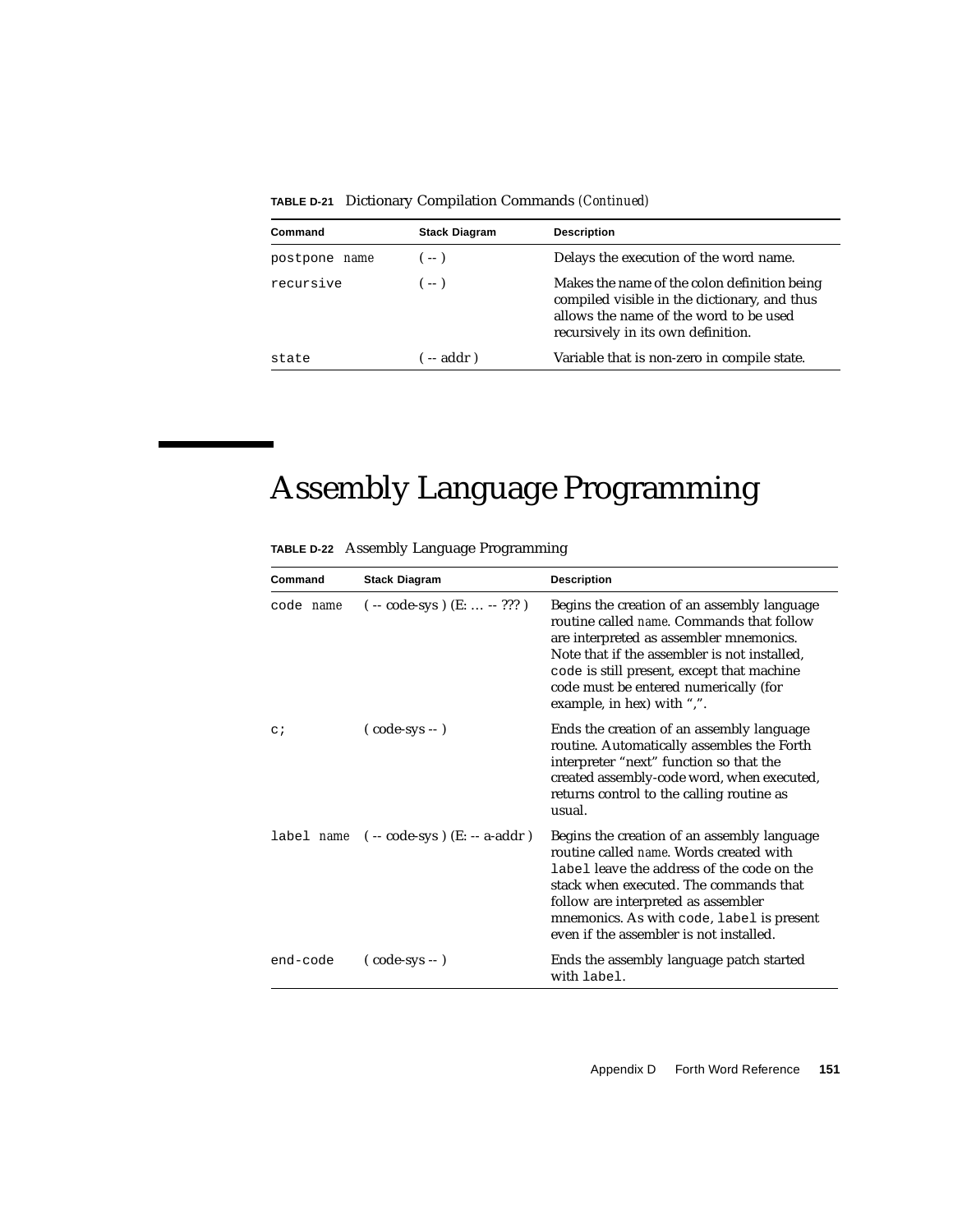# Basic Number Display

| TABLE D-23 Basic Number Display |  |  |  |
|---------------------------------|--|--|--|
|---------------------------------|--|--|--|

| Command     | <b>Stack Diagram</b> | <b>Description</b>                                                 |
|-------------|----------------------|--------------------------------------------------------------------|
|             | $(n - )$             | Displays a number in the current base.                             |
| $\cdot$ r   | $(n size - )$        | Displays a number in a fixed width field.                          |
| $\cdot$ S   | $(-)$                | Displays contents of data stack.                                   |
| showstack   | $(-)$                | Executes . s automatically before each ok prompt.                  |
| noshowstack | $(-)$                | Turns off automatic display of the stack before each<br>ok prompt. |
| u.          | $(u - )$             | Displays an unsigned number.                                       |
| u.r         | ( u size -- )        | Displays an unsigned number in a fixed width field.                |

# Changing the Number Base

| Command             | <b>Stack Diagram</b> | <b>Description</b>                                      |
|---------------------|----------------------|---------------------------------------------------------|
| .d                  | $(n - )$             | Displays <i>n</i> in decimal without changing base.     |
| . h                 | $(n - )$             | Displays <i>n</i> in hex without changing base.         |
| base                | $(-$ addr)           | Variable containing number base.                        |
| decimal             | $(-)$                | Sets the number base to 10.                             |
| $d$ # <i>number</i> | $(-n)$               | Interprets <i>number</i> in decimal; base is unchanged. |
| hex                 | $(-)$                | Sets the number base to 16.                             |
| h# <i>number</i>    | $(-n)$               | Interprets <i>number</i> in hex; base is unchanged.     |

| TABLE D-24 Changing the Number Base |  |  |  |  |
|-------------------------------------|--|--|--|--|
|-------------------------------------|--|--|--|--|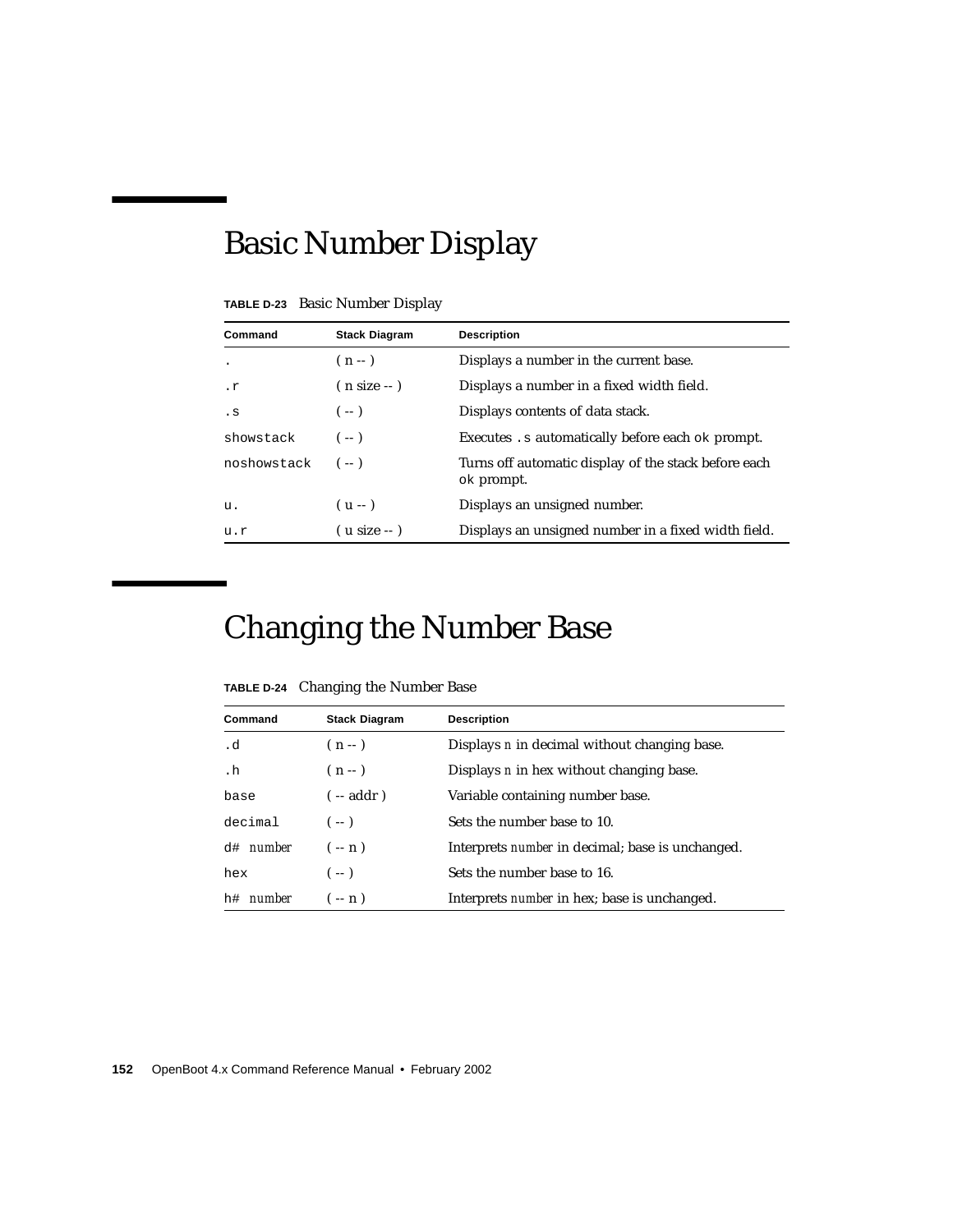## Numeric Output Word Primitives

| Command                | <b>Stack Diagram</b>                                      | <b>Description</b>                                             |
|------------------------|-----------------------------------------------------------|----------------------------------------------------------------|
| $\#$                   | $(+11 - 12)$                                              | Converts a digit in pictured numeric<br>output.                |
| #                      | $(1 - addr + n)$                                          | Ends pictured numeric output.                                  |
| <#                     | $(-)$                                                     | Initializes pictured numeric output.                           |
| $(\cdot)$              | $(n - addr len)$                                          | Converts a number to a string.                                 |
| (u.)                   | $(u - addr len)$                                          | Converts unsigned to string.                                   |
| digit                  | $\epsilon$ char base -- digit true $\epsilon$ char false) | Converts a character to a digit.                               |
| hold                   | $(char -)$                                                | Inserts the char in the pictured numeric<br>output string.     |
| <i><b>\$number</b></i> | $($ addr len -- true $ $ n false)                         | Converts a string to a number.                                 |
| #s                     | $(1 - 0)$                                                 | Converts the rest of the digits in<br>pictured numeric output. |
| sign                   | $(n - )$                                                  | Sets sign of pictured output.                                  |

**TABLE D-25** Numeric Output Word Primitives

#### Controlling Text Input

#### **TABLE D-26** Controlling Text Input

| Command      | <b>Stack Diagram</b>  | <b>Description</b>                                                                                                                                                        |
|--------------|-----------------------|---------------------------------------------------------------------------------------------------------------------------------------------------------------------------|
| $(\,cc\,c)$  | $(-)$                 | Begins a comment.                                                                                                                                                         |
| rest-of-line | $(- - )$              | Skips the rest of the line.                                                                                                                                               |
| ascii ccc    | $(-char)$             | Gets numerical value of first ASCII character of<br>next word.                                                                                                            |
| accept       | ( addr len1 -- len2 ) | Gets a line of edited input from the console<br>input device; stores at <i>addr. len1</i> is the<br>maximum allowed length. <i>len2</i> is the actual<br>length received. |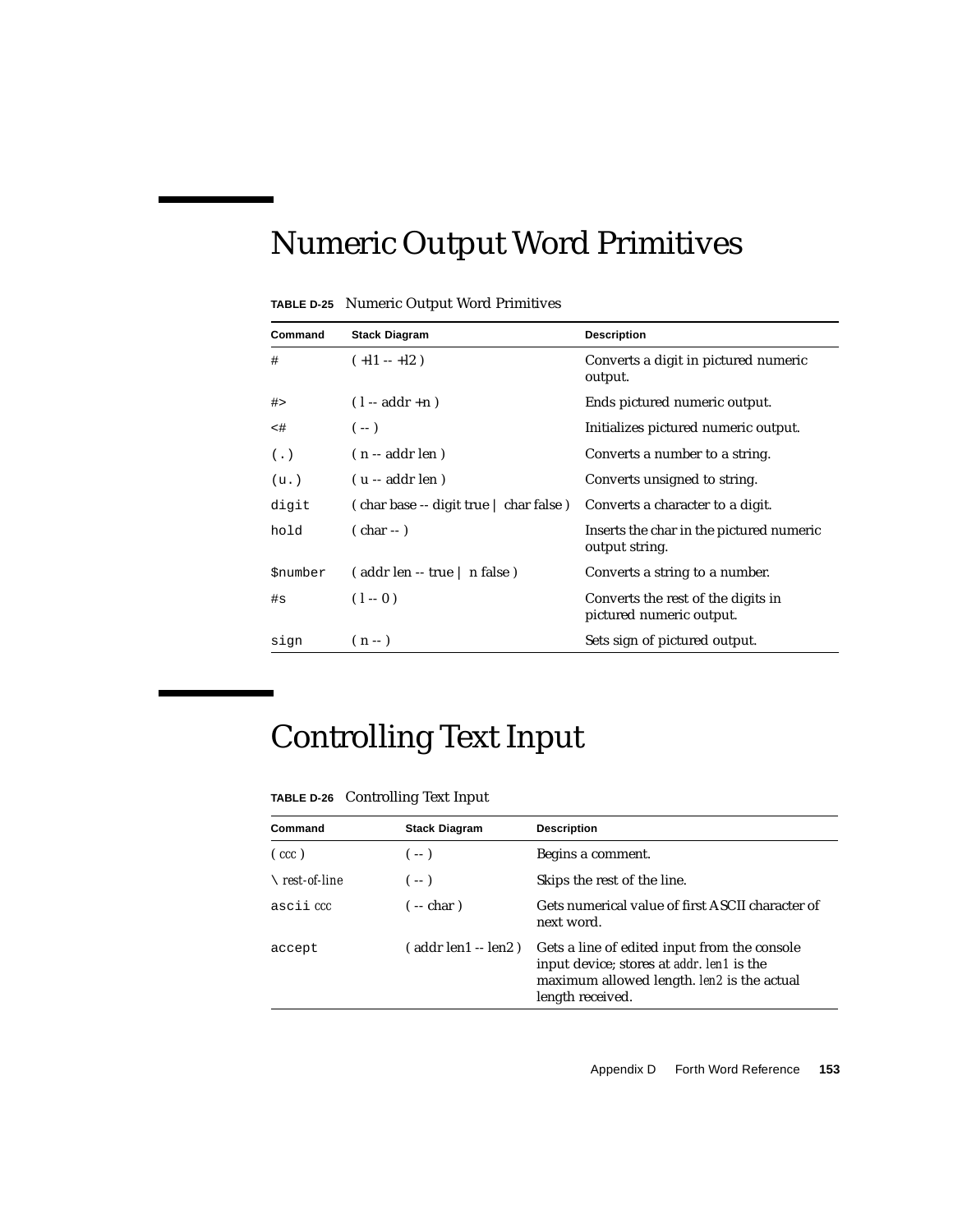| Command                      | <b>Stack Diagram</b> | <b>Description</b>                                                                                                                                                    |
|------------------------------|----------------------|-----------------------------------------------------------------------------------------------------------------------------------------------------------------------|
| expect                       | $($ addr len $-$ )   | Gets and displays a line of input from the<br>console; stores at <i>addr.</i> (Recommend using<br>accept instead.)                                                    |
| key                          | $(-\text{char})$     | Reads a character from the console input<br>device.                                                                                                                   |
| key?                         | $(-$ flag)           | True if a key has been typed on the console<br>input device.                                                                                                          |
| parse                        | $( char - str len)$  | Parses text from the input buffer delimited by<br>char.                                                                                                               |
| parse-word                   | $(-str len)$         | Skips leading spaces and parses text from the<br>input buffer delimited by white space.                                                                               |
| safe-parse-word (-- str len) |                      | Similar to parse-word but intended for use in<br>cases where the null string as input is<br>indicative of an error.                                                   |
| word                         | $(char -pstr)$       | Collects a string delimited by <i>char</i> from the<br>input buffer and places it as a packed string in<br>memory at <i>pstr.</i> (Recommend using parse<br>instead.) |

**TABLE D-26** Controlling Text Input *(Continued)*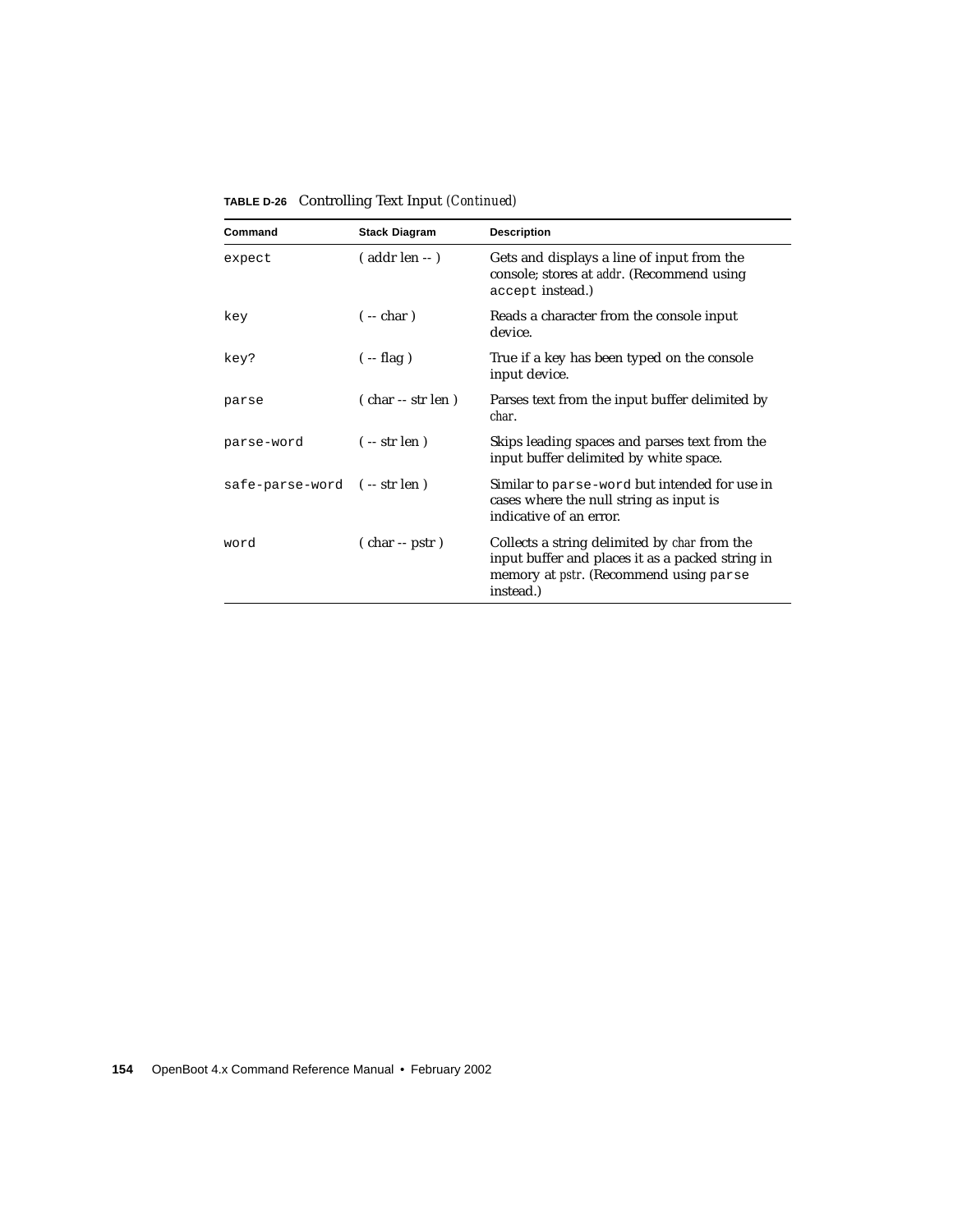# Displaying Text Output

|  | TABLE D-27 Displaying Text Output |  |  |
|--|-----------------------------------|--|--|
|--|-----------------------------------|--|--|

| Command           | <b>Stack Diagram</b> | <b>Description</b>                                                                                                                                      |
|-------------------|----------------------|---------------------------------------------------------------------------------------------------------------------------------------------------------|
| $\cdot$ " $ccc$ " | $(-)$                | Compiles a string for later display.                                                                                                                    |
| (cr)              | $(-)$                | Moves the output cursor back to the beginning of the<br>current line.                                                                                   |
| cr                | $(-)$                | Terminates a line on the display and goes to the next line.                                                                                             |
| emit              | $(char -)$           | Displays the character.                                                                                                                                 |
| exit?             | $(-$ flag)           | Enables the scrolling control prompt:<br>More $[<$ space>, $<$ cr>, $q]$ ?<br>The return flag is true if the user wants the output to be<br>terminated. |
| space             | $(-)$                | Displays a space character.                                                                                                                             |
| spaces            | $(+n - )$            | Displays $+n$ spaces.                                                                                                                                   |
| type              | $($ addr +n -- $)$   | Displays <i>n</i> characters.                                                                                                                           |

# Formatted Output

**TABLE D-28** Formatted Output

| Command | <b>Stack Diagram</b> | <b>Description</b>                                       |
|---------|----------------------|----------------------------------------------------------|
| #lines  | $(-$ rows)           | Value holding the number of lines on the output device.  |
| #out    | ( -- a-addr )        | Variable holding the column number on the output device. |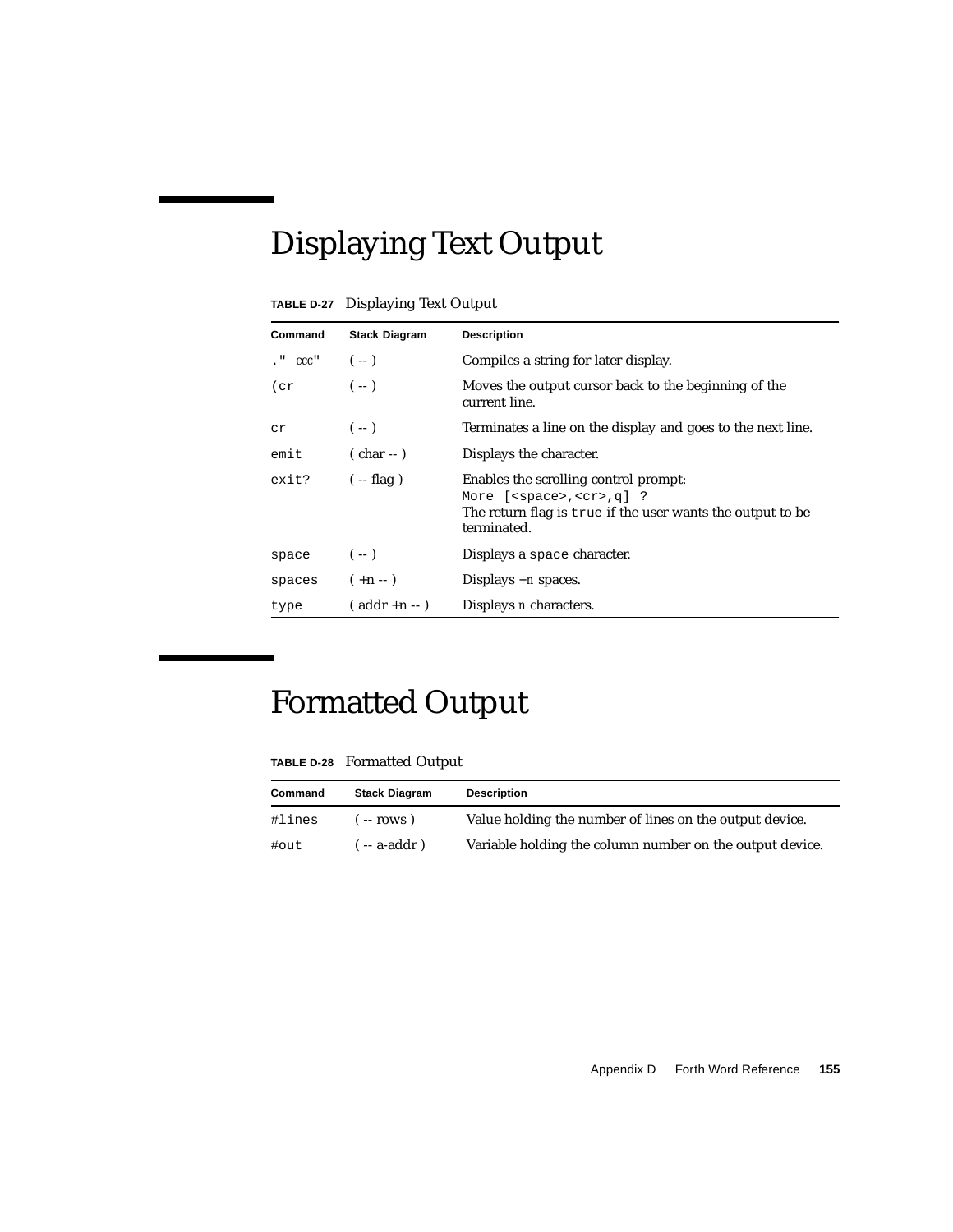# Manipulating Text Strings

| Command           | <b>Stack Diagram</b>                     | <b>Description</b>                                                                                                                                   |
|-------------------|------------------------------------------|------------------------------------------------------------------------------------------------------------------------------------------------------|
| ш                 | $($ addr len $-$ )                       | Compiles an array of bytes from addr of<br>length len, at the top of the dictionary as<br>a packed string.                                           |
| " $ccc$ "         | $(-$ addr len $)$                        | Collects an input stream string, either<br>interpreted or compiled. Within the<br>string, "(00, ff) can be used to<br>include arbitrary byte values. |
| $\cdot$ ( $ccc$ ) | $(-)$                                    | Displays a string immediately.                                                                                                                       |
| -trailing         | $($ addr +n1 -- addr +n2)                | Removes trailing spaces.                                                                                                                             |
| bl                | $(-\text{char})$                         | ASCII code for the space character;<br>decimal 32.                                                                                                   |
| count             | $(pstr - addr + n)$                      | Unpacks a packed string.                                                                                                                             |
| $_{1cc}$          | (char -- lowercase-char)                 | Converts a character to lowercase.                                                                                                                   |
| left-parse-string | (addr len char -- addrR lenR addrL lenL) | Splits a string at <i>char</i> (which is<br>discarded).                                                                                              |
| pack              | (addr len pstr -- pstr)                  | Makes a packed string from addr len;<br>places it at <i>pstr</i> .                                                                                   |
| $p"$ $ccc"$       | $(-$ pstr)                               | Collects a string from the input stream;<br>stores as a packed string.                                                                               |
| upc               | (char -- uppercase-char)                 | Converts a character to uppercase.                                                                                                                   |

#### **TABLE D-29** Manipulating Text Strings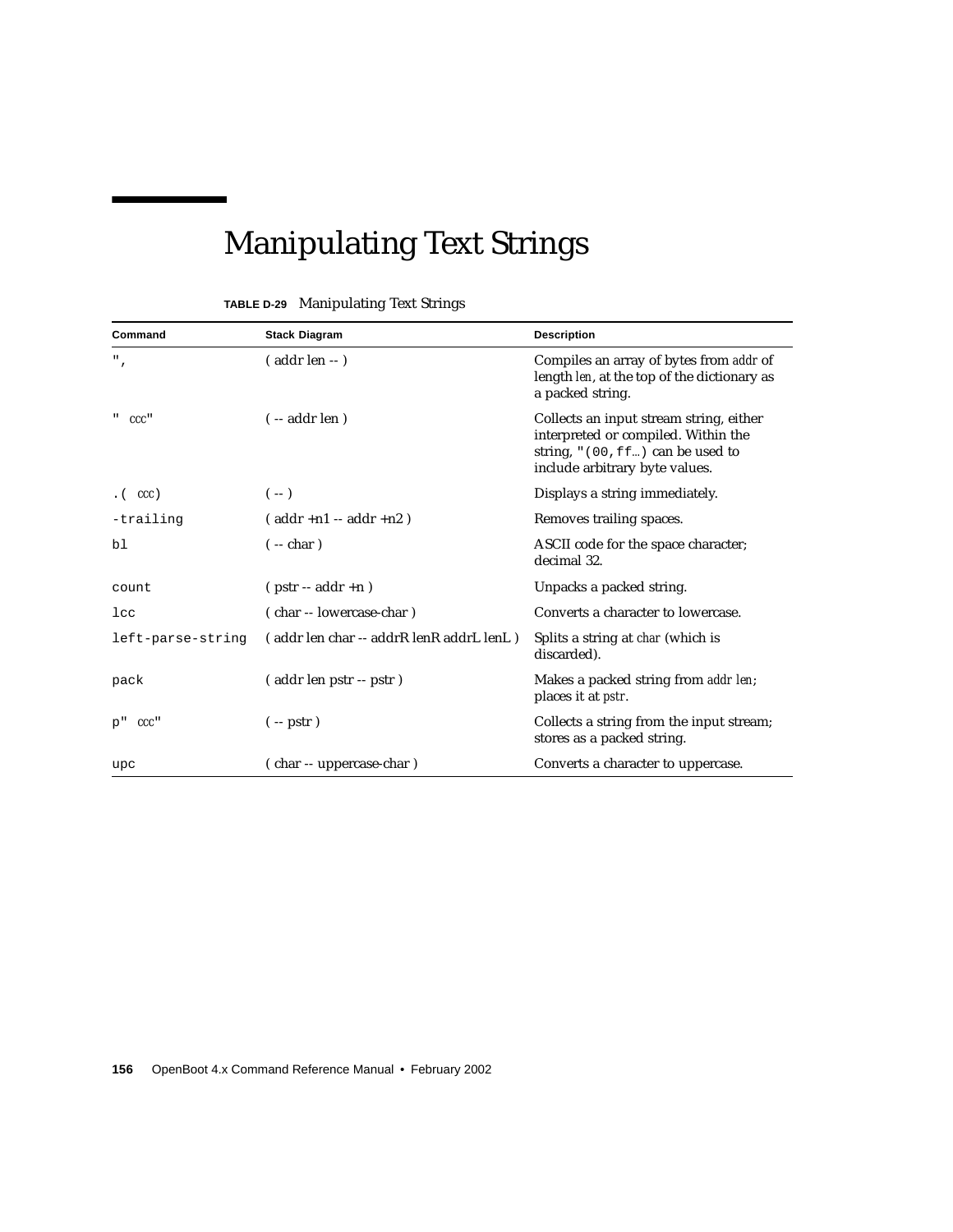## I/O Redirection Commands

**TABLE D-30** I/O Redirection Commands

| Command | <b>Stack Diagram</b> | <b>Description</b>                                                              |
|---------|----------------------|---------------------------------------------------------------------------------|
| input   | ( device -- )        | Selects device (keyboard, or <i>device-specifier</i> ) for subsequent<br>input. |
| io      | $(\text{device --})$ | Selects device for subsequent input and output.                                 |
| output  | ( device -- )        | Selects device (screen, or <i>device-specifier</i> ) for subsequent<br>output.  |

#### ASCII Constants

**TABLE D-31** ASCII Constants

| Command | <b>Stack Diagram</b> | Description                                        |
|---------|----------------------|----------------------------------------------------|
| bell    | $(-n)$               | ASCII code for the bell character; decimal 7.      |
| bs      | $(-n)$               | ASCII code for the backspace character; decimal 8. |

#### Command Line Editor Keystroke **Commands**

**TABLE D-32** Command Line Editor Keystroke Commands

| Keystroke | <b>Description</b>            |
|-----------|-------------------------------|
| Control-B | Moves backward one character. |
| Escape B  | Moves backward one word.      |
| Control-F | Moves forward one character.  |
| Escape F  | Moves forward one word.       |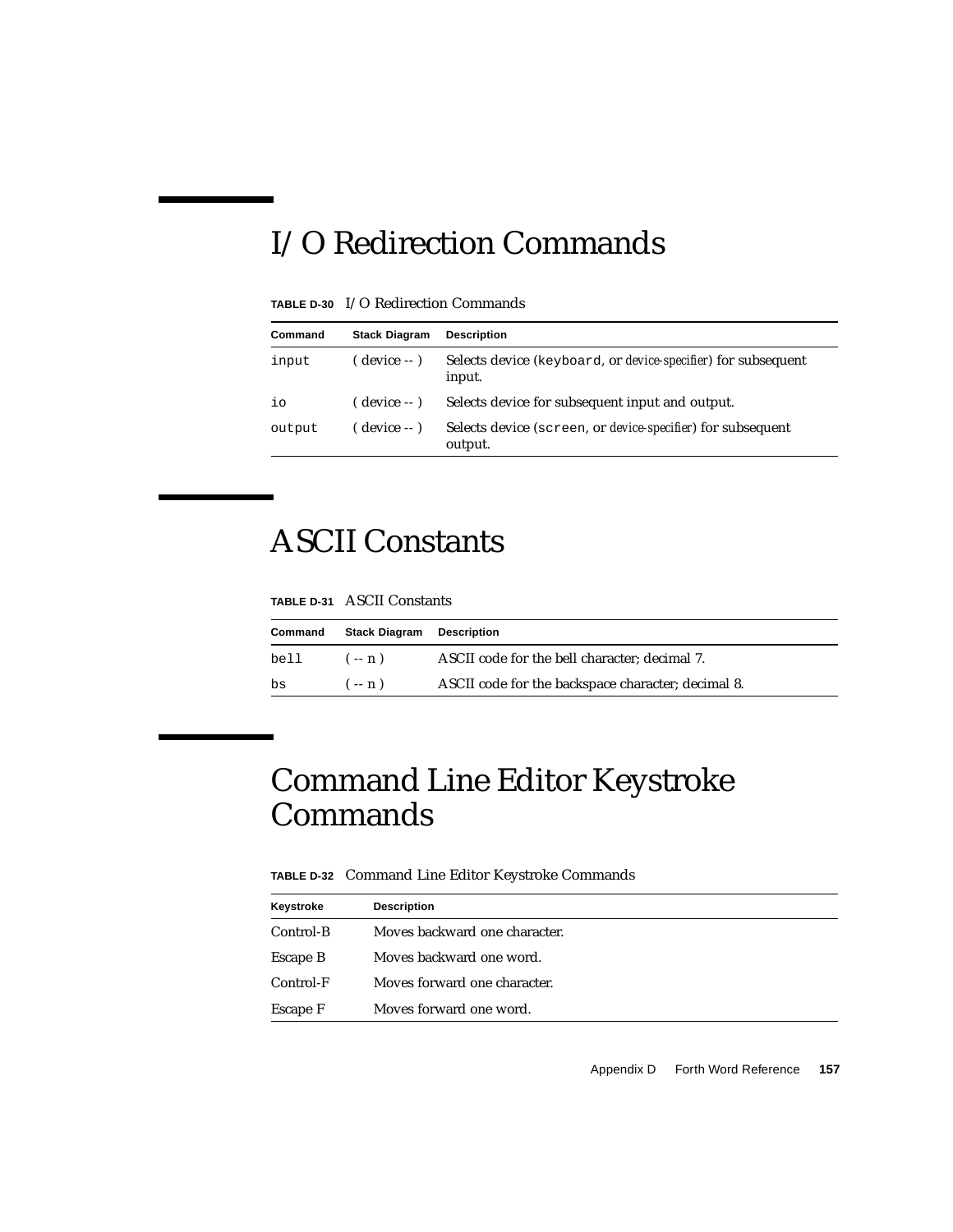| Keystroke | <b>Description</b>                                                                                      |
|-----------|---------------------------------------------------------------------------------------------------------|
| Control-A | Moves backward to beginning of line.                                                                    |
| Control-E | Moves forward to end of line.                                                                           |
| Delete    | Erases previous character.                                                                              |
| Backspace | Erases previous character.                                                                              |
| Control-H | Erases previous character.                                                                              |
| Escape H  | Erases from beginning of word to just before the cursor, storing erased<br>characters in a save buffer. |
| Control-W | Erases from beginning of word to just before the cursor, storing erased<br>characters in a save buffer. |
| Control-D | Erases next character.                                                                                  |
| Escape D  | Erases from cursor to end of the word, storing erased characters in a save<br>buffer.                   |
| Control-K | Erases from cursor to end of line, storing erased characters in a save<br>buffer.                       |
| Control-U | Erases entire line, storing erased characters in a save buffer.                                         |
| Control-R | Retypes the line.                                                                                       |
| Control-Q | Quotes next character (allows you to insert control characters).                                        |
| Control-Y | Inserts the contents of the save buffer before the cursor.                                              |
| Control-P | Selects and displays the previous line for subsequent editing.                                          |
| Control-N | Selects and displays the next line for subsequent editing.                                              |
| Control-L | Displays the entire contents of the editing buffer.                                                     |

**TABLE D-32** Command Line Editor Keystroke Commands *(Continued)*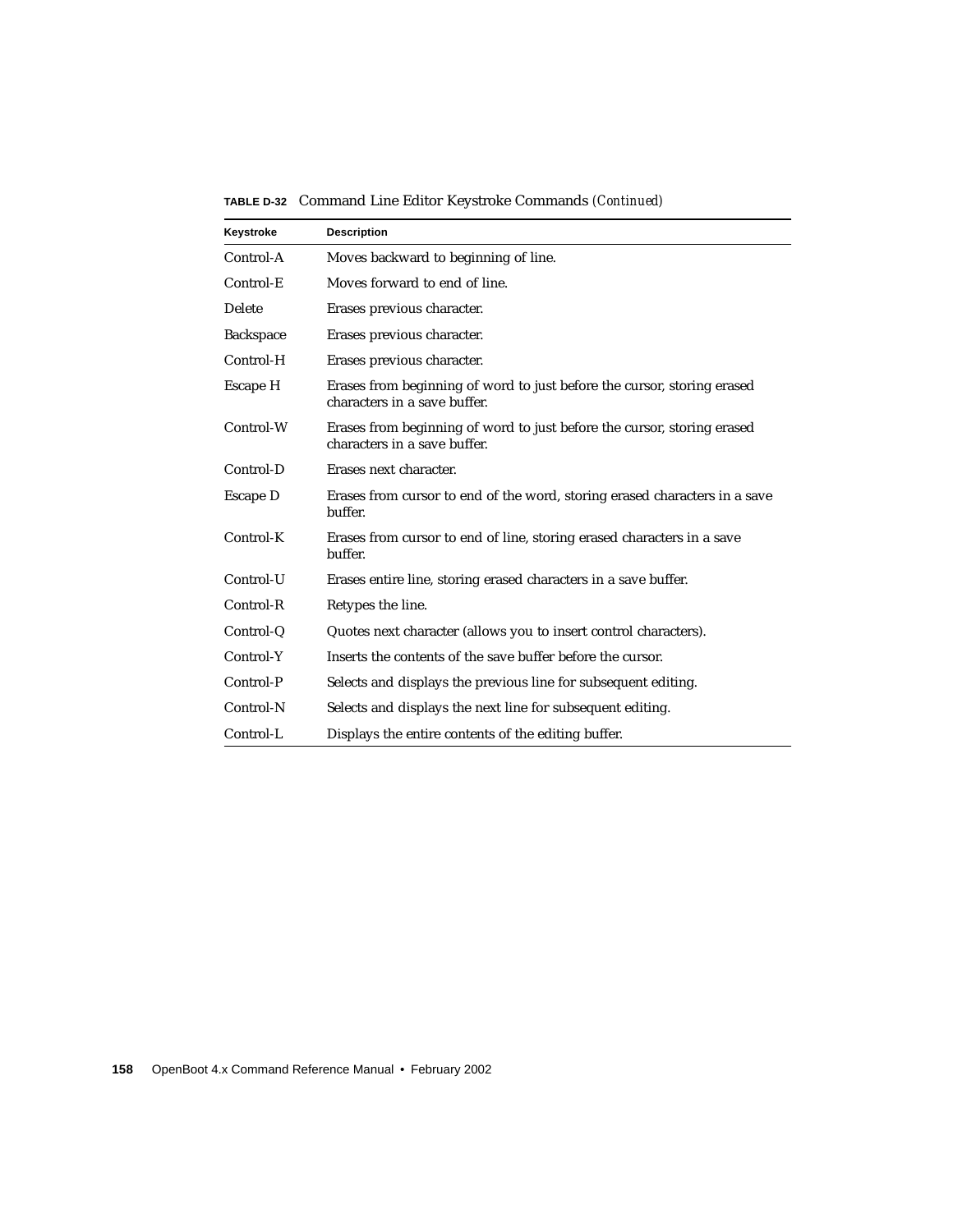#### Command Completion Keystroke Commands

#### **TABLE D-33** Command Completion Keystroke Commands

| Keystroke     | <b>Description</b>                                  |
|---------------|-----------------------------------------------------|
| Control-Space | Completes the name of the current word.             |
| $Control-$    | Displays all possible matches for the current word. |

## Comparison Commands

**TABLE D-34** Comparison Commands

| Command    | <b>Stack Diagram</b> | <b>Description</b>                       |
|------------|----------------------|------------------------------------------|
| $\,<$      | $(n1 n2 - flag)$     | True if $n1 < n2$ .                      |
| $\leq$ $=$ | $(n1 n2 - flag)$     | True if $n1 \leq n2$ .                   |
| <>         | $(n1 n2 - flag)$     | True if $n1$ is not equal to $n2$ .      |
| =          | $(n1 n2 - flag)$     | True if $nl = n2$ .                      |
| $\, > \,$  | $(n1 n2 - flag)$     | True if $n1 > n2$ .                      |
| $> =$      | $(n1 n2 - flag)$     | True if $n1 \geq n2$ .                   |
| 0<         | $(n - flag)$         | True if $n < 0$ .                        |
| $0 < =$    | $(n - flag)$         | True if $n \leq 0$ .                     |
| $0 < \gt$  | $(n - flag)$         | True if $n \leq 0$ .                     |
| $0 =$      | $(n - flag)$         | True if $n = 0$ (also inverts any flag). |
| 0>         | $(n - flag)$         | True if $n > 0$ .                        |
| $0 > =$    | $(n - flag)$         | True if $n \geq 0$ .                     |
| between    | $(n min max - flag)$ | True if $min \le n \le max$ .            |
| false      | $(-0)$               | The value FALSE, which is 0.             |
| true       | $(--1)$              | The value TRUE, which is -1.             |
| u<         | $($ u1 u2 -- flag)   | True if $u1 < u2$ , unsigned.            |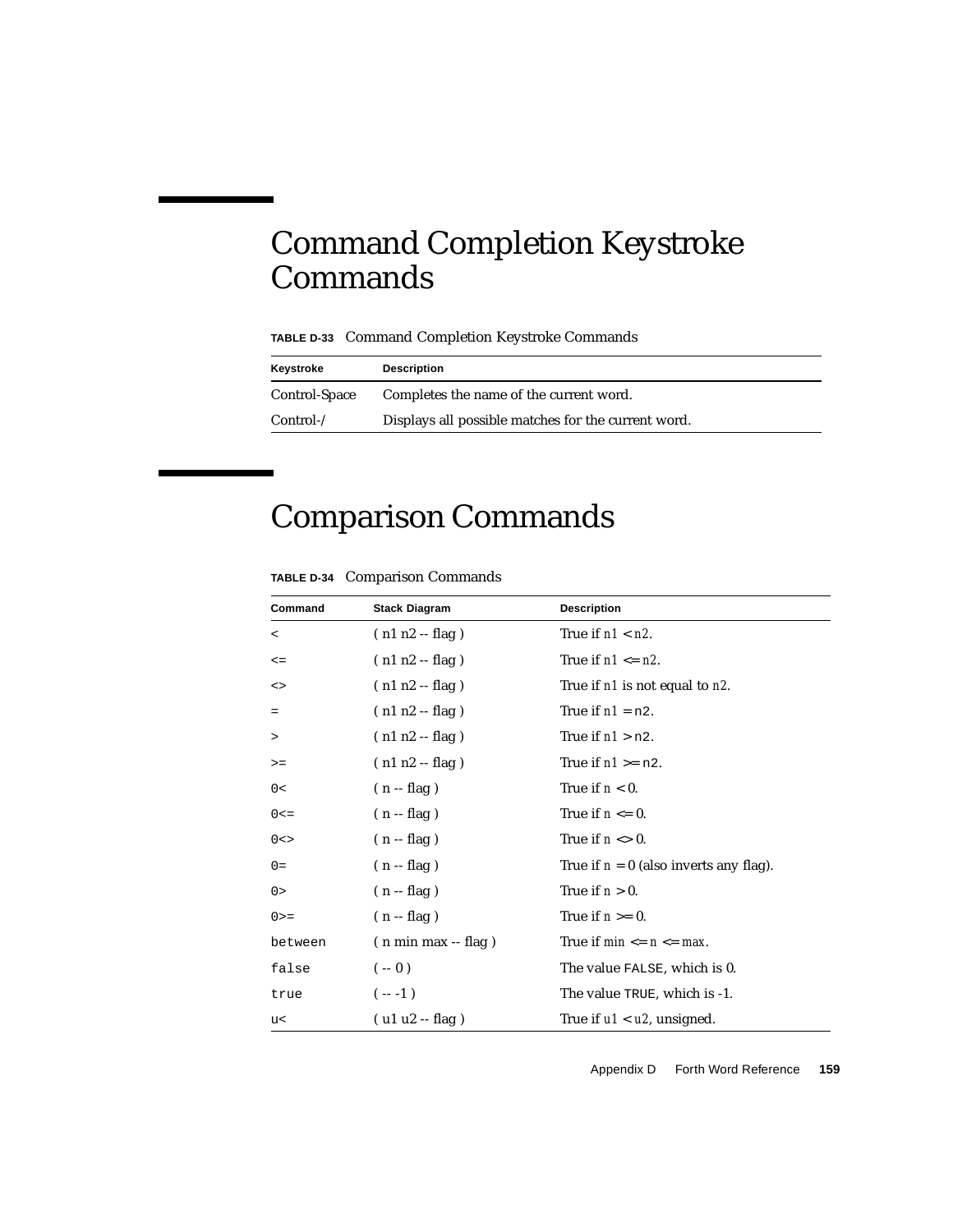**TABLE D-34** Comparison Commands *(Continued)*

| Command       | <b>Stack Diagram</b> | <b>Description</b>               |  |
|---------------|----------------------|----------------------------------|--|
| $11 \leq x =$ | $($ u1 u2 -- flag)   | True if $u1 \leq u2$ , unsigned. |  |
| u>            | $($ u1 u2 $-$ flag)  | True if $u1 > u2$ , unsigned.    |  |
| $11>=$        | $($ u1 u2 $-$ flag)  | True if $u1 \geq u2$ , unsigned. |  |
| within        | (n min max -- flag)  | True if $min \le n \le max$ .    |  |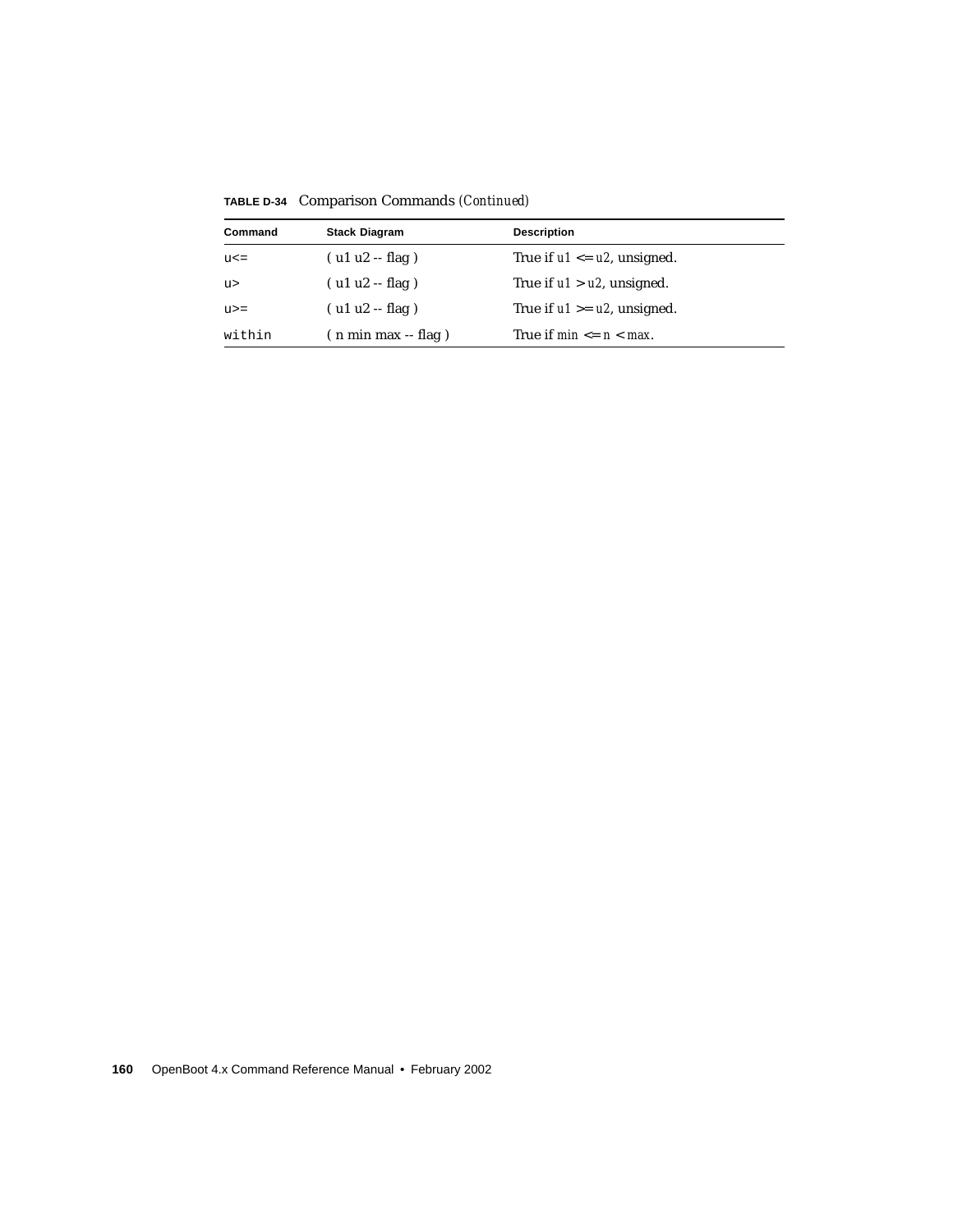### if-else-then Commands

**TABLE D-35** if-else-then Commands

| Command | <b>Stack Diagram</b> | <b>Description</b>                              |  |
|---------|----------------------|-------------------------------------------------|--|
| if      | (flag $-$ )          | Executes the following code when flag is true.  |  |
| else    | $(-)$                | Executes the following code when flag is false. |  |
| then    | $(- - )$             | Terminates if thenelse.                         |  |

#### case Statement Commands

**TABLE D-36** case Statement Commands

| Command | <b>Stack Diagram</b>                                    | <b>Description</b>                                      |
|---------|---------------------------------------------------------|---------------------------------------------------------|
| case    | ( selector -- selector )                                | Begins a caseendcase<br>conditional.                    |
| endcase | $\left($ selector $\left  \right.$ {empty} -- $\right)$ | Terminates a caseendcase<br>conditional.                |
| endof   | $(-)$                                                   | Terminates an of endof clause<br>within a caseendcase.  |
| of      | (selector test-value -- selector   {empty})             | Begins an of endof clause<br>within a case conditional. |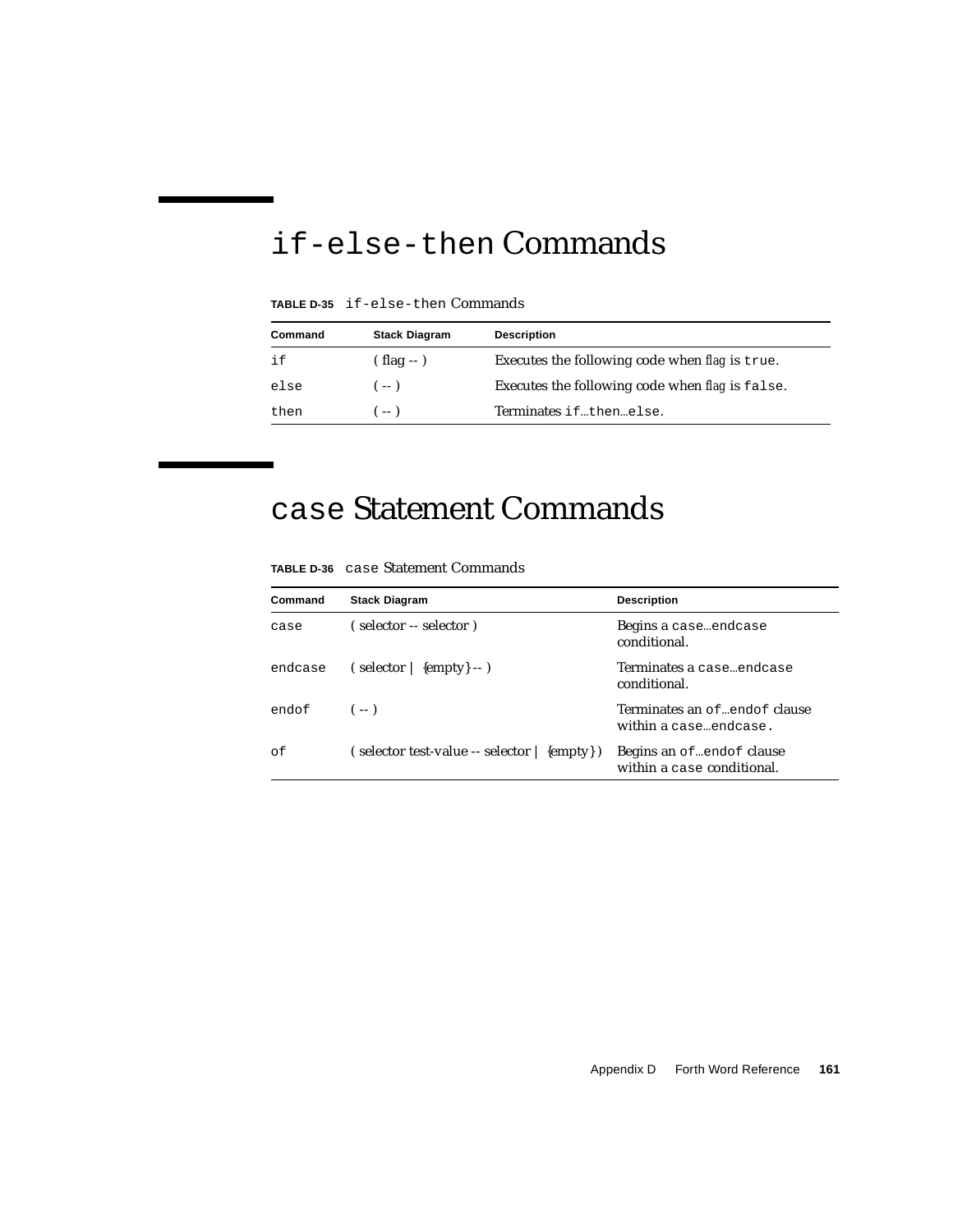## begin (Conditional) Loop Commands

**TABLE D-37** begin (Conditional) Loop Commands

| Command | <b>Stack Diagram</b> | <b>Description</b>                                                 |
|---------|----------------------|--------------------------------------------------------------------|
| again   | $(-)$                | Ends a begin  again infinite loop.                                 |
| begin   | $(-)$                | Begins a beginwhilerepeat, beginuntil, or<br>begin  again loop.    |
| repeat  | $(-)$                | Ends a beginwhilerepeat loop.                                      |
| until   | flag -- $)$          | Continues executing a begin  until loop until flag is true.        |
| while   | flag -- $)$          | Continues executing a beginwhilerepeat loop while flag<br>is true. |

### do (Counted) Loop Commands

**TABLE D-38** do (Counted) Loop Commands

| Command  | <b>Stack Diagram</b> | <b>Description</b>                                                                                                                                   |  |
|----------|----------------------|------------------------------------------------------------------------------------------------------------------------------------------------------|--|
| $+1$ oop | $(n - )$             | Ends a do+loop construct; adds n to loop index and<br>returns to do (if $n < 0$ , index goes from start to end,<br>inclusive).                       |  |
| ?do      | $($ end start $ )$   | Begins ?doloop to be executed 0 or more times. Index<br>goes from <i>start</i> to end-1, inclusive. If end = <i>start</i> , loop is not<br>executed. |  |
| ?leave   | (flag --)            | Exits from a do100p if flag is non-zero.                                                                                                             |  |
| do       | $($ end start $ )$   | Begins a do100p. Index goes from <i>start</i> to end-1, inclusive.<br>Example: 10 0 do i . loop (prints $0$ 1 2d e f).                               |  |
| i        | $(-n)$               | Leaves the loop index on the stack.                                                                                                                  |  |
| f.       | $(-n)$               | Leaves the loop index for next outer enclosing loop.                                                                                                 |  |
| leave    | $(-)$                | Exits from doloop.                                                                                                                                   |  |
| loop     | $(-)$                | End of doloop.                                                                                                                                       |  |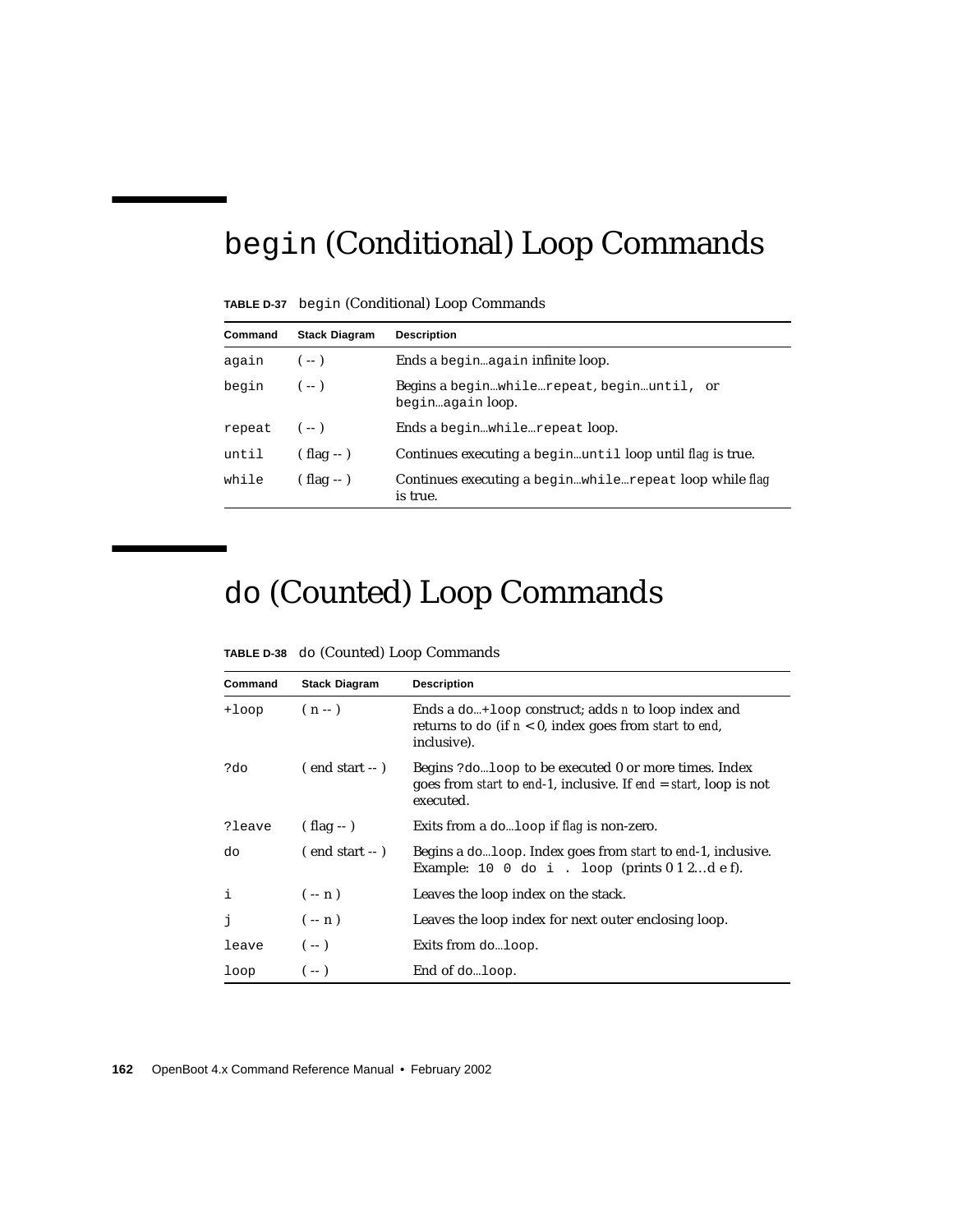# Program Execution Control Commands

| TABLE D-39 Program Execution Control Commands |  |  |  |
|-----------------------------------------------|--|--|--|
|-----------------------------------------------|--|--|--|

| Command        | <b>Stack Diagram</b> | <b>Description</b>                                                   |
|----------------|----------------------|----------------------------------------------------------------------|
| abort          | $(-)$                | Aborts current execution and interprets keyboard<br>commands.        |
| abort" $ccc$ " | $(abort? - )$        | If abort? is true, aborts and displays message.                      |
| eval           | $( str len - ???)$   | Synonym for evaluate.                                                |
| evaluate       | $( str len - ???)$   | Interprets Forth source text from the specified string.              |
| execute        | $(xt - )$            | Executes the word whose execution token is on the<br>stack.          |
| exit           | $(-)$                | Returns from the current word. (Cannot be used in<br>counted loops.) |
| quit           | $(- - )$             | Same as abort, but leaves stack intact.                              |

## File Loading Commands

**TABLE D-40** File Loading Commands

| Command                     | <b>Stack Diagram</b> | <b>Description</b>                                                                                     |
|-----------------------------|----------------------|--------------------------------------------------------------------------------------------------------|
| ?qo                         | $(-)$                | Executes Forth, FCode, or binary<br>programs.                                                          |
| boot <i>[specifiers]</i> -h | $(-)$                | Loads file from specified source.                                                                      |
| byte-load                   | $($ addr span $ )$   | Interprets loaded FCode binary file.<br>span is usually 1.                                             |
| d1                          | $(-)$                | Loads a Forth file over a serial line with<br>tip and interpret. Type:<br>$\sim$ C cat filename<br>^-D |
| dlbin                       | $(-)$                | Loads a binary file over a serial line<br>with tip.<br>Type: $\sim$ C cat filename                     |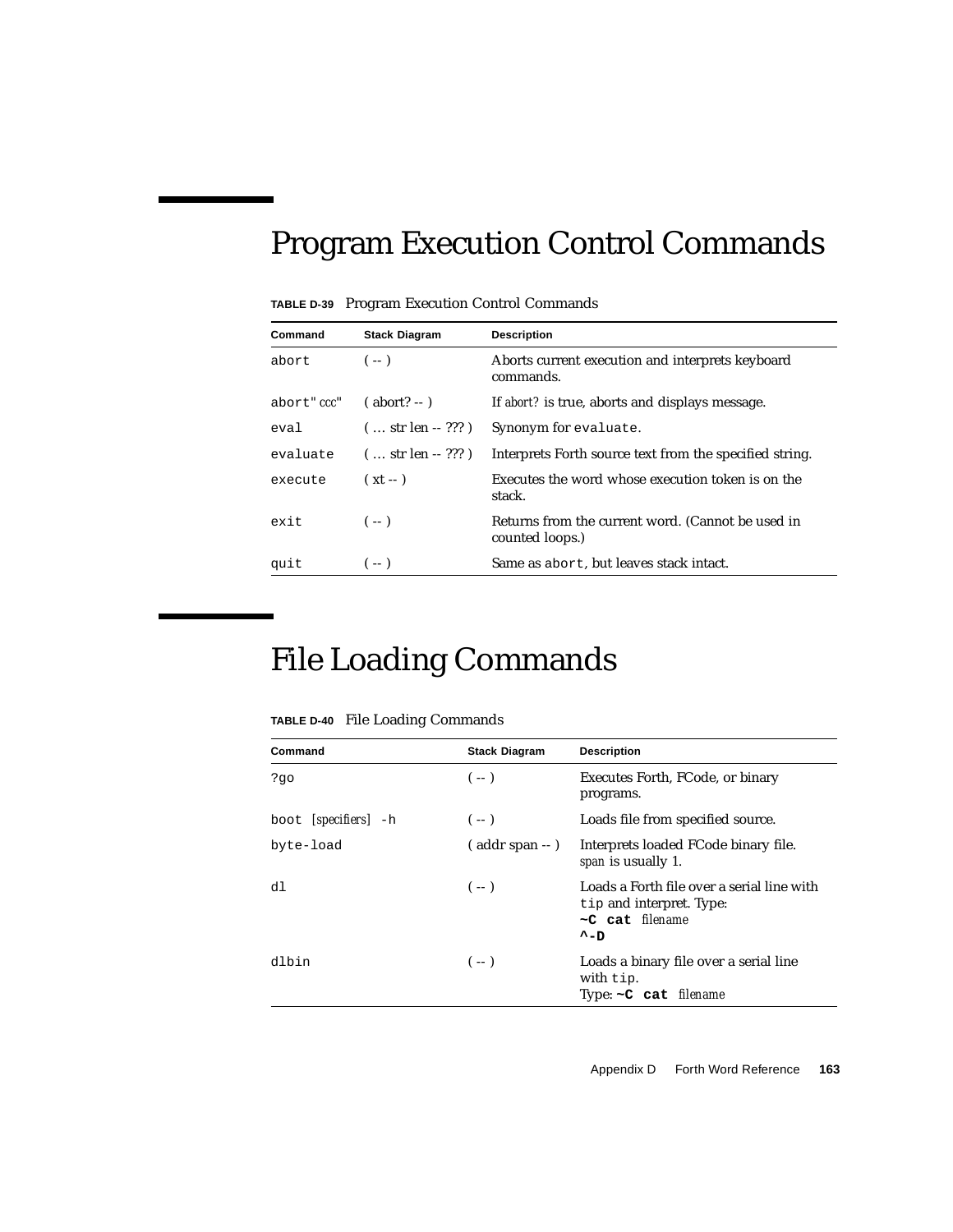| Command                                | <b>Stack Diagram</b> | <b>Description</b>                                                                                      |
|----------------------------------------|----------------------|---------------------------------------------------------------------------------------------------------|
| dload <i>filename</i>                  | $($ addr -- $)$      | Loads the specified file over Ethernet at<br>the given address.                                         |
| eval                                   | $($ addr len $ )$    | Interprets loaded Forth text file.                                                                      |
| qo                                     | $(-)$                | Begins executing a previously-loaded<br>binary program, or resumes executing<br>an interrupted program. |
| init-program                           | $(- - )$             | Initializes to execute a binary file.                                                                   |
| $load$ device-specifier argument $(-)$ |                      | Loads data from specified device into<br>memory at the address given by load-<br>base.                  |
| load-base                              | ( -- addr )          | Address at which load places the data<br>it reads from a device.                                        |

**TABLE D-40** File Loading Commands *(Continued)*

## Disassembler Commands

**TABLE D-41** Disassembler Commands

| Command | <b>Stack Diagram</b> | <b>Description</b>                                           |
|---------|----------------------|--------------------------------------------------------------|
| +dis    | $-1$                 | Continues disassembling where the last disassembly left off. |
| dis     | $($ addr $-$ )       | Begins disassembling at the specified address.               |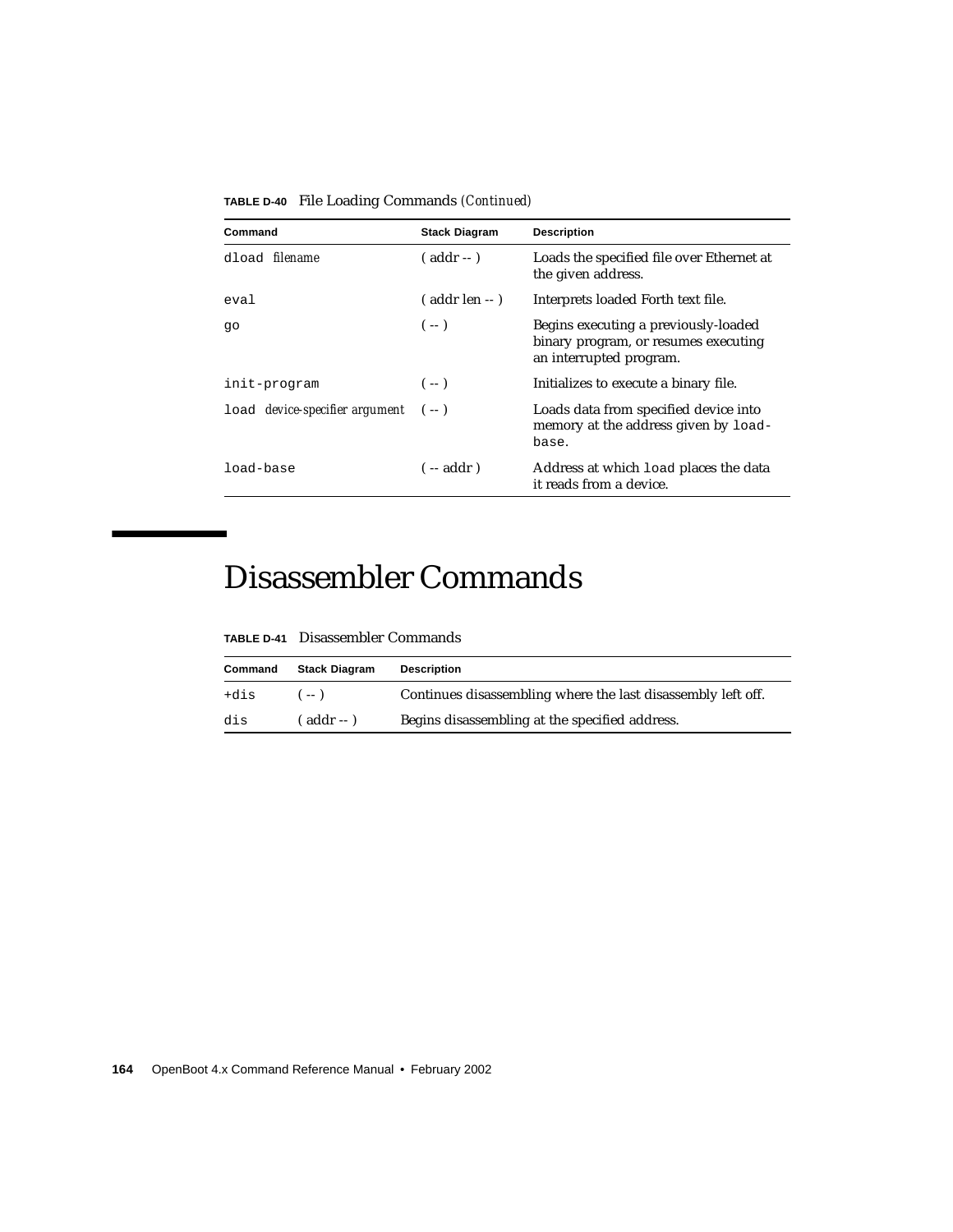# Breakpoint Commands

| <b>TABLE D-42</b> Breakpoint Commands |  |  |
|---------------------------------------|--|--|
|---------------------------------------|--|--|

<u> The Common Service Common Service Common Service Common Service Common Service Common Service Common Service Common Service Common Service Common Service Common Service Common Service Common Service Common Service Common</u>

| Command            | <b>Stack</b><br>Diagram | <b>Description</b>                                                                                                                                                                                                                                                                                                                                                                                     |
|--------------------|-------------------------|--------------------------------------------------------------------------------------------------------------------------------------------------------------------------------------------------------------------------------------------------------------------------------------------------------------------------------------------------------------------------------------------------------|
| $+bp$              | $($ addr $ )$           | Adds a breakpoint at the given address.                                                                                                                                                                                                                                                                                                                                                                |
| -bp                | $(addr - )$             | Removes the breakpoint at the given address.                                                                                                                                                                                                                                                                                                                                                           |
| $-\mathsf{bp}$     | $(-)$                   | Removes the most-recently-set breakpoint.                                                                                                                                                                                                                                                                                                                                                              |
| $\log$             | $(-)$                   | Displays all currently set breakpoints.                                                                                                                                                                                                                                                                                                                                                                |
| .breakpoint        | $(-)$                   | Performs a specified action when a breakpoint occurs. This<br>word can be altered to perform any desired action. For<br>example, to display registers at every breakpoint, type:<br>['] .registers is .breakpoint. The default<br>behavior is . instruction. To perform multiple<br>behaviors, create a single definition which calls all desired<br>behaviors, then load that word into . breakpoint. |
| .instruction $(-)$ |                         | Displays the address, opcode for the last-encountered<br>breakpoint.                                                                                                                                                                                                                                                                                                                                   |
| .step              | $(-)$                   | Performs a specified action when a single step occurs. (See<br>.breakpoint).                                                                                                                                                                                                                                                                                                                           |
| bpoff              | $(-)$                   | Removes all breakpoints.                                                                                                                                                                                                                                                                                                                                                                               |
| finish-loop        | $(-)$                   | Executes until the end of this loop.                                                                                                                                                                                                                                                                                                                                                                   |
| go                 | $(-)$                   | Continues from a breakpoint. This can be used to go to an<br>arbitrary address by setting up the processor's program<br>counter before issuing go.                                                                                                                                                                                                                                                     |
| gos                | $(n - )$                | Executes $q_0$ <i>n</i> times.                                                                                                                                                                                                                                                                                                                                                                         |
| hop                | $(-)$                   | (Like the step command.) Treats a subroutine call as a<br>single instruction.                                                                                                                                                                                                                                                                                                                          |
| hops               | $(n - )$                | Executes hop $n$ times.                                                                                                                                                                                                                                                                                                                                                                                |
| return             | $(-)$                   | Executes until the end of this subroutine.                                                                                                                                                                                                                                                                                                                                                             |
| returnl            | $(-)$                   | Executes until the end of this leaf subroutine.                                                                                                                                                                                                                                                                                                                                                        |
| skip               | $(-)$                   | Skips (does not execute) the current instruction.                                                                                                                                                                                                                                                                                                                                                      |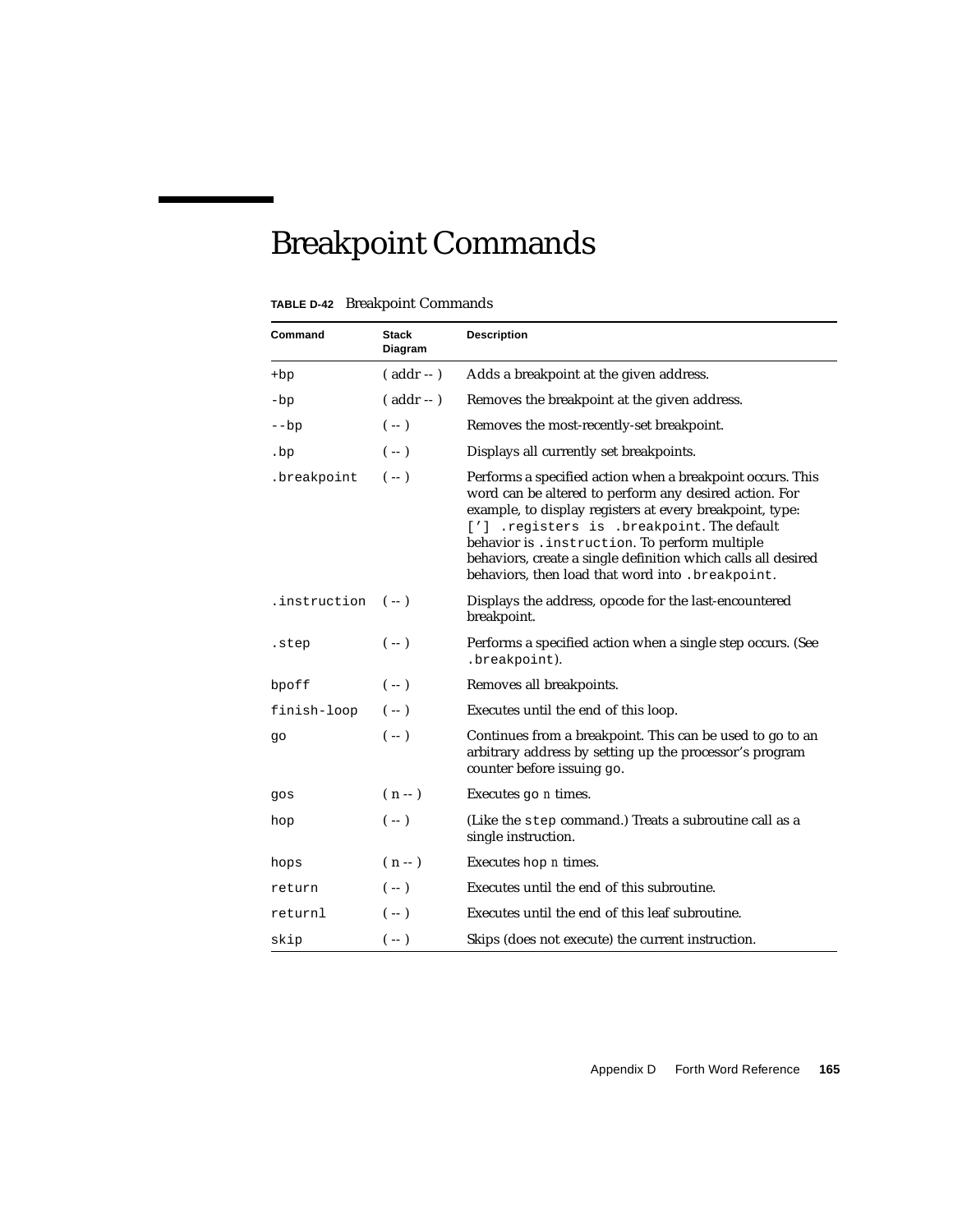| <b>Stack</b><br>Diagram | <b>Description</b>                                                          |
|-------------------------|-----------------------------------------------------------------------------|
| $(-)$                   | Single-steps one instruction.                                               |
| $(n - )$                | Executes step <i>n</i> times.                                               |
| $($ addr $-$ )          | Executes until the given address is encountered.<br>Equivalent to $+bp$ go. |
|                         |                                                                             |

**TABLE D-42** Breakpoint Commands *(Continued)*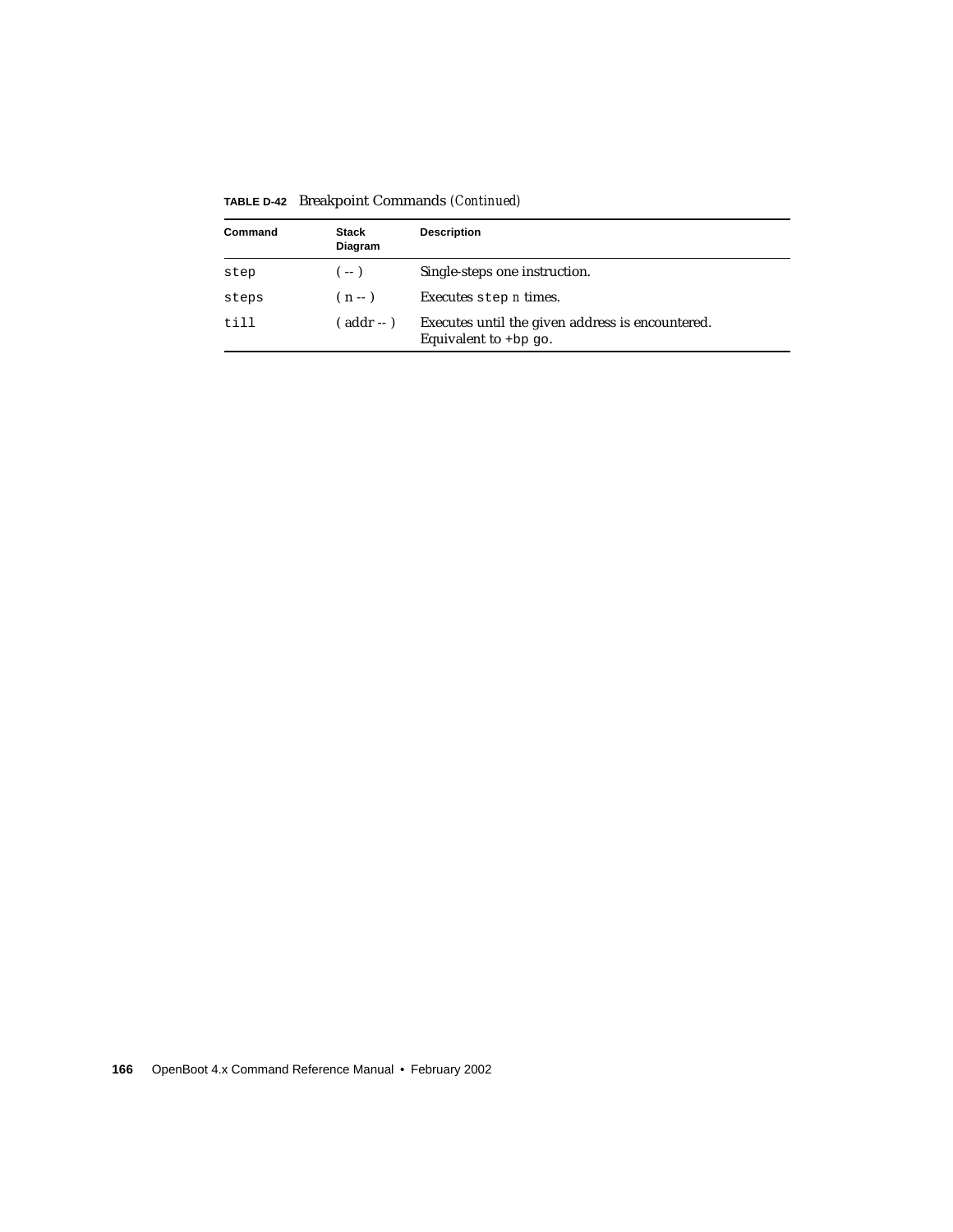# Forth Source-level Debugger Commands

| Command    | <b>Description</b>                                                                                                                                                                                                                                                                                               |
|------------|------------------------------------------------------------------------------------------------------------------------------------------------------------------------------------------------------------------------------------------------------------------------------------------------------------------|
| C          | "Continue". Switches from stepping to tracing, thus tracing the<br>remainder of the execution of the word being debugged.                                                                                                                                                                                        |
| d          | "Down a level". Marks for debugging the word whose name was<br>just displayed, then executes it.                                                                                                                                                                                                                 |
| u          | "Up a level". Un-marks the word being debugged, marks its caller<br>for debugging, and finishes executing the word that was previously<br>being debugged.                                                                                                                                                        |
| f          | Starts a subordinate Forth interpreter. When that interpreter exits<br>(with resume), control returns to the debugger at the place where<br>the f command was executed.                                                                                                                                          |
| g          | "Go." Turns off the debugger and continues execution.                                                                                                                                                                                                                                                            |
| đ          | "Quit". Aborts the execution of the word being debugged and all its<br>callers and returns to the command interpreter.                                                                                                                                                                                           |
| s          | "see". Decompiles the word being debugged.                                                                                                                                                                                                                                                                       |
| \$         | Displays the address, len on top of the stack as a text string.                                                                                                                                                                                                                                                  |
| h          | "Help". Displays symbolic debugger documentation.                                                                                                                                                                                                                                                                |
| S.         | "Short Help". Displays brief symbolic debugger documentation.                                                                                                                                                                                                                                                    |
| debug name | Marks the specified Forth word for debugging. Enters the Forth<br>Source-level Debugger on all subsequent attempts to execute name.<br>After executing debug, the execution speed of the system may<br>decrease until debugging is turned off with debug-off. (Do not<br>debug basic Forth words such as "dup".) |
| (debug     | Like debug, except that (debug takes an execution token from the<br>stack instead of a name from the input stream.                                                                                                                                                                                               |
| debug-off  | Turns off the Forth Source-level Debugger so that no word is being<br>debugged.                                                                                                                                                                                                                                  |
| resume     | Exits from a subordinate interpreter, and goes back to the stepper.<br>(See the f command in this table.)                                                                                                                                                                                                        |

**TABLE D-43** Forth Source-level Debugger Commands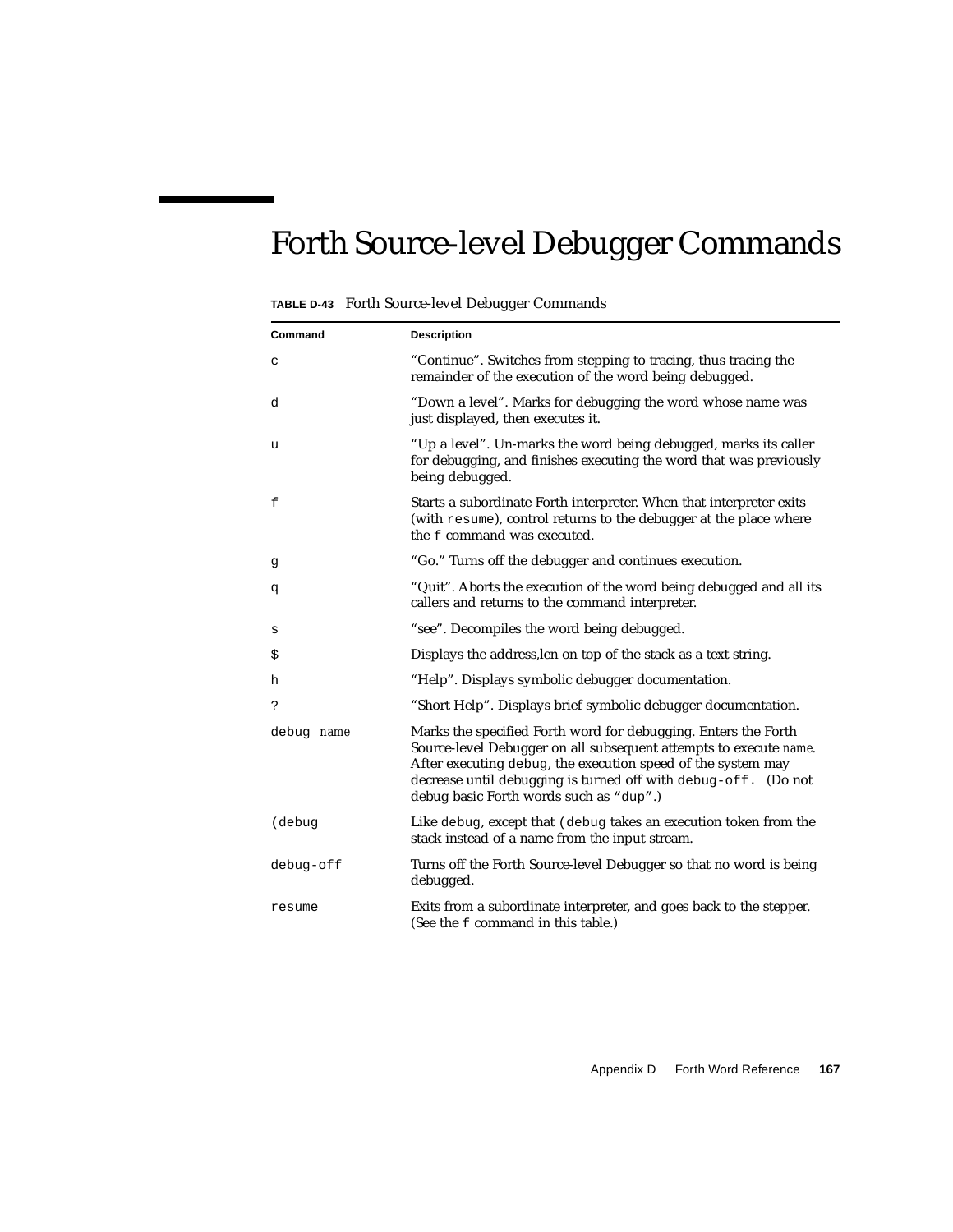| Command                 | <b>Description</b>                                                                                                                                                                                |
|-------------------------|---------------------------------------------------------------------------------------------------------------------------------------------------------------------------------------------------|
| stepping                | Sets step mode for the Forth Source-level Debugger, allowing the<br>interactive, step-by-step execution of the word being debugged. Step<br>mode is the default.                                  |
| tracing                 | Sets trace mode for the Forth Source-level Debugger. Tracing enables<br>the execution of the word being debugged, while showing the name<br>and stack contents for each word called by that word. |
| <space-bar></space-bar> | Executes the word just displayed and proceeds to the next word.                                                                                                                                   |

**TABLE D-43** Forth Source-level Debugger Commands *(Continued)*

## Time Utilities

#### **TABLE D-44** Time Utilities

| Command   | <b>Stack Diagram</b> | <b>Description</b>                                             |
|-----------|----------------------|----------------------------------------------------------------|
| qet-msecs | $-$ ms $)$           | Returns the approximate current time in milliseconds.          |
| ms        | $(n - )$             | Delays for <i>n</i> milliseconds. Resolution is 1 millisecond. |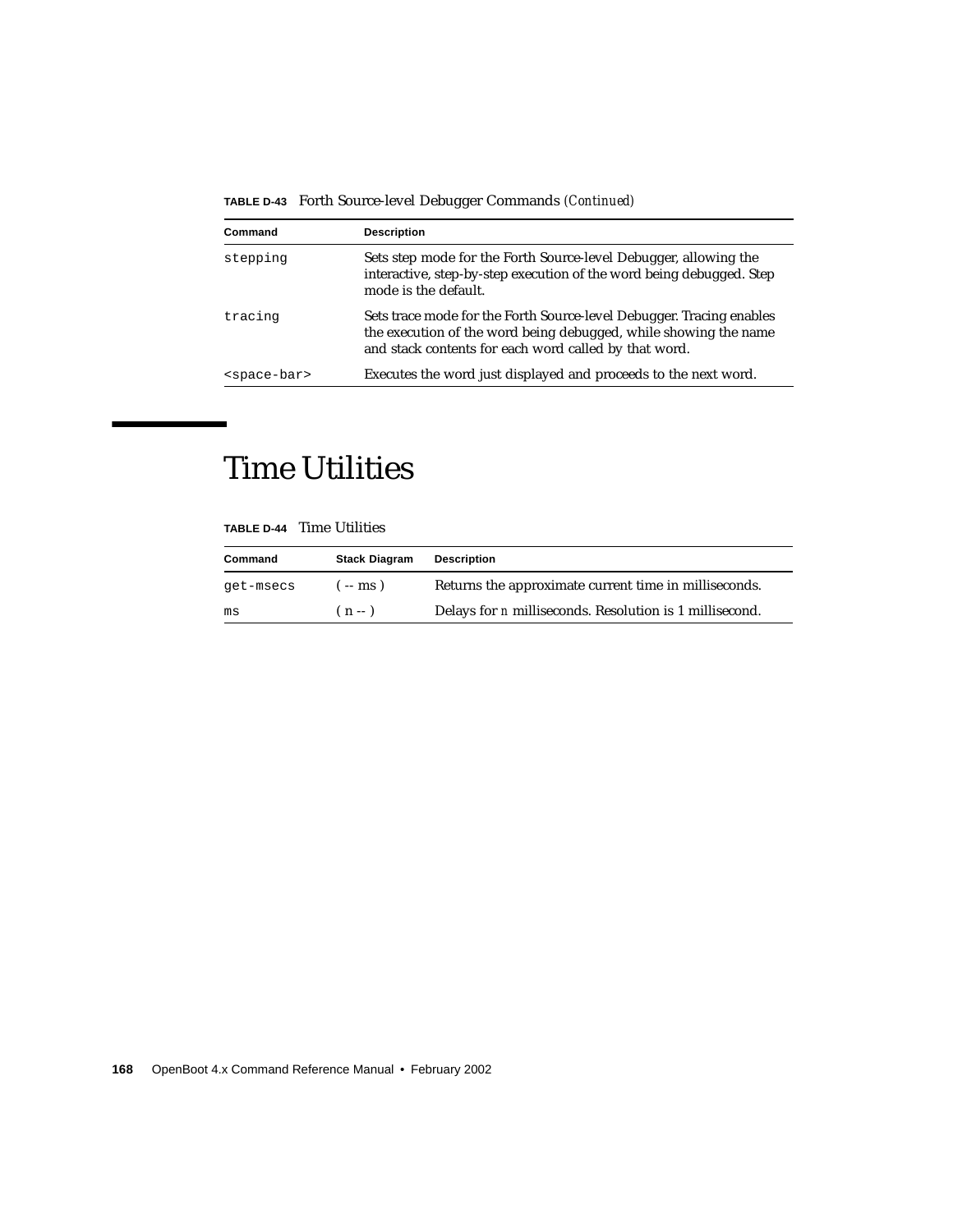# Miscellaneous Operations

| Command          | <b>Stack Diagram</b>                  | <b>Description</b>                                                                                                               |
|------------------|---------------------------------------|----------------------------------------------------------------------------------------------------------------------------------|
| callback string  | $\frac{1}{2}$ value $\frac{1}{2}$     | Calls Solaris with the given<br>value and string.                                                                                |
| catch            | $(xt - ???$ error-code $  ???$ false) | Executes xt; returns throw<br>error code or 0 if throw is not<br>called.                                                         |
| eject floppy     | $(-)$                                 | Ejects the diskette from the<br>floppy drive.                                                                                    |
| firmware-version | $(-n)$                                | Returns major/minor CPU<br>firmware version (that is,<br>$0x00030001 = firmware$<br>version 3.1).                                |
| forth            | $(-)$                                 | Restores main Forth<br>vocabulary to top of search<br>order.                                                                     |
| ftrace           | $(-)$                                 | Shows calling sequence when<br>exception occurred.                                                                               |
| noop             | $(-)$                                 | Does nothing.                                                                                                                    |
| reset-all        | $(-)$                                 | Resets the entire system<br>(similar to a power-cycle).                                                                          |
| sync             | $(-)$                                 | Calls the operating system to<br>write any pending<br>information to the hard disk.<br>Also boots after syncing file<br>systems. |
| throw            | $(error-code - )$                     | Returns given error code to<br>catch.                                                                                            |

**TABLE D-45** Miscellaneous Operations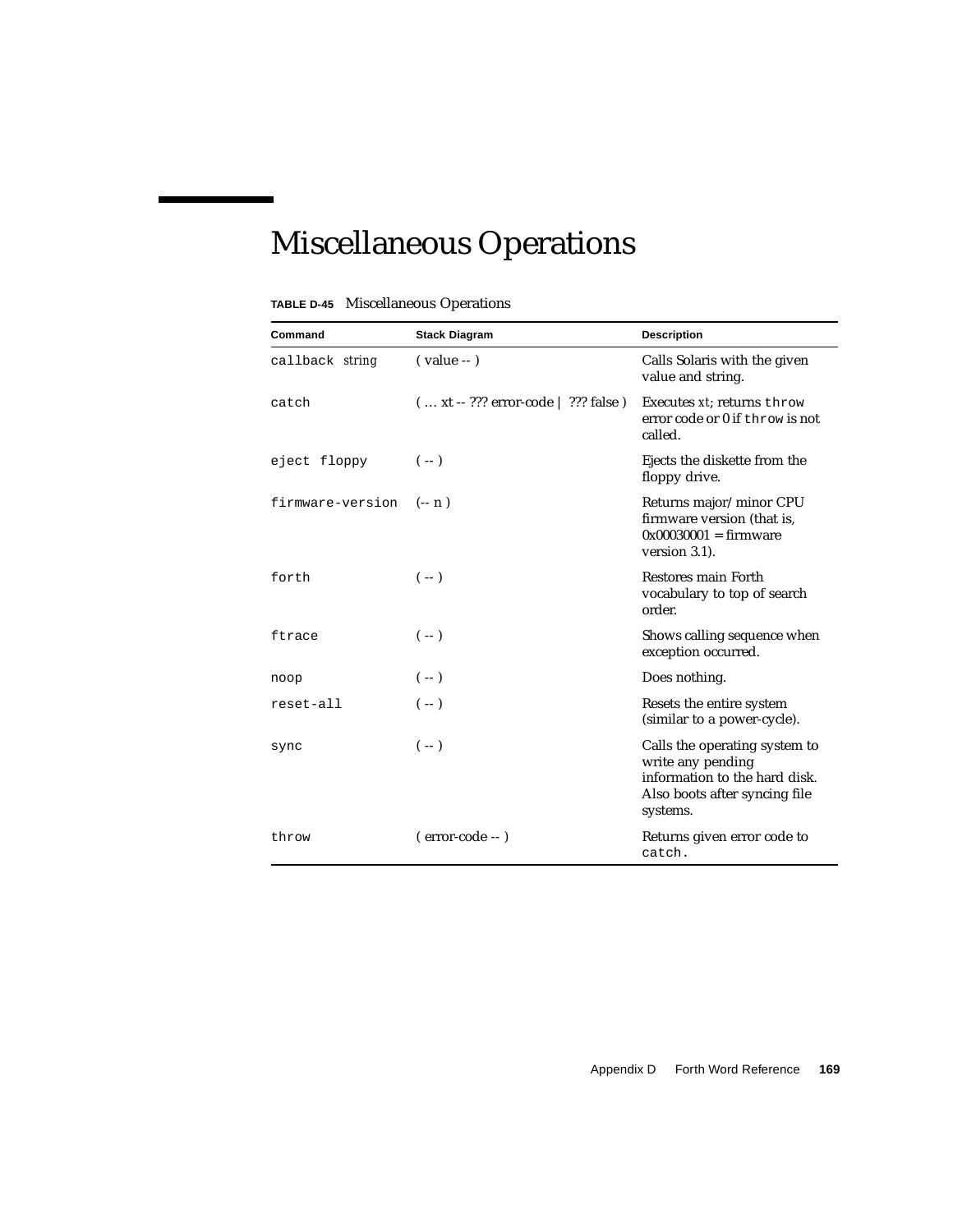# Multiprocessor Commands

**TABLE D-46** Multiprocessor Commands

| Command                           | <b>Stack Diagram</b> | <b>Description</b>         |
|-----------------------------------|----------------------|----------------------------|
| $switch$ -cpu $(\text{cpu}$ # --) |                      | Switches to indicated CPU. |

## Memory Mapping Commands

| Command | <b>Stack Diagram</b>      | <b>Description</b>                                                                                           |
|---------|---------------------------|--------------------------------------------------------------------------------------------------------------|
| map?    | $(virt - )$               | Displays memory map information for the<br>virtual address.                                                  |
| memmap  | (phys space size -- virt) | Maps a region of physical addresses; returns the<br>allocated virtual address. Unmaps with free-<br>virtual. |
| obio    | $(-$ space)               | Specifies the device address space for mapping.                                                              |
| obmem   | $(-$ space)               | Specifies the onboard memory address space for<br>mapping.                                                   |
| sbus    | $(-$ space)               | Specifies the SBus address space for mapping.                                                                |

|  | TABLE D-47 Memory Mapping Commands |
|--|------------------------------------|
|  |                                    |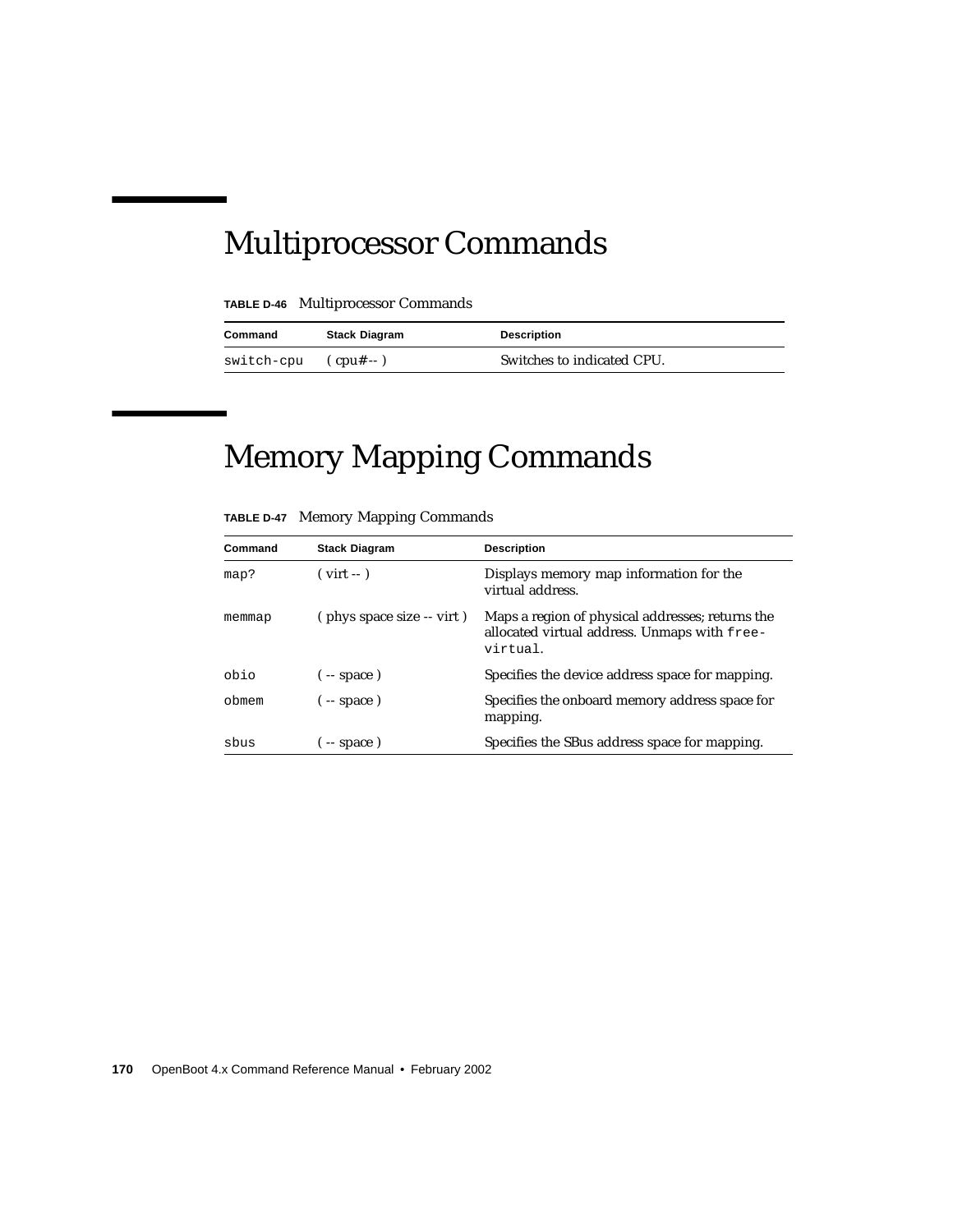## Memory Mapping Primitives

#### **Command Stack Diagram Description** iomap? (virt -- ) Displays IOMMU page map entry for the virtual address. iomap-page ( phys space virt -- ) Maps physical page given by *phys* and *space* to the virtual address. iomap-pages ( phys space virt size -- ) Performs consecutive iomappages to map a region of memory given by *size*. iopgmap@ ( virt -- pte | 0 ) Returns IOMMU page map entry for the virtual address. iopgmap! ( pte virt -- ) Stores a new page map entry for the virtual address. map-page ( phys space virt -- ) Maps one page of memory starting at address *phys* on to virtual address *virt* in the specified address *space*. All addresses are truncated to lie on a page boundary. map-pages (phys space virt size --) Performs consecutive map-pages to map a region of memory to the specified *size*. map-region ( region# virt -- ) Maps a region. map-segments (smentry virt len --) Performs consecutive smap! operations to map a region of memory. pgmap! ( pmentry virt -- ) Stores a new page map entry for the virtual address. pgmap? (virt -- ) Displays the page map entry (decoded and in English) corresponding to the virtual address. pgmap@ ( virt -- pmentry ) Returns the page map entry for the virtual address.

pagesize ( -- size ) Returns the *size* of a page.

#### **TABLE D-48** Memory Mapping Primitives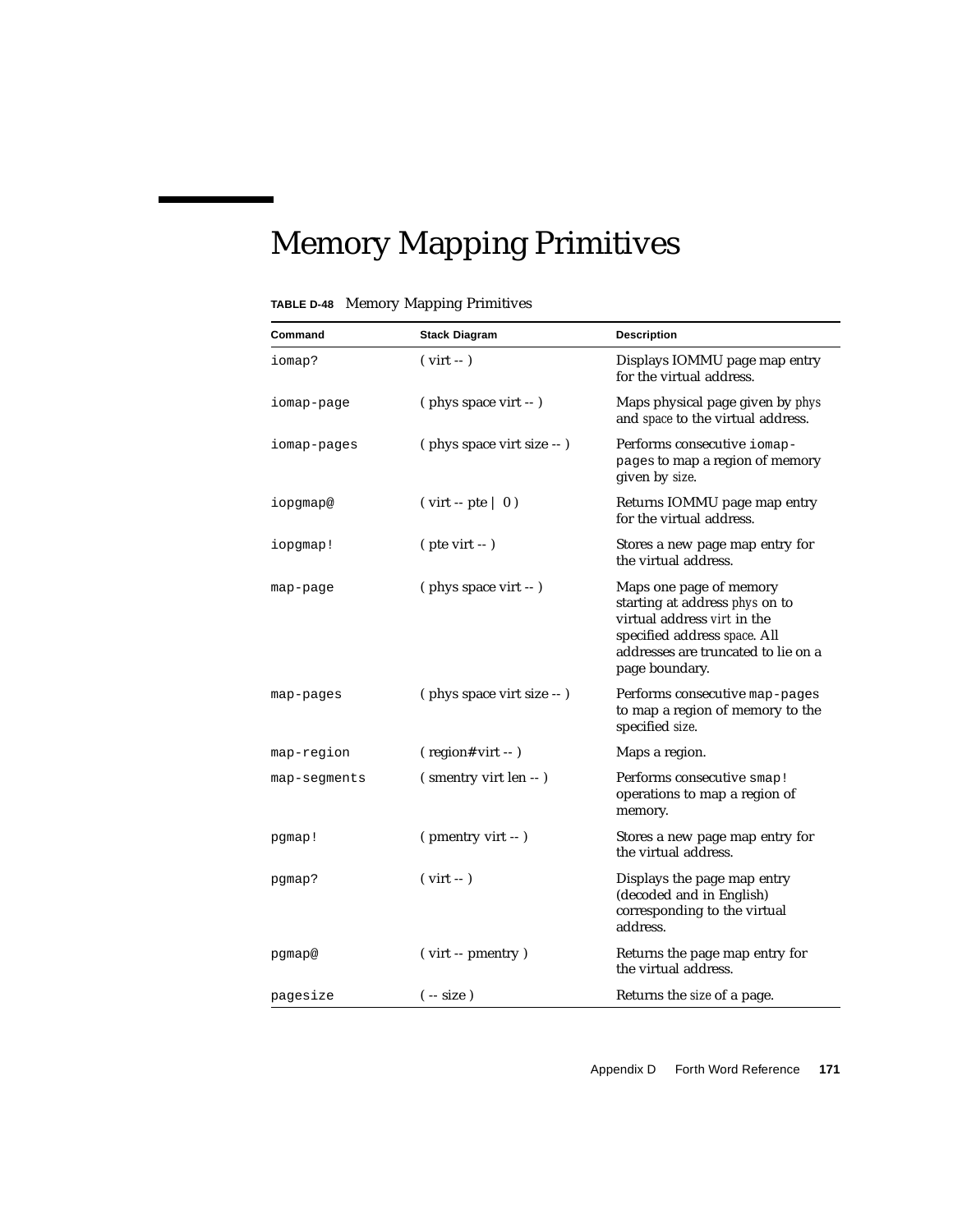| Command     | <b>Stack Diagram</b>  | <b>Description</b>                                                     |
|-------------|-----------------------|------------------------------------------------------------------------|
| rmap!       | $($ rmentry virt $ )$ | Stores a new region map entry for<br>the virtual address.              |
| rmap@       | $(virt - rmentry)$    | Returns the region map entry for<br>the virtual address.               |
| segmentsize | $(-size)$             | Returns the <i>size</i> of a segment.                                  |
| smap!       | $($ smentry virt $ )$ | Stores a new segment map entry<br>for the virtual address.             |
| smap?       | $(virt - )$           | Formatted display of the segment<br>map entry for the virtual address. |
| smap@       | $(virt - smentry)$    | Returns the segment map entry<br>for the virtual address.              |

**TABLE D-48** Memory Mapping Primitives *(Continued)*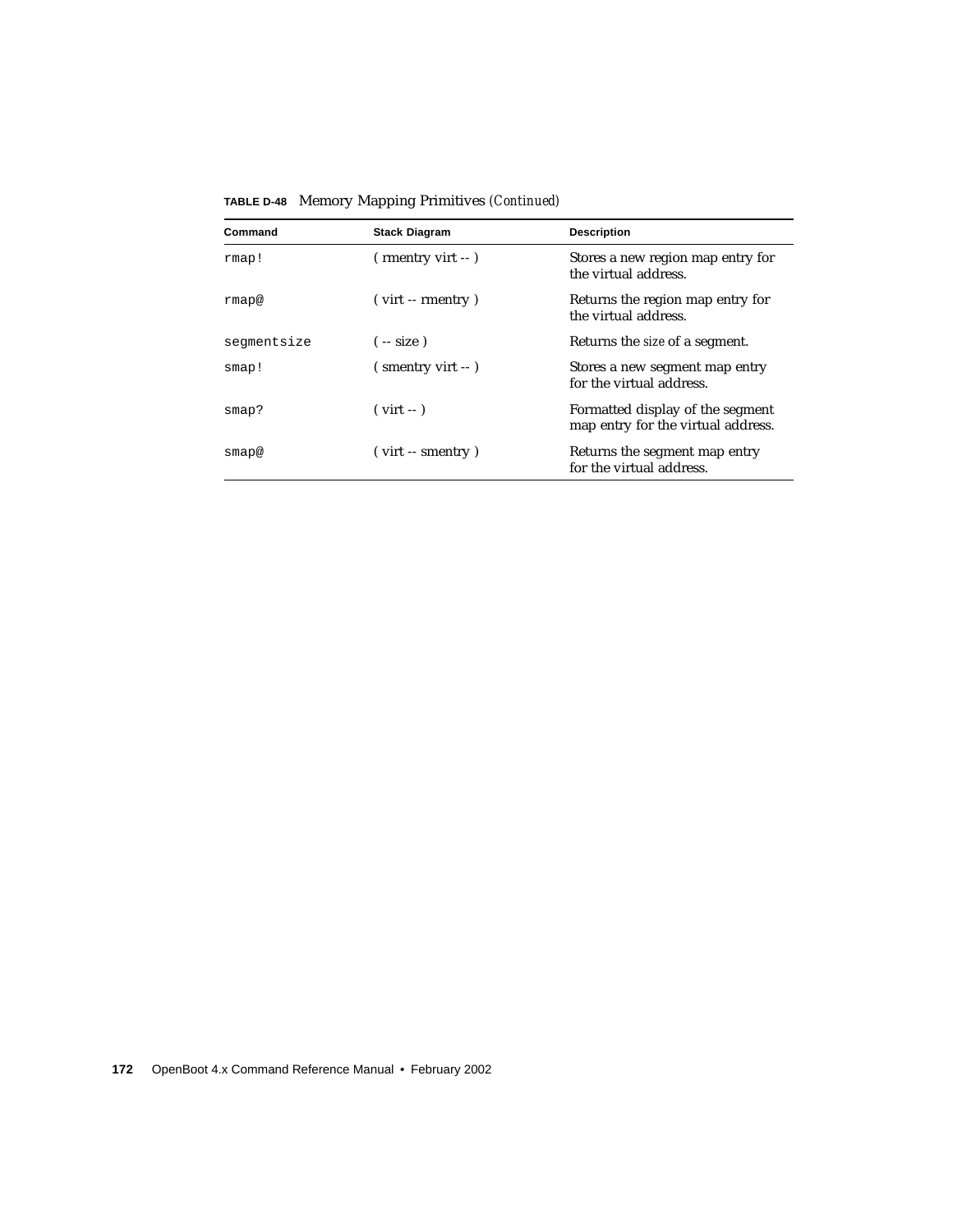# Cache Manipulation Commands

| TABLE D-49 Cache Manipulation Commands |  |
|----------------------------------------|--|
|                                        |  |

| Command     | <b>Stack Diagram</b> | <b>Description</b>                                  |
|-------------|----------------------|-----------------------------------------------------|
| clear-cache | $(- - )$             | Invalidates all cache entries.                      |
| cache-off   | $(-)$                | Disables the cache.                                 |
| cache-on    | $(- - )$             | Enables the cache.                                  |
| ecdata!     | (data offset --)     | Stores the <i>data</i> at the cache <i>offset</i> . |
| ecdata@     | ( offset -- data )   | Fetches (returns) data from the cache offset.       |
| ectag!      | (value offset --)    | Stores the tag value at the cache <i>offset</i> .   |
| ectag@      | ( offset -- value )  | Return the tag value at the cache offset.           |
| flush-cache | ( -- )               | Writes back any pending data from the cache.        |

## Reading/Writing Machine Registers in Sun-4u Machines

| TABLE D-50 Reading/Writing Machine Registers in Sun-4u Machines |  |  |  |  |  |  |  |
|-----------------------------------------------------------------|--|--|--|--|--|--|--|
|-----------------------------------------------------------------|--|--|--|--|--|--|--|

| Command | <b>Stack Diagram</b> | <b>Description</b>         |
|---------|----------------------|----------------------------|
| aux!    | ( data -- )          | Writes auxiliary register. |
| aux@    | $-$ data)            | Reads auxiliary register.  |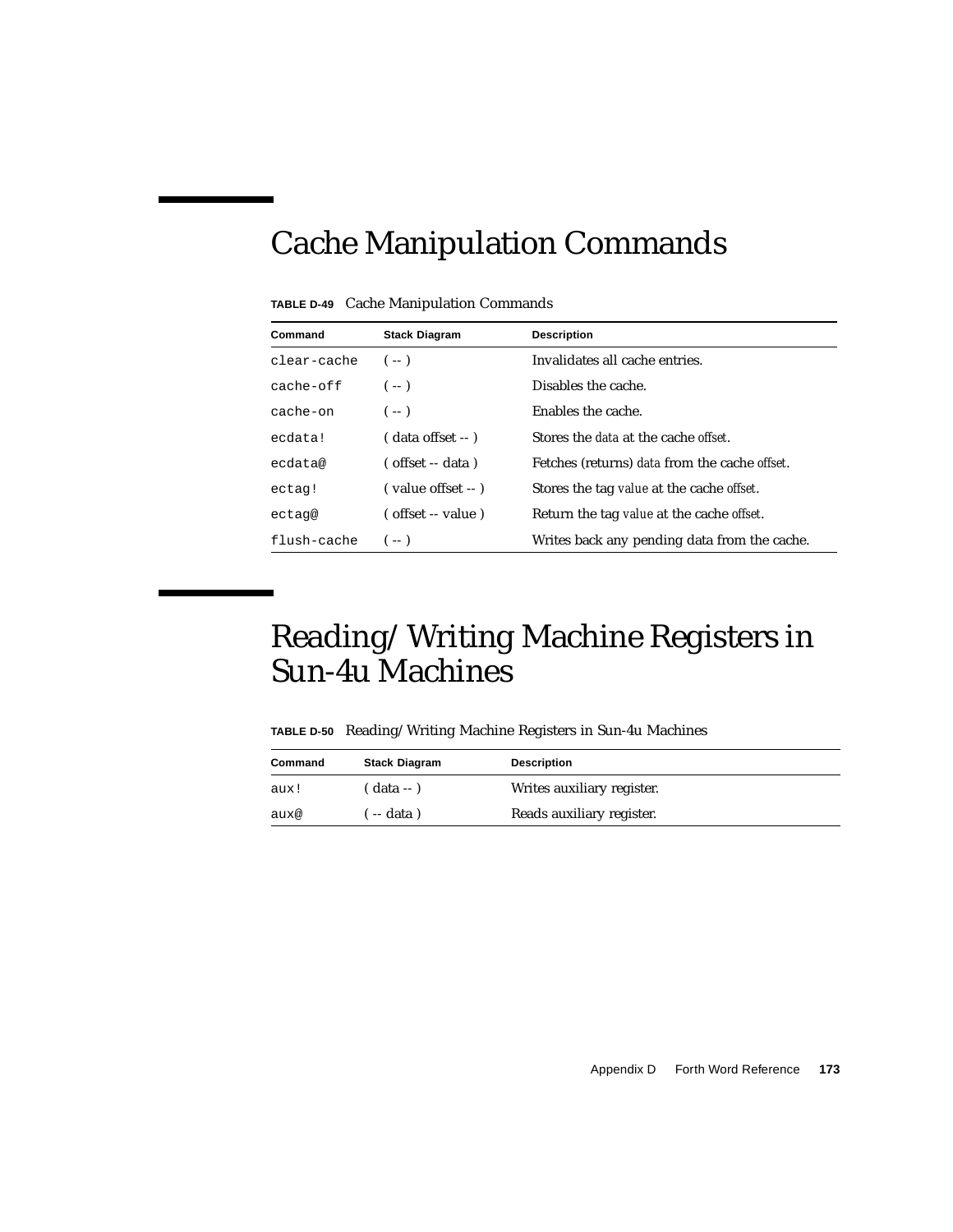## Alternate Address Space Access Commands

| Command | <b>Stack Diagram</b>       | <b>Description</b>                                                               |
|---------|----------------------------|----------------------------------------------------------------------------------|
| spacec! | (byte addr asi -- )        | Stores the byte in asi at addr.                                                  |
| spacec? | $($ addr asi $-$ )         | Displays the byte in asi at addr.                                                |
| spacec@ | (addr asi -- byte)         | Fetches the byte from asi at addr.                                               |
| spaced! | (quad1 quad2 addr asi -- ) | Stores the two quadlets in asi at addr. Order is<br>implementation-dependent.    |
| spaced? | $($ addr asi $-$ )         | Displays the two quadlets in asi at addr. Order<br>is implementation-dependent.  |
| spaced@ | (addr asi -- quad1 quad2)  | Fetches the two quadlets from asi at addr.<br>Order is implementation-dependent. |
| spacel! | $($ quad addr asi $-$ )    | Stores the quadlet in <i>asi</i> at <i>addr</i> .                                |
| spacel? | $($ addr asi $-$ )         | Displays the quadlet in asi at addr.                                             |
| spacel@ | $($ addr asi $-$ quad $)$  | Fetches the quadlet from asi at addr.                                            |
| spacew! | $(w$ addr asi $-$ )        | Stores the doublet in asi at addr.                                               |
| spacew? | $($ addr asi $-$ )         | Displays the doublet in asi at addr.                                             |
| spacew@ | $($ addr asi $- w$ )       | Fetches the doublet from asi at addr.                                            |
| spacex! | $(x \text{ addr asi} - )$  | Stores the number in asi at addr.                                                |
| spacex? | $($ addr asi $-$ )         | Displays the word in asi at addr.                                                |
| spacex@ | $($ addr asi $-x$ )        | Fetches the word from asi at addr.                                               |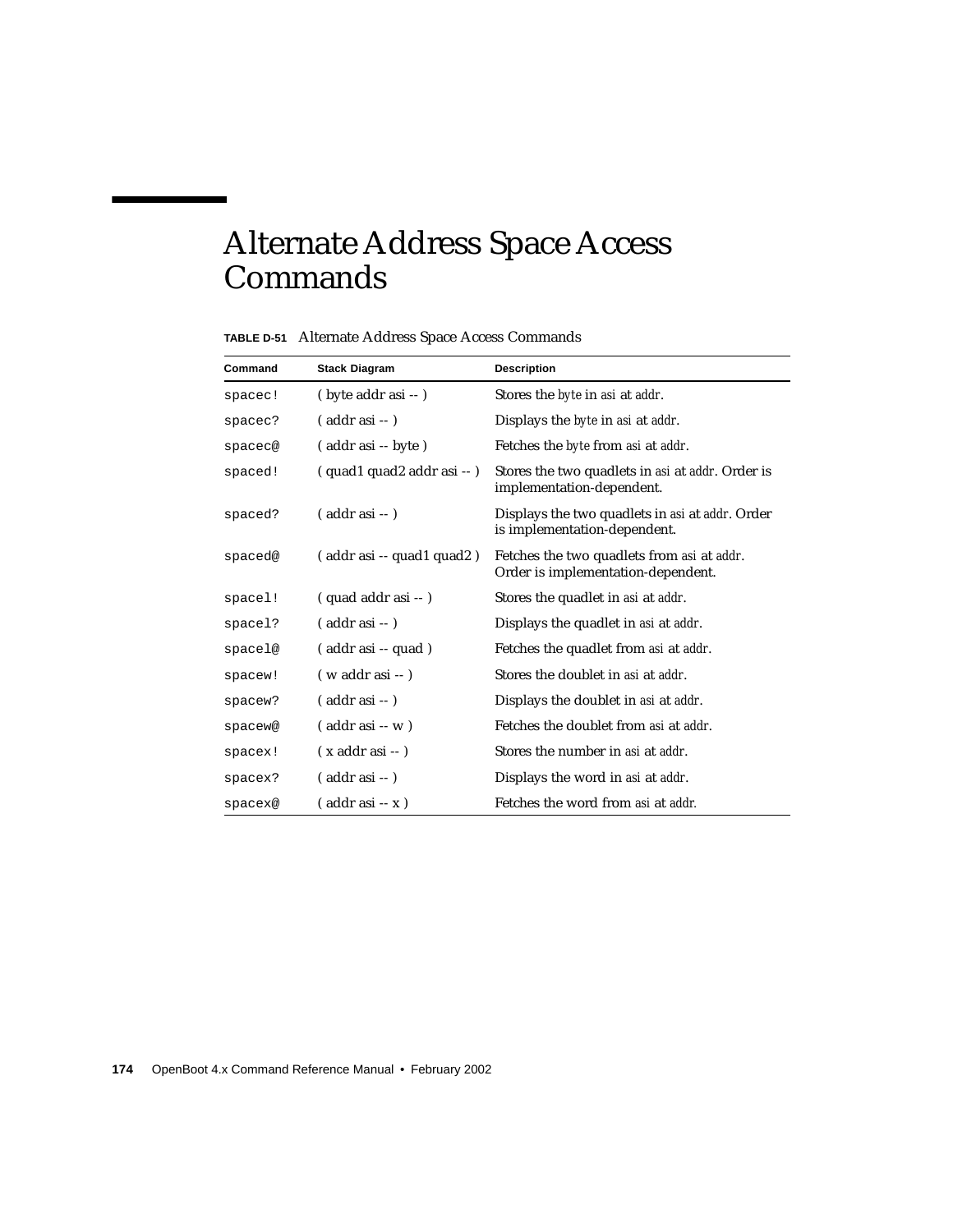# SPARC Register Commands

|  |  |  | TABLE D-52 SPARC Register Commands |
|--|--|--|------------------------------------|
|--|--|--|------------------------------------|

| Command          | <b>Stack Diagram</b> | <b>Description</b>                                                                                   |
|------------------|----------------------|------------------------------------------------------------------------------------------------------|
| %g0 through %g7  | $(-$ value)          | Returns the value in the specified global register.                                                  |
| %i0 through %i7  | $(-$ value)          | Returns the value in the specified input register.                                                   |
| %10 through %17  | $(-$ value $)$       | Returns the value in the specified local register.                                                   |
| %00 through %07  | $(-$ value $)$       | Returns the value in the specified output register.                                                  |
| &pc &npc &y      | $(-$ value)          | Returns the value in the specified register.                                                         |
| %f0 through %f31 | $(-$ value)          | Returns the value in the specified floating point<br>register.                                       |
| .freqisters      | $(-)$                | Displays the values in $\S$ f 0 through $\S$ f 31.                                                   |
| .locals          | $(-)$                | Displays the values in the $i$ , 1 and $\circ$ registers.                                            |
| .registers       | $(-)$                | Displays values in processor registers.                                                              |
| .window          | $(windown# - )$      | Same as w.locals; displays the desired window.                                                       |
| ctrace           | $(-)$                | Displays the return stack showing C subroutines.                                                     |
| set-pc           | (new-value -- )      | Sets &pc to new-value, and sets &npc to<br>$(new-value+4)$ .                                         |
| to regname       | $(new-value - )$     | Changes the value stored in any of the above<br>registers.<br>Use in the form: new-value to regname. |
| W                | $(windown# --)$      | Sets the current window for displaying $\forall$ ix, $\forall$ lx,<br>or $\circ$ $\circ$ x.          |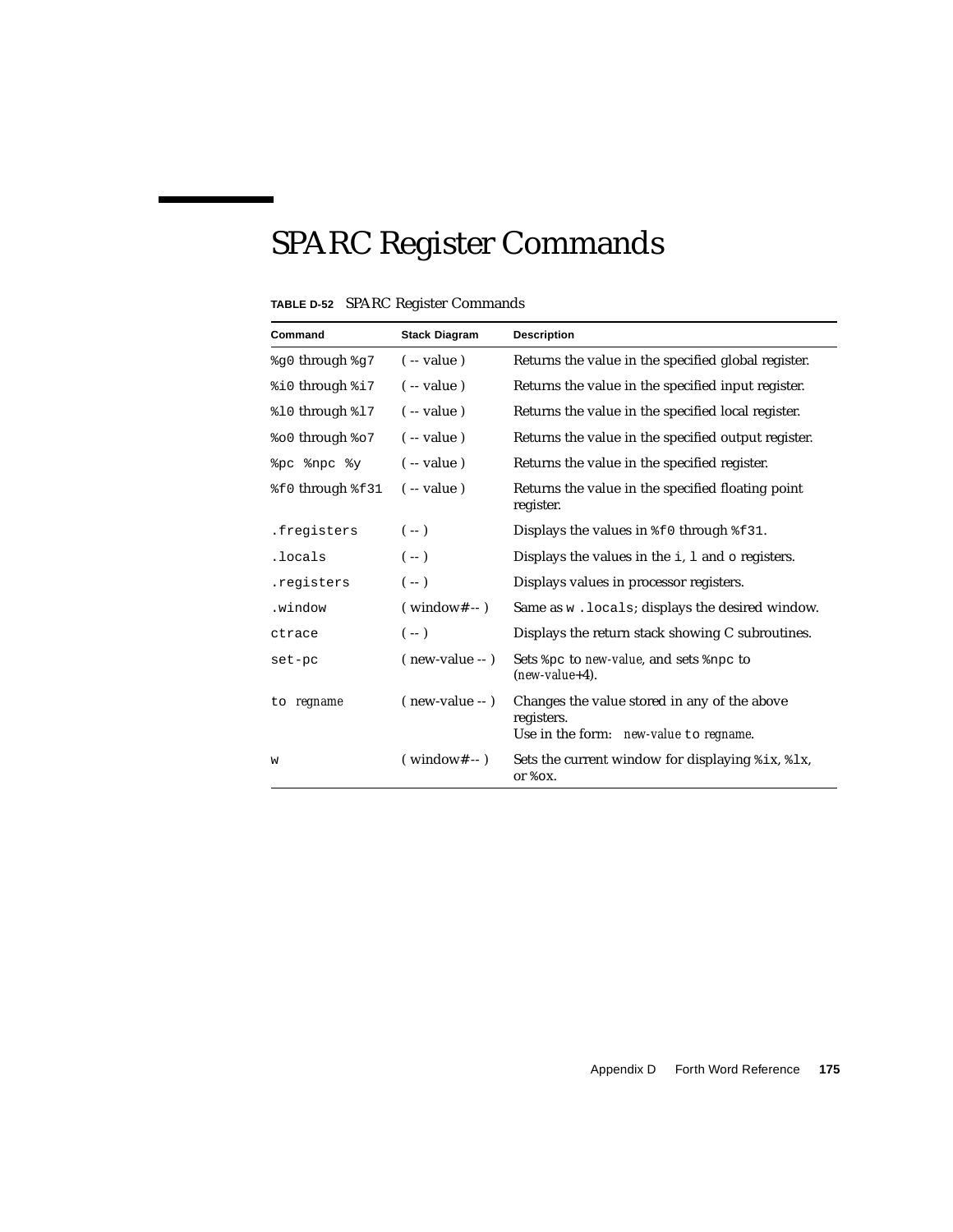# SPARC V9 Register Commands

| Command                   | <b>Stack Diagram</b> | <b>Description</b>                                 |
|---------------------------|----------------------|----------------------------------------------------|
| %fprs                     | $(-$ value)          | Returns the value in the specified register.       |
| %asi                      |                      |                                                    |
| <i><b>&amp;pstate</b></i> |                      |                                                    |
| $8t1-c$                   |                      |                                                    |
| %pil                      |                      |                                                    |
| <i><b>&amp;tstate</b></i> |                      |                                                    |
| %tt                       |                      |                                                    |
| %tba                      |                      |                                                    |
| scwp                      |                      |                                                    |
| <i><b>%cansave</b></i>    |                      |                                                    |
| <i><b>%canrestore</b></i> |                      |                                                    |
| %otherwin                 |                      |                                                    |
| <b>%wstate</b>            |                      |                                                    |
| %cleanwin                 |                      |                                                    |
| .pstate                   | $(-)$                | Formatted display of the processor state register. |
| .ver                      | $(-)$                | Formatted display of the version register.         |
| .ccr                      | $(-)$                | Formatted display of the ccr register.             |
| .trap-registers           | $(- - )$             | Displays trap-related registers.                   |

**TABLE D-53** SPARC V9 Register Commands

## Emergency Keyboard Commands

|  | TABLE D-54 Emergency Keyboard Commands |  |  |
|--|----------------------------------------|--|--|
|--|----------------------------------------|--|--|

| Command | <b>Description</b>                                                                                                                                          |
|---------|-------------------------------------------------------------------------------------------------------------------------------------------------------------|
| Stop    | Bypasses POST. This command does not depend on security-mode. (Note:<br>some systems bypass POST as a default; in such cases, use Stop-D to start<br>POST.) |
| Stop-A  | Aborts.                                                                                                                                                     |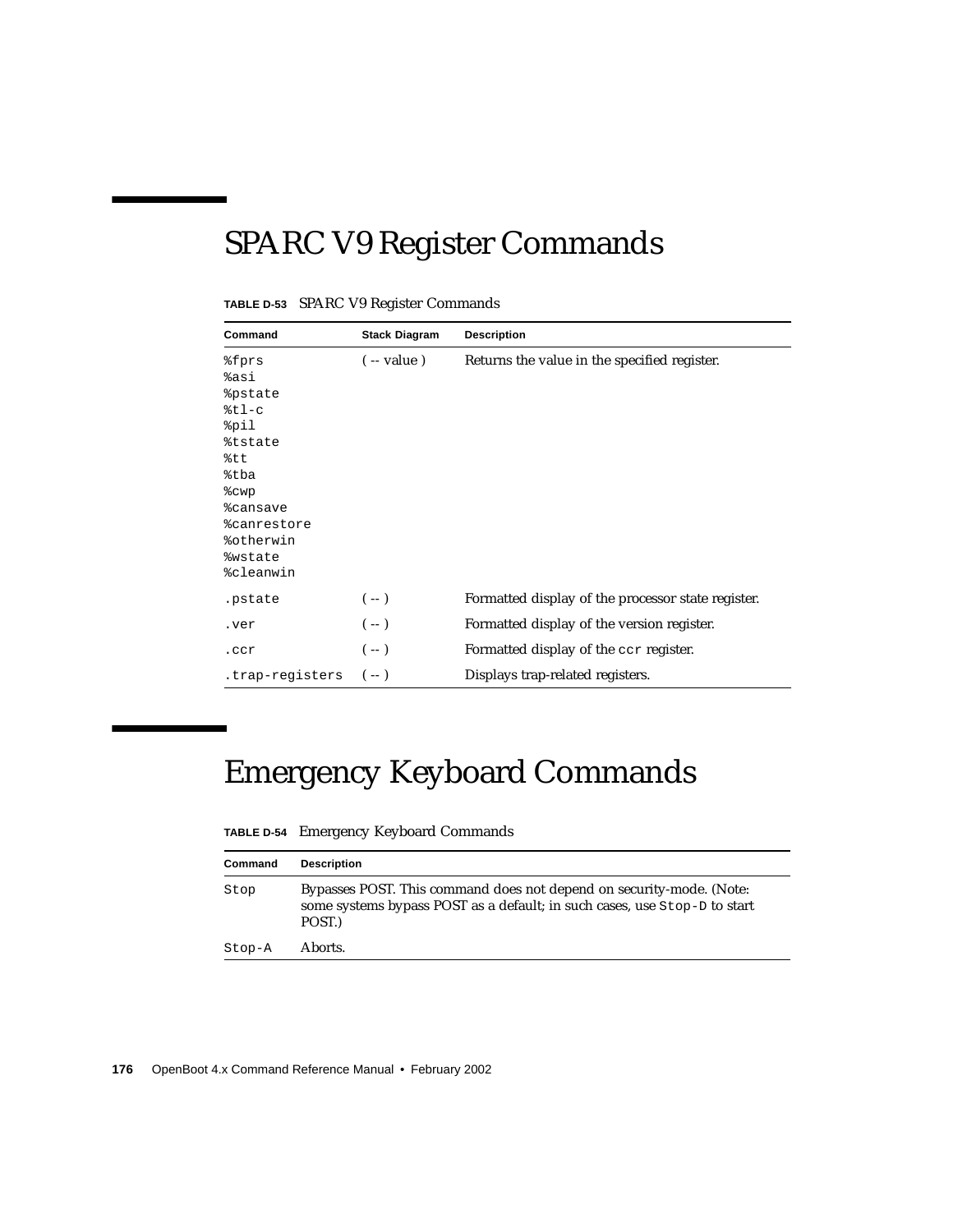#### **TABLE D-54** Emergency Keyboard Commands

| Command  | <b>Description</b>                                                                                                                 |
|----------|------------------------------------------------------------------------------------------------------------------------------------|
| Stop-D   | Enters diagnostic mode (sets diag-switch? to true).                                                                                |
| $Stop-F$ | Enters Forth on TTYA instead of probing. Uses fexit to continue with the<br>initialization sequence. Useful if hardware is broken. |
| Stop-N   | Resets NVRAM contents to default values.                                                                                           |

# Diagnostic Test Commands

|  | TABLE D-55 Diagnostic Test Commands |  |  |
|--|-------------------------------------|--|--|
|--|-------------------------------------|--|--|

<span id="page-192-4"></span><span id="page-192-3"></span><span id="page-192-2"></span><span id="page-192-1"></span><span id="page-192-0"></span>

| Command                      | <b>Description</b>                                                                                                                                                                                     |
|------------------------------|--------------------------------------------------------------------------------------------------------------------------------------------------------------------------------------------------------|
| probe-scsi                   | Identifies devices attached to a SCSI bus.                                                                                                                                                             |
| test <i>device-specifier</i> | Executes the specified device's selftest method. For<br>example:<br>test net - test the network connection                                                                                             |
| watch-clock                  | Tests a clock function.                                                                                                                                                                                |
| watch-net                    | Monitors a network connection.                                                                                                                                                                         |
| test-all device specifier    | Executes the selftest method for all devices at or below <i>device</i> -<br><i>specifier.</i> If no device specifier is provided, executes the selftest<br>methods for all devices in the device tree. |
| obdiag                       | Invokes an optional interactive menu tool which lists all<br>selftest methods available on a system; provides commands to<br>run selftests.                                                            |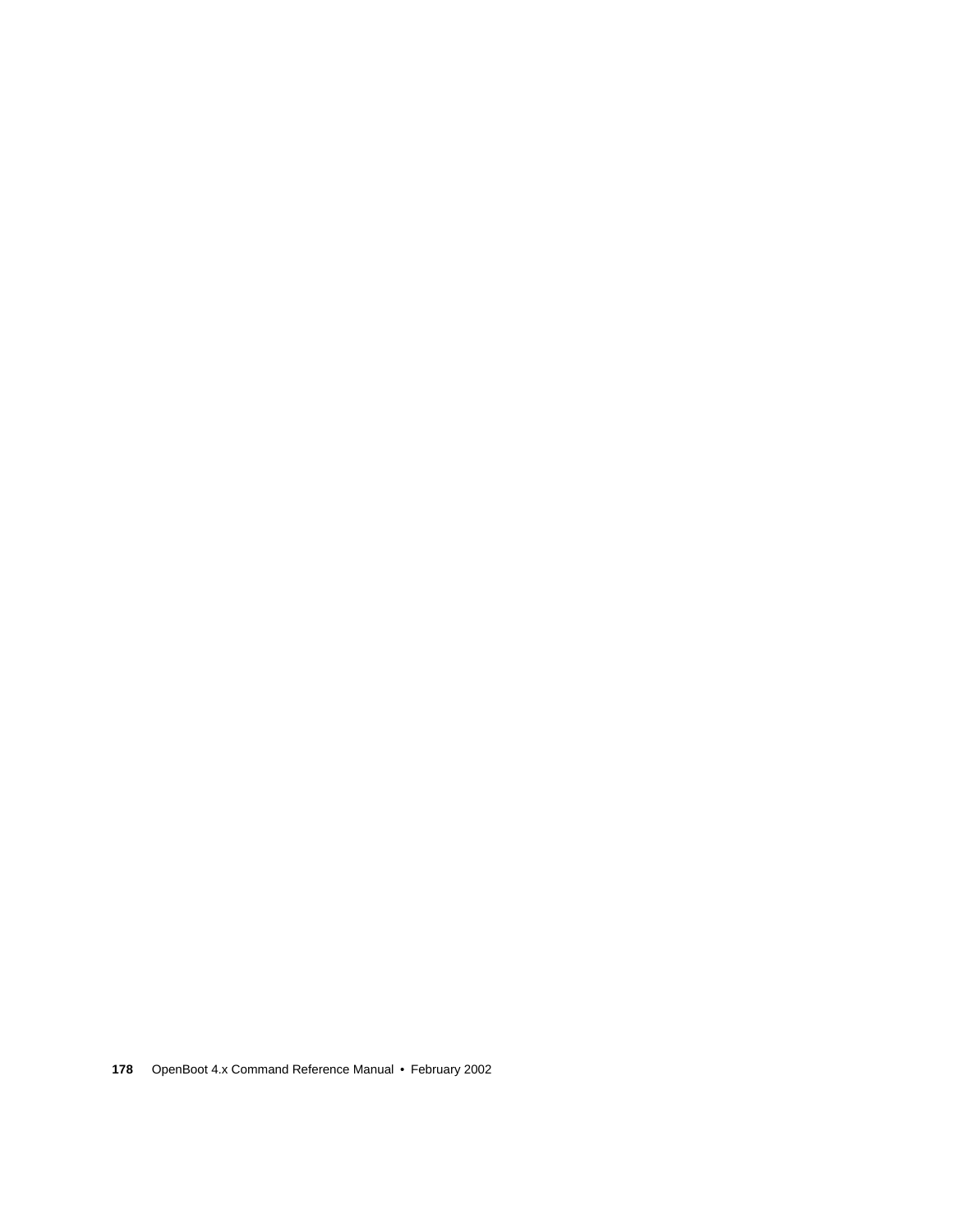### Index

#### **SYMBOLS**

![, 62](#page-77-0) [", 77](#page-92-0) "'[, 77](#page-92-1) ([, 56,](#page-71-0) [74,](#page-89-0) [75](#page-90-0) )[, 75](#page-90-1) [+, 49](#page-64-0) [., 50](#page-65-0) [., 73](#page-88-0) ."[, 76,](#page-91-0) [77](#page-92-2) .[\(, 77](#page-92-3) [:, 54,](#page-69-0) [55,](#page-70-0) [66](#page-81-0) [;, 54,](#page-69-1) [55,](#page-70-1) [66](#page-81-1)  $\leq$  =[, 82](#page-97-0)  $\ll$  82 =[, 82](#page-97-2) >[, 82,](#page-97-3) [83](#page-98-0)  $>$  [=, 82](#page-97-4) @[, 62,](#page-77-1) [68](#page-83-0) ['][, 69](#page-84-0) '[, 69](#page-84-1)

#### **NUMERICS**

 $0 \leq 82$  $0 < >, 82$  $0 < >, 82$  $0=$ , 82, [83](#page-98-1)  $0 > 83$  $0 \geq 0.83$ 

2constant[, 66](#page-81-2) 2dro[p, 53](#page-68-0) 2du[p, 53](#page-68-1) 2over[, 53](#page-68-2) 2ro[t, 54](#page-69-2) 2swa[p, 54](#page-69-3) 3dro[p, 53](#page-68-3) 3du[p, 53](#page-68-4)

#### **A**

abor[t, 90](#page-105-0) abort"[, 90](#page-105-1) accept[, 75](#page-90-2) agai[n, 86](#page-101-0) alias[, 66](#page-81-3) aligne[d, 60](#page-75-0) alloc-mem[, 65](#page-80-0) allot[, 71](#page-86-0) arithmetic functions [address arithmetic, 60](#page-75-1) [address arithmetic, 64-bit, 61](#page-76-0) [data type conversion, 64-bit, 58](#page-73-0) [double number, 58](#page-73-1) [single-precision, 56](#page-71-1) ascii[, 74](#page-89-1) auto-boot[?, 33](#page-48-0)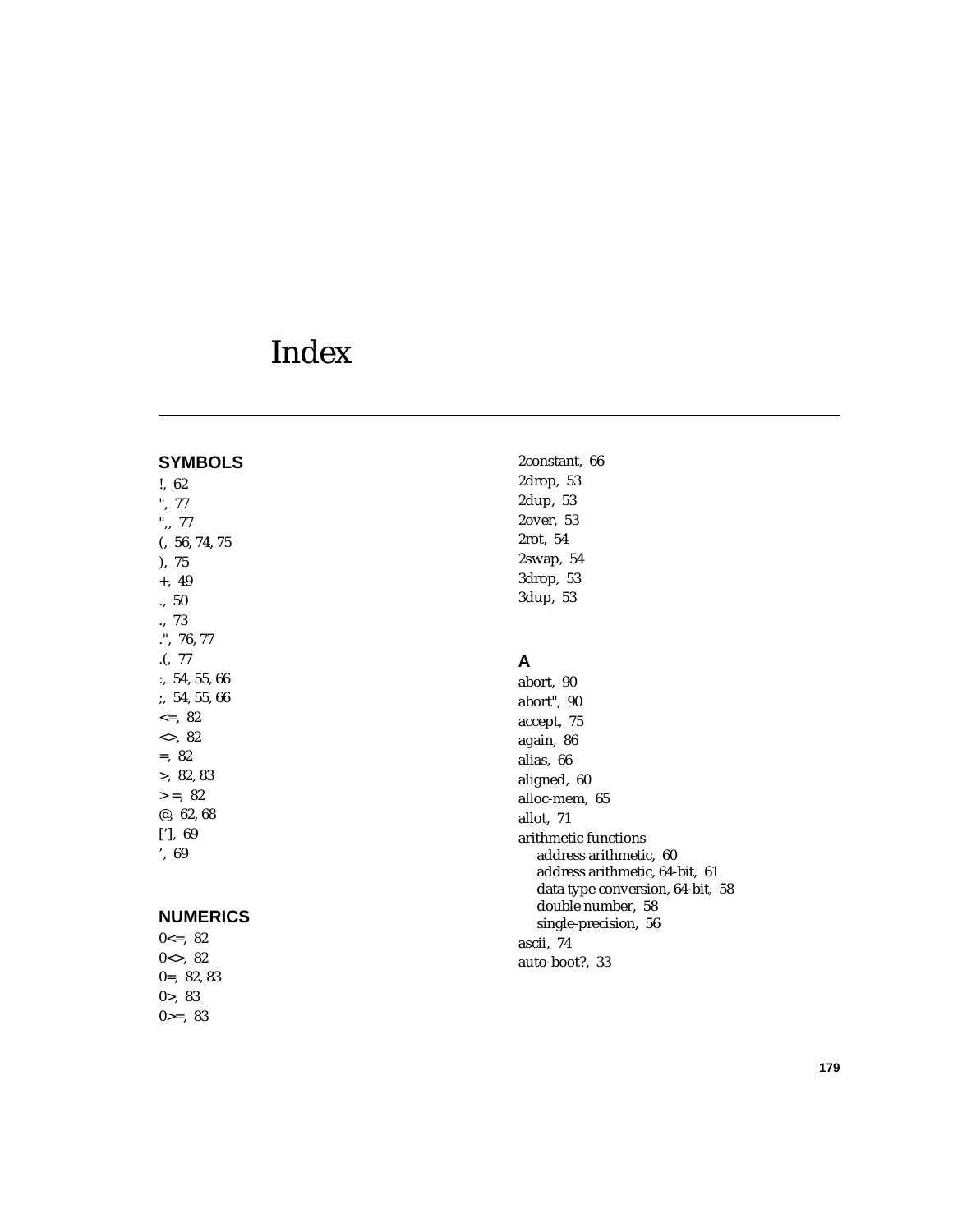#### **B**

banne[r, 36,](#page-51-0) [41](#page-56-0) base[, 73](#page-88-1) begin[, 86](#page-101-1) begin [loops, 86](#page-101-2) betwee[n, 83](#page-98-4) [binary executable programs, 95,](#page-110-0) [98](#page-113-0) bl[, 77](#page-92-4) bljoin[, 58](#page-73-2) >bod[y, 71](#page-86-1) body[, 71](#page-86-2) [boot, 15,](#page-30-0) [18,](#page-33-0) [19](#page-34-0) boo[t, 41,](#page-56-1) [91,](#page-106-0) [92 to](#page-107-0) [93](#page-108-0) bound[s, 57](#page-72-0) +b[p, 104,](#page-119-0) [105](#page-120-0) .bp[, 104](#page-119-1) -bp[, 104](#page-119-2) --bp[, 104](#page-119-3) bpoff[, 104](#page-119-4) .breakpoint[, 104](#page-119-1) [breakpoint commands, 103,](#page-118-0) [104](#page-119-5) buffer:[, 66](#page-81-4) bwjoin[, 58](#page-73-3) bxjoin[, 59](#page-74-0) byte-load[, 91](#page-106-1)

### **C**

 $/c$ [, 60](#page-75-2)  $/c^*$ , 60 c[,, 71](#page-86-3) ca[+, 60](#page-75-4) ca1+[, 60](#page-75-5) call opcode[, 101](#page-116-0) .call[s, 69](#page-84-2) case[, 85](#page-100-0) cell[+, 60](#page-75-6) cells[, 60](#page-75-7) [changing the number base, 73](#page-88-2) char[+, 60](#page-75-8) chars[, 60](#page-75-9) clea[r, 53](#page-68-5)

[colon definitions, 55](#page-70-2) [command line editor, ?? to 82](#page-97-8) [optional command completion commands, 82](#page-97-9) [command security mode, 34](#page-49-0) [comments in Forth code, 75](#page-90-3) comp[, 63](#page-78-0) [comparison commands, 82](#page-97-10) compil[e, 72](#page-87-0) [, 72](#page-87-1) [compiling data into the dictionary, 71](#page-86-4) [64-bit, 72](#page-87-2) constan[t, 66](#page-81-5) count[, 77](#page-92-5) cpee[k, 62](#page-77-2) cpoke[, 62](#page-77-3) (cr[, 76](#page-91-1) cr[, 76](#page-91-2) \$create[, 67](#page-82-0) create[, 67](#page-82-1) creating [custom banner, 36](#page-51-1) [dictionary entries, 66](#page-81-6) [new commands, 55](#page-70-3) [new logo, 37](#page-52-0) ctrace[, 102](#page-117-0)

#### **D**

.d[, 48,](#page-63-0) [73,](#page-88-3) [74](#page-89-2) d-[, 58](#page-73-4) d[#, 74](#page-89-3) d[+, 58](#page-73-5) decima[l, 47,](#page-62-0) [73](#page-88-4) defe[r, 67,](#page-82-2) [68](#page-83-1) [defining words, 66](#page-81-7) depth[, 53](#page-68-6) de[v, 7](#page-22-0) devalias[, 6](#page-21-0) device [aliases, 5](#page-20-0) [node characteristics, 3](#page-18-0) [path names, 4](#page-19-0) [tree display/traversal, 6](#page-21-1) device-end[, 7](#page-22-1)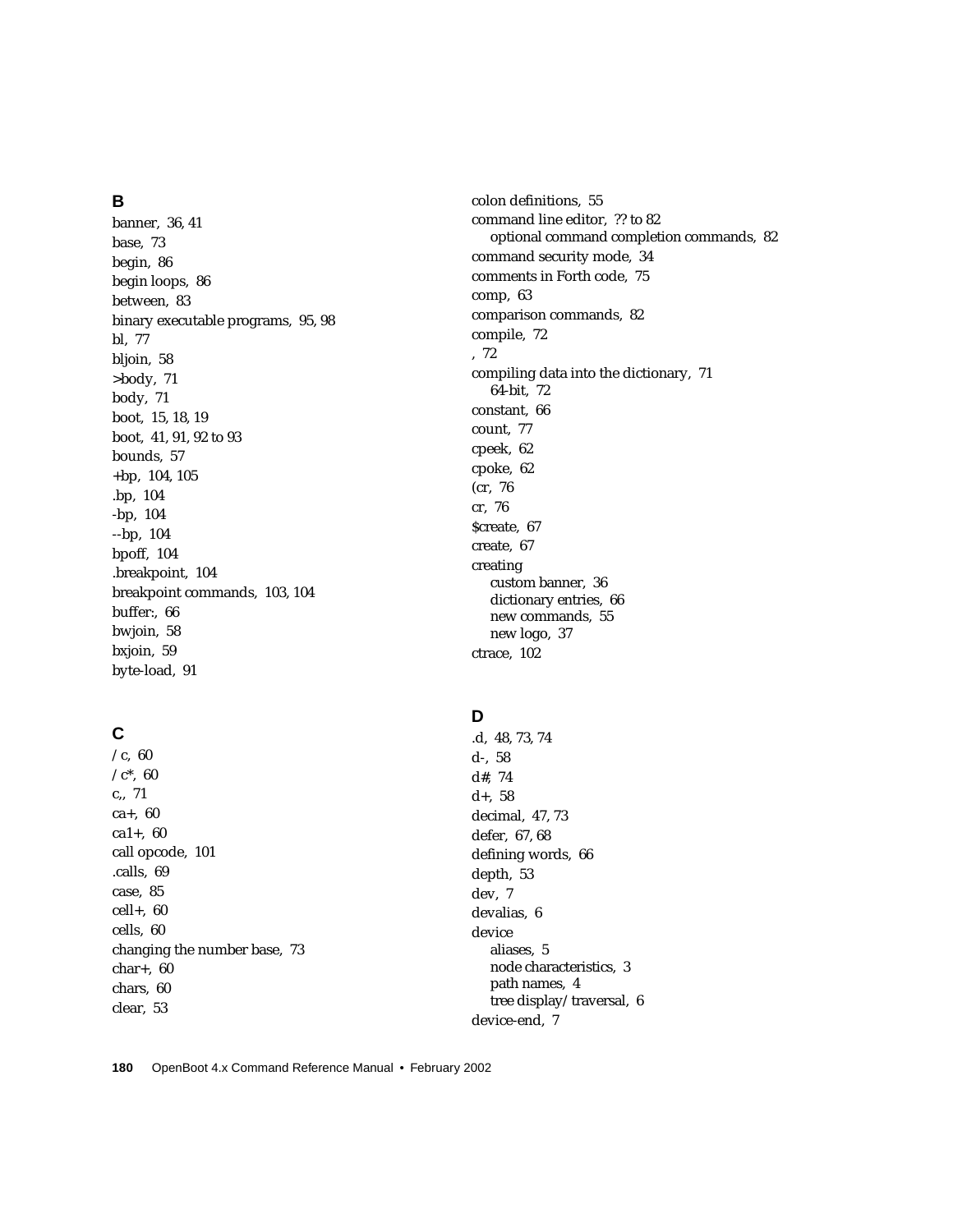device-specifier[, 16](#page-31-0) diagnostic [routines, 20](#page-35-0) diagnostic-mode[?, 20](#page-35-1) [dictionary of commands, 66](#page-81-8) di[s, 101](#page-116-1) [displaying registers, 101](#page-116-2) d[l, 91](#page-106-2) dlbi[n, 92](#page-107-1) dloa[d, 92](#page-107-2) ?do[, 88](#page-103-0) do[, 88](#page-103-1) do [loops, 87](#page-102-0) does[>, 67](#page-82-3) drop[, 53](#page-68-7) dump[, 46,](#page-61-0) [63,](#page-78-1) [64](#page-79-0) ?dup[, 53](#page-68-8) dup[, 53,](#page-68-9) [54](#page-69-4)

### **E**

els[e, 84](#page-99-0) emi[t, 76](#page-91-3) endcas[e, 85](#page-100-1) endo[f, 85](#page-100-2) erase[, 63](#page-78-2) /etc/remote[, 112](#page-127-0) Ethernet [displaying the address, 26](#page-41-0) eval[, 90,](#page-105-2) [92](#page-107-3) evaluat[e, 92](#page-107-4) execute[, 90](#page-105-3) exit[, 90](#page-105-4) exit?[, 76](#page-91-4) expec[t, 75](#page-90-4) [extended diagnostics, running, 40](#page-55-0)

### **F**

false[, 83](#page-98-5) [FCode interpreter, 2](#page-17-0) [FCode programs, 97](#page-112-0) fiel[d, 67](#page-82-4)

[file, 112](#page-127-0) [file loading commands, 91](#page-106-3) fill[, 63](#page-78-3) \$fin[d, 69](#page-84-3) find[, 69](#page-84-4) find-device[, 7](#page-22-2) finish-loo[p, 104](#page-119-6) [flags, 82](#page-97-11) fm/mo[d, 58](#page-73-6) Forth [command format, 45](#page-60-0) [monitor, 2](#page-17-1) [programs, 93,](#page-108-1) [97](#page-112-1) [Source-level Debugger, 105](#page-120-1) [Forth monitor, 2](#page-17-2) [frame buffer, 78](#page-93-0) free-mem[, 65](#page-80-1) .fregisters[, 102](#page-117-1) ftrace[, 110](#page-125-0) [full security mode, 35](#page-50-0)

### **G**

?g[o, 92](#page-107-5) g[o, 41,](#page-56-2) [92,](#page-107-6) [104,](#page-119-7) [105](#page-120-0) gos[, 104](#page-119-8)

### **H**

.h[, 73,](#page-88-5) [74](#page-89-4) h#[, 74](#page-89-5) help[, 10](#page-25-0) here[, 72](#page-87-3) he[x, 47,](#page-62-1) [74](#page-89-6) hop[, 104](#page-119-9) hops[, 104](#page-119-10)

### **I**

i[, 88](#page-103-2) .idprom[, 26](#page-41-1) if[, 84](#page-99-1)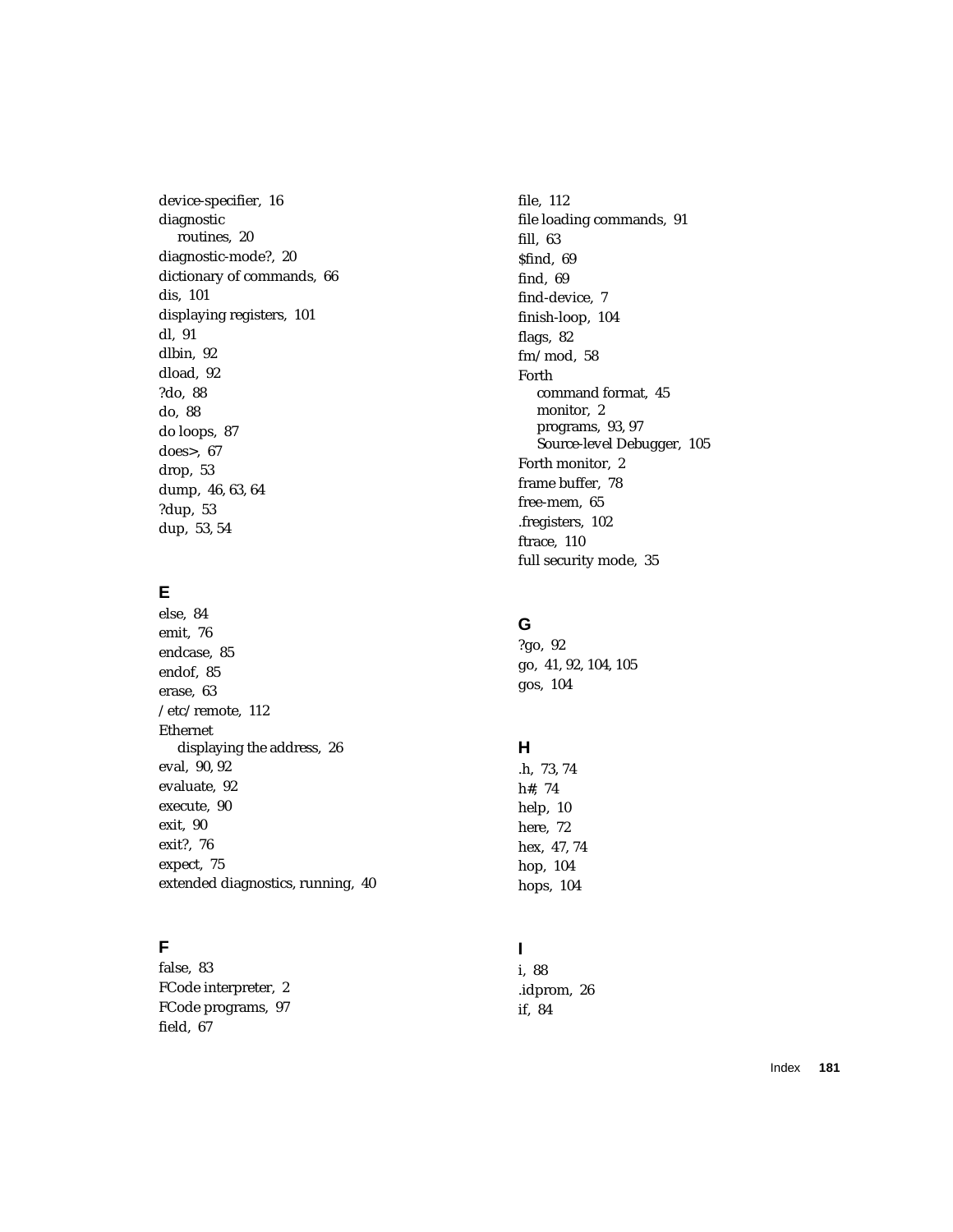immediat[e, 72](#page-87-4) init-progra[m, 92](#page-107-7) input[, 78](#page-93-1) input-device[, 78](#page-93-2) install-consol[e, 41](#page-56-3) .instruction[, 104](#page-119-11) inver[t, 57](#page-72-1) io[, 78,](#page-93-3) [79](#page-94-0)

#### **J**

[j, 88](#page-103-3)

#### **K**

key[, 75](#page-90-5) key?[, 75,](#page-90-6) [114](#page-129-0)

### **L**

/[l, 60](#page-75-10)  $/$ l<sup>\*</sup>[, 60](#page-75-11) <l@[, 64](#page-79-1) l,[, 71](#page-86-5) l@[, 62](#page-77-4) la+[, 60](#page-75-12) la1[+, 60](#page-75-13) lbflip[, 58](#page-73-7) lbflips[, 63](#page-78-4) lbsplit[, 58](#page-73-8) lcc[, 77](#page-92-6) ?leav[e, 88](#page-103-4) leav[e, 88](#page-103-5) left-parse-strin[g, 77](#page-92-7) literal[, 72](#page-87-5) load[, 92](#page-107-8) loading/executing files [FCode/Binary over serial port A, 95](#page-110-1) [Forth text over a serial port, 93](#page-108-2) [over Ethernet, 97](#page-112-2) with boo[t, 92,](#page-107-0) [93](#page-108-0) with loa[d, 94](#page-109-0) .local[s, 102](#page-117-2)

+loop[, 88](#page-103-6) loo[p, 88](#page-103-7) loops [conditional, 86](#page-101-3) [counted, 87](#page-102-0) lpee[k, 63](#page-78-5) lpoke[, 63](#page-78-6) ls[, 7](#page-22-3) lwflips[, 63](#page-78-7) lwspli[t, 58](#page-73-9) lxjoin[, 59](#page-74-1)

#### **M**

m\*[, 58](#page-73-10) [manipulating text strings, 77](#page-92-8) ma[x, 57](#page-72-2) memory [accessing, 61,](#page-76-1) [62](#page-77-5) [accessing,64-bit, 64](#page-79-2) min[, 57](#page-72-3) \*/mod[, 57](#page-72-4) /mo[d, 57](#page-72-5) mod[, 57](#page-72-6) move[, 63](#page-78-8)

### **N**

 $/n. 60$  $/n^*$ , 60 na[+, 60](#page-75-16) na1+[, 60](#page-75-17) negate[, 57](#page-72-7) nip[, 53](#page-68-10) noshowstack[, 49,](#page-64-1) [73](#page-88-6) no[t, 57](#page-72-8) notation [stack comments, 51](#page-66-0) [null modem cable, 111](#page-126-0) [number display, 73](#page-88-7) nvalias[, 42](#page-57-0) nvedi[t, 42,](#page-57-1) [44](#page-59-0) nvquit[, 42](#page-57-2)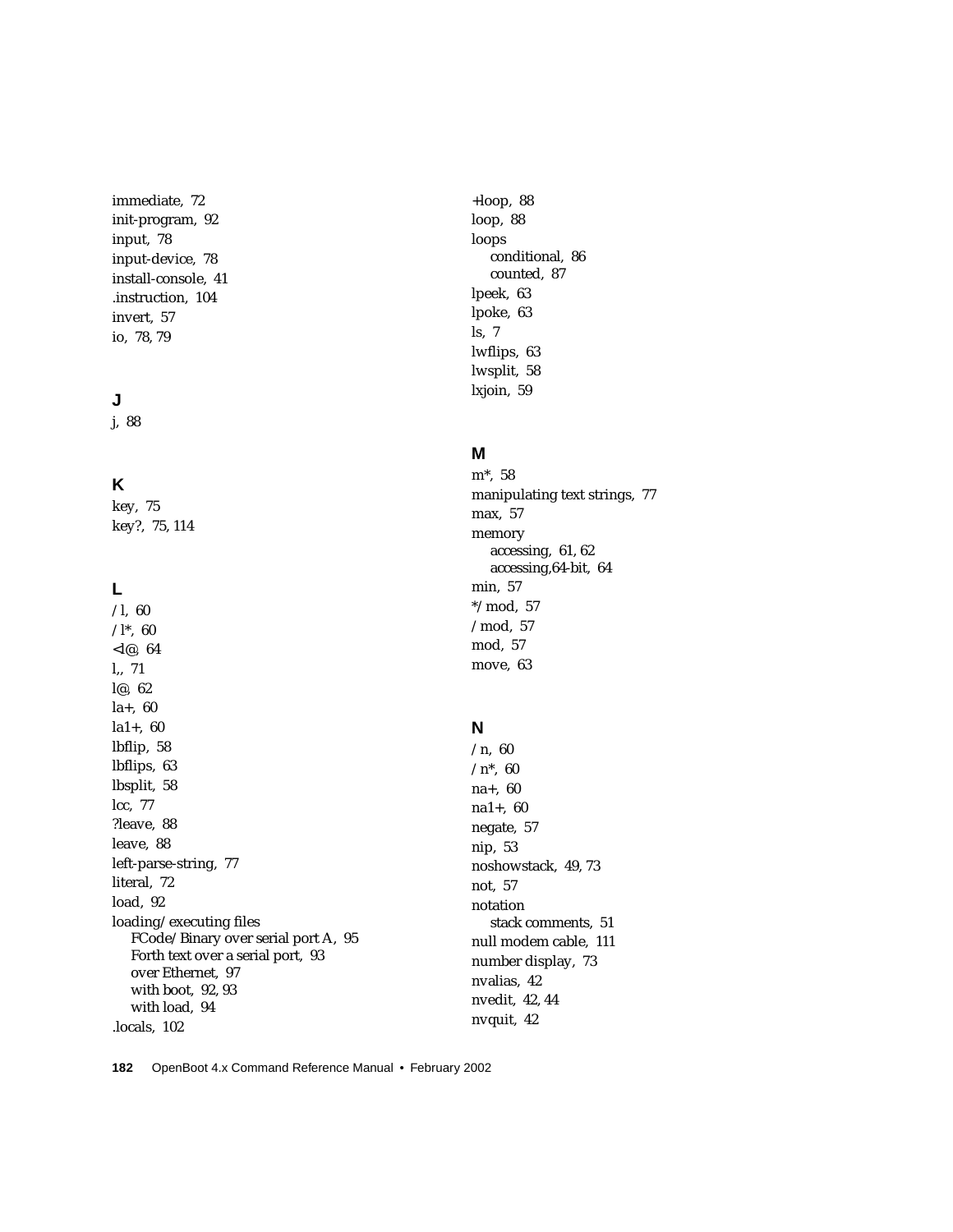[NVRAM, 29](#page-44-0) nvrecover[, 42](#page-57-3) nvrun[, 42](#page-57-4) nvstor[e, 42](#page-57-5) nvunalias[, 42](#page-57-6)

### **O**

[obdiag, 21,](#page-36-0) [177](#page-192-0) o[f, 85](#page-100-3) off[, 63](#page-78-9) o[n, 63](#page-78-10) origi[n, 72](#page-87-6) output[, 78](#page-93-4) output-device[, 78](#page-93-2) ove[r, 53](#page-68-11)

### **P**

pac[k, 77](#page-92-9) parenthese[s, 75](#page-90-0) parse[, 75](#page-90-7) parse-word[, 75](#page-90-8) password[, 42](#page-57-7) (patch)[, 72](#page-87-7) patch[, 72](#page-87-8) [physical address, 61](#page-76-2) pic[k, 53](#page-68-12) [plug-in device driver, 2](#page-17-3) postpone[, 72](#page-87-9) [power cycle, 45,](#page-60-1) [78](#page-93-5) power-on [banner, 26](#page-41-2) printen[v, 32](#page-47-0) probe-all[, 41](#page-56-4) probe-scs[i, 11,](#page-26-0) [21,](#page-36-1) [177](#page-192-1) [program counter, 103](#page-118-1) [program execution control commands, 90](#page-105-5) [prompt, 55,](#page-70-4) [85](#page-100-4) .properties[, 7,](#page-22-4) [8](#page-23-0) pwd[, 7](#page-22-5)

#### **Q**

qui[t, 90](#page-105-6)

#### **R**

.r[, 73](#page-88-8) >[r, 53](#page-68-13) r[>, 53](#page-68-13) r[@, 53](#page-68-14) reading/writing registers [SPARC machines, 102](#page-117-3) recurs[e, 72](#page-87-10) recursiv[e, 72](#page-87-11) [redirecting input/output, 78](#page-93-6) .registers[, 102](#page-117-4) repea[t, 86](#page-101-4) reset-al[l, 27,](#page-42-0) [42](#page-57-8) resetting [the system, 27](#page-42-0) retur[n, 104](#page-119-12) return[l, 104](#page-119-13) roll[, 53](#page-68-15) -rot[, 54](#page-69-5) rot[, 53](#page-68-16) rshift[, 57](#page-72-9)

#### **S**

.[s, 73](#page-88-9) s>d[, 58](#page-73-11) [script, 41](#page-56-5) [editor commands, 42](#page-57-9) SCSI devices [determining, 21,](#page-36-1) [177](#page-192-1) [searching the dictionary, 69](#page-84-5) [secondary boot program, 15](#page-30-1) security [command, 34](#page-49-0) [full, 35](#page-50-0) security-mod[e, 34](#page-49-1) (see)[, 69,](#page-84-6) [99](#page-114-0) see[, 7,](#page-22-6) [69,](#page-84-7) [99 to ??](#page-114-1) [serial ports, 78](#page-93-7)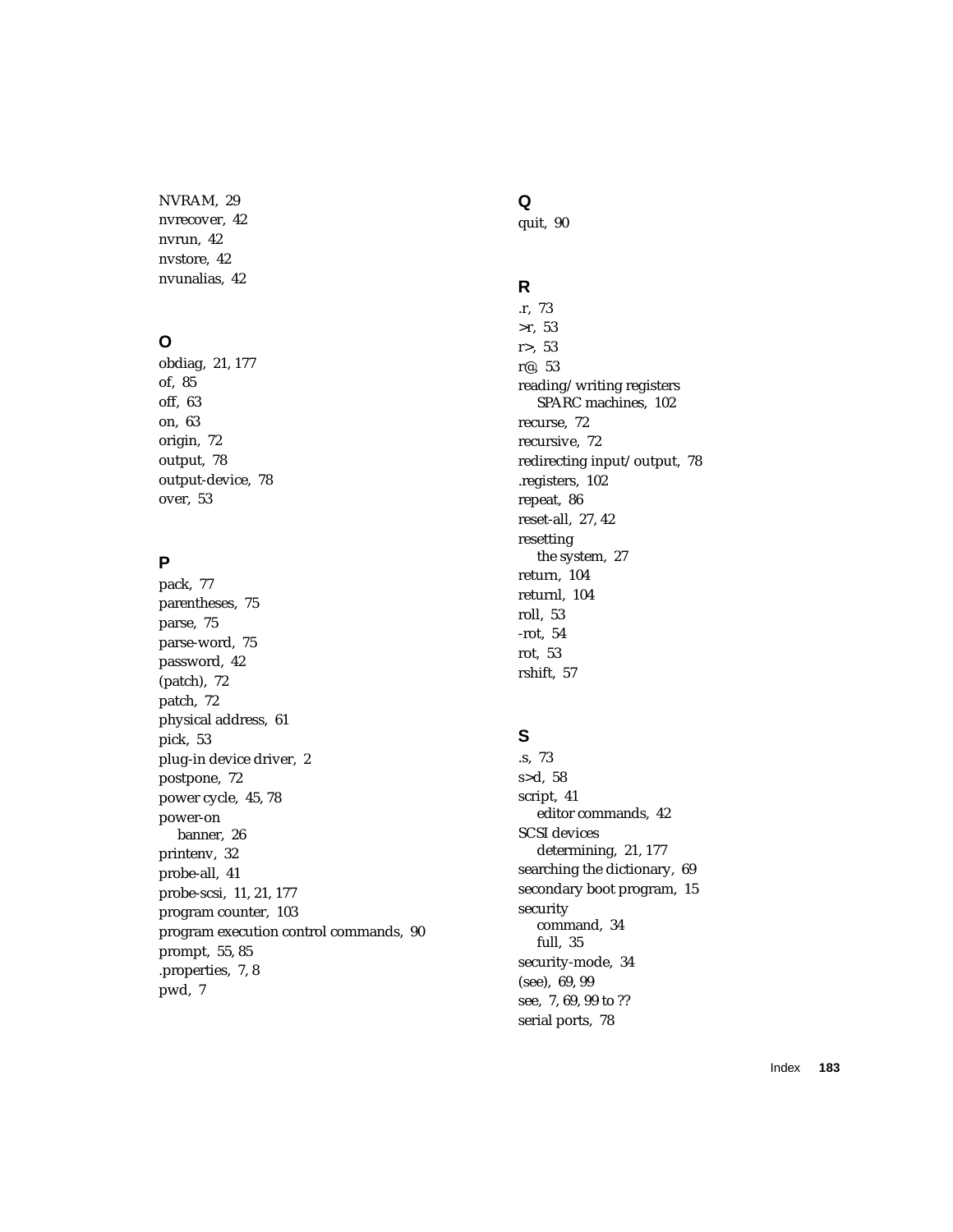set-defaul[t, 31,](#page-46-0) [33](#page-48-1) set-default[s, 31,](#page-46-1) [33](#page-48-2) seten[v, 33](#page-48-3) setenv security-mode[, 42](#page-57-10) set-pc[, 102,](#page-117-5) [103](#page-118-2) setting [default input/output devices, 38](#page-53-0) [firmware security, 33](#page-48-4) [serial port characteristics, 39](#page-54-0) show-devs[, 7](#page-22-7) showstack[, 49,](#page-64-2) [73](#page-88-10) \$sif[t, 69](#page-84-8) sifting[, 69](#page-84-9) ski[p, 104](#page-119-14) sm/re[m, 58](#page-73-12) spac[e, 76](#page-91-5) space[s, 76](#page-91-6) SPARC registers [%f0 - %f31, 102](#page-117-6) [%i0 - %i7, 102](#page-117-7) [%npc, 102](#page-117-8) [%o0 - %o7, 102](#page-117-9) [%pc, 102](#page-117-8) stack [description, 48](#page-63-1) [diagram, 50](#page-65-1) [manipulation commands, 53](#page-68-17) stack comments [notation, 51](#page-66-0) state[, 72](#page-87-12) .ste[p, 104](#page-119-15) step[, 105](#page-120-2) steps[, 105](#page-120-3) Stop-A[, 79](#page-94-1) [strings, manipulating, 77](#page-92-8) struc[t, 67](#page-82-5) suppress-banner[, 41](#page-56-6) [symbol table, 101](#page-116-3) [System Configuration Variables, 29](#page-44-1) [test-all, 21,](#page-36-3) [177](#page-192-3) testing [clock, 25](#page-40-0) [diskette drive, 22](#page-37-0) [memory, 24](#page-39-0) [network connection, 21,](#page-36-4) [25,](#page-40-1) [177](#page-192-4) [text input commands, 74](#page-89-7) [text output commands, 76](#page-91-7) then[, 84](#page-99-2) til[l, 105](#page-120-4) [TIP problems, 113](#page-128-0) [TIP window, 111,](#page-126-1) [112](#page-127-1) to[, 72,](#page-87-13) [102](#page-117-10) -trailing[, 77](#page-92-10) .traps[, 26](#page-41-3) true[, 83](#page-98-6) ttya[, 78](#page-93-9) tty[b, 78](#page-93-9) type[, 76](#page-91-8)

#### **U**

u.[, 73](#page-88-11) u.r[, 73](#page-88-12) u/mod[, 57](#page-72-10)  $u \le 83$ u>[, 83](#page-98-8)  $u>=.83$ u2/[, 57](#page-72-11) um[\\*, 58](#page-73-13) um/mod[, 58](#page-73-14) [unselect-dev, 7](#page-22-8) unti[l, 86](#page-101-5) up[c, 77](#page-92-11) User Interface [command line editor, ?? to 82](#page-97-8) [optional command completion commands, 82](#page-97-9)

#### **T**

[terminal, 78](#page-93-8) tes[t, 21,](#page-36-2) [177](#page-192-2)

#### **V**

valu[e, 66,](#page-81-9) [67](#page-82-6) variable[, 67](#page-82-7) [variables, 37](#page-52-1)